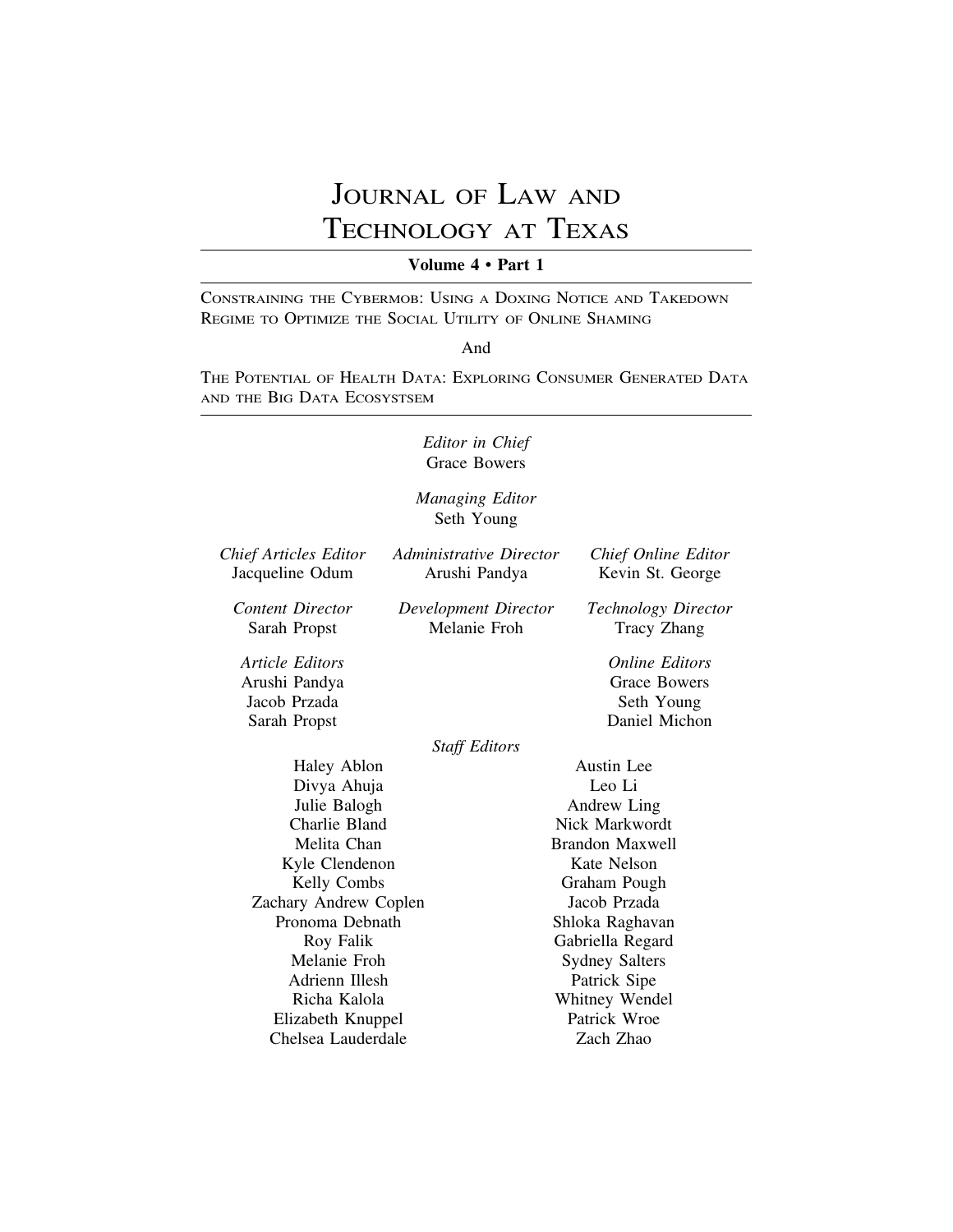# JOURNAL OF LAW AND TECHNOLOGY AT TEXAS

Volume 4 • Part 2

LIES, SEX AND SHAMING: AN ESSAY REFLECTING ON THE BEGINNING OF THE CALL-OUT CULTURE AND THE LEGAL RESPONSE,

PRODUCT LIABILITY'S AMAZON PROBLEM,

AND

THE MORAL CASE FOR ADOPTING A U.S. RIGHT TO BE FORGOTTEN

*Editor in Chief* SARAH PROPST

*Managing Editor* ARUSHI PANDYA

| <b>Chief Articles Editor</b><br>Charlie Bland             | <b>Submissions Editor</b><br>Jacob Przada                               | Chief Online Editor<br>Shloka Raghavan    |
|-----------------------------------------------------------|-------------------------------------------------------------------------|-------------------------------------------|
| Development Directors<br>Kyle Clendenon<br>Nick Markwordt | Administrative Director<br>Gabriella Regard                             | <b>Technology Director</b><br>Tracy Zhang |
|                                                           | <i>Article Editors</i><br>Adrienn Illesh<br>Julie Balogh<br>Mike Nguyen |                                           |
|                                                           | <b>Staff Editors</b>                                                    |                                           |
| Haley Ablon                                               | Pronoma Debnath                                                         | Daniel Miller                             |
| Divya Ahuja                                               | Shaun Dodson                                                            | <b>Adarsh Parthasarasy</b>                |
| Cole Anthony                                              | <b>Kelsey Dozier</b>                                                    | Rebekah Presley                           |
| Mitchell Benson                                           | Roy Falik                                                               | Laura Rativa                              |
| Molly Buckley                                             | Michael Finkelstein                                                     | <b>Sydney Salters</b>                     |
| Gabriel Cajiga                                            | Jordan Garsson                                                          | Patrick Sipe                              |
| Catherine Canby                                           | Casey Hagen                                                             | Matt Strigenz                             |
| Melita Chan                                               | Marcus Harding                                                          | Brian Sunberg                             |
| Kelly Combs                                               | Chelsea Lauderdale                                                      | <b>Gabrielle Torres</b>                   |
| John Conover                                              | David Lee                                                               | Whitney Wendel                            |
| Zachary Andrew Coplen                                     | Brandon Maxwell                                                         | Zach Zhao                                 |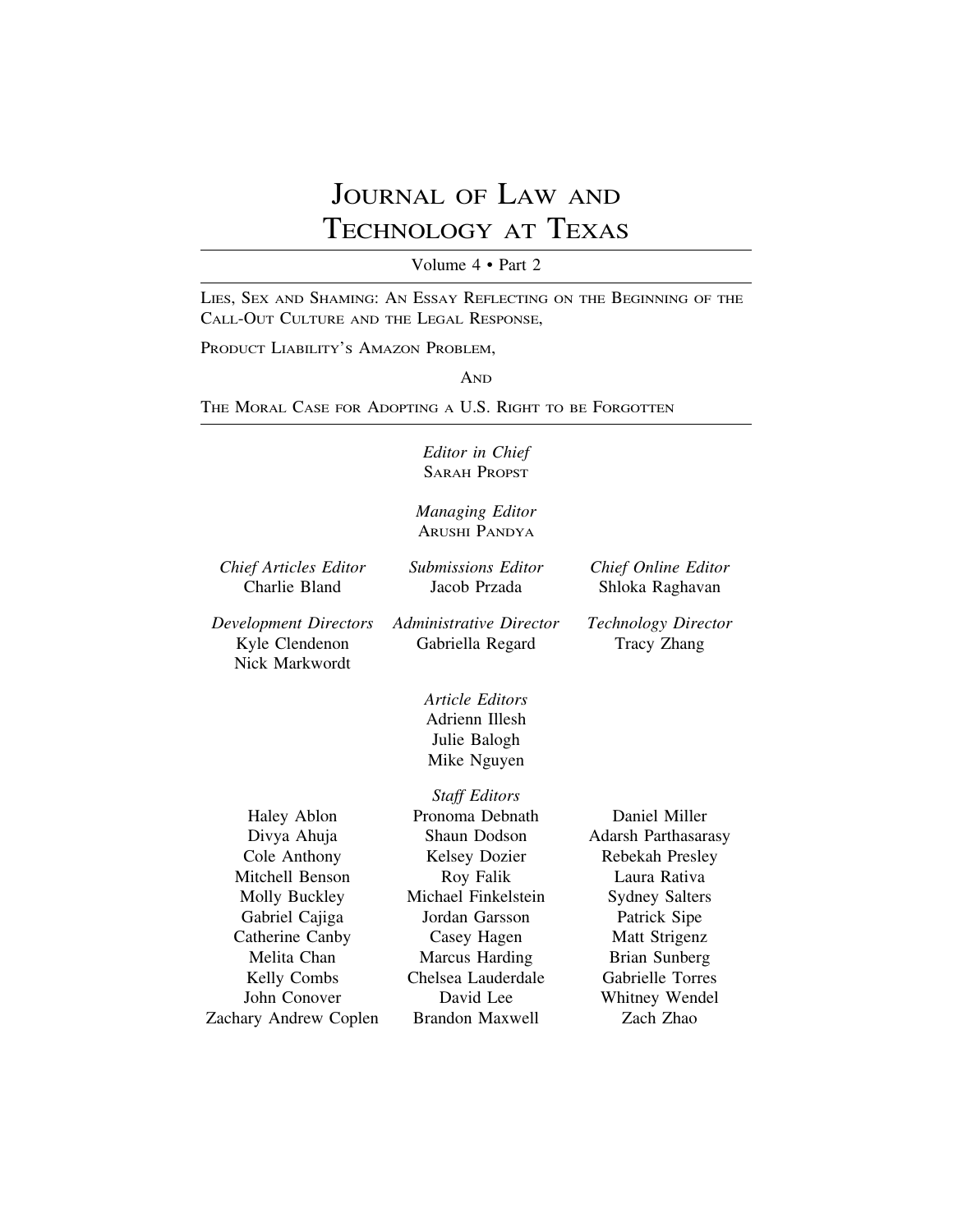# TABLE OF CONTENTS

| CONSTRAINING THE CYBERMOB: USING A DOXING NOTICE AND<br>TAKEDOWN REGIME TO OPTIMIZE THE SOCIAL UTILITY OF ONLINE                                                                             |
|----------------------------------------------------------------------------------------------------------------------------------------------------------------------------------------------|
|                                                                                                                                                                                              |
| By Erik Money                                                                                                                                                                                |
| THE POTENTIAL OF HEALTH DATA: EXPLORING CONSUMER GENERATED                                                                                                                                   |
| By Elijah Roden                                                                                                                                                                              |
| LIES, SEX AND SHAMING: AN ESSAY REFLECTING ON THE BEGINNING<br>OF THE CALL-OUT CULTURE AND THE LEGAL RESPONSE  69<br>By Connie Davis Powell Nichols, Mia Moody-Ramirez, &<br>Tonya B. Hudson |
| By Sean M. Bender                                                                                                                                                                            |
| THE MORAL CASE FOR ADOPTING A U.S. RIGHT TO BE<br>By Lindsay Holcomb                                                                                                                         |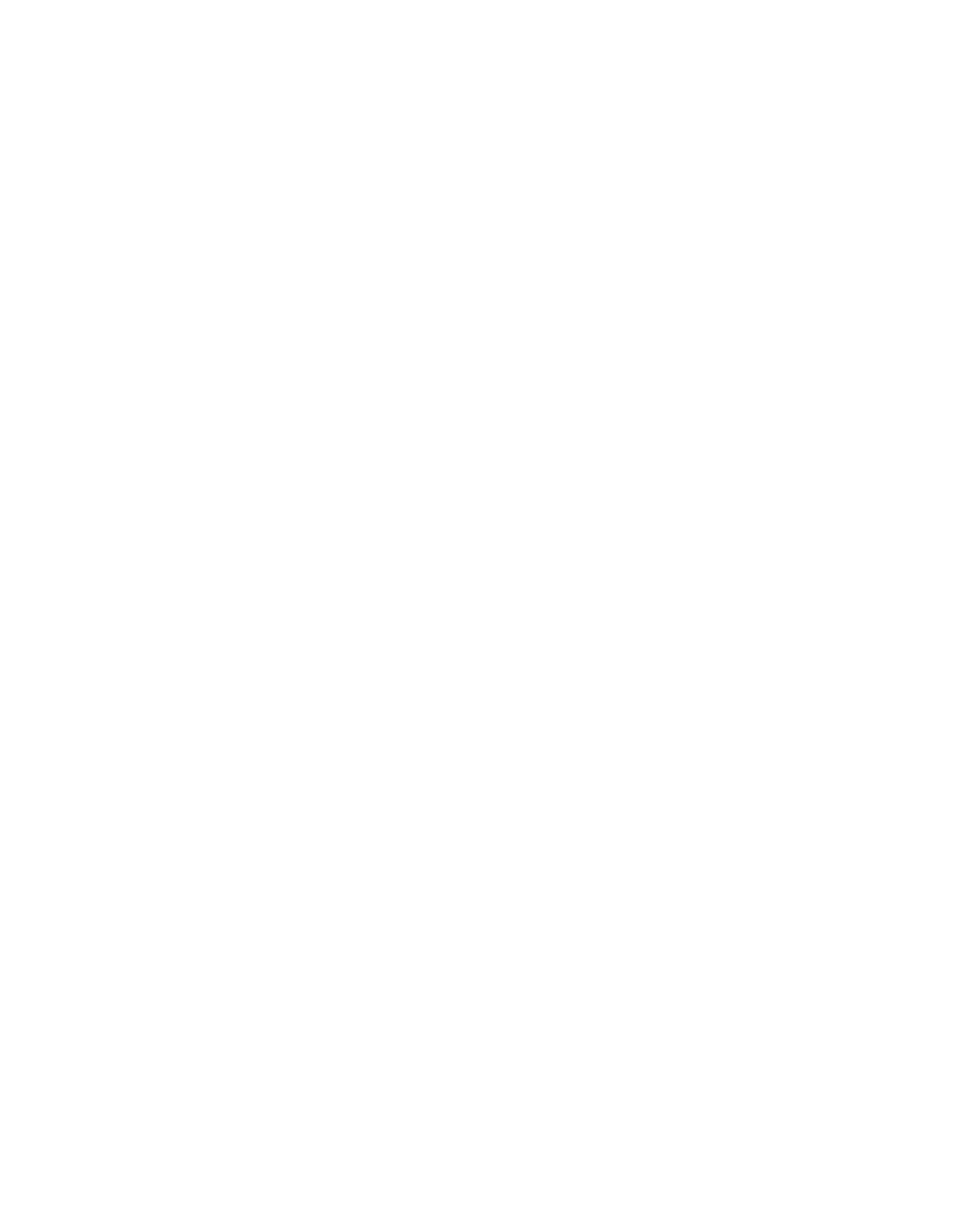# **CONSTRAINING THE CYBERMOB: USING A DOXING NOTICE AND TAKEDOWN REGIME TO OPTIMIZE THE SOCIAL UTILITY OF ONLINE SHAMING**

## Erik Money\*

*Social media platforms have transformed an ageold institution, public shaming, into a new phenomenon known as "cybermobbing." Cybermobs cause outsized economic, reputational, and dignitary harm to their victims, resulting in a net negative social impact. Despite the severity of cybermobbing, no catch-all legal remedy is available to its victims. Even if a victim could overcome the practical barriers of getting individual mob members into the courtroom, current legal remedies are inadequate. Furthermore, § 230 of the Communications Decency Act immunizes Interactive Computer Service Providers ("ICSPs") against any potential liability. Cybermobbing victims are bereft of remedies.*

*After introducing the concept of cybermobbing, this Note examines case studies of cybermobbing, explains why victims cannot recover against cybermobs, considers the social utility provided by online shaming, and proposes statutory reform to optimize its social utility. This Note proposes sample legislation which uses the Digital Millennium Copyright Act as a template to create a notice and take-down regime for posts that expose personal information of private individuals (i.e., to "dox"). Under this Note's proposed sample legislation , entitled the Doxing Notice and Takedown Act ("DNTA"), ICSPs would be required to remove posts that dox private individuals upon notification. At that point, the poster could provide*

<sup>\*</sup> Juris Doctor candidate, University of St. Thomas School of Law, class of 2020. I would like to thank Professor Thomas Berg, Arlene Schuweiler, Alex Landreville, and Ryan Paukert for their valuable insights and assistance. The views expressed in this Note belong to the author alone.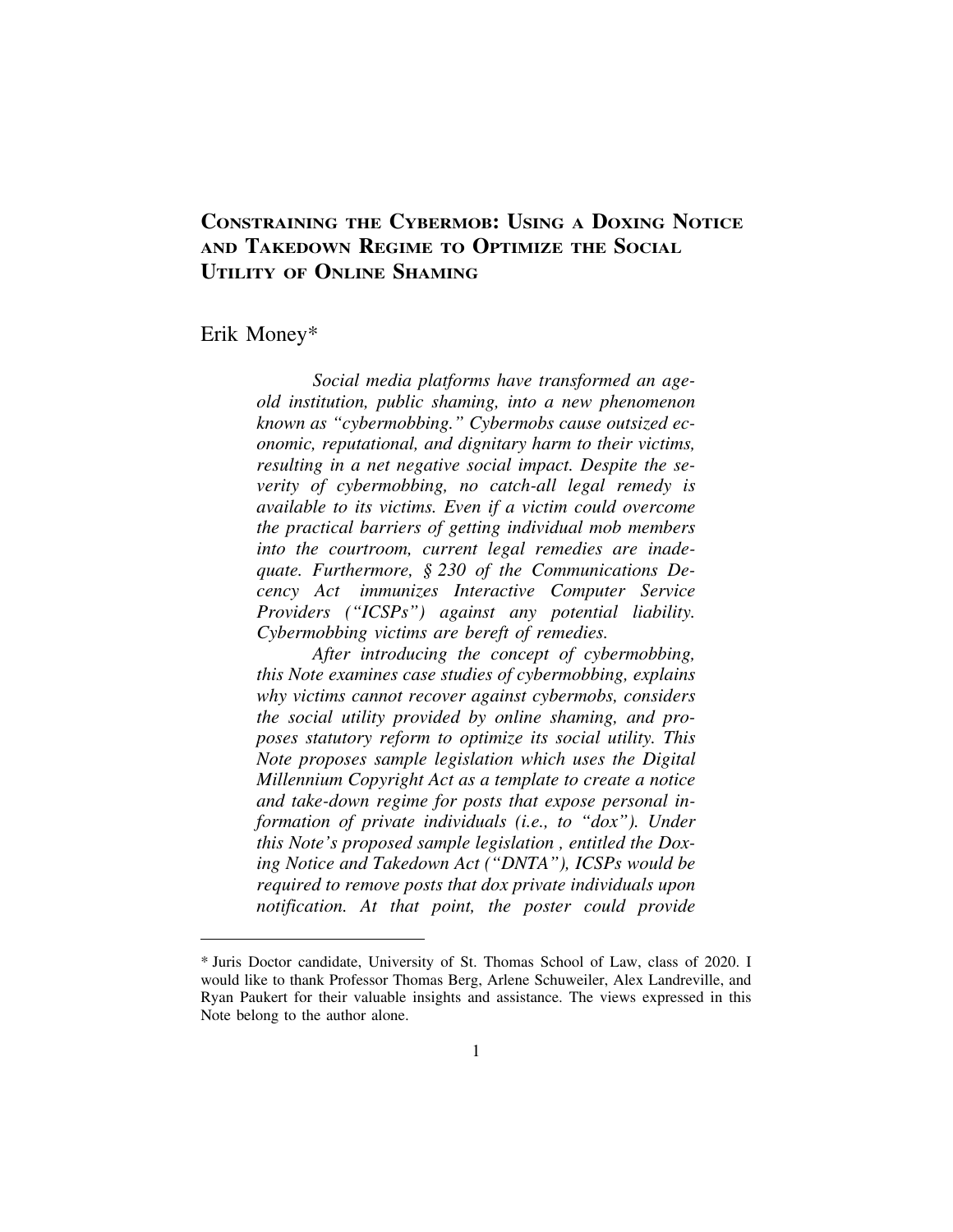*counter-notification showing that the individual is a public figure or that the messages do not dox the individual. Because the exposure of personal information is what allows cybermobs to cause real-world harm, the DNTA would be an affirmative first step to optimize the social utility of online shaming.*

# **Table of Contents**

| B. Defining Cybermobbing and Evaluating its Social                      |  |
|-------------------------------------------------------------------------|--|
|                                                                         |  |
| III. Victims Cannot Recover Against Cybermobs  14                       |  |
| A. An Individual Member's Cybermob Participation is Likely              |  |
|                                                                         |  |
| Tortious Interference is an Insufficient Remedy  14<br>i.               |  |
| ii. Remedies for Privacy Torts are also Insufficient  15                |  |
| iii. False Light Publicity and Defamation Torts are                     |  |
|                                                                         |  |
| iv. Recovery Under Intentional Infliction of Emotional                  |  |
|                                                                         |  |
| v. Current Statutory Regimes Provide Insufficient                       |  |
|                                                                         |  |
| Even if a Cause of Action Fits, Practical Difficulties Bar<br><b>B.</b> |  |
|                                                                         |  |
| IV. The Communications Decency Act Does Not Deter                       |  |
| Cybermobbing and Should Be Supplemented By the Doxing                   |  |
|                                                                         |  |
| A. History of the Communications Decency Act 20                         |  |
| B. Congress Should Augment the Communications Decency                   |  |
| Act by Passing the Doxing Notice and Takedown Act 21                    |  |
| The DNTA is Consistent With the Legislative Intent<br>i.                |  |
|                                                                         |  |
| ii. Public Policy Supports a Change From Total Immunity                 |  |
| C. What is the DNTA and How is it Consistent With the First             |  |
|                                                                         |  |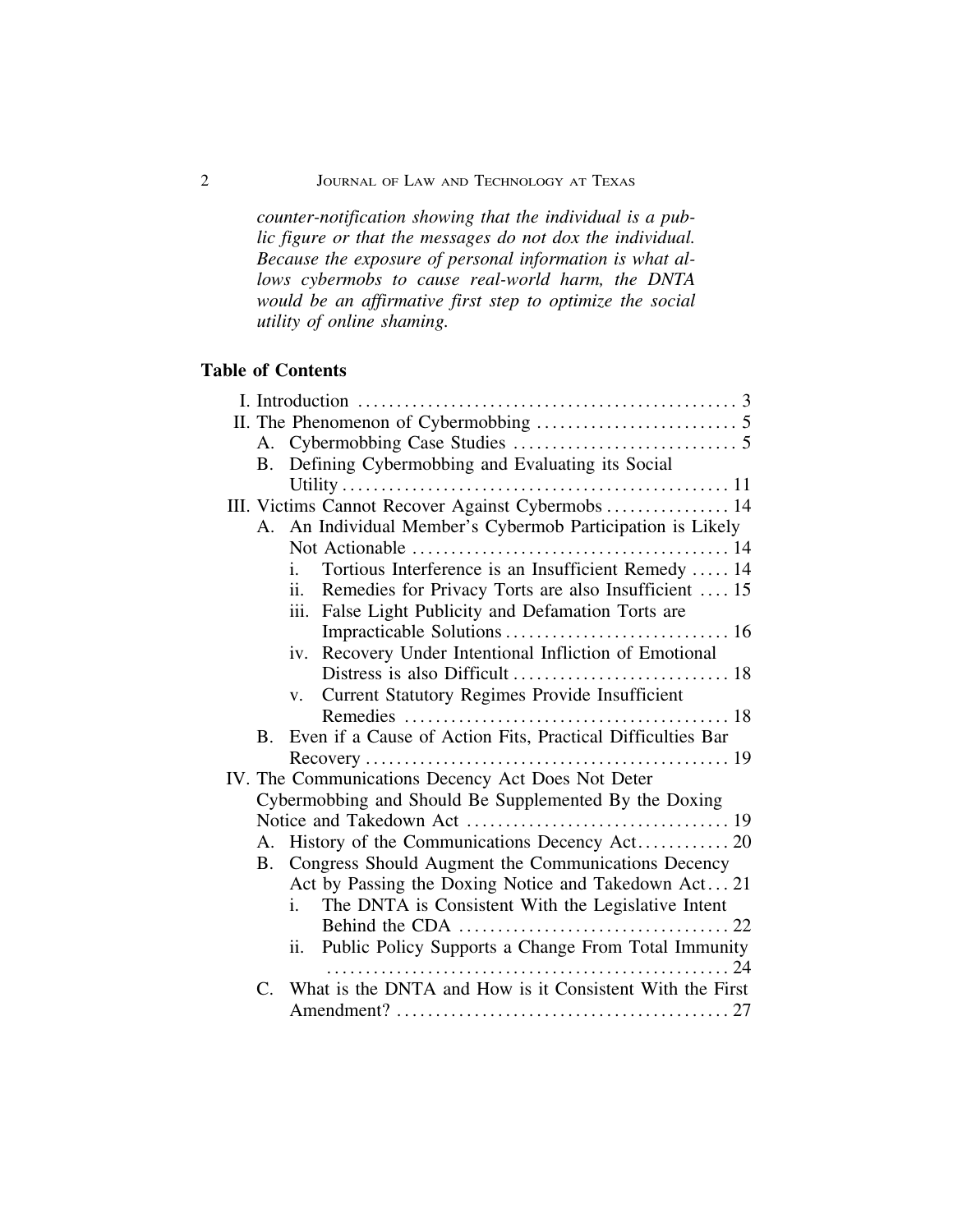| i. The CDA is Not Required by the First Amendment                                            |  |
|----------------------------------------------------------------------------------------------|--|
| and Therefore the DNTA May Allow for Limited                                                 |  |
| Doxing Immunity $\dots \dots \dots \dots \dots \dots \dots \dots \dots \dots \dots \dots 30$ |  |
| ii. The DNTA Survives First Amendment Scrutiny31                                             |  |
|                                                                                              |  |
|                                                                                              |  |
| I. Proposed Amendment to Communications Decency Act  34                                      |  |
|                                                                                              |  |

#### **I. Introduction**

Public shaming is nothing new. In the 1500s, transgressive individuals were met with scold's bridles, pillories, stockades, cucking stools, and other forms of corporal punishment.<sup>1</sup> A sign would often accompany the punishment, announcing the particular sin of the shamed community member.2 Fortunately, physical public shaming fell out of favor in the 1600s, a development accredited to urbanization, industrialization, and the rise of the prison system.3 With the advent of social media, however, public shaming has reared its ugly head with renewed vigor.4 This digital shaming is a different beast from its predecessor.

The cybermob can attack anyone, anywhere, and for any reason.<sup>5</sup> The practice is known as "cybermobbing," a phenomenon where a group of people utilize an online platform to insult,  $d$ ox, $\delta$  threaten, and/or

<sup>&</sup>lt;sup>1</sup> Matthew Green, *A Grim and Gruesome History of Public Shaming in London: Part 1,* LONDONIST (Jan. 19, 2017), https://londonist.com/2015/12/publicshaming1.

<sup>2</sup> *See* Kristine L. Gallardo, *Taming the Internet Pitchfork Mob: Online Public Shaming, The Viral Media Age, and the Communications Decency Act*, 19 VAND. J. ENT. & TECH. L. 721, 725 (2017).

<sup>3</sup> *Id.*

<sup>4</sup> *Id.*

<sup>5</sup> *See* Kate Klonick, *Re-Shaming the Debate: Social Norms, Shame, and Regulation in an Internet Age*, 75 MD. L. REV. 1029, 1031 (2016). Klonick lucidly notes that "low cost, anonymous, instant, and easy access to the Internet has eviscerated whatever 'natural' limits there were to public shaming and has served to amplify its effects. Now, any perceived violation of a social norm—a racist Tweet, a sexist joke, taking up too much room on public transportation—can result in immediate, prolific condemnation from millions of people all over the world. Today, it is easier than ever to use shaming to enforce so-called social norms, and it is easier than ever for shaming to spin out of control." *Id.* (internal citations omitted).

<sup>&</sup>lt;sup>6</sup> "[T]o publicly identify or publish private information about (someone) especially as a form of punishment or revenge." *Dox*, MERRIAM-WEBSTER, https://www.merriamwebster.com/dictionary/dox (last visited Apr. 19, 2020).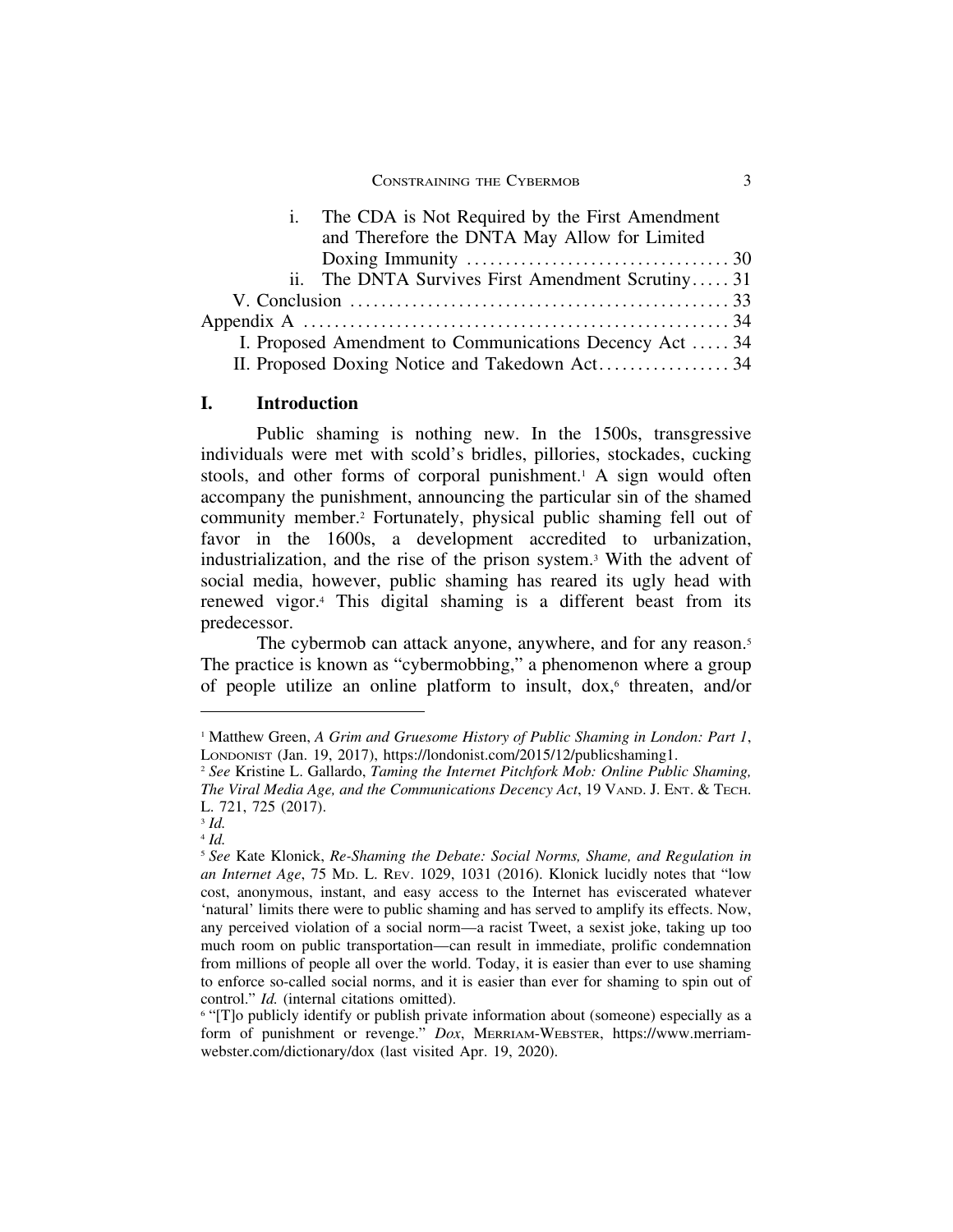humiliate another individual.<sup>7</sup> A cybermobbing normally begins when an individual is shown in a controversial light, having said or done something inappropriate.<sup>8</sup> The controversy does not need to be recent; victims can be, and often are, mobbed for something they said or did years ago.9 Typically, targets provoke a mob by saying something controversial online.10 Nevertheless, targets may also be mobbed for expressing moderate but unpopular opinions,<sup>11</sup> making silly jokes in real life,12 or for simply being in the wrong place at the wrong time.13 The victim is then publicly excoriated on social media, insulted, doxed, threatened, and potentially fired by an employer caving to public pressure.14 The impact is devastating, normally far outsizing whatever misdeed—if any—provoked the mob. Some have been fired from their jobs,15 others have had their career prospects ruined entirely,16 and still others have killed themselves.17 Despite the life-altering impact of cybermobbing, victims have little recourse.

<sup>7</sup> While the phenomenon has not yet been reduced to a formal definition, one writer has described "Cyber-mobbing" as "Cyber-cruelty that involves a group sharing the same malicious mindset or intent." Sue Scheff, *When Cyberbullying Turns Into Cybermobbing: Death by Suicide,* HUFFINGTON POST (Sept. 24, 2013), https:// www.huffpost.com/entry/when-cyberbullying-turns-into-cyber-mobbing\_b\_3957416. <sup>8</sup> *See infra* Section II.a.

<sup>9</sup> *Id.* <sup>10</sup> *Id.*

<sup>11</sup> *See* Daniella Greenbaum, *The Social Media Mob is a Danger to Society*, WASH. POST (July 12, 2018, 5:46 PM), https://www.washingtonpost.com/opinions/the-social-mediamob-is-a-danger-to-society/2018/07/12/eef13834-860b-11e8-9e80-

<sup>403</sup>a221946a7\_story.html (opinion columnist for Business Insider pressured into resigning for saying a female actress should be able to portray a transgender man); Michael Friscolanti, *Why Andrew Potter Lost his "Dream Job" at McGill*, MACLEAN'S (Mar. 23, 2017), https://www.macleans.ca/news/canada/why-andrew-potter-lost-hisdream-job-at-mcgill (professor forced to resign from "dream job" over article opining that "Quebec is an almost pathologically alienated and low trust society, deficient in many of the most basic forms of social capital that other Canadians take for granted."). <sup>12</sup> *See* Klonick, *supra* note 5, at 1030–32 (discussing incident where a man was fired for making "dongles" joke at tech conference after a woman posted his picture online and that woman was subjected to threats of physical harm in a retaliatory mobbing).

<sup>&</sup>lt;sup>13</sup> *See infra* Section II.a (discussing Cantrell and Tripathi case studies).

<sup>&</sup>lt;sup>14</sup> See generally infra Section II.a discussion about cybermobbing case studies.

<sup>&</sup>lt;sup>15</sup> See infra Section II.a regarding Justine Sacco.

<sup>16</sup> DANIELLE KEATS CITRON, HATE CRIMES IN CYBER SPACE 8 (Harv. Univ. Press, 2014) (noting that most employers, roughly 90 percent, rely on online reputation as an employment screen for prospective hires).

<sup>&</sup>lt;sup>17</sup> *See infra* Section II.a regarding Cantrell. Even if the victim does not commit suicide, the individual is still at much higher risk for developing a mental illness, such as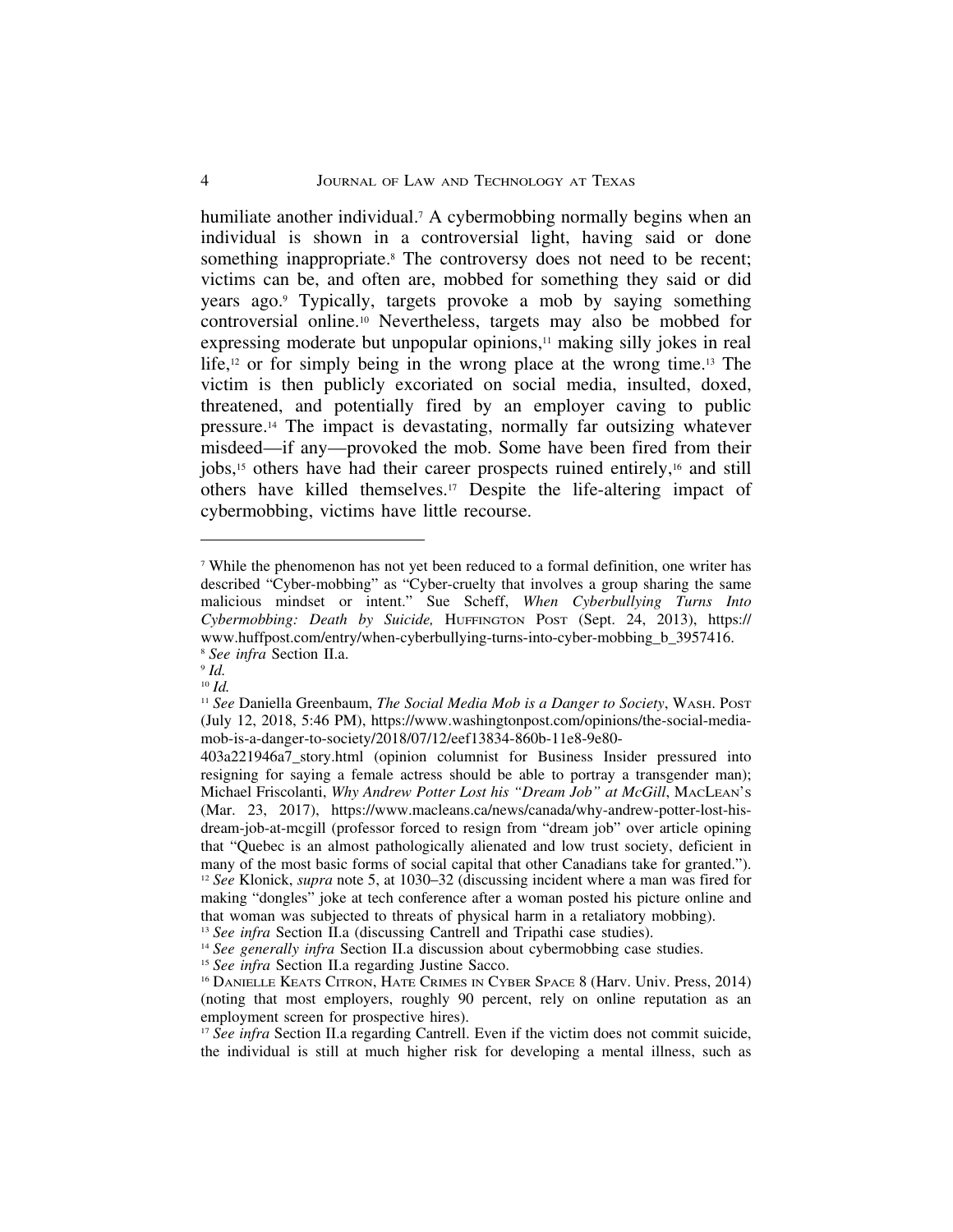Pursuing individual mob members is impractical because of internet anonymity, jurisdictional issues, the number of defendants, the possibility of judgment-proof defendants, and the likelihood that, individually, each defendant's actions are not actionable. Attempts to hold Interactive Computer Service Providers ("ICSP") liable will be frustrated by § 230 of the Communications Decency Act ("CDA").18 This Note proposes that Congress amend the CDA and pass legislation akin to this Note's proposed Doxing Notice and Takedown Act to curb cybermobbing.19

Section II of this Note describes case studies of cybermobbing and examines its social utility. In Section III, this Note explains why holding individual members of the mob is impracticable under current law. Section IV proposes that Congress amend the CDA and pass the Doxing Notice and Takedown Act.

### **II. The Phenomenon of Cybermobbing**

Online shaming is essential for normative role enforcement.20 But oftentimes, such shaming devolves into cybermobbing, a practice which inflicts irreparable harm unrelated to a violated norm. This section discusses case studies of cybermobbing and evaluates its social utility. On balance, it concludes that cybermobbing has a net negative effect on society and requires a statutory solution.

A. Cybermobbing Case Studies

On December 20, 2013, Justine Sacco made an unforgettable Tweet before boarding a plane from London to Cape Town:

> • "*Going to Africa. Hope I don't get AIDS. Just kidding. I'm white!*"21

depression, anxiety, panic attacks, post-traumatic stress disorder, or anorexia nervosa. *See* CITRON, *supra* note 16, at 10–11.

<sup>&</sup>lt;sup>18</sup> Communications Decency Act, 47 U.S.C. § 230 (2018). The term "interactive computer service provider" refers to online platforms like Twitter, Facebook, and YouTube.

<sup>19</sup> *Id.*

<sup>20</sup> *See generally* Klonick, *supra* note 5.

<sup>21</sup> Ed Pilkington, *Justine Sacco, PR Executive Fired Over Racist Tweet, "Ashamed"*, GUARDIAN (Dec. 22, 2013, 6:26 PM), https://www.theguardian.com/world/2013/dec/22/ pr-exec-fired-racist-tweet-aids-africa-apology.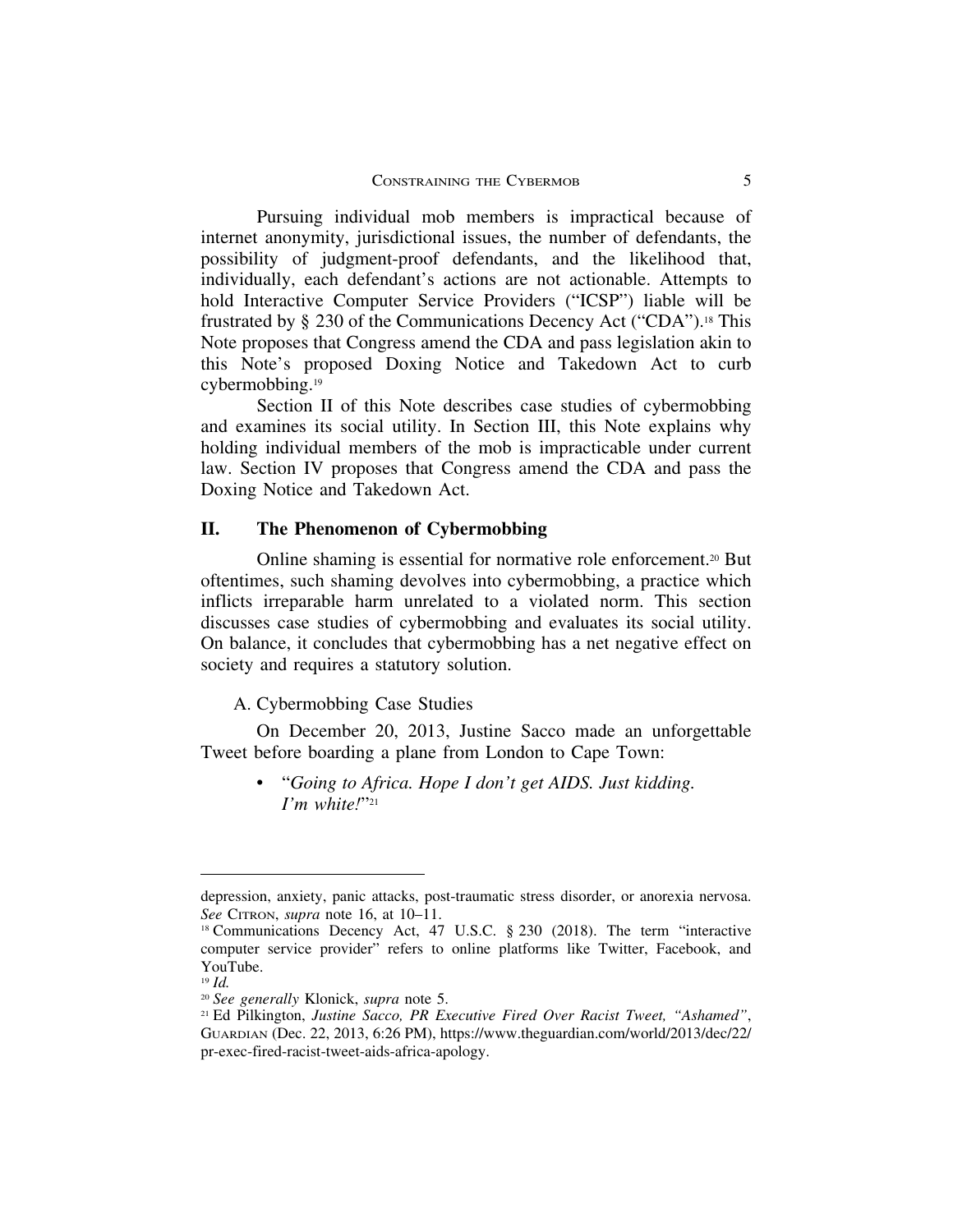Not only was this Tweet in poor taste, it was also a horrible career move, as Sacco was a corporate communications director at the time.<sup>22</sup> The post remained up while Sacco was in the air, and her account remained unresponsive during the Twitter uproar, which lasted roughly eleven hours.23 The hashtag "#HasJustineLandedYet" began trending.24 Days later, Sacco's employer fired her, commenting that it hoped that "time and action, and the forgiving human spirit, will not result in the wholesale condemnation of an individual who we have otherwise known to be a decent person at core."25

James Gunn, the director for "Guardians of the Galaxy," was similarly fired after an organized political backlash resurfaced his year-old Tweets, which included pedophilic jokes.<sup>26</sup> After Gunn became a vocal critic of President Trump, Mike Cernovich, an conservative political pundit, dug up Gunn's Tweets and broadcast them on Twitter and on his personal website.27 He concluded by stating "James Gunn works for Disney," provided Disney's e-mail address, and prompted users to email Disney to ask "why they trust James Gunn around children." Gunn was fired shortly thereafter.28

Sarah Jeong faced similar backlash for her Tweets. Jeong, a Harvard Law School graduate, is a writer specializing in the intersection of law and technology.29 The New York Times's decision to appoint her as a lead technology writer for its editorial board was met with immediate backlash from certain news sites, which reposted her Tweets from years earlier, including:30

<sup>22</sup> *Id.*

<sup>23</sup> *Id*.

<sup>24</sup> *Id.*

<sup>25</sup> *Id.*

<sup>26</sup> Brooks Barnes, *Disney Fires 'Guardians of the Galaxy' Director Over Offensive Tweets*, N.Y. TIMES (July 20, 2018), https://www.nytimes.com/2018/07/20/business/ media/james-gunn-fired-offensive-Tweets.html.

<sup>27</sup> Mike Cernovich, *James Gunn Endorses Pedophilia in 10,000 Deleted Tweets*, CERNO (last accessed Oct. 20, 2019), https://www.cernovich.com/james-gunn-endorsespedophilia-in-10000-deleted-Tweets/.

<sup>&</sup>lt;sup>28</sup> Disney later rehired Gunn, but the backlash against Gunn is still referenced in political discussions. *Id.*

<sup>29</sup> *See Author Profile: Sarah Jeong*, FORBES, https://www.forbes.com/profile/sarah-jeong/#432ebf6436f6 (last visited June 1, 2020).

<sup>30</sup> *See, e.g.*, Jack Crowe, *Newest Member of NYT Editorial Board Has History of Racist Tweets*, NAT'L REV. (Aug. 2, 2018, 11:24 AM), https://www.nationalreview.com/news/ sarah-jeong-new-york-times-hires-writer-racist-past/.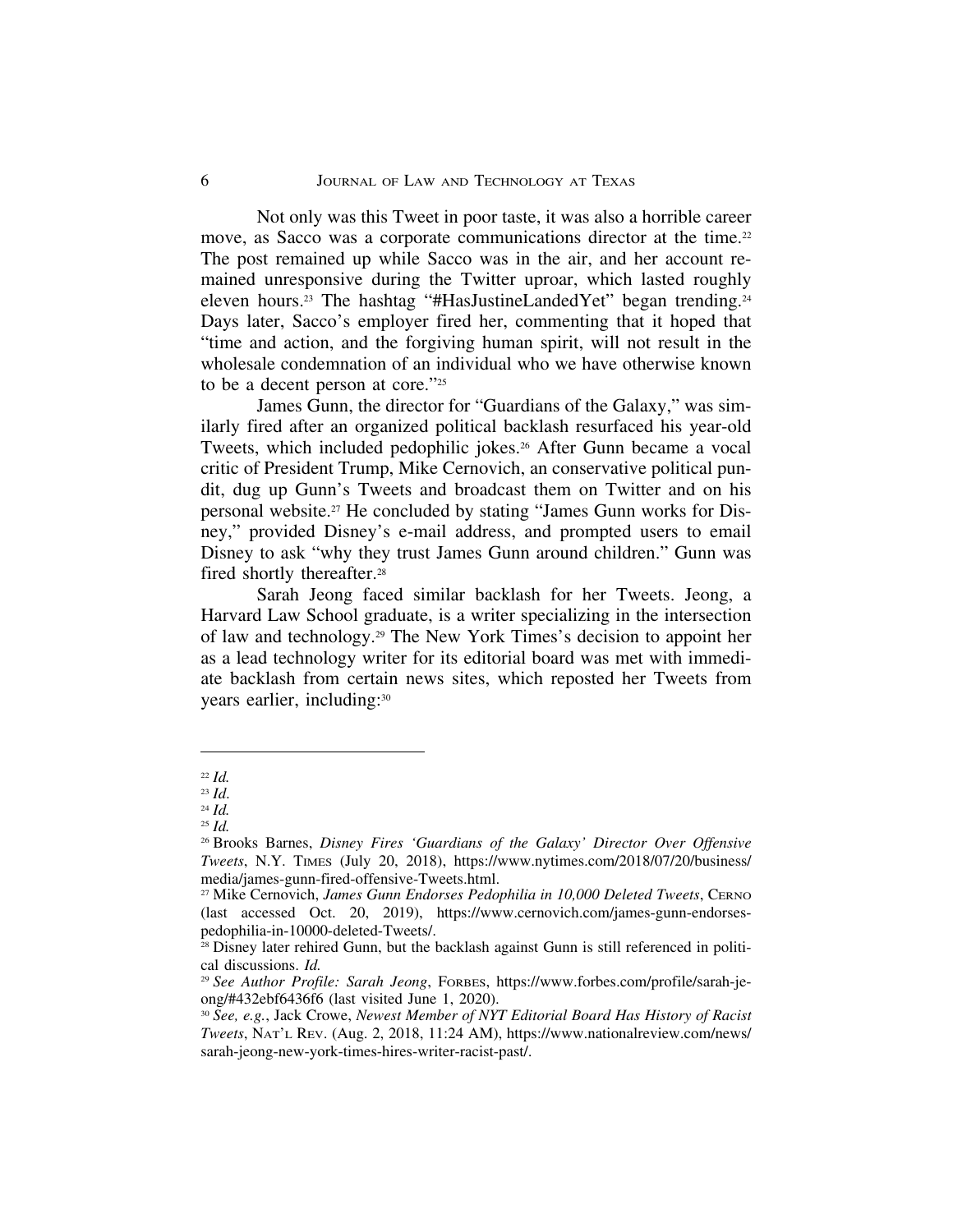- *"White men are bullsh\*t."*
- *"#cancelwhitepeople"*
- *"Dumb\*ss f\*\*\*ing white people marking up the internet with their opinions like dogs pissing on fire hydrants."*
- *"Are white people genetically disposed to burn faster in the sun, thus logically being only fit to live underground like groveling goblins."*
- *"Oh man it's kind of sick how much joy I get out of being cruel to old white men."*<sup>31</sup>

The cybermob quickly called for her firing.<sup>32</sup> Unlike other cybermobbing victims, though, Jeong's employer decided not to take action based on the social media reactions.<sup>33</sup>

While these thoughtless Tweets speak volumes about their authors, the statement by Sacco's employer rings true. Otherwise decent people say thoughtless things. In the past, such statements might have made for upset water-cooler conversation.<sup>34</sup> The offender might have been fired and could have sought work elsewhere. At worst, the offender could have moved to a different city, where he or she could have started anew. Cybermobs, however, have ensured that these people's names are forever associated with what might have been a temporary lapse in judgment.

Even worse than the cases described above are those in which the alleged inciting incident did not occur at all. A recent example is the Covington Catholic High School debacle. This cybermobbing episode was sparked by a video depicting what seemed to be a disturbing scene: a

<sup>31</sup> Andrew Sullivan, *When Racism is Fit to Print*, N.Y. MAG. (Aug. 3, 2018), http:// nymag.com/intelligencer/2018/08/sarah-jeong-new-york-times-anti-white-racism.html (collecting and compiling the controversial Tweets) (altered to obscure profanity). <sup>32</sup> *Id.*

<sup>33</sup> Jaclyn Peiser, *Times Stands by Editorial Board Member after Outcry Over Old Tweets*, N.Y. TIMES (Aug. 2, 2018), https://www.nytimes.com/2018/08/02/business/media/sarah-jeong-new-york-times.html. In August 2019, Jeong resigned her position on the editorial board, after serving less than a year. Brian Stelter, *Reliable Sources: Sarah Jeong Departs NYT Editorial Board*, CNN BUS. (Sept. 27, 2019), https://mailchi.mp/ cnn/rs-sept-27-2019?e=e237f491cb.

<sup>34</sup> *See* Megan Mcardle, *The Power of Social Media Mobs and the Permanence of the Wreckage They Leave Behind*, GOV'T. TECH. (Aug. 23, 2017), https:// www.govtech.com/social/The-Power-of-Social-Media-Mobs-and-the-Permanence-ofthe-Wreckage-They-Leave-Behind.html.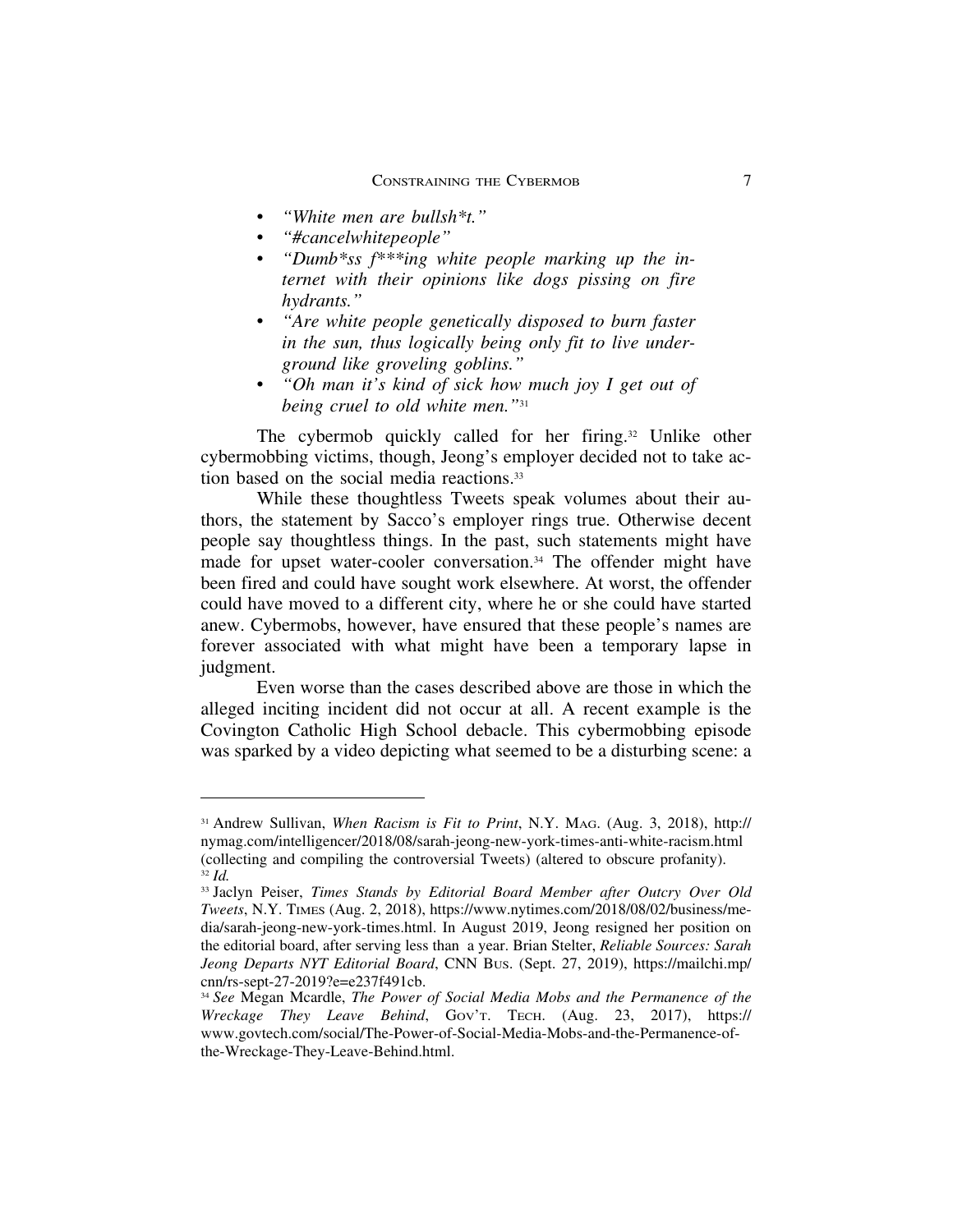crowd of MAGA-hatted<sup>35</sup> teenagers harassing a Native American veteran, Nathan Phillips, and engaging with a group of Black Israelites, at the Lincoln Memorial.36 Nicholas Sandmann, a 15-year old student, was prominent in this video and appeared to be smirking while obstructing Phillips's path.37 The video quickly spread through social media and polarized the American public.<sup>38</sup> The news coverage and the accompanying cybermobbing, seemingly jumped to conclusions, based on a combination of the short video and interviews with Phillips who claimed the teenagers had surrounded and harassed him.39

The backlash on Twitter was immediate and brutal. High-profile celebrities condemned Sandmann and the other students with incendiary language:

- *"Baby snakes"*<sup>40</sup>
- *"Mocking, condescending, disrespecting, \*\*\*HOLE"*<sup>41</sup>
- *"Horrible smug \*\*\*wipe"*<sup>42</sup>

At least one celebrity called for the doxing of the children present in the video:

> • *"Ps. The reply from the school was pathetic and impotent. Name these kids. I want NAMES. Shame them. If*

<sup>&</sup>lt;sup>35</sup> "MAGA" stands for "Make America Great Again" and was the campaign slogan of President Donald J. Trump. Karen Tumulty, *How Donald Trump Came Up with "Make America Great Again"*, WASH. POST (Jan. 18, 2017), https://www.washingtonpost.com/ politics/how-donald-trump-came-up-with-make-america-great-again/2017/01/17/ fb6acf5e-dbf7-11e6-ad42-f3375f271c9c\_story.html.

<sup>36</sup> Wootson Jr et al., *"It was Getting Ugly": Native American Drummer Speaks on his Encounter with MAGA-hat-wearing Teens*, WASH. POST (Jan. 22, 2019, 3:47 PM), https://www.washingtonpost.com/nation/2019/01/20/it-was-getting-ugly-native-american-drummer-speaks-maga-hat-wearing-teens-who-surrounded-him/.

<sup>37</sup> *Id.*

<sup>38</sup> *Id*. <sup>39</sup> *See id.*

<sup>40</sup> Jim Carrey (@JimCarrey), TWITTER (Jan. 22, 2019, 2:04 PM), https://twitter.com/ JimCarrey/status/1087788108488167424.

<sup>41</sup> Debra Messing (@DebraMessing), TWITTER (Jan. 21, 2019, 12:57 PM), https://twitter.com/DebraMessing/status/1087454142187081729 (altered to obscure profanity).

<sup>42</sup> Rosie O'Donnell (@Rosie), TWITTER (Jan. 19, 2019, 1:52 PM), https://twitter.com/ Rosie/status/1086743221802336258 (comparing a picture of Sandmann to a picture of white segregationists assaulting a group of black men) (altered to obscure profanity).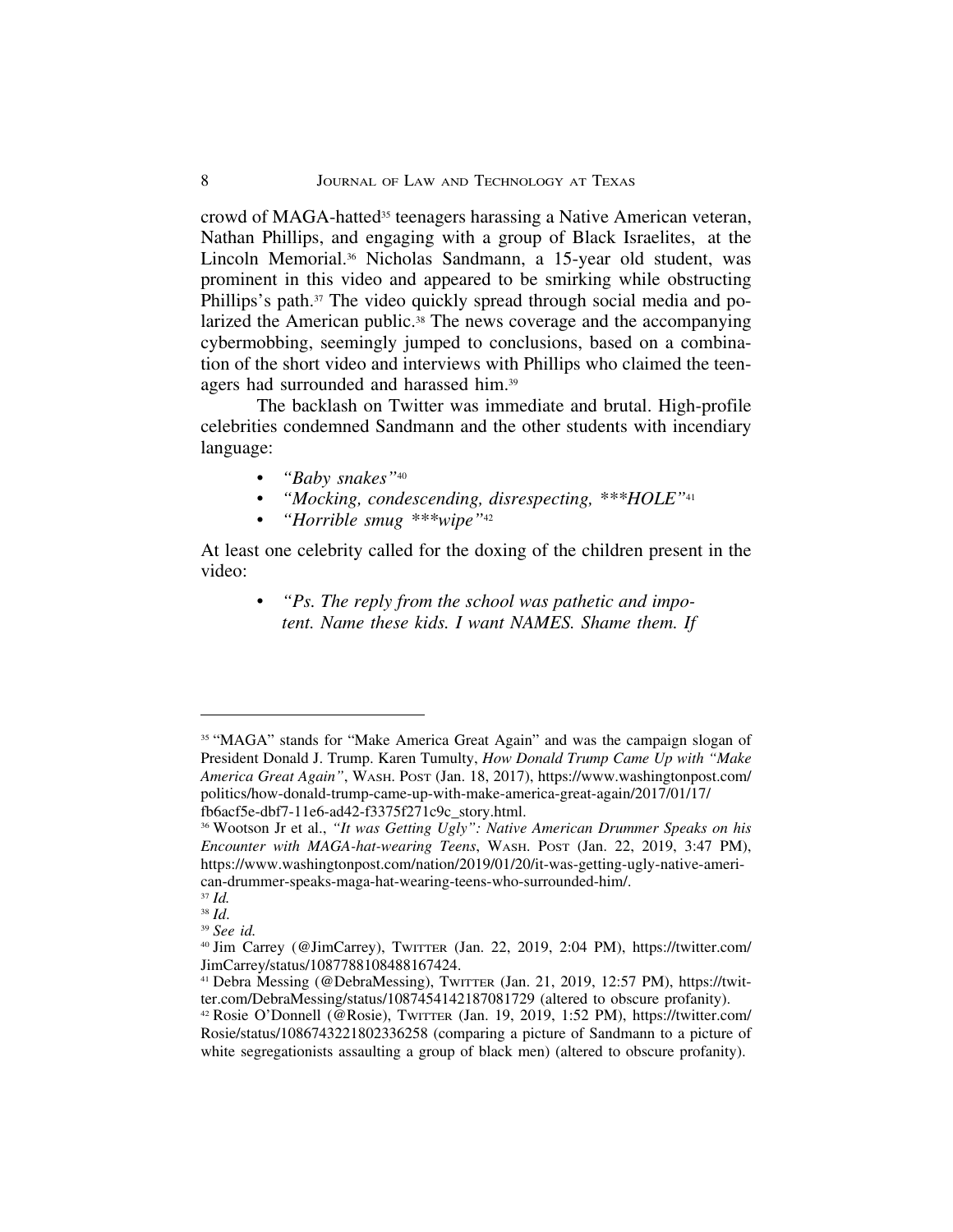However, further videos did not corroborate Phillips's claims and the cybermob's narrative.44 First, the teenagers apparently were not harassing Phillips and instead were using school cheers to drown out hateful slurs thrown at them by other protestors.<sup>45</sup> Second, although Phillips had an alternate path to the Lincoln Memorial, Phillips approached Sandmann and the other students with the intention to confront the group.46

By the time the full story was uncovered, the damage had been done. Sandmann had been doxed and received numerous death threats and media scorn.47 His school, Covington Catholic High School, was closed for several days due to bomb threats.48 Sandmann has since sued numerous news outlets that repeated Phillips' misleading statements.<sup>49</sup> A charitable observer might note that some of the criticisms of Sandmann were based in reality, given that he wore a politically divisive hat in public and arguably thrust himself into the spotlight. But the same cannot be said of the next two cases involving mistaken identity.

<sup>43</sup> Kathy Griffin (@Kathygriffin), TWITTER (Jan. 20, 2019, 5:05 AM), https://twitter.com/kathygriffin/status/1086927762634399744?lang=en (altered to obscure profanity).

<sup>44</sup> *See, e.g.*, Michael E. Miller, *Viral Standoff Between a Tribal Elder and a High Schooler is More Complicated Than it First Seemed*, WASH. POST (Jan. 22, 2019, 3:56 PM), https://www.washingtonpost.com/local/social-issues/picture-of-the-conflict-onthe-mall-comes-into-clearer-focus/2019/01/20/c078f092-1ceb-11e9-9145- 3f74070bbdb9\_story.html.

<sup>45</sup> *Id.*

<sup>46</sup> *Id.*

<sup>47</sup> *Id.*

<sup>48</sup> Dan Griffin, *No Danger Found at Diocese of Covington; FBI Investigates Packages*, WLWT5 ABC NEWS (Jan. 23, 2019, 11:34 PM), https://www.wlwt.com/article/authorities-respond-to-reports-of-suspicious-package-at-diocese-of-covington/26015081; John London, *Prosecutor: Hundreds of Threats Made Against Covington Catholic After DC March Firestorm*, WLWT5 ABC NEWS (Jan. 23, 2019, 5:31 PM), https:// www.wlwt.com/article/prosecutor-hundreds-of-threats-made-against-covington-catholic-after-dc-march-firestorm/26014571#.

<sup>49</sup> Cameron Knight, *Sandmann Files 5 More Defamation Lawsuits Against Media Outlets*, CINCINNATI ENQUIRER (Mar. 3, 2020, 11:51 AM), https://www.cincinnati.com/ story/news/2020/03/03/sandmann-files-5-more-defamation-lawsuits-against-media-outlets/4938142002/. *See*, *e.g.*, Sandmann v. WP Co. LLC., 401 F. Supp. 3d 781 (E.D. Ky. 2019).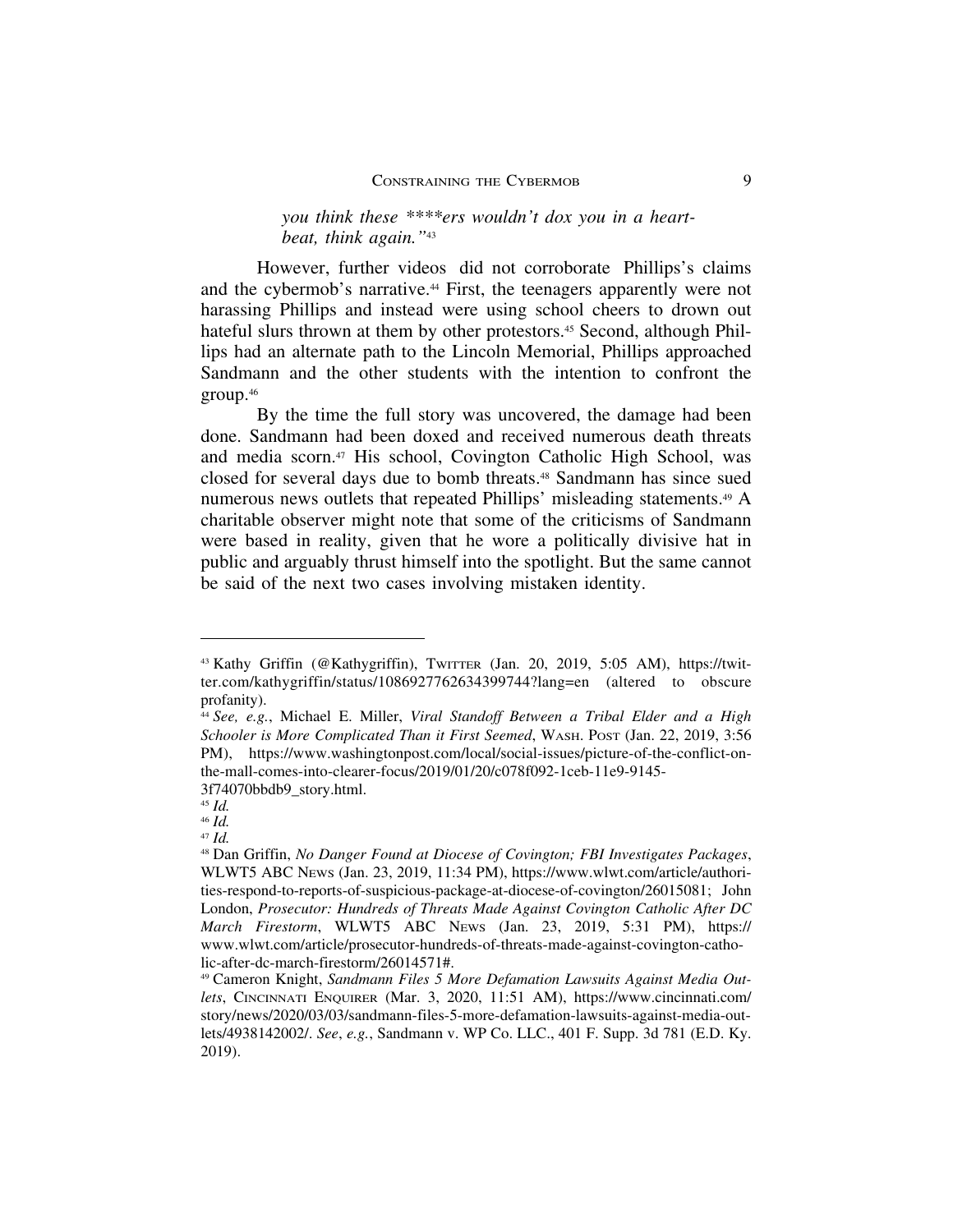After the Boston marathon was bombed on April 15, 2013, a group of individuals gathered on Reddit to find the perpetrator.50 The group created a subreddit<sup>51</sup> titled "/r/findbostonbombers" and began speculating about the bomber's identity using information found online and in the news.52 They identified a college student named Sunil Tripathi. Tripathi had been missing since March 16, 2013<sup>53</sup> and resembled "Suspect #2." The F.B.I. had been working with his family to find him.54 After the group spread its conclusion on Reddit, Tripathi's sister received 58 phone calls on April 19 from reporters looking for a scoop, and from others with less kind words.55 The Facebook page "Help Us Find Sunil Tripathi," which had previously been set up by Sunil's family when he went missing in mid-March, had to be taken down after users posted a high volume of threatening messages.<sup>56</sup> However, it turned out that Tripathi was missing not because he was hiding, but because he had died before the bombings even took place.<sup>57</sup>

In another case of mistaken identity, Robert Cantrell was wrongfully accused of murdering a seven-year-old black girl named Jazmine Barnes. Barnes had been murdered in a drive-by shooting on the same day that Cantrell had arrested for a separate robbery.<sup>58</sup> Cantrell, who was in custody for the robbery-evasion, resembled the initial composite

<sup>50</sup> Alexander Abad-Santos, *Reddit's "Find Boston Bombers" Founder Says "It Was a Disaster" but "Incredible"*, ATLANTIC (Apr. 22, 2013), https://www.theatlantic.com/ national/archive/2013/04/reddit-find-boston-bombers-founder-interview/315987.

<sup>&</sup>lt;sup>51</sup> "Subreddits are subsidiary threads or categories within the Reddit website. They allow users to focus on a specific interest or topic in posting content that gets voted up or down by relevance and user preference." *Subreddit*, TECHOPEDIA, https:// www.techopedia.com/definition/31607/subreddit (last visited Aug. 2, 2019). <sup>52</sup> Abad-Santos, *supra* note 50.

<sup>53</sup> Jay C. Kang, *Should Reddit Be Blamed for the Spreading of a Smear?*, N.Y. TIMES MAG. (July 25, 2013), https://www.nytimes.com/2013/07/28/magazine/should-redditbe-blamed-for-the-spreading-of-a-smear.html.

<sup>54</sup> *Id.*

<sup>55</sup> *Id.* <sup>56</sup> *Id.*

<sup>57</sup> Jess Bidgood, *Body of Missing Student at Brown is Discovered*, N.Y. TIMES (Apr. 25, 2013), https://www.nytimes.com/2013/04/26/us/sunil-tripathi-student-at-brown-isfound-dead.html.

<sup>58</sup> *Inmate Once Wrongfully Accused of Killing 7-Year Old Jazmine Barnes Killed Himself Behind Bars*, ABC 13 NEWS (July 20, 2019), https://abc13.com/man-wrongfullyaccused-of-killing-jazmine-barnes-kills-himself/5428054/.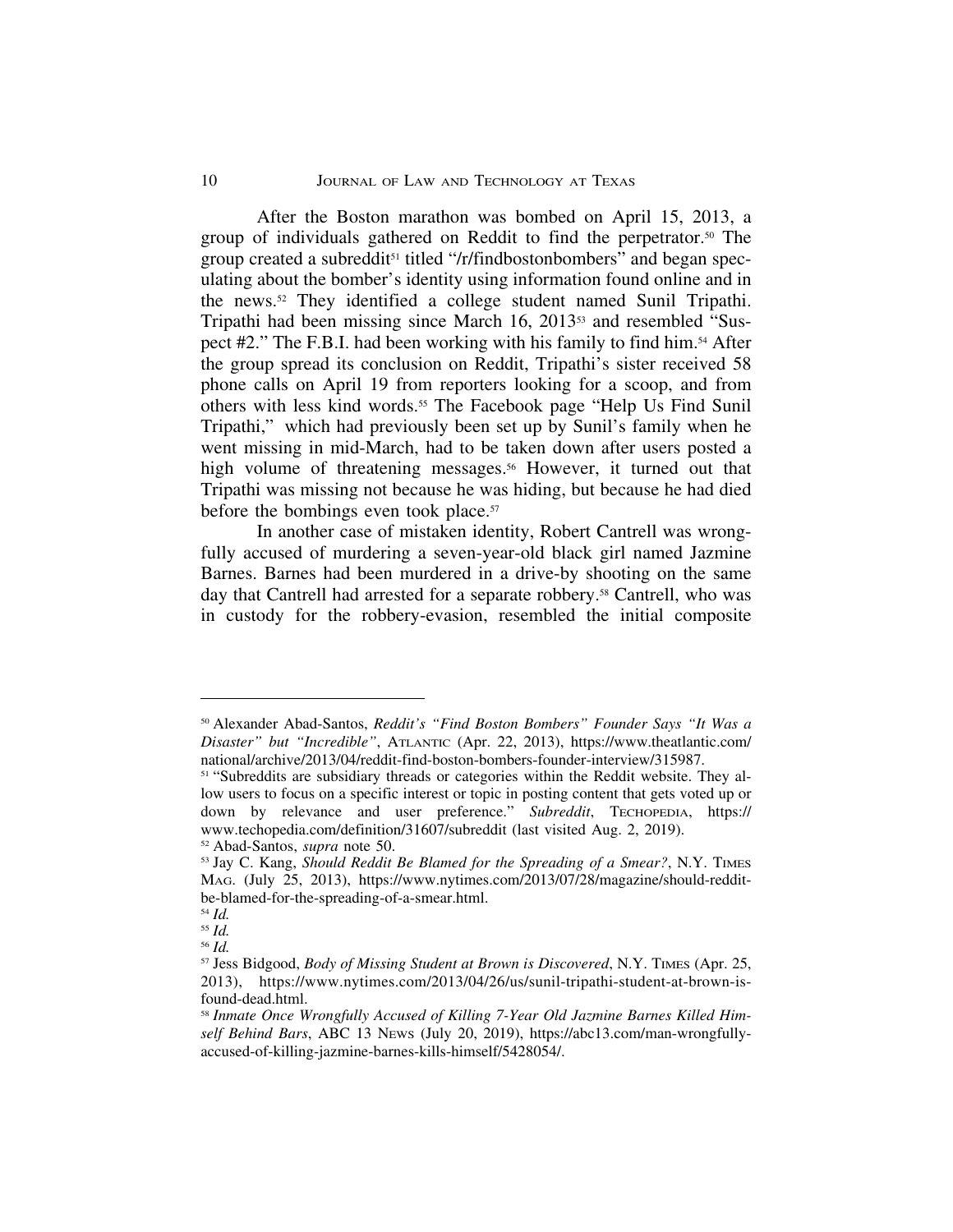sketch of Barnes's murderer, an unknown white man with blue eyes.<sup>59</sup> Cantrell was then accused online of the Barnes murder and the incident was labeled a hate crime, drawing the attention of millions of Facebook and Twitter users.<sup>60</sup> Online activist, Shaun King tweeted Cantrell's mug shot to his one million Twitter followers, stating several sources claimed Cantrell was a "racist violent (expletive)."61 Cantrell's family received death threats.62 One user threatened Cantrell's niece, stating that "[s]omeone is going to rape, torture and murder the women and children in your family."<sup>63</sup> Investigators cleared Cantrell of any involvement,<sup>64</sup> and two other men were arrested and charged with Barnes's murder. However, the cybermob continued harassing Cantrell and his family.<sup>65</sup> Seven months later, Cantrell killed himself in jail, where he was still imprisoned on the robbery-evasion charge.<sup>66</sup>

#### B. Defining Cybermobbing and Evaluating its Social Utility

These case studies underscore an important question: Is cybermobbing, on balance, a socially-desirable phenomenon? To answer this question, cybermobbing must first be defined. From the examples above, it is obvious that cybermobbing is similar to cyber harassment and cyberstalking.67 But while cyber harassment and cyberstalking are often effectuated by a single perpetrator, cybermobbing is a "team sport, with posters trying to outdo each other. Posters compete to be the most offensive, the most abusive."68 In the case studies above, the victims likely

<sup>65</sup> *Id.*

<sup>59</sup> Jessica Willey, *Family of Man Wrongfully Accused by Activist Shaun King in Jazmin Barnes' Shooting Speaks Out*, ABC 13 NEWS (Jan. 8, 2019), https://abc7chicago.com/ family-of-wrongfully-accused-man-receiving-violent-threats/5034081/.

<sup>60</sup> *Id.*

<sup>61</sup> *Id.* <sup>62</sup> *Id.*

<sup>63</sup> *Id.*

<sup>64</sup> *Id.*

<sup>66</sup> *Inmate Once Wrongfully Accused of Killing 7-Year Old Jazmine Barnes Killed Himself Behind Bars*, ABC 13 NEWS, *supra* note 58.

<sup>67</sup> CITRON, *supra* note 16, at 3. Citron defines cyber harassment as "the intentional infliction of substantial emotional distress accomplished by online speech that is persistent enough to amount to a 'course of conduct' rather than an isolated incident" and cyberstalking as "an online 'course of conduct' that either causes a person to fear for his or her safety or would cause a reasonable person to fear for his or her safety." *Id.* By contrast, she describes a cybermob as an online group that turns "[o]nline harassment [into] a team sport." *Id.* at 5.

<sup>68</sup> *Id.*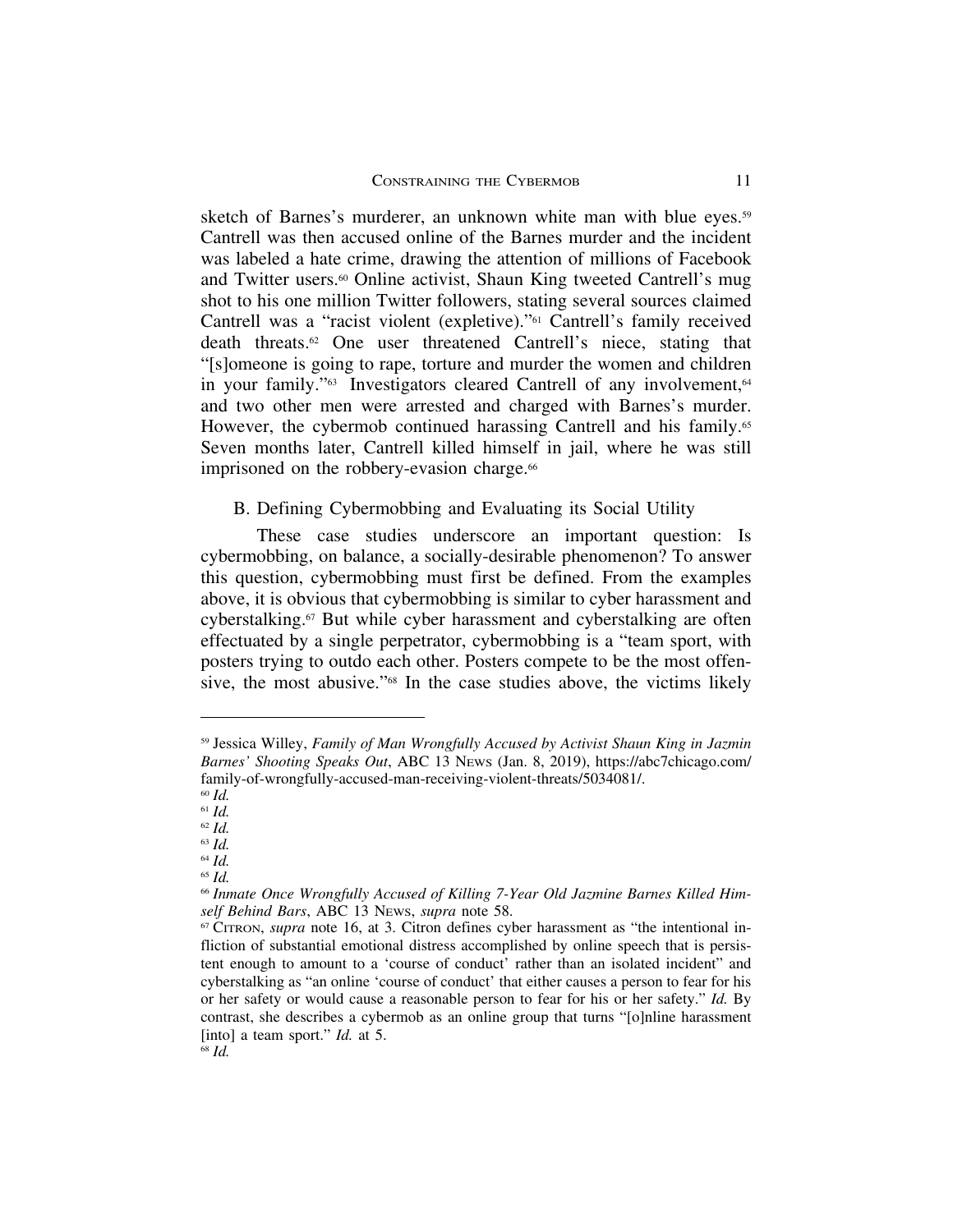would have suffered more limited real-world harm had the mob been limited to one or two individuals.

Cybermobbing is distinct from bullying, although the separation is thin. $69$  Bullying is traditionally defined as: (1) verbal or physical aggression; (2) repeated over time; (3) which involves a power differential.70 Cybermobbing seems to easily meet the first criterion, verbal aggression. Further, while the members of the cybermob might be, individually, weaker than the victim, the sheer size of the cybermob may implicate a power differential. So, the third criterion seems satisfied, as well. However, the second, repetition over time, is not. Many cybermobbings are single flare-ups, beginning and ending within a week.<sup>71</sup>

Cybermobbing is distinctive due to its relatively recent origins from social media. No formal definition seems to yet exist, but some have defined it as: (1) a group of persons acting in cyberspace, (2) joining together to hold accountable, (3) a victim or victims, (4) for a real or imagined misdeed or faux pas.72 However, this definition leaves something to be desired.

Cybermobbing does not require "harassment" of the victim directly. That is, the victim need not receive harassing messages personally from the cybermob. And further, "harass" doesn't fully encompass the real-world harm effectuated by cybermobbing. Many victims have their careers ruined for something entirely unrelated to those careers. Therefore, this Note proposes the following definition as more appropriate: (1) a group of persons acting in cyberspace joining together to; (2) dox, threaten, humiliate, or call for physical or pecuniary harm against; (3) victim or victims; (4) for a real or imagined misdeed or faux pas. Given

<sup>69</sup> *See* Klonick, s*upra* note 5, at 1034 (discussing the "cyber" distinction, and its impact on exacerbating bullying, shaming, and harassing behaviors).

<sup>70</sup> *Id* (citing EMILY BAZELON, STICKS AND STONES: DEFEATING THE CULTURE OF BULLY-ING AND REDISCOVERING THE POWER OF CHARACTER AND EMPATHY 28 (2013) (citing DAN OLWEUS, BULLYING AT SCHOOL: WHAT WE KNOW AND WHAT WE CAN DO 142–52 (1993))).

<sup>71</sup> *See id.* at 1046–50 (examples of online shaming and cyber harassment). However, note that Klonick points out that the permanent nature of the internet allows for the mob's posts to be associated with the victim in internet searches for long periods of time. She distinguishes bullying from social shaming in that the latter seeks to enforce a violation of a social norm. *Id.* at 1034.

<sup>72</sup> Winhkong Hua, *Cybermobs, Civil Conspiracy, and Tort Liability*, 44 FORDHAM URB. L. J. 1217, 1246 (2017) (citing to UrbanDictionary.com *Cybermob*, URB. DICTION-ARY (Feb. 24, 2008), https://www.urbandictionary.com/define.php?term=cybermob).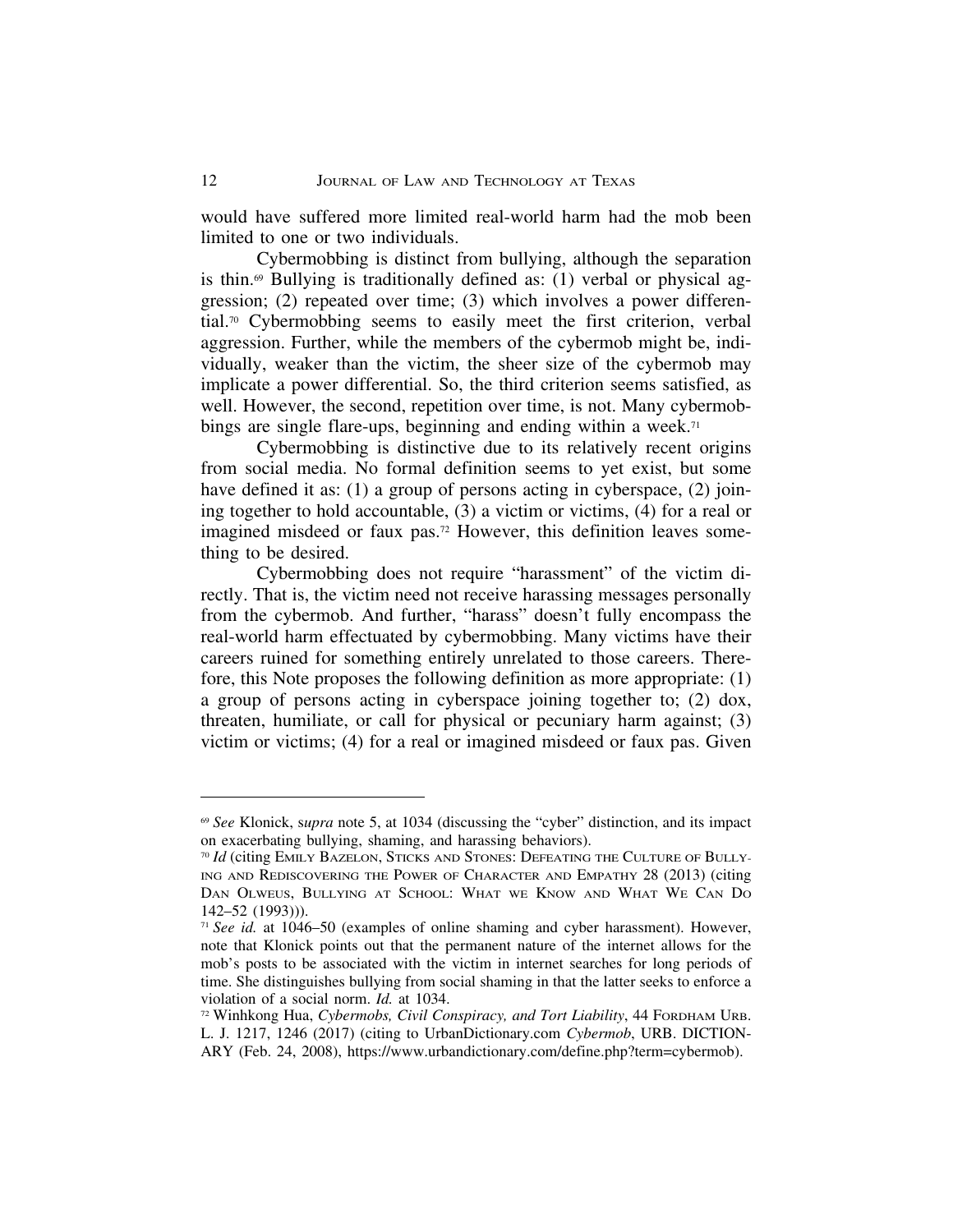this definition, it is hard to imagine cybermobbing having any utility. However, the real answer is more complicated.

Public shaming and its internet cousin, online shaming via cybermobbing, play a role in social norm enforcement.73 Online norm enforcement, in turn, is important because it is the "primary social control mechanism of the internet."74 Online shaming, in this sense, can serve as a replacement for governmental regulation of the internet given the lack of a current online regulatory scheme. Thus, criticizing people for their own words, as happened with Sacco, Jeong, and Gunn, may be socially desirable. Even when such shaming creates real-world harm, such as loss of employment, the social utility of normative role enforcement may outweigh the potentially outsized harm in some instances.

Notwithstanding the possible social utility of online shaming, incidents where cybermobbing involves the doxing of a private individual are always socially undesirable. Cybermobs are able to inflict real-world harm by exposing the victim's private information through doxing. This is problematic for two reasons. First, the dox-inciting incident is often imagined, not real. In instances where there is no misdeed or faux pas, there is no social benefit other than the affirmation that the faux paus *would* have been socially unacceptable—a marginal benefit at best. This is true with the above examples involving Sandmann, Cantrell, and Tripathi. Second, even if the inciting incident actually occurred, the lasting reputational, economic, and dignitary harm suffered by doxing victims normally far outsizes the inciting incident. The damage is permanent.75 Search engines turn up harmful posts years after the fact,76 and social media platforms give the cybermob a mechanism to easily reach millions of users.<sup>77</sup> Therefore, cybermobbing via doxing has a netnegative impact on society due to its tendency to inflict irreparable harm unrelated to purportedly-violated social online norms. As explained in Section IV, however, the proposed Doxing Notice and Takedown Act preserves many of the positive aspects of online shaming, while deterring the drawbacks of doxing.

<sup>73</sup> *See* Klonick, s*upra* note 5, at 1044*.*

<sup>74</sup> *Id.*

<sup>75</sup> CITRON, *supra* note 16, at 4 (noting that using the internet to harass or stalk extends the life of such behavior).

<sup>76</sup> *Id.*

<sup>77</sup> *Id.* at 5.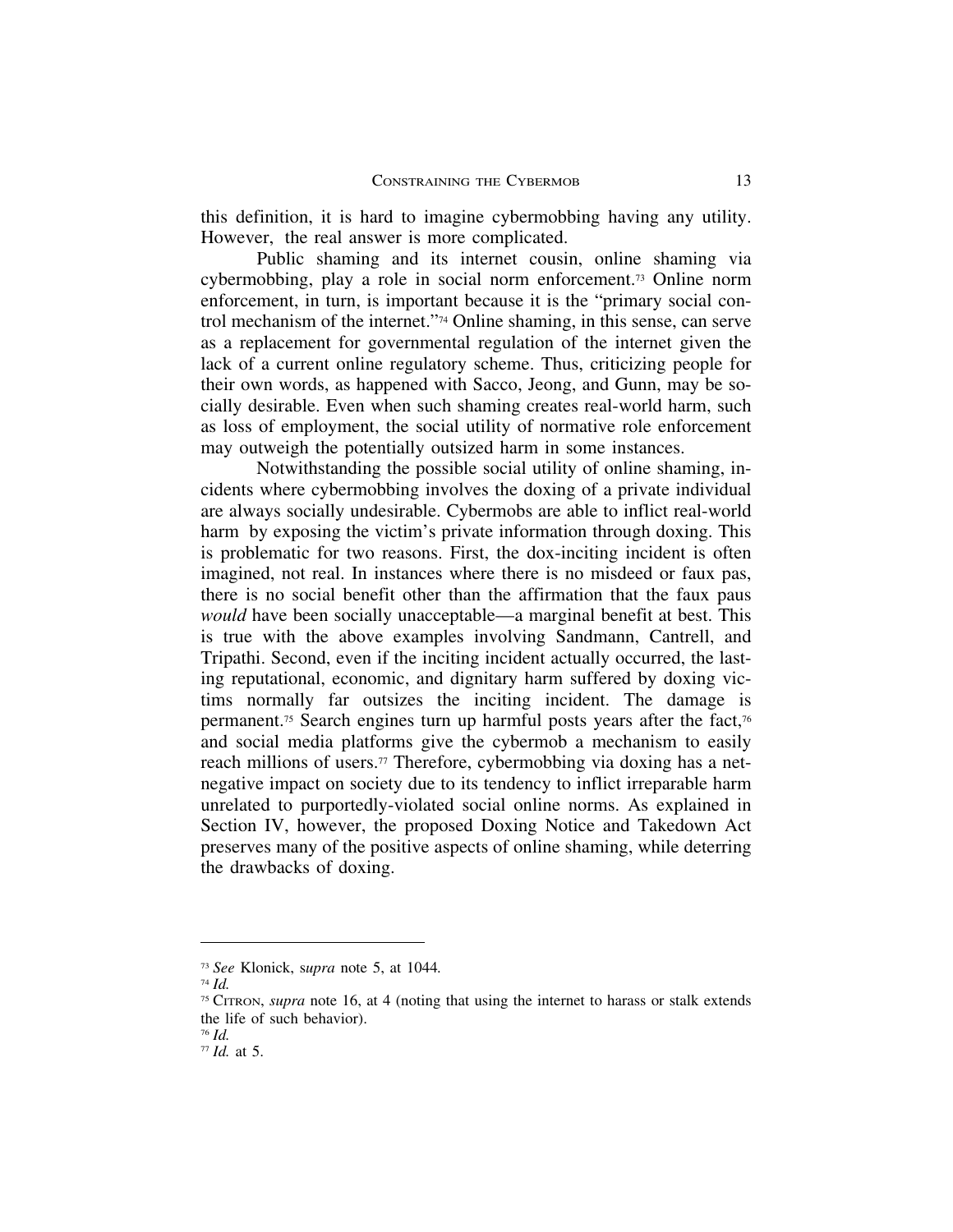#### 14 JOURNAL OF LAW AND TECHNOLOGY AT TEXAS

#### **III. Victims Cannot Recover Against Cybermobs**

Under current law, cybermobbing victims are generally unable to seek adequate relief. Even in the rare event that one is able to make the case for recovery, obtaining it from the mob is impractical and, as explained in Section IV, the CDA limits victims' recourse from ICSPs.78

As explained below, under existing law, cybermob victims are blocked from obtaining adequate relief for two reasons. First, an individual mob members' actions generally are not actionable. Second, even if these actions were actionable , or if the victim could otherwise impose some sort of civil conspiracy cause of action,79 practical difficulties involving internet defendants inhibit recovery.

### A. An Individual Member's Cybermob Participation is Likely Not Actionable

Common law torts and applicable statutes are inadequate remedies as private causes of action against individuals in the cybermob. This section analyzes why both common law torts (tortious interference, privacy, defamation, and intentional infliction of emotional distress) and statutory regimes (cyberbullying) fail as satisfactory remedies for cybermobbing via doxing.

#### *i. Tortious Interference is an Insufficient Remedy*

Tortious interference with a contract seems, at first, like the best bet for recovery for a recently fired cybermobbing victim. The tort occurs when a person, without privilege, induces or causes a third person not to enter or continue a business relation with another.80 It requires: (1) the existence of a valid contractual relationship; (2) the defendant's knowledge of the existence of the relationship; (3) the defendant's intentional interference with that relationship; (4) absence of justification; and (5)

<sup>78</sup> *See infra* Section IV.

<sup>79</sup> *See* Hua, *supra* note 72, at 1263–64. Hua argues that a civil conspiracy cause of action solves some problems inherent in cybermobbing; namely, the problems of individual non-actionability and personal jurisdiction. *Id.* However, this still leaves the problems of internet anonymity, judgement-proof defendants, and, as Hua points out, the possibility that no true "meeting of the minds" took place. *Id.* at 1263.

<sup>80</sup> 44B AM. JUR. 2D INTERFERENCE § 47 (2019).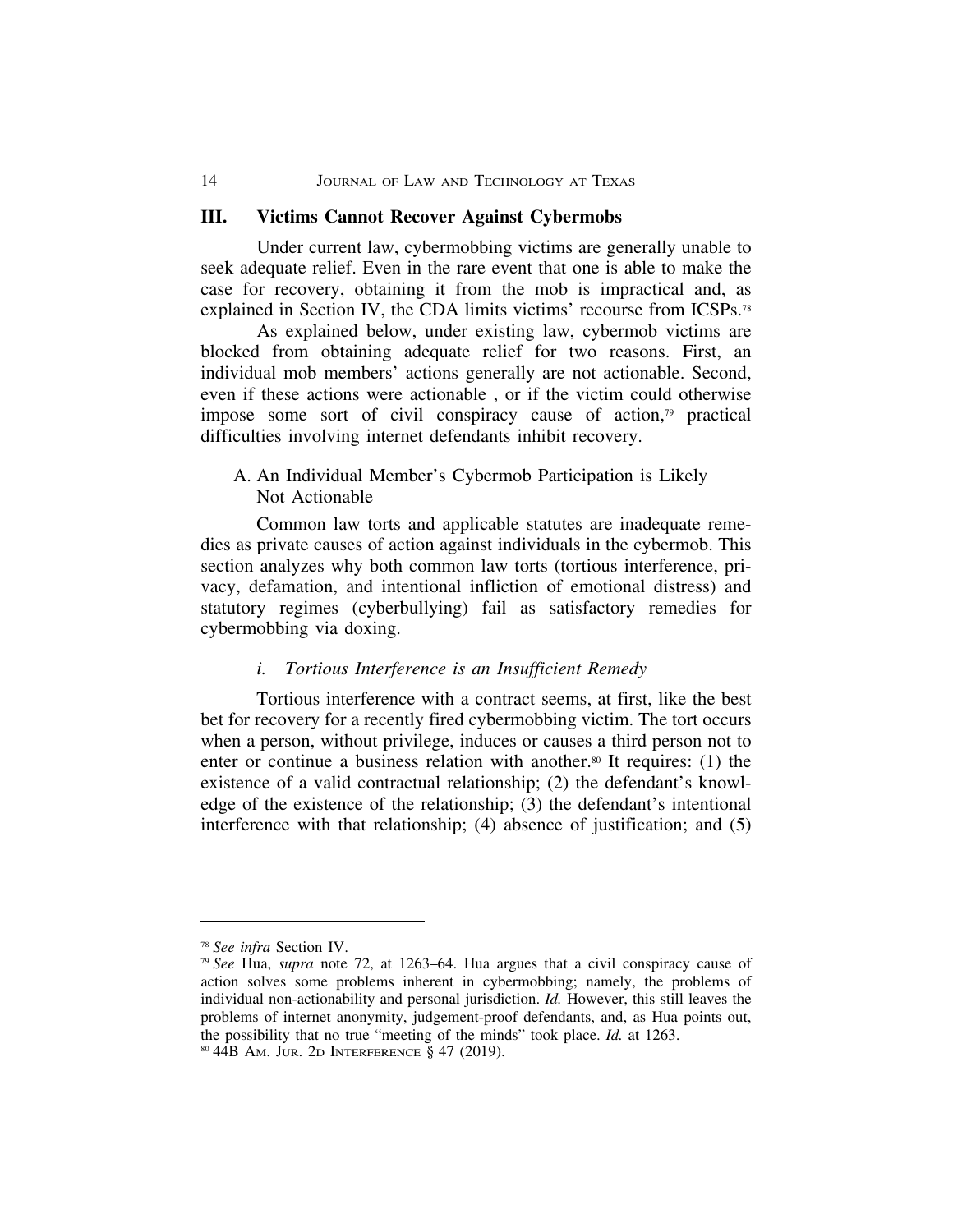damages resulting from the defendant's wrongful interference with the relationship.81

At first, the tort seemingly provides a remedy for Gunn and Sacco, who were fired after public pressure was put on their employers.<sup>82</sup> However, it is unclear whether any one mob member's actions would rise to the level of tortious interference in these cases.83 Collectively, the statements by the mob had the effect of interfering with the contracts in question. However, the victim could likely not point to any one member of the mob, even the loudest member, to prove there would not have been a breach but for his or her activities, which is what is required under the tort.84 Further, the employer could point to the inciting incident itself as the reason for firing, rather than the public backlash. And lastly, the reputational harm resulting from a cybermobbing might not instantiate itself in the form of a breached contract. So, tortious interference misses the mark.

#### *ii. Remedies for Privacy Torts are also Insufficient*

The four privacy torts are also near misses: (1) unreasonable intrusion upon the seclusion of another; (2) publicity that places another in a false light before the public; (3) Public disclosure of embarrassing private facts about another; and (4) appropriation of another's name, image or likeness.85 Intrusion upon seclusion and public disclosure of embarrassing facts both fail as remedies because the nature of cybermobbing is to generally excoriate the victim for a perceived public faux pas. To establish liability, the plaintiff must demonstrate there was an intrusion upon the plaintiff's physical solitude or seclusion, as by invading his or her home or conducting an illegal search.<sup>86</sup> The intrusion must be offen-

<sup>81</sup> These claim elements may vary by jurisdiction. *Id.*(citing e.g., Effs v. Sony Pictures Home Entm't, Inc., 197 So.3d 1243, 1244 n.2 (Fla. 3d DCA 2016)).

<sup>82</sup> *See supra* Section II.

<sup>&</sup>lt;sup>83</sup> To establish tortious interference with a contract, the plaintiff must show that the defendant actually induced the other party of the contract into breaching it. *See, e.g.,* Maricultura Del Norte, S. de R.L. de C.V. v. Umami Sustainable Seafood, Inc., 769 Fed.Appx. 44, 55 (2d Cir. 2019) (affirming dismissal of tortious interference because plaintiff did not prove "that there would not have been a breach but for the activities of defendants.").

<sup>84</sup> *Id.*

<sup>85</sup> *See generally* William L. Prosser, *Privacy*, 48 CAL. L. REV. 383 (1960). The last type, appropriation, is obviously not an appropriate remedy and is not discussed further.

<sup>86</sup> 77 C.J.S. *Rights of Privacy and Publicity* § 24 (2020).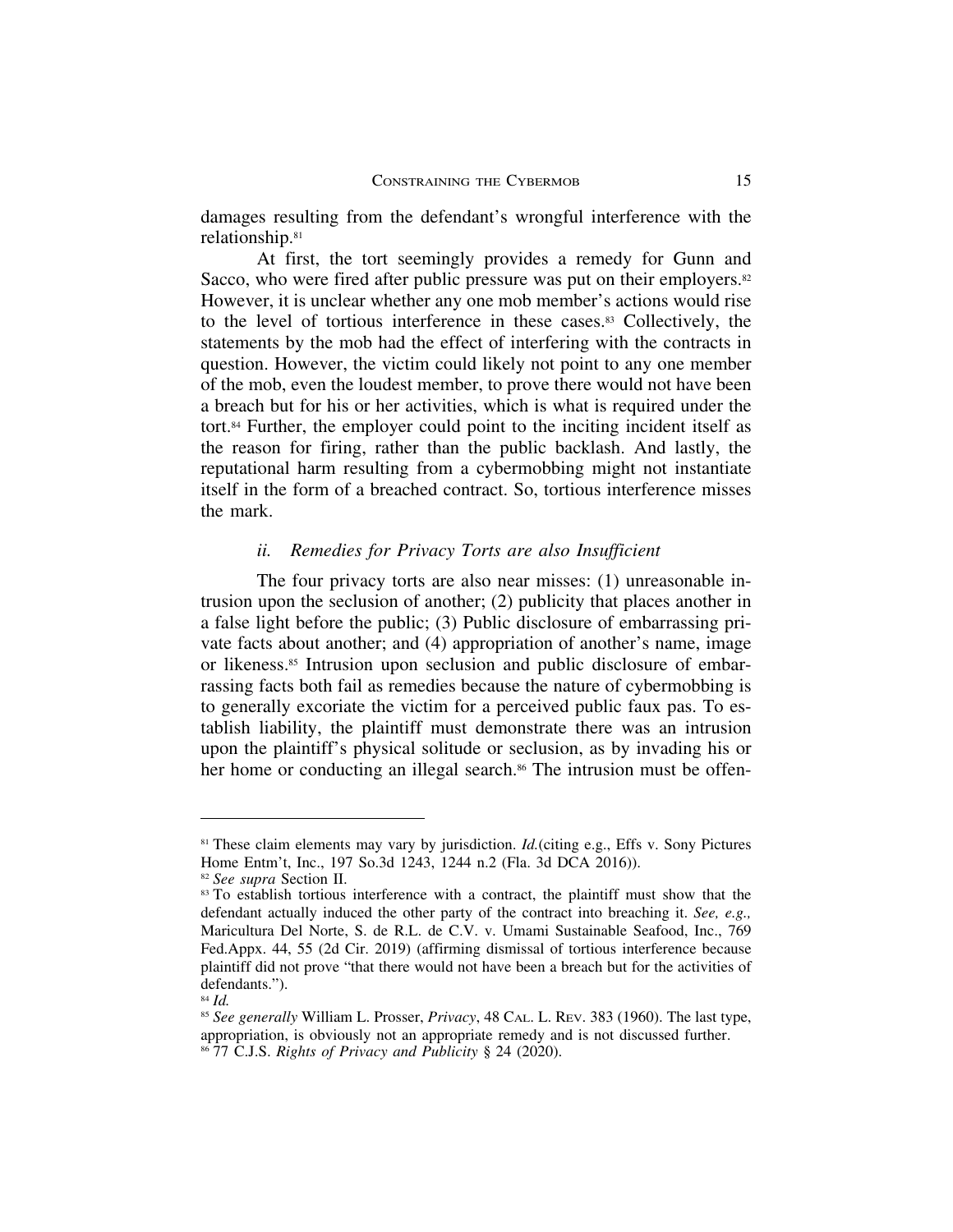sive to a reasonable person. $87$  Sandmann was videotaped in a public place, the Lincoln Memorial, so he had no expectation of privacy.<sup>88</sup> Sacco, Jeong, and Dunn were criticized for publicly-posted Tweets, so there is again no argument for unreasonable intrusion. Lastly, Cantrell's arrest information and mugshot were materials of public record.89 The only case that is even close is Sunil Tripathi's, whose family maintained a Facebook page dedicated to finding him.90

#### *iii. False Light Publicity and Defamation Torts are Impracticable Solutions*

False light publicity also likely fails as a realistic remedy.<sup>91</sup> Many victims—like Sacco, Jeong, and Dunn—were not put in a false light; they were criticized for their own words. And victims who *were* put in a false light, like Sandmann, Tripathi, and Cantrell, must still establish that the defendants "had knowledge or acted in reckless disregard as to the falsity of the publicized matter and false light in which the [victim] would be placed."92

Defamation is similar to false light publicity in that it also falls short as a catch-all solution to cybermobbing. The reach of defamation is quite limited because of First Amendment concerns.<sup>93</sup> The tort generally requires: (1) a false and defamatory statement concerning another; (2) an unprivileged publication to a third party; (3) fault amounting to at least

<sup>87</sup> *Id.*

<sup>88</sup> *See supra* Section II. Although Sandmann could argue that the disclosure of his name by being doxed was a breach of privacy, he would be unable to pursue the cybermob for the reasons stated *infra* Section III(B).

<sup>89</sup> *For Immediate Release*, MONTGOMERY CTY. (Dec. 31, 2018), http:// www.mctxsheriff.org/news\_detail\_T6\_R407.php (last visited Apr. 24, 2020).

<sup>90</sup> *See* Kang, *supra* note 53 (discussing threatening messages posted to the family's Facebook page).

<sup>91</sup> *See generally* 6 AM. JUR. PROOF OF FACTS 3D 585 (originally published in 1989).

 $92$  RESTATEMENT (SECOND) OF TORTS  $§$  652E(b) (AM. LAW. INST. 1965).

<sup>93</sup> New York Times v. Sullivan, 376 U.S. 254, 279-80 (1964) (holding the First Amendment bars public officials from recovering for defamatory remarks relating to their "official conduct" unless they can prove the statements were made with "actual malice"); Curtis Pub. Co. v. Butts, 388 U.S. 130 (1967) (extending "actual malice" requirement to public "figures," not just public "officials."); Gertz v. Robert Welch, Inc., 418 U.S. 323 (1974) (holding private figures must also establish "actual malice" when seeking "presumed" or "punitive" damages); Dun & Bradstreet, Inc. v. Greenmoss Builders, Inc., 472 U.S. 749 (1985) (narrowing Gertz v. Robert Welch, Inc. by only requiring private figures to prove actual malice to establish presumed damages when defamatory remarks relate to matters of public interest).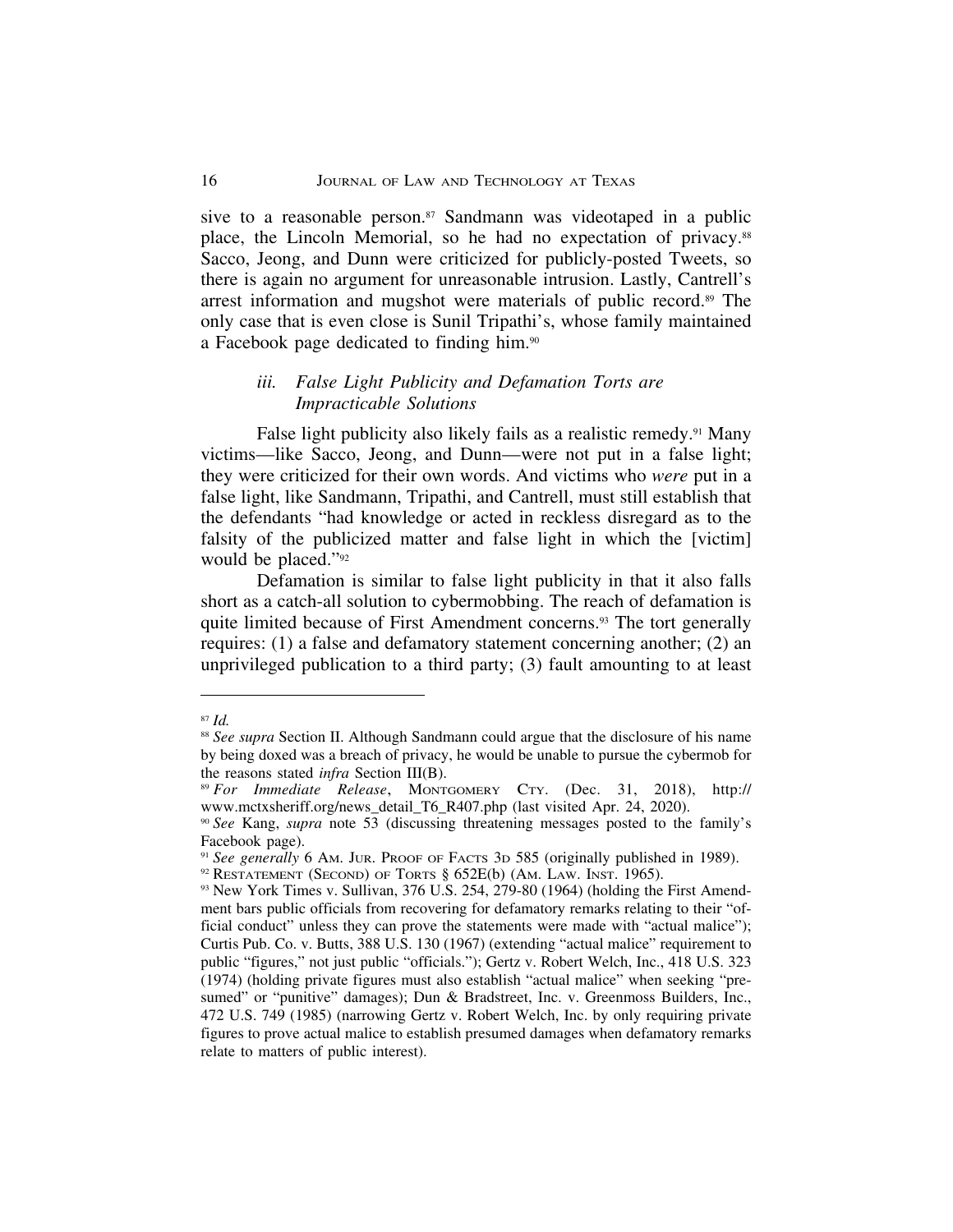negligence on the part of the publisher; and (4) either actionability of the statement irrespective of special harm or the existence of special harm cause by the publication.94

Some authors suggest defamation as a measure against cybermobbing,<sup>95</sup> but this stance overstates the reach of defamation liability. The first element presents an insurmountable sticking point for most victims of cybermobbing because statements made by the cybermob are often true.96 Even when such statements cast the victim in a false light, they generally constitute assertions of opinion, which, by definition, cannot be false. As illustrated by the dismissal of Sandmann's defamation suit, courts generally agree that such attacks on victims are "nonactionable opinion."97 Recovery is further complicated when the plaintiff is a public figure.98 These impediments make defamation an unsatisfying option for cybermobbing victims.

<sup>94</sup> These elements are based on Kentucky law. *See* Sandmann v. WP Co. LLC., 401 F. Supp. 3d 781, 787 (E.D. Ky. July 26, 2019) (applying Kentucky law). While the exact elements differ state to state, each state has some requirement that the statement be false and defamatory. *See, e.g.*, 128 AM. JUR. TRIALS 1, ch.II.A §§ 3–8 (originally published in 2013).

<sup>95</sup> *See* Klonick, *supra* note 5, at 1059–60 (pointing to defamation law as "a relatively effective protection against unhinged shaming," but also noting problems with litigation expenses, judgment-proof defendants, and anonymous defendants). *See also*, Cory Batza, *Trending Now: The Role of Defamation Law in Remedying Harm from Social Media Backlash*, 44 PEPP. L. REV.429, 452–74 (2017). Batza points out many of the difficulties cybermobbing victims face in recovering for defamation; such as the CDA immunity for ISPs, anonymous defendants, and nonactionable opinions. *Id.* at 452–54. Instead of advocating for alternative causes of action for cybermobbing victims, though, Batza argues that courts should reach certain findings in their defamation analyses. *Id.* at 459–74. Namely, Batza argues that the average social media user shouldn't be considered a public figure because of his or her use of the Internet, even for a limited purpose, and that mob shaming should not be considered a matter of public concern. *Id.* <sup>96</sup> *See, e.g.*, *infra* Section II.a.

<sup>97</sup> *See Sandmann*, 401 F. Supp. 3d at 791–94 (dismissing defamation claims as not actionable because the statements did not specifically reference Sandmann and/or did not state or imply "actual, objectively verifiable facts", and because the social media scorn was beyond the four corners of the written communication at issue). Sandmann presumably did not sue individual Twitter users because the Tweets directed at him would similarly be considered nonactionable.

<sup>98</sup> *See, e.g.*, 6 AM. JUR. PROOF OF FACTS 3D 585, *supra* note 91, at § 11 (in jurisdictions that make the private/public distinction, a plaintiff who is a public figure must make a showing of "actual malice" by the defendant).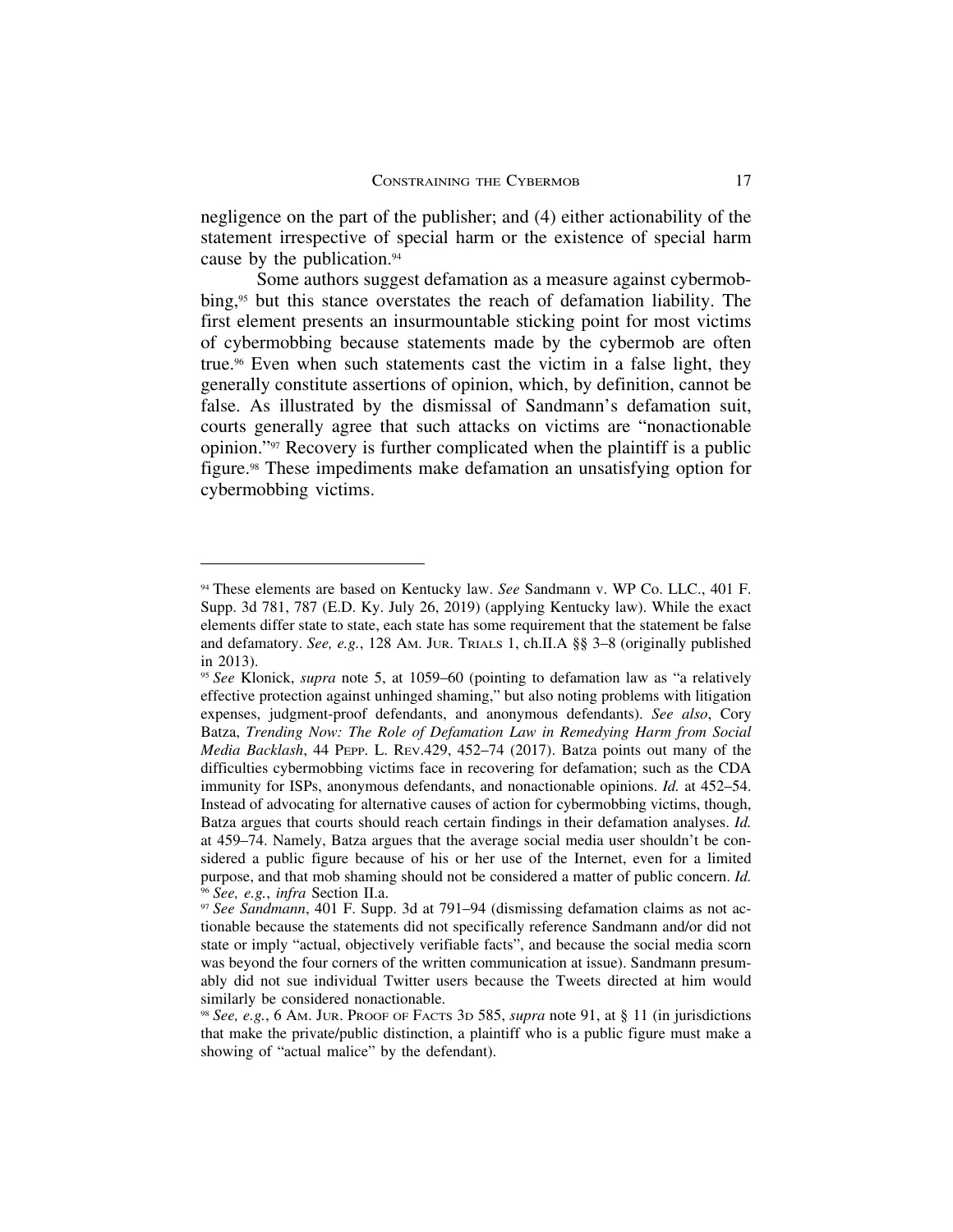#### 18 **JOURNAL OF LAW AND TECHNOLOGY AT TEXAS**

#### *iv. Recovery Under Intentional Infliction of Emotional Distress is also Difficult*

As an alternative to defamation, some authors point to intentional infliction of emotional distress (IIED).<sup>99</sup> However, recovering under IIED can be incredibly difficult.100 Plaintiffs must prove: (1) extreme and outrageous conduct with either the intention of, or reckless disregard for, causing emotional distress; (2) the suffering of severe or extreme emotional distress; and (3) actual or proximate causation.101 IIED is not a workable solution because it is strongly disfavored in the law.102 Only the most egregious conduct is sufficient to satisfy the first element.103 Posting mean things on the internet likely does not qualify. So, IIED, like other common law torts, is an inadequate remedy for cybermobbing.

#### *v. Current Statutory Regimes Provide Insufficient Remedies*

Current statutory protections, such as cyberbullying statutes, are also insufficient. While some of the conduct described above certainly fits with a conventional understanding of the term "bullying," such statutes do not protect cybermobbing victims. While states have methods of prohibiting bullying and cyberbullying, they only protect students and children, not adults.104 Additionally, many of these statutes are only "model acts," which do not necessarily carry the full force of law.<sup>105</sup> Further complicating things is the fact that Congress has not acted directly on cyberbullying and the laws that do exist do not create private rights of action. Cyberbullying statutes do not fully address the problem of cybermobbing.

<sup>99</sup> *See* Klonick, *supra* note 5, at 1059–60; Gallardo, *supra* note 2, at 731.

<sup>100</sup> 136 AM. JUR. 3D *Recognition of IIED* § 2 (2013) (describing conduct warranting liability under this tort as "a very small slice of human behavior").

 $101$  *Id.* at § 4. <sup>102</sup> Andrews v. Staples the Office Superstore East, Inc., 2013 WL 3324227, at \*15 (W.D. Va. July 1, 2013).

<sup>103</sup> *See, e.g.*, Medcalf v. Walsh, 938 F. Supp. 2d 478, 488 (S.D. N.Y. Apr. 9, 2013) ("Only the most egregious conduct has been found sufficiently extreme and outrageous to establish this tort").

<sup>104</sup> *See, e.g.*, Minn. Stat. § 121A.031 (defining bullying as harmful conduct that involves "an actual or perceived imbalance of power between the *student* engaging in prohibited conduct . . . .") (emphasis added); Cal. Ed. Code § 48900 (similarly using the language "pupil" to define bullying).

<sup>105</sup> *Laws, Policies, & Regulations*, STOP BULLYING.GOV, https://www.stopbullying.gov/ laws/index.html (last reviewed Jan. 7, 2018).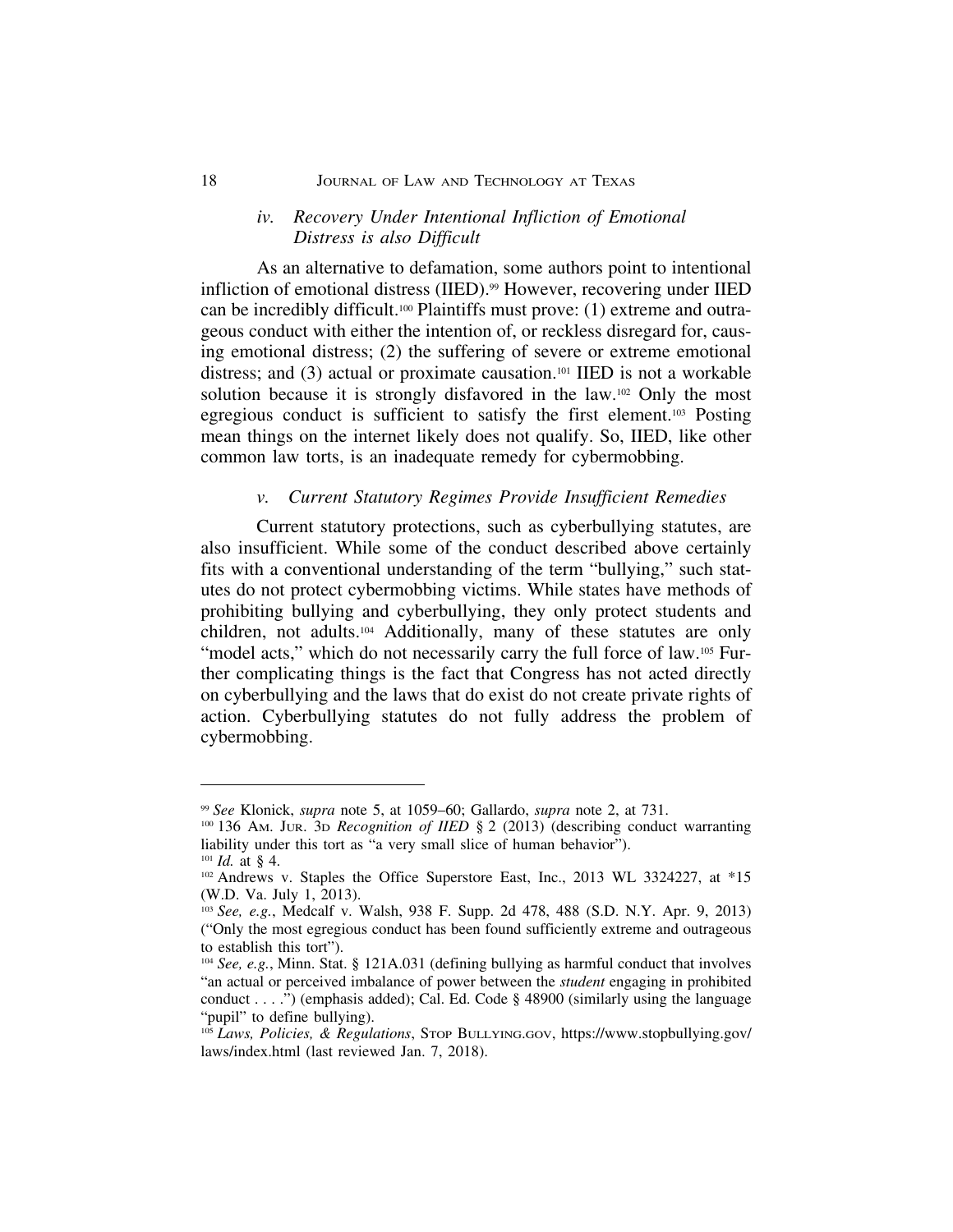## B. Even if a Cause of Action Fits, Practical Difficulties Bar Recovery

Assuming the victim had a meritorious claim, additional practical issues would bar recovery. Oftentimes, the mob is composed of anonymous or pseudonymous members, so the victim does not know who to sue. But even if the victim can correctly identify defendants, two more issues appear. First, members of the mob may be judgment-proof. Second, the sheer number of people involved in most cybermobs makes it impracticable to identify, serve, and enforce a judgment on all or any of them. The amount of resources required to do so would be prohibitive. Therefore, the victim is all but barred from suing individual mob members. As explained below, the victim cannot simply turn to the online platform, the "ICSP," for relief, either.

# **IV. The Communications Decency Act Does Not Deter Cybermobbing and Should Be Supplemented By the Doxing Notice and Takedown Act**

ICSPs are immune from liability for cybermobbings under the CDA.106 Section 230 of the CDA clarifies that ICSPs do not become "publishers" of material when they exercise "Good Samaritan" blocking and screening of offensive material.107 Section 230 has been interpreted broadly, preventing ICSP liability for essentially all user postings except for child pornography, intellectual property violations, and other select types of content.108 After summarizing the history of the CDA in subsection A of Section IV, subsection B argues that Congress should amend the CDA and pass the Doxing Notice and Takedown Act ("DNTA"), the sample legislation proposed by this Note and included in Appendix A. Subsection C walks through the sample legislation and explains why it is consistent with the First Amendment.

<sup>106</sup> 47 U.S.C. § 230 (2018).

<sup>107</sup> *Id.*§ 230(c).

<sup>108</sup> Hassell v. Bird, 420 P.3d 776, 793 (Cal. 2018); KATHLEEN ANN RUANE, CONG. RESEARCH SERV., LSB10082, HOW BROAD A SHIELD? A BRIEF OVERVIEW OF SECTION 230 OF THE COMMUNICATIONS DECENCY ACT 2 (2018), https://fas.org/sgp/crs/misc/ LSB10082.pdf; Matt Laslo, *The Fight Over Section 230—and the Internet as We Know It,* Wired (Aug. 13, 2019, 3:18 PM), *https:*//www.wired.com/story/fight-over-section-230-internet-as-we-know-it/.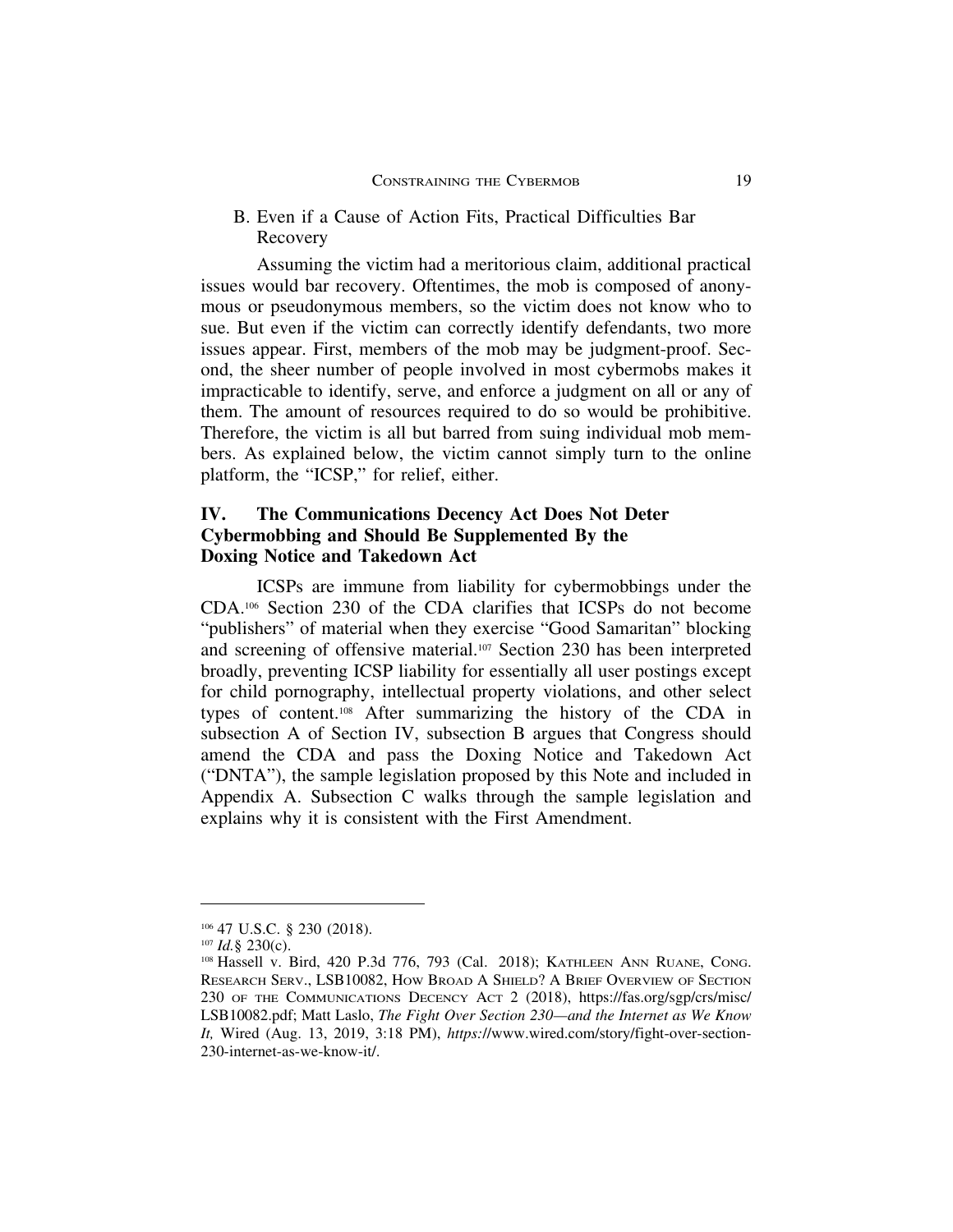#### 20 JOURNAL OF LAW AND TECHNOLOGY AT TEXAS

#### A. History of the Communications Decency Act

The CDA was passed as an amendment to the Telecommunications Act of 1996.109 Specifically, the "Good Samaritan" provision of the CDA was a reaction to *Stratton Oakmont, Inc. v. Prodigy Services Co*, 110 where the defendant, Prodigy, was penalized for screening materials posted to its site to make it more family-friendly.111 The court held that, by screening the posts, Prodigy had made itself a "publisher" of the posts and thus, was liable for any defamatory remarks it failed to exclude.112 Under this reasoning, Prodigy could have only avoided publisher liability if it allowed users to post freely without screening. Fearing the twisted incentive created by the *Stratton Oakmont* court, Congress passed the "Good Samaritan" provision of the CDA.113 The section reads:

- (c) Protection for "Good Samaritan" blocking and screening of offensive material
	- (1) Treatment of publisher or speaker No provider or user of an interactive computer service shall be treated as the publisher or speaker of any information provided by another information content provider.
	- (2) Civil liability

No provider or user of an interactive computer service shall be held liable on account of—

(A) any action voluntarily taken in good faith to restrict access to or availability of material that the provider or user considers to be obscene, lewd, lascivious, filthy, excessively violent, harassing, or otherwise objectionable,

<sup>109</sup> Telecommunications Act of 1996, Pub. L. No. 104-104, 110 Stat. 56 (1996) (codified as amended in scattered sections of 47 U.S.C.).

<sup>110</sup> Stratton Oakmont, Inc. v. Prodigy Servs. Co., No. 31063/94, 1995 WL 323710, at \*1 (N.Y. Sup. Ct. May 24, 1995); H.R. Rep. No. 104-458, at 194 (1996) (Conf. Rep.) (stating one of the purposes of § 230 was to "overrule Stratton Oakmont v. Prodigy"). *See also* Olivera Medenica & Kaiser Wahab, *Does Liability Enhance Credibility? Lessons from the DMCA Applied to Online Defamation*, 25 CARDOZO ARTS & ENT. L.J. 237, 247 (2007); Gallardo, *supra* note 2, at 733–35.

<sup>111</sup> *Stratton Oakmont*, 1995 WL 323710 at \*2.

<sup>112</sup> *Id.* at \*4.

<sup>113</sup> H.R. Rep. No. 104-458, at 194 (1996) (Conf. Rep.) (stating one of the purposes of 230 was to "overrule Stratton Oakmont v. Prodigy."). *See* also Medenica & Wahab, *supra* note 110, at 249–50; Gallardo, *supra* note 2, at 734–35.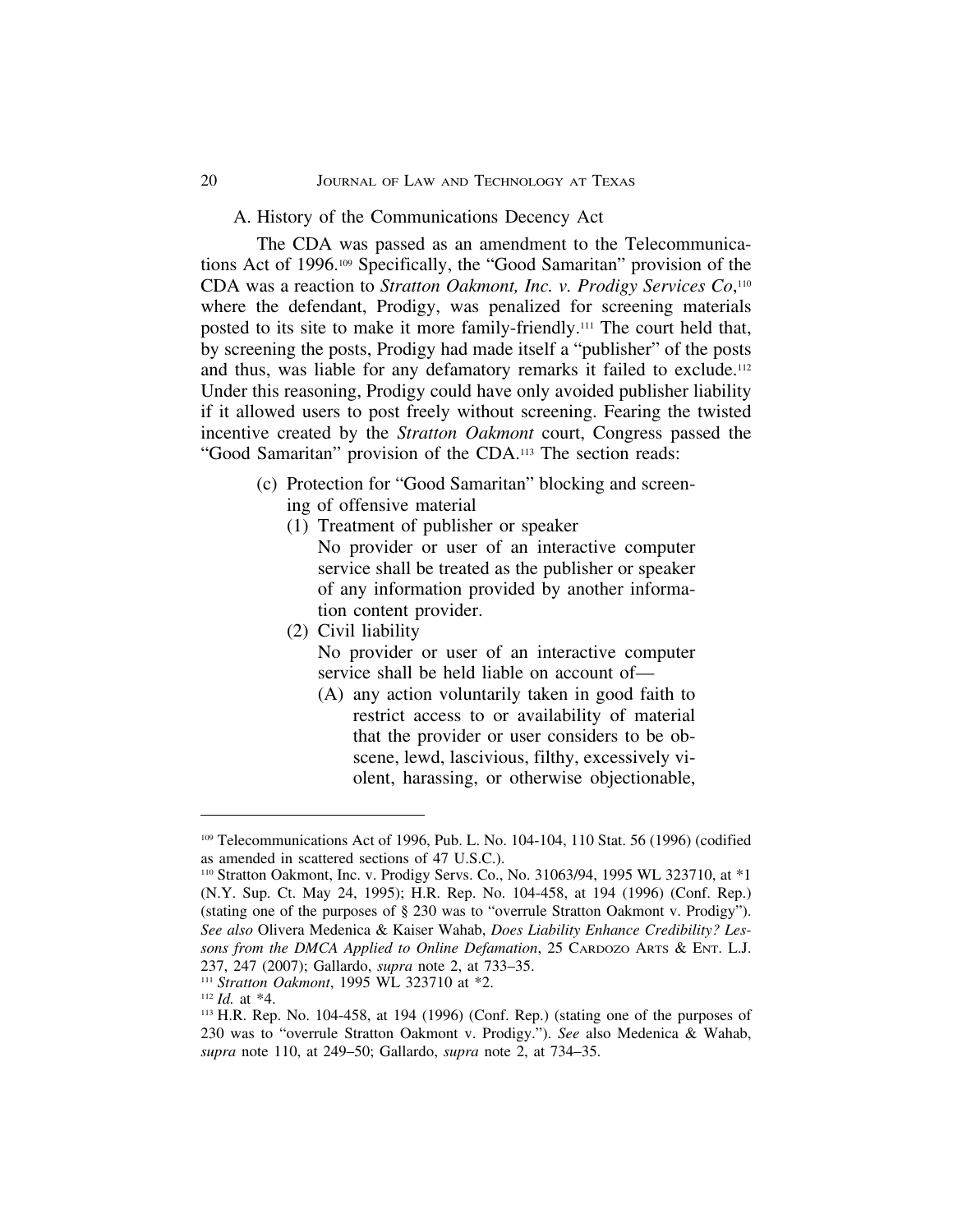whether or not such material is constitutionally protected; or

(B) any action taken to enable or make available to information content providers or others the technical means to restrict access to material described in paragraph  $(1).<sup>114</sup>$ 

In addition to overruling *Stratton Oakmont*, the CDA's § 230 was intended to generally protect the growth and expansion of the internet, preserve a vibrant free market unfettered by regulation, encourage technological development, and "ensure vigorous enforcement of Federal criminal laws to deter and punish trafficking in obscenity, stalking, and harassment by means of computer."<sup>115</sup>

The Fourth Circuit, in *Zeran v. Am. Online*, was the first appellate court to apply § 230.116 Beyond laying out the elements an ICSP must prove to avoid liability using the § 230 carveout,117 the *Zeran* court controversially went one step further. The *Zeran* court held that § 230 immunity applied to all claims not explicitly excluded in the CDA statute.118 Since then, courts have used the CDA to bar ICSP liability for defamation, employment torts, negligent misrepresentation, cyberstalking, and breach of contract.119 Thus, despite the legislative purpose provision in § 230(b) seemingly endorsing the punishment of online harassment, courts have broadly interpreted the Good Samaritan immunity provision to prevent ICSP liability for such harassment.<sup>120</sup>

B. Congress Should Augment the Communications Decency Act by Passing the Doxing Notice and Takedown Act

Section 230 of the CDA is far from universally loved. Many argue that it creates similar incentives to the *Stratton Oakmont* court's holding, such that ICSPs are encouraged to leave content unfiltered in

<sup>114</sup> 47 U.S.C. § 230(c) (2018).

<sup>115</sup> *Id.* § 230(b).

<sup>116</sup> Zeran v. Am. Online, Inc., 129 F.3d 327 (4th Cir. 1997).

<sup>117</sup> *Id.* at 328–35.

<sup>118</sup> *Id.* at 330–34; *see also* Cecilia Ziniti, *The Optimal Liability System for Online Service Providers: How Zeran v. America Got it Right and Web 2.0 Proves It*, 23 BERKE-LEY TECH. L. J. 583, 585 n.14 (2008) (collecting cases) .

<sup>119</sup> Ziniti, *supra* note 118, at 585. *But see* Doe v. Internet Brands, Inc*.*, 824 F.3d 846, 854 (9th Cir. 2016) (holding that § 230 does not protect an ISP against a failure-to-warn claim).

<sup>120</sup> *See* Ziniti*, supra* note 118, at 585.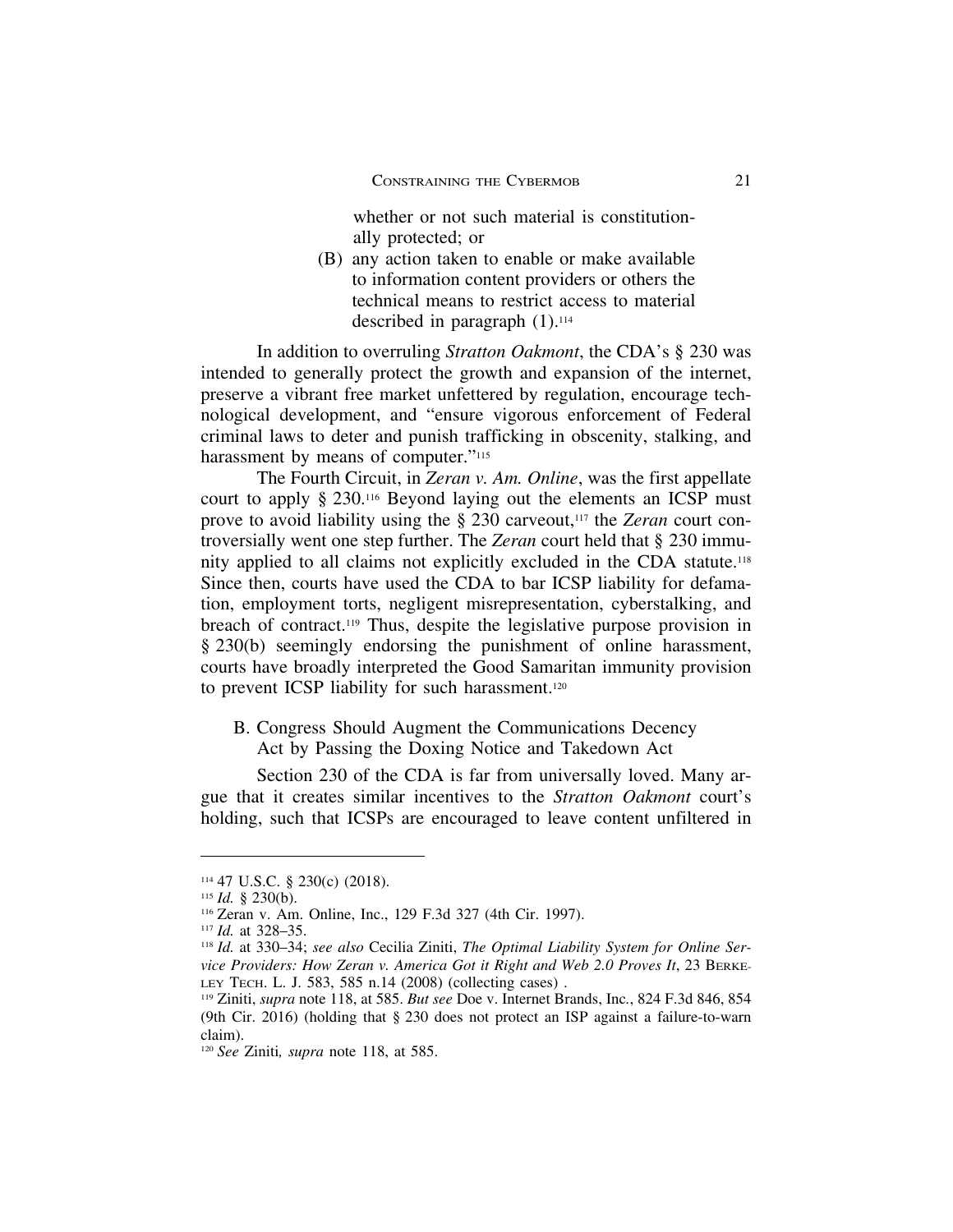order to avoid publisher-liability and unnecessary cost.121 Some legal commentators assert that the CDA section should nonetheless be left untouched.122

Other spectators disagree.123 Proposed solutions include: a flat-out repeal of the CDA, 124 amending the CDA and imposing notice and takedown regime for defamatory statements,<sup>125</sup> and free-market solutions.<sup>126</sup> While many of these proposals have merit, this Note proposes that the best solution would be legislation that imposes a notice and takedown regime for posts that dox private individuals. This proposed statute would be consistent with the original Congressional intent behind the CDA and would preserve many of the benefits of online shaming, while resulting in the optimal amount of information being disseminated online.

### *i. The DNTA is Consistent With the Legislative Intent Behind the CDA*

Courts have interpreted the CDA to generally immunize ICSPs from liability for any harm caused on their platforms. 127 This statutory interpretation departs from the original legislative intent behind the CDA, which specifically addressed ICSP-publisher liability for attempts to block violent or obscene sexual material.128 Congress should amend the CDA and pass the DNTA to return to the original legislative intent behind the CDA.

Currently, the CDA is inadequate to combat cybermobbing. Further, addressing cybermobbing is likely beyond the scope of the CDA, as the CDA was passed to combat defamation. Defamation is distinct from cybermobbing for several reasons. First, publisher liability for defama-

<sup>121</sup> Doe v. GTE Corp., 347 F.3d 655, 660 (7th Cir. 2003).

<sup>122</sup> *See generally* Ziniti, *supra* note 118.

<sup>123</sup> *Id.*

<sup>124</sup> *See* Matthew G. Jeweler*, The Communications Decency Act of 1996: Why § 230 Is Outdated and Publisher Liability for Defamation Should Be Reinstated Against Internet Service Providers,* 8 U. PITT. J. TECH. L. & POL'Y 1, 1 (2007).

<sup>125</sup> *See* Medenica & Wahab*, supra* note 110, at 239.

<sup>126</sup> Gallardo, *supra* note 2, at 741–43.

<sup>127</sup> *See, e.g.*, Zeran v. Am. Online, Inc., 129 F.3d 327, 331 (4th Cir. 1997).

<sup>128</sup> Communications Decency Act of 1996, Pub. L. No. 104–104, 110 Stat. 138 (1996) (codified as amended in scattered sections of 47 U.S.C.); *Stratton Oakmont*, 1995 WL 323710, at \*1 (superseded by statute, Communications Decency Act, 47 U.S.C. § 230, as recognized in Shiamili v. Real Est. Grp. of N.Y., Inc., 952 N.E.2d 1011 (N.Y. 2011)).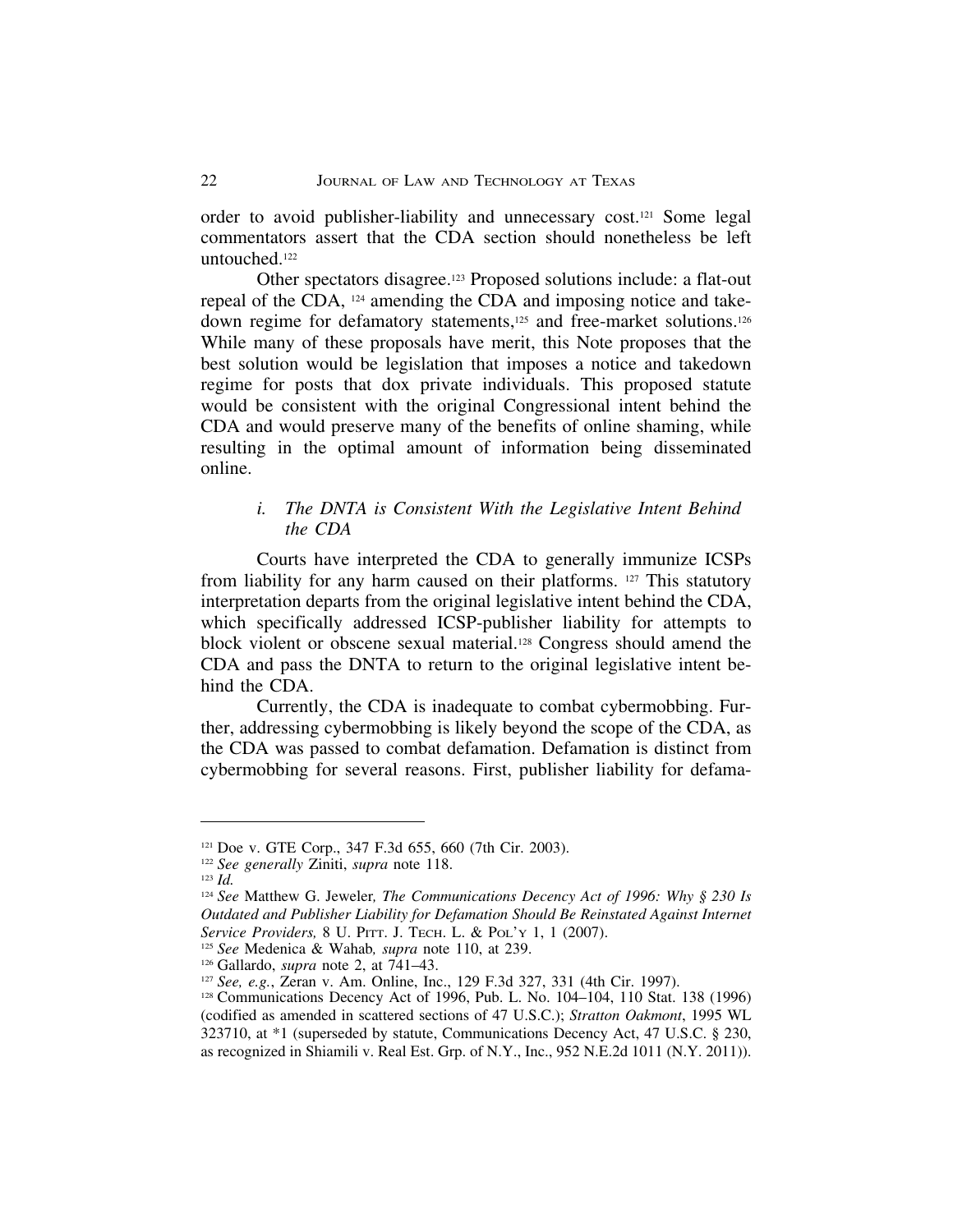tion far predates the advent of the internet.129 Second, defamation relates to a unique sort of harm, whereas cybermobbing is linked to a more general, extensive harm. Finally, a defamer is not reliant on an online publisher or platform to defame a plaintiff. In contrast, a cybermobbing incident cannot occur without a social media platform. Further, cybermobs are uniquely enabled by the "low-cost, anonymous, instant, and easy access to the internet" made possible by social media sites.130 In this sense, cybermobbings could be analogized to other torts; the ease of cybermobbing could reflect a "defect" by the ICSP under product liability131 or negligent entrustment of a chattel if property is misappropriated while using the platform.<sup>132</sup> Because of these differences from defamation, the CDA is not adequate to frustrate cybermobbing.

The CDA is one of the most consequential laws governing the internet, but most of the modern internet and its modern problems—including cybermobbing— did not exist when the CDA was passed in 1996.133 Thus, Congress could not have anticipated provider immunity for cybermobbing within the CDA, because the phenomenon had not yet occurred. Although proponents of the CDA could argue that § 230(b) was intended to establish immunity against unforeseen types of harm in order to foster the growth of the internet,<sup>134</sup> they would need to ignore, or at least deemphasize, other language in § 230, which notes the policy goals

<sup>134</sup> The policy section found in 47 U.S.C. § 230(b) (2018) provides that:

<sup>129</sup> *See* 6 AM. JUR. PROOF OF FACTS 3D 585, *supra* note 91 (discussing defamation cases predating the internet).

<sup>&</sup>lt;sup>130</sup> Klonick, *supra* note 5, at 1031 (noting that this easy access "has eviscerated whatever 'natural' limits there were to public shaming and has served to amplify its effects."). <sup>131</sup> Users are far more likely to send hateful and incendiary messages when using an online platform. *See* CITRON, *supra* note 16. One could argue that the failure of an ICSP to take this into account when constructing and maintaining its platform could be considered a "defect."

<sup>&</sup>lt;sup>132</sup> RESTATEMENT (SECOND) OF TORTS § 308 (1965) (defining the tort of negligent entrustment). *But cf. Doe*, 347 F.3d at 661 (rejecting this theory when ISP hosted website which sold videos of underage male athletes).

<sup>&</sup>lt;sup>133</sup> "When the most consequential law governing speech on the internet was created in 1996, Google.com didn't exist and Mark Zuckerberg was 11 years old." Daisuke Wakabayashi, *Legal Shield for Websites Rattles Under Onslaught of Hate Speech*, N.Y. TIMES (Aug. 6, 2019), https://www.nytimes.com/2019/08/06/technology/section-230 hate-speech.html.

It is the policy of the United States—

<sup>(1)</sup> to promote the continued development of the Internet and other interactive computer services and other interactive media;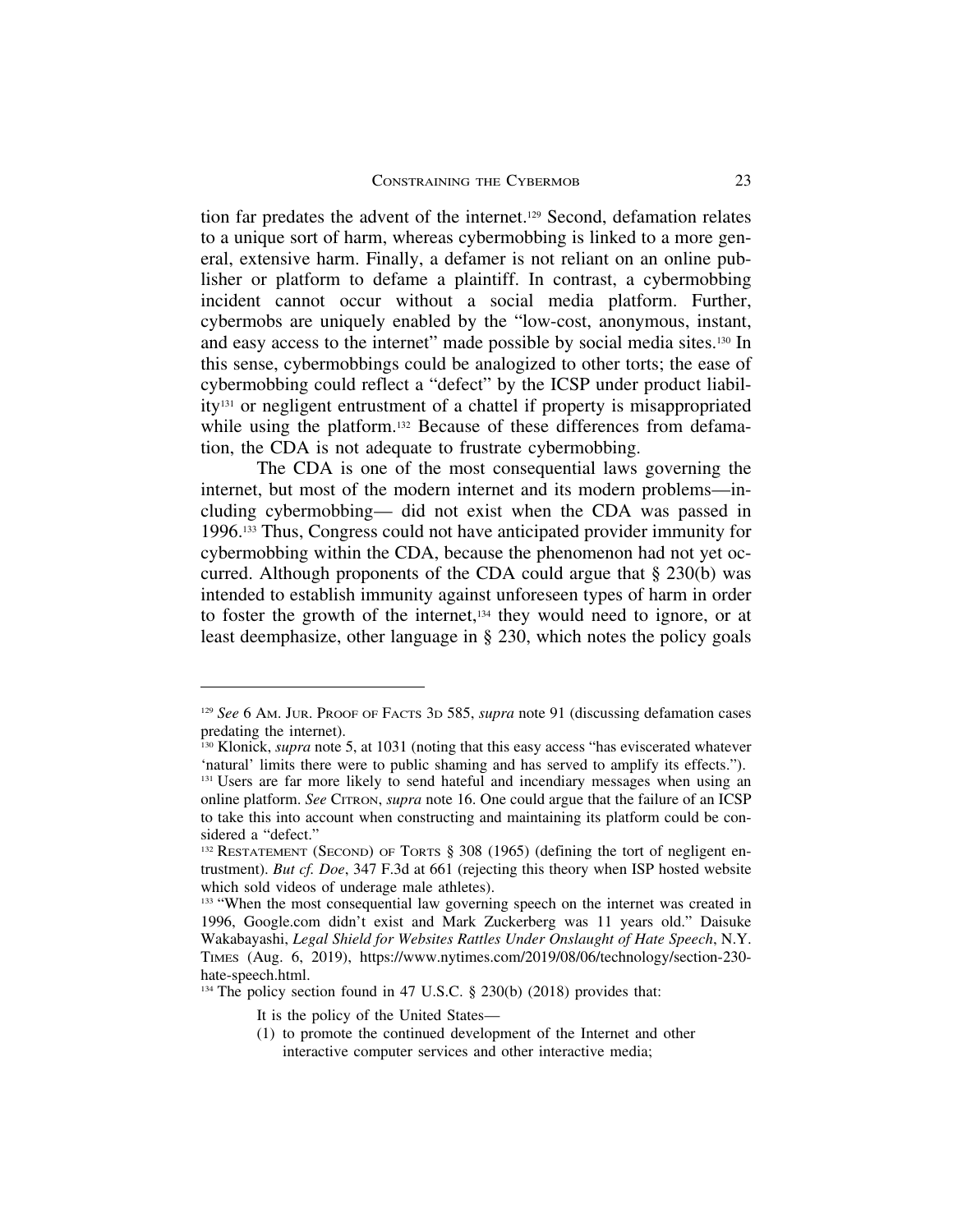of deterring of "harassment by means of computer."135 In short, the DNTA is not a radical proposition; it is consistent with what the legislature originally intended and would bring the CDA more squarely into the 21st century.

#### *ii. Public Policy Supports a Change From Total Immunity*

There are significant public policy arguments that support a change to the current CDA regime. The CDA allows cybermobs to use social media platforms to cause damage that would otherwise be considered tortious if done through a different medium or if effectuated by one individual acting alone.136 Even worse, it leaves ICSPs with no incentive to prevent cybermobbings. As explained by then-Circuit Judge Frank Easterbrook, if  $\S 230(c)(1)$  "blocks civil liability when web hosts and other Internet service providers (ISPs) refrain from filtering or censoring the information on their sites,"137 then:

> § 230(c) as a whole makes ISPs indifferent to the content of information they host or transmit . . . . As precautions are costly, not only in direct outlay but also in lost revenue from the filtered customers, ISPs may be expected to take the do-nothing option and enjoy immunity under

- (4) to remove disincentives for the development and utilization of blocking and filtering technologies that empower parents to restrict their children's access to objectionable or inappropriate online material; and
- (5) to ensure vigorous enforcement of Federal criminal laws to deter and punish trafficking in obscenity, stalking, and harassment by means of computer.

<sup>(2)</sup> to preserve the vibrant and competitive free market that presently exists for the Internet and other interactive computer services, unfettered by Federal or State regulation;

<sup>(3)</sup> to encourage the development of technologies which maximize user control over what information is received by individuals, families, and schools who use the Internet and other interactive computer services;

<sup>135</sup> *See id.* § 230(b)(5).

<sup>&</sup>lt;sup>136</sup> *See supra* Section III (discussing the general lack of relief available to cybermobbing victims). For instance, if one individual achieved the result of getting a victim fired, they may be liable for tortious interference with a contract. Change the medium, the number of perpetrators, and the public nature of the wrong, and suddenly relief for the victim disappears.

<sup>137</sup> Doe v. GTE Corp., 347 F.3d 655, 659 (7th Cir. 2003).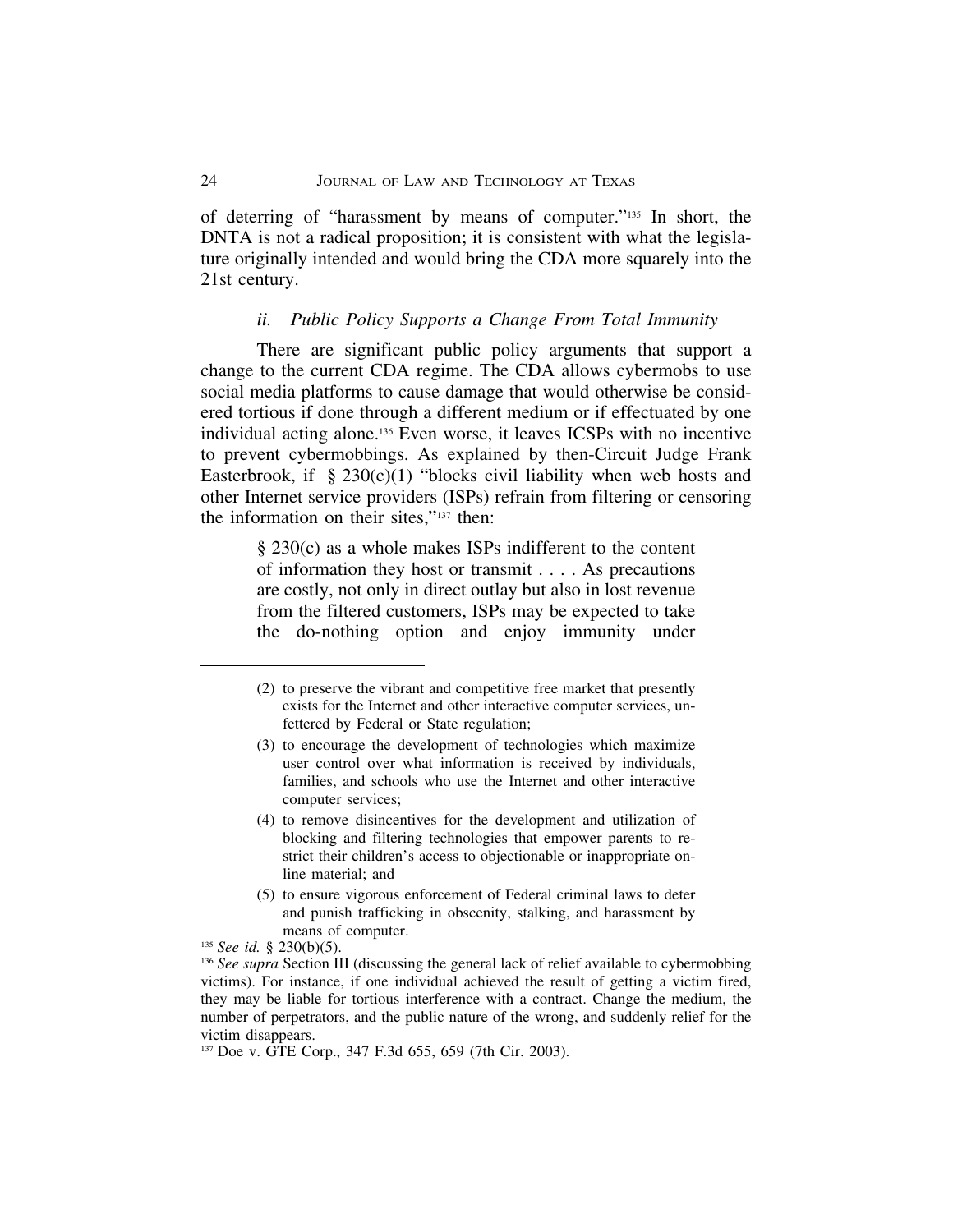$§ 230(c)(1)$ ... Why should a law designed to eliminate ISPs' liability to the creators of offensive material end up defeating claims by the victims of tortious or criminal conduct?138

Judge Easterbrook resolved the tension between the statute's title ("Protection for 'Good Samaritan' Blocking and Screening of Offensive Material") and its text (which protects ICSPs when they fail to block offensive material) by yielding to its text.139 But, as explained above, the legislative intent behind § 230 supports a finding that CDA immunity should not be all-encompassing.

Concerns with amending the CDA relate to the suppression of online speech. These concerns are held by some of the biggest players in the tech industry, many of whom provided written testimony at a late 2019 House Commerce Committee meeting on § 230 of the CDA.140 Steve Huffman, the CEO of Reddit, testified that "even small changes to [the CDA] will have outsized consequences for our business, our communities, and what little competition remains in our industry."<sup>141</sup> Huffman maintained that Reddit's self-moderation policy is an adequate measure for content control. Eliminating § 230, he explained, would destroy Reddit's ability to make good-faith content moderation, and even a slight narrowing of § 230 would create an unworkable regulatory burden on small social media sites and would "chill discussion and hurt the vulnerable."142

<sup>138</sup> *Id.* at 659–60.

<sup>&</sup>lt;sup>139</sup> *Id* (citing Brotherhood of R.R. Trainmen v. Baltimore & Ohio R.R. Co., 331 U.S. 519, 528–29 (1947)).

<sup>140</sup> *Fostering a Healthier Internet to Protect Consumers: Hearing Before the H. Comm. on Energy and Commerce*, 116th Cong. (2019). For a summary of the hearing and some attendant commentary, *see* Eric Goldman, *Roundup of the House Commerce Committee Hearing on Section 230*, TECH. & MARKETING L. BLOG (Oct. 17, 2019), https://blog.eric goldman.org/archives/2019/10/roundup-of-the-house-commerce-committee-hearing-onsection-230.htm.

<sup>141</sup> Steve Huffman, Co-Founder and CEO of Reddit, Inc., Testimony Submitted for the Record at U.S. House of Representatives Committee on Energy and Commerce Hearing on "Fostering a Healthier Internet to Protect Consumers" 1 (Oct. 16, 2019), available at https://energycommerce.house.gov/sites/democrats.energycommerce.house.gov/files/ documents/Testimony\_Huffman\_rev.pdf.

<sup>142</sup> *Id* at 3 (comma removed)*.*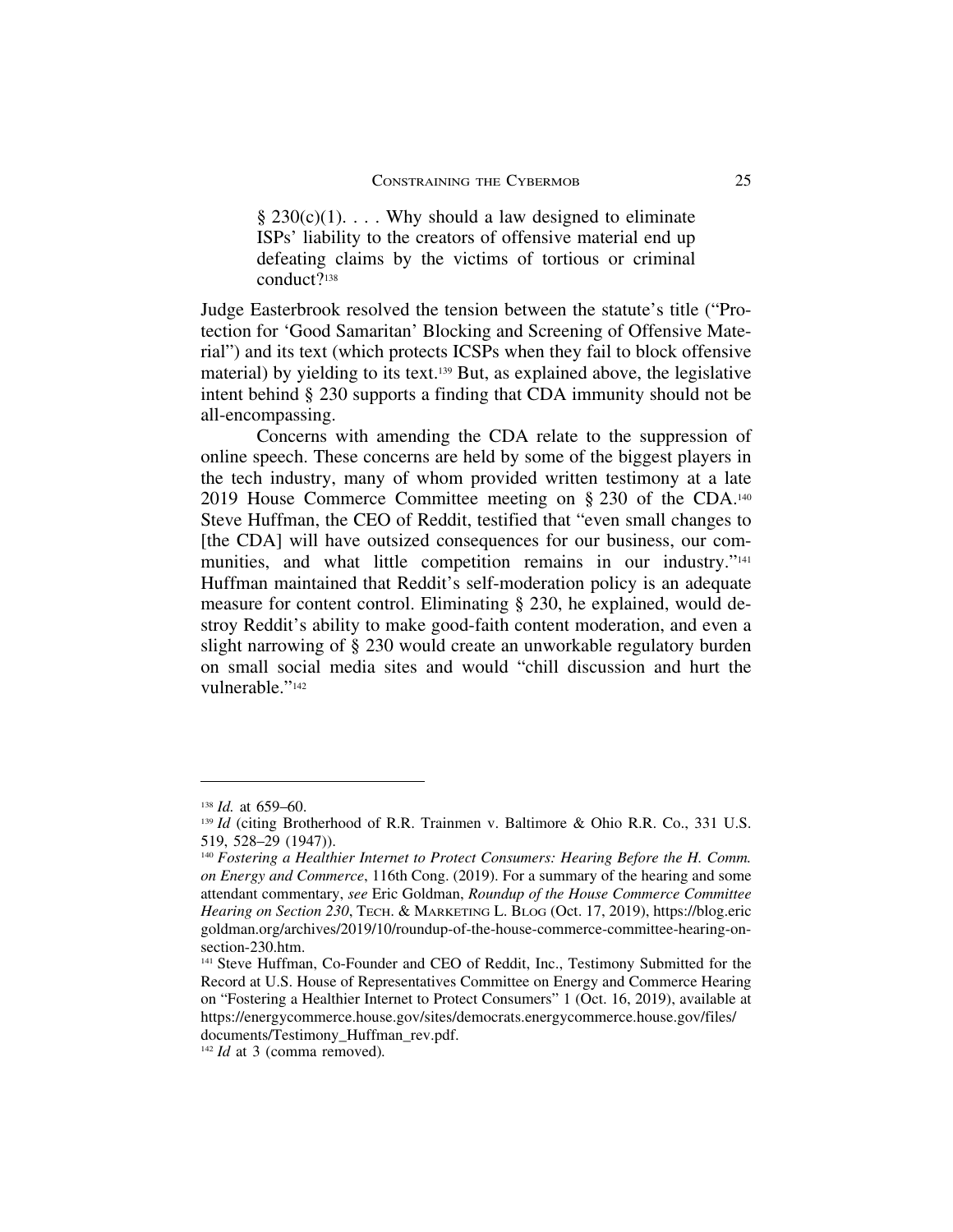Katherine Oyama, a Google representative, gave a similar statement.<sup>143</sup> She stated that, without  $\S$  230, any sites that moderate content could be held liable for defamatory statements, which would result in companies either ceasing to filter content, leading to more harmful content, or over-filtering content, leading to suppression of political speech.<sup>144</sup>

Concerns about the CDA's protection of speech are not uncommon.145 As Elliot Harmon, a director at the Electronic Frontier Foundation, stated:

> If lawmakers weakened Section 230, they wouldn't just be threatening those spaces—they would risk kicking some people completely off the internet. Without Section 230, platforms would effectively have to determine the risk of a user before that user would ever be allowed to speak.146

These arguments have merit—unfettered internet speech is certainly a priority. However, updating the CDA is, on balance, a better policy than leaving it as is. As a preliminary matter, these statements anticipate a complete abandonment of the CDA, a position not advocated by this Note. If the DNTA became law, the CDA would continue to protect good-faith provider screening of content, but limit total ICSP immunity.

Total ICSP immunity under the CDA is bad policy for two additional reasons. First, the above tech executives' statements only consider the suppression of speech caused by over-screening content; they do not fairly consider the speech that is discouraged by under-screening. For example, providers' failure to screen content inevitably results in harassment. Users facing such harassment may be intimidated into not participating, which reduces the quantity and quality of online speech. As Danielle Keats Citron, a professor of law at Boston University, noted in her testimony:

<sup>143</sup> *See generally* Katherine Oyama, Global Head of Intellectual Property Policy, Google, Inc., Written Testimony for U.S. House of Representatives Committee on Energy and Commerce Hearing on "Fostering a Healthier Internet to Protect Consumers" (Oct. 16, 2019), available at https://energycommerce.house.gov/sites/democrats.energycommerce.house.gov/files/documents/Testimony\_Oyama.pdf.  $^{144}$  *Id.* at  $4-5$ .

<sup>145</sup> Elliot Harmon, *Changing Section 230 Would Strengthen the Biggest Tech Companies*, N.Y. TIMES (Oct. 16, 2019), https://www.nytimes.com/2019/10/16/opinion/section -230-freedom-speech.html.

<sup>146</sup> *Id.*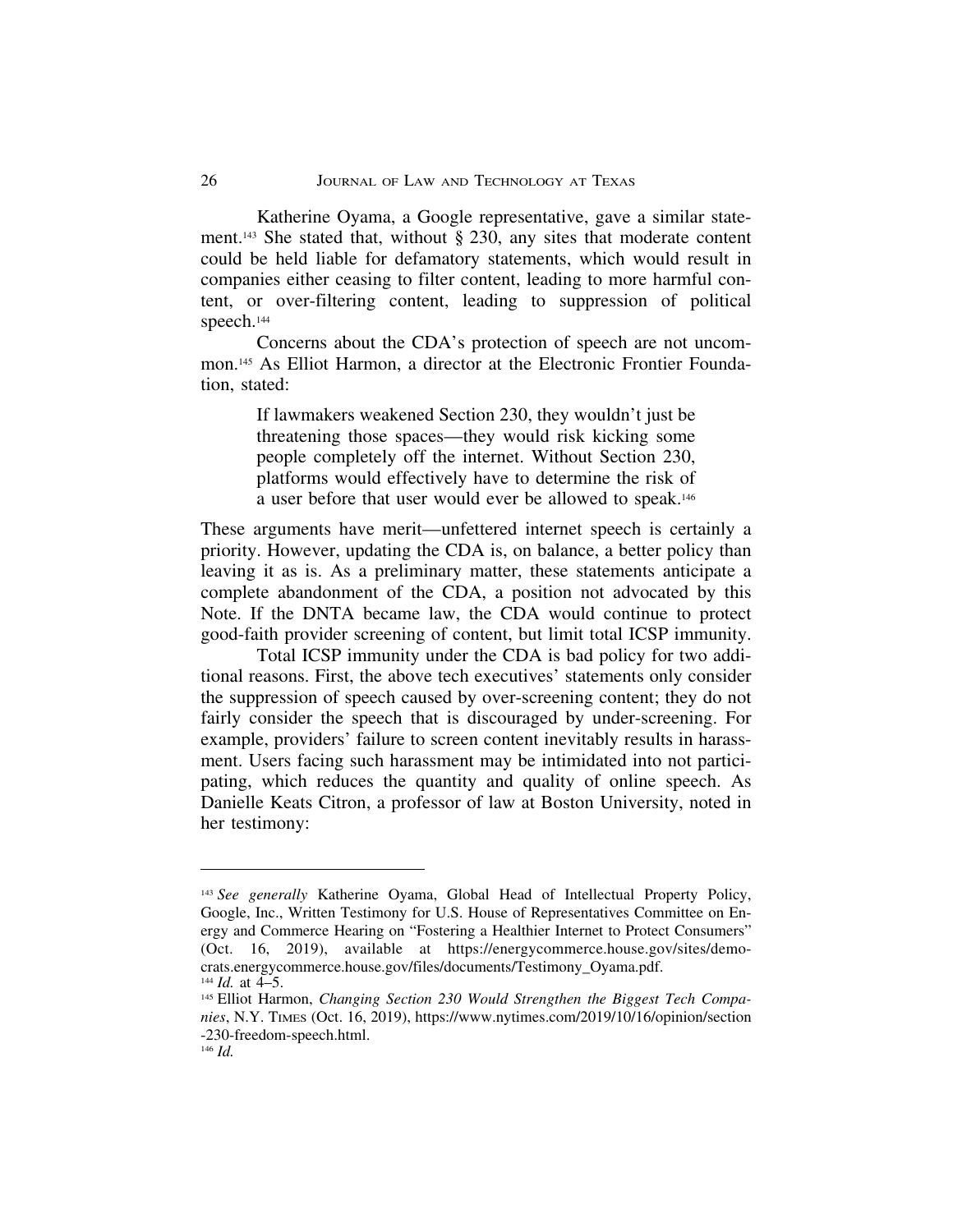More often, targeted individuals are women, women of color, lesbian and trans women, and other sexual minorities. They do not feel safe on or offline. They experience anxiety and severe emotional distress. Some victims move and change their names. In the face of online assaults, victims have difficulty finding employment or keeping their jobs because the abuse appears in searches of their names. Online abuse not only makes it difficult to make a living, but it silences victims. Targeted individuals often shut down social media profiles, blogs, and accounts.147

Second, total provider immunity, as  $\S 230$  currently provides for, enables cybermobbings, which have a net-negative social impact when they involve doxing private individuals. Cybermobs often obfuscate the truthfulness of an individual's perceived social faux paus, which limits social utility stemming from harassment of an individual. The cybermob's pursuit of doxing based on a particular incident has significant consequences for victims, such that victims are often fired or otherwise suffer irreparable reputational, financial, or emotional harm unrelated to any social norm they violated. Amending the CDA and passing the DNTA would help address these issues.

C. What is the DNTA and How is it Consistent With the First Amendment

Congress should amend the CDA and pass the DNTA to address the numerous issues referenced in this Note.148 The proposed legislation borrows from the notice and takedown structure of the Digital Millennium Copyright Act ("DMCA") to create a notice and takedown regime for online posts that dox private individuals.149 The DNTA also borrows some principles from defamation law, but relies on doxing-based liability, rather than publisher liability, for defamation.

<sup>147</sup> Danielle Keats Citron, Professor of Law, Boston University School of Law, Prepared Written Testimony and Statement for the Record for U.S. House of Representatives Committee on Energy and Commerce Hearing on "Fostering a Healthier Internet to Protect Consumers" 7 (Oct. 16, 2019) (internal citations omitted), available at https:// energycommerce.house.gov/sites/democrats.energycommerce.house.gov/files/documents/Testimony\_Citron.pdf.

<sup>&</sup>lt;sup>148</sup> For the DNTA to be effective, the CDA must be amended as shown in Appendix A, where the text of the DNTA is also available. *See infra* Appendix A.

<sup>149</sup> *See generally infra* Appendix A; 17 U.S.C. § 512 (2018) (detailing the notice-andtakedown regime under the DMCA).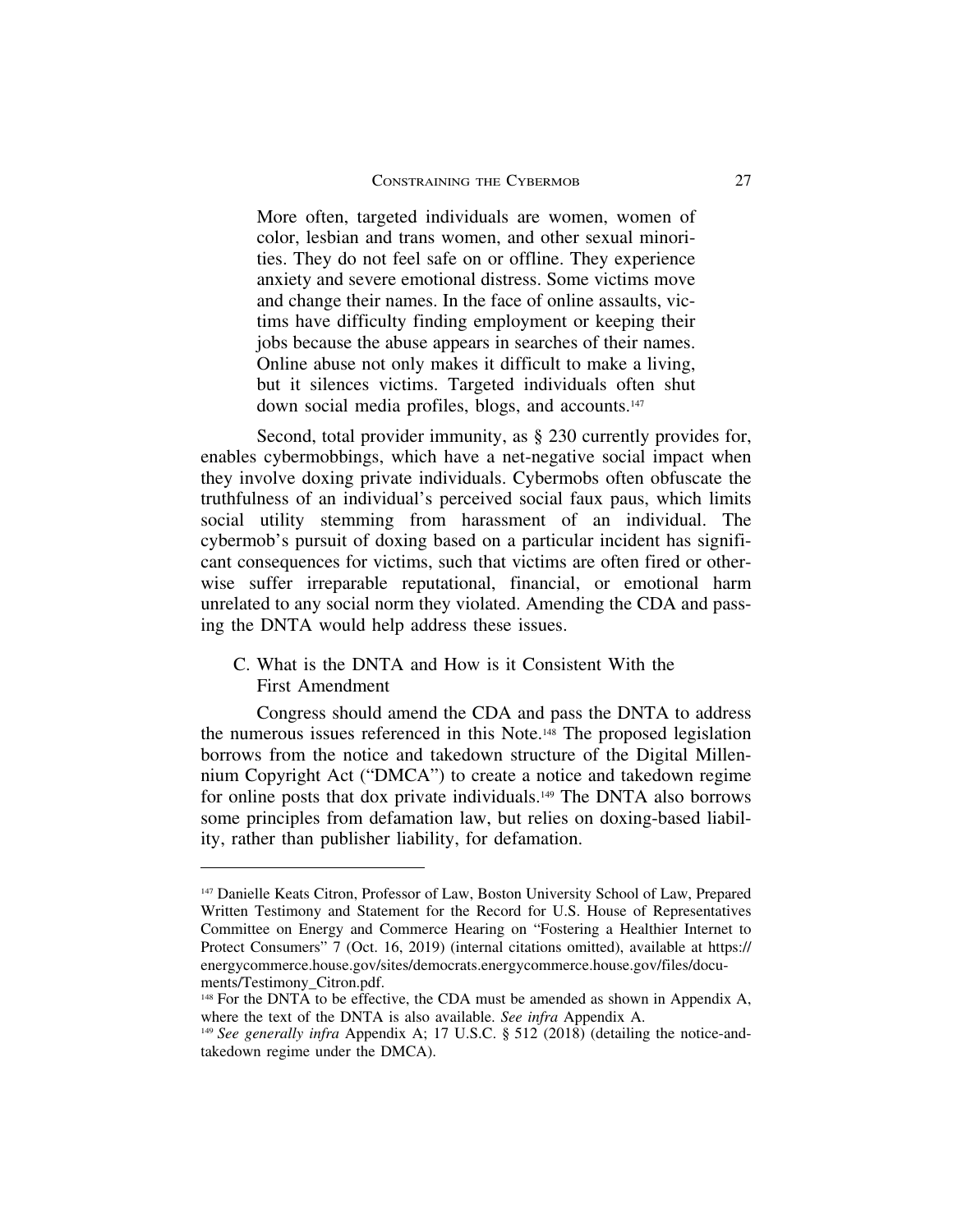If a person discovers his or her personal information online, the DNTA allows that person to contact the ICSP to request the information be taken down.150 The ICSP must have a publicly-available channel in which to receive such requests.<sup>151</sup> Upon receiving a request, the ICSP must take down the offending post within twelve hours, provided that the request meets the statutory guidelines.152 At this point, the person who posted the information may provide counter-notification alleging specific facts and circumstances showing that the victim is not a private individual, but instead is a public figure.153 If the poster provides such a showing, the ICSP must restore the posts unless the victim files for an injunction.154 The DNTA punishes the misrepresentation of both the nature of the posts and the status of the victim as a private or public individual.155

Failure to meet these guidelines results in the ICSP being liable to any doxed victim for statutory damages.156 From there, the ICSP may seek contribution from those who actively participated in the doxing.<sup>157</sup> This contribution clause deters would-be cybermobbers and, by shifting the risk of judgment-proof defendants onto ICSPs, incentivizes ICSPs to prevent cybermobs from occurring.

The DNTA also borrows from defamation law, in that it is similarly focused on protecting private individuals rather than public figures.158 This focus on protecting private individuals more easily aligns with the First Amendment,<sup>159</sup> and is an important first step towards addressing cybermobs via doxing. It is also important that the DNTA protects individuals, rather than legal entities such as corporations, partnerships, or limited liability companies, both because (1) legal entities would not suffer the same particular harm that private individuals experience from doxing and (2) ICSPs might become incentivized to

<sup>150</sup> *See infra* Appendix A, DNTA § (a)(1)(C).

<sup>151</sup> *See infra* Appendix A, DNTA § (b)*.*

<sup>152</sup> *See infra* Appendix A, DNTA § (a)(2)(A).

<sup>153</sup> *See infra* Appendix A, DNTA § (a)(3)(A).

<sup>154</sup> *See infra* Appendix A, DNTA § (a)(3).

<sup>155</sup> *See infra* Appendix A, DNTA § (c).

<sup>156</sup> *See infra* Appendix A, DNTA § (f).

<sup>157</sup> *See infra* Appendix A, DNTA § (g).

<sup>&</sup>lt;sup>158</sup> While the distinction between a private and public figure can be unclear in certain situations, courts have generally considered candidates for public office and people who have achieved pervasive fame or notoriety as "public figures*.*" *See, e.g*., Curtis Pub. Co.

v. Butts, 388 U.S. 130, 154 (1967).

<sup>159</sup> *See infra* Section IV(c)(2).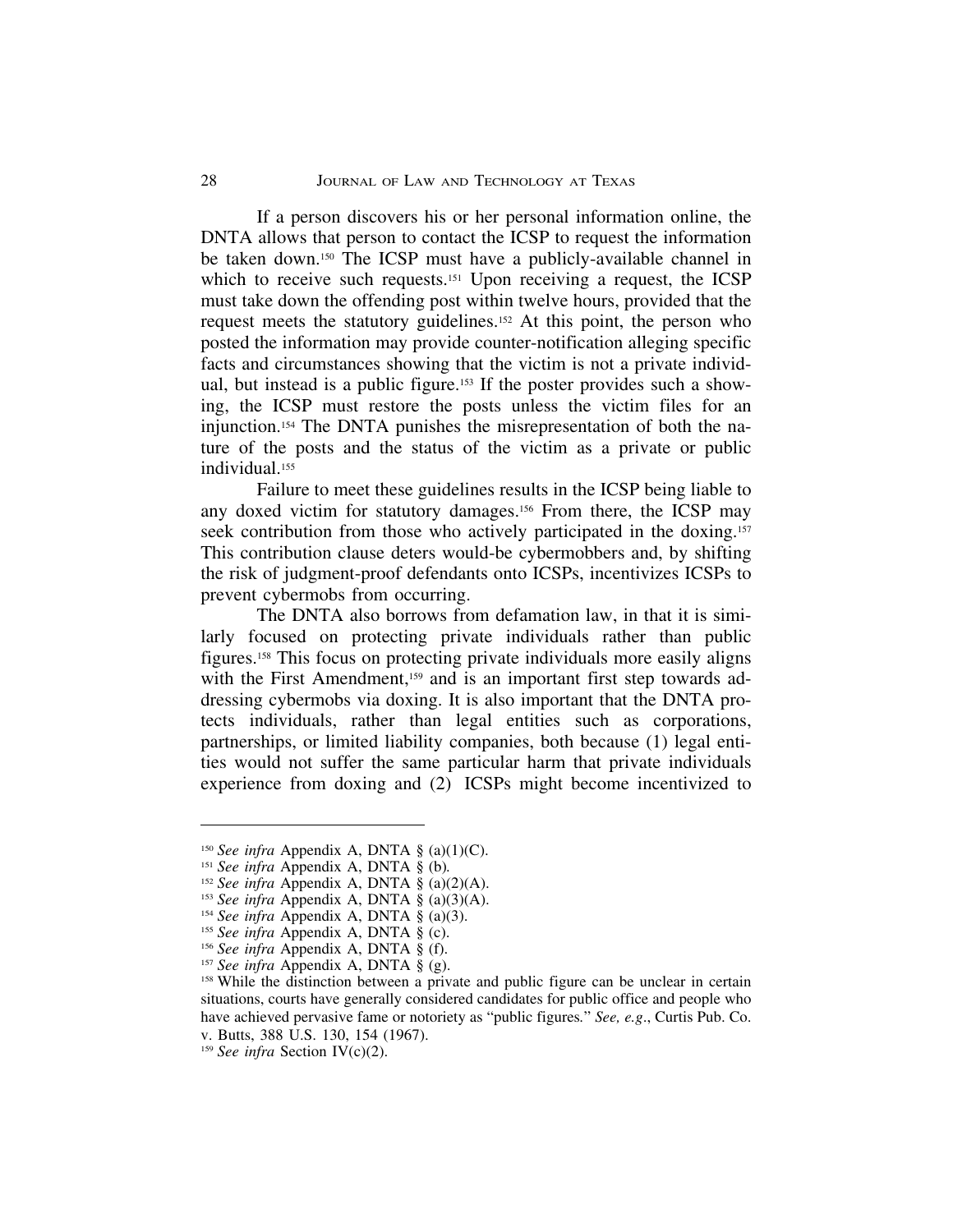preemptively remove criticism of these entities to avoid liability. Although federal law provides some protection from doxing for certain public employees and others involved in the justice system,160 separate legislation would need to be considered to protect public figures and public employees. This additional legislation would require a closer examination of First Amendment principles, free speech norms, and underlying policy incentives. However, this analysis is beyond the scope of this Note.

The DNTA prioritizes liability for doxing, rather than defamation, harassment, threats, or other features of cybermobbing, for three reasons. First, is the practicality consideration; doxing is easy to recognize. While harassment and threats may resemble legal criticism in certain instances, doxing and exposing a private individual's personal information never resembles appropriate speech. Second, doxing presents the few First Amendment implications. While First Amendment exceptions exist for threats and harassment,161 ICSPs may react adversely to potential liability for threatening or harassing posts and preemptively remove actually harmless posts. This chilling effect certainly would have First Amendment concerns.162 Because posts including personal information are easily recognized, this limits the overinclusive chilling effect of taking down harmless posts. Finally, cybermobs have greater social utility when they cannot dox their victims.163 The exposure of personal information is what allows cybermobs to inflict real world harm and thus have net-negative social utility. By eliminating doxing, the DNTA allows cybermobs to continue enforcing norms by condemning socially-undesirable behavior while, at the same time, preventing them from imposing long-term reputational, financial, and emotional harm on individuals.

Because the DNTA proposes to amend the CDA and to impose liability for certain types of speech, constitutional questions arise. To pass muster, the DNTA must overcome two hurdles. First, in order to limit ICSP immunity for doxing, the CDA cannot be a First Amendment

<sup>160</sup> *See* 18 U.S.C. § 119 (2018) (criminalizing the posting of private information regarding specific individuals performing certain defined duties with intent).

<sup>161</sup> *See infra* Section IV(c)(2).

<sup>162</sup> *See* Note, *Section 230 as First Amendment Rule*, 131 HARV. L. REV. 2027, 2032–47 (2018) (arguing that the First Amendment requires a rule similar to §230) [hereinafter Note, *Section 230 as First Amendment Rule*].

<sup>163</sup> *See, e.g.*, Klonick, *supra* note 5, at 1055–57 (providing example of "manspreading" as a positive use of online shaming, which occurred without a specific doxing or cyber harassment of an individual).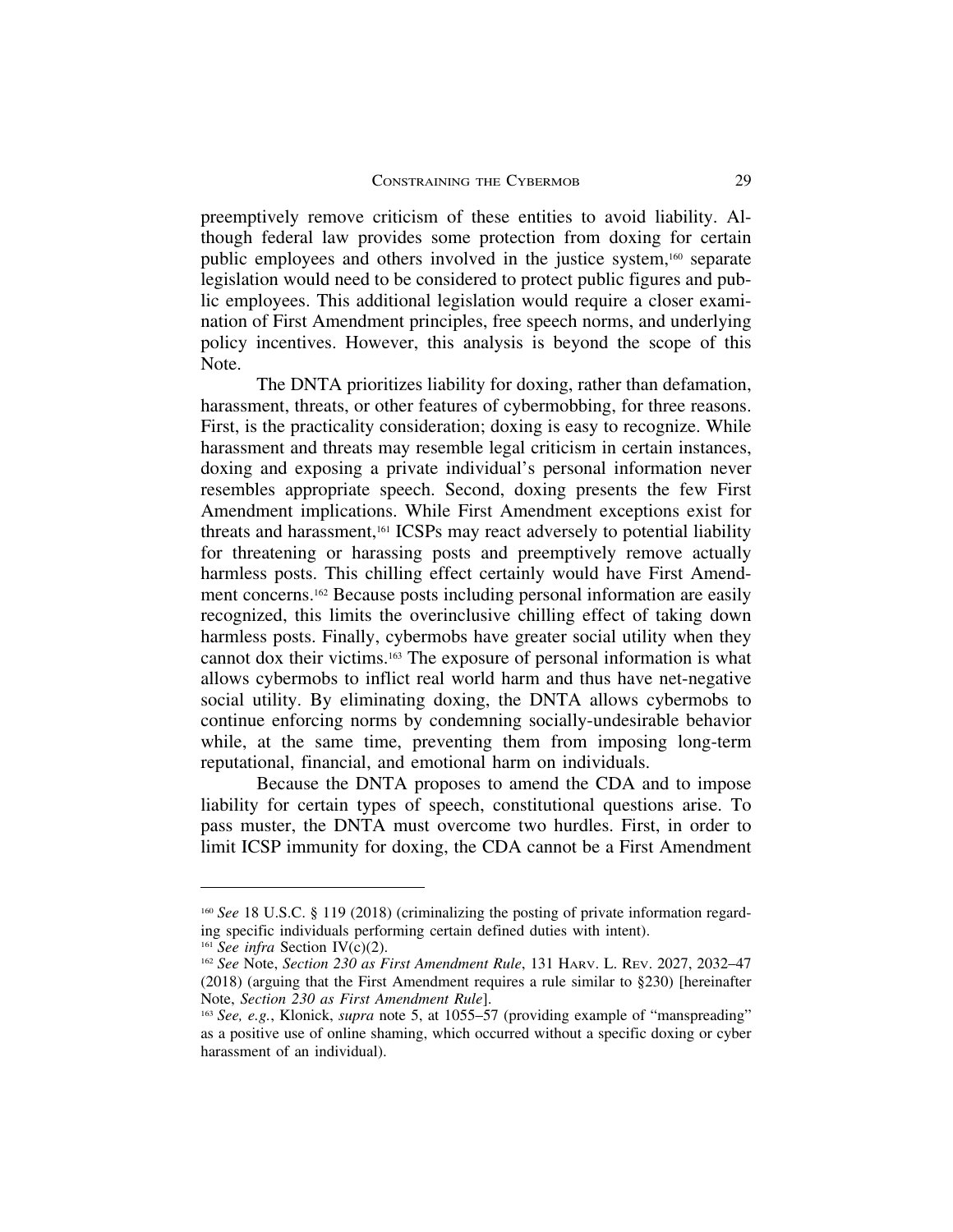rule. Second, the DNTA itself must pass separate constitutional scrutiny. The DNTA survives both.

# *i. The CDA is Not Required by the First Amendment and Therefore the DNTA May Allow for Limited Doxing Immunity*

Although many judges and academics assume that the First Amendment does not require  $\S 230$  of the CDA,<sup>164</sup> some scholars argue otherwise.165 Specifically, these scholars assert that the First Amendment requires that ICSPs should be shielded from secondary liability for both speech that is protected by the First Amendment and for speech that is not constitutionally-protected, such as defamatory statements.166 These commentators argue that "the private censorship produced by defamation liability for internet intermediaries cannot be justified by a government interest in defamation law."167 They further argue that since courts have used the First Amendment to pare back defamation liability,<sup>168</sup> courts could similarly pare back secondary liability for defamation in the online context.169 This, they argue, leads to an optimal amount of information being disseminated in society.170 Any contrary rule has the potential for collateral censorship which cannot be justified by any valid governmental interest.171 However, this argument that the First Amendment requires this secondary liability for ICSPs goes too far, and therefore should fail.

However vital the role of unfettered political speech is, it does not require that ICSPs have complete immunity from secondary liability as a matter of constitutional dictate. Further, this expanded immunity would not result in optimal information creation and distribution. As this Note discusses , cybermobbing has significant and harmful economic externalities. Because the criminalization of doxing private individuals would reduce these externalities, the DNTA would actually increase the social utility of public shaming.

<sup>166</sup> *Id.*

<sup>164</sup> Note, *Section 230 as First Amendment Rule*, *supra* note 162, at 2030 (citing, for example, *Batzel v. Smith*, 333 F.3d 1018, 1020 (9th Cir. 2003)).

<sup>165</sup> Note, *Section 230 as First Amendment Rule*, *supra* note 162, at 2035.

<sup>167</sup> *Id.* at 2028.

<sup>168</sup> *See id.* at 2029.

<sup>169</sup> *Id.* at 2046.

<sup>170</sup> *Id.*

<sup>171</sup> *Id.* at 2035–42.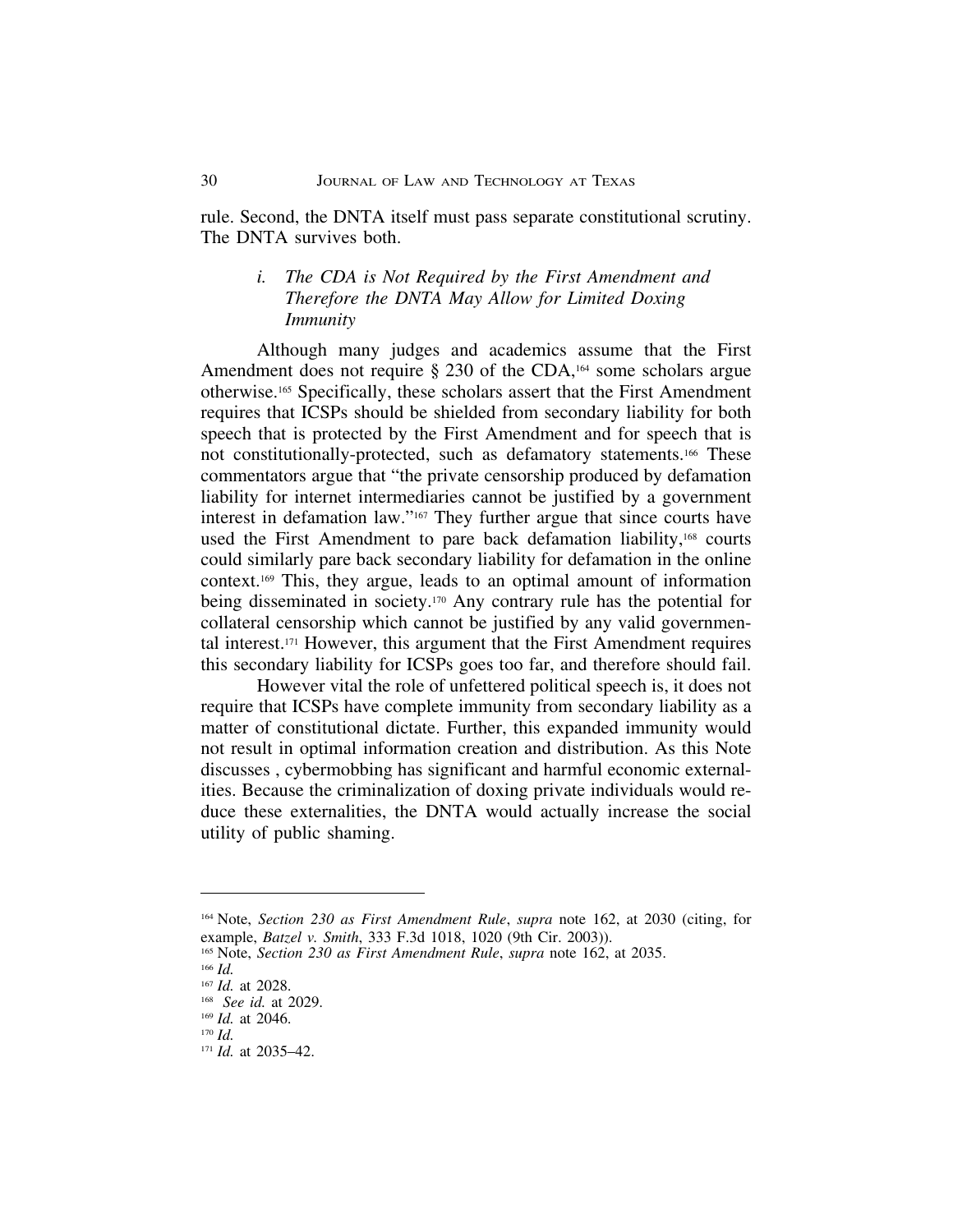Finally, § 230 protection as a First Amendment requirement faces an uphill battle. As mentioned, the majority of courts and scholars argue that the First Amendment does not require § 230.172 Rather, § 230 simply "reflects a 'policy choice,' not a First Amendment imperative."173 Internet speech would be preserved by a far more reasonable rule, rather than one establishing complete immunity for ICSPs. Because the First Amendment does not require § 230, and therefore would not require the complete immunity for ICSPS, the DNTA may reduce immunity for doxing content. Specifically, the DNTA would serve to protect speech while also deterring cybermobbing and ensuring victims harmed by a cybermobbing receive compensation.

#### *ii. The DNTA Survives First Amendment Scrutiny*

The First Amendment provides that "Congress shall make no law ... abridging the freedom of speech."<sup>174</sup> Protection of free speech is substantial, extending even to "ideas that the overwhelming majority of people might find distasteful or discomforting."175 However, this protection is subject to numerous exceptions.<sup>176</sup> The DNTA's imposition of liability for statements that dox private individuals is consistent with policies underlying two of these First Amendment exceptions.

First, a close common law analogy to doxing is the tort of publication of private information.177 Although a publisher of this information would generally be tortiously liable, the First Amendment provides limited immunity for published information that relates to threats to public safety<sup>178</sup> or other matters of public concern.<sup>179</sup> The DNTA aligns with this exception in two ways. First, the proposed DNTA only protects private individuals, not public figures or individuals who "otherwise voluntarily

<sup>172</sup> Note, *Section 230 as First Amendment Rule*, *supra* note 162, at 2030 (citing, for example, *Batzel v. Smith*, 333 F.3d 1018, 1020 (9th Cir. 2003)).

<sup>173</sup> Gucci Am., Inc. v. Hall & Assocs., 135 F. Supp. 2d 409, 421 (S.D. N.Y. Mar. 14, 2001) (citing Zeran v. Am. Online, Inc. 129 F.3d 327, 330–31 (4th Cir. 1997). <sup>174</sup> U.S. CONST. amend. I.

<sup>175</sup> Virginia v. Black, 538 U.S. 343, 358 (2003) (citing Abrams v. United States, 250 U.S. 616, 630 (1919) (Holmes, J., dissenting)).

<sup>176</sup> Chaplinsky v. New Hampshire, 315 U.S. 568, 571–72 (1942) ("[T]he right of free speech is not absolute at all times and under all circumstances. There are certain welldefined and narrowly limited classes of speech, the prevention and punishment of which have never been thought to raise any Constitutional problem.").

<sup>177</sup> *See supra* Section III.

<sup>178</sup> Bartnicki v. Vopper, 532 U.S. 514, 534 (2001).

<sup>179</sup> *See generally* Cox Broadcasting Corp. v. Cohn, 420 U.S. 469, 490 (1975).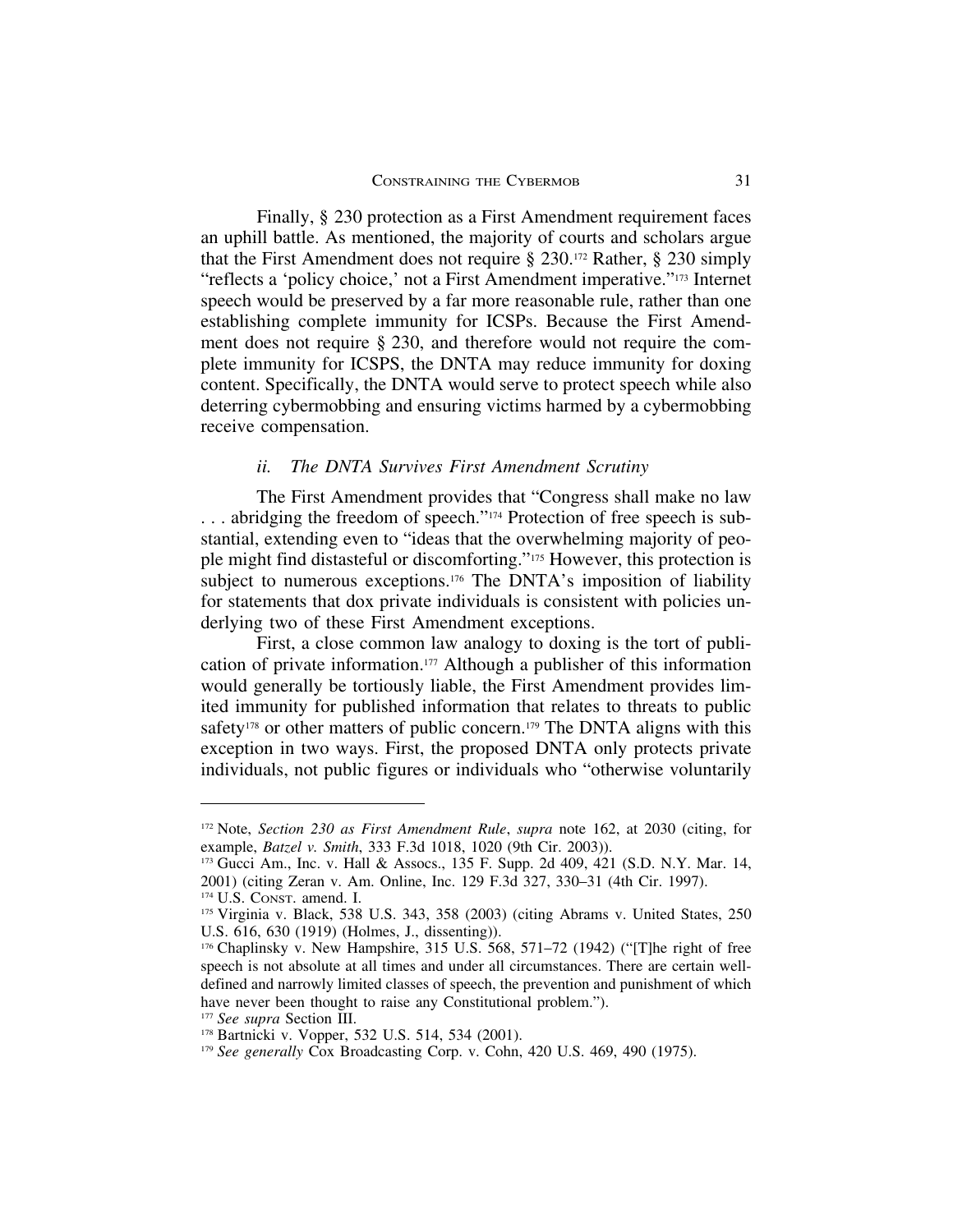entered the public eye because of a particular matter of public concern."180 Second, the DNTA limits actionable harm to the exposure of a private individual's home address, place of work, school, real name, or similar personal information.<sup>181</sup> For the majority of cases, it is unlikely that the exposure of this information would be considered a matter of public concern. In the event that this private information would be of public concern, then it is likely that no actionable harm has occurred.

The DNTA further conforms to the constitutional boundaries defined by case law implicating First Amendment rights. In *Chaplinsky v. New Hampshire*, the Supreme Court upheld a statute that prohibited using offensive, derisive, or annoying language to deride, offend, or annoy someone lawfully in a public place.<sup>182</sup> The defendant challenged the constitutionality of the statute under the First Amendment after he yelled at a police officer, "You are a God damned racketeer . . . a damned Fascist," in a public place.183 In affirming the conviction, the Court pointed to an exception to the First Amendment for lewd, obscene, profane, libelous, insulting, or fighting words—"those which by their very utterance inflict injury or tend to incite an immediate breach of the peace."184 Because the statute was intended to prevent breaches of the peace, it posed no constitutional issue.<sup>185</sup>

*Chaplinsky* is not a relic of a more genteel past. In 1969, the Court in *Watts v. United States* explained that states may prohibit "true threats" and still be consistent with the First Amendment.186 In *Black v. Virginia*, a 2003 case, the Supreme Court relied on *Chaplinsky* to uphold a similar statute prohibiting the burning of crosses "with the intent of intimidating any person or group of persons."187 In short, fighting words, threats, and statements constituting a breach of the peace are not protected by the First Amendment.

While doxing itself might not constitute "fighting words," the activity is certainly used to intimidate and threaten individuals, whether explicitly or implicitly. Having your home address, place of work, school, or name published online, could very reasonably instill fear of

<sup>180</sup> *See* DNTA's proposed definition of "private individual," *infra* Appendix A, DNTA  $§$  (d)(4).

<sup>&</sup>lt;sup>181</sup> *Infra* Appendix A, DNTA  $\S$  (d)(1)(A).

<sup>182</sup> *Chaplinsky*, 315 U.S. at 569.

<sup>183</sup> *Id.*

<sup>184</sup> *Id.* at 572.

<sup>185</sup> *Id.*

<sup>186</sup> Watts v. United States, 394 U.S. 705, 708 (1969).

<sup>187</sup> *Black*, 538 U.S. at 347–48.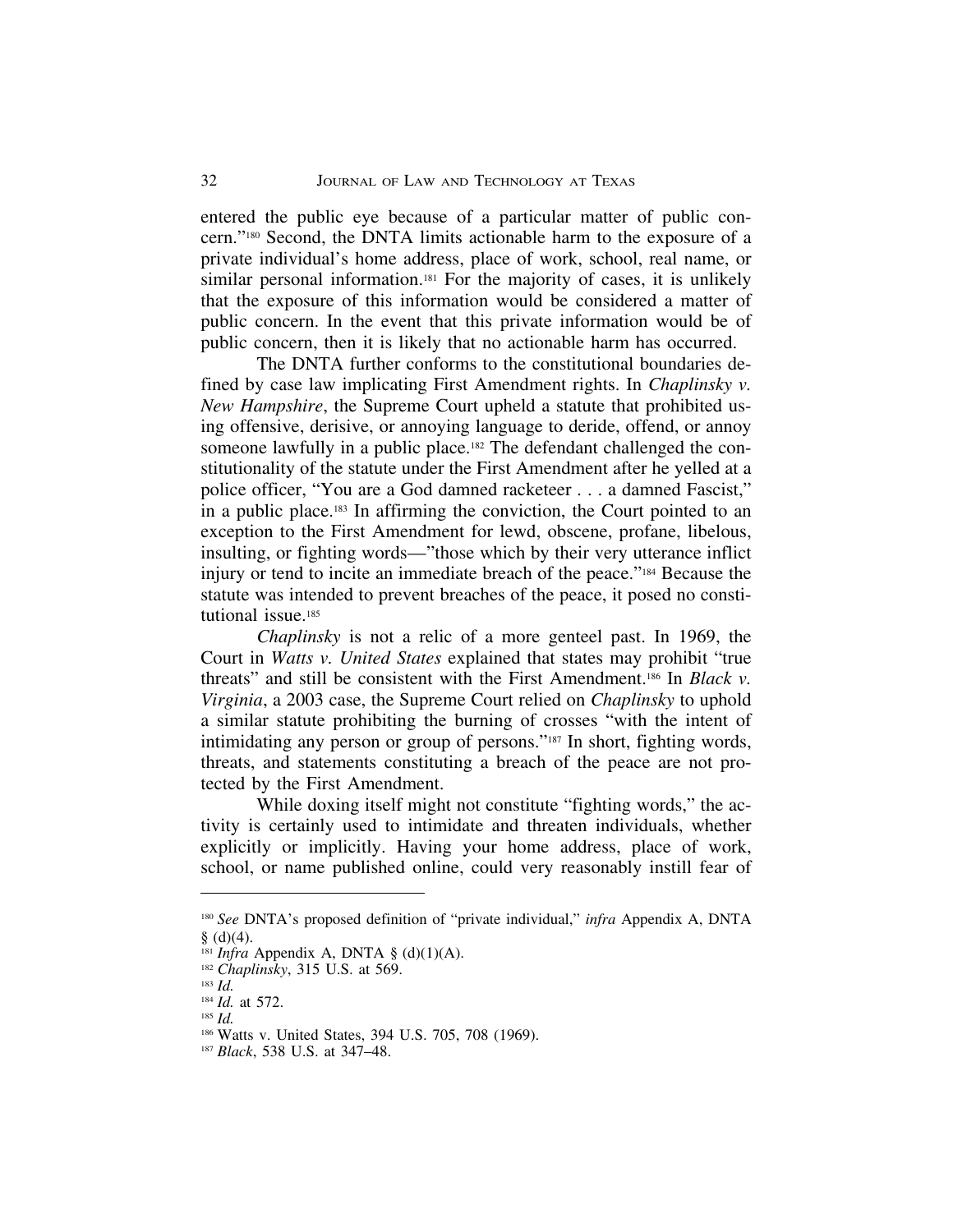bodily harm.<sup>188</sup> Thus, the DNTA likely would not violate the First Amendment because of the carveout for speech which implies threat of bodily harm to individuals, and the DNTA would pass constitutional muster.

## **V. Conclusion**

Cybermobs have a net-negative impact on society when they are able to dox their victims by exposing and publishing private personal information online. They often obfuscate the truth or falsity of underlying incidents and create wildly-outsized consequences for alleged wrongdoers. A victim of cybermobbing is practically barred from seeking justice from the mob using existing causes of action, and the CDA should not be an additional hurdle to recovery. Thus, Congress should amend the CDA and pass the DNTA to impose liability onto ICSPs for cybermobs for doxing private individuals. This would deter online malfeasance and incentivize ICSPs to foster useful and productive online spaces. While the DNTA does not address all of the problems related to online harassment and cybermobbing, its passage would be an initial step in the providing greater protection for users of the modern internet.

<sup>188</sup> *See generally* CITRON, *supra* note 16.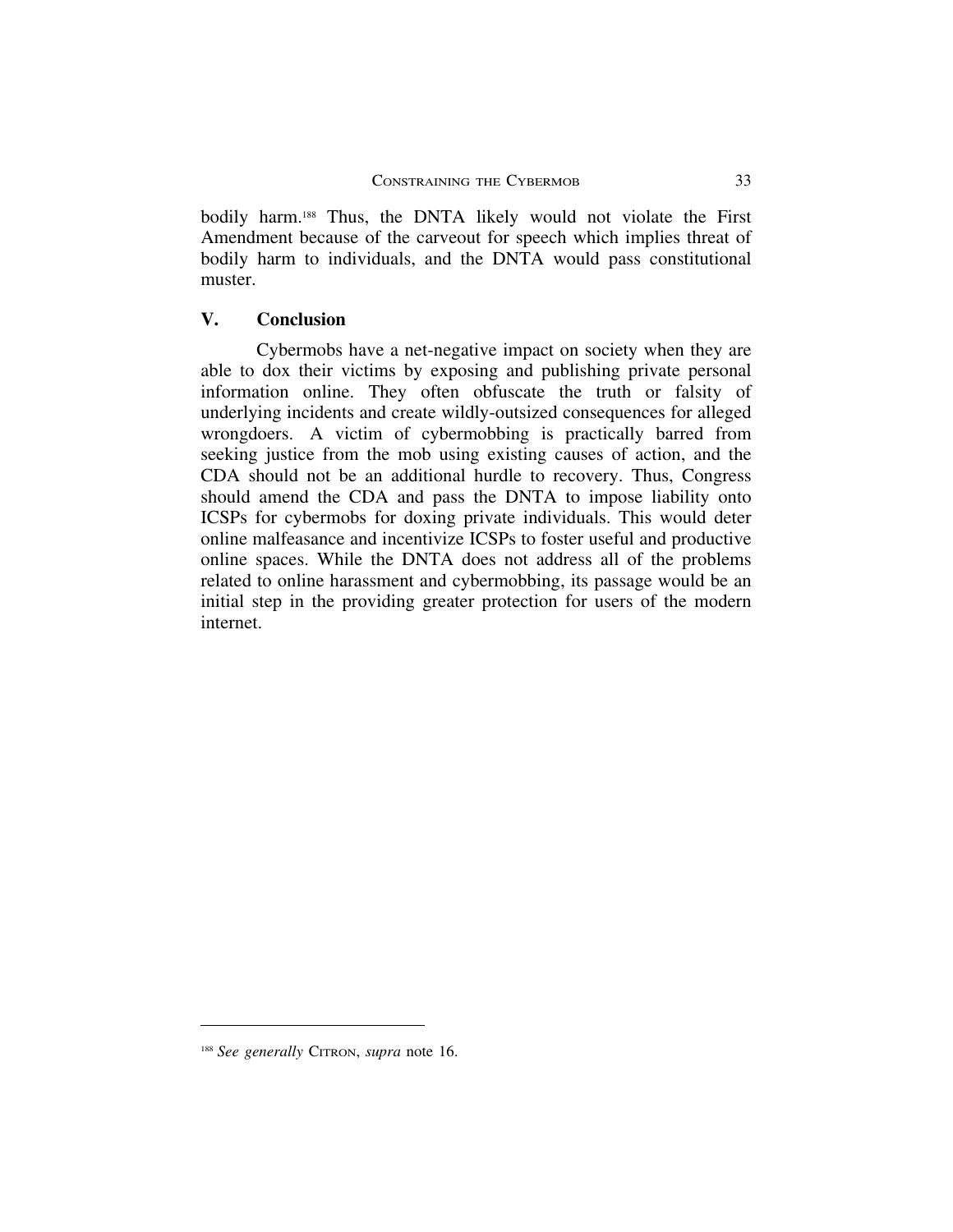## **Appendix**

## **Appendix A**

Amendment to the Communications Decency Act:

"The following paragraph shall be added at the end of subsection (e) as subparagraph (6):

> 'Nothing in this section shall be construed to limit the application of the Doxing Notice and Takedown Act.'"

## **The Doxing Notice and Takedown Act:**

## **(a) In general**

- (1) A service provider shall not be liable for monetary, injunctive, or other equitable relief under this Act by reason of storage, at the direction of a user, of messages or statements that reside on a system or network controlled, operated by, or for the service of the provider, if the service provider:
	- (A) does not have actual knowledge that such messages or statements on the system or network cause actionable harm;
	- (B) upon obtaining such knowledge or awareness, acts expeditiously to remove or disable access to the messages or statements; and
	- (C) upon notification, responds expeditiously to remove or disable access to the messages or statements that are claimed to cause actionable harm.
- (2) A service provider shall be liable for monetary, injunctive, or other equitable relief under this Act to a private individual if:
	- (A) within 12 hours after receiving notification under paragraph (c), the service provider fails to remove or disable access to messages or statements causing actionable harm in which the private individual is identified; or
	- (B) the service provider fails to designate an agent under paragraph (b) and a private individual is subsequently identified by messages or statements causing actionable harm.
- (3) The service provider shall not be liable for monetary relief if it restores the messages or statements allegedly causing ac-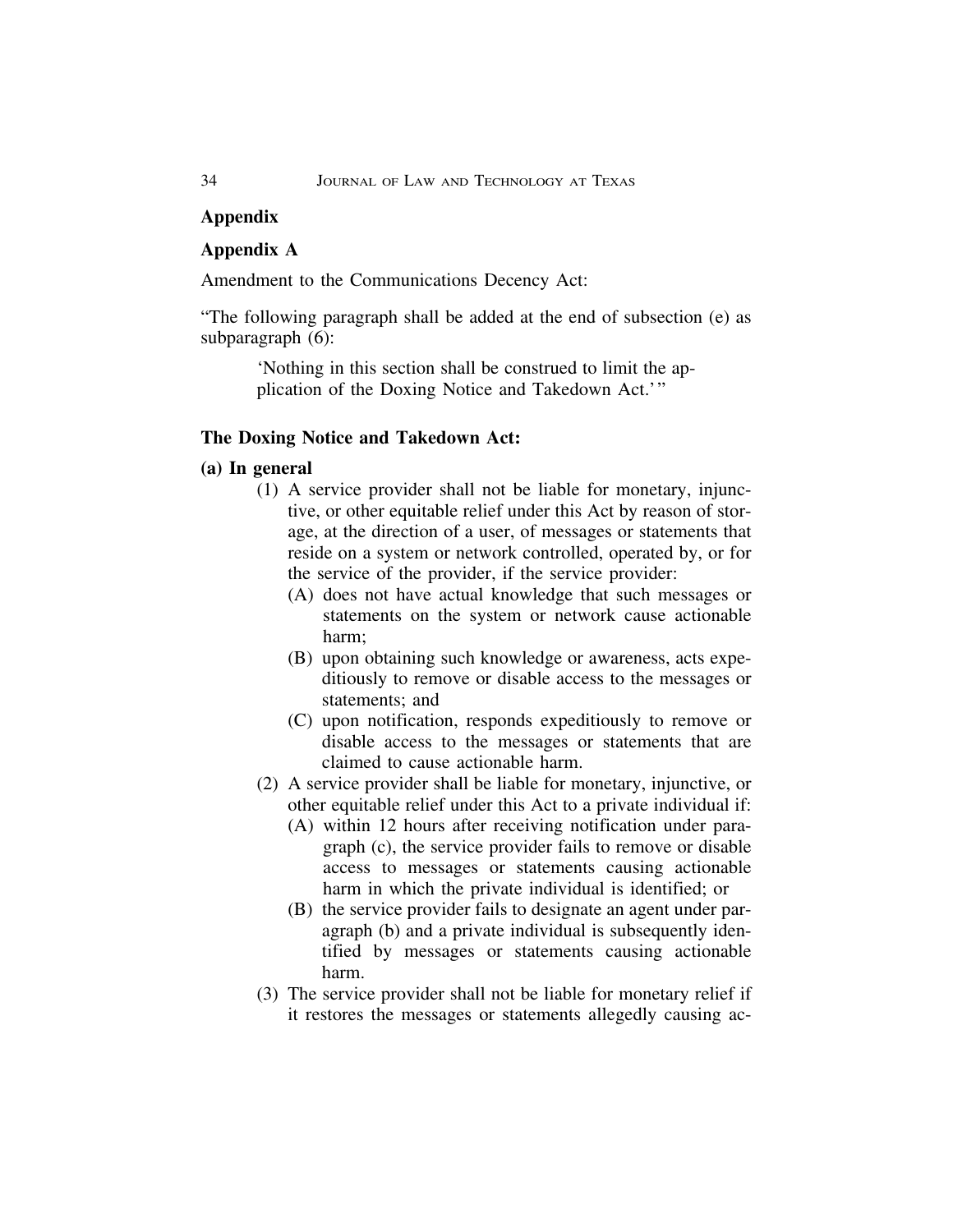tionable harm after a participating individual has filed a counter-notification providing an initial showing that:

- (A) the person identified in messages or statements is not a private individual; or
- (B) the messages or statements do not cause actionable harm, unless the person identified files for injunctive relief in a court of competent jurisdiction.
- (4) If the service provider removes or disables access to messages or statements causing actionable harm in which the private individual is identified within 12 hours after receiving notification and the message or statements are not restored, the private individual may seek monetary relief from participating individuals. The court shall award monetary relief upon finding that the claimant is a private individual and that the messages or statements caused actionable harm.
- (5) The service provider shall adopt, reasonably implement, and inform subscribers and users of the service provider's system or network policy that provides for the termination in appropriate circumstances of repeat participating individual subscribers and users from the service provider's system or network.

## **(b) Designated agent**

The limitations on liability established in this section apply to a service provider only if the service provider has designated an agent to receive notifications relating to claims of actionable harm. To designate an agent pursuant to this subsection, the service provider must make the agent's certain contact information available through its service, including on its website in a location accessible to the public.

## **(c) Elements of notification**

## (1) **Notification**

To be effective under this subsection, a notification must be a written communication provided to the designated agent of a service provider that includes substantially the following:

- (A) a physical or electronic signature of the complaining party or their agent;
- (B) identification of the specific messages or statements causing actionable harm or, if there exists too many messages or statements to reasonably be identified by the individual, a representative list of such messages or statements;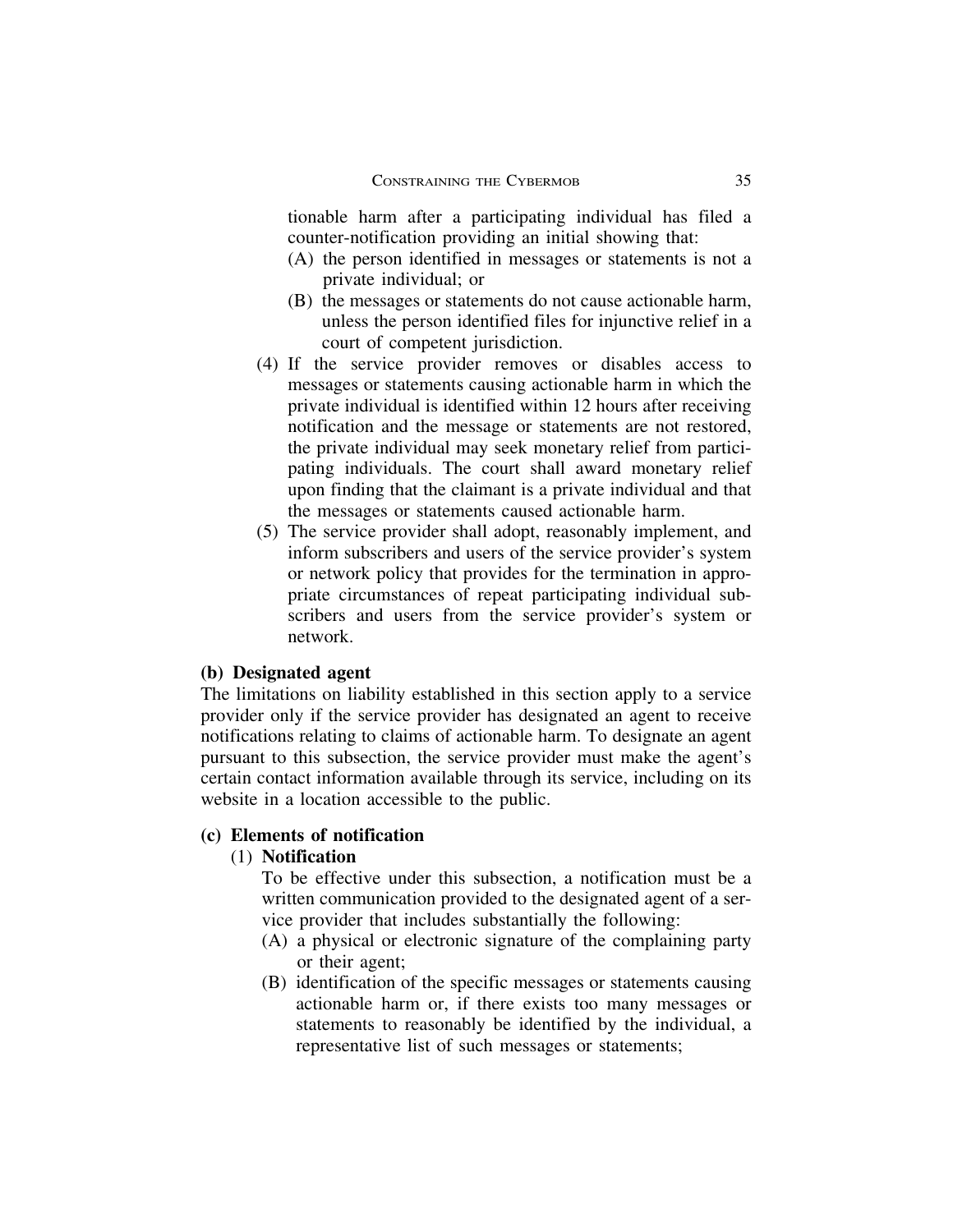#### 36 JOURNAL OF LAW AND TECHNOLOGY AT TEXAS

- (C) information reasonably sufficient to permit the service provider to locate the messages or statements;
- (D) information reasonably sufficient to permit the service provider to contact the complaining party, such as an address, telephone number, and, if available, an electronic mail address at which the complaining party may be contacted;
- (E) a statement that the complaining party has a good faith belief that the complaining party is a private individual and that the messages or statements cause actionable harm; and
- (F) a statement that the information in the notification is accurate and if applicable, that the filing agent is authorized to act on behalf of the complaining party.

## (2) **Counter-notification**

To be effective under this subsection, a counter-notification must be a written communication provided to the designated agent of a service provider that includes substantially the following:

- (A) a physical or electronic signature of the participating individual or their agent filing the counter-notification;
- (B) identification of the specific messages or statements the participating individual is contesting;
- (C) information reasonably sufficient to permit the service provider to locate the messages or statements;
- (D) information reasonably sufficient to permit the service provider to contact the complaining party, such as an address, telephone number, and, if available, an electronic mail address at which the participating individual may be contacted;
- (E) a statement containing facts and circumstances which provide an initial showing that the person identified in the messages or statements made by the participating individual is not a private individual or that the messages or statements do not cause actionable harm; and
- (F) A statement that the information in the notification is accurate and, if applicable, that the filing agent is authorized to act on behalf of the participating individual.

## (3) **Failure to substantially comply**

(A) Subject to clause (B), a notification that fails to comply substantially with the provisions of subparagraph (1) shall not be considered under paragraph (a) in determining whether a service provider has actual knowledge of actionable harm.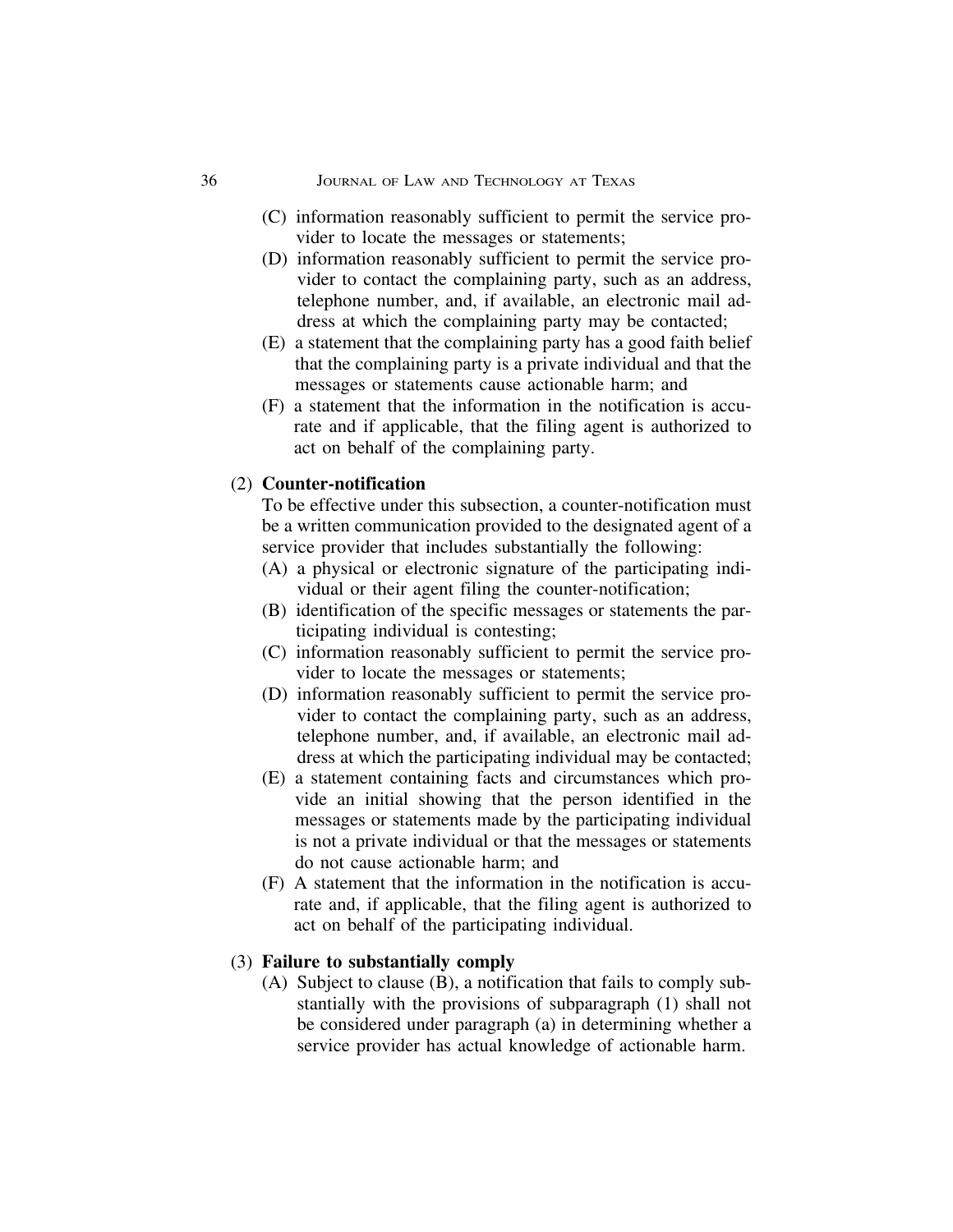(B) In a case in which the notification that is provided to the service provider's designated agent fails to comply substantially with all the provisions of subparagraph (1) but substantially complies with clauses (B), (C), and (D) of subparagraph (1), clause (A) of this subparagraph applies only if the service provider promptly attempts to contact the person making the notification or takes other reasonable steps to assist in the receipt of notification that substantially complies with all the provisions of subparagraph (A).

## **(d) Definitions**

- (1) "Actionable harm" means:
	- (A) requesting or revealing, a private individual's, or a private individual's, friend's or family member's, home address, place of work, school name or address, real name, or other personal information, when such information is not a matter of public concern and was not revealed by the private individual on the service provider's system or network; and
	- (B) with the intent to harass or threaten a private individual, cause a private individual physical, financial, emotional, or other harm, or place a private individual in reasonable fear of such physical, financial, emotional, or other harm.
- (2) "Monetary relief" means damages, costs, attorneys' fees, and any other form of monetary payment.
- (3) "Participating individual" means an individual who causes a statement or message causing actionable harm to be placed on the service provider's system or network.
- (4) "Private individual" means a person other than:
	- (A) an individual who holds public office or is a candidate for public office;
	- (B) a corporation, partnership, limited liability company, or other legal entity;
	- (C) an individual who has achieved pervasive fame or notoriety; or
	- (D) an individual who has otherwise voluntarily entered the public eye because of a particular matter of public concern.
- (5) "Service provider" means an entity that offers the transmission or routing, or provides connections for digital online communications, between or among points specified by a user, of material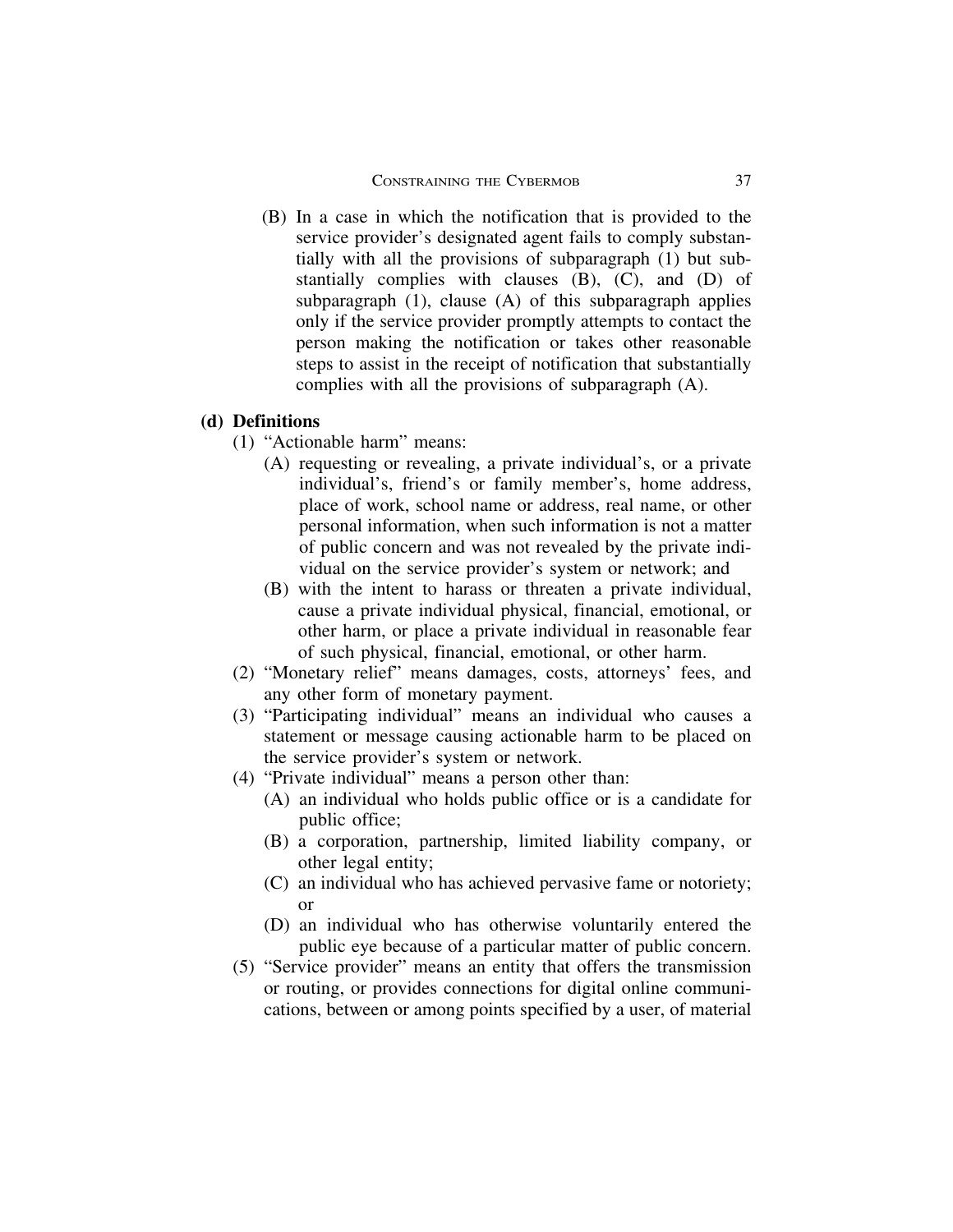of the user's choosing, without modification to the content of the material as sent or received.

## **(e) Misrepresentations**

Any person who knowingly materially misrepresents under this section:

- (1) that messages or statements cause actionable harm,
- (2) that messages or statements were removed by mistake or misidentification, or
- (3) that a person identified in messages or statements is or is not a private individual,

shall be liable for any damages, including costs and attorneys' fees, incurred by an alleged participating individual, by an individual identified by messages or statements causing actionable harm, or by a service provider, who is injured by such misrepresentation, as a result of the service provider relying upon such misrepresentation in removing or disabling access to the material or activity claimed to be harmful, or in replacing the removed material or ceasing to disable access to it.

## **(f) Damages**

Upon finding a service provider liable under subsection (2) of paragraph (a) of this Act or a participating individual liable under subsection (4) of paragraph (a) of this Act, the court shall award the individual identified in messages or statements monetary damages adequate to compensate the individual, but in no event less than \$2,000 per message or statement causing actionable harm.

## **(g) Right to seek contribution**

A service provider found liable under subsection (2) of paragraph (a) of this Act may seek contribution for damages from participating individuals who contributed to the messages causing actionable harm for which the service provider was found liable. Participating individuals are jointly and severally liable for such contribution.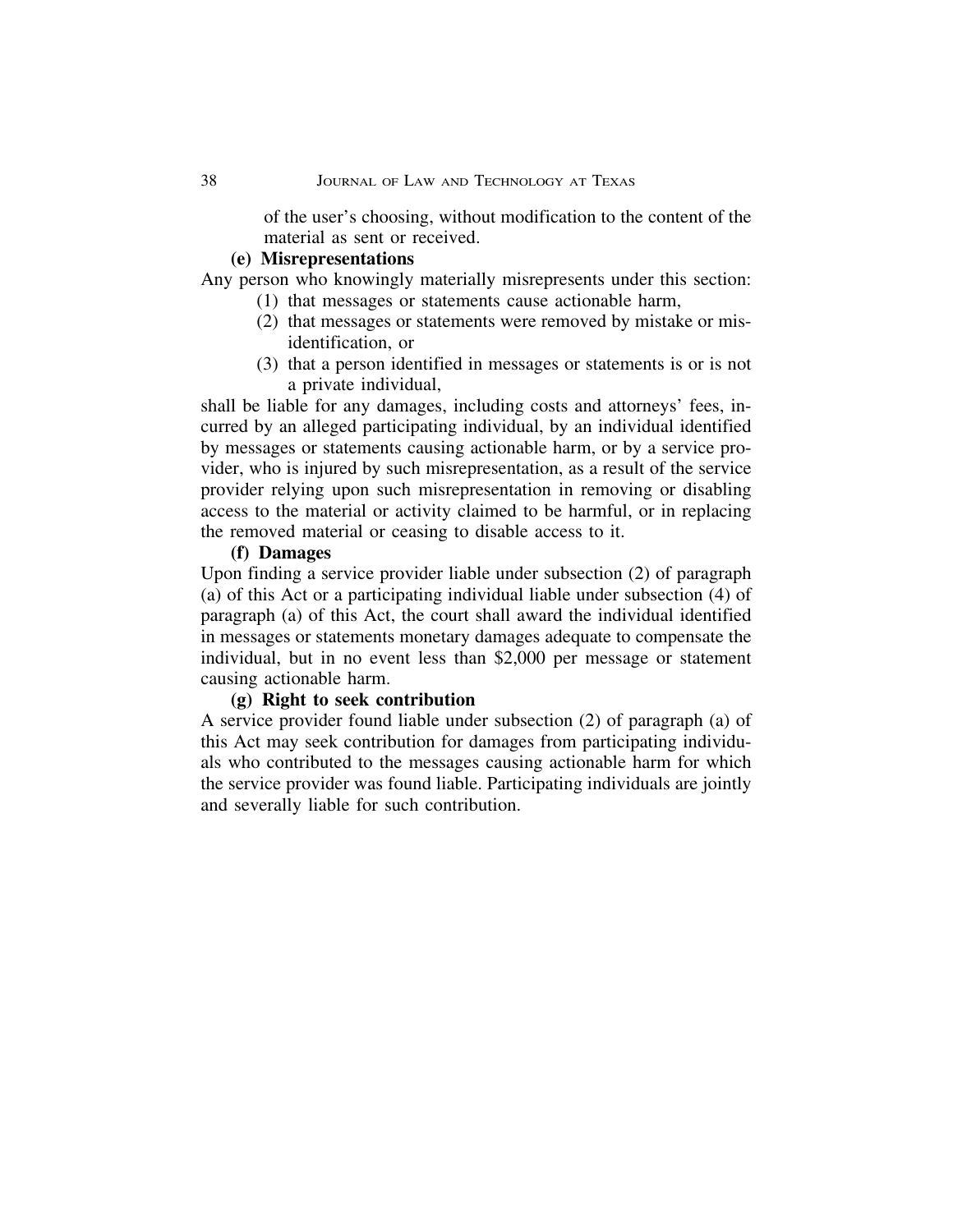# **THE POTENTIAL OF HEALTH DATA: EXPLORING CONSUMER GENERATED DATA AND THE BIG DATA ECOSYSTEM**

Elijah Roden\*

## **Table of Contents**

| HIPAA and HITECH Are Too Narrow in Scope  43<br>a.                         |
|----------------------------------------------------------------------------|
| b. The Federal Trade Commission as a Catch-All  46                         |
| The Federal Trade Commission as a Regulator  46<br>$\mathbf{i}$ .          |
| Privacy Policies as Enforcement Mechanisms and<br>$\mathbf{ii}$ .          |
|                                                                            |
|                                                                            |
| Information Entered by Consumers Can Be Revealing53<br>$a_{-}$             |
| Excessive Permissions Can Undermine Privacy54<br>b.                        |
| Third-Party Libraries and Software Development Kits Have<br>$\mathbf{c}$ . |
|                                                                            |
| Cross-device Tracking is Difficult to Detect and Can Link<br>d.            |
|                                                                            |
|                                                                            |
| Targeted Advertising Can Pose Substantial Risks 61<br>$a_{-}$              |
| Automated Decision Making and Data Brokers Can Harm<br>$\mathbf{b}$ .      |
|                                                                            |
|                                                                            |

## **I. Introduction**

In an industry study performed by Aruba Networks, 87% of healthcare companies will have integrated connected devices, typically

<sup>\*</sup> J.D., 2019, The University of Texas School of Law. I would like to thank Charles Silver and Calli Schroeder for their valuable insights and suggestions.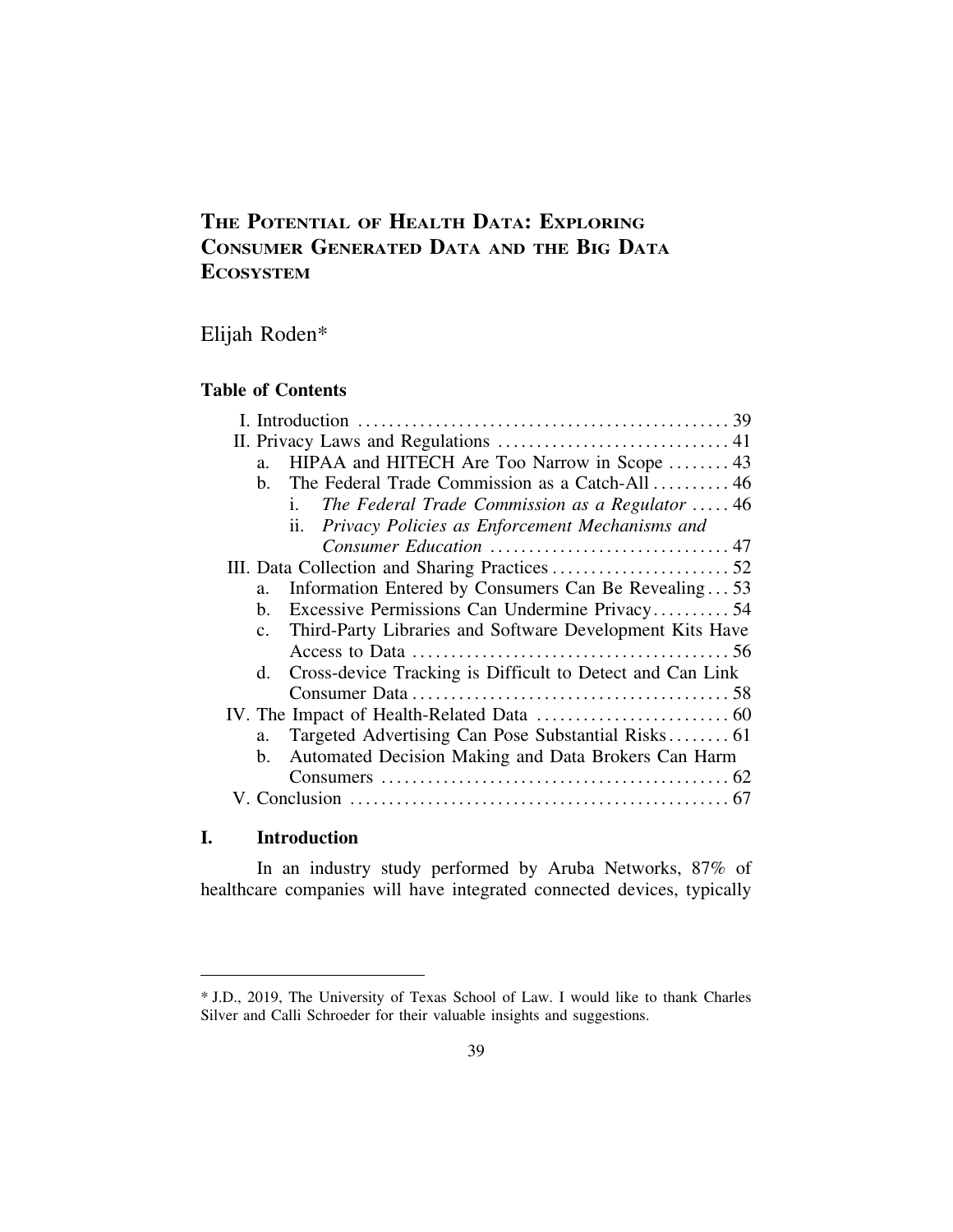referred to as the Internet of Things ("IoT") by the end of 2019. Healthcare organizations use devices for patient monitoring, maintenance, energy meters, imaging devices, remote operation and monitoring, and location services<sup>2</sup> through internally embedded medical devices,3 wearable external medical devices,4 assisting accessories,5 or stationary medical devices.<sup>6</sup> Beyond healthcare organizations, innovations are appearing in consumer wearable devices, from smart watches<sup>7</sup> and "lifestyle remote<sup>[s]"s</sup> to sleep tracking headbands<sup>9</sup> and stress tracking patches,<sup>10</sup> providing a variety of health benefits. Mobile applications (hereinafter "apps"), like those on the Apple App Store and Google Play, are spreading prolifically as individuals download them to their smartphones, tablets, and smart watches, and the data these apps share with third parties, in many cases, is remarkably similar to the Protected Health Information ("PHI") collected by healthcare organizations. Yet, the Health Insurance Portability and Accountability Act ("HIPAA") and the Health Information Technology for Economic and Clinical Health Act ("HITECH") statutes typically applicable to the management of health information are largely inapplicable to consumer

<sup>1</sup> *87% of Healthcare Organizations Will Adopt Internet of Things Technology by 2019,* HIPAA J. (Mar. 1, 2017), https://.hipaajournal.com/87pc-healthcare-org.anizationsadopt-internet-of-things-technology-2019-8712.

<sup>2</sup> *Id.*

<sup>&</sup>lt;sup>3</sup> JASON HEALEY ET AL., ATL. COUNCIL, THE HEALTHCARE INTERNET OF THINGS REWARDS AND RISKS 7 (2015).

<sup>4</sup> James P. Dieffenderfer et al., *Wearable Wireless Sensors for Chronic Respiratory Disease Monitoring,* 2015 IEEE 12TH INT'L CONFE. WEARABLE & IMPLANTABLE BODY SENSOR NETWORKS (BSN) (2015).

<sup>5</sup> Kyu Jin Cho & H. Harry Asada, *Wireless, Battery-less Stethoscope for Wearable Health Monitoring,* PROC. IEEE 28TH ANN. NORTHEAST BIOENGINEERING CONF. 187 (2002).

<sup>6</sup> HEALEY ET AL., *supra* note 3, at 7.

<sup>7</sup> *See* Adam Thierer, *The Internet of Things and Wearable Technology: Addressing Privacy and Security Concerns without Derailing Innovation*, 21 RICH. J. L. & TECH. 6 (2015).

<sup>8</sup> Rachel Metz, *The Internet of You,* MIT TECH. REV. (May 20, 2014), https:// .technologyreview.com/s/527386/the-internet-of-you.

<sup>9</sup> Sam Draper, *Sleep Trackers Took the Center Stage at the IFA 2018 in Berlin,* WEARABLE TECHNOLOGIES (Sept. 12, 2018), https://.wearable-technologies.com/2018/ 09/sleep-trackers-took-the-center-stage-at-the-ifa-2018-in-berlin.

<sup>10</sup> Cathy Russey, *These Smart Patches Monitor Your Stress to Help You Lead a Happier, Healthier Life,* WEARABLE TECHNOLOGIES (Nov. 30, 2018), https://.wearabletechnologies.com/2018/11/these-smart-patches-monitor-your-stress-to-help-you-lead-ahappier-healthier-life.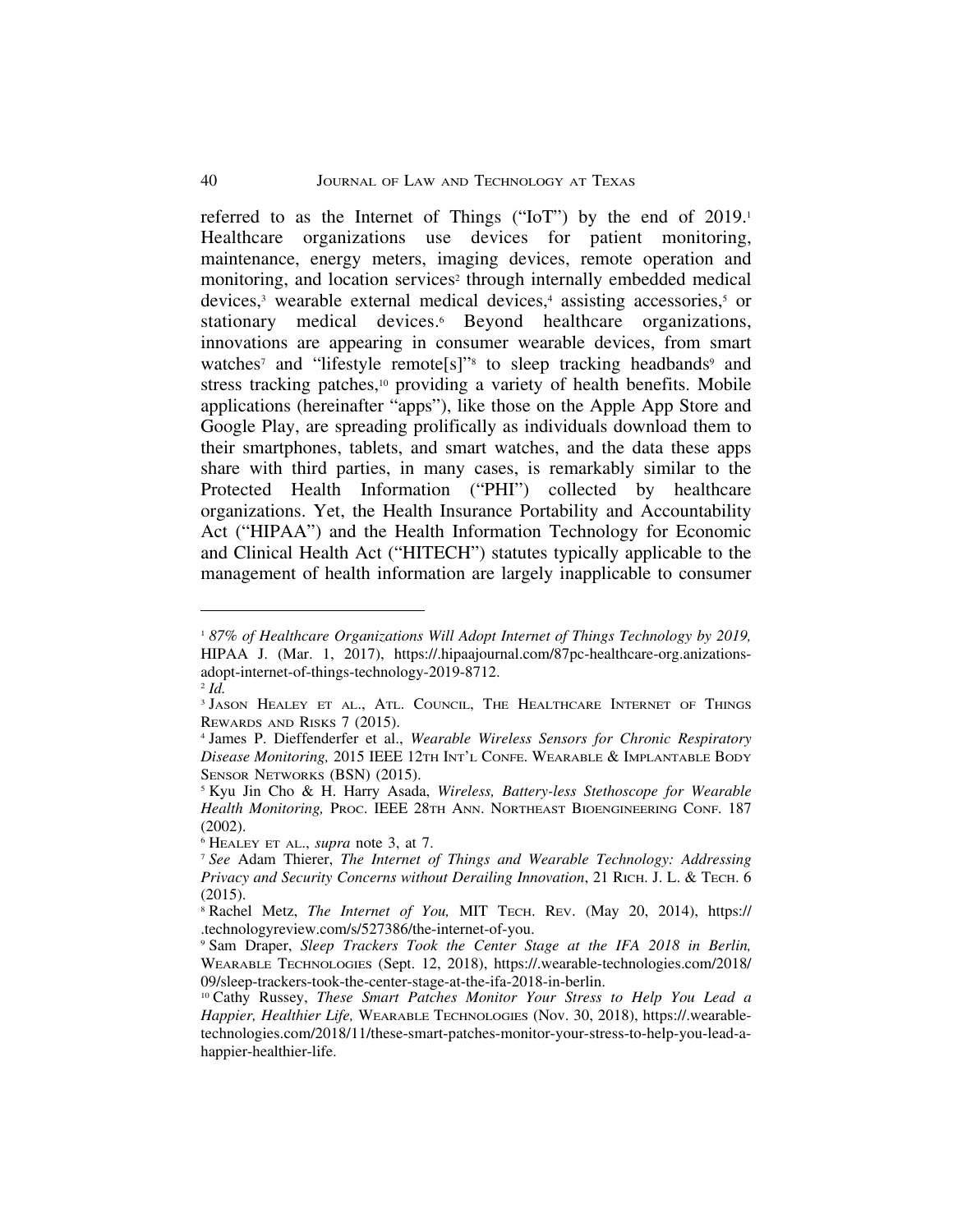medical devices or mobile apps.11 Ultimately, this inapplicability results in a largely unrestricted market of data processing and data collection, and consumers face extreme difficulty in understanding who processes their data and for what purposes. This danger extends beyond the information gathered at the point of collection as data analytics companies can utilize this information to hone their analytics tools and gain actionable insights into the lives of the subjects of the data they collected. Given the lack of transparency surrounding data collection and processing, the personal information collected in addition to the insights gathered can be used to make decisions affecting consumers who are largely unaware of the decisions being made about them. While some of these decisions may violate the law, the current framework in the United States for data privacy and processing does not provide individuals with sufficient methods to detect such illegal processing, and even if it does, "[T]here are ample pretexts to mask suspect or illegal behavior."<sup>12</sup>

Accordingly, this paper will be divided into three main parts. First, it will explore the general legal framework that applies to information privacy in the United States, the implementation and enforcement of HIPAA and HITECH, and the role that the Federal Trade Commission ("FTC") plays in privacy enforcement. Second, it will illustrate how data sharing occurs in practice, highlighting the degree of third-party involvement, and third, discuss potential real-world consequences of unprotected data collection for users.

## **II. Privacy Laws and Regulations**

Though there has been discussion of a trans-substantive privacy law in the United States,<sup>13</sup> akin to Europe's General Data Privacy Regulation, it is not clear whether or not there will be any forceful push for legislative reform in the area of privacy and cybersecurity. Absent any substantive reform, the United States operates under a sectoral

<sup>11</sup> *See* Jennifer R. Flynn, *Break the Internet, Break the Stigma: The Promise of Emerging Technology & Media in Mental Health*, 20 QUINNIPIAC HEALTH L. J. 1, 36 (2017).

<sup>12</sup> Frank Pasquale, *Redescribing Health Privacy: The Importance of Health Policy*, 14 HOUS. J. HEALTH L. & POLICY 95, 108 (2014) [hereinafter Pasquale, *Redescribing Health Privacy*].

<sup>13</sup> Press Release, U.S. Chamber of Commerce, U.S. Chamber Releases Model Privacy Legislation, Urges Congress to Pass a Fed. Privacy Law (Feb. 13, 2019), https:// .uschamber.com/press-release/us-chamber-releases-model-privacy-legislation-urgescongress-pass-federal-privacy-law.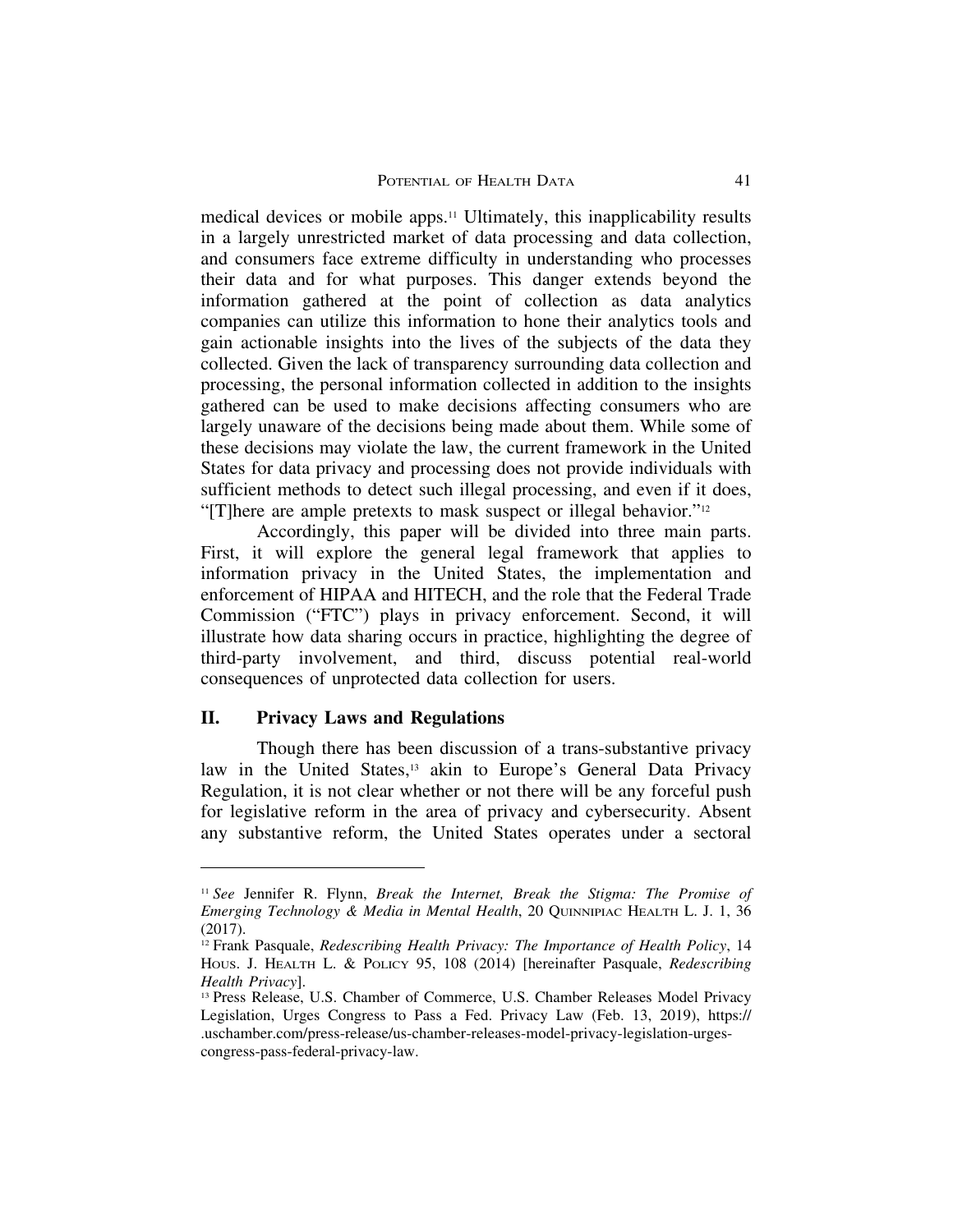privacy regime, in which a myriad of laws and regulations apply to different industries in different ways with different protections. The enforcement obligations of these laws are shared or divided between federal agencies, state agencies, and private parties. For example, The Gramm-Leach-Bliley Act ("GLBA") requires financial institutions, or companies that offer consumer financial products and services, to explain their information-sharing provisions and safeguard such data.14 Enforcement of the GLBA is performed by "the FTC, the federal banking agencies, other federal regulatory authorities, and state insurance authorities . . . ."15 Similarly for private parties, the Video Privacy Protection Act ("VPPA") enables consumers to pursue a private right of action against a service provider who "knowingly discloses, to any person, personally identifiable information" concerning the consumer's rental history.<sup>16</sup> Although the VPPA enables private rights of action,<sup>17</sup> most privacy statutes rely only on government enforcement. Statespecific data privacy laws, like data breach notification laws,<sup>18</sup> are typically ineffective, though California's Consumer Privacy Act of 2018 ("CCPA") may change that inefficacy in 2020.19 Still, such privacy laws enable state Attorneys General to pursue companies when they breach the representations they make to consumers.20

While this sectoral approach enables both personal information and industry to be regulated in a more nuanced way that focuses on particular needs, it can create unnecessary complexity and uncertainty; it

<sup>14</sup> *Gramm-Leach-Bliley Act*, FED. TRADE COMM'N, https://.ftc.gov/tips-advice/businesscenter/privacy-and-security/gramm-leach-bliley-act (last visited Feb. 17, 2020).

<sup>15</sup> FED. TRADE COMM'N, HOW TO COMPLY WITH THE PRIVACY OF CONSUMER FINANCIAL INFORMATION RULE OF THE GRAMM-LEACH-BLILEY ACT: A GUIDE FOR SMALL BUSINESS FROM THE FEDERAL TRADE COMMISSION 14 (July 2002)*, available at* https:// .ftc.gov/system/files/documents/plain-language/bus67-how-comply-privacy-consumerfinancial-information-rule-gramm-leach-bliley-act.pdf.

<sup>16</sup> Video Privacy Protection Act § 2(a)(2), 18 U.S.C. § 2710 (2018).

<sup>17</sup> *Id.*

<sup>&</sup>lt;sup>18</sup> State Breach Notification Laws, NAT'L. CONF. ST. LEGISLATURES (Mar. 8, 2020), http://.ncsl.org/research/telecommunications-and-information-technology/securitybreach-notification-laws.aspx.

<sup>19</sup> *See* Rachael Myrow, *California Rings in the New Year With a New Data Privacy Law*, NPR (Dec. 30, 2019, 9:00 AM), https://.npr.org/2019/12/30/791190150/californiarings-in-the-new-year-with-a-new-data-privacy-law.

<sup>20</sup> *See, e.g.*, *Privacy Enforcement Actions*, OFF. CAL. ATT'Y GEN., https://.ca.gov/ privacy/privacy-enforcement-actions (last visited Apr. 11, 2020). However, this paper will primarily focus on the FTC as the de facto privacy regulator.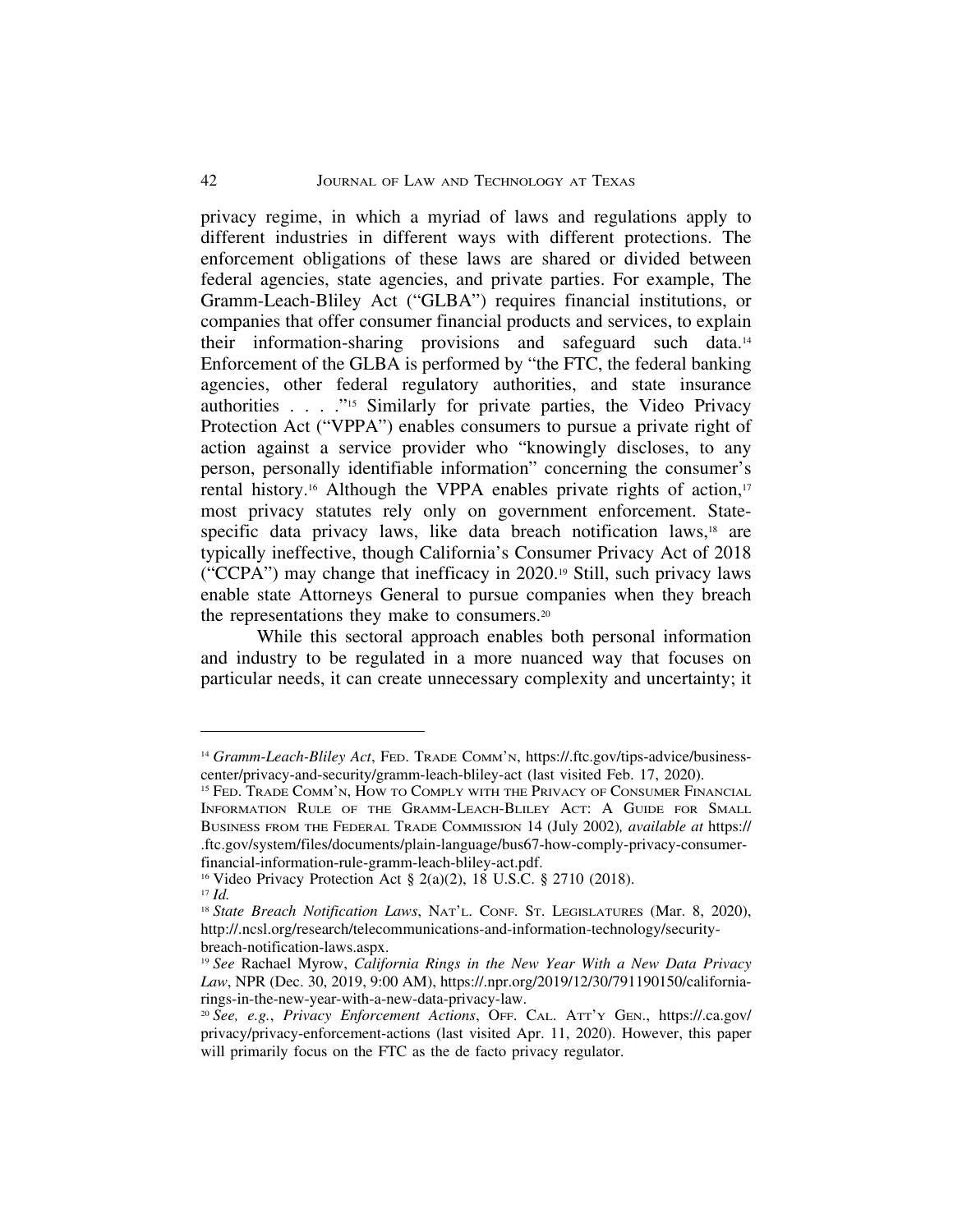also leaves large areas of the economy unaddressed by statute.21 There is no federal privacy statute governing data collection by Facebook, Amazon, or Google, nor is there a federal privacy statute on the use of data by merchants, such as Walmart or Target.<sup>22</sup> The lack of a federal statute covering a specific industry does not mean that it is entirely unregulated. Through § 5 of the Federal Trade Commission Act, the FTC enforces privacy policies and advertisements put forth by companies by asserting that violations of representations made by the companies are deceptive trade practices.<sup>23</sup> Mobile apps are usually not covered by a sectoral privacy statute, such as HIPAA,<sup>24</sup> so the regulation of that information falls primarily to the FTC's privacy policy enforcement.

## A. HIPAA and HITECH Are Too Narrow in Scope

HIPAA and HITECH and their associated regulations (hereinafter, collectively "HIPAA") contain provisions that apply to the use, processing, and storage of health-related information, even though HIPAA was not initially designed to be a data privacy and security statute.25 Given the importance of healthcare, the drafters of HIPAA sought to modernize the healthcare profession by enabling the electronic transmission of health information, and in the process of drafting the statute, realized the potential harms inherent in electronic transmissions, causing them to add in privacy and security provisions.26

<sup>21</sup> Nuala O'Connor, *Reforming the U.S. Approach to Data Protection and Privacy*, COUNCIL ON FOREIGN REL. (Jan. 30, 2018), https://.cfr.org/report/reforming-usapproach-data-protection.

<sup>&</sup>lt;sup>22</sup> Natasha Singer, *The Government Protects Our Food and Cars. Why Not Our Data?*, N.Y. TIMES (Nov. 2, 2019), https://.nytimes.com/2019/11/02/sunday-review/dataprotection-privacy.html.

<sup>&</sup>lt;sup>23</sup> See FED. TRADE COMM'N, A BRIEF OVERVIEW OF THE FEDERAL TRADE COMMISSION'S INVESTIGATIVE, LAW ENFORCEMENT, AND RULEMAKING AUTHORITY § II.1 (Oct. 2019), https://.ftc.gov/about-ftc/what-we-do/enforcement-authority.

<sup>&</sup>lt;sup>24</sup> INST. OF MED. OF THE NAT'L ACADS., BEYOND THE HIPAA PRIVACY RULE: ENHANCING PRIVACY, IMPROVING HEALTH THROUGH RESEARCH 157–58 (Sharyl J. Nass et al. eds, 2009), https://.ncbi.nlm.nih.gov/books/NBK9578/pdf/ Bookshelf\_NBK9578.pdf.

<sup>25</sup> Jordan Harrod, *Health Data Privacy: Updating HIPAA to Match Today's Technology Challenges*, SCI. IN THE NEWS, HARV. UNIV. (May 15, 2019), http://.hms.harvard.edu/ flash/2019/health-data-privacy.

<sup>26</sup> INST. OF MED. OF THE NAT'L ACADS, *supra* note 24, at 155 (explaining that "[a]lthough privacy protections were not a primary objective of the Act, Congress recognized that advances in electronic technology could erode the privacy of health information, and included the privacy provision in HIPAA").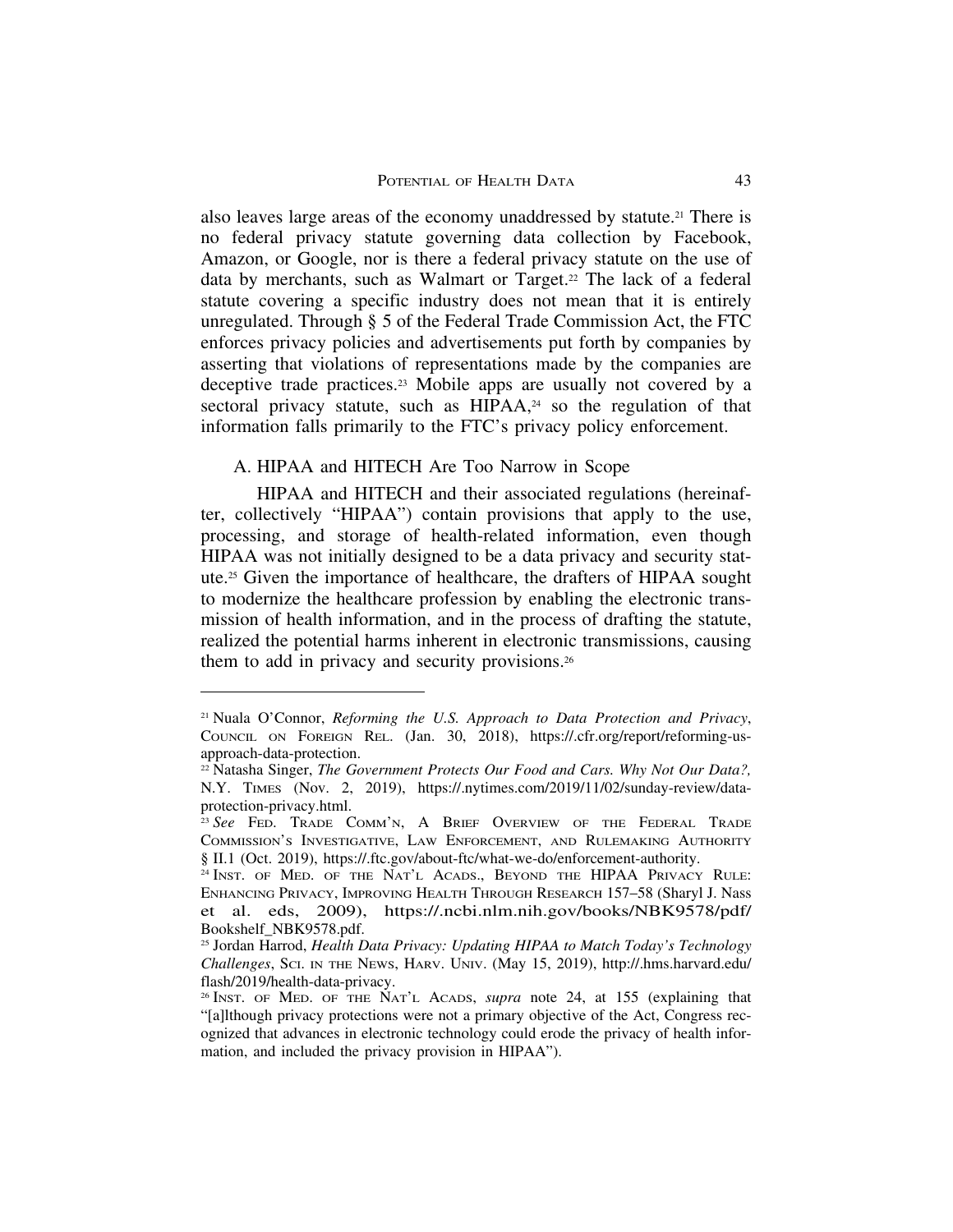Under HIPAA, only "individually identifiable health information" that is "(i) transmitted by electronic media, (ii) maintained in electronic media, or (iii) transmitted or maintained in any other form or medium" is PHI under the scope of the Privacy Rule.<sup>27</sup> Individually identifiable health information is information that relates to the condition of an individual, provision of healthcare, or payment of healthcare, which identifies or could potentially identify an individual.28 However, the Privacy Rule only applies to "covered entities" and "business associate[s]."29 "If an entity does not meet the definition of a covered entity or business associate, it does not have to comply with the HIPAA Rules."30

The Privacy Rule imposes a number of restrictions on the uses and disclosures of PHI. As a general rule, a covered entity may only use or disclose PHI to the individual for the payment or provision of services or to a business associate with appropriate safeguards and contracts.31 Certain uses or disclosures, however, are prohibited outright, such as the use of genetic information to determine eligibility for benefits, compute a premium, exclude based on preexisting conditions, or make a plan renewal.32 Similarly, the sale of PHI to a third party is typically prohibited, but a covered entity may do so if they obtain consent that specifically mentions the sale and payment to the covered entity.<sup>33</sup>

Finally, the "Privacy Rule also confers rights on individuals with respect to their PHI."34 Individuals have a right to receive notice of privacy practices, specifically information regarding "the uses and disclo-

<sup>27</sup> 45 C.F.R. § 160.103 (2019).

<sup>28</sup> *Id.*

<sup>&</sup>lt;sup>29</sup> *Id.* (explaining that Covered Entities are health care providers, health plans, and health care clearinghouses that electronically transmit health information in the course of their normal health care practices. Health care providers include doctors, clinics, psychologists, chiropractors, nursing homes, and pharmacies; a health plan includes health-insurance companies, HMOs, company health plans, and government programs that pay for health care, such as Medicare and Medicaid. A health care clearinghouse includes entities that process nonstandard health information they receive from another entity into a standard form. A business associate is a person or entity that performs certain functions or activities that involve the use or disclosure of protected health information on behalf of, or provides services to, a covered entity, through benefit management, data aggregation, or cloud hosting services).

<sup>30</sup> *Covered Entities and Business Associates*, U.S. DEP'T OF HEALTH & HUMAN SERVS. (Apr. 16, 2015), https://.hhs.gov/hipaa/for-professionals/covered-entities/index.html. <sup>31</sup> 45 C.F.R. § 164.502 (2019).

<sup>32</sup> *Id*.

<sup>33</sup> 45 C.F.R. § 164.508 (2019).

<sup>34</sup> INST. OF MED. OF THE NAT'L ACADS,, *supra* note 24, at 160.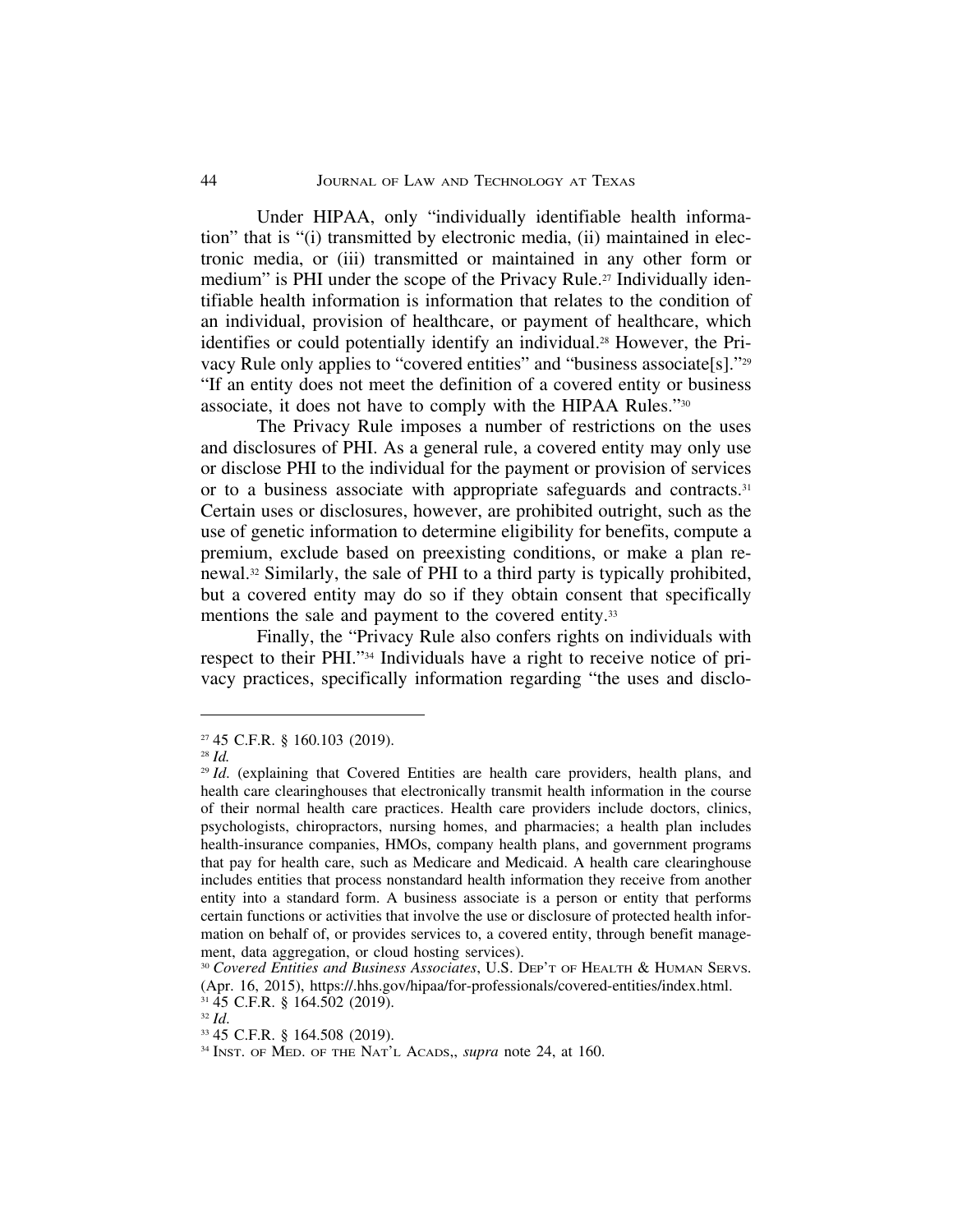sures of protected health information that may be made by the covered entity, and of the individual's rights and the covered entity's legal duties with respect to protected health information."<sup>35</sup> Section 164.522 enables individuals to "request restriction of uses and disclosures."36 However, the covered entity is only required to agree to the restriction if either "the disclosure is for the purpose of carrying out payment or healthcare operations and is not otherwise required by law" or the PHI "pertains solely to a health care item or service for which the individual, or person . . . on behalf of the individual, has paid the covered entity in full."37

Though the Privacy and Security Rule in HIPAA initially represented a genuine exercise to protect the confidentiality, availability, and integrity of patient data,<sup>38</sup> technological innovation has exposed the systemic issues within HIPAA's statutory and regulatory framework. The generation and use of health information extends beyond covered entities. Even as mobile devices proliferate through society, the use of apps by users to monitor their own health, increase their exercise performance, or store other sensitive health information still is not covered by HIPAA.39 Similarly, at-home paternity tests, genetic testing like 23andMe, and online repositories also fall outside the scope of jurisdiction of the Department of Health and Human Services ("DHHS"), which meant that when a woman found the results of her at-home paternity test easily accessible in a directory online, DHHS could do nothing about it.<sup>40</sup> Thus, in its current state, the bulk of privacy regulation for these services falls to the FTC.

<sup>35</sup> 45 C.F.R. § 164.520(a)(1) (2019).

<sup>36</sup> 45 C.F.R. § 164.522 (2019).

<sup>37</sup> *Id.*

<sup>38</sup> *See* Karen Colorafi & Bryan Bailey, *It's Time for Innovation in the Health Insurance Portability and Accountability Act (HIPAA)*, JMIR MED. INFORMATICS, Oct.–Dec. 2016, at e34.

<sup>39</sup> Latena Hazard, *Is Your Health Data Really Private? The Need to Update HIPAA Regulations to Incorporate Third-Party and Non-Covered Entities*, 25 CATH. U. J. L. & TECH. 447, 457–58 (2017).

<sup>40</sup> Charles Ornstein, *Privacy Not Included: Federal Law Lags Way Behind New Health-Care Technology,* PAC. STANDARD MAG. (June 14, 2017), https://.com/social-justice/ privacy-not-included-federal-law-lags-way-behind-new-health-care-technology ; Letter from Kurt T. Temple, Assoc. Deputy Dir. for Reg'l Operations, Dep't. of Health & Hum. Serv., to Jacqueline Stokes (June 5, 2015), *available at* https://.documentcloud.org/documents/2511636-hhs-stokes.html.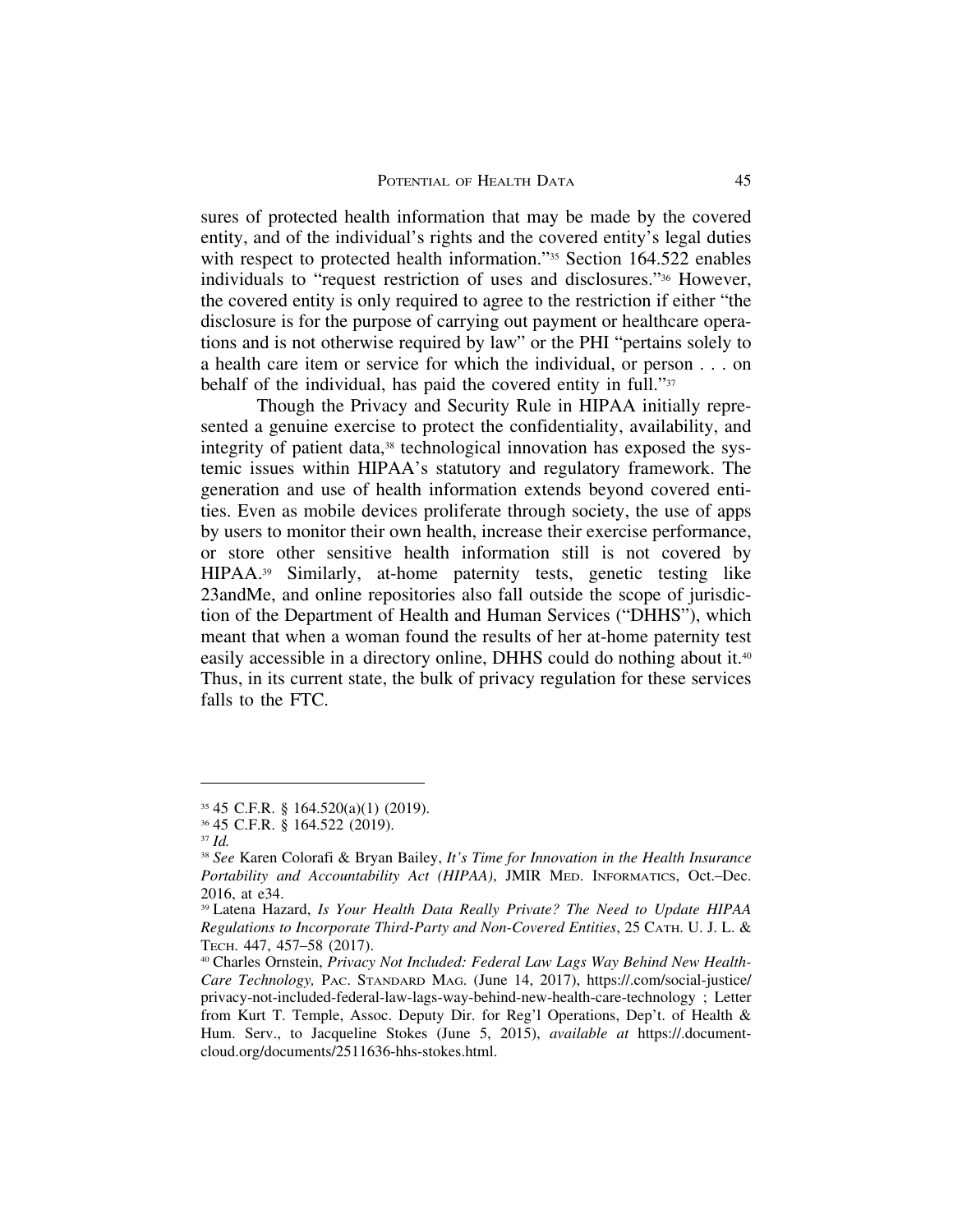#### 46 JOURNAL OF LAW AND TECHNOLOGY AT TEXAS

## B. The Federal Trade Commission as a Catch-All

#### *i. The Federal Trade Commission as a Regulator*

The mission of the FTC is to protect "consumers and competition by preventing anticompetitive, deceptive, and unfair business practices" through legal action, promote consumer choice, and increase education while encouraging business activity.<sup>41</sup> The roles privacy and security play in commerce have grown tremendously with the advent of information technology. In the past decade, the FTC has sought to address this through § 5 of the FTC Act, which enforces a company's privacy policies through its ability to regulate unfair and deceptive trade practices.42 Misleading statements or omissions to consumers, including statements about data privacy, may expose the company to litigation or action from the FTC.43

In 2013, for example, the FTC filed suit against LabMD, asserting that a lapse in security measures allowed an employee to install an external peer-to-peer file-sharing program called LimeWire on a company computer.44 A LabMD company computer's "My Documents" folder contained the personal information of approximately 9,300 consumers and was available to LimeWire.<sup>45</sup> While the FTC ultimately lost on appeal in 2018 for reasons related to the scope of the FTC's order,<sup>46</sup> the case serves as an example of the FTC using its authority to enforce privacy policies against HIPAA-covered entities.<sup>47</sup>

Given the FTC's role in enforcing and administering more than 70 laws, including the Children's Online Privacy Protection Act ("COPPA"),48 the Fair Credit Reporting Act ("FCRA"),49 and the Identity

<sup>&</sup>lt;sup>41</sup> *About the FTC*, FED. TRADE COMM'N, https://.ftc.gov/about-ftc (last visited Apr. 2, 2020).

<sup>42</sup> Daniel J. Solove & Woodrow Hartzog, *The FTC and the New Common Law of Privacy,* 114 COLUM. L. REV. 583, 599 (2011).

<sup>43</sup> Hazard, *supra* note 39, at 464.

<sup>44</sup> *In re* LabMD, Inc., No. 9357 (F.T.C. Nov. 13, 2015) (initial decision), https://.ftc.gov/ system/files/documents/cases/151113labmd\_decision.pdf.

<sup>45</sup> *Id.* at 24–25.

<sup>46</sup> Diane Bartz, *U.S. Agency Loses Appeal Over Alleged LabMD Data Security Lapses*, REUTERS (June 6, 2018, 4:43 PM), https://.reuters.com/article/us-ftc-datasecuritylabmd/u-s-agency-loses-appeal-over-alleged-labmd-data-security-lapsesidUSKCN1J22XD.

<sup>47</sup> Kirk Nahra, *Takeaways from the 11th Circuit FTC v. LabMD Decision,* IAPP (June 7, 2018), https://.org/news/a/takeaways-from-the-11th-circuit-ftc-vs-labmd-decision.

<sup>48</sup> Children's Online Privacy Protection Act § 1302, 15 U.S.C. §§ 6505(a) (2020).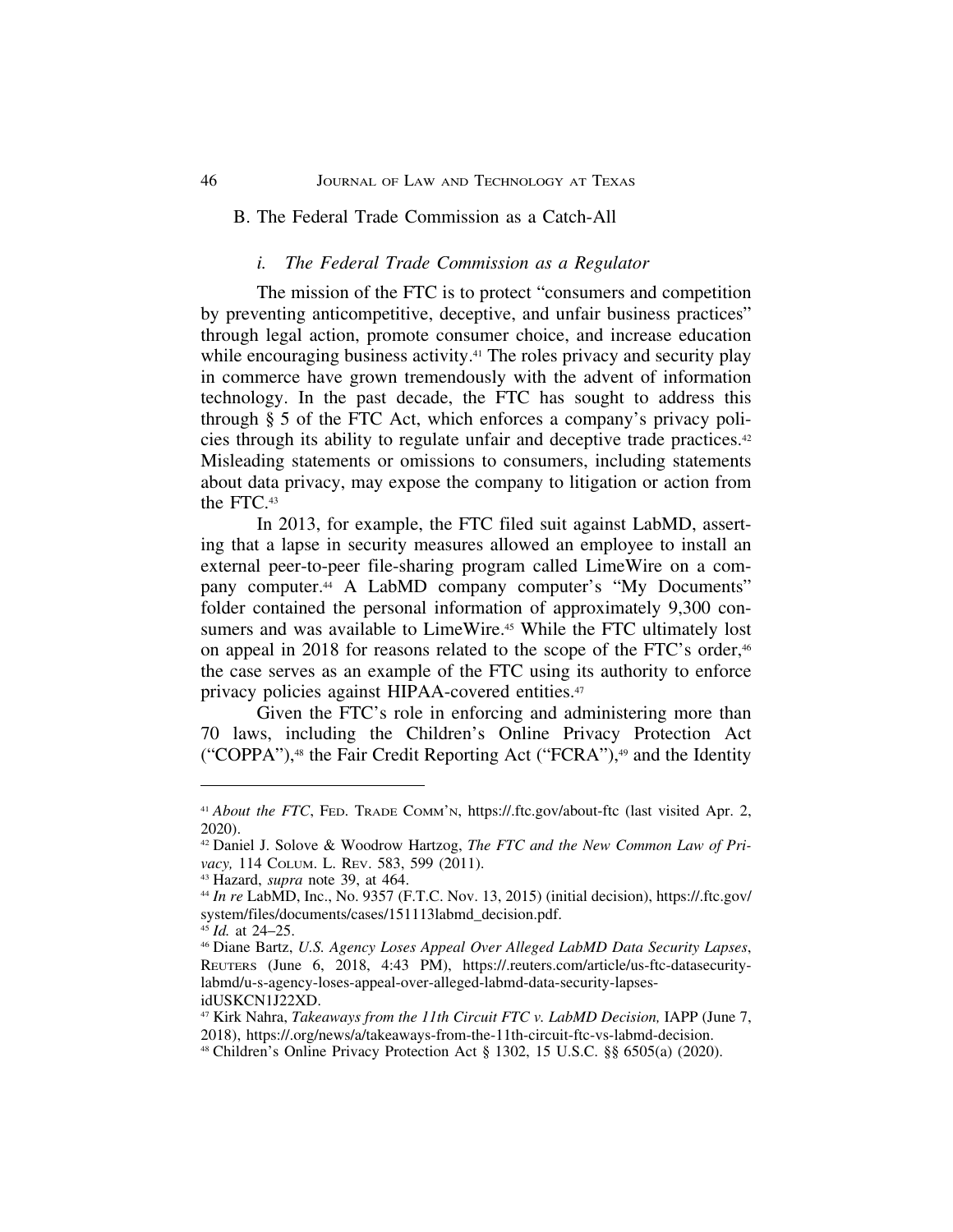Theft Act,<sup>50</sup> as well as its use of the FTC Act to enforce privacy policies, the FTC is the primary source of regulation for this area.<sup>51</sup> The vast majority of actions brought against companies for violations of their own privacy policies settle, but the settlement agreements nevertheless form a unique body of law and standards, not unlike common law.52 Companies look to these settlement agreements to guide their actions, enabling the FTC to become the "most influential regulating force on information privacy in the United States—more so than nearly any privacy statute or common law tort."53

## *ii. Privacy Policies as Enforcement Mechanisms and Consumer Education*

Privacy policies typically focus on the disclosure of how an entity handles consumer data by making certain representations and promises to consumers; unlike an entity's terms of use, which are contracts of adhesion, privacy policies are rarely enforced as contracts.<sup>54</sup> While some laws require certain institutions to provide privacy policies to consumers,<sup>55</sup> the bulk of privacy policies arose through norms and consumer expectations as consumers began to worry about the use of their data online.<sup>56</sup> Privacy policies were a way to maintain self-regulation in light of Congressional attention.57 In 1998 "only 2% of all websites had some form of privacy policies," and by 2001, "virtually all of the most popular commercial websites had privacy notices, with the number continuing to increase through 2005."58 Within these policies, the issue is largely a matter of "procedure rather than substance."59 The question is whether the company properly disclosed its policy to the consumer, not if the company

<sup>49</sup> Fair Credit Reporting Act § 601, 15 U.S.C. § 1681 (2018).

<sup>50</sup> 18 U.S.C. § 1001 (2018).

<sup>&</sup>lt;sup>51</sup> *See Enforcement*, FED. TRADE COMM'N, https://.ftc.gov/enforcement (last visited Apr. 2, 2020).

<sup>52</sup> Solove & Hartzog, *supra* note 42, at 586.

<sup>53</sup> *Id.* at 587.

<sup>54</sup> *Id.* at 589.

<sup>55</sup> *Id.* at 587.

<sup>56</sup> *See id.* at 593–94.

<sup>57</sup> *Id.*

<sup>58</sup> Allyson W. Haynes, *Online Privacy Policies: Contracting Away Control of Personal Information?*, 111 PENN. ST. L. REV. 587, 593 (2007).

<sup>59</sup> *Id.* at 597 n.57 (citing Juliet M. Moringiello & William L. Reynolds, *Survey of the Law of Cyberspace: Internet Contracting Cases 2004-2005*, 61 BUS. LAW. 433, 434 (2005)).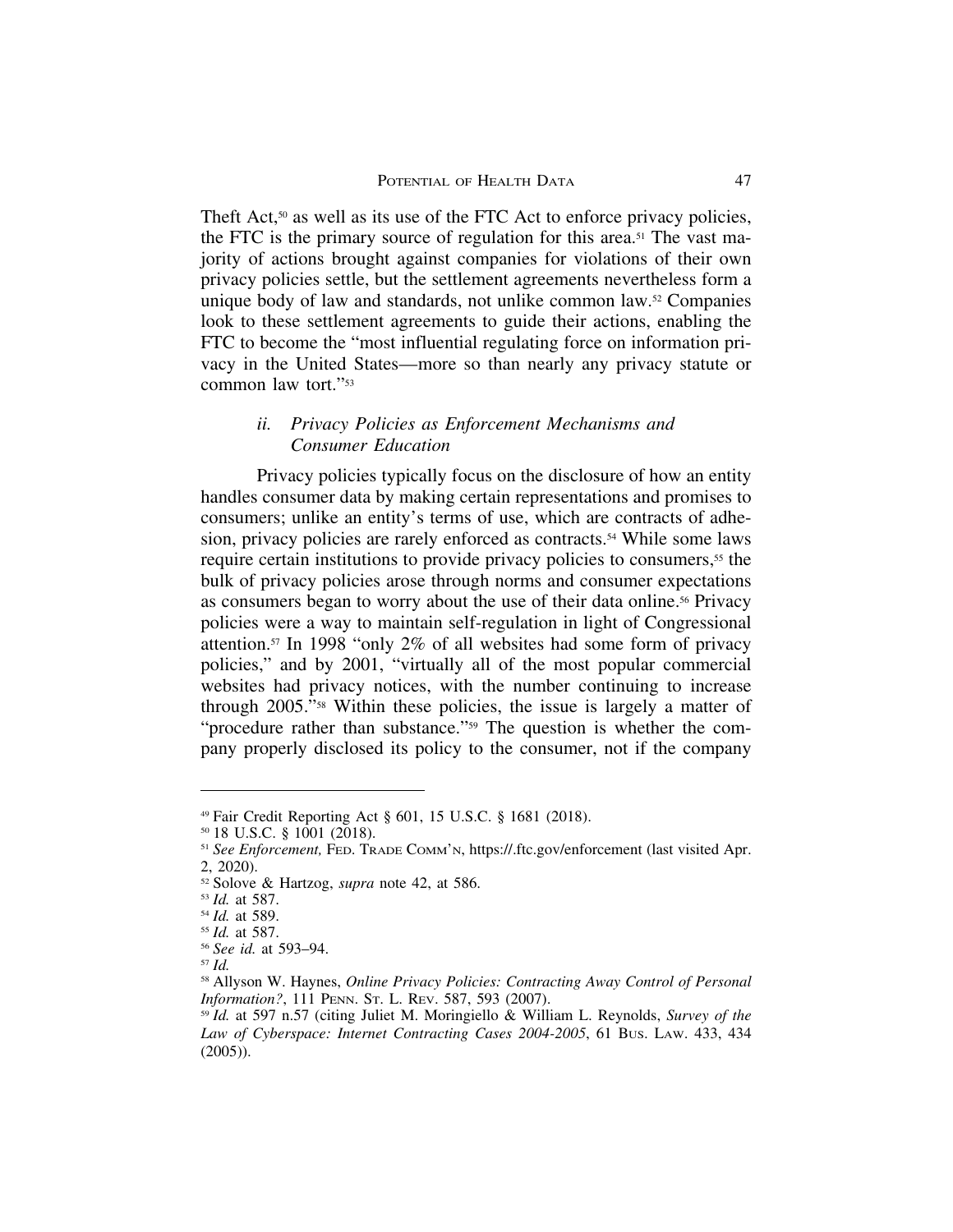can sell or manage data the way it currently does.<sup>60</sup> There are no laws that "regulate the substance of that policy" unless it pertains to a specific type of data or institution, such as HIPAA,<sup>61</sup> COPPA,<sup>62</sup> GLBA,<sup>63</sup> FCRA,<sup>64</sup> and the California Online Privacy Act.<sup>65</sup>

One argument in favor of privacy policies and self-regulation, that the business provides notice and choice to the consumer, is known as the "notice and choice model." The business gives the customer notice by communicating their information disclosure and management practice through their privacy policy. Then, customers can make informed choices about whether to purchase products, visit websites, or trust businesses. This argument favors self-regulation and is inherently skewed in favor of the business. Consumers rarely take the time to read the privacy policies, terms and conditions, or other documents associated with the websites, products, or other services they utilize. In 2008, scholars estimated that it would take the average American 244 hours per year to read all of the privacy policies on the websites they visited.<sup>66</sup> But that was at a time when Facebook only had 100 million users,<sup>67</sup> smartphones were just taking off, $68$  and IoT devices had not entered mainstream adoption. $69$  Today, in *Contracting for the Internet of Things,* Guido Noto La Diega and Ian Walden highlight that a consumer purchasing a Nest digital thermostat would have to read 13 different legal documents in order "to have a comprehensive picture of the rights, obligations and responsibilities of the various parties in the supply chain."70 Yet, once Nest discloses information to a third party, the use of the information "will be governed by the third party's privacy policy and not by Nest's privacy documenta-

<sup>60</sup> *See id.* at 597.

<sup>61</sup> *See* 42 U.S.C. § 1320d (2018).

<sup>62</sup> *See* 15 U.S.C. §§ 6501–6506.

<sup>63</sup> *See* Gramm-Leach-Bliley Act §§ 501–509, 15 U.S.C. §§ 6801–6809 (2018).

<sup>64</sup> *See* 15 U.S.C. § 1681.

<sup>65</sup> James Graves, *An Exploratory Study of Mobile Application Privacy Policies*, TECH. SCI. (Oct. 30, 2015), https://.org/a/2015103002.

<sup>66</sup> Aleecia M. McDonald & Lorrie Faith Cranor, *The Cost of Reading Privacy Policies*, 4 J. L. & POL'Y. FOR INFO. SOC'Y. 543, 563 (2008).

<sup>67</sup> Jefferson Graham, *5 Top Ways Tech Has Changed Since 2008,* USA TODAY (Nov. 13, 2016, 10:32 AM), https://.usatoday.com/story/tech/2016/11/13/5-top-ways-tech-haschanged-since-2008/93527624.

<sup>68</sup> *Id.*

<sup>69</sup> *Internet of Things (IoT) History,* POSTSCAPES, https://.postscapes.com/internet-ofthings-history (last visited Apr. 2, 2020).

<sup>70</sup> Guido Noto La Diega & Ian Walden, *Contracting for the 'Internet of Things': Looking into the Nest,* 7 EUR. J. L. & TECH., no. 2, 2016, at 1, 6.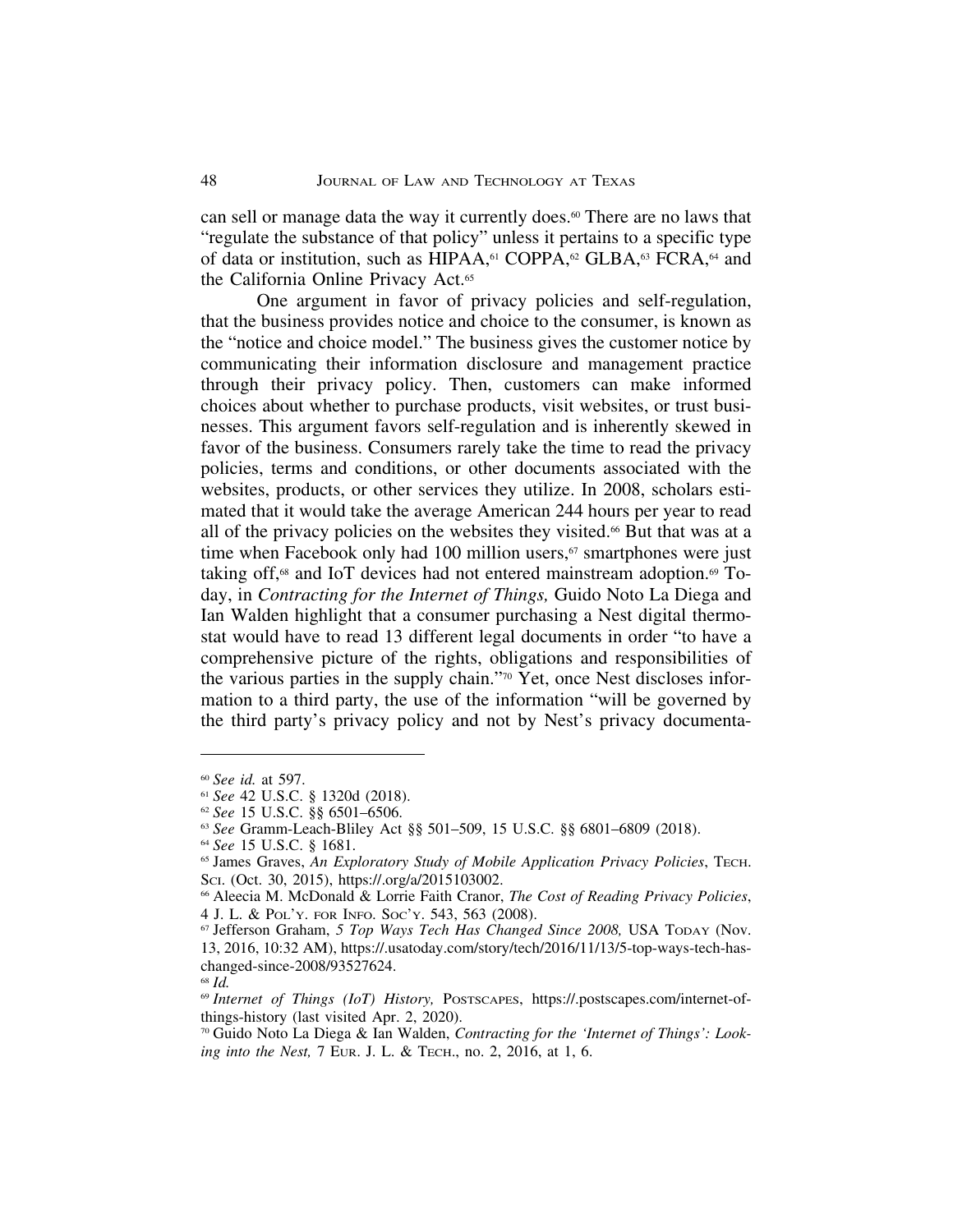tion."71 In essence, the resulting web of documents necessary to understand the obligations, responsibilities, and rights of the relevant parties continues to expand. With no limitations on reselling information, the difficulties faced by consumers are highlighted when trying to understand how their data is collected, managed, and protected.

The effort to understand a company's disclosure practices is further complicated by the choice of language used in the policies. Phrases like "affiliates" or "third parties" are littered throughout privacy policies, but "only 7% define them."72 Conditional language, such as "may" or "might" further obfuscates the meaning and intentions of the privacy policies and presents a challenge in understanding a company's information management practices.73 Even if a consumer were to develop an adequate understanding of the legal obligations in the web of privacy policies, a review of practices within businesses "points to a sustained failure of business to provide reasonable privacy protections" or comply with their own privacy policies.74

In many instances, businesses do not adequately or accurately describe their data-sharing habits in their privacy policies. So even if a consumer were to read them, the consumer would still not be aware of the degree to which information is being shared. In 2013, Privacy Rights Clearinghouse conducted a study of 43 different health and fitness apps. They found that "the majority of the technical practices that [they] considered a risk to users' privacy were not accurately disclosed,"75 and "39% of the free apps and 30% of the paid apps sent data to someone not disclosed by the developer either in the app or in any privacy policy . . . ."76 In *Automated Analysis of Privacy Requirements*, researchers ana-

<sup>71</sup> NEST, TERMS OF SERVICE § 3(c) (last updated Mar. 5, 2020), https://.com/legal/termsof-service.

<sup>72</sup> Florencia Marotta-Wurgler, *Does "Notice and Choice" Disclosure Regulation Work? An Empirical Study of Privacy Policies* 5 (Univ. of Mich. L. Sch., L. & Econ. Workshop, Apr. 16, 2015), *available at* https://.law.umich.edu/centersandprograms/lawand economics/workshops/Documents/Paper13.Marotta-Wurgler.Does%20Notice%20 and%20Choice%20Disclosure%20Work.pdf.

<sup>73</sup> *Id.*

<sup>74</sup> Haynes, *supra* note 58, at 610.

<sup>75</sup> LINDA ACKERMAN, PRIVACY RIGHTS CLEARINGHOUSE, MOBILE HEALTH AND FITNESS APPLICATIONS AND INFORMATION PRIVACY: REPORT TO CALIFORNIA CONSUMER PRO-TECTION FOUNDATION 22 (July 15, 2013), *available at* https://.org/sites/default/files/ pdfs/mobile-medical-apps-privacy-consumer-report.pdf.

<sup>76</sup> *Id.* at 5.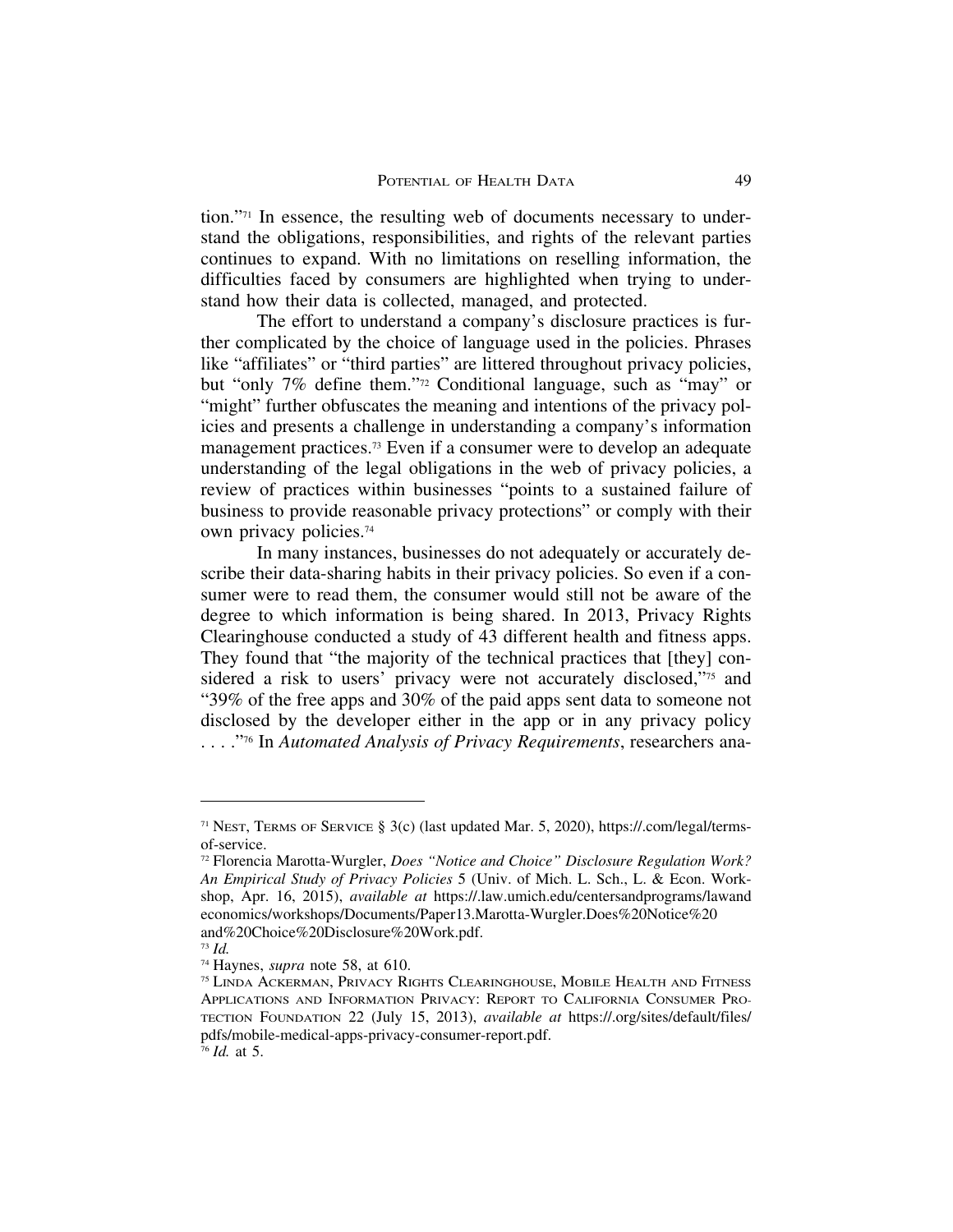lyzed 9,050 mobile apps, and they found that only 1,461 adhered completely to their policy.77

Despite the lack of compliance or legal requirements on the substance of privacy policies, consumers often believe that privacy policies protect them, rather than just disclose specific practices.78 For example, a report from the Annenberg Public Policy Center of the University of Pennsylvania "found that 75% of consumers believed that just because a site ha[d] a privacy policy, it is not allowed to sell to others the personal information customers disclosed to it."79 A 2014 poll by Pew Research Center gave the following proposition on a survey: "When a company posts a privacy policy, it ensures that the company keeps confidential all the information it collects on users."80 Fifty-two percent of those surveyed responded that this statement was true.<sup>81</sup> This misconception is likely "compounded by the fact that most people skip over the privacy policies or take too little time to read them in enough depth to extract their intended meaning."82

Though our current notice and choice paradigm has its benefits, it succeeds only when two conditions are satisfied. First, consumers need to be aware of how their information is being collected, managed, and sold to others. A companies' lack of transparency makes it difficult, and when companies make disclosures, the disclosures are not effective. The disclosures need to be accurate, clear, concise, and readable for the consumer. The complexity of modern data collection practices presents a unique problem, and the challenge of providing enough understandable, accurate information to make an informed decision without exhausting the reader is difficult even for the best drafters. However, thinking about

<sup>77</sup> Sebastian Zimmeck et al., *Automated Analysis of Privacy Requirements for Mobile Apps*, 2016 AAAI FALL SYMP. SERIES, 2016, at 286, 294, *available at* https://.aaai.org/ ocs/index.php/FSS/FSS16/paper/download/14113/13704.

<sup>78</sup> *See* Haynes, *supra* note 58, at 611.

<sup>79</sup> *Id.* (citing JOSEPH TUROW ET AL., ANNENBERG PUB. POLICY CTR., UNIV. OF PA., OPEN TO EXPLOITATION: AMERICAN SHOPPERS ONLINE AND OFFLINE 3 (2005)).

<sup>&</sup>lt;sup>80</sup> Aaron Smith, *Half of Online Americans Don't Know What a Privacy Policy Is*, PEw RESEARCH CTR. (Dec. 4, 2014), https://.pewresearch.org/fact-tank/2014/12/04/half-ofamericans-dont-know-what-a-privacy-policy-is. <sup>81</sup> *Id.*

<sup>82</sup> Joseph Turow et al., *Persistent Misperceptions: Americans' Misplaced Confidence in Privacy Policies, 2003-2015*, 62 J. BROAD. & ELEC. MEDIA 461, 463 (2018).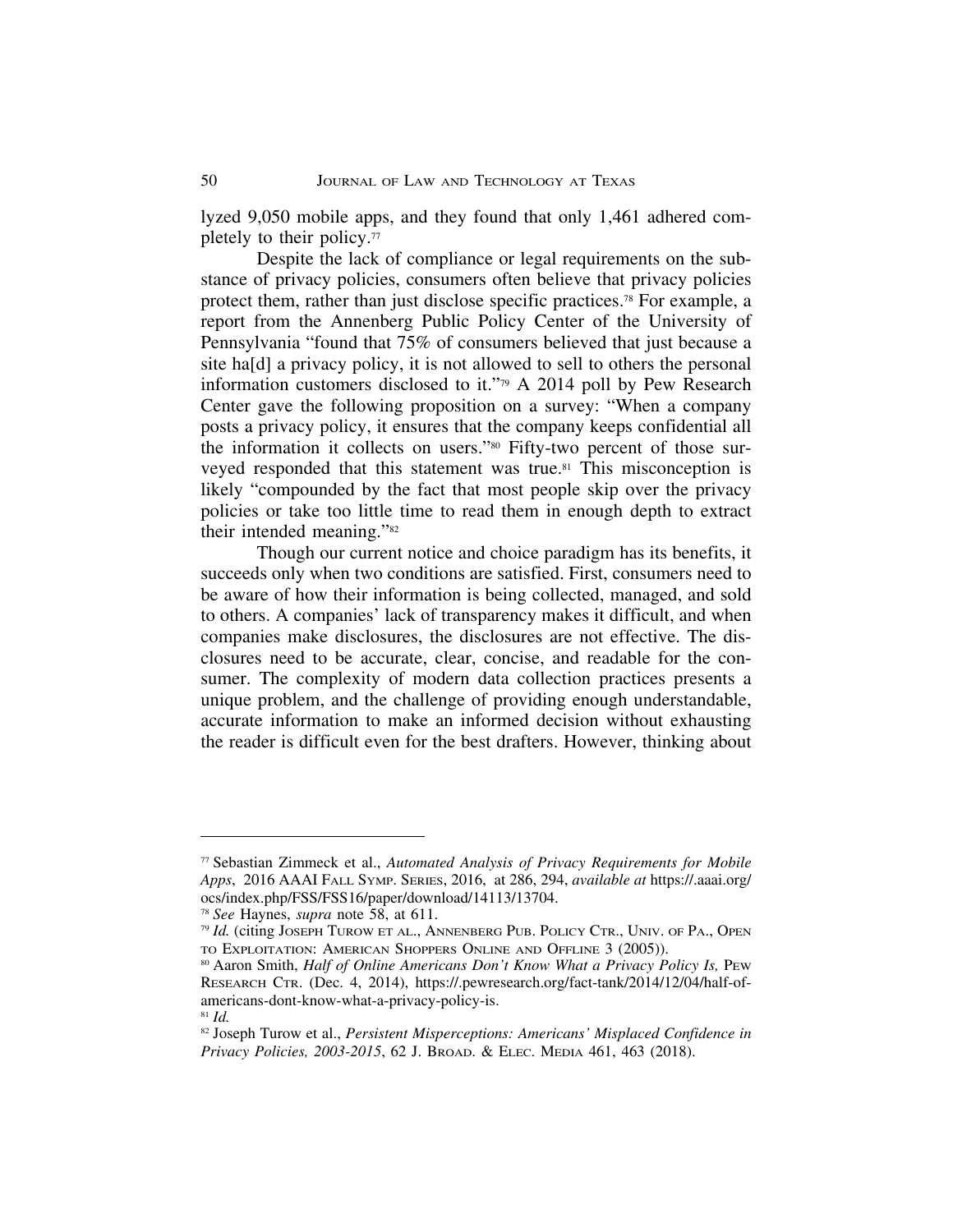privacy from the outset can provide huge returns in consumer education, such as through "just-in-time" disclosures.<sup>83</sup>

Second, notice and choice relies on the availability of actual choice in making the decision to utilize the service or not. Companies typically rely on a zero-sum approach to the use of data in which the protection or benefit of one party occurs at the expense of another.84 In other words, choice, either to enable sharing or restrict certain uses, is viewed as a cost to the company because the company benefits from the ability to use the consumer's data. Companies then predicate the use of the product on the transfer of information in order to maximize their potential gain. When market competition is vibrant, this may not be an issue, as consumers can factor privacy into their choice of companies. However, network effects tend to reduce market competition,<sup>85</sup> and the commercialization of information incentivizes developers to monetize the information they can collect.<sup>86</sup> As more consumers gravitate towards a single platform, device, or app, the bargaining power of consumers to gain substantive privacy protections tends to decrease because the platform's utility increases, and consumers are less likely to leave.87 Factoring in the lack of transparency in data collection and the lack of bargaining power inherent in the market, it is incredibly unlikely that there will be a substantive change absent any policy changes. In order to see the extent of data collection taking place through the user's apps and devices, many think-tanks, university researchers, and government agen-

<sup>&</sup>lt;sup>83</sup> Just-in-time disclosures are disclosures presented to the consumer at the point of data collection, where the consumer immediately sees information about how the information they enter will be used. This provides information in discrete portions, rather than an aggregated form common in typical privacy policies. *See* FED. TRADE COMM'N, STAFF REPORT, MOBILE PRIVACY DISCLOSURES: BUILDING TRUST THROUGH TRANS-PARENCY 15–16 (Feb. 2013), *available at* https://.ftc.gov/sites/default/files/documents/ reports /mobile-privacy-disclosures-building-trust-through-transparency-federal-tradecommission-staff-report/130201mobileprivacyreport.pdf.

<sup>84</sup> *See* ANN CAVOUKIAN, PRIVACY BY DESIGN: THE 7 FOUNDATIONAL PRINCIPLES 3 (2011), http://.industries/wp-content/uploads/2017/10/privacy-by-design.pdf.

<sup>85</sup> *See* Justus Haucap, *Competition and Competition Policy in a Data-Driven Economy*, 54 INTERECONOMICS REV. EUR. ECON. POL'Y 201, 202 (2019); *see also* David S. Evans & Richard Schmalensee, *The Antitrust Analysis of Multi-Sided Platform Businesses* 14 (Nat'l Bureau of Econ. Research, Working Paper No. 18783, 2013).

<sup>86</sup> *See* Suketu Gandhi et al., *Demystifying Data Monetization*, MIT SLOAN MGMT. REV. (Nov. 27, 2018), https://.mit.edu/article/demystifying-data-monetization.

<sup>87</sup> *See generally* Haucap, *supra* note 85.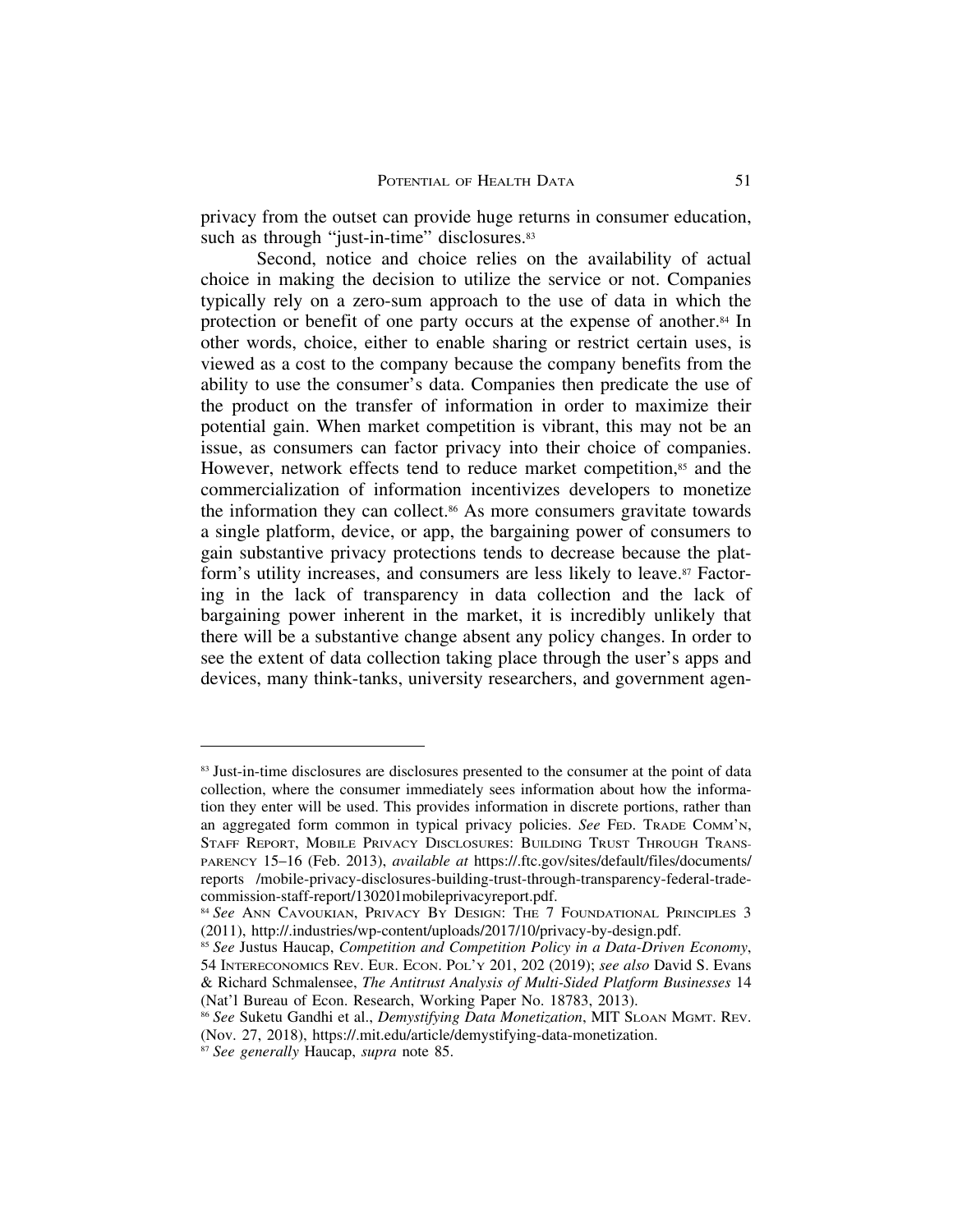cies conduct studies to shed light on this complex, rapidly expanding ecosystem.

## **III. Data Collection and Sharing Practices**

With the rise in connected devices and software apps that accompany them, data is being collected and distributed as never before. In each smart device, data can be collected from consumers themselves through direct entry, the sensors present in the device, and the network the device is connected to. The sensors present in smart watches may include accelerometers, Wi-Fi sensors, heart rate sensors, GPS, gyroscopes, microphones, barometers, altimeters, cameras, thermometers, compasses, and others.88 Although the specific collections will vary between app and device, the key data components, in addition to consumer-entered information, can broadly be categorized into five types, as stated by Ann Cavoukian and Abhik Chaudhuri:

- (a) Data collected by edge devices like wireless sensors, IP camera, barcode readers, RFID readers, GPS devices.
- (b) Data at the gateway devices flushed periodically from the edge devices by wired and wireless network
- (c) Data sent to the cloud by gateway devices for analytical processing, storage and application based output
- (d) API based data interchange for various smart service offerings between machine to machines (M2M) and between machines and users
- (e) 'Control' data sent back to the edge devices and sensors for controlling or fine-tuning the context of data gathering.89

This data can then be transferred to a number of different systems from the smart watch, including smartphones, devices, computers, and

<sup>88</sup> *See* Kyle Wiggers, *Apple Watch Series 4 Can Detect Falls, Take ECGs, and Lead You Through Breathing Exercises,* VENTUREBEAT (Sept. 12, 2018, 10:54 AM), https://.com/ 2018/09/12/apple-watch-series-4-can-detect-falls-take-ecgs-and-lead-you-throughbreathing-exercises.

<sup>89</sup> Abhik Chaudhuri & Ann Cavoukian, *The Proactive and Preventative (3P) Framework for IoT Privacy by Design,* 57 EDPACS 5 (2018).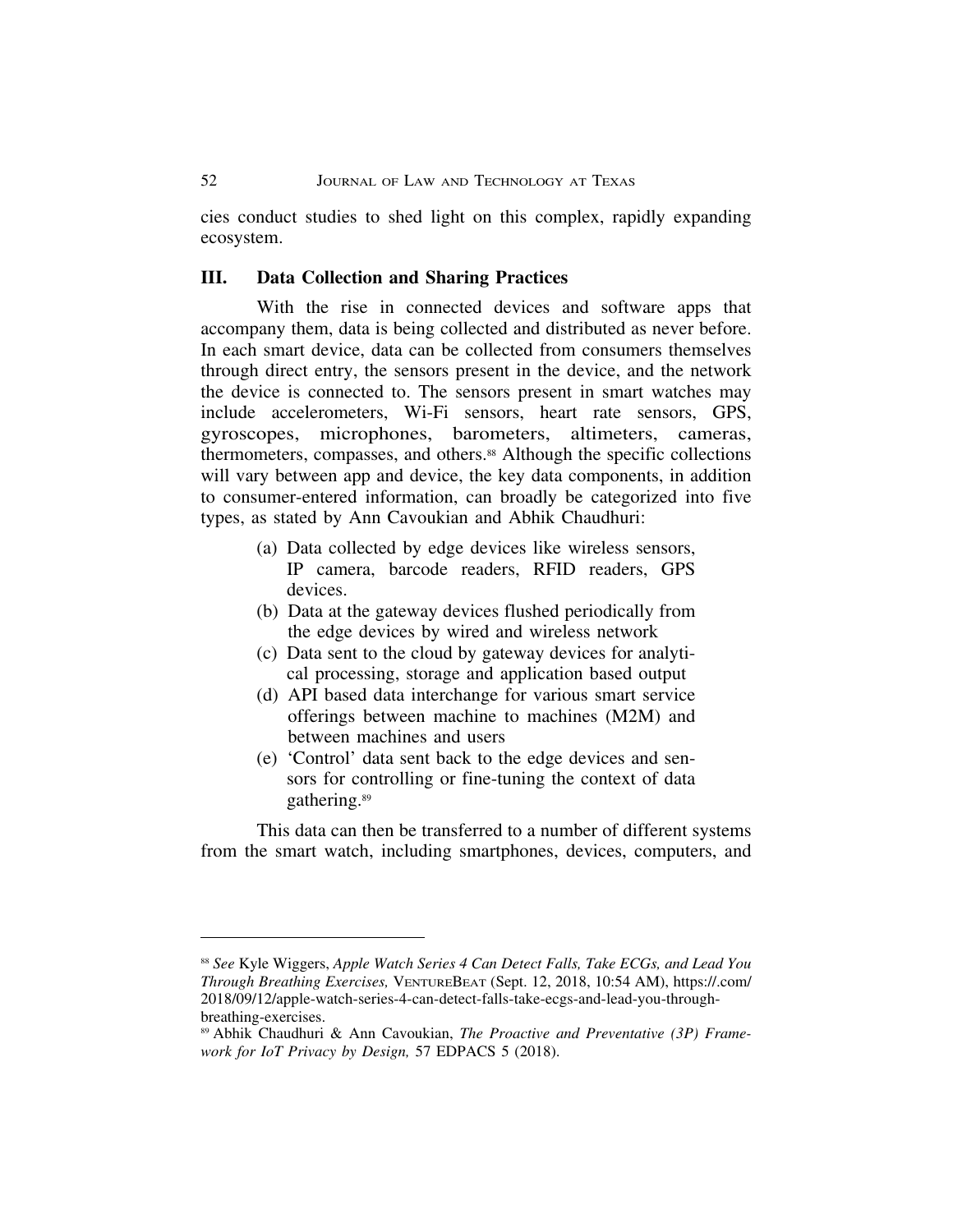servers/cloud services.<sup>90</sup> This is further distinguished between proprietary systems of the wearable vendor's own apps and data and third-party systems, which are developed and maintained by external entities to provide specific functionalities.<sup>91</sup>

To fully grasp how difficult it is to follow from a consumer's perspective, it is important to understand how the apps collect data from a technical viewpoint. At a basic level, consumers would expect data to be transmitted from their phones for the performance of the app unless the app is known to be independent. A running app, for example, may send the consumer's location to a server run by the developers or the phone's manufacturer, and from there, use either that location information in conjunction with its own service or a vendor to map the running route, calculate calories burned, and suggest exercise routines for an upcoming race. However, beyond how companies handle consumer data rests the issue of how revealing that data can be for consumers.

#### A. Information Entered by Consumers Can Be Revealing

After downloading an app, consumers are often prompted to enter account information, shopping habits, or exercise routines, and apps can share this information as allowed by their privacy policy.<sup>92</sup> In 2013, the FTC conducted a study of consumer-generated and controlled data in various health apps that were available to the general public, using twelve apps, two wearables, and one primary device, such as a phone, specifying that it only surveyed data available to the consumer.93 In reviewing the apps, the FTC discovered data was sent to 76 third parties.<sup>94</sup> For example, one third party received information from four different apps in the study, and one app transmitted data to 18 third parties.<sup>95</sup> While the customer can restrict certain types of data by not giving the app permission,

<sup>&</sup>lt;sup>90</sup> Francisco de Arriba-Pérez et al., *Collection and Processing of Data from Wrist Wearable Devices in Heterogeneous and Multiple-User Scenarios,* SENSORS, Sept. 2016, at 1, 5.

<sup>91</sup> *Id.*

<sup>92</sup> *See*, *e.g.*, Zack Whittaker, *Fitness App PumpUp Leaked Health Data, Private Messages,* ZDNET (May 31, 2018, 6:56 PM), https://.zdnet.com/article/fitness-apppumpup-leaked-health-data-private-messages (describing the data points entered by consumers that were exposed in a breach).

<sup>93</sup> FED. TRADE COMM'N, SPRING PRIVACY SERIES: CONSUMER GENERATED AND CON-TROLLED HEALTH DATA (May 2014), https://.ftc.gov/system/files/documents/public\_events/195411/consumer-health-data-webcast-slides.pdf.

<sup>94</sup> *Id.*

<sup>95</sup> *Id.*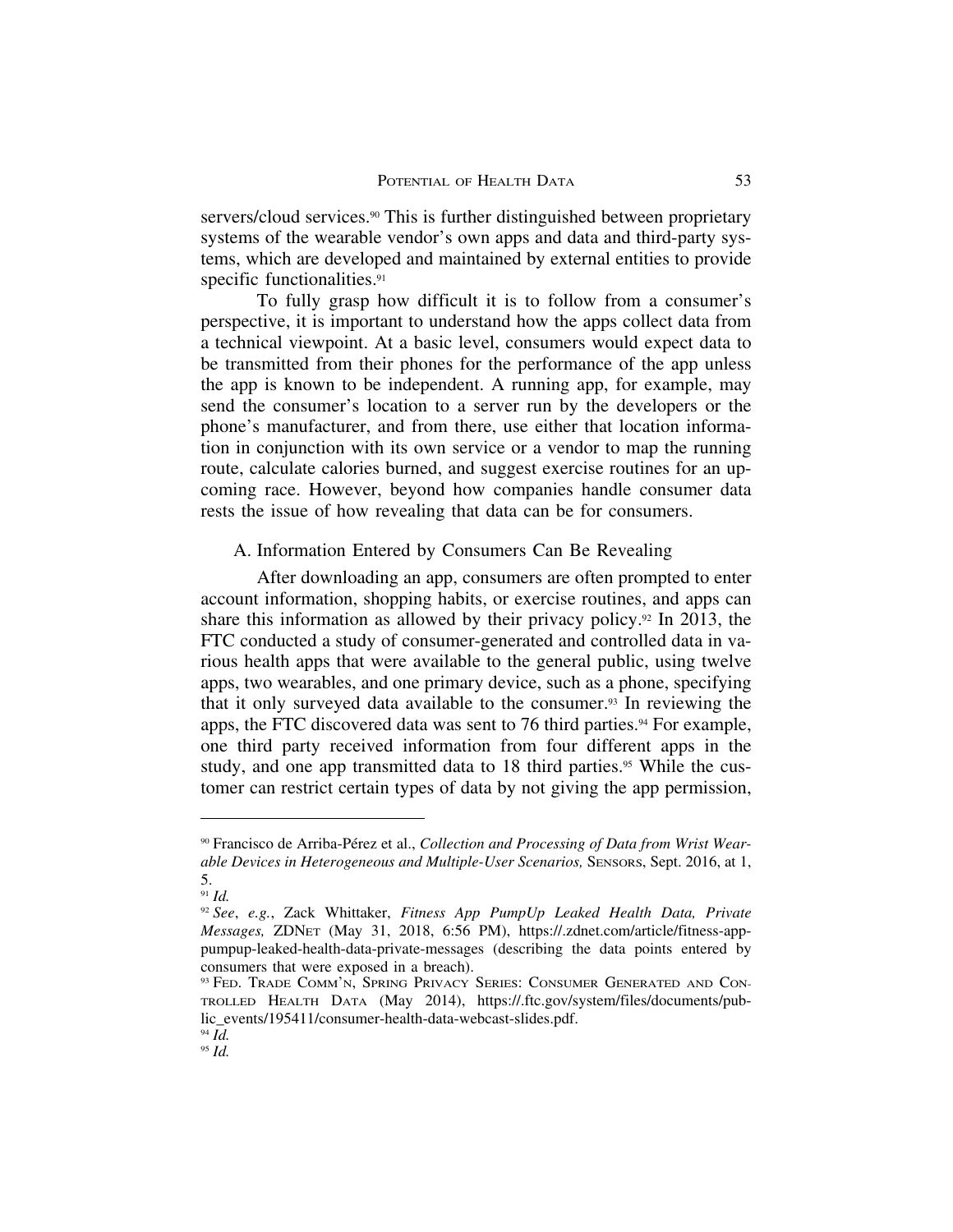"[P]ermissions generally don't apply to the information users supply directly to the apps, which is sometimes the most personal."96 As will be seen, consumer-entered information can trigger certain events causing sensitive data to be sent to third parties.

#### B. Excessive Permissions Can Undermine Privacy

When a consumer installs an app from a marketplace, such as the App Store or Google Play, the app requests certain permissions from the user.<sup>97</sup> App permissions are the privileges an app has to operate within the device, such as when Instagram gains access to a user's photos to upload them.98 Generally, well-known developers try not to access more than they need for the app's service operations, which may include advertising, voice communication, or payment.<sup>99</sup> For consumers to really understand what the developers intend to use the data for in the app, they would need to turn to the app's privacy policy and its associated documents; but in doing so consumers will run into the same challenges discussed above.

These permissions can vary in the type of data accessed and potential threat levels. Determining permission trends within the two major mobile OS platforms may be accomplished using available research. While Apple and Google make up approximately 96.3% of the smartphone market, 81.5% of devices shipped in 2014 had Android OS.100 This consolidation is projected to continue as Android takes more of the market.101 Accordingly, the vast majority of data covers Android

<sup>96</sup> Sam Schechner & Mark Secada, *You Give Apps Sensitive Personal Information. Then They Tell Facebook.,* WALL ST. J. (Feb. 22, 2019, 11:07 AM), https://.wsj.com/articles/ you-give-apps-sensitive-personal-information-then-they-tell-facebook-11550851636.

<sup>97</sup> *See* David Nield, *How to See Everything Your Apps Are Allowed to Do,* WIRED (July 5, 2018, 7:00 AM), https://.wired.com/story/how-to-check-app-permissions-ios-android-macos-windows.

<sup>98</sup> *Id.*

<sup>99</sup> *See* Lauren Goode, *App Permissions Don't Tell Us Nearly Enough About Our Apps*, WIRED (Apr. 14, 2018, 7:00 AM), https://.wired.com/story/app-permissions/(discussing Apple and Google app permission guidelines and enforcement with developers). <sup>100</sup> John Kennedy, *Android and iOS Dominate Smartphone Economy – Own 96.3pc of Overall OS Market,* SILICON REPUBLIC (Feb. 25, 2015), https://.siliconrepublic.com/ companies/android-and-ios-dominate-smartphone-economy-own-96-3pc-of-overall-osmarket.

<sup>101</sup> Melissa Chau & Ryan Reith, *Smartphone Market Share,* INT'L DATA CORP. (updated Apr. 2, 2020), https://.idc.com/promo/smartphone-market-share/os.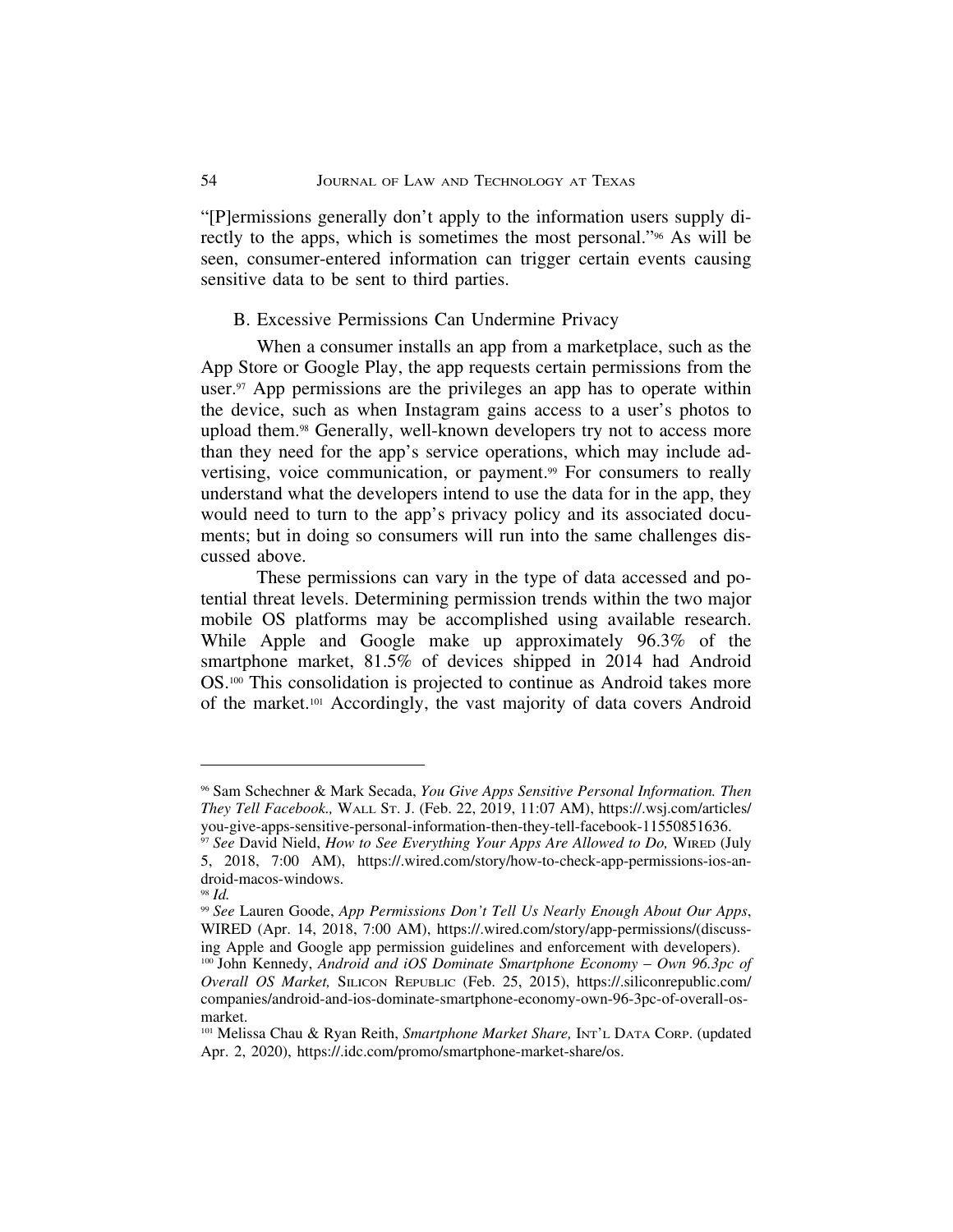devices,102 so more research may need to be done to evaluate permission habits within iOS devices. In *Android Permissions Demystified* (2011), the authors explain that Android gives apps access to system resources at the time of installation.103 Google only recently announced a departure from all-or-nothing permissions for an app, which allows consumers to have more control over permissions given to an app.<sup>104</sup> Android "defines" 134 permissions" that are placed into one of the following three threat levels: Normal, Dangerous, and Signature/System permissions.105 Developers declare the permissions their app will use when they submit it to the app store.106 The study reviewed 940 apps from the Google Play store, and "identified 323 apps (35.8%) as having unnecessary permissions."107 Within that subset, "9% of the overprivileged app[s] request unneeded Signature or SignatureOrSystem permissions."108

In *Data Sharing Practices of Medicines Related Apps and the Mobile Ecosystem: Traffic, Content, and Network Analysis,* the authors identified 24 apps available on the Google Pixel that pertained to medicine information, dispensing, administration, or prescribing.109 They analyzed the permissions requested and the data sent from the app.110 Using the developer self-report on Google Play, the researchers found that the apps requested four permissions that involved a user's private information, stored data, or ability to affect other app operations, such as determining precise location (25% of the apps), reading, and editing device storage (79% of the apps), or receiving the phone's identity, including phone number and network information (29% of the apps).111 In their

<sup>&</sup>lt;sup>102</sup> See Gabriella M. Harari, *Using Smartphones to Collect Behavioral Data in Psychological Science: Opportunities, Practical Considerations, and Challenges*, 11 PERSP. ON PSYCHOL. SCI., Nov. 2016, at 838, *available at* https://.ncbi.nlm.nih.gov/pmc/articles/ PMC5572675/pdf/nihms862908.pdf.

<sup>103</sup> Adrienne Porter Felt et al., *Android Permissions Demystified*, CCS' 11 Proc. 18th ACM Conf. Computer & Comm. Security 627, 628 (2011).

<sup>104</sup> Ben Smith, *Project Strobe: Protecting Your Data, Improving Our Third-Party APIs, and Sunsetting Consumer Google+,* GOOGLE (Oct. 8, 2018), https://.blog.google/technology/safety-security/project-strobe.

<sup>105</sup> Felt et al., *supra* note 103, at 628.

<sup>&</sup>lt;sup>106</sup> *Declare Permissions for Your App, Google, https://.google.com/googleplay/android*developer/answer/9214102 (last visited Apr. 16, 2020).

<sup>107</sup> Felt et al., *supra* note 103, at 634.

<sup>108</sup> *Id.* at 636.

<sup>109</sup> Quinn Grundy et al., *Data Sharing Practices of Medicines Related Apps and the Mobile Ecosystem: Traffic, Content, and Network Analysis,* BMJ, Mar. 20, 2019, at 1, 4. <sup>110</sup> *Id.*

<sup>111</sup> *Id.* at 4.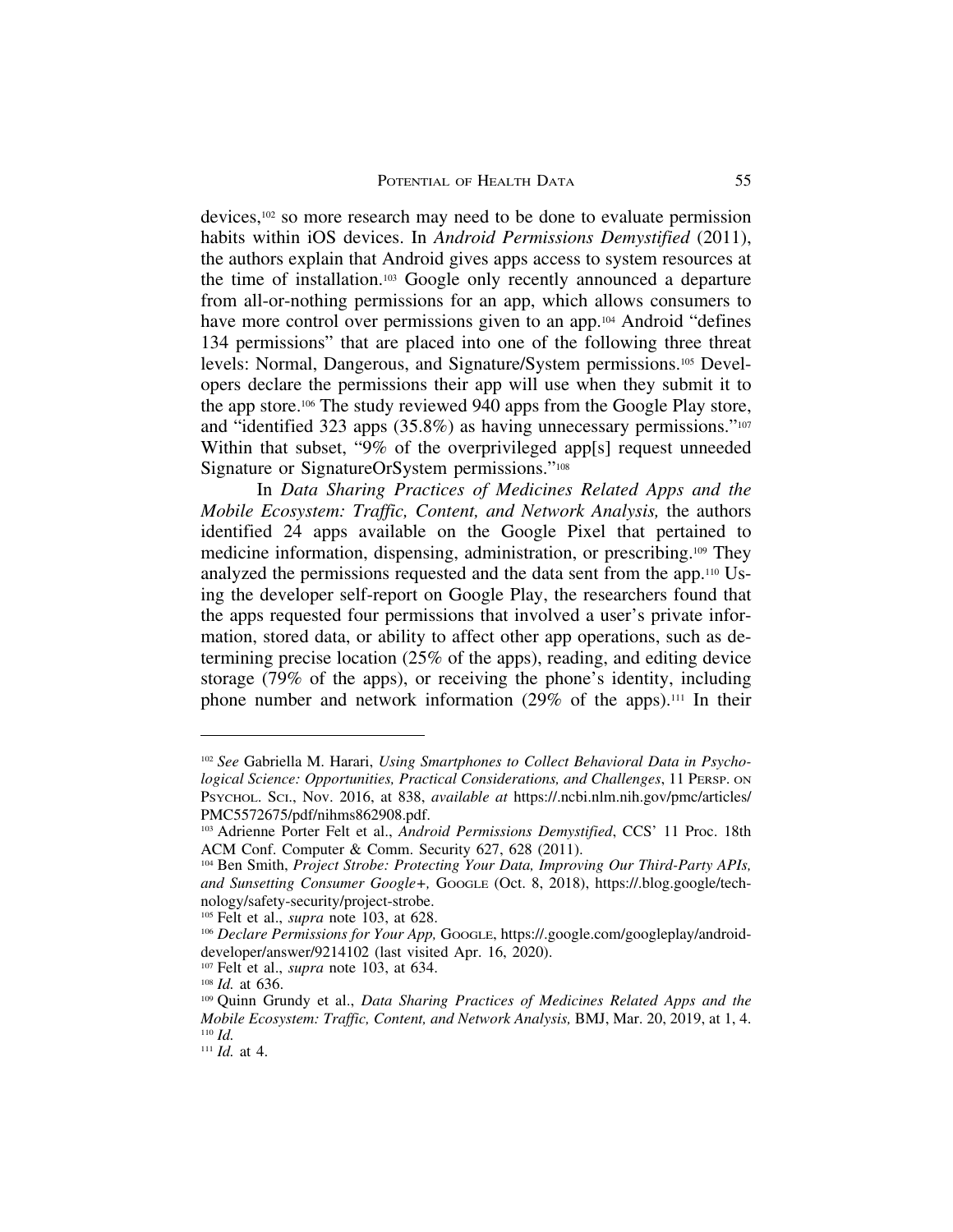study, over 67% of the entities that data was sent to were "analysis providers," which include those responsible for collecting, collating, analyzing, or commercializing user data.112

## C. Third-Party Libraries and Software Development Kits Have Access to Data

When an app receives permissions from the user, those permissions are passed down to all the components of the apps, and because apps are usually developed with the assistance of third parties, this transfer of permissions can provide ways for third parties to collect data. Combining code from other sources enables the developers to save time, use pre-tested code and modular code (where a function is in an independent module from the rest of the code).113 Modular code can provide a specific function, such as targeted ads, app maintenance, social network integration, or user engagement,114 rather than being interwoven with the rest of the app.115 To this end, developers often use third-party libraries and software development kits for modular code, and, in addition to the immense benefits these libraries provide, the libraries are also able to collect sensitive data from consumers through the code that is implemented.116 Because the libraries are used by various apps,117 different apps may receive different sets of permissions from a single device; developers can utilize the diversity of apps to create digital profiles of the users.118 The library or third-party services receive the same set of permissions the parent app receives, receiving large amounts of data usually beyond what was needed to provide a specific service to the app devel-

<sup>112</sup> *Id.* at 5.

<sup>113</sup> *See, e.g.*, Uroosa Sehar, *Third Party SDKs Used By Top Mobile Apps,* VIZTECK SO-LUTIONS (Sept. 26, 2016), https://.com/blog/third-party-sdk-used-by-top-mobile-apps; *Importance of Modularity in Programming*, ASPECT-ORIENTED SOFTWARE DEV. (Jan. 18, 2018), http://.net/importance-of-modularity-in-programming.

<sup>114</sup> Abbas Razaghpanah et al., *Apps, Trackers, Privacy, and Regulators,* NETWORK & DISTRIBUTED SYSTEMS SECURITY SYMP. 1 (2018), https://.mobi/papers/ndss18\_ats.pdf. <sup>115</sup> *See generally* Saksham Chitkara et al., *Does this App Really Need my Location? Context-Aware Privacy Management on Smartphones,* PROC. ACM ON INTERACTIVE MOBILE WEARABLE & UBIQUITOUS TECHNOLOGIES, Sept. 2017, at 42:1 (2017).

<sup>116</sup> Narseo Vallina-Rodriguez & Srikanth Sundaresan, *7 in 10 Smartphone Apps Share Your Data With Third-Party Services,* CONVERSATION (May 29, 2017, 9:48 PM), http:// .com/7-in-10-smartphone-apps-share-your-data-with-third-party-services-72404.

<sup>117</sup> Chitkara et al., *supra* note 115, at 42:2.

<sup>118</sup> Vallina-Rodriguez & Sundaresan, *supra* note 116.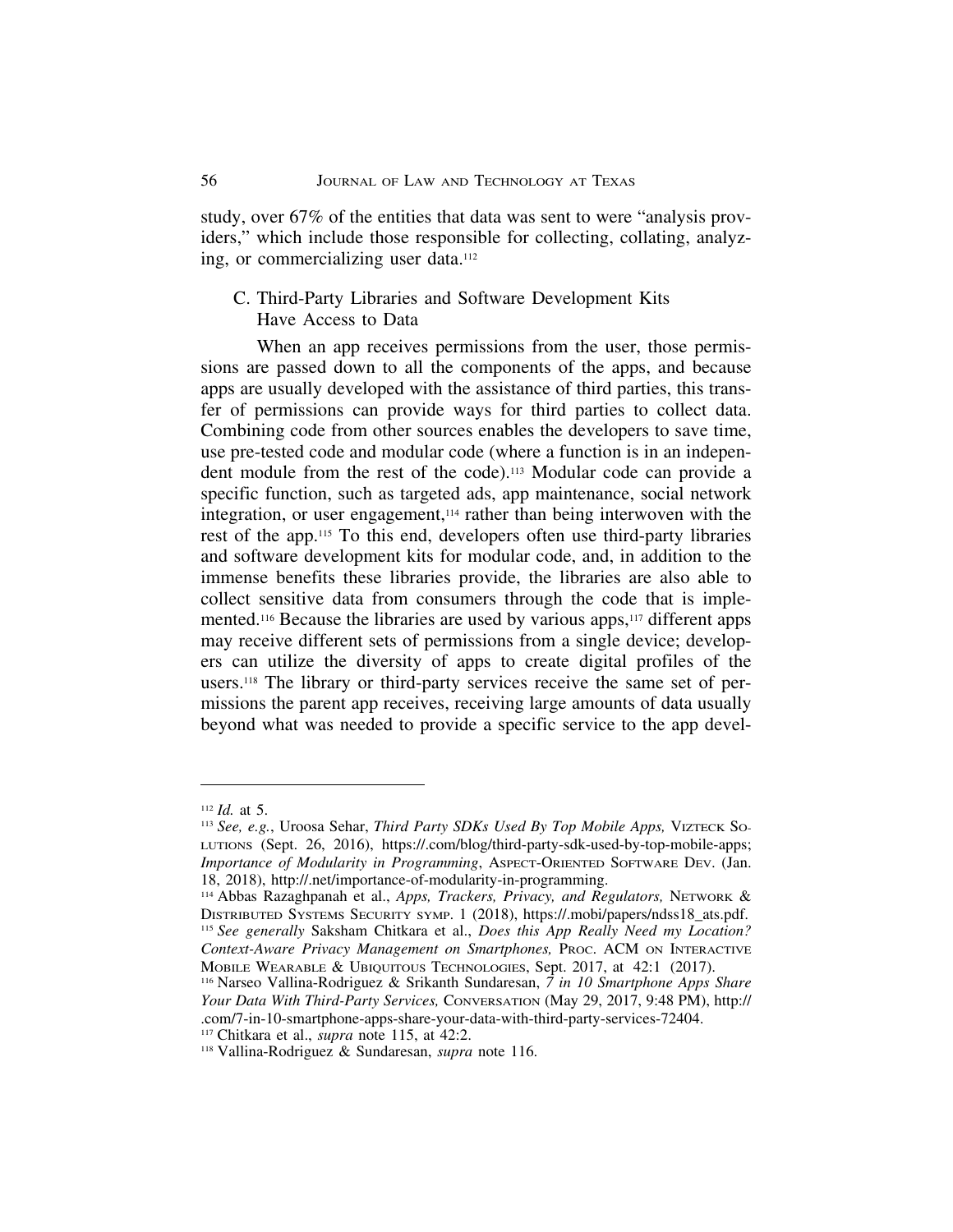oper.119 The specific device can then be identified through a unique device identification number.120 Based on the top 1,000 apps in the App Store and Google Play, the average number of Software Development Kits per app was 19 for iOS and 28 for Android. 17.6% of those apps on the App Store and 25.4% of those on Google Play had at least one Facebook Software Development Kit.

In, *Does this App Really Need My Location? Context-Aware Privacy Management for Smartphones,* Yuvraj Agarwal et al. analyzed 1,321 users and found that the "most popular 30 libraries account for more than half of all private data accesses, while the top 100 account for 70%."121 When incorporating ad-technology code or analytics packages, developers may not be aware of the details collected by the packages, and consumers are usually not provided any notice inside the app that it is "effectively tracking users without their knowledge or consent while remaining virtually invisible."<sup>122</sup> Often, when data is sent to a third party that is identifiable, the third party only functions as a subsidiary of another, and data is shared between the subsidiary and the parent, which further complicates those trying to piece together a map of how data is transmitted.123 For example, Yahoo owns Flurry, Flickr, and Interclick,124 and AOL owns Convertro and Gravity Insights.125 Both Yahoo and AOL

<sup>119</sup> Razaghpanah et al., *supra* note 114, at 1.

<sup>120</sup> Chitkara et al., *supra* note 115, at 42:7.

 $121$  *Id.* at 4

<sup>122</sup> Razaghpanah et al., *supra* note 114, at 1.

<sup>123</sup> *See* Reuben Binns et al., *Third Party Tracking in the Mobile Ecosystem,* WEBSCI '18 10TH ACM CONF. ON WEB SCI., Oct. 8, 2018, at 1, 3, *available at* https://.org/pdf/ 1804.03603.pdf.

<sup>124</sup> Ingrid Lunden, *Yahoo Buys Mobile Analytics Firm Flurry For North of \$200M,* TECHCRUNCH (July 21, 2014, 1:55 PM), https://.com/2014/07/21/yahoo-is-buying-mobile-analytics-firm-flurry-for-north-of-200m/; Mat Honan*, The Most Fascinating Profile You'll Ever Read About a Guy and His Boring Startup*, WIRED (Aug. 7, 2014, 6:38 AM), https://.wired.com/2014/08/the-most-fascinating-profile-youll-ever-read-about-aguy-and-his-boring-startup; Leena Rao, *Yahoo To Buy Data-Driven Advertising Network Intercick For \$270 Million*, TECHCRUNCH, (Nov. 1, 2011, 8:10 AM), https://.com/ 2011/11/01/yahoo-buys-data-driven-ad-company-interclick-for-270-million.

<sup>125</sup> Kara Swisher, *AOL Buys Personalization Startup Gravity for \$90 Million in Cash*, VOX (Jan. 23, 2014, 4:31 AM), https://.vox.com/2014/1/23/11622610/aol-buys-personalization-startup-gravity-for-90-million-in-cash; Ingrid Lunden, *AOL Buys Marketing Analytics Company Convertro for \$101M*, TECHCRUNCH (May 6, 2014, 3:36 PM), https://.com/2014/05/06/aol-buys-marketing-analytics-company-convertro-for-101mmemo.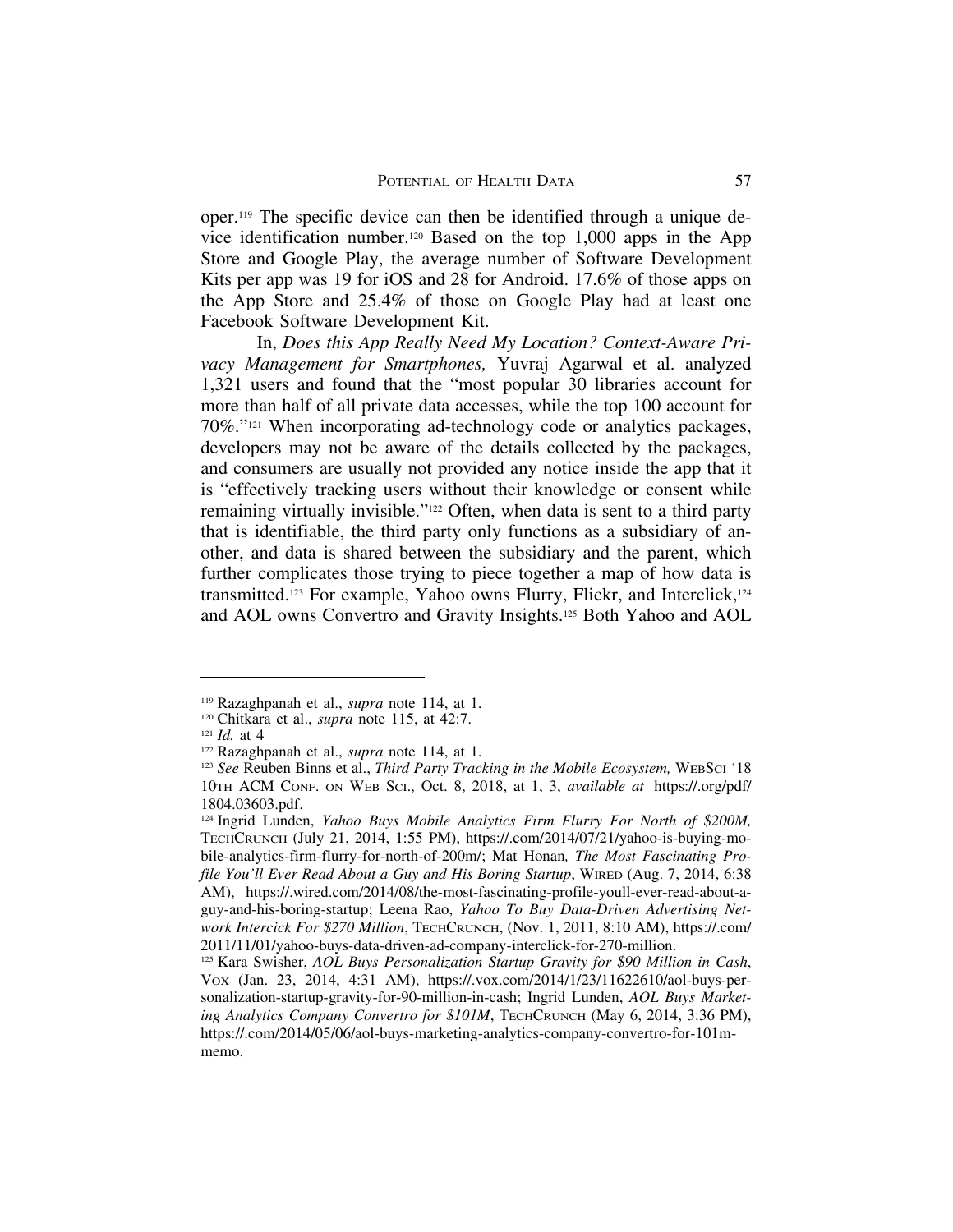are owned by Oath (now Verizon Media),126 which is owned by Verizon, the "root parent."127 The root parent has access to the data gathered by the subsidiaries; it can aggregate and manage the data as it sees fit.128 In February of 2019, Sam Schechner and Mark Secada reported on how Flo Health Inc.'s "Flo Period and Ovulation" tracker, which claims to have over 25 million active users, informed Facebook when a user was having her period or was intending to get pregnant.<sup>129</sup> Their analytics kit, which is built into "thousands of apps," uses a tool called "App Events," which "allows developers to record their users' activity and report it back to Facebook regardless of whether users log in via Facebook or even have a profile."130 Similarly, HR Monitor, a heart-rate app on Apple's iOS, sent a user's heart rate to Facebook immediately after it was recorded.131 In a written statement, Flo remarked that the data sent to Facebook is "depersonalized," yet testing by the Wall Street Journal revealed that unique advertising identifiers, which can be matched to a device or profile, were sent with the sensitive information.132 For an Android app, the Wall Street Journal commissioned a cybersecurity firm named Defensive Lab Agency ("DLA") to determine what an app, called BetterMe: Weight Loss Workouts, was sending.133 BetterMe, immediately after a consumer entered the information, sent a users' weight and height to Facebook.134

## D. Cross-device Tracking is Difficult to Detect and Can Link Consumer Data

These examples are just a few highlights.135 Dozens of other examples in news stories are available across the internet, and new exam-

<sup>&</sup>lt;sup>126</sup> Brian Heater, *Oath Officially Becomes Verizon Media Group on January 8*, Tech-CRUNCH (Dec. 18, 2018, 4:38 PM), https://.com/2018/12/18/oath-officially-becomesverizon-media-group-on-january-8.

<sup>127</sup> Nick Turner, *Verizon Kills Oath Brand After It Fails to Enliven Yahoo and AOL*, BLOOMBERG (Dec. 18, 2018, 4:46 PM), https://.bloomberg.com/news/articles/2018-12- 18/verizon-kills-oath-brand-after-it-fails-to-enliven-yahoo-and-aol.

<sup>128</sup> Razaghpanah et al., *supra* note 114, at 2.

<sup>129</sup> Schechner & Secada, *supra* note 96.

<sup>130</sup> *Id.*

<sup>131</sup> *Id.*

<sup>132</sup> *Id.* <sup>133</sup> *Id.*

<sup>134</sup> *Id.*

<sup>135</sup> *See also* Dave Muoio, *Most Popular Health Apps Routinely Share Data with Little Transparency*, MOBI HEALTH NEWS (Mar. 22, 2019), https://.mobihealthnews.com/content/most-popular-health-apps-routinely-share-data-little-transparency.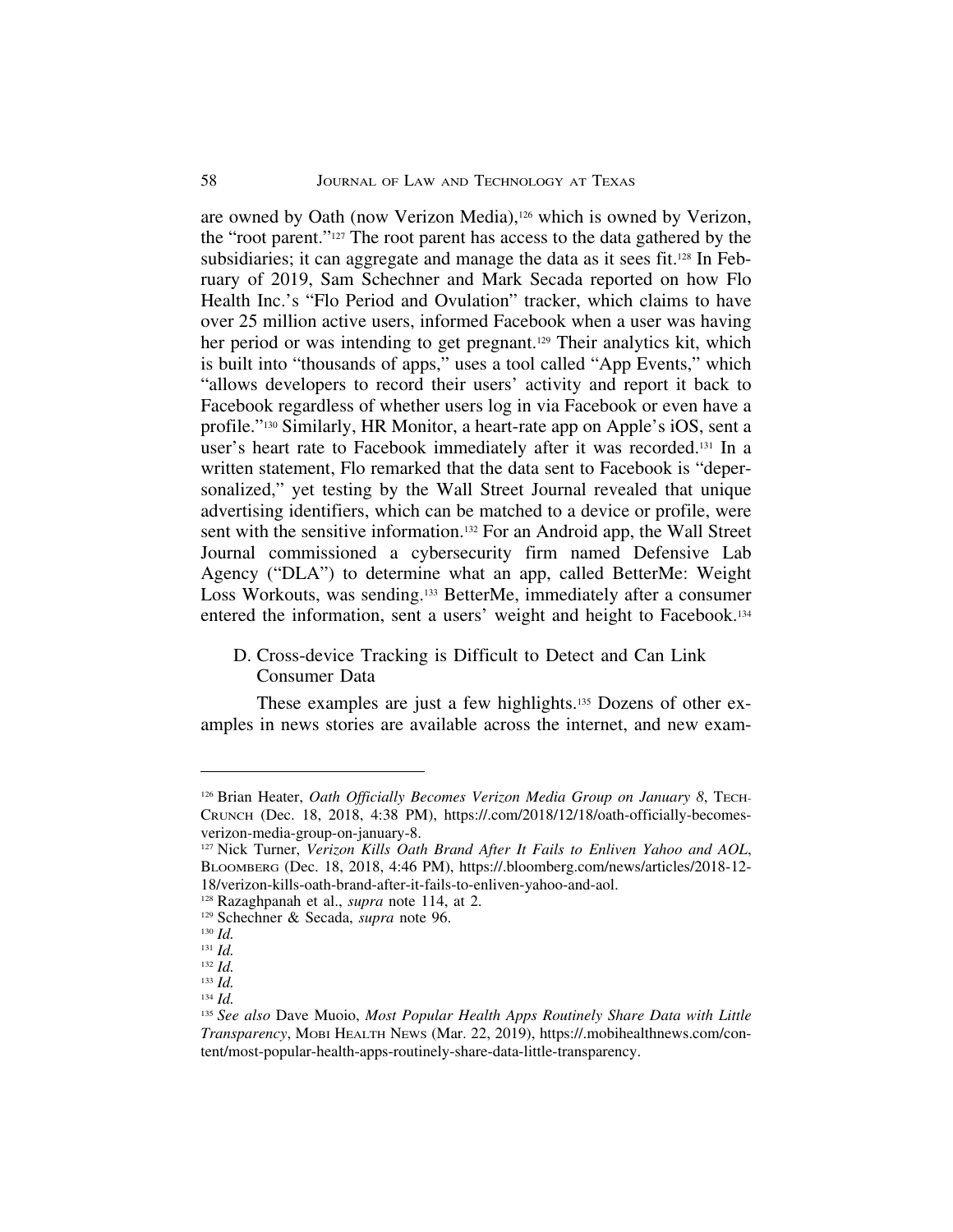ples arise every day.136 The real concern with data comes with the collation of the data in third and fourth parties since they can use crossdevice tracking to track users across platforms and devices, creating increasingly invasive and revealing profiles of individuals who are unaware of them.<sup>137</sup>

"Cross-device tracking occurs when platforms, publishers, and ad tech companies try to connect a consumer's activities across her smartphones, tablets, desktop computers, and other connected devices."<sup>138</sup> As with most technologies, tracking can provide a number of benefits to consumers, such as logging into a social media account across devices, "maintain[ing] state" to pick up where the user left off in a book, or preventing fraud.139 However, tracking also allows companies that aggregate the data to create an entire device map and analyze "an individual consumer's activities based not only on her habits on one browser or device," but also on all the devices linked to the consumer.140 Combining this with data about a consumer's offline behavior collected from physical stores that sell their data sets, companies can create a more revealing picture of a person than just one app or device alone can.141

When engaging in cross-device tracking, companies use both "deterministic" and "probabilistic" techniques.142 Deterministic techniques usually involve some form of consumer-identifying characteristic, like a login; typically, a consumer will log in on each device or app they use.<sup>143</sup> Probabilistic techniques require a company to infer which consumer uses

<sup>136</sup> *See* Sam Schechner, *Eleven Popular Apps That Shared Data With Facebook*, WALL ST. J. (Feb. 24, 2019, 7:45 PM), https://.wsj.com/articles/eleven-popular-apps-thatshared-data-with-facebook-11551055132.

<sup>137</sup> *See* Samantha Cole, *Health Apps Can Share Your Data Everywhere, New Study Shows*, VICE (Mar. 20, 2019, 5:30 PM), https://.vice.com/en\_us/article/pan9e8/healthapps-can-share-your-data-everywhere-new-study-shows (citing a number of health apps that sent data to Facebook).

<sup>138</sup> FED. TRADE COMM'N, CROSS-DEVICE TRACKING: AN FTC STAFF REPORT i (Jan. 2017), https://.ftc.gov/system/files/documents/reports/cross-device-tracking-federaltrade-commission-staff-report-january-2017/ftc\_cross-device\_tracking\_report\_1-23-

<sup>17.</sup>pdf [hereinafter CROSS-DEVICE TRACKING FTC REPORT].

<sup>139</sup> *Id.* <sup>140</sup> *Id.*

<sup>141</sup> *See* Linda Carroll, *Your Health App Could Be Sharing Your Medical Data*, REUTERS (Mar. 22, 2019, 11:51 AM), https://.reuters.com/article/us-health-apps-privacyidUSKCN1R326W.

<sup>142</sup> CROSS-DEVICE TRACKING FTC REPORT, *supra* note 138, at 2.

<sup>143</sup> *Id.* at 2–3.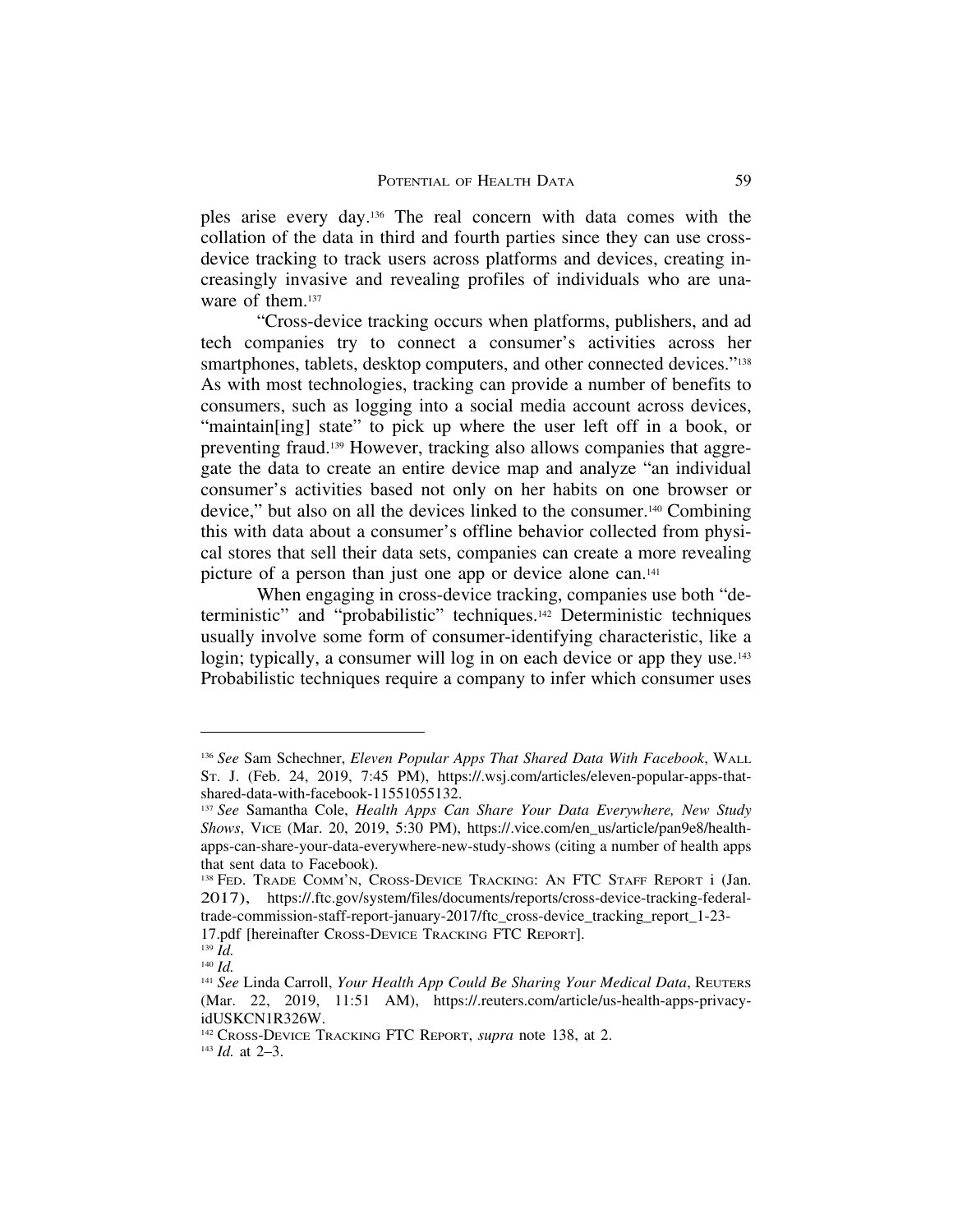a device.144 This often happens through IP tracking or geolocation information, and because consumers do not have to take any affirmative identification action, it is less apparent to consumers.145 Combining these two techniques results in more accurate information, so companies often work together to merge data sets. With the popularity of connected devices, the scope of this tracking may extend to include smart televisions, health data from wearable devices, and shopping habits collected through retail IoT practices, yet companies are usually not explicit in discussing these practices.146 The FTC, in reviewing 100 privacy policies, only found three policies that reference "enabling third-party cross-device tracking . . . ."147

Cross-device tracking presents concerns about transparency, choice, and security—themes that have been recurring through this paper so far. Between consumer-entered information, excessive permissions, third party development kits, and cross-device tracking, the challenge to increase company transparency, consumer understanding, and data security will only become more difficult. When we consider the ways data can be used to increase our quality of life, it is apparent that we need to work towards a solution that is both conducive to the use of data as well as the safety and choice of consumers.

## **IV. The Impact of Health-Related Data**

At first glance, the data collected from connected devices that companies use largely appears to be limited to advertising and software companies, but on closer inspection, there is a deeper trend of data usage. Through the power of machine learning, large companies are able to sort through incredible amounts of data to reveal insights about each person. These analytic services are able to be employed by companies for a variety of purposes, such as identifying the onset of disease before the symptoms become critical or evaluating the health risk of a patient to make changes to their insurance plan. When looking at the impact of health-related data on consumers, it is important to broaden the scope to include targeted advertising, algorithmic processing, and the potential for combination with other readily available data sources.

<sup>144</sup> *Id.* at 3.

<sup>145</sup> *Id.*

<sup>146</sup> *Id.* at 7. <sup>147</sup> *Id.* at 8.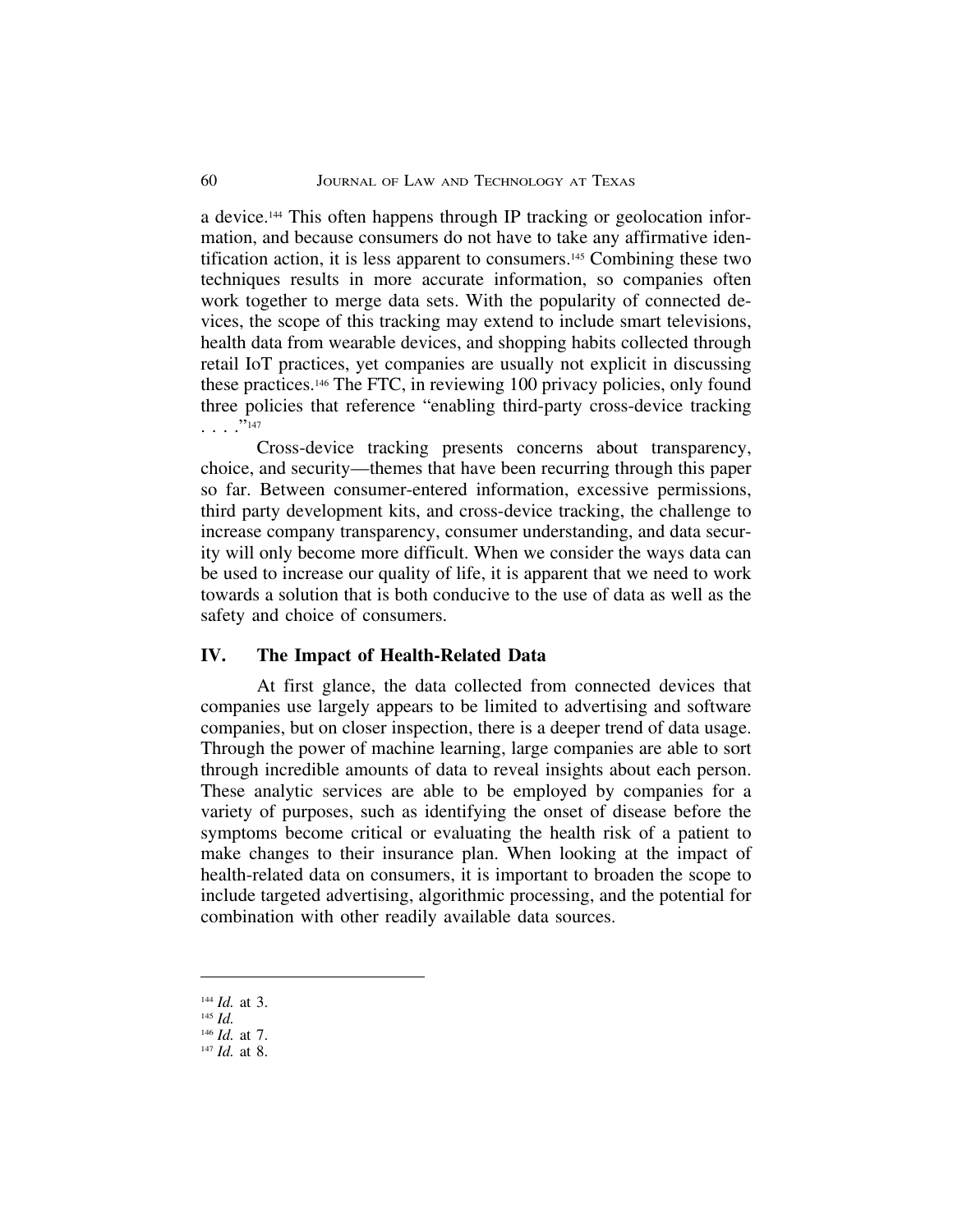## A. Targeted Advertising Can Pose Substantial Risks

According to a report discovered by *The Australian*, Facebook's algorithms can enable advertisers to determine precisely when a teenager has low self-esteem, insecurity, depression, or lack of confidence.<sup>148</sup> Though Facebook claims the report has been misleading,<sup>149</sup> it has been corroborated by others who have felt first-hand how advertisers can prey on vulnerable individuals.150 While the report should come as no surprise given Facebook's 2014 study where it claimed it could "make people feel more positive or negative through a process of 'emotional contagion,'"<sup>151</sup> it highlights the role data analytics can play in determining things the users themselves are not aware of or would not want to be shared. More importantly, it illustrates the detrimental effects that careless advertising can bring to an individual, particularly for vulnerable populations. When Kari Paul interviewed Caroline Sanders, a machine learning designer, Sanders commented that "while algorithmically they may seem related to what was served up before, there is a lot of harm in the causal effects of how these things manifest."<sup>152</sup> Having these advertisements escalate from promoting "meditation apps" to asking users "'are you bipolar' is really dangerous."<sup>153</sup>

In other cases, the harm from targeted advertising can arise from violations of privacy, errors in attribution, or directed political messaging at vulnerable populations. Facebook showed gay conversion therapy ads to young LGBT users on their network, which Facebook attributed to a "micro-targeting" blunder, despite the "evidence of the damage conversion therapy does to LGBT people's health and well-being."154 The wellknown story of Target predicting the pregnancy of a high school teenager

<sup>148</sup> Sam Machkovech, *Report: Facebook Helped Advertisers Target Teens Who Feel "Worthless,"* ARS TECHNICA (May 1, 2017, 2:00 AM), https://.com/information-technology/2017/05/facebook-helped-advertisers-target-teens-who-feel-worthless.

<sup>&</sup>lt;sup>149</sup> Press Release, Facebook, Comments on Research and Ad Targeting (Apr. 30, 2017), *available at* https://.fb.com/news/h/comments-on-research-and-ad-targeting.

<sup>150</sup> *See, e.g.*, Kari Paul, *When Facebook and Instagram Think You're Depressed,* VICE (May 5, 2017, 11:16 AM), https://.vice.com/en\_us/article/pg7d59/when-facebook-andinstagram-thinks-youre-depressed.

<sup>151</sup> Robert Booth, *Facebook Reveals News Feed Experiment to Control Emotions,* GUARDIAN (June 29, 2014), https://.theguardian.com/technology/2014/jun/29/facebookusers-emotions-news-feeds.

<sup>152</sup> Paul, *supra* note 150.

<sup>153</sup> *Id.*

<sup>154</sup> Helena Horton & James Cook, *Facebook Accused of Targeting Young LGBT Users with 'Gay Cure' Adverts*, TELEGRAPH (Aug. 28, 2018, 12:00 PM), https://.tele-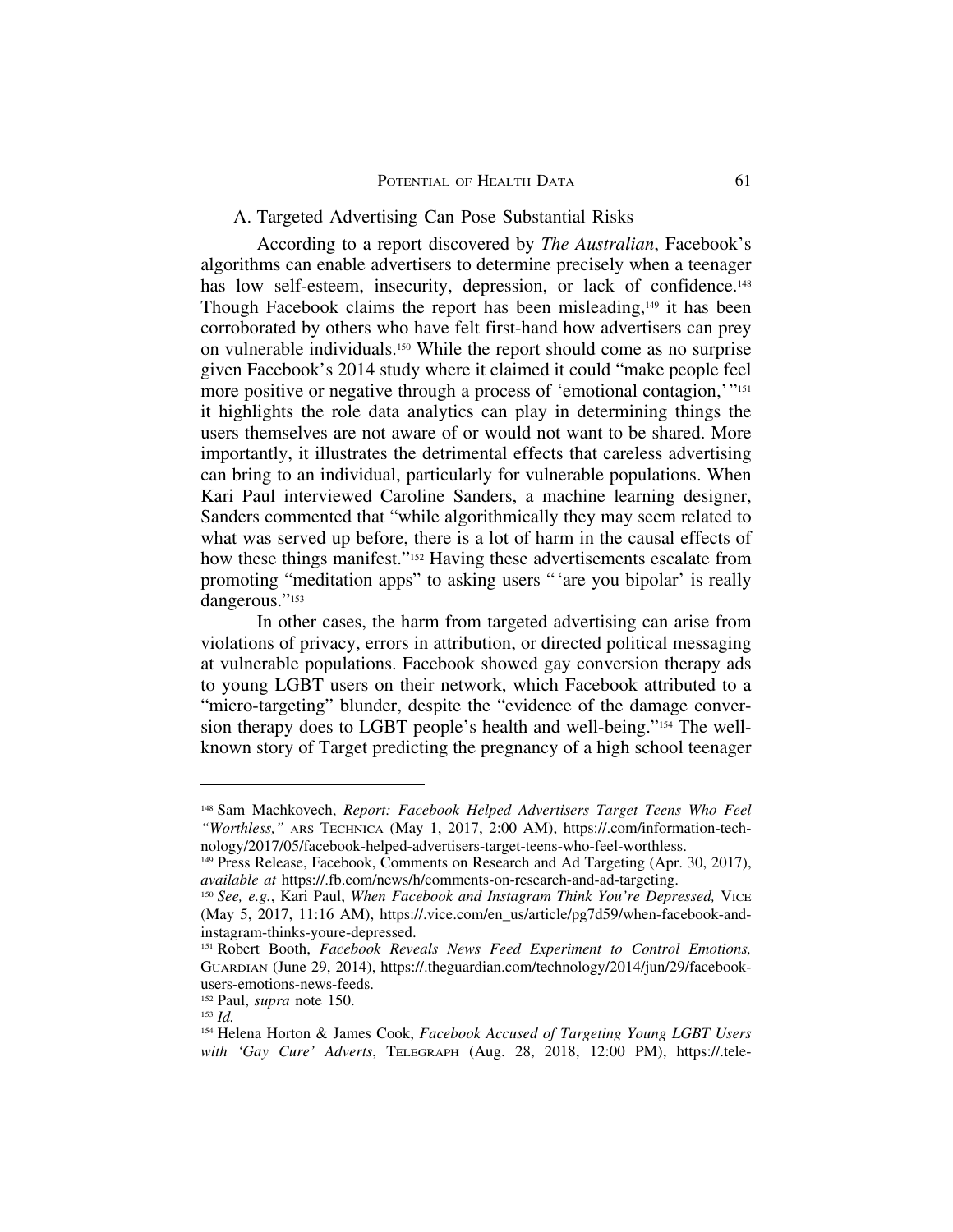based on her purchase history serves as another example of how data analytics have the potential to overstep boundaries, reveal personal information, and incentivize secrecy.155 In the Target example, the company sent a coupon booklet for baby items to a high school girl whose father had not yet been told of her pregnancy.<sup>156</sup> After Target developed their pregnancy-prediction model, they sought to obfuscate their discovery by "piggyback[ing] on existing habits" and inserting baby items in other ads to make it look like they were "chosen by chance."157 In a similar vein, Copley Advertising LLC was pursued by the Massachusetts Attorney General after they used geofencing technology to deliver targeted advertisements of anti-abortion messages to over 800,000 vulnerable women<sup>158</sup> as they visited abortion clinics. In the subsequent settlement, Copley agreed "not to use [geofencing] technology at or near Massachusetts healthcare facilities to infer the status, medical condition, or treatment of any person."159

## B. Automated Decision Making and Data Brokers Can Harm Consumers

Though they operate mostly out of the public eye, data brokers collect data about consumers from hundreds of different public and proprietary sources in order to make, analyze, package, and sell said data or insights derived from the data to other companies. These companies almost never have direct relationships with the subjects of the data they collect; as discussed earlier, it is remarkably difficult to track the data to

graph.co.uk/news/2018/08/25/facebook-accused-targeting-young-lgbt-users-gay-cureadverts.

<sup>155</sup> *See* Charles Duhigg, *How Companies Learn Your Secrets*, N.Y. TIMES MAG. (Feb. 16, 2012), https://.nytimes.com/2012/02/19/magazine/shopping-habits.html*.*

<sup>156</sup> *Id.* <sup>157</sup> *Id.*

<sup>158</sup> *See* Sharona Coutts, *Anti-Choice Groups Use Smartphone Surveillance to Target 'Abortion-Minded Women' During Clinic Visits*, REWIRE.NEWS (May 25, 2016, 6:52 PM), https://.news/article/2016/05/25/anti-choice-groups-deploy-smartphone-surveillance-target-abortion-minded-women-clinic-visits; Press Release, Office of Mass. Att'y Gen., AG Reaches Settlement with Advertising Company Prohibiting 'Geofencing' Around Massachusetts Healthcare Facilities (Apr. 4, 2017), *available at* https:// .mass.gov/news/ag-reaches-settlement-with-advertising-company-prohibiting-geofencing-around-massachusetts.

<sup>159</sup> Nate Raymond, *Firm Settles Massachusetts Probe Over Anti-Abortion Ads Sent to Phones*, REUTERS (Apr. 4, 2017), https://.reuters.com/article/us-massachusetts-abortion/ firm-settles-massachusetts-probe-over-anti-abortion-ads-sent-to-phonesidUSKBN1761PX.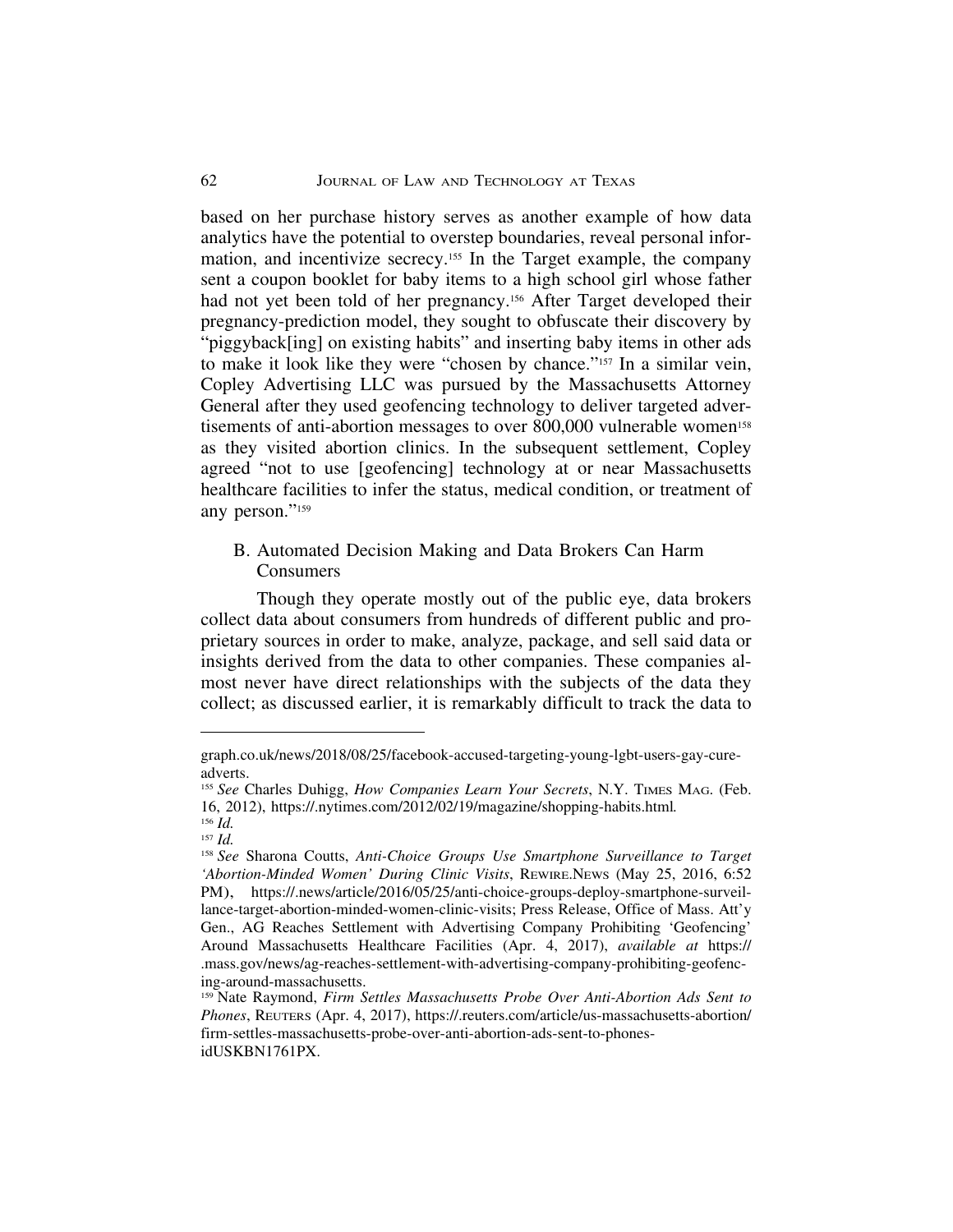the brokers. As a result, most consumers are not even aware these brokers have data on them or that their data is being collected. Generally, brokers can be divided into four types: people search sites, like Spokeo and ZoomInfo; advertising and marketing, like Acxiom; credit reporting, like Experian and Equifax; and risk mitigation, like LexisNexis Risk Solutions.160 Each purchases data sets, scrapes public records, and/or participates in app-centric data collection. Acxiom, for example, provides "up to 3,000 attributes on 700 million people," and in 2018, "10,000, on 2.5 billion consumers."161

These companies often develop "risk scores" based on consumer data which can then be sold to doctors, insurance companies, and hospitals to identify at-risk patients.162 In the process, these data brokers have partnered with health-insurance companies to process data on hundreds of millions of Americans.163 LexisNexis Risk Solutions advertises its services by stating that it offers health risk prediction scores separate from protected health information covered under HIPAA.164 ProPublica reported that LexisNexis "uses 442 non-medical personal attributes to predict a person's medical costs. Its cache includes more than 78 billion records from more than 10,000 public and proprietary sources . . . ."165 Lexis went so far as to "validate[] its scores against insurance claims and clinical data. But it won't share its methods and hasn't published the work in peer-reviewed journals" to be verified.<sup>166</sup> Milliman MedInsight, one of the world's largest actuarial firms, is now using Lexis's scores, "[M]atch[ing] patient and member lists sent by healthcare organizations

<sup>160</sup> Steven Melendez & Alex Pasternack, *Here are the Data Brokers Quietly Buying and Selling Your Personal Information*, FAST COMPANY (Mar. 2, 2019), https://.fastcompany.com/90310803/here-are-the-data-brokers-quietly-buying-and-selling-your-personal-information.

<sup>161</sup> *Id*.

<sup>162</sup> *See, e.g.*, Mohana Ravindranath, *How Your Health Information is Sold and Turned into 'Risk Scores'*, POLITICO (Feb. 3, 2019, 6:56 AM), https://.politico.com/story/2019/ 02/03/health-risk-scores-opioid-abuse-1139978.

<sup>&</sup>lt;sup>163</sup> Marshall Allen, *Health Insurers Are Vacuuming Up Details About You – And It Could Raise Your Rates,* PROPUBLICA (July 17, 2018), https://.propublica.org/article/ health-insurers-are-vacuuming-up-details-about-you-and-it-could-raise-your-rates.

<sup>164</sup> *See id;* U.S. DEP'T OF HEALTH & HUMAN SERVS., NAT'L COMM. ON VITAL AND HEALTH STATISTICS, HEALTH INFORMATION PRIVACY BEYOND HIPAA: A 2018 ENVI-RONMENTAL SCAN OF MAJOR TRENDS AND CHALLENGES 23 (Dec. 2017) [hereinafter DHHS BEYOND HIPAA].

<sup>165</sup> Allen, *supra* note 163*.*

<sup>166</sup> *Id.*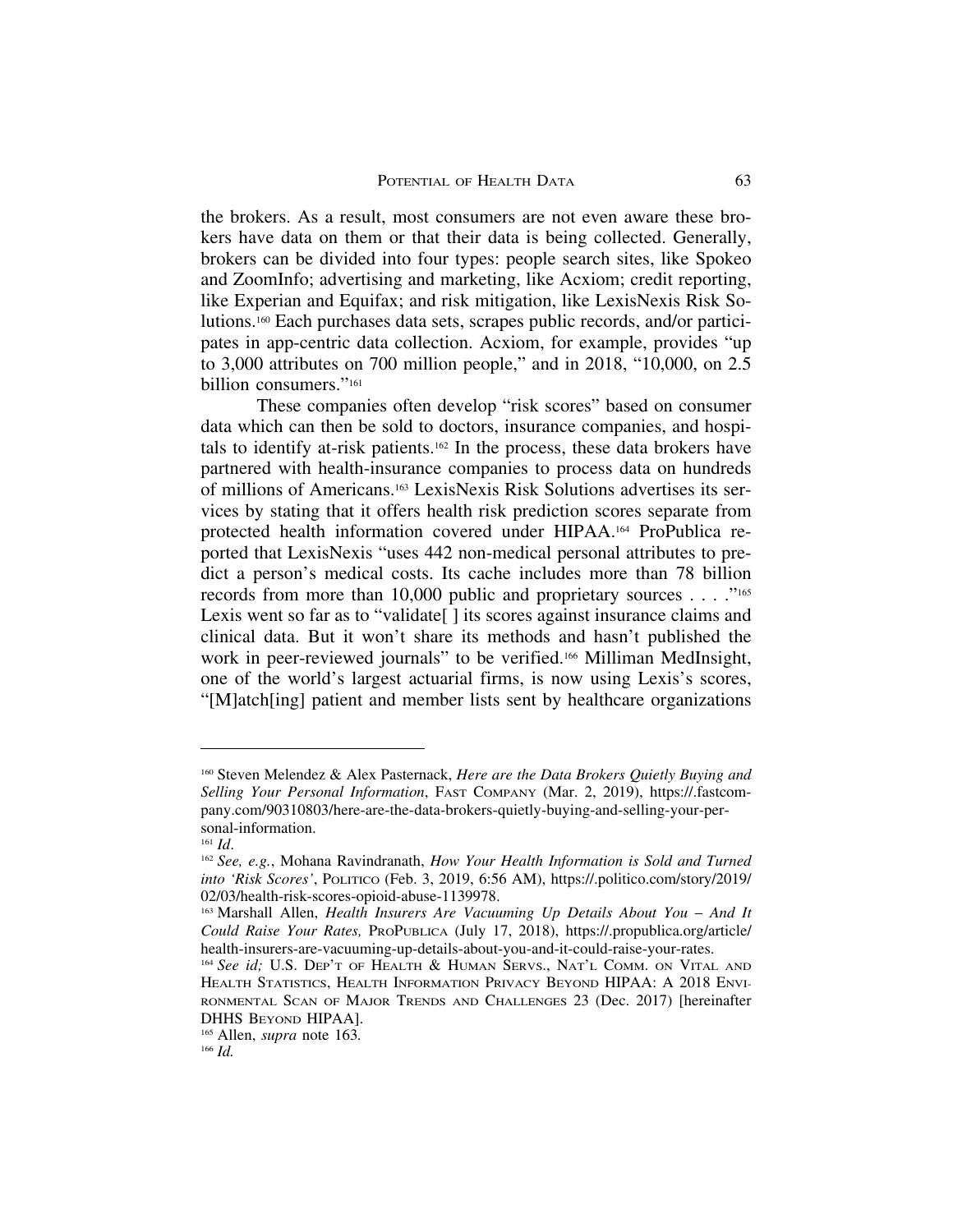to approximately 280 million identities."167 Marcos Dachary, Director of Product Management for Milliman, acknowledged that "there could also be negative potential."168 In other words, it could be used to discriminate.

Similarly, Aetna purchased data on millions of Americans from a data broker that contained hundreds of details about each person, including a person's hobbies, such as whether they ride bikes or run marathons.169 Frank Pasquale, a University of Maryland law professor who specializes in issues relating to machine learning, comments that the "health privacy machine" is in crisis, stating that while the United States has "a law that only covers one source of health information," and that there is rapid development of data from other sources.170 He suggests that health-risk scores should be treated like credit scores, for "[t]he risk of improper use is extremely high. And data scores are not properly vetted and validated and available for scrutiny."171 This trend appears to have no sign of abating. Similarly, Optum, owned by UnitedHealth Group, was issued a patent in 2016 for an invention that links what consumers share on social media to their clinical and payment information.172

Certainly, this data could help patients get appropriate care, but "the industry has a history of boosting profits by signing up healthy people and finding ways to avoid sick people—called 'cherry picking.'"173 Despite the Affordable Care Act, which prevents denials based on preexisting conditions and is currently the subject of litigation,<sup>174</sup> insurance companies could still use the data to determine the prices of certain plans, which drugs to include in a plan, or which providers to limit from their network.175

<sup>167</sup> *Milliman MedInsight to Use LexisNexis Risk Solutions Socioeconomic Health Attributes to Help Enhance Healthcare Intelligence,* LEXISNEXIS RISK SOLUTIONS (Oct. 24, 2017, 9:00 AM), https://.prnewswire.com/news-releases/milliman-medinsight-to-uselexisnexis-risk-solutions-socioeconomic-health-attributes-to-help-enhance-healthcareintelligence-300541930.html.

<sup>168</sup> Allen, *supra* note 163.

<sup>169</sup> *Id.*

<sup>170</sup> *Id.*

<sup>171</sup> *Id.*

<sup>172</sup> U.S. Patent No. 9,300,676B2 (filed Mar. 17, 2014) (issued Mar. 29, 2016).

<sup>173</sup> Allen, *supra* note 163.

<sup>174</sup> *See* Ailsa Chang & Sabrina Corlette, *How a Lawsuit Challenging Obamacare Could Affect People with Pre-Existing Conditions,* NPR (Mar. 28, 2019, 5:03 PM), https:// .npr.org/2019/03/28/707722585/how-a-lawsuit-challenging-obamacare-could-affectpeople-with-pre-existing-condit.

<sup>175</sup> Allen, *supra* note 163.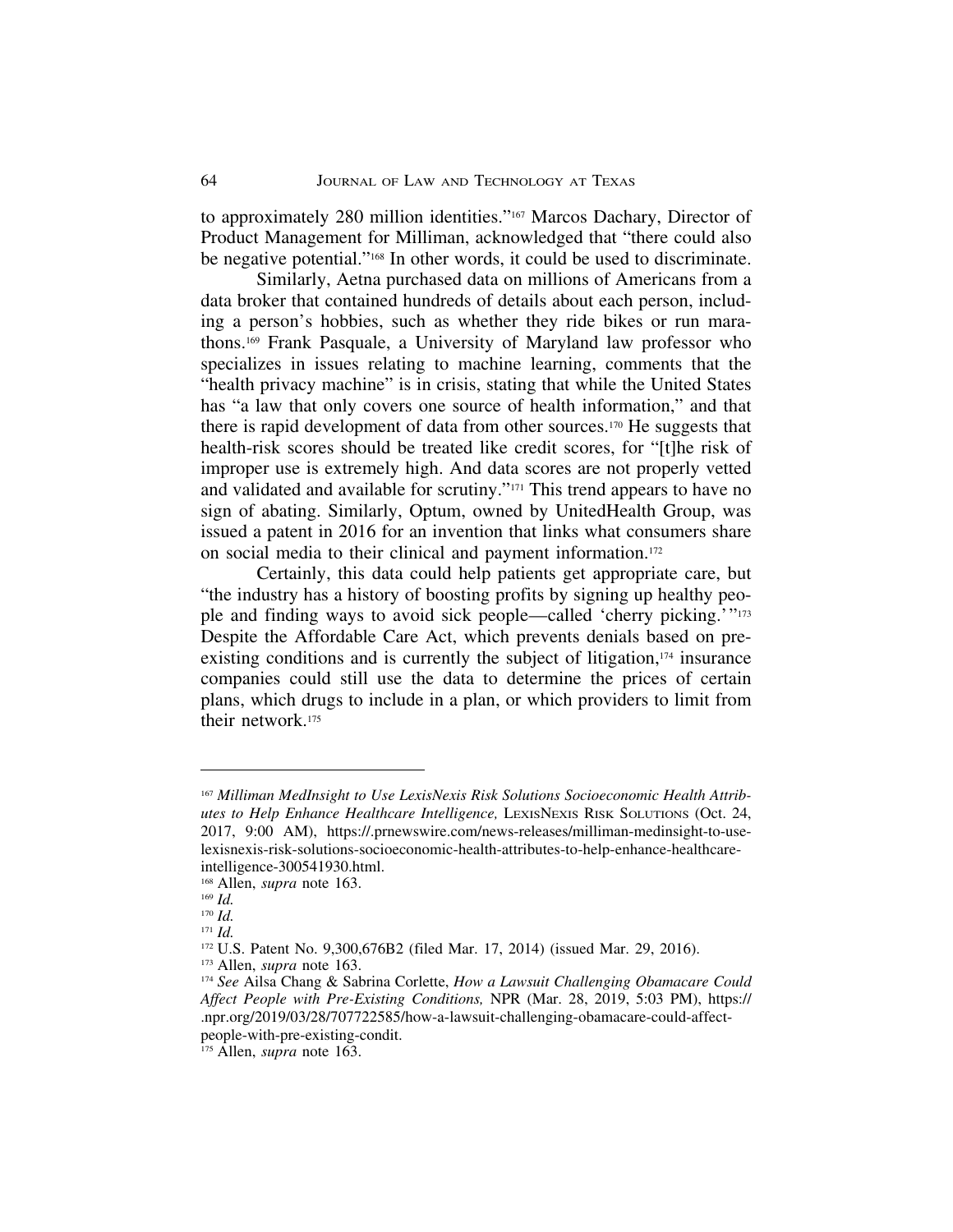Using these data sources, companies can utilize automated decision making with little to no transparency to make eligibility decisions for loans, provide less favorable services, increase interest rates, fees, and insurance premiums, or reject applicants for employment opportunities.176 At any point in the process, automated decision making could filter out individuals with problematic characteristics; without a human participating in the process, the filtered individual would have little to no idea why they faced negative consequences.<sup>177</sup>

If regulators manage to prevent insurers' efforts to avoid certain patients, "[E]mployers may adopt pretextual tactics to drive them away as employees," and these methods won't be easy to detect.178 Within the black box of an algorithm, it can be notoriously difficult to detect where the line is between one category and another.179 If an employer was made aware of certain sensitive "health-related topics or conditions, such as 'Expectant Parent,'" which can be triggered from their purchase patterns, browsing history, or other seemingly unrelated pieces of data, they could use this information for their hiring or firing decisions without the individual being aware.180 Generally, the Americans with Disabilities Act prohibits an employer from investigating an employee's medical condition beyond what is necessary to assess the employee's ability to perform their occupational duties, because the introduction of varied sources of data and their associated insights can obfuscate the lines of legality and reduce employers' chances of being caught.181

To use Pasquale's example, an employee would be hard-pressed to know that the algorithm was being used at all, much less whether or not the algorithm was "characterizing a potential employee as 1) diabetic, 2) in a 'diabetic-focused household' . . . . , 3) concerned about diabetes, [or] 4) having a demanding home life  $\dots$  ."<sup>182</sup> Determining whether element (4) applies would likely require insight into the attributes of the algorithms of the first three elements.183 Using an algorithm to ascertain

<sup>181</sup> *See* Pasquale, *Redescribing Health Privacy supra* note 12, at 124.

<sup>176</sup> DHHS BEYOND HIPAA, *supra* note 164, at 23.

<sup>177</sup> *Id.*

<sup>178</sup> *See* Pasquale, *Redescribing Health Privacy*, *supra* note 12, at 107.

<sup>&</sup>lt;sup>179</sup> See FRANK PASQUALE, THE BLACK BOX SOCIETY 9 (Harv. Univ. Press 2015).

<sup>&</sup>lt;sup>180</sup> FED. TRADE COMM'N, DATA BROKERS: A CALL FOR TRANSPARENCY AND ACCOUNT-ABILITY 5 (2014), https://.ftc.gov/system/files/documents/reports/data-brokers-calltransparency-accountability-report-federal-trade-commission-may-2014/ 140527databrokerreport.pdf.

<sup>&</sup>lt;sup>182</sup> *Id.* at 107 (internal parentheticals removed).

<sup>183</sup> *See id.* at 107.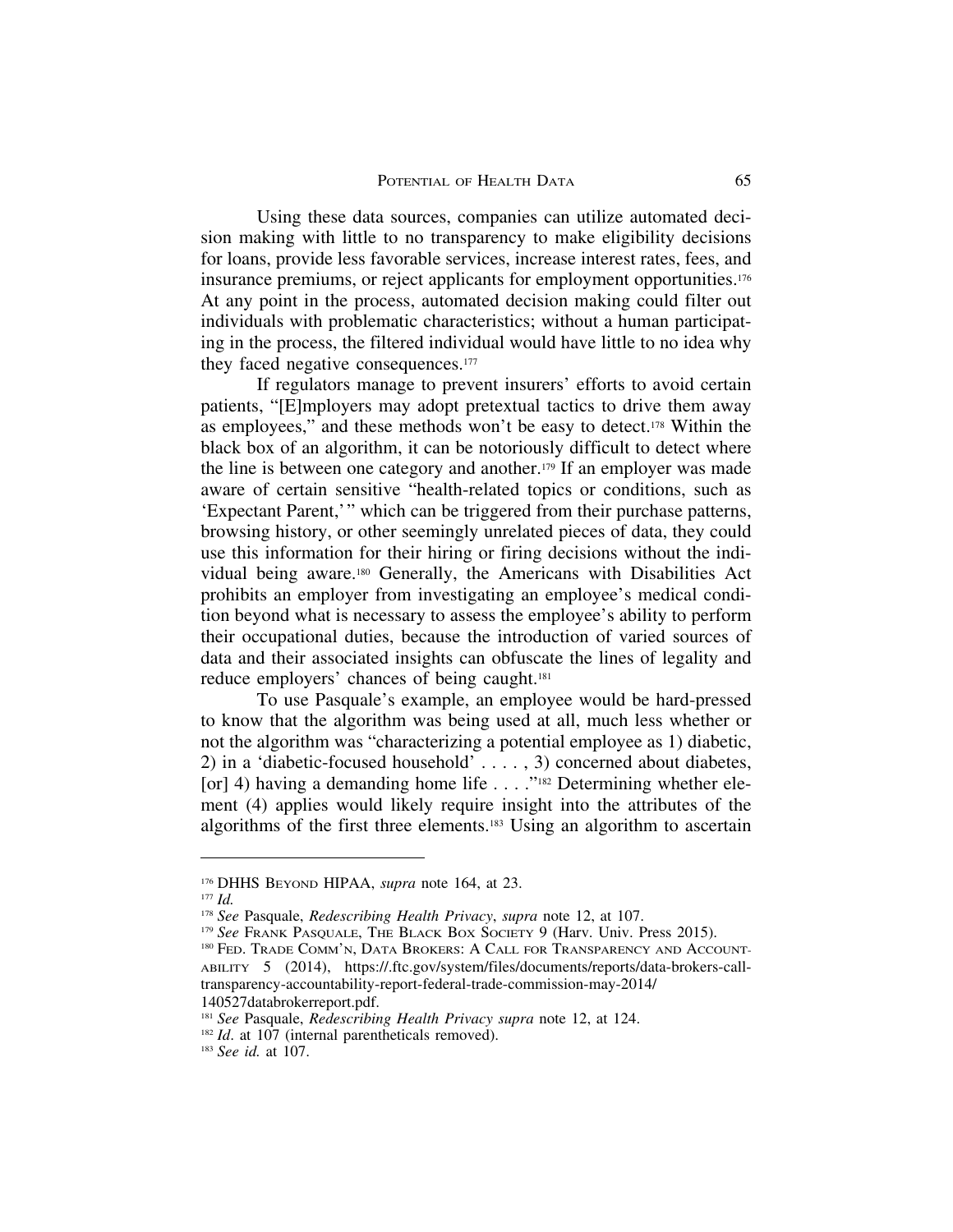indirectly that which the employer could not ask directly is certainly illegal,184 but applicants will have a more difficult time discovering and litigating which characteristics were used to make an employment decision.185 This is because applicants would need to review information from different data sources which have a correlation with a medical condition, such as exercise data, internet searches, or purchase history and determine that these sources critically affected the hiring decision.186 Therefore, any effort to expand employment protections beyond the first box would run into challenges from businesses and analytics firms because it would "require extensive auditing of business records" to figure out.187

Because the data is collected from so many different sources, advertising companies, data brokers, and those who receive risk scores have no obligation and little incentive to allow consumers to rectify incorrect data points that could lead to incorrect conclusions, which could unknowingly affect how they live their lives.188 As Samuel Finlayson of Harvard Medical School points out, in the context of artificial intelligence and automated decision making, "the inherent ambiguity in medical information, coupled with often-competing financial incentives, allows for high-stakes decisions to swing on very subtle bits of information."<sup>189</sup>

As algorithms become more prominent, transparency will become more difficult. While HIPAA requirements have been clarified through litigation, "[D]ata brokers continue gathering information, and making

<sup>184</sup> *See* U.S. EQUAL EMP'T OPPORTUNITY COMM'N, ADA ENFORCEMENT GUIDANCE: PREEMPLOYMENT DISABILITY-RELATED QUESTIONS AND MEDICAL EXAMINATIONS 2 (1995), https://.eeoc.gov/policy/docs/preemp.html.

<sup>185</sup> *See* Pasquale, *Redescribing Health Privacy supra* note 12, at 124.

<sup>186</sup> *See* DHHS BEYOND HIPAA, *supra* note 164, at 49 (discussing hypothetical data company that can use data, such as food purchase and biofeedback information, to reasonably identify whether a person is diabetic).

<sup>187</sup> Pasquale, *Redescribing Health Privacy supra* note 12, at 107*.*

<sup>188</sup> *See* Cade Metz & Craig S. Smith, *Warnings of a Dark Side to A.I. in Health Care*, N.Y. TIMES (Mar. 21, 2019), https://.nytimes.com/2019/03/21/science/health-medicineartificial-intelligence.html.

<sup>189</sup> *Id*; Milena A. Gianfracesco et al., *Potential Biases in Machine Learning Algorithms Using Electronic Health Record Data*, JAMA INTERNAL MED., Nov. 2018, at 1544 , *available at* https://.ncbi.nlm.nih.gov/pmc/articles/PMC6347576; Carolyn Y. Johnson, *Racial Bias in a Medical Algorithm Favors White Patients over Sicker Black Patients*, WASH. POST (Oct. 24, 2019), https://.washingtonpost.com/health/2019/10/24/racialbias-medical-algorithm-favors-white-patients-over-sicker-black-patients.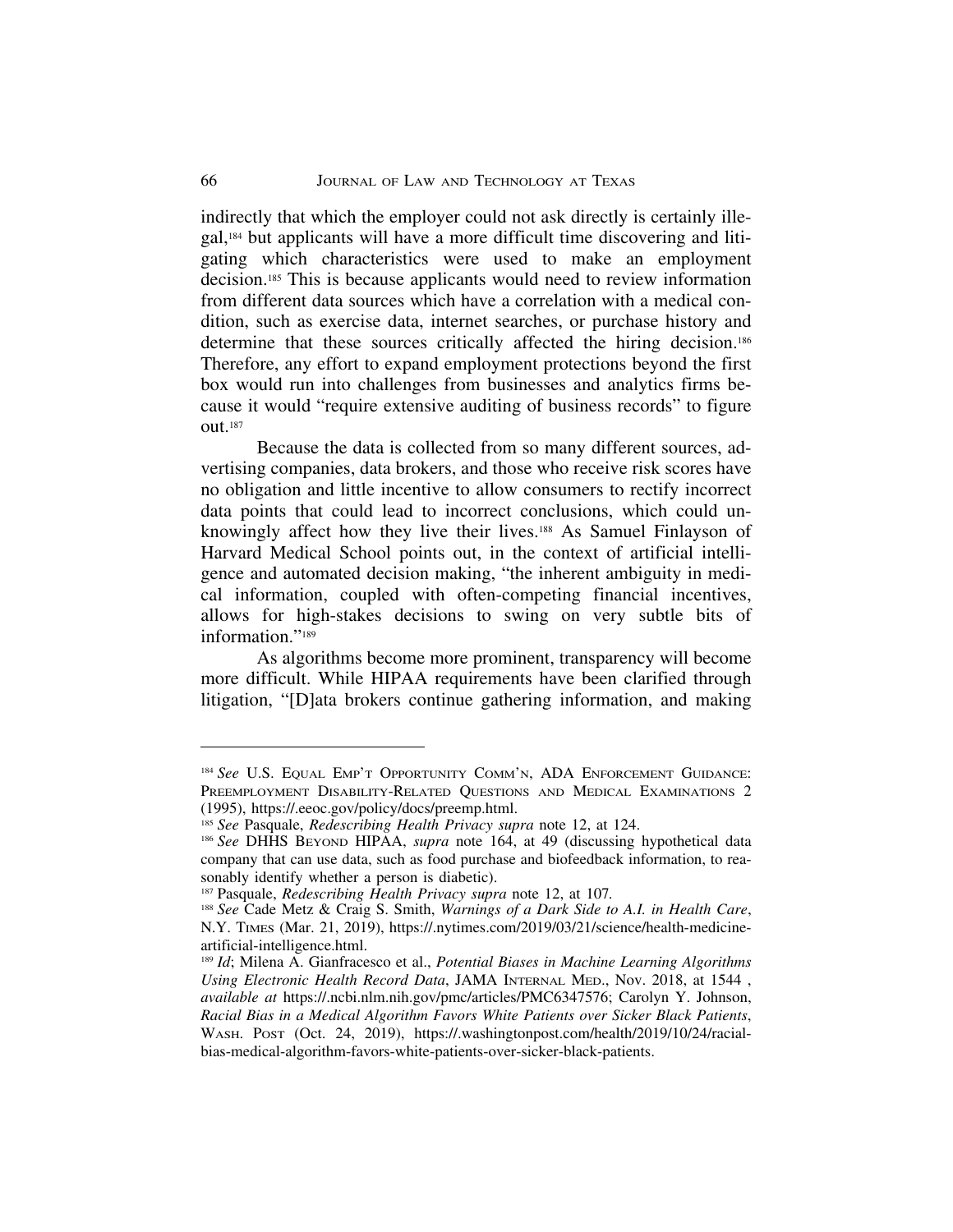predictions based on it, entirely outside the HIPAA-protected zone."190 The inferences from this data will become even more influential. These algorithms can make decisions about real-life people who are entirely unaware of how these decisions are being made.191 Despite anti-discrimination statutes, individuals may be concerned that algorithms may make discriminatory decisions that are either not covered by statute, cannot be proven, or are undetectable by workers.192

#### **V. Conclusion**

In the three decades since Internet adoption began to climb, technology has changed dramatically, computing power has increased exponentially, and data is being generated at rates never before seen. The ability to process large amounts of data will be the hallmark of the 21st century; artificial intelligence and machine learning will revolutionize the way society operates. Not so long ago, mobile phones were reserved for the wealthy, and Facebook was "merely a database of profile pages of other people at Harvard."193 Now, there are more mobile devices than people,194 and Facebook has over 2 billion users.195 As these technologies evolve, it will be vital to realize that, given the advent of machine learning and vast data generation, even the most innocuous pieces of data can be combined with others to generate new types of inferences previously thought impossible. Merely because information did not originate with a covered entity does not mean it cannot have dramatic impacts on the well-being of individuals or in the innovation of products.

Yet, the task of defining what constitutes health data is difficult, because data ostensibly unrelated to a person's health may ultimately be used to craft new conclusions about that person's sensitive health status; this can be considered a byproduct of a sectoral privacy regime based on

<sup>190</sup> Pasquale, *Redescribing Health Privacy supra* note 12, at 108.

<sup>&</sup>lt;sup>191</sup> See generally Sean Illing, *How Algorithms are Controlling Your Life*, Vox (Oct 1, 2018, 8:10 AM), https://.vox.com/technology/2018/10/1/17882340/how-algorithmscontrol-your-life-hannah-fry.

<sup>192</sup> Sharona Hoffman*, Employing E-health: The Impact Of Electronic Health Records On The Workplace,* 19 KAN. J.L. & PUB. POL'Y 409, 416 (2010).

<sup>193</sup> Alexis Madrigal, *Before It Conquered the World, Facebook Conquered Harvard,* ATLANTIC (Feb. 4, 2019), https://.theatlantic.com/technology/archive/2019/02/and-thenthere-was-thefacebookcom/582004.

<sup>&</sup>lt;sup>194</sup> Zachary Davies Boren, *There Are Officially More Mobile Devices Than People in the World,* INDEP. (Oct. 7, 2014), https://.independent.co.uk/life-style/gadgets-and-tech/ news/there-are-officially-more-mobile-devices-than-people-in-the-world-9780518.html. <sup>195</sup> Madrigal, *supra* note 193.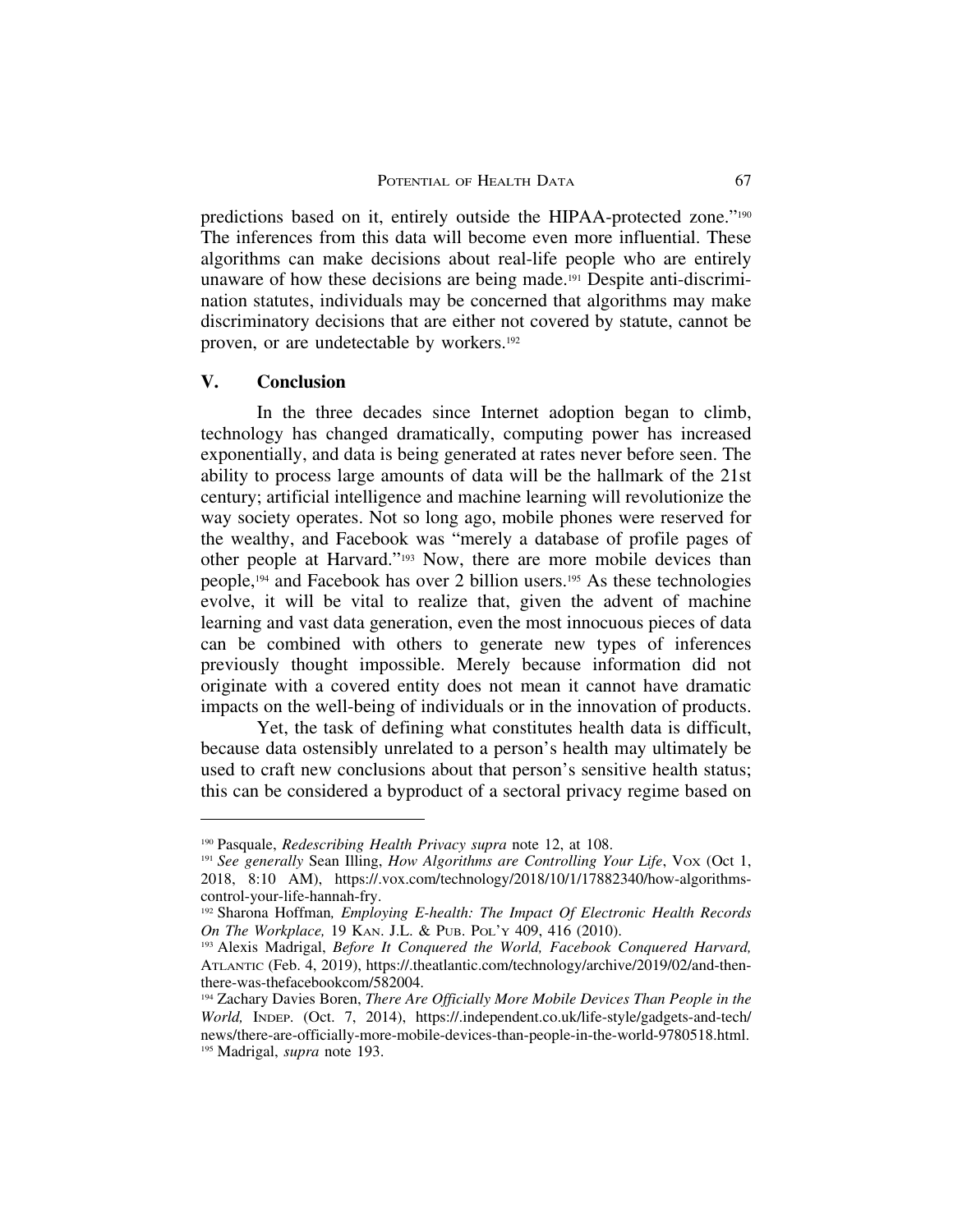data source and data type.196 A particular data point may be used as health data in the evaluation of a person's exercise habits and medical screening; that same data point may also be processed as part of a rideshare service.197 The development of new apps and products that use this data to diagnose and treat illnesses and conditions can benefit consumers and society at large, but companies may use this same data to engage in discriminatory practices without ever notifying the consumer.

Looking forward, companies, regulators, and legislators will need to develop a framework that encourages innovation, evaluating the purposes of processing, informing consumers, incentivizing business transparency, and protecting the security, privacy, and freedom of individuals. Further research should explore possible solutions, which educate consumers and give them more control over their data while promoting ethical innovation.

<sup>196</sup> *See* O'Connor, *supra* note 21. <sup>197</sup> *Id*.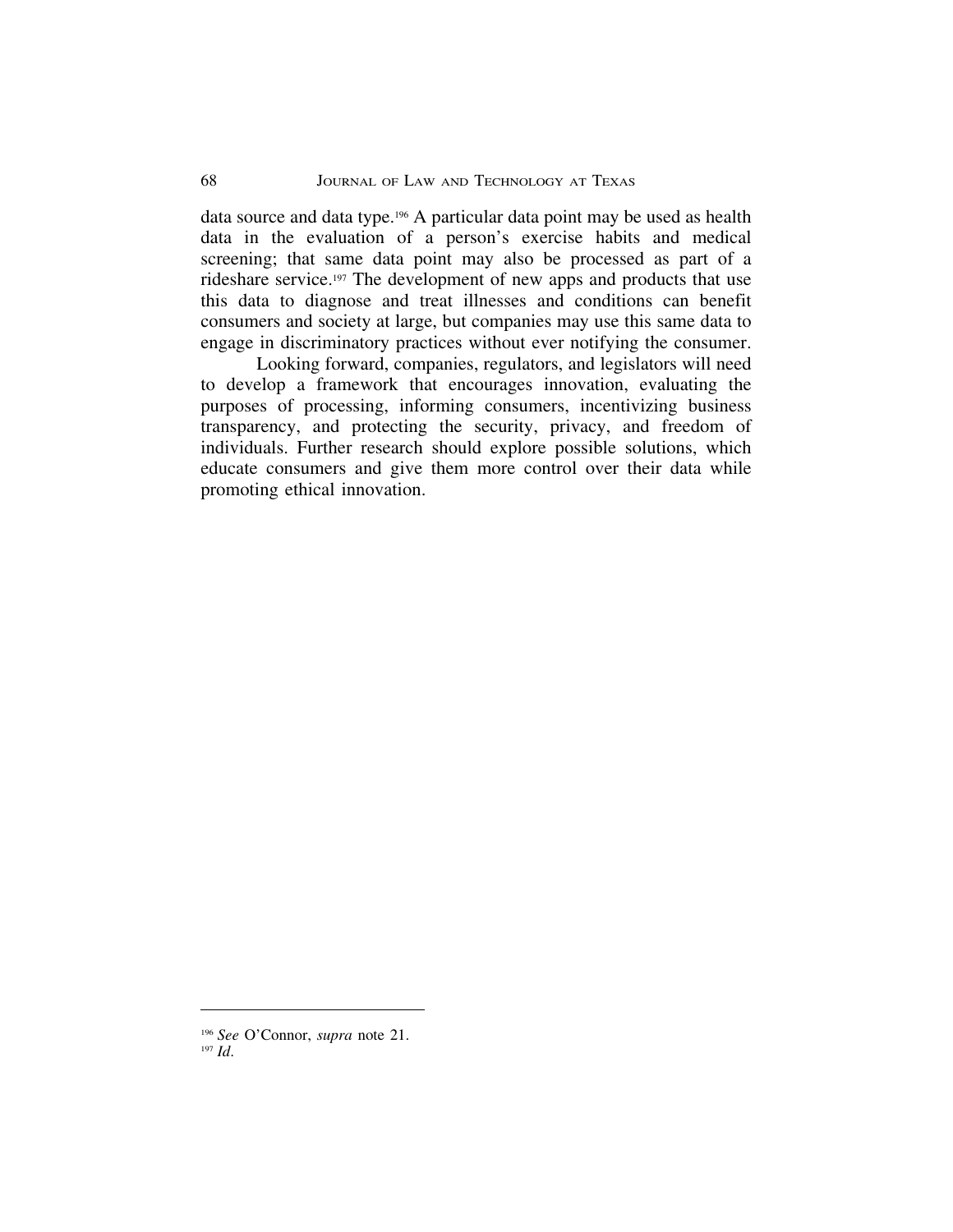# **LIES, SEX AND SHAMING: AN ESSAY REFLECTING ON THE BEGINNING OF THE CALL-OUT CULTURE AND THE LEGAL RESPONSE**

Connie Davis Powell Nichols\*, Mia Moody-Ramirez\*\* & Tonya B. Hudson\*\*\*

**Keywords:** freedom of speech, libel, new media, social media, privacy, defamation, Internet shaming, online gossip, the Communications Decency Act, user-generated content.

#### **Table of Contents**

<sup>\*</sup> Connie Davis Nichols is a Professor of Law at Baylor Law School where she teaches intellectual property courses, and she is the Director of the Baylor Law School Intellectual Property Law and Entrepreneurship Clinic. Professor Nichols is also Of Counsel with the Houston-based law firm Gray Reed. Professor Nichols earned her J.D. cum laude from Maurer School of Law at Indiana University-Bloomington in 2000 after receiving her B.A. in Biology from the University of North Carolina at Chapel Hill in 1997. Professor Nichols' research focuses on the impact of new technology on traditional concepts of intellectual property.

<sup>\*\*</sup> Mia Moody-Ramirez, Ph.D., is Professor and Chair of the Baylor University Department of Journalism, Public Relations and New Media. She joined Baylor in 2001 and has maintained an active research portfolio in addition to her teaching and leadership roles. Her research emphasizes media framing of people of color, women and other underrepresented groups. The author or co-author of four books, Dr. Moody-Ramirez has also been widely published in a variety of academic and industry journals and. She was honored with the Outstanding Woman in Journalism award by the Association for Education in Journalism and Mass Communication, and this summer received the organization's Lionel Barrow Jr. Award for Distinguished Achievement in Diversity Research and Education. She is also a 2019 Fellow in the AEJMC Institute for Diverse Leadership.

<sup>\*\*\*</sup> Tonya B. Hudson serves as Director of Strategic Communications in the Media and Public Relations Office at Baylor University. Before working at Baylor, Tonya was the Public Information Officer for the City of Duncanville for five years. She earned a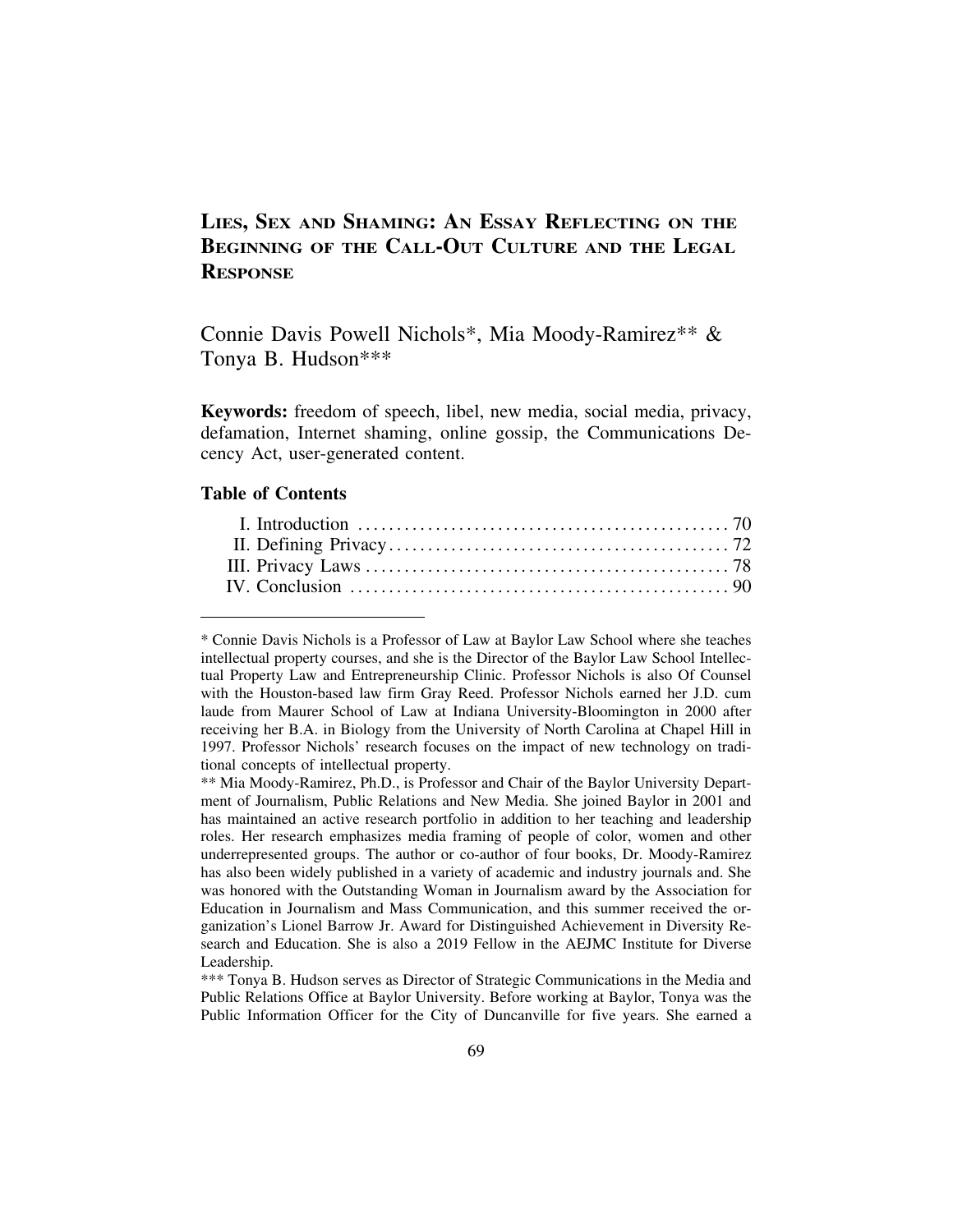### **I. Introduction**

Social media has provided a platform for users to document their lives and seamlessly share content with the world. As a consequence, social media has also provided users the ability to digitally document the lives of others without their permission and to make embarrassing content accessible on a variety of platforms. The nature of social media—mass communication with relative anonymity—has enabled the adoption of practices that mirror those offline (such as shaming, dating, fundraising, etc.), but with an online global audience. The Internet has become the stage of choice to shame, troll, or simply harass individuals for various reasons owing to the ease of posting content to social media sites.<sup>1</sup> Individuals use social media platforms to take embarrassing as well as mundane, everyday content out of personal spaces and place them center stage for the public to view. Cyberbullying, Internet shaming and trolling have become commonplace in today's world of social media activity. Users routinely seek revenge in a unique way that does not require personal confrontation, but enables the users seeking revenge to enlist an army of supporters.<sup>2</sup>

The introduction of online-gossip-magazines offered a different venue for gossip. Gossip content providers began posting stories loosely based on truth with little attribution, which reaches well beyond the grocery store checkout aisle of its brick and mortar counterpart.3 Trends like "slut shaming" in which individuals post and repost raunchy pictures of individuals on social media platforms such as Facebook, Twitter, and Instagram have become commonplace.4 So commonplace that the now

bachelor's degree in Journalism from the University of Oklahoma and a master's degree in Journalism from Baylor University. As a Director of Strategic Communications, Tonya focuses on crisis communications, strategic messaging, issues management, interview coaching, and is a University spokesperson.

<sup>1</sup> Danielle Keats Citron, *How Cyber Mobs and Trolls Have Ruined the Internet—and Destroyed* Lives, NEWSWEEK (Sept. 19, 2014, 12:56 PM), https://www.newsweek.com/ internet-and-golden-age-bully-271800; *see* DANIEL J. SOLOVE, THE FUTURE OF REPUTATION: GOSSIP, RUMOR, AND PRIVACY ON THE INTERNET 86–87 (2007); *see* Mike Young, *Name and Shame Websites: Free Speech or Defamation?*, MIKE YOUNG LAW FIRM, http://mikeyounglaw.com/internet-defamation (last visited Jan. 14, 2021). <sup>2</sup> Citron, *supra* note 1*.*

<sup>3</sup> *How the Supermarket Tabloids Stay Out of Court*, NY TIMES (Jan. 4, 1991), https:// www.nytimes.com/1991/01/04/news/how-the-supermarket-tabloids-stay-out-ofcourt.html.

<sup>4</sup> *See Teen Shaming the Latest Rage on Social Media*, ABC NEWS (Jan. 7, 2013, 4:13 AM), https://abcnews.go.com/Technology/teen-shaming-latest-rage-social-media/story?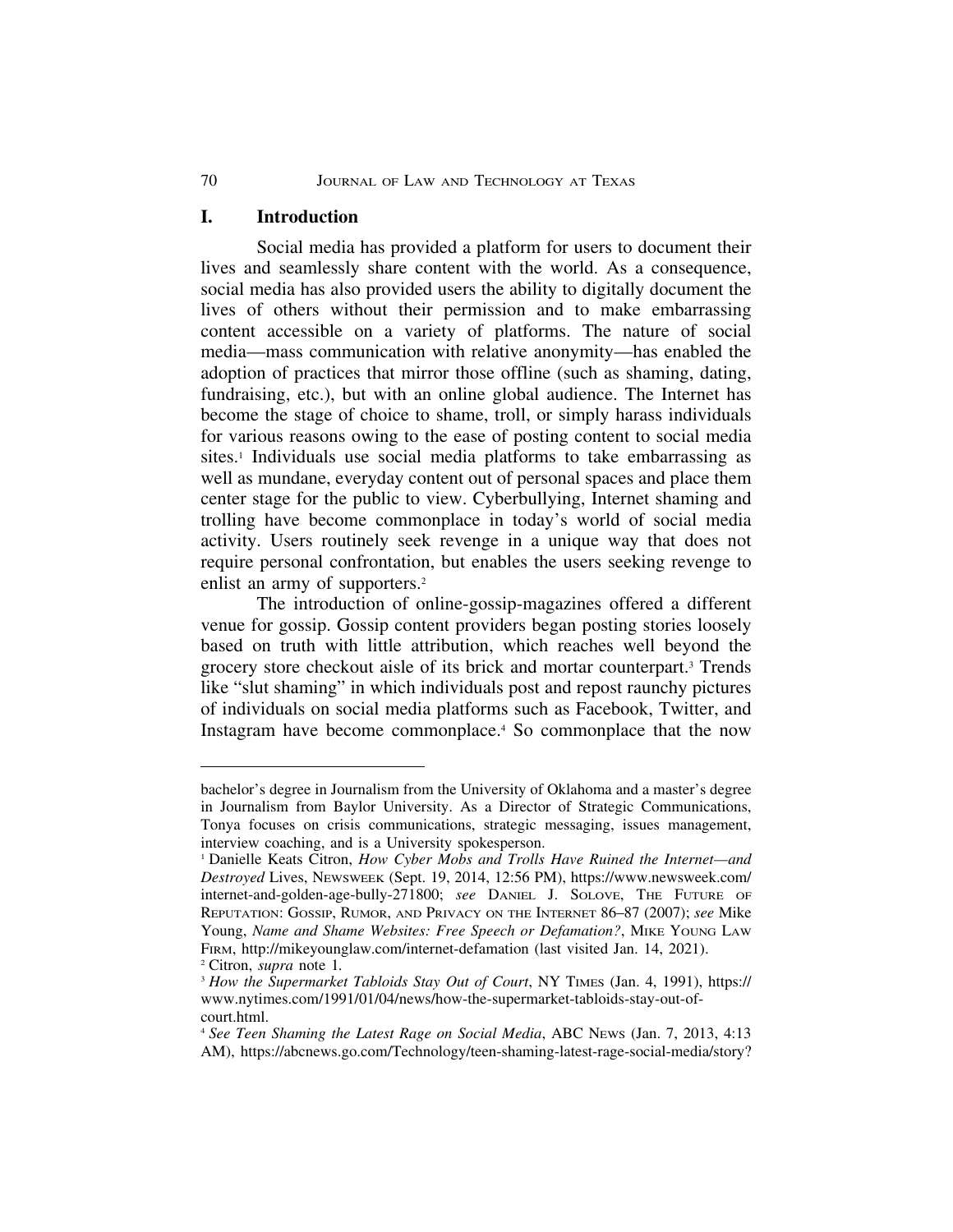defunct website "Is Anyone Up," invited bitter former lovers to submit nude photos and videos of their former partners, along with that former partner's Facebook profile or other social media identity.<sup>5</sup> In the same vein, some teenagers videotape, photograph, and share online the sexual assaults of victims who are intoxicated or in states of undress, sometimes without remorse.<sup>6</sup> While the aforementioned uses of social media highlight some extreme behaviors that are widely viewed as problematic, these uses have provided a blueprint for other uses that on the surface seem less problematic. Indeed, today's so-called "call-out culture" includes many of the same elements.7

While privacy, defamation, and changes in media are all in the forefront of today's scholarship, there is seemingly a gap in the scholarship on the counter-cultures developed on social media as a result of these changes.8 As society's communication platforms have changed, so has the need to expand the existing scholarship to address how these trends begin and proliferate. At a glance, communications and mass media literature reveal various articles on courts' handling of cases based on the type of content posted, the platform, and the person who posted the content.9

id=18148546; *see* Sophie Sills et al., *Rape Culture and Social Media: Young Critics and a Feminist Counterpublic*, FEMINIST MEDIA STUD. 936, 941 (2016).

<sup>5</sup> *See* Kashmir Hill, *IsAnyoneUp Is Now Permanently Down*, FORBES (Apr. 19, 2012, 5:52 PM), https://www.forbes.com/sites/kashmirhill/2012/04/19/isanyoneup-is-nowpermanently-down/#72c3540d450a.

<sup>6</sup> Katie McDonagh, *The birds, the bees and their boundaries*, SONOMA STATE STAR (Sept. 24, 2013), https://www.sonomastatestar.com/opinion/2014/10/23/the-birds-thebees-and-their-boundaries.

<sup>&</sup>lt;sup>7</sup> See Adrienne Matei, Call-Out Culture: How to Get it Right (and Wrong), THE GUARDIAN (Nov. 1, 2019), https://www.theguardian.com/lifeandstyle/2019/nov/01/callout-culture-obama-social-media (Discussing call-out culture is a form of public shaming that seeks to hold individuals accountable for actions by bringing attention on social media. Generally, the individual faces some sort of consequence as a result of the behavior).

<sup>8</sup> *See* Daniel J. Solove, *Do Social Networks Bring the End of Privacy?*, 299(3) SCI. AM. 100, 100-106 (2008), https://www.scientificamerican.com/article/do-social-networksbring; *see also* Young, *supra* note 1.

<sup>9</sup> *See id*; *see, e.g.*, R. Post, *Three Concepts of Privacy*, 89 GEO. L. J. 2087, 2089–90 (2001) (discussing the logic of judicial decisions excluding inflammatory evidence); Lemi Baruh, *Read at your own risk: shrinkage of privacy and interactive media*, 9(2) NEW MEDIA & SOC'Y 187, 205 (2007) (discussing in a legal environment how interactive media threaten informational privacy); SOLOVE, *supra* note 1, at 101, 113, 137, 143, 146, 148; Nicole B. C´asarez, *Dealing with Cybersmear: How to Protect Your Organization from Online Defamation*, 47(2) PUB. REL. Q. 40, 41–43 (2002)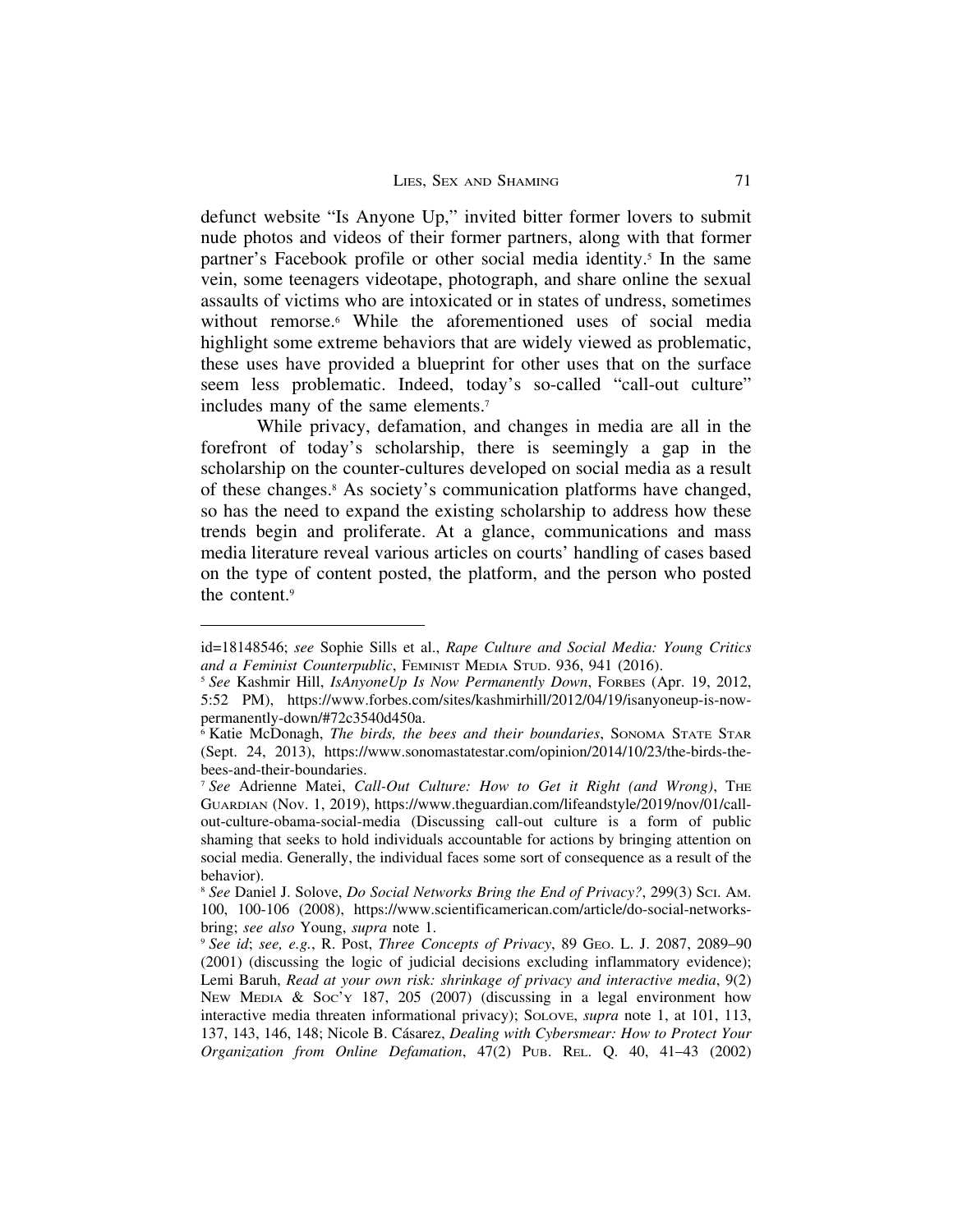This Review Essay examines three prominent U.S. lawsuits that involved the use of social media in ways not contemplated by the social media platform or the law, in an effort to provide an in-depth understanding of the ways in which social media platforms have facilitated the growth of new countercultures. This Essay seeks to establish that as new communication patterns develop, the laws are consistently playing catch-up by reviewing three of the first cases to address cybertorts: (1) *United States v. Drew*10*;* (2) *Todd Hollis v. Tasha C. Joseph-Cunningham*11 (DontDateHimGirl.com); and (3) *Sarah Jones v. Dirty World Entertainment Recordings, LLC*. 12

#### **II. Defining Privacy**

Defining personal privacy has a storied history.13 To date, a precise definition continues to be elusive.14 In 1890, Justices Warren and Brandeis wrote the influential article "Right to Privacy" in which privacy was defined as the "right to be let alone."<sup>15</sup> Inspired by the intrusive technology of the time, instant photography, Warren and Brandeis believed it was necessary to preserve "the right to an inviolate personality."16 Brandeis continued to advocate for this definition in his famous dissent in *Olmstead v. United States*, defining the "right to be let alone" as "the most comprehensive of rights and the right most valued by civilized men."17 Contemporary scholars have defined privacy as a right to be let alone, of personhood, secrecy, limited access to self, and control over the dissemination of information about one's self.18 In *Three Concepts of Privacy*, Robert Post asserts that "[p]rivacy is a value so complex, so entangled in competing and contradictory dimensions, so

<sup>(</sup>discussing procedural obstacles to forcing identification of anonymous online critics) ; VALERIE C. BRANNON, FREE SPEECH AND THE REGULATION OF SOCIAL MEDIA CONTENT 4–9 (2019) (discussing legal barriers to private lawsuits against social media providers).

<sup>10</sup> United States v. Drew, 259 F.R.D. 449 (C.D. Cal. 2009).

<sup>&</sup>lt;sup>11</sup> Hollis v. Cunningham, 2008 WL 11417652 (S.D. Fla. Feb. 6, 2008).

<sup>12</sup> Jones v. Dirty World Entm't Recordings LLC, 755 F.3d 398 (6th Cir. 2014).

<sup>13</sup> *See generally* S. Warren & L. Brandeis, *The Right to Privacy*, 4 HARV. L. REV. 193 (1890).

<sup>14</sup> *See generally* Alice E. Marwick, Diego Murgia-Diaz & John G. Palfrey, *Youth, Privacy, and Reputation (Literature Review)* (Harvard Pub. L. Working Paper No. 10–29, 2010), https://papers.ssrn.com/sol3/papers.cfm?abstract\_id=1588163.

<sup>15</sup> Warren & Brandeis, *supra* note 13, at 193.

<sup>16</sup> *Id.* at 210–11.

<sup>17</sup> Olmstead v. United States, 277 U.S. 438, 478 (1928) (Brandeis, J., dissenting).

<sup>18</sup> Daniel J. Solove, *Conceptualizing Privacy*, 90 CAL. L. REV. 1087, 1092 (2002).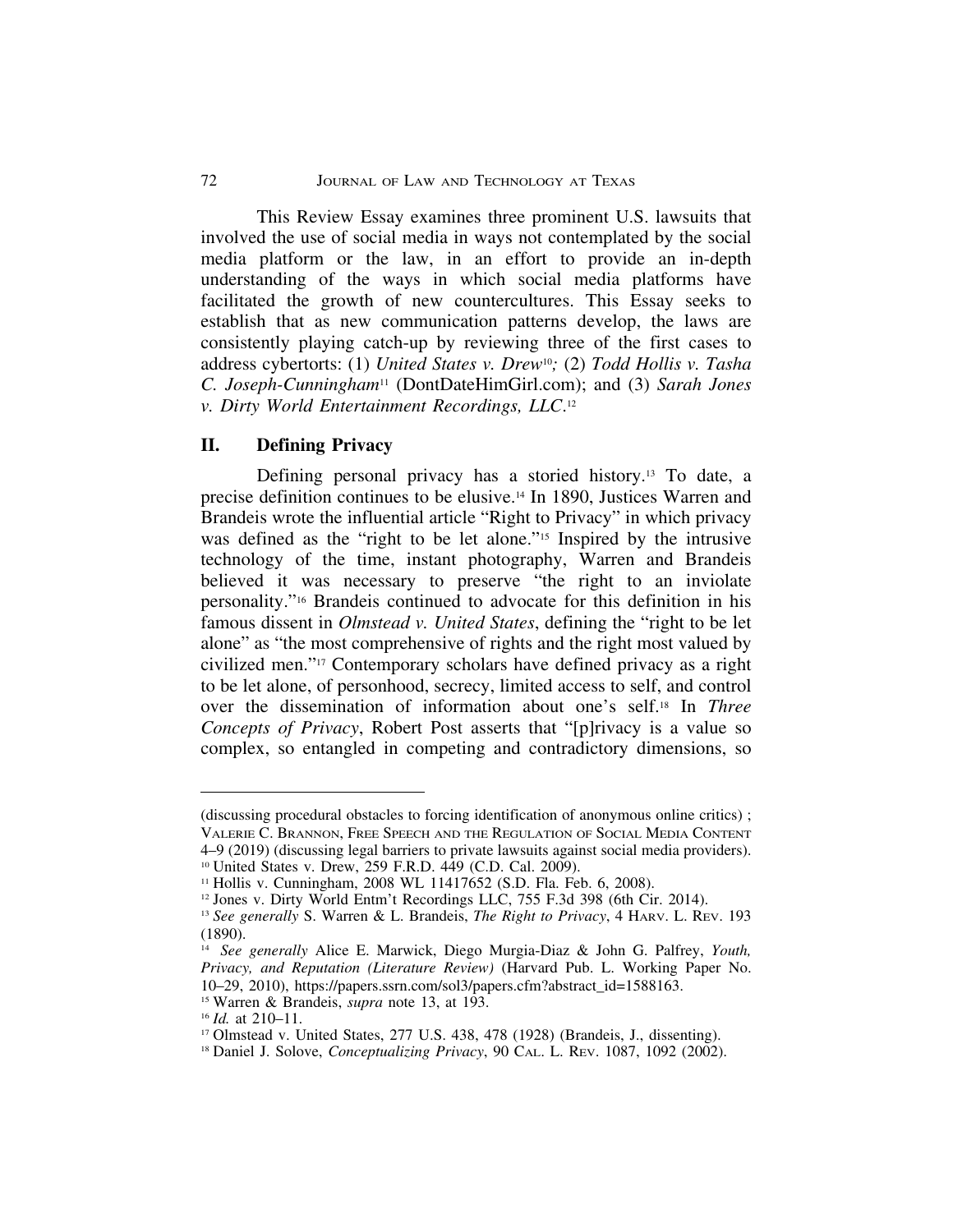engorged with various and distinct meanings, that I sometimes despair whether it can be usefully addressed at all."<sup>19</sup> Notwithstanding the inherent issues of pinpointing a single definition of privacy, the concept of privacy continues to be one that the public demands and technology obscures.

Privacy studies from the 1960s through the 1980s often focused on television, radio, and telephone communication.20 This focus shifted with the arrival of computers and subsequently the internet.<sup>21</sup> "Studies of computing in the 1950s and 1960s concluded that new technologies exacerbated privacy as a social problem. . .."<sup>22</sup> Studies of the 1980s and 1990s focused on topics such as newsroom issues, equality disputes, and computer surveillance.<sup>23</sup>

Scholars such as Marwick, Murgia-Diaz & Palfrey, Friedman, and Solove pondered the impact of culture, media, and technology on privacy.24 Friedman argues that we are "living in a Peeping Tom society," and even refers to it as "a prying, gossiping society."<sup>25</sup> Solove added to this narrative of modern privacy concerns the use of the Internet to shame individuals for personal wrongdoings.26 Websites such as BitterWaitress.com, which provides servers the opportunity publish information about poor tippers, and DontDateHimGirl.com, a website that lets women publish information about men who cheated on them,

<sup>19</sup> Robert Post, *Three Concepts of Privacy*, 89 GEO. L.J. 2087 (2001).

<sup>20</sup> *See, e.g.*, Robert Mills, *Radio, Television and the Right of Privacy,*13 J. OF BROAD. 51 (1968); John Wegner, *Home Interactive Media: An Analysis of Potential Abuses of Privacy,* J. OF BROAD. & ELEC. MEDIA, 29, 51–63 (1985); Oscar Gandy, and Charles E. Simmons, *Technology, Privacy and the Democratic Process,* 3(2) CRITICAL STUD. IN MASS COMM. 155, 155–68. (1986).

<sup>21</sup> *See* Sandra Braman, *Privacy by Design: Networked Computing, 1969*–*1979*, 14 NEW MEDIA & SOC'Y 800 (2012).

<sup>22</sup> *Id.*

<sup>23</sup> *See e.g.*, Louise M. Benjamin, *Privacy, Computers, and Personal Information: Toward Equality and Equity in an Information Age*, COMM. & THE LAW 3 (1991); Richard P. Cunningham, *Privacy and the Electronic Newsroom*, COLUM. JOURNALISM REV., 32 (1984); Ruel Torres Hernandez, *ECPA and Online Computer Privacy*, 41 FED. COMM. L.J., 17–18 (1988).

<sup>24</sup> Alice E. Marwick, Diego Murgia-Diaz & John G. Palfrey, *Youth, Privacy, and Reputation (Literature Review)* (Harvard Law Sch. Pub. Law. & Legal Theory Working Paper Series, Paper No. 10-29, 2010); LAWRENCE FRIEDMAN, GUARDING LIFE'S DARK SECRETS: LEGAL AND SOCIAL CONTROLS OVER REPUTATION, PROPRIETY, AND PRIVACY 259 (2007); SOLOVE, *supra* note 1, at 76–102.

<sup>25</sup> FRIEDMAN, *supra* note 24, at 259.

<sup>26</sup> *See* SOLOVE, *supra* note 1, at 76.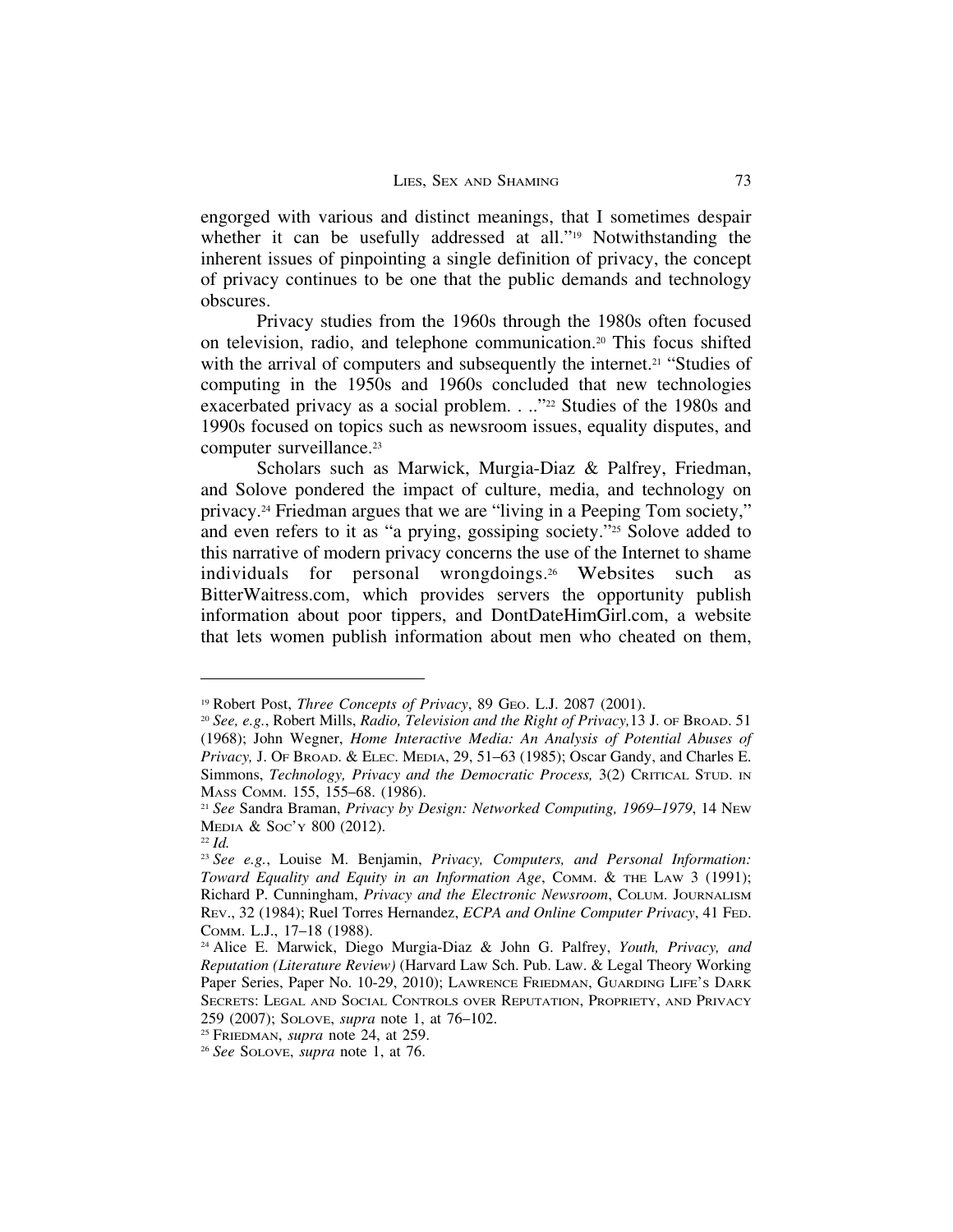took center stage in Solove's commentary on the use of social media for righting perceived personal wrongs.27 Solove likened these websites to tools for social control reminiscent of past public punishments methods, such as Hawthorne's scarlet letter; internet shaming creates a permanent record of a person's alleged transgressions.28

Indeed, in "You Already Have Zero Privacy. Get over it! Would Warren and Brandeis Argue for Privacy for Social Networking?," C. Powell advanced that social media is akin to the technology that motivated Warren and Brandeis to pen *The Right to Privacy*.29 Powell puts forward the view that privacy torts specifically designed to regulate social media posts could be on the horizon.<sup>30</sup> Several concerns arose in 1890 as the result of the advent of new technology capable of widespread dissemination of personal or isolated information.31 These concerns still exist today in a world of social media, where posts on social media are generated to garner both positive and negative reactions.32 Who should be held accountable for the exposure of private information through social media, and under what legal theory?

 Traditionally, an individual sought redress for damage to one's reputation through a defamation action. Defamation is generally defined as the act of harming the reputation of another individual or entity by making a false or defamatory statement to a third party.<sup>33</sup> In general, a statement is "defamatory 'if it tends to harm the reputation of another as to lower him in the estimation of the community or to deter third persons from associating or dealing with him.'"34 With limitations, the tort of defamation "attempts to do that by protecting us from the utterance of false factual assertions that would besmirch our reputations within our communities."35

<sup>27</sup> *Id.* at 87–90.

<sup>28</sup> *Id.* 90–91, 94–95.

<sup>29</sup> Connie Davis Powell, *"You Already Have Zero Privacy. Get over It!" Would Warren and Brandeis Argue for Privacy for Social Networking?*, 31 PACE L. REV. 146–47 (2011).

<sup>30</sup> *Id.* <sup>31</sup> *Id.*

<sup>32</sup> *Id.*

<sup>33</sup> *See* 28 U.S.C. § 4101(1) (2018).

<sup>34</sup> Walleri v. Fed. Home Loan Bank, 83 F.3d 1575, 1583 (9th Cir. 1996) (citing RESTATEMENT (SECOND) OF TORTS § 559 (1977)).

<sup>35</sup> Amy Kristin Sanders, *Defining Defamation: Community in the Age of the Internet*, 15 COMM. L. & POL'Y 231, 232 (2010).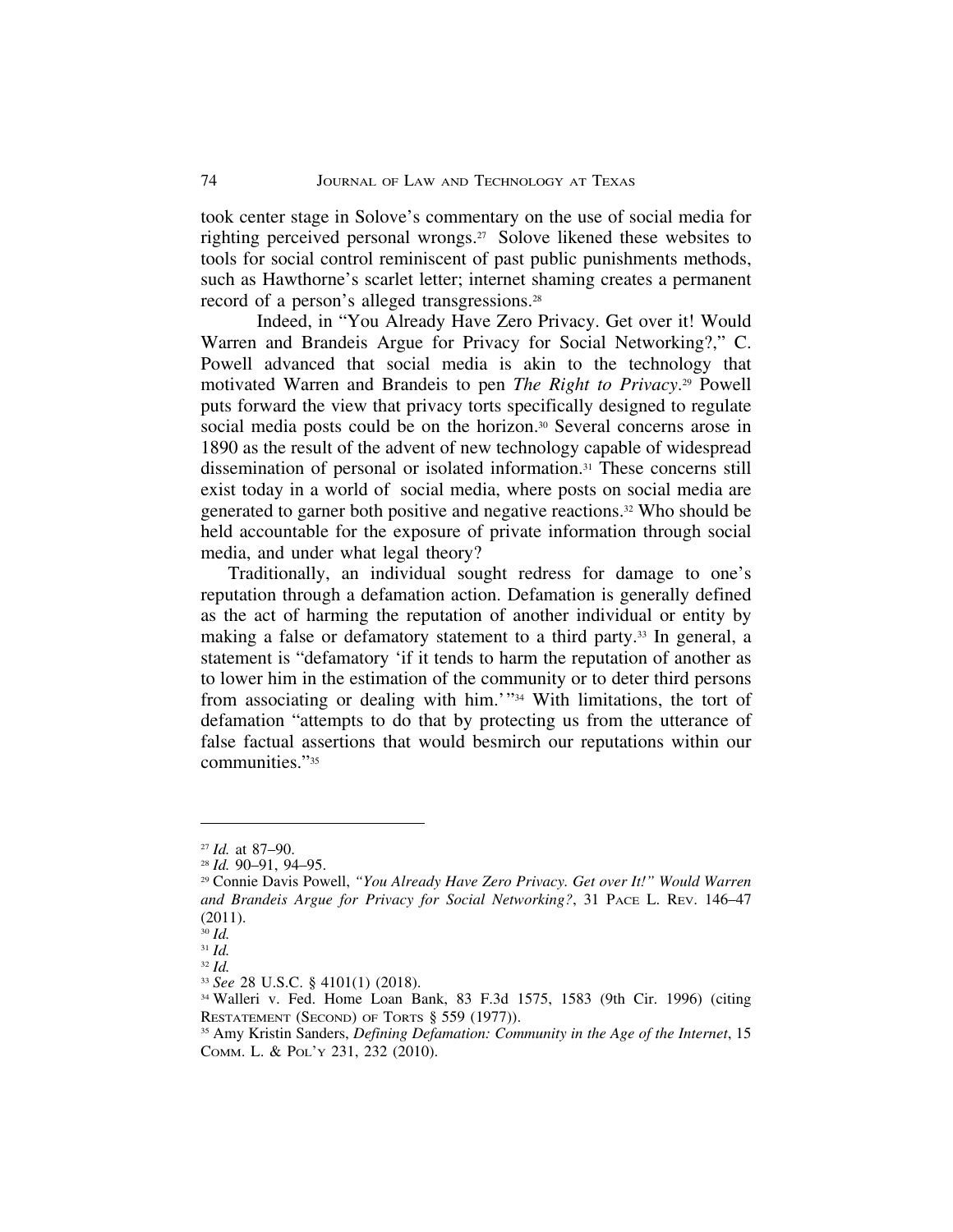While defamation provides an opportunity for redress to the damage of reputation, the First Amendment right to freedom of speech limits defamation torts.<sup>36</sup> For instance, public figures cannot successfully maintain a defamation action unless they can clearly and convincingly demonstrate that the statement was made with "actual malice."37 In *New York Times v. Sullivan*, a landmark defamation decision by the U.S. Supreme Court on First Amendment protections of petition and public speech, the Court held that safeguarding freedom of speech and the press requires that a public official who brings a libel action against critics of his official conduct must prove "actual malice" by the defendants.<sup>38</sup> Similarly, limitations were placed upon the tort of defamation by Congress with Section 230 of the Communications Decency Act.39 In the early 1990s, courts were uncertain whether to treat Internet Service Providers (ISPs) as publishers of libelous posts or distributors in early defamatory cases.40 However, Congress resolved this issue when it passed the Communications Decency Act in 1996. Section  $230(c)(1)$  of the Communications Decency Act reads: "No provider or user of an interactive computer service shall be treated as the publisher or speaker of any information provided by another information content provider."41

This immunity does not apply if the provider "creates or develops" the information.42 Section 230 immunity was intended to protect "Good Samaritan" Internet service providers from civil liability for blocking or screening objectionable online material.<sup>43</sup> However, Section 230 has been criticized for its use to shield websites that house such content.<sup>44</sup> According to Solove, "courts are interpreting Section 230 so broadly as to provide too much immunity, eliminating the incentive to foster a balance between speech and privacy. The way courts are using Section 230 exalts free speech to the detriment of privacy and

<sup>36</sup> *See* Curtis Pub. Co. v. Butts, 388 U.S. 130, 152 (1967).

<sup>&</sup>lt;sup>37</sup> *See id.* (defining actual malice as a statement made "with knowledge that it was false or with reckless disregard of whether it was false or not"); *see also* New York Times Co. v. Sullivan, 376 U.S. 254, 262 (1964) (describing how "actual malice" has been defined by state courts more generally).

<sup>38</sup> *New York Times Co.,* 376 U.S. at 279–80.

<sup>39</sup> *See* 47 U.S.C. § 230 (2018).

<sup>&</sup>lt;sup>40</sup> Cásarez, *supra* note 9, at 41.

 $41$  47 U.S.C.  $\hat{\S}$  230(c)(1) (2018).

<sup>42</sup> Directory Assistants v. SuperMedia, LLC, 884 F. Supp. 2d 446, 451 (E.D. Va. 2012). <sup>43</sup> Enigma Software Grp. USA, LLC v. Malwarebytes, Inc., 946 F.3d 1040, 1045 (9th Cir. 2019).

<sup>44</sup> *See* SOLOVE, *supra* note 1, at 159.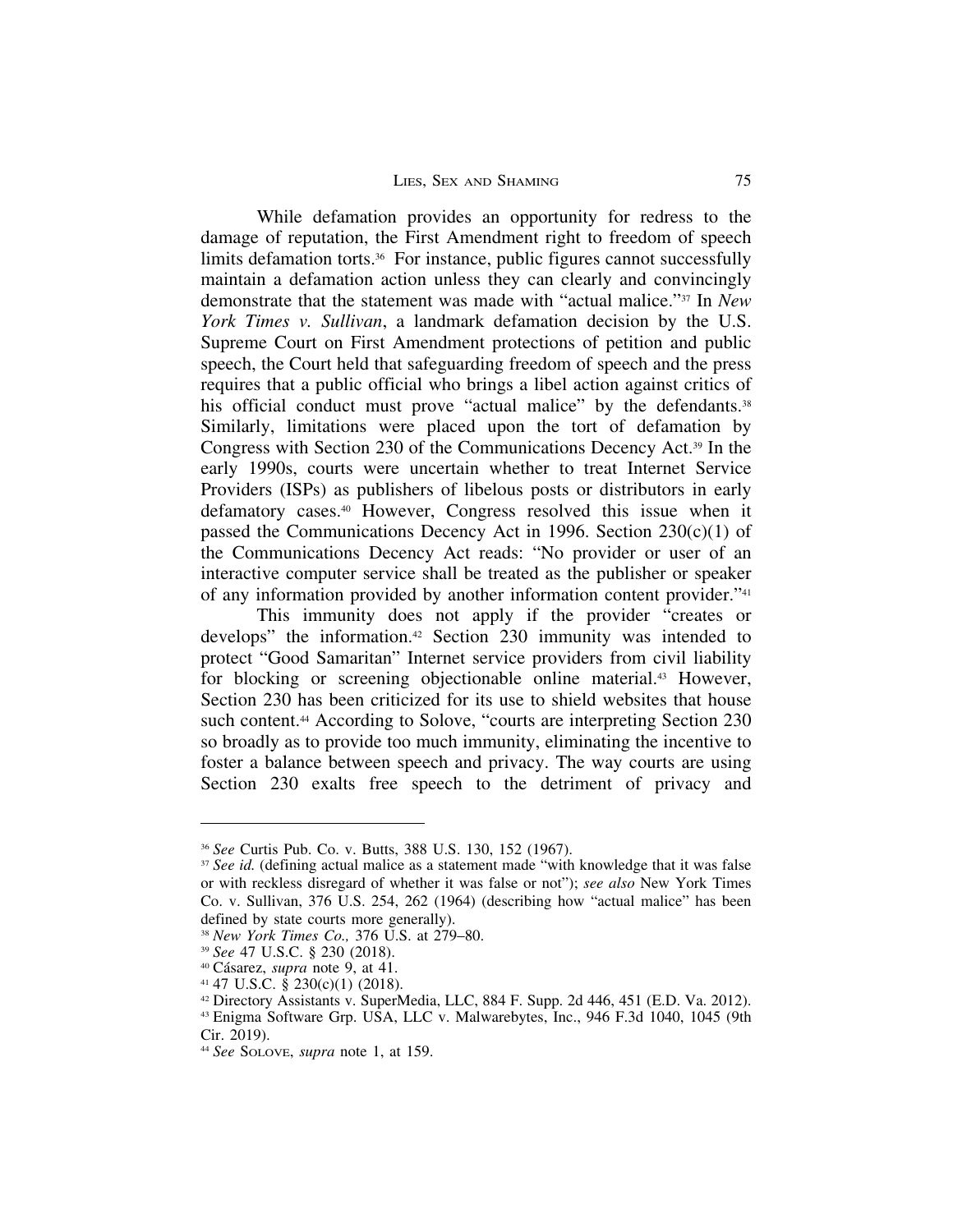reputation."45 Consequently, "a host of websites have arisen that encourage others to post gossip and rumors as well as to engage in online shaming."46 As practices such as gossip and shaming have moved online, information that was once forgettable and localized within groups has become widespread, permanent, and searchable, with broad privacy agreements that facilitate dissemination of the information.47

The rules have changed as online and social network communities grow in popularity.48 And as technology continues to evolve over time, defamation law will change.49 Sanders asserts that scholars generally "discuss two key areas in the context of online defamation: jurisdiction and anonymity. . .."<sup>50</sup> Moreover, "a number of articles have touched on the jurisdictional complications associated with online defamation lawsuits, including determining whether a court can exercise authority over a defendant and what state's laws should apply to a particular case."51 For instance, traditionally, "courts typically relied upon geographic factors, including where a plaintiff lived or worked," in defamation cases.<sup>52</sup> However, with the popularity of the internet, citizens are automatically connected geographically, which enables the increased spread of information through various channels.53 This loosening of geographic boundaries has challenged the traditional

<sup>49</sup> Kelley & Zansberg, *supra* note 48, at 39.

<sup>45</sup> *Id.*

<sup>46</sup> *Id.*

<sup>47</sup> *See* JOHN PALFREY & URS GASSER, BORN DIGITAL: UNDERSTANDING THE FIRST GENERATION OF DIGITAL NATIVES 30, 69 (2008) (discussing how changes in technology have resulted in new versions of existing problems); SOLOVE, *supra* note 1, at 200–01 (addressing the broad privacy agreements that insulate social media websites).

<sup>48</sup> *See* Matthew E. Kelley & Steven D. Zansberg, *A Little Birdie Told Me, "You're a Crook": Libel in the Twittersphere and Beyond*, 30 COMM. L. 34, at 34 (2014); Amy Kristin Sanders & Natalie Christine Olsen, *Re-Defining Defamation: Psychological Sense of Community in the Age of the Internet*, 17 COMM. L. & POL'Y. 355, at 355 (2012); Amy Kristin Sanders, *Defining Defamation: Community in the Age of the Internet,* 15 COMM. L. & POL'Y. 231, at 231 (2008).

<sup>&</sup>lt;sup>50</sup> Amy Kristin Sanders, Defining Defamation: Community, Harm and Plaintiff Status in the Age of the Internet 227 (2007) (unpublished Ph.D. dissertation, University of Florida) (on file with the University of Florida Libraries, University of Florida). <sup>51</sup> *Id.*

<sup>52</sup> Sanders & Olsen, *supra* note 48, at 357–58.

<sup>53</sup> *Id.* at 358.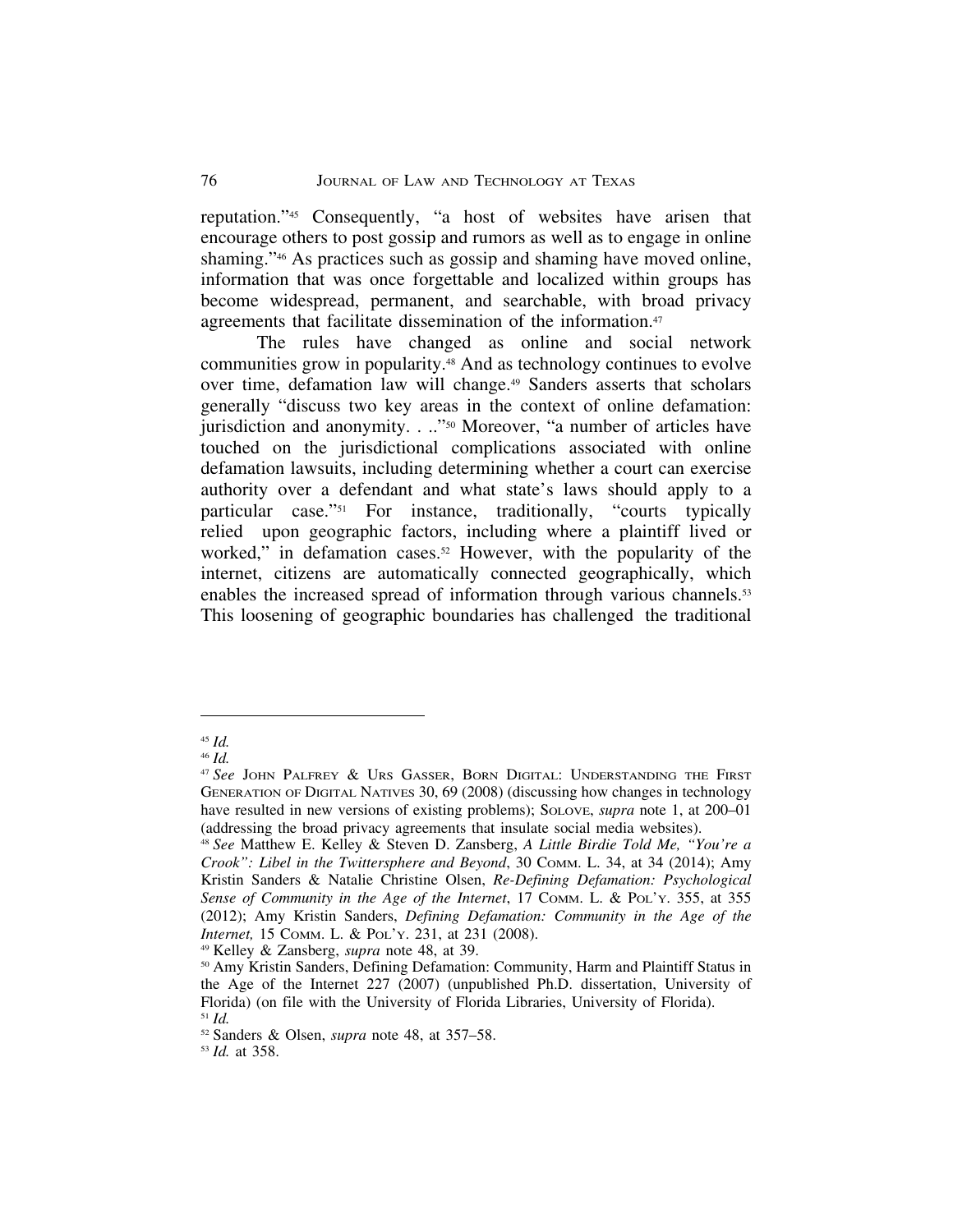media model centered on editorial judgment and ethics.54 The internet allows users build relationships across the globe.55

The type of social media platform is also a concern in this area of research. Kelley and Zansberg write that as communications are increasingly conducted via social media platforms, judges are beginning to confront the question of how to apply the law of defamation to these web-based platforms.<sup>56</sup> Websites such as Facebook, Amazon, Twitter, and Yelp, "have given individuals a global platform on which to air their grievances with companies."57 The popularity of such sites has given rise to situations where business owners may take legal action over critical posts.58

However, those subject to shaming have little to no recourse against the social media platform enabling the dissemination of what could be damaging to their reputation. Indeed, at least one court has opined that "the average reader would know that the comments are 'emotionally charged rhetoric' and the 'opinions of disappointed lovers,"<sup>39</sup> thus precluding the defamation because the statements did not satisfy the threshold requirement of a false statement of fact. A false statement of fact is a statement that the average reader would not interpret as a statement of opinion, but rather a factual assertion that is capable of being substantiated as either true or false.<sup>60</sup> Truth serves as an "absolute defense" to a defamation cause of action.61 As such, many of the shaming defamation cases end at this stage.<sup>62</sup> Notwithstanding the lack of a cause of action for defamation, many of these cases implicate the privacy torts that were advocated for in 1890 by Warren and Brandeis and developed by William Prosser.63

<sup>54</sup> See *id.* at 357–58.

<sup>55</sup> *See id.* at 358.

<sup>56</sup> Kelley & Zansberg, *supra* note 48.

<sup>57</sup> Dan Frosch, *Venting Online, Consumers Can Find Themselves in Court*, N.Y. TIMES (May 31, 2010), http://www.nytimes.com/2010/06/01/us/01slapp.html.

<sup>58</sup> *See id.*

<sup>59</sup> Couloute v. Ryncarz, 2012 WL 541089, at \*6 (S.D.N.Y. Feb. 17, 2012).

<sup>60</sup> *Id.* at \*5.

<sup>61</sup> Curtis Pub. Co. v. Butts, 388 U.S. 130, 151 (1967); RESTATEMENT (SECOND) OF TORTS § 581A (AM. LAW INST. 1977).

 $62$  Guccione v. Hustler Magazine, Inc., 800 F.2d 298, 304 (2d Cir. 1986); Atlantis Int'l, Ltd. v. Houbigant (In re Houbigant, Inc.), 95 Civ. 9541 (JSM), 1996 U.S. Dist. LEXIS 13424, at \*17 (S.D.N.Y. Sep. 13, 1996).

<sup>63</sup> William L. Prosser, *Privacy,* 48 CALIF. L. REV. 383, 389 (1960).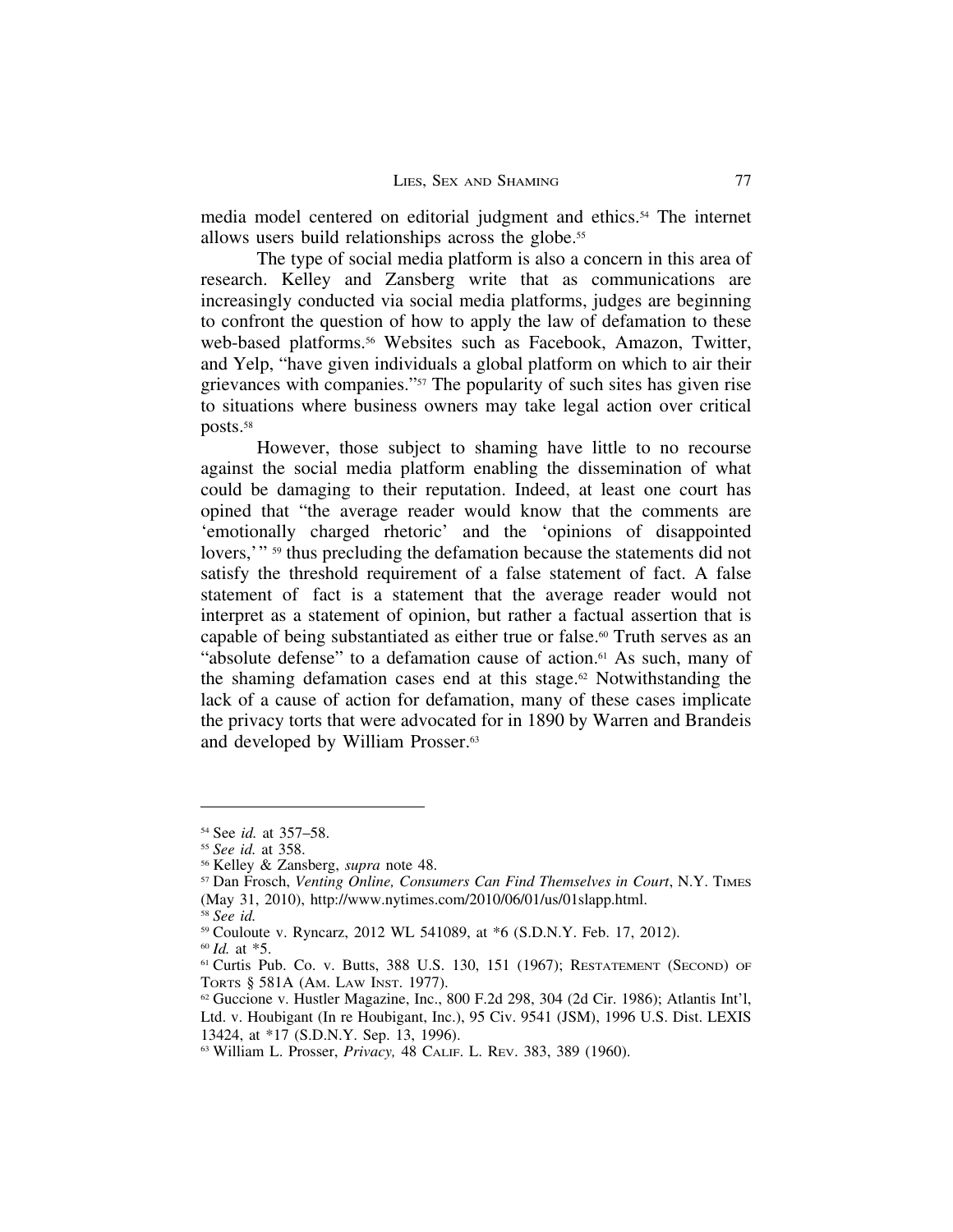### **III. Privacy Laws**

The digital era has given rise to cybertorts that are akin to and implicate traditional privacy torts as possible remedies to the dissemination of information that is private and/or harassing. However, commentary by scholars suggests that these torts failed to effectively combat internet intrusions.<sup>64</sup> The four privacy torts that establish a "right to be let alone" as envisioned by Warren and Brandeis and later developed further by William Prosser in *Privacy* and in the Restatement Second of Torts are:

- (1) Intrusion upon the solitude, seclusion or private affairs;
- (2) Public disclosure of private facts;
- (3) Publicity which places one in a false light; and
- (4) Appropriation of name and likeness. $65$

In *Prosser's Privacy Law: A Mixed Legacy*, Neil Richards and Daniel Solove argue that the "rigid" structure of the above listed privacy torts developed by Prosser "stripped privacy law of any guiding concept to shape its future development."66 As such, Richards and Solove conclude that privacy gained prominence in tort law during the life of Prosser, but "froze" after their codification into distinct categories.<sup>67</sup> Privacy tort law's growth in the absence of Prosser's advocacy faded, thereby deferring the development of privacy torts to the future.<sup>68</sup> In *Prosser's Privacy Law: A Mixed Legacy*, the authors recount the development of privacy law and how the rigid structure and lack of flexibility in development resulted in the law's inability to keep up with the Information Age, which was the article's overarching conclusion.<sup>69</sup> The inability of privacy law to effectively address the growing digital cybertorts is all too apparent in a review of the cases that brought media attention to the use of social media as a way to expose, deride, and harass.

<sup>64</sup> Danielle Keats Citron, *Cyber Civil Rights*, 89 B.U. L. REV. 61, 89 (2009) (examining traditional tort effectiveness).

<sup>65</sup> Prosser, *supra* note 63, at 389.

<sup>66</sup> Neil Richards and Daniel Solove, *Prosser's Privacy Law: A Mixed Legacy*, 98 CALIF. L. REV. 1887, 1890 (2010).

<sup>67</sup> *Id.* at 1924.

<sup>68</sup> *See id.* at 1890.

<sup>69</sup> *Id.* at 1890–91.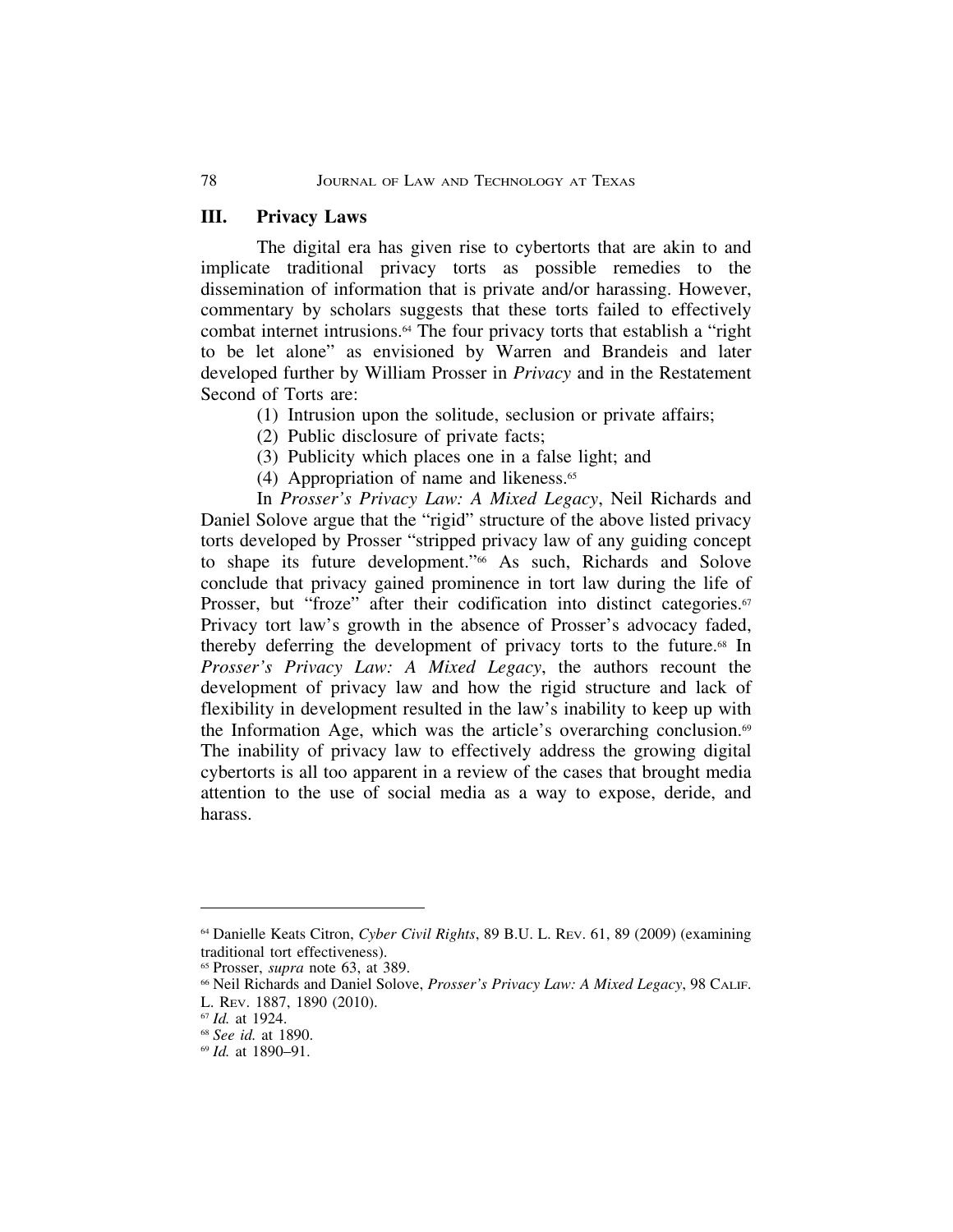### A. *United States v. Drew*

One of the first prominent cases to address the newfound uses of social media was *United States v. Drew*.70 *Drew* brought attention to cyberbullying.71 Around October 16, 2006, Megan Meier, a 13-year-old girl, killed herself after receiving cruel Myspace messages from a fake account whom she thought was a 16-year-old boy named Josh Evans.72 As the story unfolded, "Josh" turned out to be an account created by Lori Drew (and other members of the conspiracy to create the Josh Evans account), the mother of Megan's classmate.73 The account was used for several weeks to flirt with Megan before it was turned against her.<sup>74</sup> Drew, an advertising-magazine publisher, claimed she used the fake profile to find out what Megan was telling other friends about her daughter after the teenagers had a falling out.75

In mid-September of 2006, Megan's Myspace page was contacted by the fictitious "Josh Evans."76 According to a *People* article, "Josh's" Myspace page "was enough to get the pulse of any teen girl racing."<sup>77</sup> Drew stated that she used "Josh Evans" to find out whether Megan was talking about her daughter, whom Megan had allegedly "called a lesbian."78 For several weeks, the ruse continued with "Josh Evans" sending flattering statements to Megan.79 Abruptly, the tone of the fictitious boyfriend, "Josh Evans," turned from flattering to insulting.80 The Myspace message from "Josh Evans" stated that "the world would be a better place without you."81 After this interaction, Megan hanged herself in her bedroom closet.82 The Missouri state harassment law in 2006 did not pro-

<sup>70</sup> United States v. Drew, 259 F.R.D. 449 (C.D. Cal. 2009).

<sup>71</sup> Brandon Darden, *Definitional Vagueness in the CFAA: Will Cyberbullying Cause the Supreme Court to Intervene*, 13 SMU SCI. & TECH. L. REV. 329, 347–48 (2010).

<sup>72</sup> *Drew*, 259 F.R.D. at 452.

<sup>73</sup> Bill Hewitt*, Did a Cruel Hoax Lead to Suicide*?, PEOPLE (Dec. 3, 2007, 12:00 PM), https://people.com/archive/did-a-cruel-hoax-lead-to-suicide-vol-68-no-23; Alex Tresniowski*, A Cyberbully Convicted*, PEOPLE (Dec. 15, 2008, 12:00 PM), https://people.com/ archive/a-cyberbully-convicted-vol-70-no-24.

<sup>74</sup> *Drew*, 259 F.R.D. at 452*.*

<sup>75</sup> Tresniowski, *supra* note 73.

<sup>76</sup> *Drew*, 259 F.R.D. at 452.

<sup>77</sup> Hewitt, *supra* note 73.

<sup>78</sup> Lauren Collins, *Friend Game*, NEW YORKER (Jan. 21, 2008), https://www.newyorker. com/magazine/2008/01/21/friend-game.

<sup>79</sup> *Drew*, 259 F.R.D. at 452.

<sup>80</sup> *See id.*

<sup>81</sup> Hewitt, *supra* note 73*.*

<sup>82</sup> *Id.*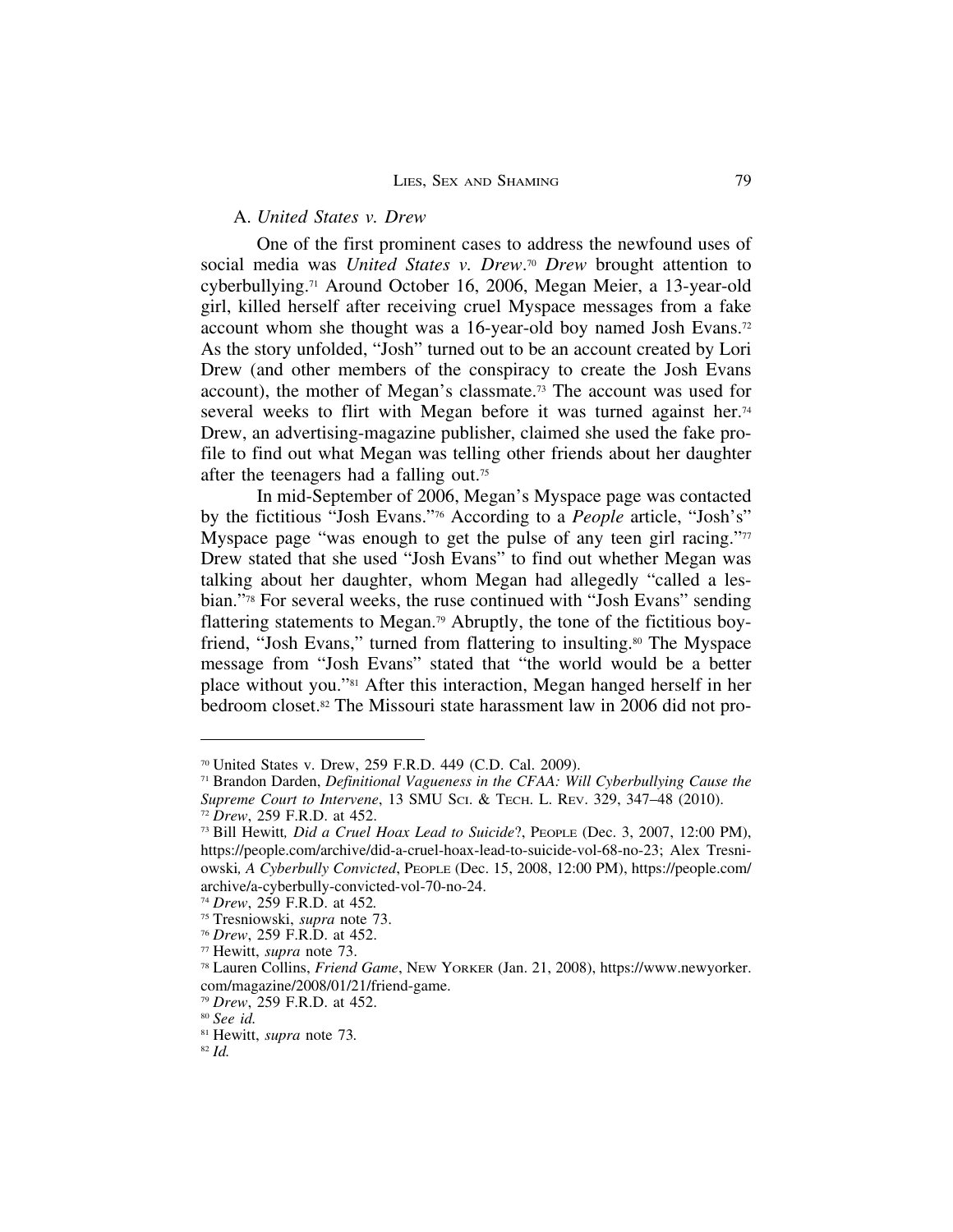vide a way to prosecute Lori Drew.83 Federal prosecutors, using jurisdiction provided by the location of Myspace servers in Los Angeles county, attempted to hold Drew responsible for the results of her social media conduct.84

The Computer Fraud and Abuse Act (CFAA) was utilized as the vehicle to prosecute Drew for her social media conduct.<sup>85</sup> "Prosecutors" charged Drew with violating the Myspace terms of service (TOS), which required truthful and accurate registration, refraining from using information from Myspace to harass others, refraining from solicitation of information from a minor, and refraining from promoting false or misleading information" and with three counts of "accessing protected computers to obtain information" under the CFAA.86 At trial, Drew was acquitted of the three charges regarding unauthorized computer access.87 The jury was deadlocked with regard to the conspiracy charge, leaving an opportunity for a retrial upon that issue.<sup>88</sup> Ultimately, Drew was found guilty of a misdemeanor violation of the CFAA.89 Drew filed a Rule 29 motion for directed acquittal,<sup>90</sup> and the court held that she was entitled to such relief because the creation of a fictitious account could not satisfy the CFAA requirement of an unauthorized access or access that exceeded authorization.<sup>91</sup>

After the unfortunate incident that preceded this case and the failure of Missouri law to hold Drew responsible for the results of her behavior online, Missouri amended its state harassment law.92 The amended statute redefined "harassment" in Section 565.090 of the Revised Statutes of Missouri to incorporate electronic communication that "frightens, in-

<sup>83</sup> *Cyberbullying,* 24 BERKELEY TECH. L.J. 659, 659 (2009).

<sup>84</sup> *See id.*

<sup>85</sup> Gov't's Trial Mem., *supra* note 82, *passim*; *Cyberbullying*, *supra* note 83, at 659.

<sup>86</sup> *Cyberbullying*, *supra* note 83, at 659; Indictment, United States v. Drew (C.D. Cal 2009) (No. CR08-00582), 2008 WL 2078622.

<sup>87</sup> United States v. Drew, 259 F.R.D. 449, 451 (C.D. Cal. 2009); A. Tresniowski, *A Cyberbully Convicted*, PEOPLE (Dec. 15, 2008, 12:00 PM), https://people.com/archive/ a-cyberbully-convicted-vol-70-no-24/.

<sup>88</sup> *Drew*, 259 F.R.D. at 453.

<sup>89</sup> *Id.* at 452.

<sup>90</sup> Rule 29 Mot. for J. of Acquittal at 1, United States v. Drew, 259 F.R.D 449 (C.D. Cal. 2009) (No. CR-08-582-GW), 2008 WL 5041979; *see also* Suppl. to Rule 29 Mot. at 1, United States v. Drew, 259 F.R.D 449 (C.D. Cal. 2009) (No. CR-08-582-GW), 2008 WL 5381025.

<sup>91</sup> *Drew*, 259 F.R.D. at 461.

<sup>92</sup> *Compare* MO REV. STAT. § 565.090 (2008), *with* MO REV. STAT. § 565.090 (2005).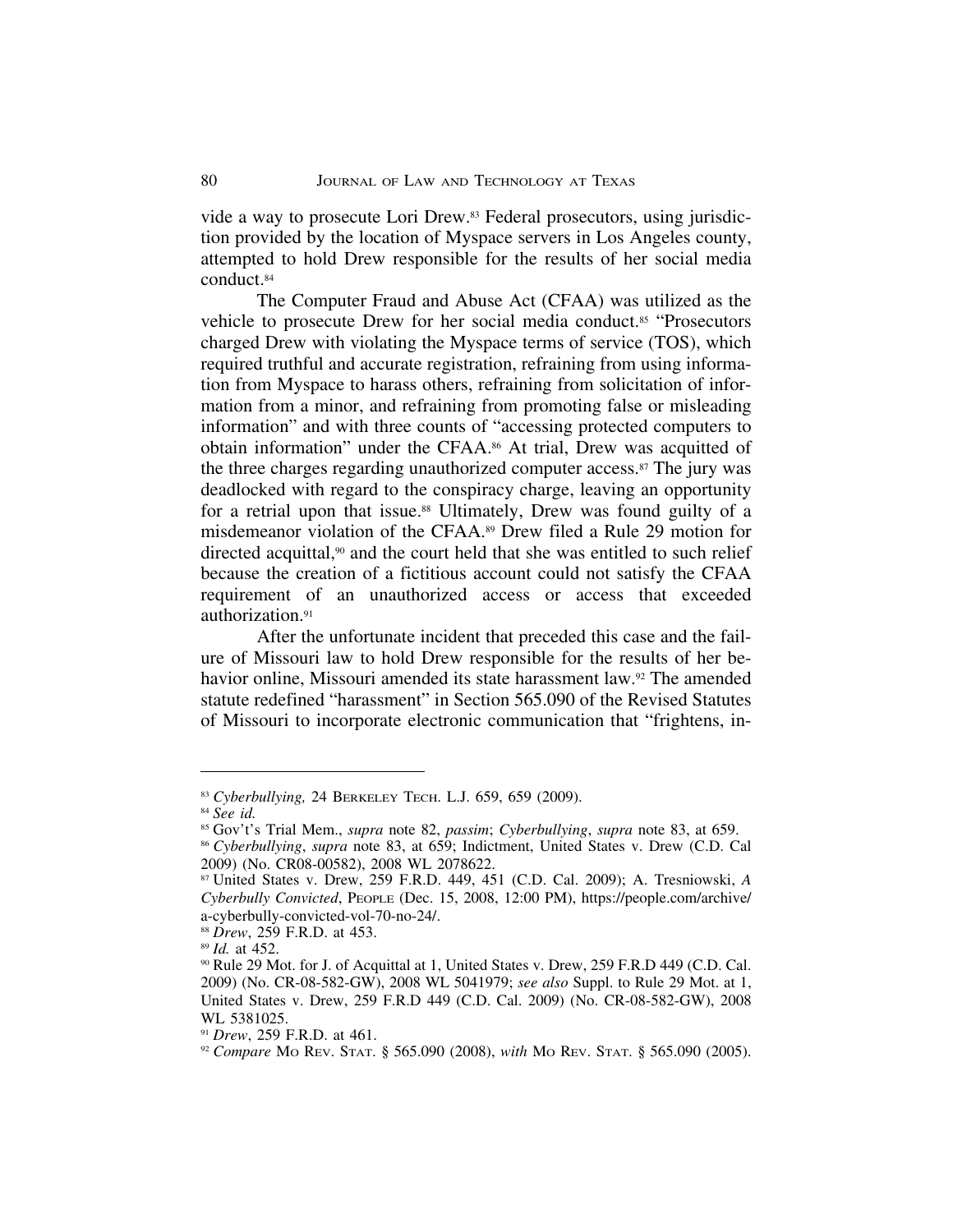timidates or causes emotional distress to [another] person."93 Under the Missouri statute as amended in 2008, the penalty for harassment was imprisonment for up to one year, unless a person age 21-years-old or older committed the offense upon a person younger than or equal to 17 years-old, in which case the sentence is carried out for up to four years.94

While cyberbullying was being addressed nationwide through state legislation, another online phenomenon was gaining traction shaming. Online shaming, a form of public shaming in which individuals are humiliated online, frequently involves the publication of private information online, which often produces social ridicule of the individual shamed. Such ridicule often includes hate messages, death threats, and employment terminations.<sup>95</sup>

### B. *Todd Hollis v. Tasha C. Joseph-Cunningham*

The concept of public shaming is not new. Public shaming served as a source of punishment throughout the 1700s to mid-1800s, until legislation began abolishing the practice.<sup>96</sup> For example, Massachusetts abolished public stocks in 1804.97 Throughout the early 1900s there was a continued decline in the use of public shaming as punishment.<sup>98</sup> However, in the mid-1970s, shaming saw a resurgence.<sup>99</sup> In 1998, a Harris County, Texas, district court judge gained notoriety for his use of public shaming as punishment.<sup>100</sup> Indeed, Judge Ted Poe indicated that over a three-year period he had issued fifty-nine shaming sentences, which were successful in decreasing recidivism.<sup>101</sup> As early as the Colonial days, shaming has been used as punishment.102 Since that time, courts in many

<sup>93</sup> Mo REV. STAT. § 565.090 (2008).

<sup>94</sup> MO REV. STAT. § 565.090 (2008); MO REV. STAT. § 558.011 (2003).

<sup>95</sup> Kate Klonik, *Re-Shaming the Debate: Social Norms, Shame, and Regulation in an Internet Age*, 75 MD. L. REV. 1029, 1034 (2016).

<sup>96</sup> Peter Sterns, *A History of Shaming in America and its Modern Revival*, BREWMINATE (Nov. 6, 2017), https://brewminate.com/a-history-of-shaming-in-america-and-its-modern-revival.

<sup>97</sup> *Id.* <sup>98</sup> *Id.*

<sup>99</sup> Aaron S. Book, *Shame On You, an Analysis of Modern Shame Punishment as an Alternative to Incarceration*, 40 WM. & MARY L. REV. 653, 660 (1999).

<sup>100</sup> Kate Shatzkin, *Judges Are Resorting to Shame in Sentencing Criminals*, L.A. TIMES (Apr. 26, 1998, 12:00 AM), https://www.latimes.com/archives/la-xpm-1998-apr-26-mn-43159-story.html.

<sup>101</sup> *Id.*

<sup>102</sup> E.B. v. Verniero, 119 F.3d 1077, 1115 (3d Cir. 1997); Smith v. Doe, 538 U.S. 84, 98 (2003).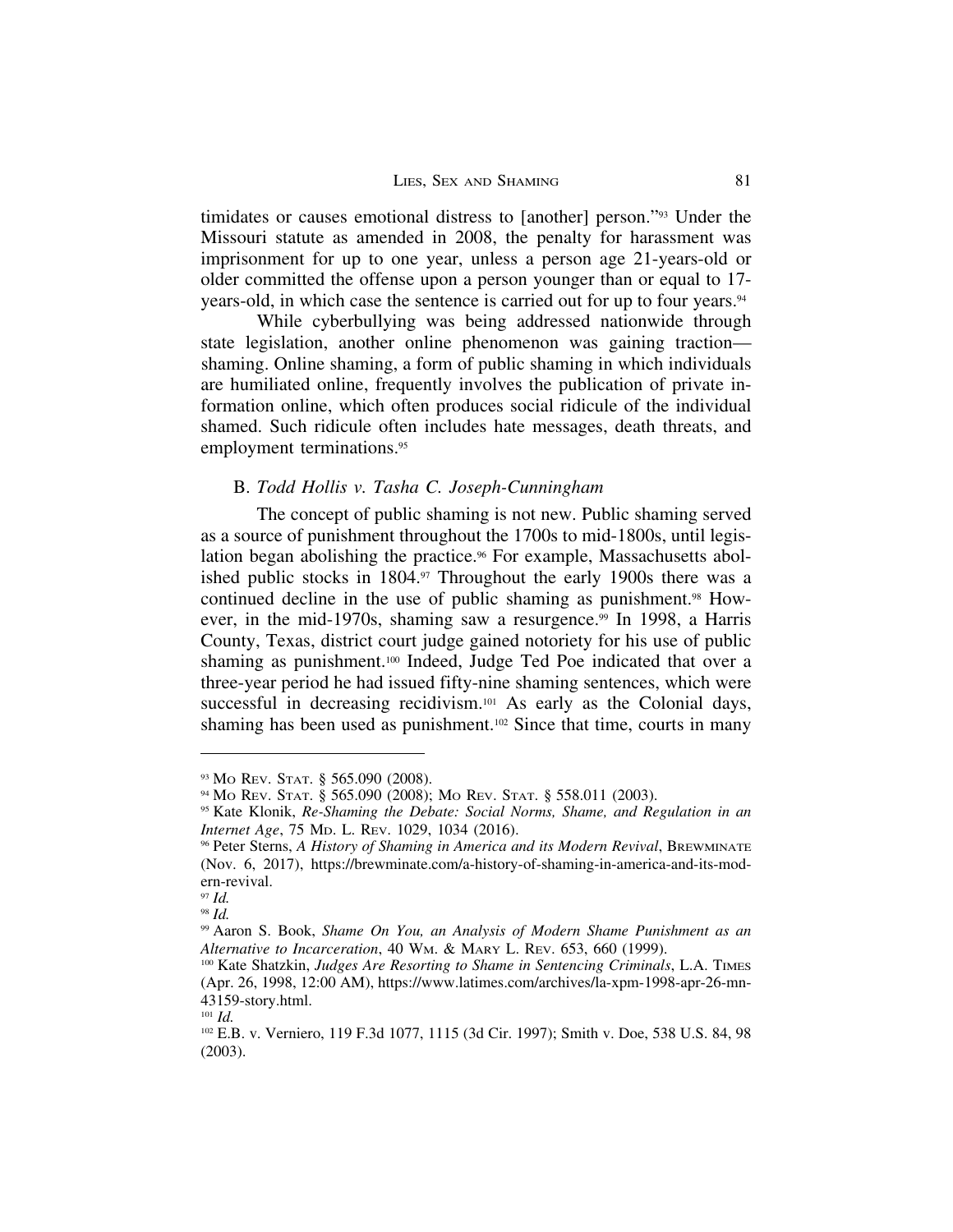states determined that public shaming should not be used and that it did little to combat recidivism.103 Many courts decided shaming is not appropriate to use in sentencing for criminal conduct for purposes of humiliation or embarrassment.<sup>104</sup>

While courts have frowned upon the use of public shaming for punishment, there has been a rise in the use of social media for public shaming.105 In *Hollis v. Cunningham*, a plaintiff sought to hold a social networking site operator liable for online public shaming.106 Cunningham tried to use Section 230 of the Communications Decency to act as a shield, stating in her Amended Answer and Defenses to the Amended Complaint that she was not a content provider as defined by the Act.107 *Hollis* involved a former-lover-shaming site, DontDateHimGirl.com, that allowed individuals to post photos of ex-lovers and personal details about the relationship.108 This case was the first of many in which a plaintiff sought damages for online shaming from a website operator.<sup>109</sup> The plaintiff in *Hollis* sought to hold the site operator liable under the theory that the site operator allowed and categorized anonymous posts by users.<sup>110</sup> Therefore, the theory is that liability should rest with the site operator, since there was no way to hold an anonymous poster liable.

The plaintiff in *Hollis* alleged that the posts made by several different women were false and defamatory, characterizing him as "cheater," and that "he wears dirty clothes."111 Comments about Hollis included, "Chocolate Attorney Hollis: This jerk gave me herpes . . . He

<sup>103</sup> State v. Scott, 961 P.2d 667, 675 (1998); *Smith*, 538 U.S. at 98.

<sup>104</sup> *See, e.g.*, Aaron S. Book*, Shame On You: An Analysis of Modern Shame Punishment as an Alternative to Incarceration*, 40 WM. & MARY L. REV. 653, 667 (1999).

<sup>105</sup> *See* David Reutter, *For Shame! Public Shaming Sentences on the Rise*, PRISON LE-GAL NEWS (Feb. 4, 2015), https://www.prisonlegalnews.org/news/2015/feb/4/shamepublic-shaming-sentences-rise.

<sup>106</sup> Second Am. Compl. at 9, Hollis v. Cunningham, No. 07-23112 CIV-ALTONAGA/ Turnoff, 2008 WL 11417652 (S.D. Fla. Feb. 6, 2008) (No. 07-23112), 2008 WL 2472888.

<sup>107</sup> Defs.' Am. Answer and Defenses to the Am. Compl. at 2, Hollis v. Cunningham, 2008 WL 11417652 (S.D. Fla. Feb. 6, 2008) (No. 07-23112), 2008 WL 2472887.

<sup>108</sup> Second Am. Compl., *supra* note 106.

<sup>109</sup> *See, e.g.*, Sabbato v. Hardy, No. 2000CA00136, 2000 WL 33594542 (Ohio Ct. App. Dec. 18, 2000); Tabor v. Willey, No. C01-1002 MJM, 2001 WL 34152085 (N.D. Iowa May 3, 2001); Batzel v. Smith, 333 F.3d 1018, 1020 (9th Cir. 2003); Barrett v. Rosenthal, 146 P.3d 510 (Cal. 2006); Dimeo v. Max, 433 F. Supp. 2d 523 (E.D. Pa. 2006), *aff'd*, 248 F. App'x 280 (3d Cir. 2007).

<sup>110</sup> Second Am. Compl., *supra* note 106, ¶ 12.

<sup>111</sup> Second Am. Compl., *supra* note 106, ¶ 4.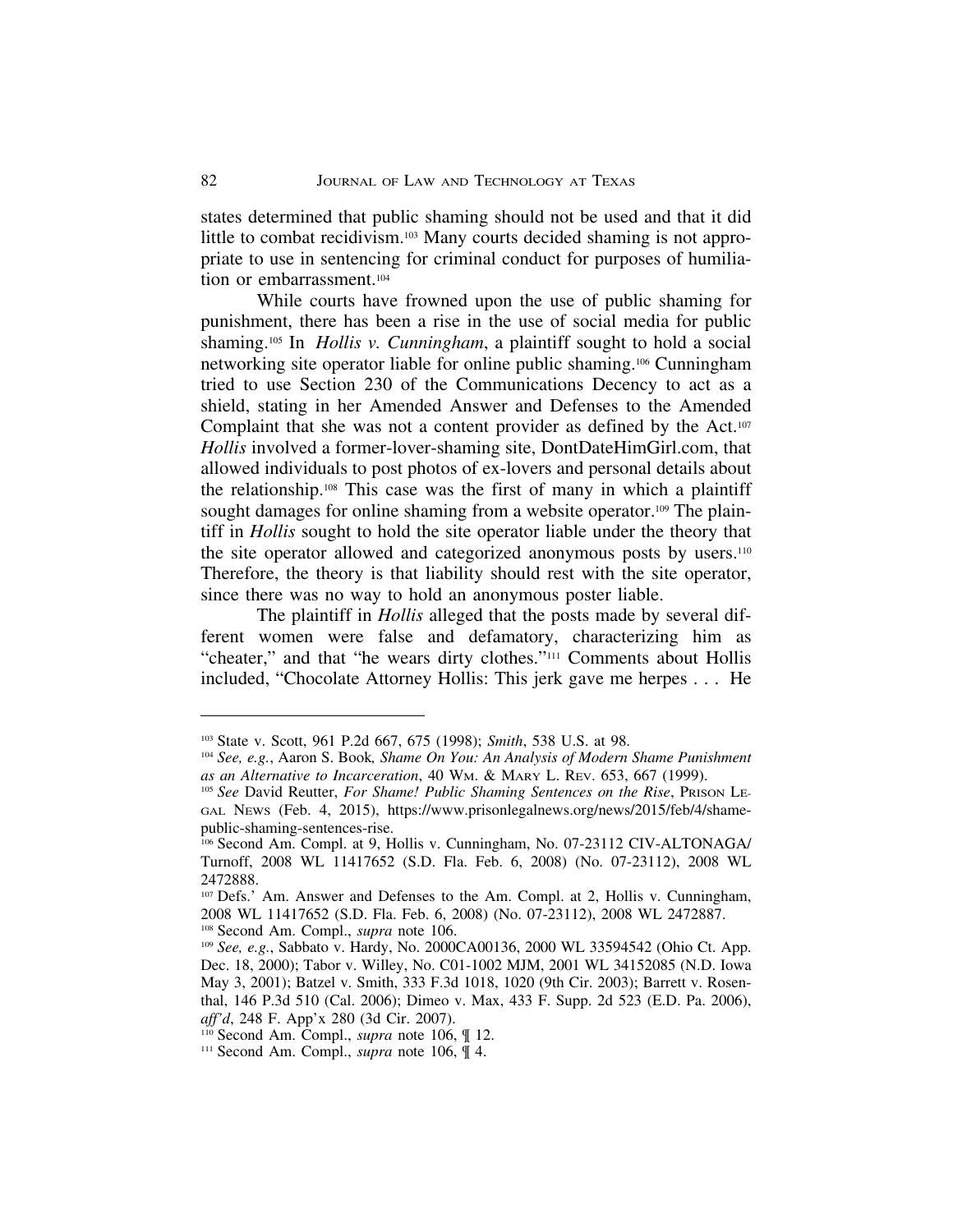tried to pay me to have sex after we broke up, what a jerk . . . Beware girlfriends. He is no chocolate, but rather poo-poo."112

Hollis contended that the site operator created categories, "actively participated in the writing and preparation of the profiles," and added additional content for the fabricated postings.113 In response to the suit, Cunningham argued that the Section 230 of the Communications Decency Act, which immunizes website hosts against liability for messages posted by others, protected her.114 She added that DontDateHimGirl.com is no different from any other site on the web that provides information and that the website gives people the perfect platform to disclose whatever information they see fit.115 In June of 2008, the case was settled by the parties and the judge dismissed the case.116

### C. *Sarah Jones v. Dirty World Entertainment Recordings, LLC*

TheDirty.com, a gossip website that allows users to post photos, anecdotes, and rumors about everyday people or celebrities, is the defendant in the last of the trilogy of cases reviewed in this essay.<sup>117</sup> TheDirty.com became the subject of a lawsuit by one of the targets of a third-party post.118 Jones, a high school teacher at the time, sued the operators of TheDirty.com after the gossip website posted that she contracted sexually transmitted diseases from her ex-boyfriend and that he had bragged about having sex with her on the football field and in her classroom.119 The excerpt below is what sparked Jones' outrage:

Nik, here we have Sarah J, captain cheerleader of the playoff bound cinci bengals. . Most ppl see Sarah has [*sic*] a gorgeous cheerleader AND highschool teacher. . . yes she's also a teacher. . but what most of you don't know is. . Her ex Nate. . . cheated on her with over 50 girls in 4 yrs. . . in that time he tested positive for Chlamydia Infec-

<sup>112</sup> Leslie Yeransian, *Women Rat, Man Sues*, ABC NEWS (July 18, 2006, 9:27 AM), http://abcnews.go.com/US/LegalCenter/story?id=2184494&page=1.

<sup>113</sup> Second Am. Compl., *supra* note 106, ¶ 35.

<sup>114</sup> Defs.' Am. Answer and Defenses to the Am. Compl., *supra* note 107, ¶ 140.

<sup>115</sup> Defs.' Am. Answer and Defenses to the Am. Compl., *supra* note 107, ¶ 65.

<sup>116</sup> *Hollis v. Cunningham*, DIGITAL MEDIA LAW PROJECT (June 20, 2008), http:// www.dmlp.org/threats/hollis-v-cunningham.

<sup>117</sup> Jones v. Dirty World Entm't Recordings LLC, 755 F.3d 398 (6th Cir. 2014). <sup>118</sup> *Id.*

<sup>119</sup> *Id.* at 403.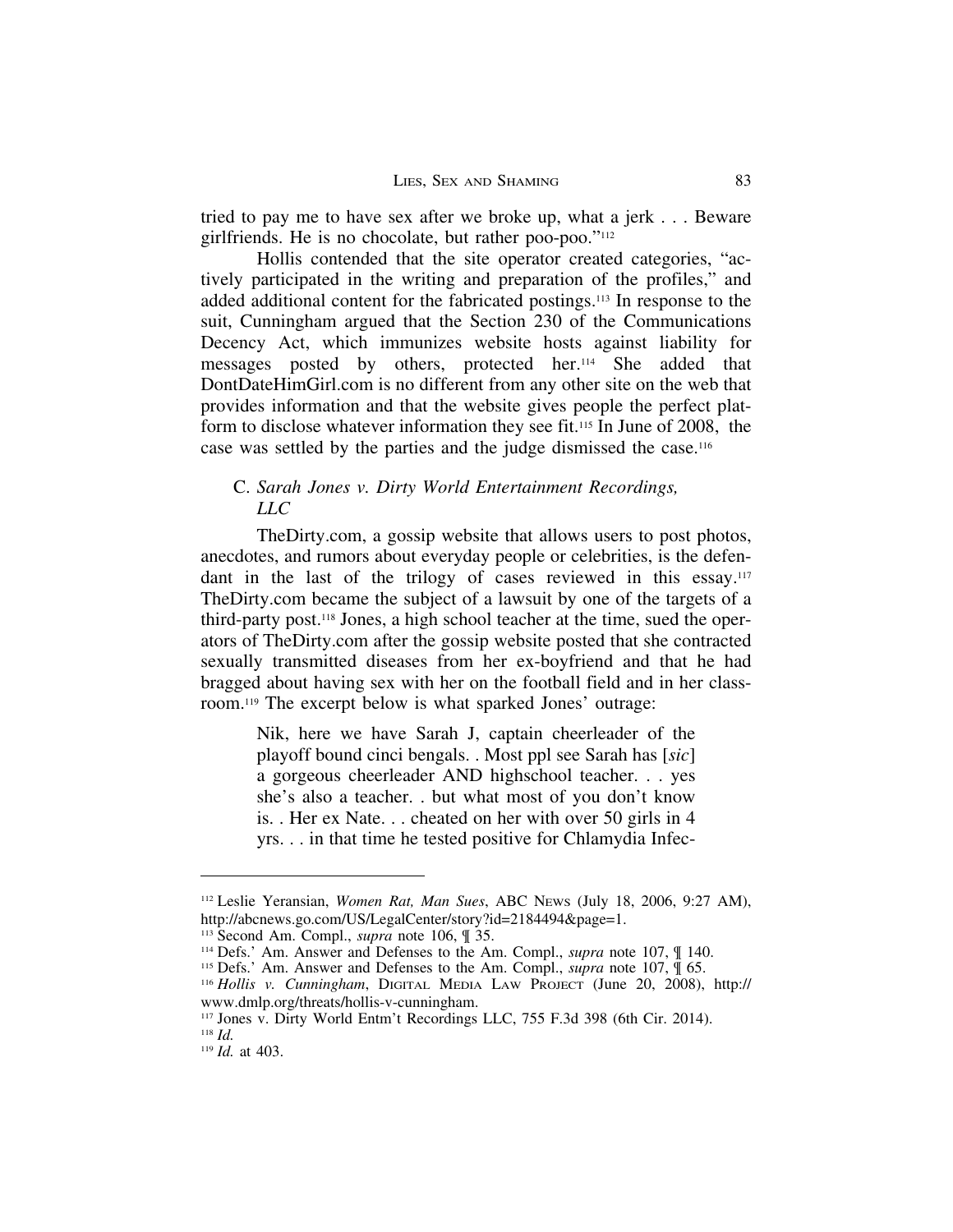tion and Gonorrhea. . . so i'm sure Sarah also has both. . . whats worse is he brags about doing sarah in the gym... football field. . her class room at the school she teaches at DIXIE Heights.<sup>120</sup>

Hooman Karamian, the founder of TheDirty.com and better known as Nik Richie, then added his own comment to the post: "Why are all high school teachers freaks in the sack? — nik."<sup>121</sup> This case truly pushed the limits of the protections afforded by Section 230 of the Communications Decency Act. The case sought to determine whether a website operator like Richie could establish immunity under Section 230 of the Communications Decency Act for objectionable posts by third parties that contained commentary by the website operator.122

Jones argued that the posts were false and malicious and that they caused her severe mental anguish.123 Richie denied any malice and indicated that he did not write the false posts.124 Jones requested that the post be removed by sending over twenty-seven emails to Richie.125 She stated that she was concerned about how it would affect her job.126 Richie told her that the posts would not be removed.<sup>127</sup> Richie's lawyers contended that the Communications Decency Act protects Richie as the operator of a website that allows third-party posts and that holding him responsible for such posts, "would have a negative impact on free speech" and on other websites that host forums of discussion.128 Further, Richie's lawyers argued that this type of liability is precisely what Section 230 of the Communications Decency Act guards against.129 An initial trial resulted in a hung jury.130 Later, a jury of eight women and two men found that the

<sup>120</sup> *Id.*

<sup>121</sup> *Id.* at 404.

<sup>122</sup> *Id.* at 402.

<sup>123</sup> *Id.*

<sup>124</sup> Appellant's Opening Br. at 9, Jones v. Dirty World Entm't Recordings LLC, 965 F. Supp. 2d 819 (E.D. Ky. 2013), r*ev'd and vacated*, 755 F.3d 398 (6th Cir. 2014). <sup>125</sup> *Jones*, 755 F.3d at 404.

<sup>&</sup>lt;sup>126</sup> See Appellee Sarah Jones's Resp. Br. at 4, Jones v. Dirty World Entm't Recordings LLC, 755 F.3d 398 (6th Cir. 2014) (No. 13-5946) 2013 WL 6823689.

<sup>127</sup> *Id.* at 403.

<sup>128</sup> Lisa Cornwell, *Jury Finds Website Defamed Ex-Bengals Cheerleader*, AP NEWS (July 11, 2013), https://apnews.com/article/46bbb7d094ce4381bbb8a0c2a74f2232.

<sup>&</sup>lt;sup>129</sup> Jones v. Dirty World Ent. Recordings, LLC, 965 F. Supp. 2d 818, 819 (E.D. Ky. 2013).

<sup>130</sup> *Id.*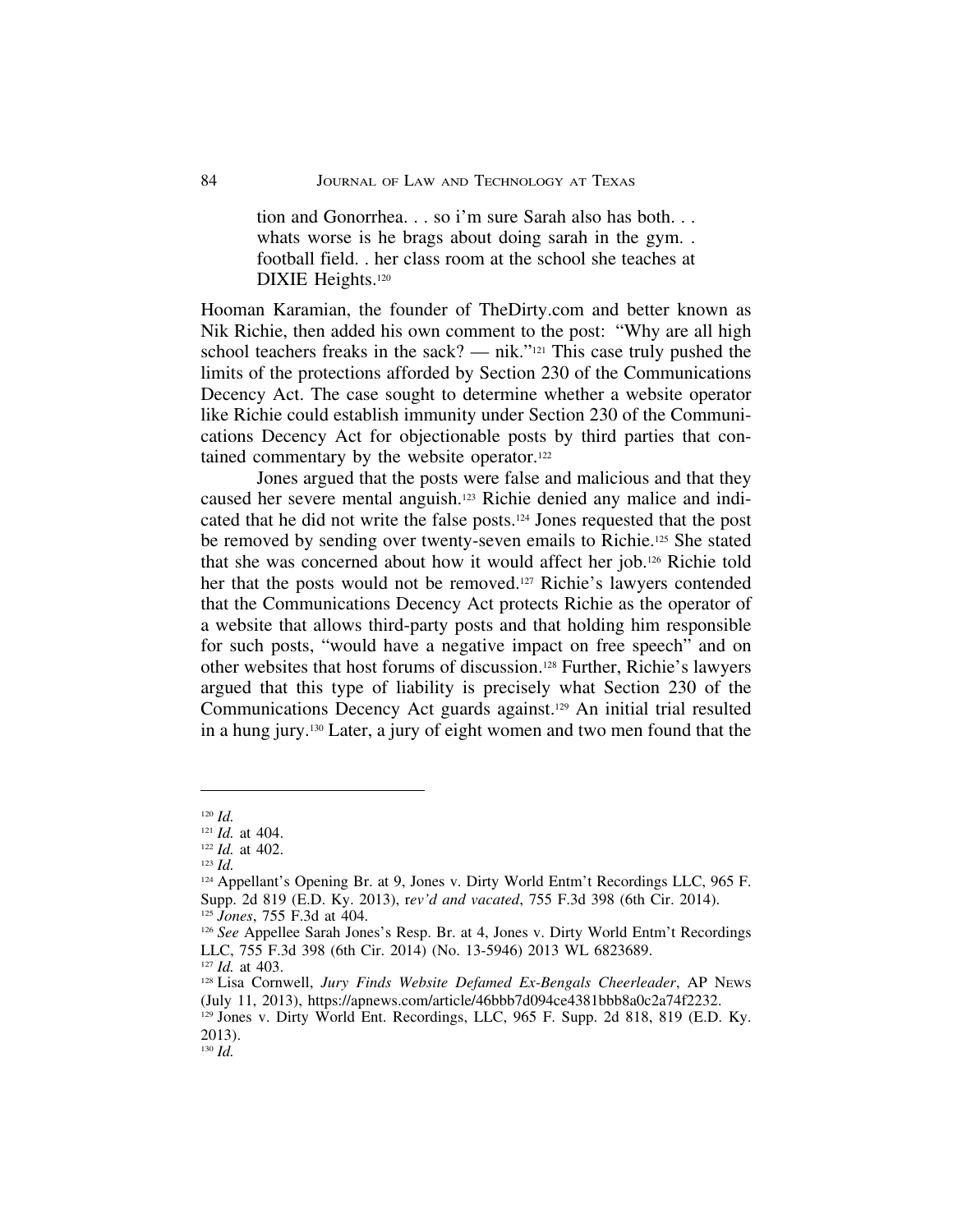posts were false and Richie was guilty of libel.131 The jurors also found Richie acted with malice or reckless disregard in the case by posting anonymous submissions.132

The district court ruled that the website was not shielded from liability by Section 230 of the Communications Decency Act because Richie invited people to post "dirt" and comments on the submitted posts.133 The district court opined that the Communications Decency Act "was intended only to provide protection for site owners who allow postings by third parties without screening them and those who remove offensive content."134 The court concluded that although the immunity provided by Section 230 of the Communications Decency Act is broad, there are certain circumstances under which the immunity may be lost.135 The district court concluded that Richie's commentary was one of such circumstances.136

On appeal, the Sixth Circuit Court of Appeals found that while the content published by the third-party user-generated online tabloid was defamatory, neither Richie nor TheDirty.com were the creators nor the developers of the defamatory content at issue.137 The court opined that Jones' tort claims were "grounded on the statements of another content provider" yet sought to impose liability on the hosts "as if they were the publishers or speakers of those statements."138 The court reasoned that because the comments could not be attributed to Richie or TheDirty.com, Section 230(c)(1) of the Communications Decency Act barred Jones' claims.139 The Sixth Circuit reversed "the district court's denial of Dirty World's and Richie's motion for judgment as a matter of law with instructions to enter judgment as a matter of law in their favor."<sup>140</sup>

<sup>131</sup> Cornwell, *supra* note 128.

<sup>132</sup> *Id.*

<sup>133</sup> Jones v. Dirty World Entm't. Recordings, LLC, 840 F. Supp. 2d 1008, 1012–13 (E.D. Ky. 2012).

<sup>134</sup> *Jones*, 956 F.Supp.2d at 822; David Klein, *Court of Appeals Reverses Decision: Website "Thedirty.Com" Entitled To CDA § 230 Immunity*, MONDAQ.COM (Aug. 5, 2014), https://www.mondaq.com/unitedstates/it-and-internet/332594/court-of-appealsreverses-decision-website-thedirtycom-entitled-to-cda-230-immunity?type=mondaqai &score=67&signup=true.

<sup>135</sup> *Jones*, 840 F. Supp. 2d at 1011.

<sup>136</sup> *See id.* at 1013.

<sup>137</sup> Jones v. Dirty World Entm't Recordings LLC, 755 F.3d 398, 402 (6th Cir. 2014). <sup>138</sup> *Id.*

<sup>139</sup> *Id* at 417*.*

<sup>140</sup> *Id.*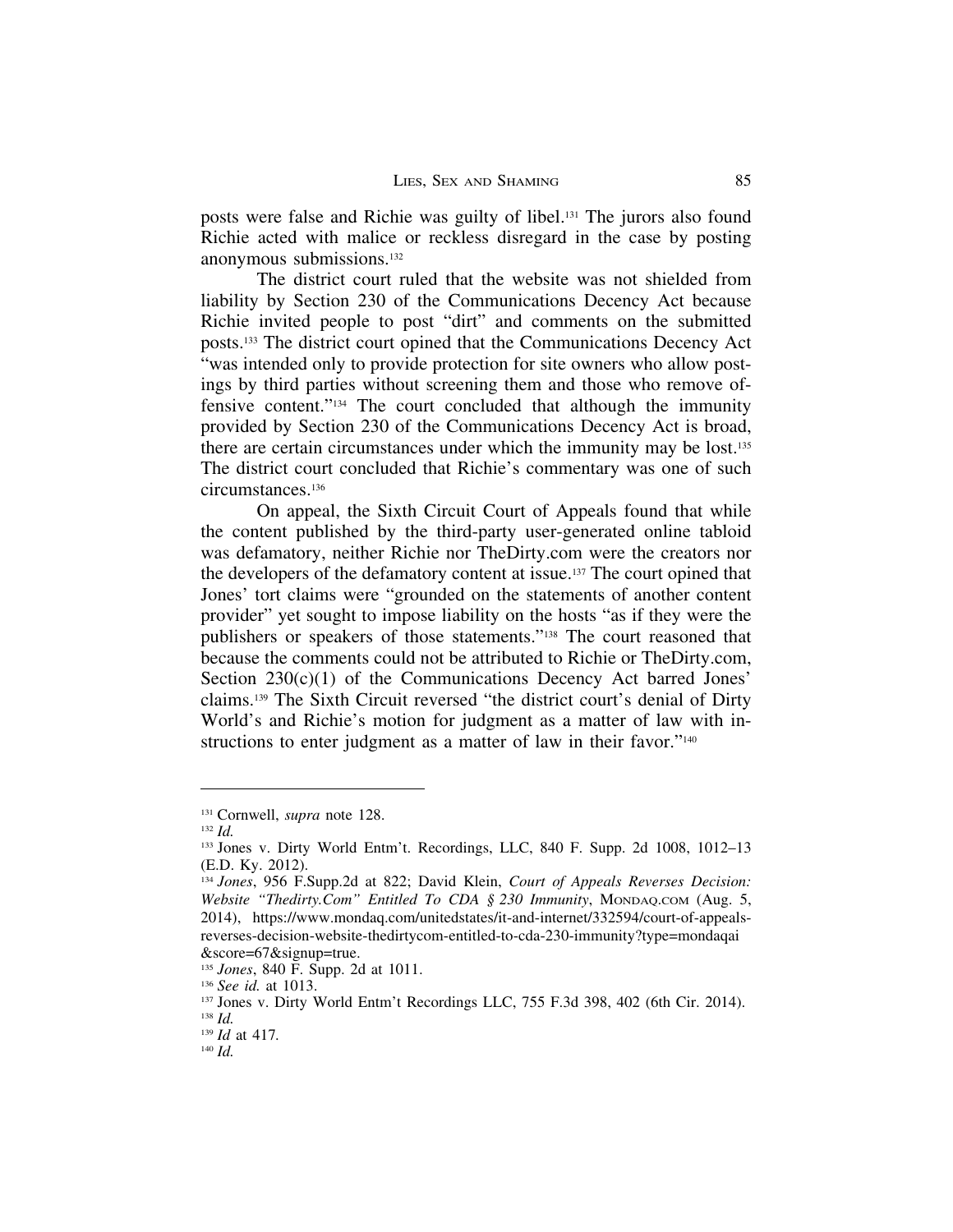Without question, new media types have transformed privacy expectations. This invites the question of whether traditional rules of ethics and tort law apply to new media platforms. All three cases in this essay featured examples of cybertorts that used shaming and ridicule to exact revenge. The individuals who posted the content wanted to make a point or to embarrass. However, the circumstances surrounding each case led to varying results. In these three case studies, while the internet enabled greater exposure to content posted about the victims and potentially increased the impact they may have on each person, the platform did not change the underlying nature of the comments, photos, or videos themselves.

These cases provide the means to explore the distinction between publishing platforms. The key idea here is that Internet intermediaries are "platforms," whereas newspapers are "publishers"—a distinction that has significant legal consequences, particularly as to the applicability of CDA 230 as a defense to a defamation claim. In each case, individuals used social media to post or to disseminate unflattering information. In all three studies, the content posted on third-party websites attacked the person's character and depicted him or her in an unflattering manner.

GirlDontDateHim.com, Myspace, and TheDirty.com are all social media platforms that allow users to post. The facts of each case reviewed in this essay, involving these platforms, gave rise to a cybertort. Jones and Hollis argued that the owners of websites that published content about them created headlines and additional content for the defamatory postings.141 They also stated that the postings about them were false and had hurt them personally and professionally.<sup>142</sup> Hollis also provided the rationale that because Joseph-Cunningham's company put headings on the false statements, she effectively vouched for the content.143 In Jones' case, her attorney stated that Richie selected certain posts and added his own commentary to the defamatory comments.144 At first, the district court judge rejected Richie's Section 230 claim.145 Jurors concluded that Richie acted with malice or reckless disregard in posting anonymous sub-

<sup>141</sup> *Id.* at 403; *See* Am. Compl. ¶ 31, Hollis v. Cunningham, (S.D. Fla. Feb. 6, 2008) (No. 07-23112-CIV), 2008 WL 538857.

<sup>142</sup> *Jones*, 755 F.3d at 405; *See* Am. Compl. ¶ 71, Hollis v. Cunningham, (S.D. Fla. Fedb. 6, 2008) (No. 07-23112-CIV), 2008 WL 538857.

<sup>143</sup> Pl.'s Resp. in Opp'n to Def. the Cavelle Company, Inc.'s Mot. to Compel, Hollis v. Cunningham, (S.D. Fla. Feb. 6, 2008) (No. 07-23112-CIV), 2008 WL 2200984.

<sup>144</sup> Appellee Sarah Jones's Resp. Br, *supra* note 126, at 13.

<sup>145</sup> *Jones*, 965 F. Supp. 2d 818, 823 (E.D. Ky. 2013).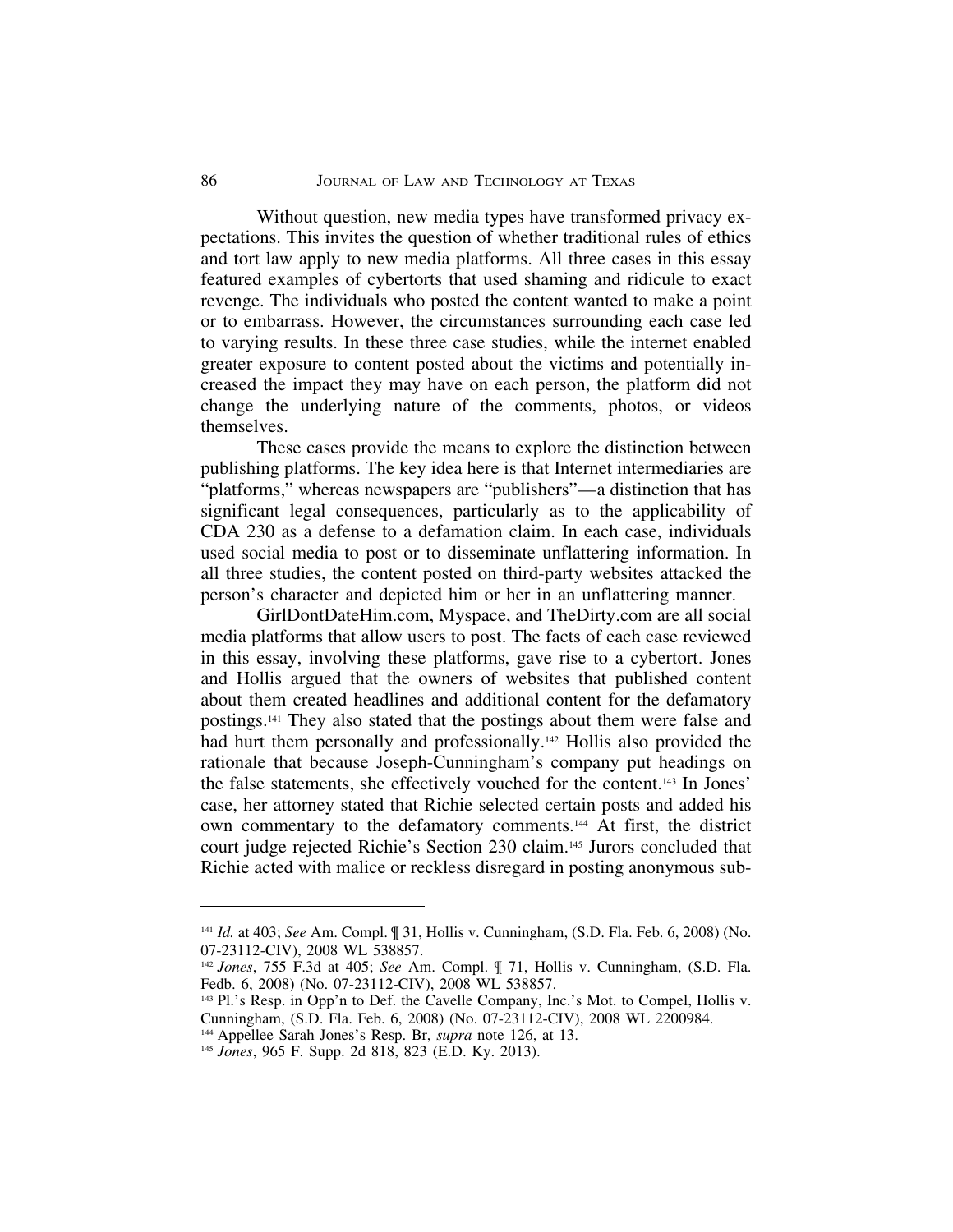missions.146 Richie argued that he was not required to fact-check anonymous submissions before posting them because such websites are protected under the federal Communications Decency Act.147 Richie argued further that holding the site operator responsible for posts created by a third party would have a negative impact on free speech for other people and other websites.148

In addition to the platform on which the comments were published, judges also took into consideration the content of the posts.149 The circumstances were different in the case studies. For instance, former lover shaming websites allow individuals to post information about other people. However, audiences know the websites are created specifically for shaming. In our case studies, individuals posted content on the former-lover websites that a court would likely find to be mere opinion because readers of the content could more than likely than not ascertain that the posts were from an angry former girlfriend or spouse.150

Hollis alleged defamation, intentional infliction of emotional distress, and false light invasion of privacy.151 Defendants in *Hollis* argued they were entitled to summary judgment on several of the plaintiff's claims because certain examples of the disputed content were true and certain examples were entitled to protection under Section 230 of the Communications Decency Act.152 The merits of the Defendants' arguments in *Hollis* ultimately were not decided.153 Hollis and Cunningham reached a settlement and the judge dismissed the case with prejudice.154

In *Jones*, Richie, the website owner, did substantially more than provide the platform for third parties to post. Richie selected certain posts and added his own commentary.155 Indeed, one such post was alleged to be defamatory.156 At first, the court rejected Richie's claim of immunity

<sup>146</sup> Appellee Sarah Jones' Resp. Br., *supra* note 126, at 12.

<sup>147</sup> Appellant's Opening Br., *supra* note 124, at 50.

<sup>148</sup> *See id.* at 24.

<sup>149</sup> *See* Jones v. Dirty World Entertainment Recordings LLC., 755 F.3d 398, 410 (6th Cir. 2014).

<sup>150</sup> *See id.* at 403; *See* Hollis v. Cunningham, No. 07-23112-CIV, 2008 WL 11417652, at \*2 (S.D. Fla. Feb. 6, 2008).

<sup>151</sup> Second Am. Compl., *supra* note 106, at 2.

<sup>&</sup>lt;sup>152</sup> Defs.' Am. Answer and Defenses to the Am. Compl., Hollis v. Cunningham, No. 07-

<sup>23112-</sup>CIV, 2008 WL 2472887, ¶¶ 140, 147*.*

<sup>153</sup> *See Hollis v. Cunningham, supra* note 116.

<sup>154</sup> *Id.*

<sup>155</sup> Jones v. Dirty World Ent., 755 F.3d 398, 402 (6th Cir. 2014).

<sup>156</sup> *Id.* at 403.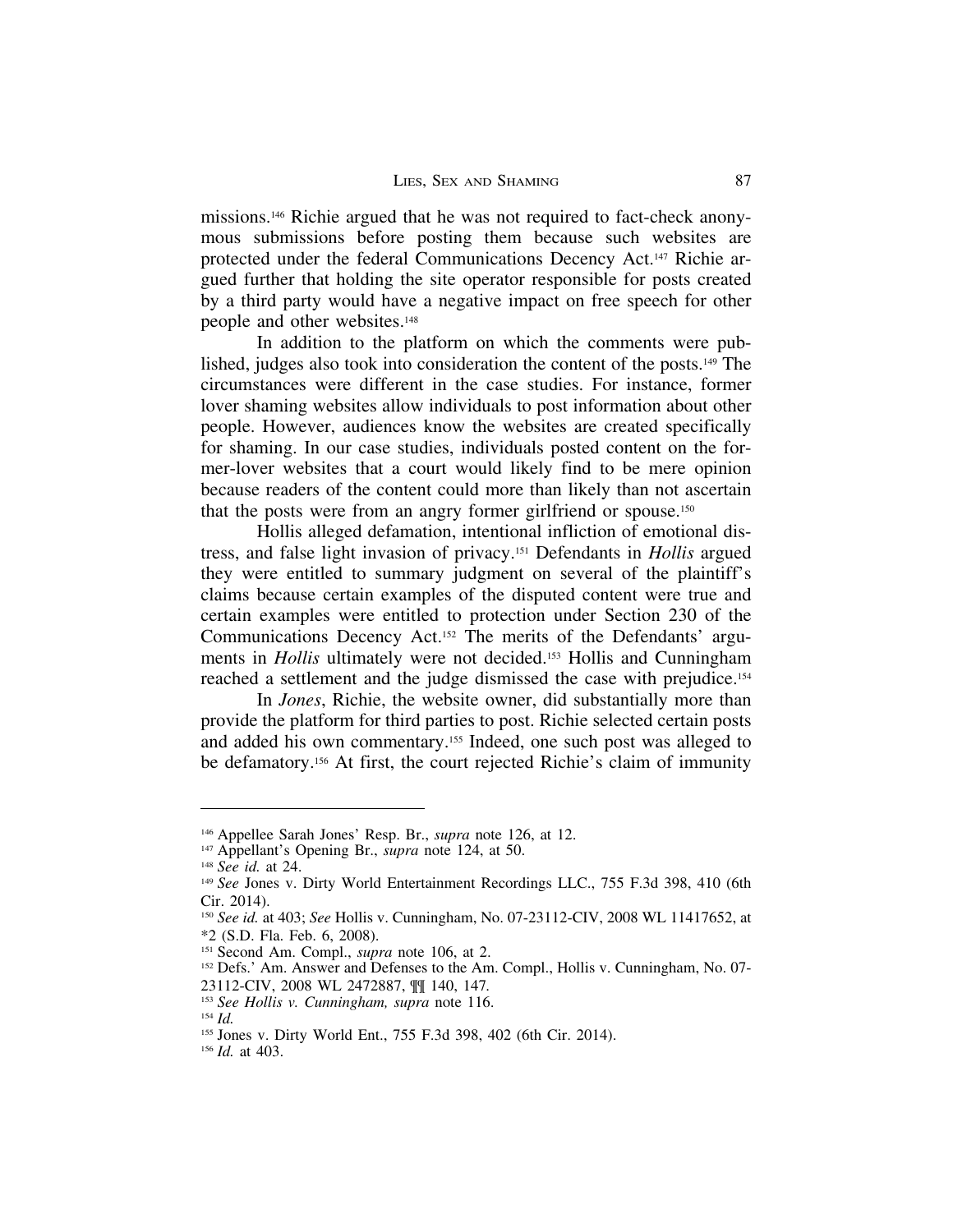under Section 230 of the Communications Decency Act.157 The court concluded that Richie acted "with malice or reckless disregard" in posting anonymous submissions and commenting without first fact checking.158

Critics agreed with Richie's assertions. For instance, while describing TheDirty.com as "a tasteless website," The Citizen Media Law Project suggested the ruling could have a "chilling effect" for online speech, which is fairly common with these types of cases.<sup>159</sup> Robinson writes:

> In the Internet context, Section 230 was enacted to prevent a "chilling effect" that the threat of litigation would have on discussion on the Internet . . . . In Sarah Jones' case against TheDirty.com, there may indeed be disputed evidence of the website's involvement in soliciting tortious statements from users; and perhaps enough evidence for Section 230 to not apply. But courts should tread a cautious line here, and not turn Section 230 into a paper tiger that does not impose any real impediment to plaintiffs' lawsuits against web sites.<sup>160</sup>

It is worth noting that the Communications Decency Act does not always provide immunity to content hosts. *Fair Housing Council v. Roommates.com, LLC*, explores the Communication Decency Act in a context of disclosure of personal information that might be used to discriminate and/or shame.161 Roommates.com operates a web-based business designed to match roommates.162 Before a subscriber to Roommates.com's services could search listings or post housing availabilities on the website, they were required to create a profile containing basic information about themselves, such as their name, the location of the property, and their email address.163 In addition, Roommates.com required the disclosure of sex, sexual orientation, and whether there would

<sup>157</sup> *Id.*

<sup>158</sup> Cornwell, *supra* note 128.

<sup>159</sup> Eric P. Robinson, *Sixth Circuit's 'Dirty' Decision Sends a Chill*, DIGITAL MEDIA LAW PROJECT (June 7, 2012), http://www.dmlp.org/blog/2012/sixth-circuits-dirty-decision-sends-chill.

<sup>160</sup> *Id.*

<sup>161</sup> Fair Hous. Council of San Fernando Valley v. Roommate.Com, L.L.C., 521 F.3d 1157 (9th Cir. 2008).

<sup>162</sup> *Id.* at 1161.

<sup>163</sup> *Id.*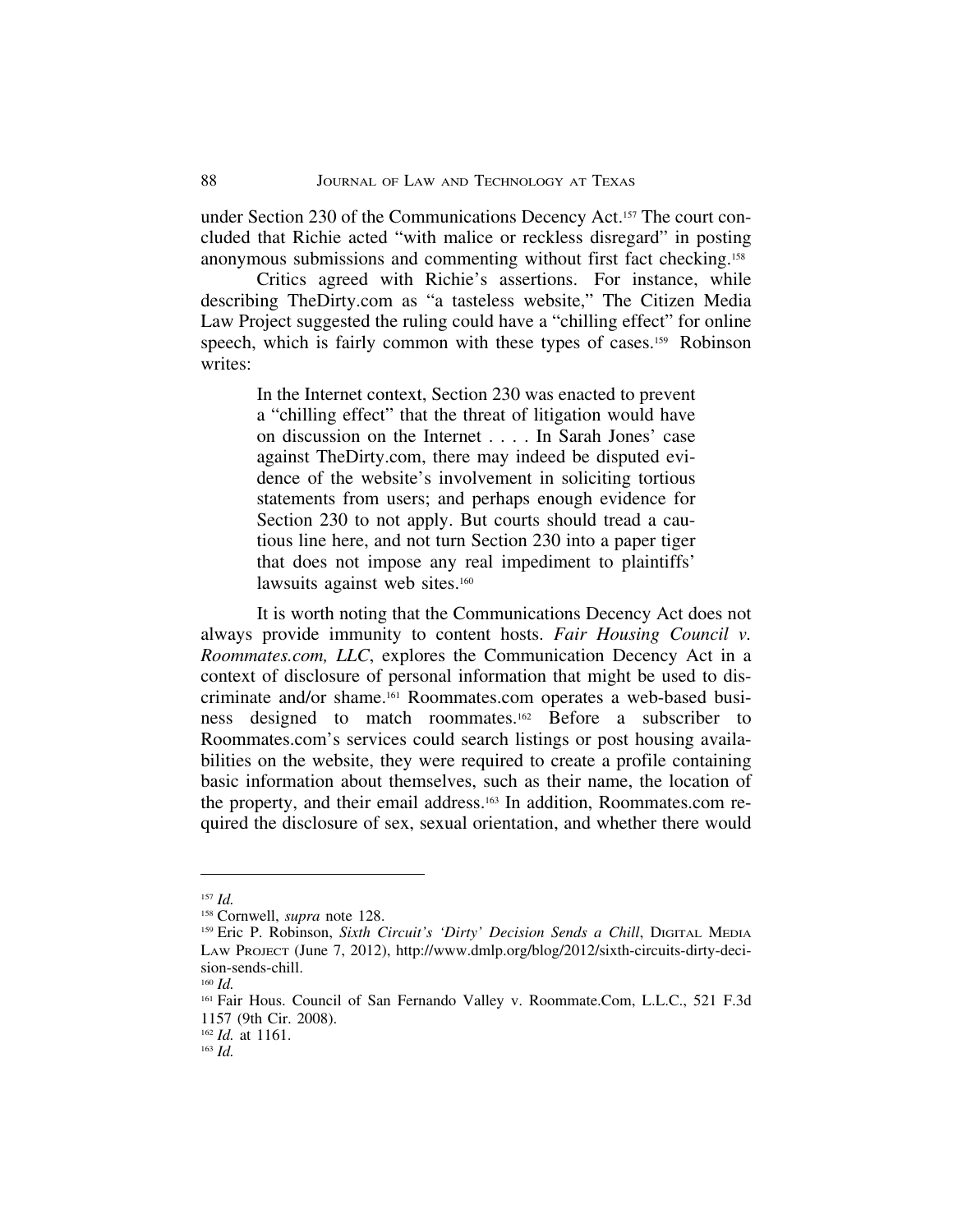be children in the household.164 These same questions were included in the subscriber's preference.165 The site also allowed for additional comments from the users.<sup>166</sup>

The Fair Housing Councils of San Fernando Valley and San Diego sued Roommates.com alleging that the website's questionnaire, requiring the disclosure of sex, sexual orientation, and family status violated the Fair Housing Act, 42 U.S.C. § 3601 and California's housing discrimination laws.167 The district court initially dismissed the claims against Roommates.com, finding that the company was immune under Section 230 of the Communications Decency Act.<sup>168</sup> Specifically, the district court found that Section 230 of the Communications Decency Act immunized website operators who do not provide the content.169

The case on appeal to the Ninth Circuit turned on whether the required questionnaire and answers, once selected by users, constituted content provided by Roommates.com or by "another information content provider" as required under Section 230 of the Communications Decency Act in order to qualify for immunity*.*170 Roommates.com argued that it was not responsible for the information on the page because the subscriber's actions led to the publication of the information.<sup>171</sup> However, a look at Roommates.com's use of service requirements revealed that, as discussed above, the website required the initial disclosures prior to use of the services, which could not be refused if the subscriber wished to use the services.172 With this information, the Court of Appeals reasoned that by requiring information as a condition of service Roommates.com was acting as more than a passive website.173 In other words, providing a prepopulated set of answers that are selected by users does not constitute information provided by "another information content provider," but rather content developed by the website.174 This type of content develop-

- <sup>164</sup> *Id.* at 1165.
- <sup>165</sup> *Id.* at 1161–1162.
- <sup>166</sup> *Id.* at 1161.
- <sup>167</sup> *Id.* at 1162.
- <sup>168</sup> *Id.*
- <sup>169</sup> *Id.*

- <sup>171</sup> *Id.* at 1166.
- <sup>172</sup> *Id.* <sup>173</sup> *Id.*
- <sup>174</sup> *Id.*

<sup>170</sup> *Id.* at 1162–64.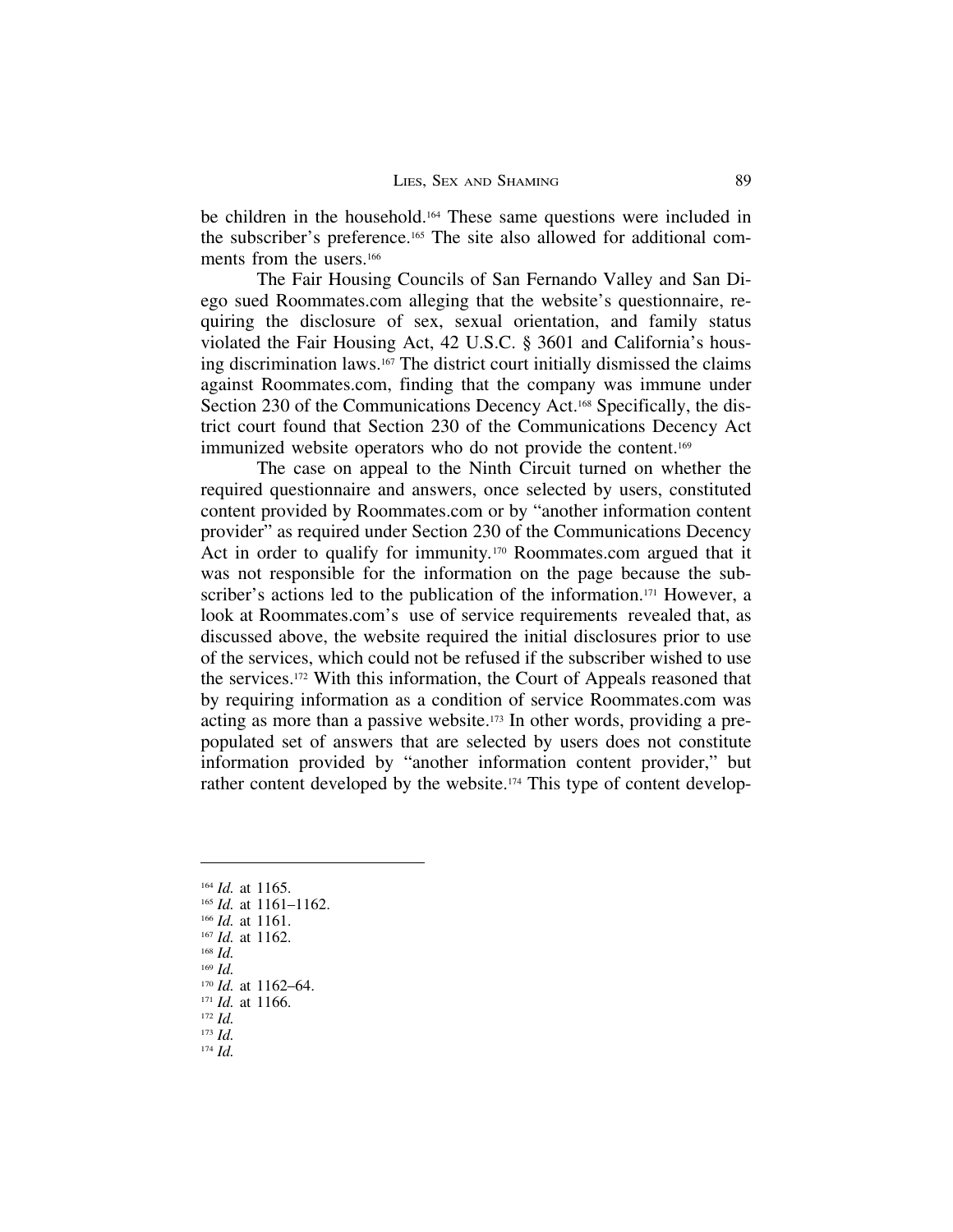ment, the court reasoned, is not subject to immunity under the Communications Decency Act.175

Section 230 of the Communications Decency Act has at least allowed the creation of modern digital countercultures that are responsible for the use of social media platforms in ways that are tortious. Because many social media sites have taken a hands-off approach to moderating their platforms, the tortious actions of users continue with impunity. In enacting Section 230 of the Communications Decency Act, Congress left room for moderating to decrease the behavior that we see today and relied on self-governance to police bad behavior online. It is highly likely that the absence of Section 230 of the Communications Decency Act would not change the behavior that has developed online, but would go a long way to hold sites responsible for some of the tortious conduct. Ultimately, cybertorts are traditional torts on a digital platform. Likewise, these harassment behaviors that exist in the physical world proliferate in the digital world, but their roots are the same. And while we can attempt to make such acts more difficult, the law cannot cure human nature.

#### **IV. Conclusion**

Today, user-generated content and social media sites provide users the chance to have their voices heard about topics that they may feel strongly about. Messages of today are not confined to small circles or groups of friends and acquaintances. Instead, messages of today are spread among large social media networks that amplify them, in some cases exponentially (i.e., "going viral"). Sites such as GirlDontDateHim.com, Facebook, Twitter, TheDirty.com, and LiarsandCheatersRUs.com have become a platform for expression. Posting comments on a page can be cathartic and offer a safe haven for individuals to express themselves in an environment without feeling someone may retaliate against them publicly. The nature of online posting and commenting provides a buffer from face-to-face confrontations. However, as the case studies presented in this Essay demonstrate, posting online does not fully insulate or protect individuals from the scathing critiques or cyberbullying of others.

The three cases highlighted in this Essay exemplify forms of cybertorts that have developed as a result of the rise in popularity of public shaming in social media. While these cases do not represent all

<sup>175</sup> *Id.*; *See also* 47 U.S.C.A. § 230(f)(3) (West). (providing the statutory definition of internet content provider).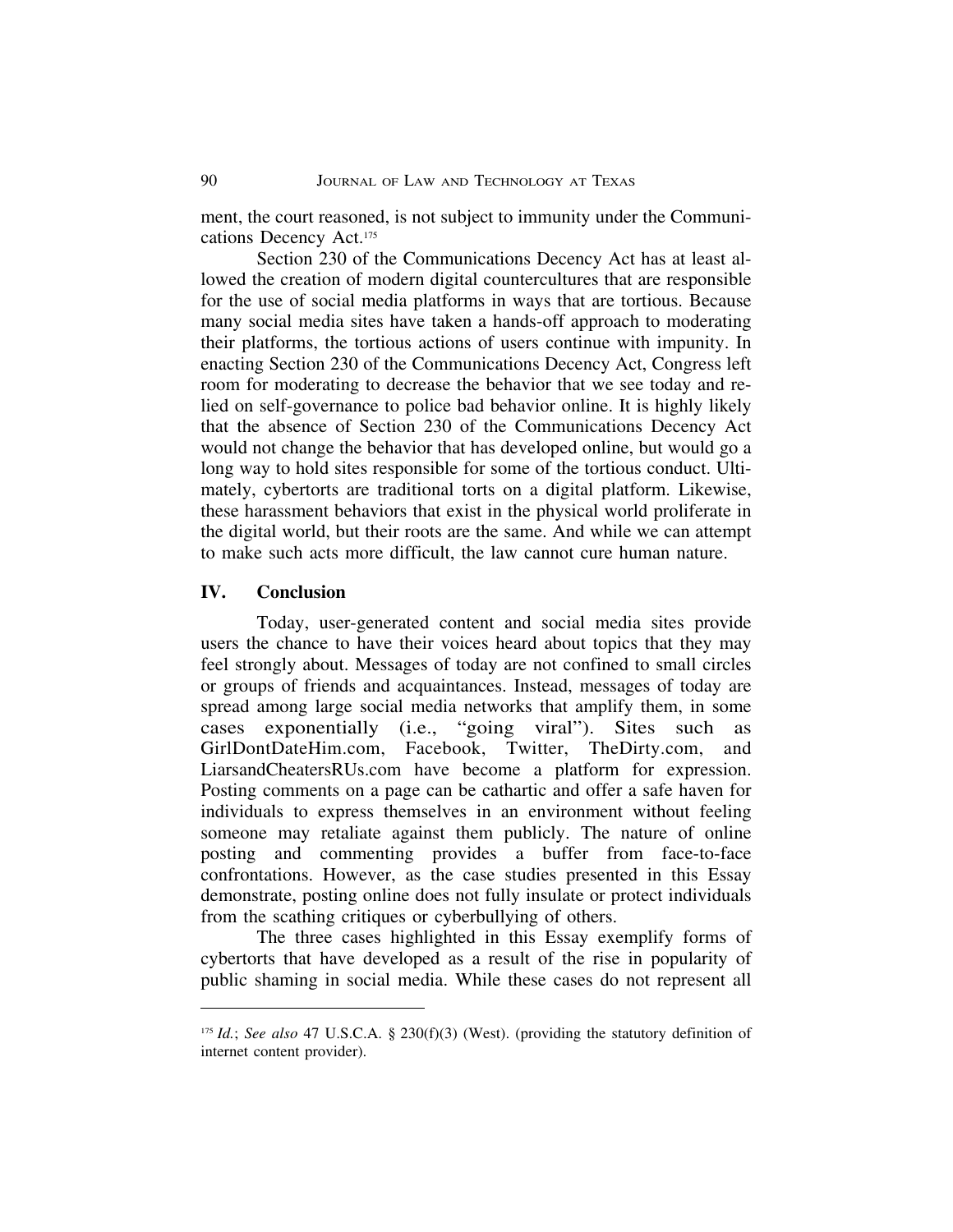privacy cases, they are nonetheless valuable in providing insight into the problems faced with "cybertorts." Indeed, these cases point to how computer, defamation, and privacy regulations have been inadequate in addressing these new "cybertorts." Notwithstanding, these "cybertorts" should have legal repercussions. All states have laws addressing forms of bullying in the physical world.<sup>176</sup> As an example, assault, battery, and intentional infliction of emotional distress are widely recognized causes of action. In the digital world since *Drew*, 48 states have specifically included cyberbullying in their bullying laws, and most of them have introduced criminal sanctions for such behavior.<sup>177</sup>

Similarly, anti-stalking laws and recognized privacy torts, such as intrusion upon seclusion, should be similarly applied to their digital counterpart of cyberstalking. Doxing is merely the digital manifestation of public disclosure of private facts. Texas has enacted statutes which forbid stalking through digital means.178 Cyberstalking can be prohibited through anti-harassment legislation even in jurisdictions that lack specific cyberstalking laws.179 In the absence of any uniform laws addressing these concerns, we propose that a uniform code of these cybertorts be presented to the states in favor of consistency and predictability. State borders do not exist in the digital world, yet state laws can vary. Functioning like a Restatement, this uniform proposal would leave the states with the option to adopt the provisions they each feel would be appropriate within its own statutory scheme and case law. Meanwhile, users and ISPs would benefit from consistent, expressly-stated policies across jurisdictions.

Another proposed solution to the apparent gaps in Section 230's legislation is to amend the statute with notice and takedown procedures. In her article "The Best Things in Life Are Not Free: Why Immunity Under Section 230 of the Communications Decency Act Should Be Earned and Not Freely Given," Patricia Spiccia proposes legislation which would require ISPs to follow specific procedures set out by

<sup>176</sup> *See Bullying Laws Across America*, CYBERBULLYING RES. CTR., https:// cyberbullying.org/bullying-laws (last visited Jan. 2, 2021).

<sup>177</sup> *Id.*

<sup>178</sup> TEX. PEN. CODE ANN. § 33.07 (West 2011); TEX. PEN. CODE ANN. § 42.07 (West 2017).

<sup>179</sup> Ashley Perna, *Cyberstalking: Definition, Laws, and How to Stay Safe*, PRIVATEINTERNETACCESS: PRIVACY NEWS ONLINE (Jan. 5, 2019), https://www.private internetaccess.com/blog/2019/01/cyberstalking-definition-laws-and-how-to-stay-safe.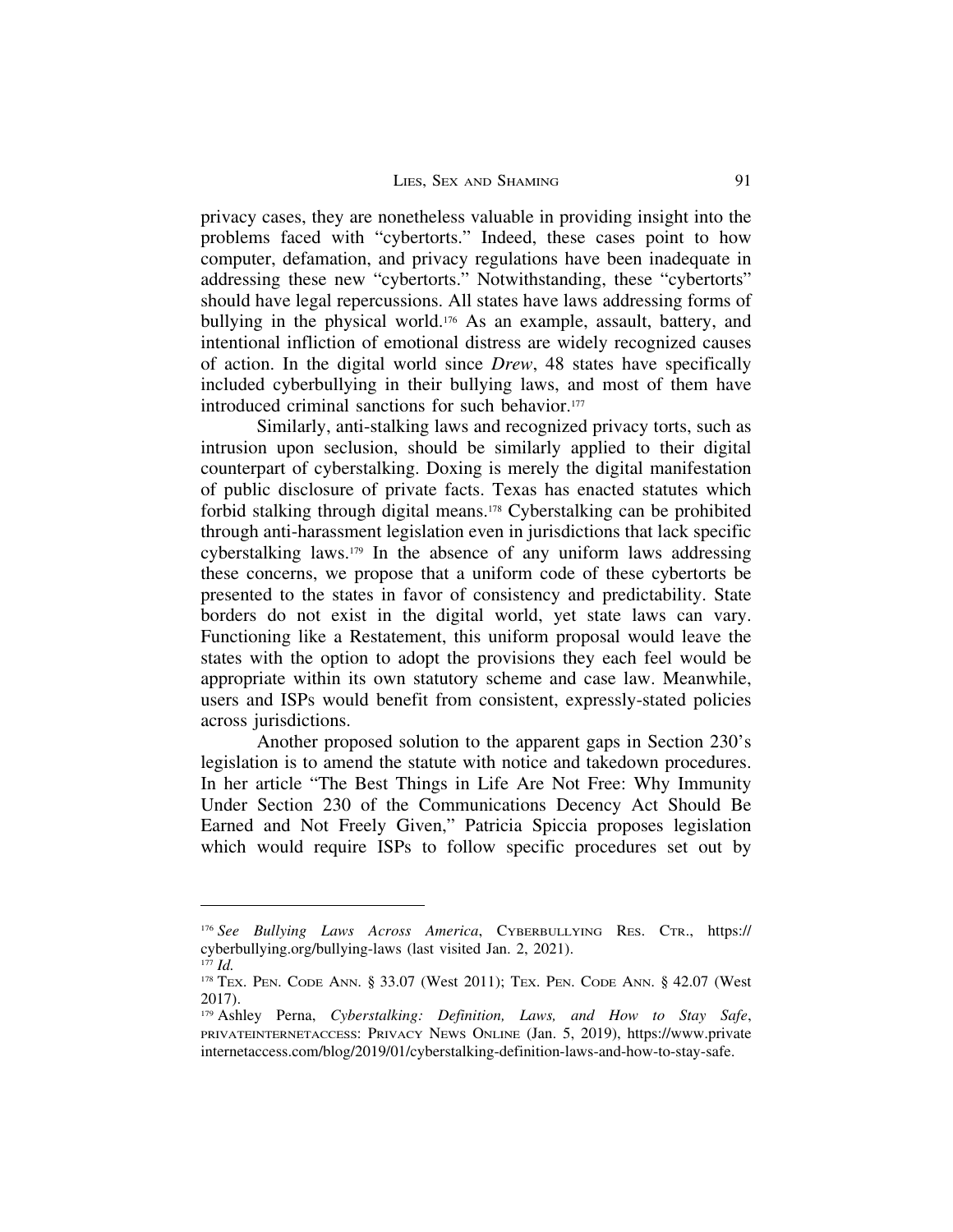Congress in order to earn Section 230's protection.180 One requirement would be that a given ISP must have a set take-down procedure in place, much like the requirements that exist for the Digital Millennium Copyright Act.181 Further, she proposes a division of the Federal Communications Commission be solely dedicated to analyzing, evaluating upon notice, and notifying parties of defamatory material.<sup>182</sup> This model is a good solution because it requires ISPs to have a minimum threshold of self-moderation in order to receive the benefits of Section 230.183

Unfortunately, neither proposal is a perfect solution. Spiccia's proposal does not specifically address the fact that it is still difficult to impose liability on the poster of such content. However, her proposed legislation would at a minimum provide some redress to the symptoms of these "cybertorts," even if it does not solve the overall problem. Using this system to address these problems lessens the need to use a case-bycase analysis each time an incident occurs. Prospective plaintiffs should be given more tools to prepare and adjudicate their claims within existing legal procedures. While the law will continue to evolve and attempt to fix such issues, it is unlikely that any total, all-encompassing solution exists—at least not one that does not infringe on First Amendment protections. On the other hand, our proposal lacks the guarantee that any state would actually adopt it. There are plenty of proposed codes that have been adopted by only one or two states, but ignored by the others. In addition, even if every state adopts such a code or restatement, that does not mean they will each apply it consistently.

Undoubtedly, we will see more cases like these as new social media platforms are developed and continue to grow in popularity. Eventually, each case highlighted above dropped out of the news cycle. However, they served to stimulate ongoing and ever-evolving discussions on the topic. Although privacy might be a problem "for anyone who leads a life mediated in part by digital technologies," the

<sup>180</sup> Patricia Spiccia, Note, *The Best Things in Life Are Not Free: Why Immunity Under Section 230 of the Communications Decency Act Should Be Earned and Not Freely Given*, 48 VAL. U.L. REV. 369, 411 (2013).

<sup>181</sup> *Id.* at 411-12; Digital Millennium Copyright Act 17 U.S.C. § 512(c) (2018).

<sup>182</sup> Spiccia, *supra* note 180, at 411–12.

<sup>183</sup> *Id.*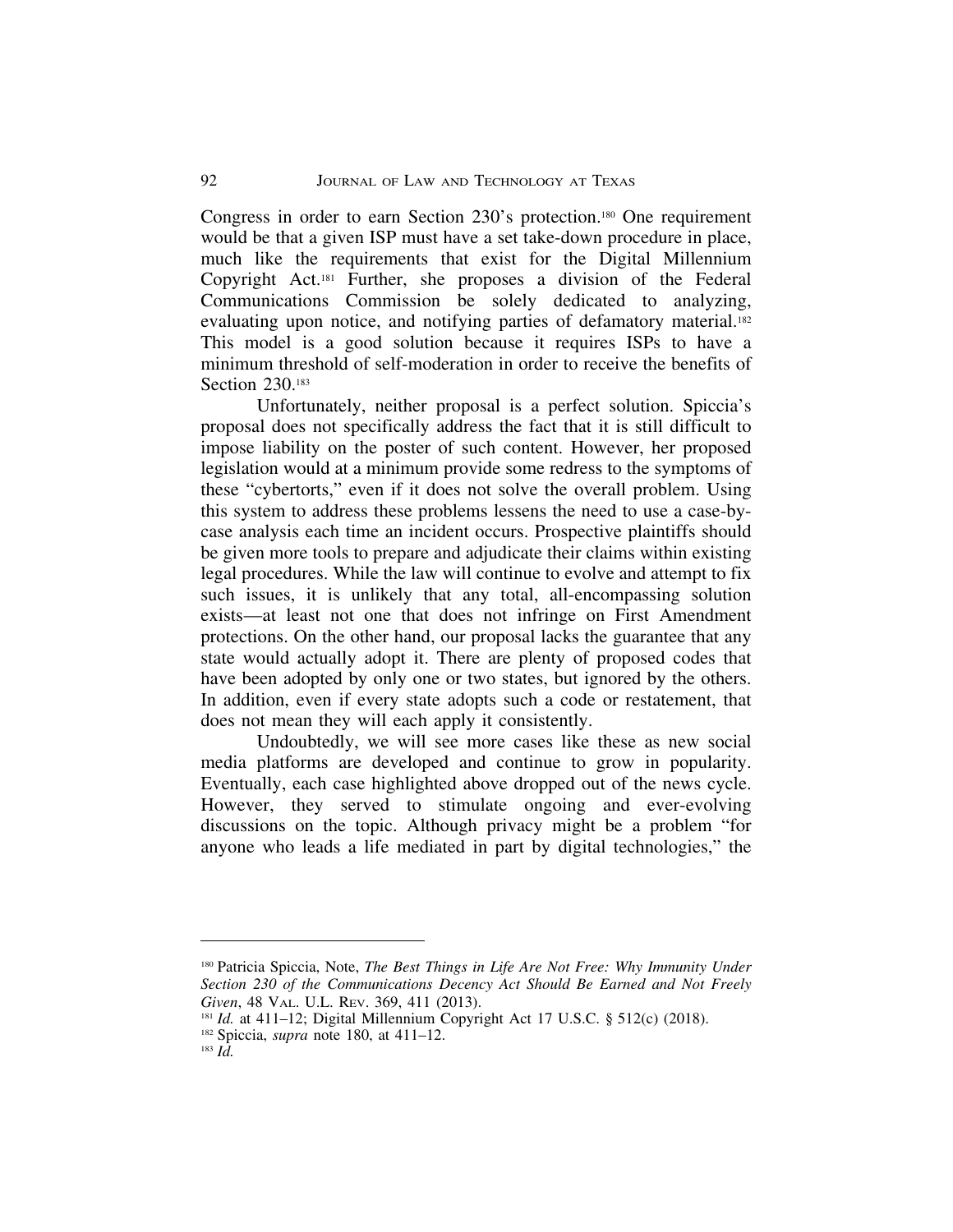problem is said to be more acute for young people because "we are just at the beginning of the digital age."184

<sup>184</sup> JOHN PALFREY & URS GASSER, BORN DIGITAL: UNDERSTANDING THE FIRST GENERATION OF DIGITAL NATIVES 61–62 (2008).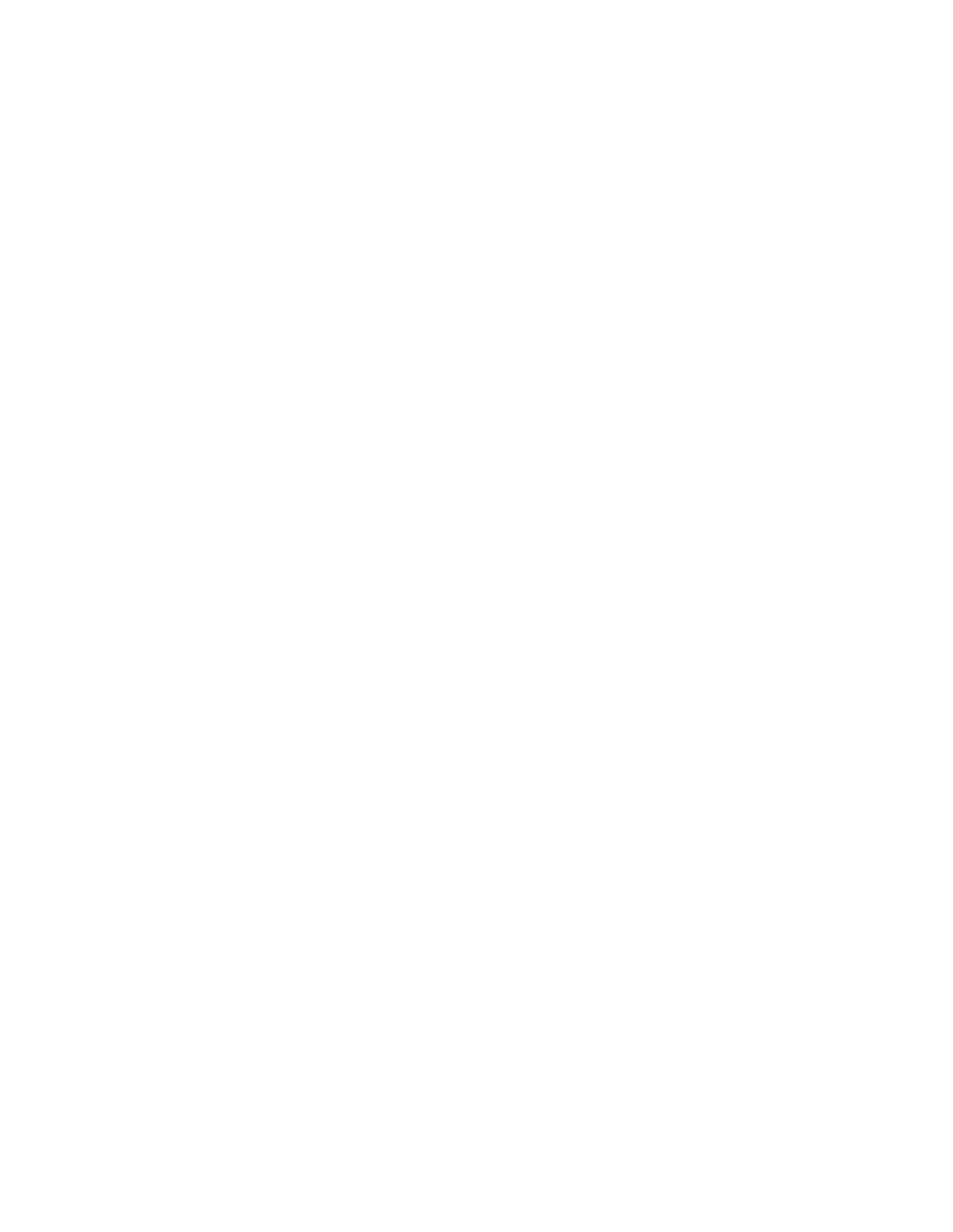## **PRODUCT LIABILITY'S AMAZON PROBLEM**

Sean M. Bender\*

*Throughout its rise from a startup bookseller to the world's most valuable company, Amazon has managed to disrupt nearly every aspect of the twentieth-century retail model. Its website now accounts for over half of all online shopping in the United States, acting as a literal "Everything Store" for the millions of customers who browse its virtual catalog each day. But Amazon is more than just a store—in addition to selling its own products, its marketplace lists the goods sold by hundreds of thousands of independent merchants. By some estimates these third-party sellers now account for over 60% of Amazon's transactions, while the fees collected from these sales now make up one of the company's most important revenue streams.*

*As Amazon has reinvented retail, tort law has struggled to keep up. Modern product liability doctrines were developed at a time when supply chains were linear and market participants could be neatly cabined into roles like "seller" or "manufacturer." By design, Amazon's business model disrupts that paradigm, removing the middlemen between manufacturers and consumers while reducing the friction that might keep foreign (or otherwise judgment-proof) manufacturers from putting dangerous products on the market. And while courts have readily held its third-party merchants strictly liable when they sell defective products through Amazon's website, Amazon's own role in these transactions is far less clear.*

*This Article proceeds in three parts. Part I begins with an overview of contemporary product liability law,*

<sup>\*</sup> Class of 2021, University of Pennsylvania Law School. My thanks to Professors Tom Baker and Tess Wilkinson-Ryan for their feedback and support, and to Jacob Marsh for his helpful suggestions. All errors are my own.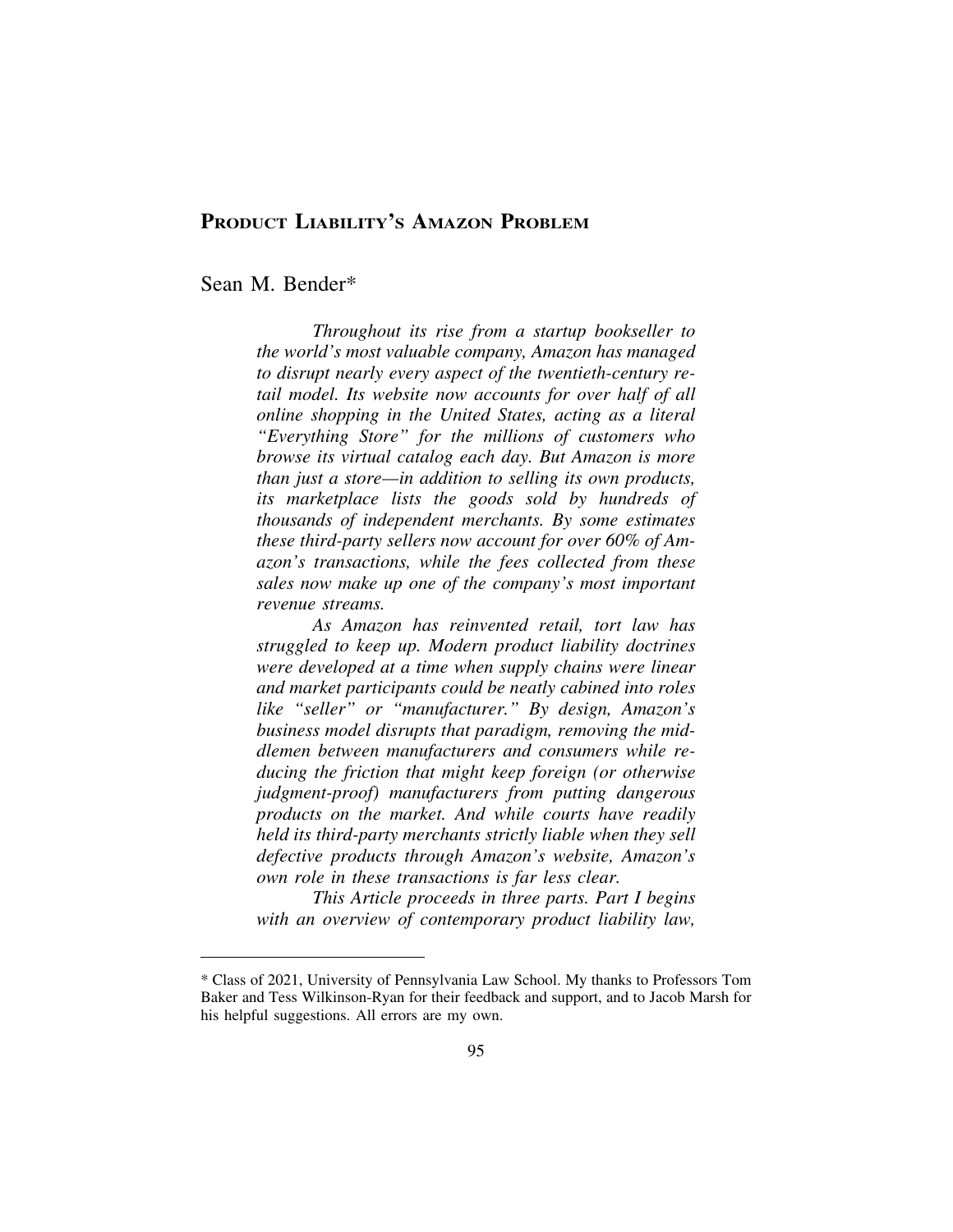*discussing the origins of the strict liability rule and the*

| rise of the Restatement (Second)'s approach to no-fault<br>recovery. Part II focuses on the doctrine's application to<br>Amazon, tracking the outcome of every product liability<br>lawsuit filed against the company between January 2015<br>and December 2020. Finally, Part III is prescriptive, dis-<br>cussing both why and how courts should respond to Ama-<br>zon's disruption of product liability law. |  |
|------------------------------------------------------------------------------------------------------------------------------------------------------------------------------------------------------------------------------------------------------------------------------------------------------------------------------------------------------------------------------------------------------------------|--|
| Introduction                                                                                                                                                                                                                                                                                                                                                                                                     |  |
| I. The Fall of the Citadel and the Rise of Strict Liability  100                                                                                                                                                                                                                                                                                                                                                 |  |
|                                                                                                                                                                                                                                                                                                                                                                                                                  |  |
| <b>B.</b>                                                                                                                                                                                                                                                                                                                                                                                                        |  |
|                                                                                                                                                                                                                                                                                                                                                                                                                  |  |
| II. Amazon And Not-So Strict Liability 111                                                                                                                                                                                                                                                                                                                                                                       |  |
|                                                                                                                                                                                                                                                                                                                                                                                                                  |  |
|                                                                                                                                                                                                                                                                                                                                                                                                                  |  |
|                                                                                                                                                                                                                                                                                                                                                                                                                  |  |
| III. Product Liability for an Age of Amazon  126                                                                                                                                                                                                                                                                                                                                                                 |  |
| A. The Costs of Accidental Immunity  126                                                                                                                                                                                                                                                                                                                                                                         |  |
| $B_{\cdot}$                                                                                                                                                                                                                                                                                                                                                                                                      |  |
| 1.                                                                                                                                                                                                                                                                                                                                                                                                               |  |
| Auction Houses and Other Analogies 134<br>2.                                                                                                                                                                                                                                                                                                                                                                     |  |
|                                                                                                                                                                                                                                                                                                                                                                                                                  |  |
|                                                                                                                                                                                                                                                                                                                                                                                                                  |  |
|                                                                                                                                                                                                                                                                                                                                                                                                                  |  |
|                                                                                                                                                                                                                                                                                                                                                                                                                  |  |

"Precedents drawn from the days of travel by stagecoach do not fit the conditions of travel today."1 – BENJAMIN CARDOZO, *MacPherson v. Buick Motor Co.*

"Third-party sellers are kicking our first party butt. Badly."2

– JEFF BEZOS

### **Introduction**

In 1957, when William Greenman decided to buy a lathe attachment for his Shopsmith combination power tool, he went to his local

<sup>&</sup>lt;sup>1</sup> MacPherson v. Buick Motor Co., 111 N.E. 1050, 1053 (N.Y. 1916).

<sup>2</sup> Amazon.com, Inc., 2018 Letter to Shareholders (Form 8-K) (Apr. 11, 2019).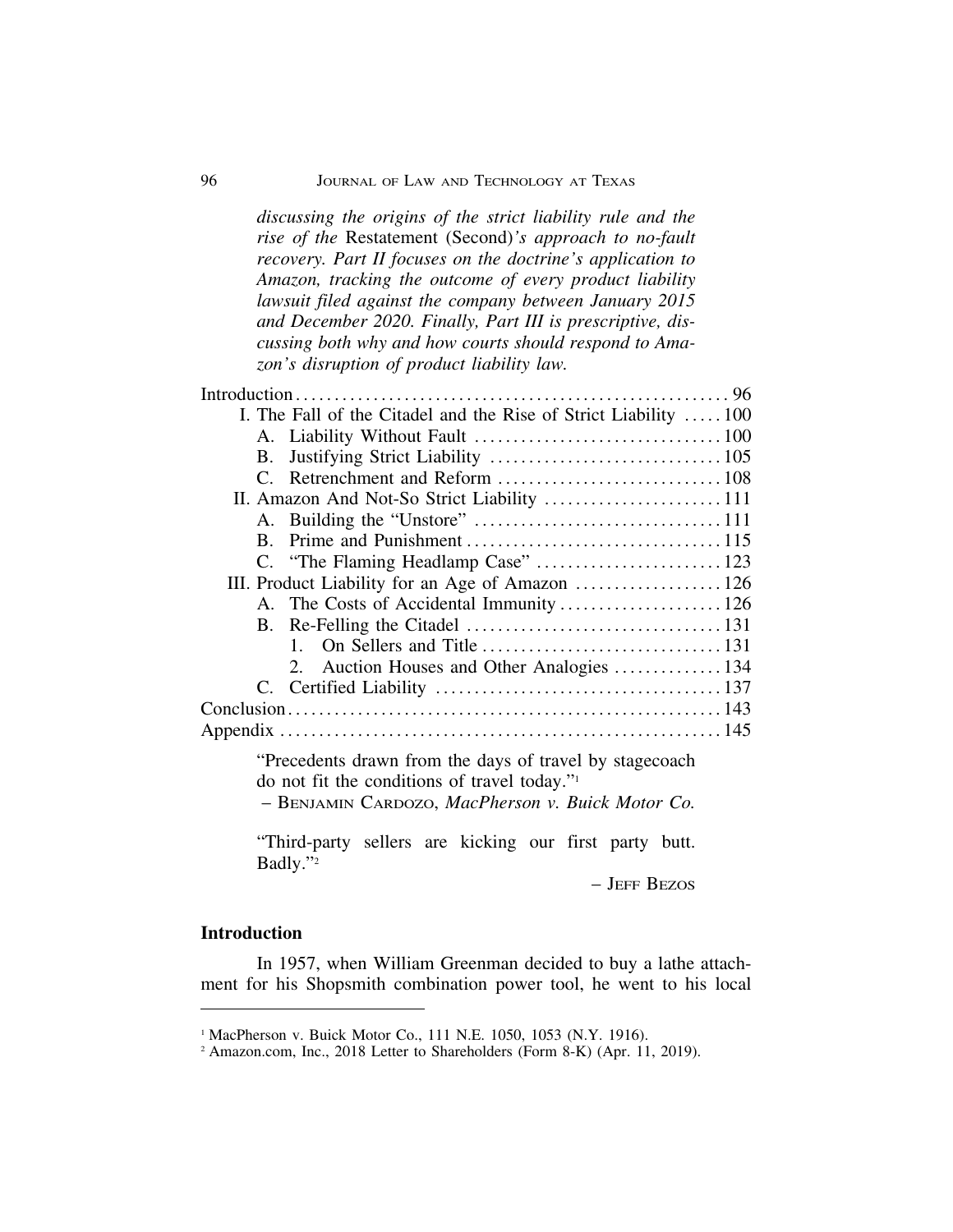retail merchant: a hardware store called The Hayseed.3 Had Mr. Greenman made a similar purchase in 2020, he may instead have turned to Amazon.com, the e-commerce juggernaut that last year captured nearly half of all online spending in the United States.<sup>4</sup> Back in 1957, when the lathe's defective design landed Mr. Greenman in the hospital, the identity of the tool's manufacturer (Yuba Power Products, Inc.) and seller (The Hayseed) were readily apparent, allowing him to target both in his ensuing product liability lawsuit.5 But today, for the Amazon-purchased power tool, it might not be so simple.

Amazon is often thought of as an online retailer, and that was an apt enough description when the site launched in 1995. Beginning with a single product line (books) before eventually expanding into dozens of others, the company's initial business model consisted of purchasing bulk inventory from distributors at wholesale prices and then reselling these goods through its website at retail prices.6 In that way, it was no different from a digital version of The Hayseed or any other twentieth-century retail establishment. But since the early aughts, Amazon's business model has changed considerably; now when customers make purchases through its digital storefront, "odds are, [they] aren't buying it from Amazon at all."7 Last year, third-party merchants who use the website as a sales platform accounted for more than 60% of the website's total transactions, bringing in more than \$200 billion in revenue.8 And beyond volume, the service fees paid by these third-party sellers now constitute Amazon's second largest revenue segment, generating \$53.76 billion in 2019.9

<sup>3</sup> Greenman v. Yuba Power Products, Inc., 377 P.2d 897, 897–98 (Cal. 1963).

<sup>4</sup> *Digital Investments Pay Off for Walmart in Ecommerce Race*, EMARKETER (February 14, 2019), https://www.emarketer.com/content/digital-investments-pay-off-for-walmartin-ecommerce-race.

<sup>5</sup> *Greenman*, 377 P.2d at 898.

<sup>6</sup> BRAD STONE, THE EVERYTHING STORE: JEFF BEZOS AND THE AGE OF AMAZON 35–38 (2013); *see also* Lina M. Khan, *The Separation of Platforms and Commerce*, 119 COLUM. L. REV. 973, 985 (2019) [hereinafter Khan, *Separation*] ("In Amazon's early days, it operated primarily as an online retailer.").

<sup>7</sup> Josh Dzieza, *Prime and Punishment: Dirty Dealing in the \$175 Billion Amazon Marketplace*, THE VERGE (Dec. 19, 2018), https://www.theverge.com/2018/12/19/ 18140799/amazon-marketplace-scams-seller-court-appeal-reinstatement.

<sup>8</sup> *Sellers on Amazon*, MARKETPLACE PULSE, https://www.marketplacepulse.com/marketplaces-year-in-review-2019.

<sup>9</sup> AMAZON.COM, INC., ANNUAL REPORT (FORM 10-K) 92 (Jan. 31, 2020) [hereinafter AMAZON'S ANNUAL REPORT].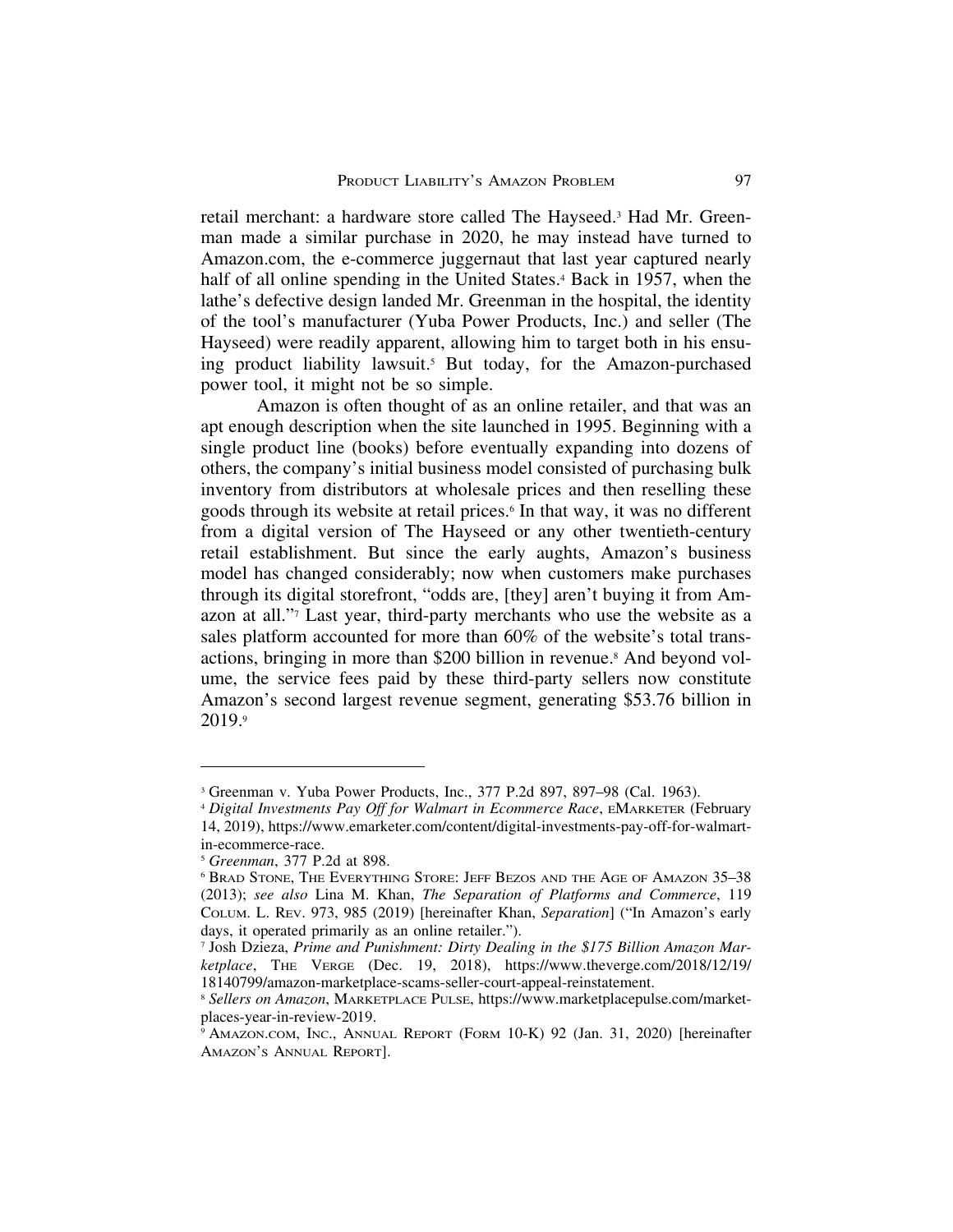The rise of these third-party sellers has tested the limits of product liability law, much of which was developed at a time when supply chains were linear and actors could be neatly cabined into roles like "seller," "distributor," or "manufacturer."<sup>10</sup> By design, e-commerce has disrupted that retail model, "cut[ting] out the middlemen between manufacturers and consumers, reducing the friction that might keep foreign (or otherwise judgment-proof) manufacturers from putting dangerous products on the market."11 Amazon's website now allows users to browse products sold by more than one million sellers, purchase these products using Amazon's payment system, and receive them two days later in Amazon Prime shipping containers.12 But if the products turn out to be defective and as a result injure their purchaser, Amazon is almost always able to avoid legal consequences by arguing that its role in these sales is merely that of a facilitator—connecting independent sellers with customers in a manner that does not create liability.13

Amazon's near immunity from liability for its customers' injuries poses a problem to product liability doctrine. Since the "fall of the citadel"14 more than fifty years ago, it has been black letter law that product liability operates through a strict liability regime, permitting consumers to recover damages without proving either a breach of warranty or fault.<sup>15</sup> This is not to say that strict liability is uncontroversial; to the contrary, its critics are legion, and the litigious behavior this system is said to inspire has been a frequent target of industry lobbying and legislative tort-reform efforts.16 Still, it remains the case that the law on the books in almost

<sup>10</sup> *See* Benjamin Edelman & Abbey Stemler, *From the Digital to the Physical: Federal Limitations on Regulating Online Marketplaces*, 56 HARV. J. ON LEGIS. 141, 143 (2019) ("Historically, most businesses followed a linear business model, focused primarily on creating goods and services to sell to distributors or customers.").

<sup>11</sup> Erie Ins. Co. v. Amazon.com, 925 F.3d 135, 144 (4th Cir. 2019) (Motz, J., concurring).

<sup>&</sup>lt;sup>12</sup> Amy Elizabeth Shehan, Note, *Amazon's Invincibility: The Effect of Defective Third-Party Vendors' Products on Amazon*, 53 GA. L. REV. 1215, 1218 (2019). <sup>13</sup> *Id*. at 1224–25.

<sup>14</sup> William L. Prosser, *The Fall of the Citadel (Strict Liability to the Consumer)*, 50 MINN. L. REV. 791 (1966) [hereinafter Prosser, *Fall*].

<sup>15</sup> JOHN C.P. GOLDBERG ET AL., TORT LAW: RESPONSIBILITIES AND REDRESS 893-94 (4th ed. 2016).

<sup>&</sup>lt;sup>16</sup> See RESTATEMENT (THIRD) OF TORTS: PRODUCTS LIABILITY § 1 cmt. e, reporters' note 1 (AM. L. INST. 1998) ("The legislative response to the common-law rule has been varied. . . . A host of statutes bar an action for strict liability depending on whether jurisdiction may be obtained against the manufacturer and whether the manufacturer is able to satisfy a judgment.").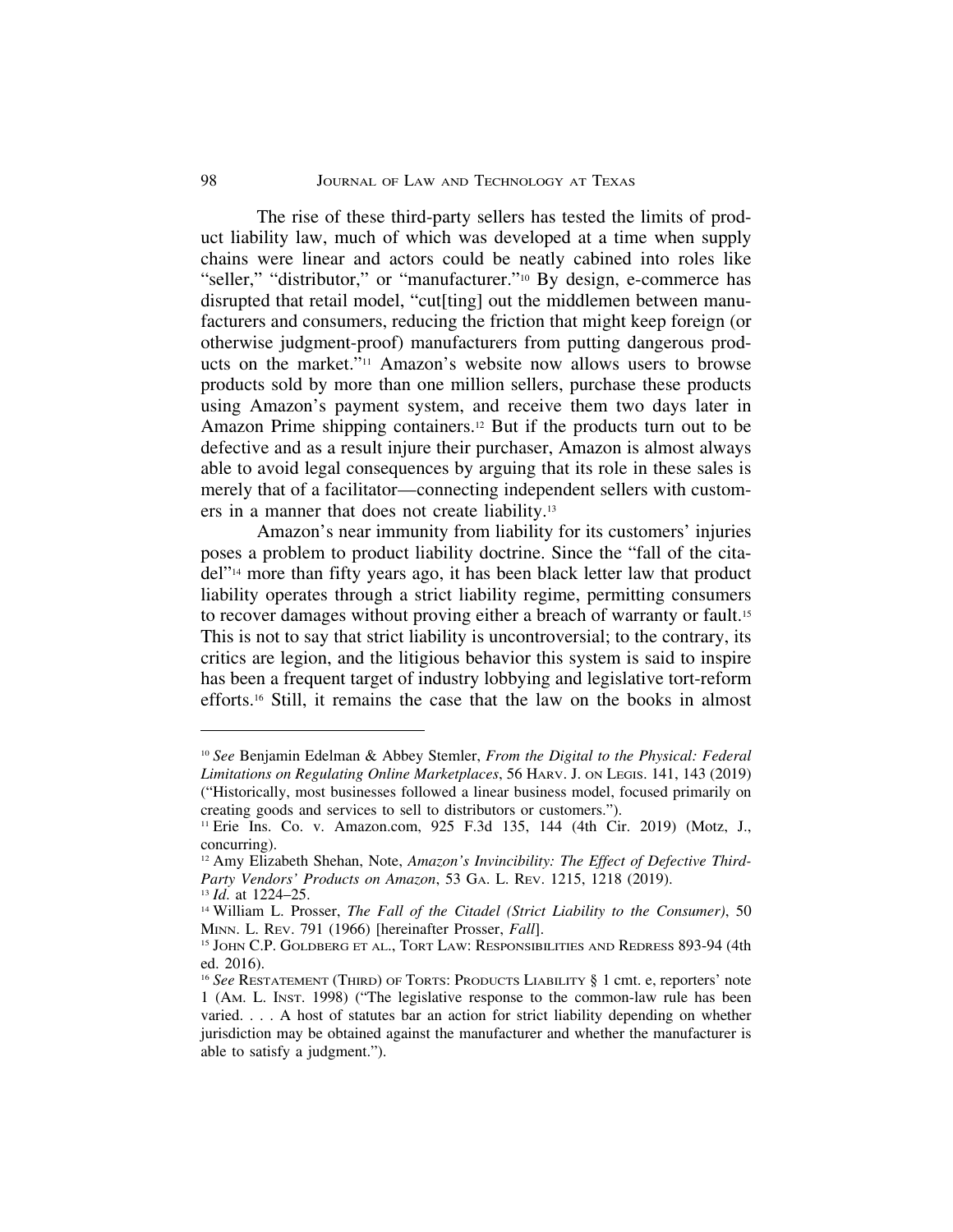every state envisions some degree of no-fault recovery when consumers are injured by defective products.17 Yet when these defective products are purchased from the website of one of the country's largest and most profitable companies, the law in action plays out quite differently.

This Article proceeds in three parts. Part I begins with an overview of contemporary product liability law, discussing the origins of the strict liability rule and the rise of the *Restatement (Second)*'s approach to no-fault recovery. It then outlines the debates that have surrounded this regime ever since, noting both the policy justifications used to support strict liability's extension and some of the ways in which courts and legislatures have acted to constrain its reach.

Part II of this Article is descriptive. After briefly outlining Amazon's history and business model, it reviews an original, hand-coded dataset assembled to track the outcome of every product liability lawsuit filed against the company between January 2015 and December 2020. This review confirms what has long been reported anecdotally: Amazon's customers are rarely successful in holding the company liable for defective products sold by its third-party vendors, even when those vendors cannot be sued directly because of insolvency, extraterritoriality, or both. Amazon has achieved these outcomes by wielding two primary arguments: its role as a sales platform (vice retail merchant), and its supposed immunity under Section 230 of the Communications Decency Act.18 And as the data make clear, Amazon has litigated these questions almost exclusively in federal forums, "arguably stunt[ing] the development of state law."19 This Part concludes by using *Erie Insurance Company v. Amazon.com*<sup>20</sup> as a case study for the typical progression of these lawsuits.

Finally, Part III is both normative and prescriptive. It first makes the case that Amazon should be strictly liable for defective products sold by its third-party sellers. Amazon's role in these transactions is certainly an awkward fit within the existing product liability doctrine, but "doctrinal analysis is essentially static—an organizing tool but little more—unless it is attentive to the policy concerns that channel discretion in one

<sup>&</sup>lt;sup>17</sup> 1 DAVID OWEN & MARY DAVIS, OWEN & DAVIS ON PROD. LIAB. § 5:7 (4th ed. 2020). <sup>18</sup> 47 U.S.C. § 230 (2018).

<sup>19</sup> Erie Ins. Co. v. Amazon.com, 925 F.3d 134, 145 (4th Cir. 2019) (Motz, J., concurring).

<sup>20</sup> Erie Ins. Co. v. Amazon.com, No. 16-02676-RWT, 2018 WL 3046243 (D. Md. Jan. 22, 2018), *aff'd in part, rev'd in part*, 925 F.3d 135 (4th Cir. 2019).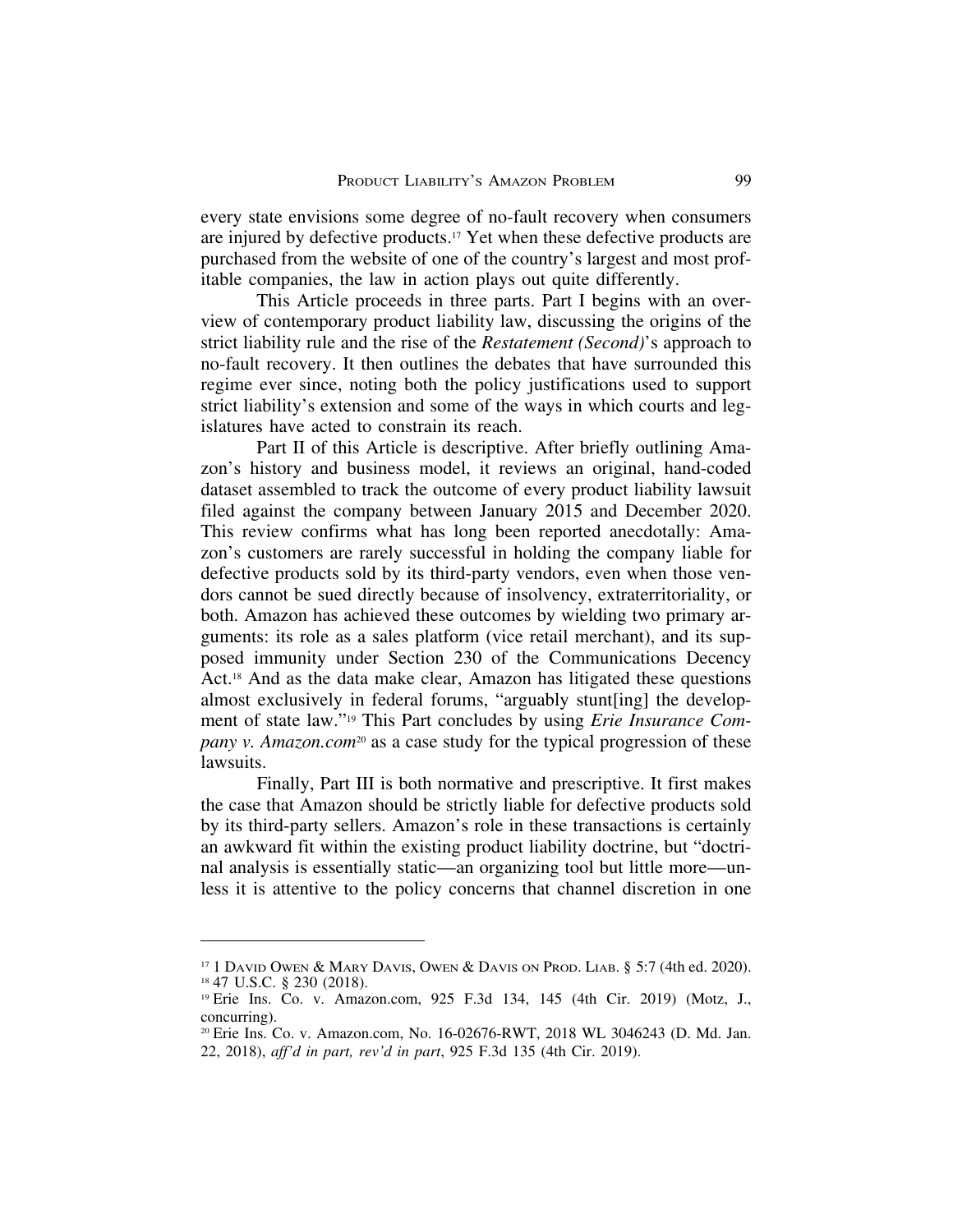direction or another."21 Amazon plays just as integral a role in placing goods into the stream of commerce as did its twentieth-century retail counterparts. And just as courts once abandoned the privity rule and then later embraced strict liability, tort law must once again evolve to meet the challenges of a changing economy. Thus, this Article concludes by discussing both how and why courts should respond to "Amazon's invincibility."<sup>22</sup>

#### **I. The Fall of the Citadel and the Rise of Strict Liability**

For more than half a century, the manufacturers, sellers, and distributors of defective goods have been subject to a special set of tort doctrines grouped together under the banner "product liability law." This Part begins by reviewing the origins and development of those doctrines, noting some of the theoretical and policy justifications that have helped ensure their widespread acceptance. It then briefly surveys some of the ways in which states have departed from those common law doctrines through various statutory enactments.

A. Liability Without Fault

Suppose you decide to purchase a car. After researching makes and models, you visit a dealership, examine its inventory, and perhaps take a car or two out for a test drive. Then, satisfied with the appearance and performance of your choice, you negotiate an acceptable price, arrange for financing, sign the title, and drive the car off the lot. Now suppose that unbeknownst to you, and far beyond your ability to inspect, there is a small defect in the car's steering column that has weakened the metal's integrity. The car drives fine for several months, but one day while you are driving down the highway, the column finally fails, snapping in two and spinning you off the road. As a result of the crash, the car is totaled, and you find yourself in the hospital facing serious medical bills.23 What happens next?

If the crash had taken place before the 1960s, American law would have provided you with two avenues for recovering monetary damages. First, under the original language of U.C.C. § 2-314 (and to

<sup>21</sup> Robert L. Rabin, *The Duty Concept in Negligence Law: A Comment*, 54 VAND. L. REV. 787, 794 (2001).

<sup>22</sup> *Cf*. Shehan, *supra* note 12.

<sup>23</sup> These facts were loosely adopted from Henningsen v. Bloomfield Motors, Inc*.*, 161 A.2d 69 (N.J. 1960).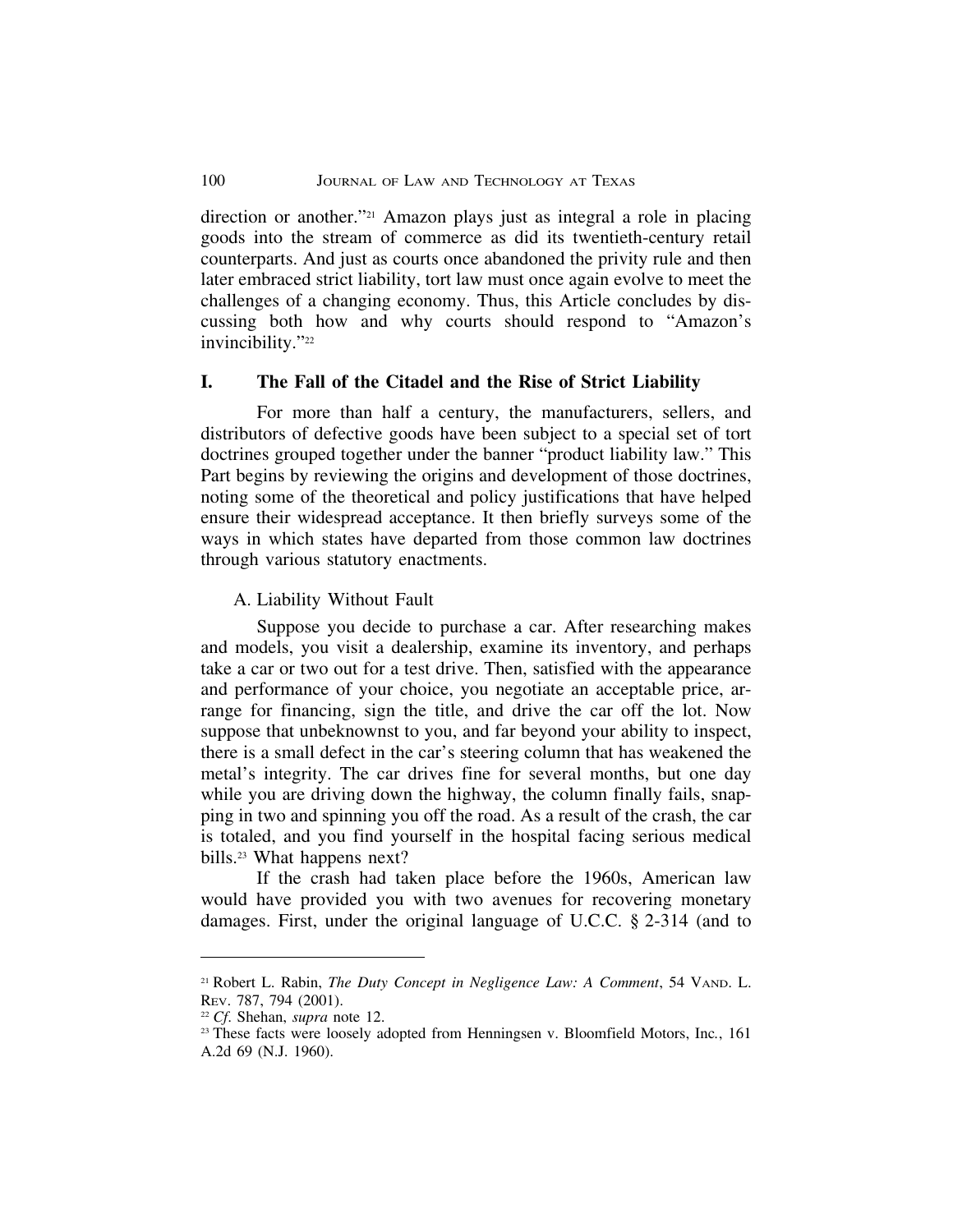some degree, under the preceding Uniform Sales Act), $24$  every sale was accompanied by an implied warranty that the purchase was "fit for the ordinary purposes for which such goods are used."25 This created a kind of strict liability in contract: regardless of the care exercised by the merchant, a product defect constituted a breach and gave rise to a cause of action.26 However, this theory of liability suffered from several key limitations. For one, because the implied warranty was said to arise from a contractual relationship, it could only be asserted by parties in privity with one another.<sup>27</sup> Thus, while you would have been able to sue the dealer for selling you a lemon, any passengers in the car could not have joined the lawsuit, nor could you have pursued a parallel claim against the automaker or its vendors. Additionally, both the U.C.C. and the Uniform Sales Act permitted retailers to disclaim any implied warranties and obviate any chance of recovery through careful contract drafting.28 Finally, warranty law's strict notice requirements would have presented you with significant procedural barriers.29

<sup>24</sup> *See* SAMUEL WILLISTON, THE LAW GOVERNING SALES OF GOODS AT COMMON LAW: AND UNDER THE UNIFORM SALES ACT 439 (2d ed. 1924) ("An implied warranty or condition as to quality or fitness for a particular purpose may be annexed by the usage of trade.").

<sup>25</sup> U.C.C. § 2-314(2)(c) (AM. L. INST. & UNIF. L. COMM'N 1952).

<sup>26</sup> *See* Kyle Graham, *Strict Products Liability at 50: Four Histories*, 98 MARQ. L. REV. 555, 571 (2014) ("Liability under an implied-warranty theory was therefore 'strict' in a manner that negligence liability was not."); *see also* Marc A. Franklin, *When Worlds Collide: Liability Theories and Disclaimers in Defective-Product Cases*, 18 STAN. L. REV. 974, 990 (1966) ("The contract-warranty doctrine amounted to liability without fault for product defects.").

<sup>27</sup> *See* William L. Prosser, *The Assault Upon the Citadel (Strict Liability to the Consumer)*, 69 YALE L.J. 1099, 1117–18 (1960) [hereinafter Prosser, *Assault*] ("[S]o long as the privity wall stands firm, these warranties are of no avail against the wholesaler  $\ldots$  .").

<sup>28</sup> U.C.C. § 2-316(2)(a) (AM. L. INST. & UNIF. L. COMM'N 1952) ("[A]ll implied warranties are excluded by expressions like 'as is', 'as they stand', 'with all faults', or other language which in common understanding calls the buyer's attention to the exclusion of warranties and makes plain that there is no implied warranty."); WILLISTON, *supra* note 24, at 475 ("[A] seller may by appropriate words exclude all liability."). *See, e.g.*, Allis-Chalmers Mfg. Co. v. Hawhee, 105 P.2d 410, 412 (Okla. 1940) ("Both under the Uniform Sales Act and in states not having that provision, stipulations negativing implied warranties have been held valid and effective by the courts almost unanimously . . . ."). <sup>29</sup> Richard E. Speidel, *The Virginia "Anti-Privity" Statute: Strict Products Liability Under the Uniform Commercial Code*, 51 VA. L. REV. 804, 834 (1965) ("Any attempt to use Article 2 of the Uniform Commercial Code as a vehicle for imposing strict liabil-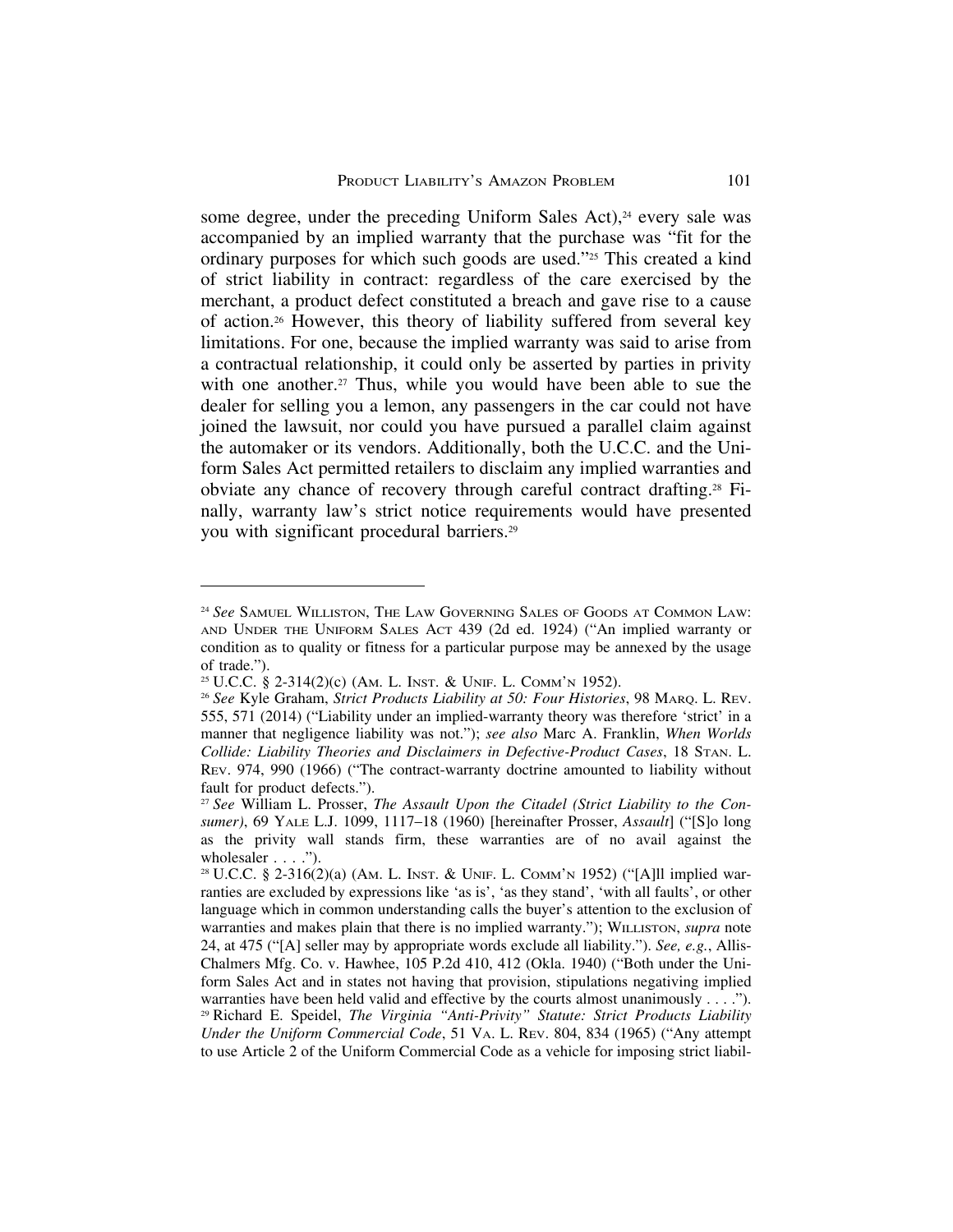Alternatively, you might have been able to bring a tort action, arguing that the steering column was defective because it had been cast, assembled, or installed in a negligent manner. Unlike your warranty claim, this suit would have been brought against any party in the car's distribution chain; by the middle of the twentieth century, privity had long since faded as a requirement in negligence suits, "succumb[ing] eventually to the force of Cardozo's reasoning" from the landmark case *MacPherson v. Buick Motor Co*.30 Yet this approach would have also had its downsides. Most significantly—the difficulty in proving fault. In many product liability cases, the evidence of the alleged defect (say, a small crack in a pressurized soda bottle) is destroyed in the event precipitating the lawsuit, leaving nothing but witness testimony of what happened.31 You might nevertheless have been able to succeed on a theory like *res ipsa loquitur*,<sup>32</sup> but there would have been no guarantee that a jury would accept this claim. And because growing distributions chains placed ever more intermediaries between the manufacturer and consumer, you might also have struggled to identify exactly which of the possible defendants was actually at fault.33

The burdens these rules placed on injured plaintiffs were readily apparent, and by the mid-twentieth century courts had begun riddling them with exceptions.34 First to go were consumables. American courts have always placed special duties on purveyors of food and drink, duties that were then gradually broadened to encompass not only the immediate purchasers of contaminated foodstuff but also any subsequent consumer.<sup>35</sup> In language that would be echoed in Justice Roger Traynor's opinions a generation later, courts spoke of the serious consequences of tainted food, $36$  the demands of public safety, $37$  and consumers' inability to

ity upon sellers of goods to remote users or consumers must be prepared to deal with . . . the requirement of timely notice of breach.").

<sup>30</sup> James Henderson, Jr., MacPherson v. Buick Motor Company: *Simplifying the Facts While Reshaping the Law*, in TORTS STORIES 41, 65 (Robert L. Rabin & Stephen D. Sugarman, eds., 2003).

<sup>31</sup> *See* Escola v. Coca Cola Bottling Co. of Fresno, 150 P.2d 436, 438 (Cal. 1944) ("Plaintiff testified that after she had placed three bottles in the refrigerator and had moved the fourth bottle about 18 inches from the case 'it exploded in my hand.'"). <sup>32</sup> *See id.* at 440.

<sup>&</sup>lt;sup>33</sup> G. EDWARD WHITE, TORT LAW IN AMERICA: AN INTELLECTUAL HISTORY 171 (expanded ed. 2003).

<sup>&</sup>lt;sup>34</sup> DAVID G. OWEN, PRODUCTS LIABILITY LAW 18-19 (3rd ed. 2014).

<sup>35</sup> *Id.* at 248–49; *see also* Prosser, *Assault*, *supra* note 27, at 1107–08 (collecting cases). <sup>36</sup> *See, e.g.*, Parks v. G.C. Yost Pie Co., 144 P. 202, 203 (Kan. 1914) ("The degree of care required of a manufacturer or dealer in human food for immediate consumption is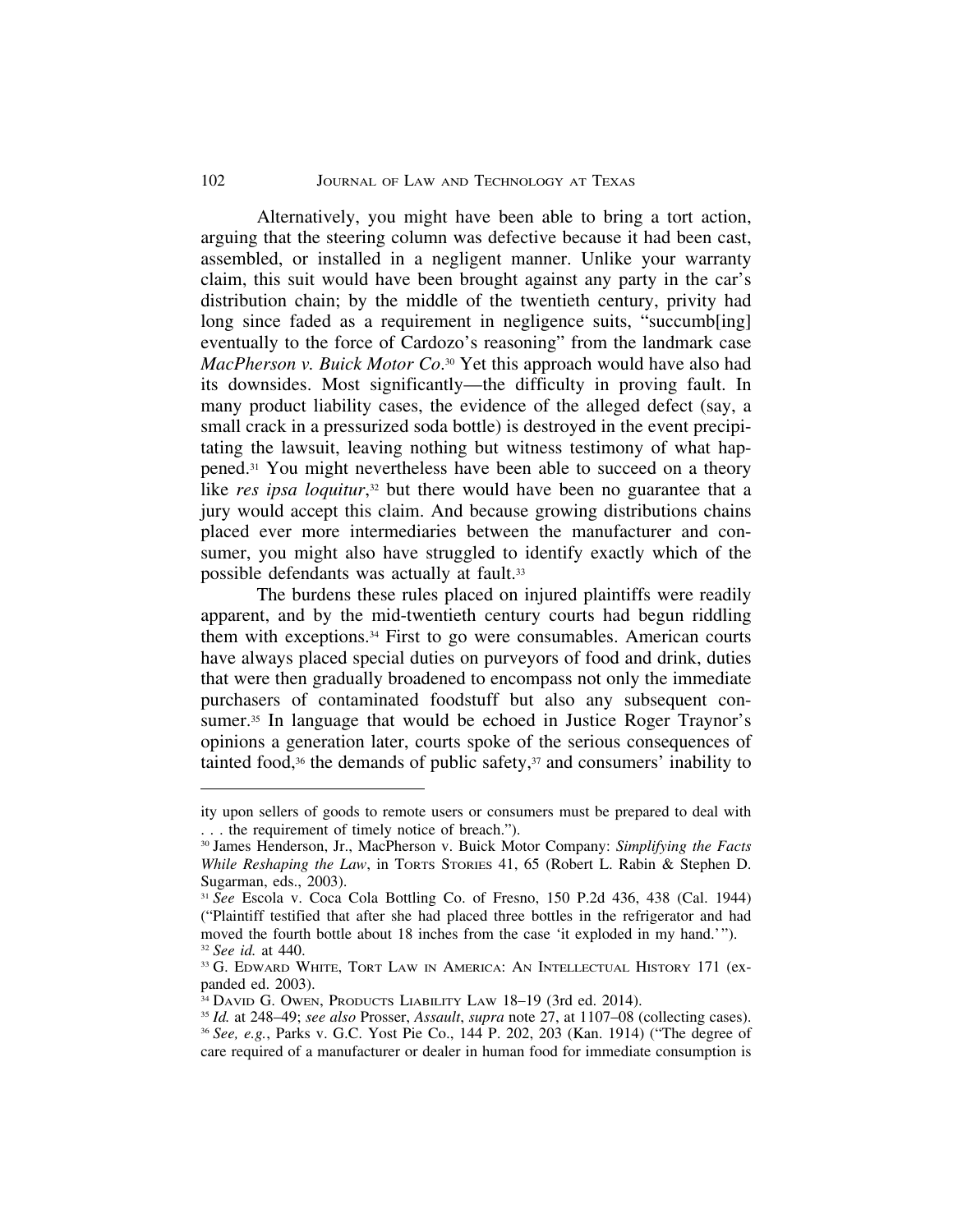independently verify the safety of their purchases.38 By the 1940s and 50s, courts were expanding this exception even further to encompass other consumer goods, first stretching the definition of "food" to include products like dog food and cigarettes, and then again to include other "articles for intimate bodily use" like hair dye, soap, and cosmetics.39

Coincident with this common law development was an important shift in legal scholarship that laid the intellectual foundation for the eventual rise of strict product liability.<sup>40</sup> By the 1940s, the Legal Realists who generally advocated for grounding law in human experience and the realities of public policy41—had begun to focus their anti-formalist critique on what they viewed as the outsized role of fault within tort law. This, they claimed, arose from "archaic notions of behavior," while failing to ensure an adequate distribution of risk.<sup>42</sup> In their view, tort law ought to act as a form of social insurance, assigning liability in the manner that would best distribute losses and ensure recovery by injured plaintiffs.43 This meant that when injuries were caused by defective products, "all limitations imposed by the doctrine of privity should go," permitting injured parties to sue the most "financially responsible" actor.<sup>44</sup> Even as Realism began to fade from prominence, its ideas about risk allocation and loss spreading continued to drive tort law scholarship, setting the stage for the coming acceleration towards no-fault recovery.45

much greater by reason of the fearful consequences which may result from what would be slight negligence in manufacturing . . . .").

<sup>37</sup> *See, e.g.*, Eisenbeiss v. Payne, 25 P.2d 162, 166 (Ariz. 1933) ("[P]ublic safety demands that there should be an implied warranty of its fitness for human consumption . . . ."); Race v. Krum, 118 N.E. 853, 854 (N.Y. 1918) ("The rule is an onerous one, but public policy, as well as the public health, demand such obligation should be imposed.").

<sup>38</sup> *E.g.*, Jacob E. Decker & Sons v. Capps, 164 S.W.2d 828, 829 (Tex. 1942) ("It is usually impracticable, if not impossible, for the ultimate consumer to analyze the food and ascertain whether or not it is suitable for human consumption.").

<sup>39</sup> Prosser, *Assault*, *supra* note 27, at 1111-12; OWEN, *supra* note 34, at 251.

<sup>40</sup> For a comprehensive discussion of this topic, *see generally* WHITE, *supra* note 33; James R. Hackney, Jr., *The Intellectual Origins of American Strict Product Liability Law: A Case Study in American Pragmatic Instrumentalism*, 39 AM. J. LEGAL HIST. 443 (1995); George Priest, *The Invention of Enterprise Liability: A Critical History of the Intellectual Foundations of Modern Tort Law*, 14 J. LEGAL STUD. 461 (1985). <sup>41</sup> *See* Joseph Singer, *Legal Realism Now*, 76 CALIF. L. REV. 465, 474 (1988).

<sup>42</sup> Priest, *supra* note 40, at 471.

<sup>43</sup> Hackney, *supra* note 41, at 494–95; *see also* WHITE, *supra* note 33, at 108–10.

<sup>44</sup> Fleming James, *General Products—Should Manufacturers be Liable Without Negligence?*, 24 TENN. L. REV. 923, 925 (1957).

<sup>45</sup> Priest, *supra* note 40, at 501; WHITE, *supra* note 33, at 158.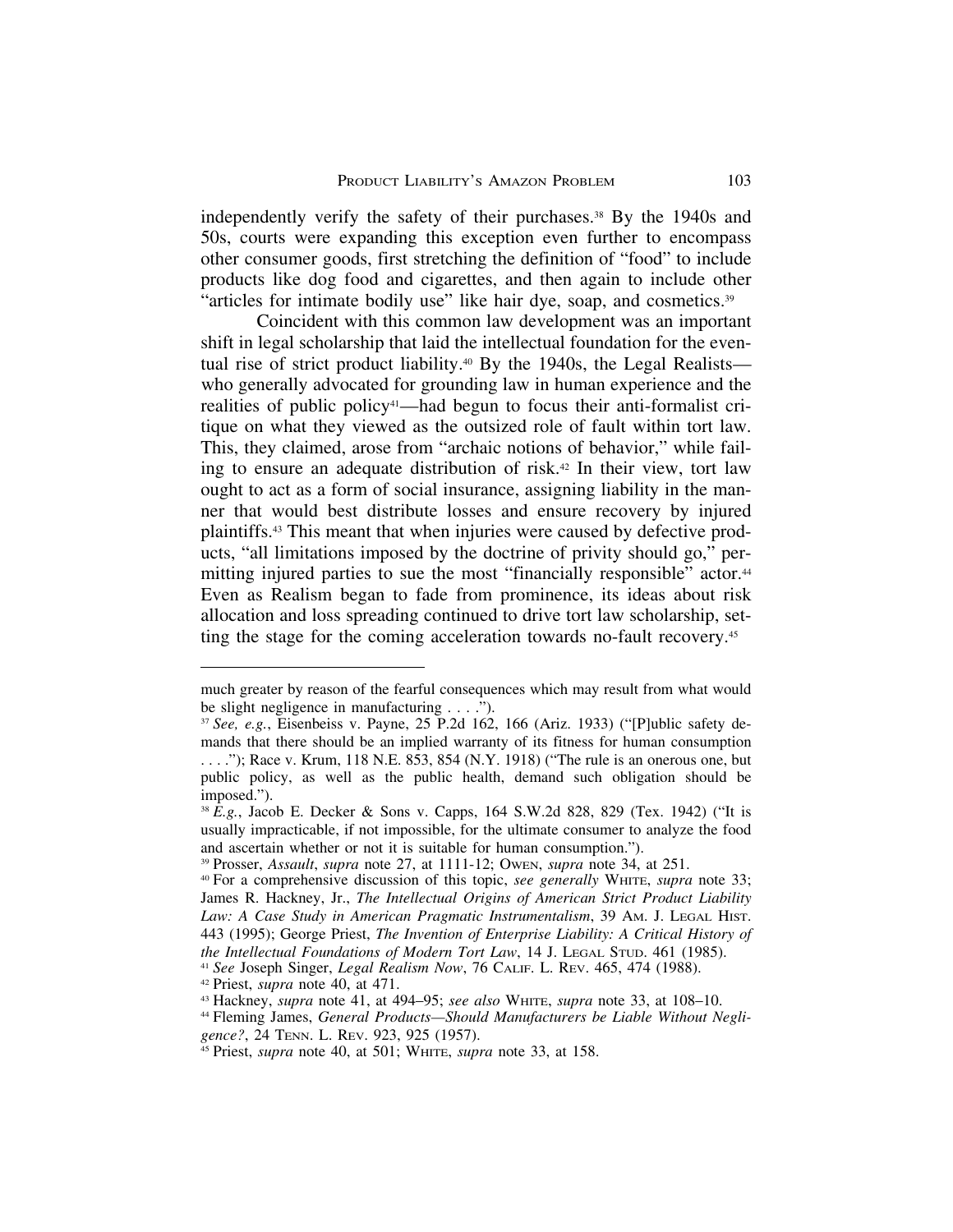#### 104 **JOURNAL OF LAW AND TECHNOLOGY AT TEXAS**

By 1960, it was clear that change was on the horizon; as William Prosser famously put it, "the storming of the inner citadel is already in full cry," and that "it needs no prophet to foresee" that the end of faultbased recovery was near.46 It didn't take Prosser long to be proven right—within a year the New Jersey Supreme Court became the first in the nation to eliminate the privity requirement for warranty claims,<sup>47</sup> and not long after, California became the first to abandon the fault requirement for tort action against the manufacturers<sup>48</sup> and retailers<sup>49</sup> of defective products. This new doctrine of strict liability then "spread like wildfire across the nation,"50 marking the judicial convergence of "once independent streams of contracts and torts scholarship."51 It also represented a repudiation of prior theories of recovery—as Edward White has noted, the "triumph of strict liability" would not have occurred absent "a tacit consensus among academicians and courts that negligence theory was not performing satisfactorily in defective product cases."52

Strict liability's peak came in 1965 when the American Law Institute codified the rule in Section 402A of its *Restatement (Second) of Torts* (for which Prosser served as the Reporter). As articulated by the *Restatement*, the seller of "any product in a defective condition" is liable to the consumer for any "physical harm thereby caused," regardless of the degree of care exercised by the seller.53 In the commentary accompanying this provision, Prosser clarified that the rule "applies to any person engaged in the business of selling products for use or consumption," including manufacturers, distributors, wholesalers, and retail dealers.<sup>54</sup> Despite "restating" almost no actual law, the project was an overwhelming success. Within a decade, the rule had been adopted in some form by the courts of almost every US jurisdiction, "a progression so rapid that it amazed even some of the judges who joined in the movement."55 The citadel had fallen, and strict liability had arrived.

<sup>46</sup> Prosser, *Assault*, *supra* note 27, at 1113–14.

<sup>47</sup> *See* Henningsen v. Bloomfield Motors, Inc., 161 A.2d 69 (N.J. 1960).

<sup>48</sup> *See* Greenman v. Yuba Power Products, Inc., 377 P.2d 897, 900-01 (Cal. 1963) (recognizing strict liability on manufacturers of a broad range of goods).

<sup>49</sup> *See* Vandermark v. Ford Motor Co., 391 P.2d 168, 171 (Cal. 1964).

<sup>50</sup> OWEN, *supra* note 34, at 23.

<sup>51</sup> Priest, *supra* note 40, at 505.

<sup>52</sup> WHITE, *supra* note 33, at 171.

<sup>&</sup>lt;sup>53</sup> RESTATEMENT (SECOND) OF TORTS § 402A (AM. L. INST. 1965).

<sup>54</sup> *Id.* at § 402A, cmt. f.

<sup>55</sup> Graham, *supra* note 26, at 578–79.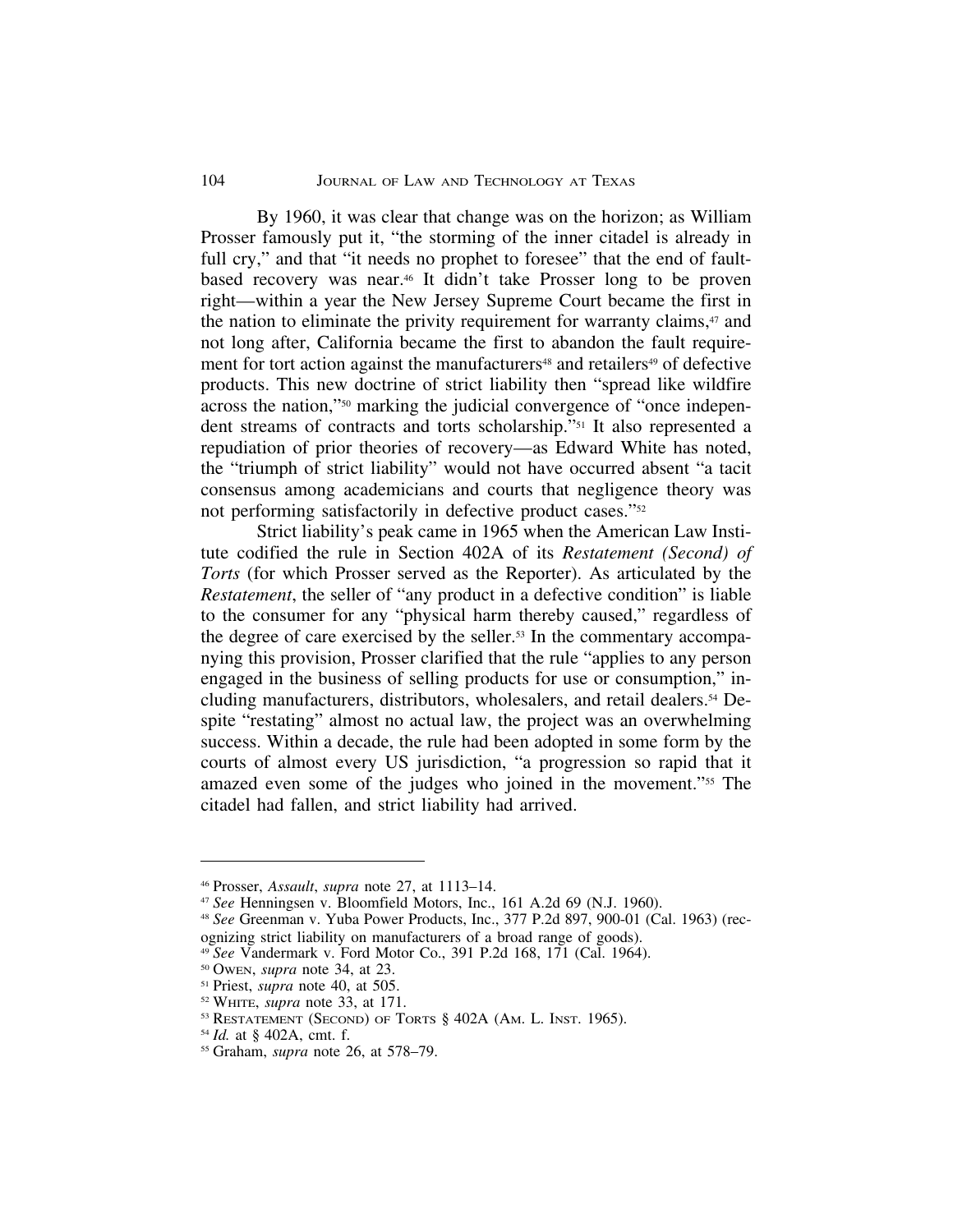### B. Justifying Strict Liability

It may be, as Justice Holmes once wrote, that the common law develops by "decid[ing] the case first and determin[ing] the principle afterwards,"56 but Prosser and his contemporaries had several key principles in mind as they ushered the modern product liability doctrine into existence.

First, borrowing from contract law's implied warranty, they argued that simply by placing goods into the stream of commerce, "the supplier . . . represents to the public that [the goods] are suitable and safe for use."57 As with implied warranties, strict liability is the necessary corollary to a breach of this representation. After all, consumers only complete transactions when they have received some level of assurance their purchases will function as intended without injuring them or their property.58 It should therefore come as no surprise when consumers actually do rely on those assurances, irrespective of the existence of contractual privity. "The supplier has invited and solicited the use; and when it leads to disaster, he should not be permitted to avoid the responsibility by saying that he has made no contract with the consumer."59

A second rationale was drawn directly from ideas about loss spreading and risk allocation pioneered by the Legal Realists in the decades prior. Injured people, the argument went, should be compensated not because of the blameworthiness of a tortfeasor, but rather "because their injuries affect[ ] society at large."60 In this view, tort law is best understood as a type of public law: "a compensation system designed to distribute the costs of injuries throughout society efficiently and fairly."61 Strict liability fits neatly within this paradigm by completely detaching compensation from negligence, ensuring that "victims who previously had to prove fault in this important area are now able to recover without such a showing."<sup>62</sup> Because manufacturers, distributors, and sellers are as individuals and as an industry—best positioned to spread these costs,

<sup>56</sup> Oliver Wendell Holmes, *Codes, and the Arrangement of the Law*, 5 AM. L. REV. 1, 1 (1870), *reprinted in* 44 HARV. L. REV. 725, 725 (1931).

<sup>57</sup> Prosser, *Assault*, *supra* note 27, at 1123.

<sup>58</sup> *See* Speidel, *supra* note 29, at 811 ("These general representations mold consumer choice, create expectations of quality, and influence sales at retail.").

<sup>59</sup> Prosser, *Assault*, *supra* note 28, at 1123.

<sup>60</sup> WHITE, *supra* note 33, at 149.

<sup>61</sup> *Id*. at 150 (citing Leon Green, *Tort Law Public Law in Disguise*, 38 TEX. L. REV. 1 (1959)).

<sup>62</sup> Marc A. Franklin, *Replacing the Negligence Lottery: Compensation and Selective Reimbursement*, 53 VA. L. REV. 774, 785 (1967); *see also* WHITE, *supra* note 33, at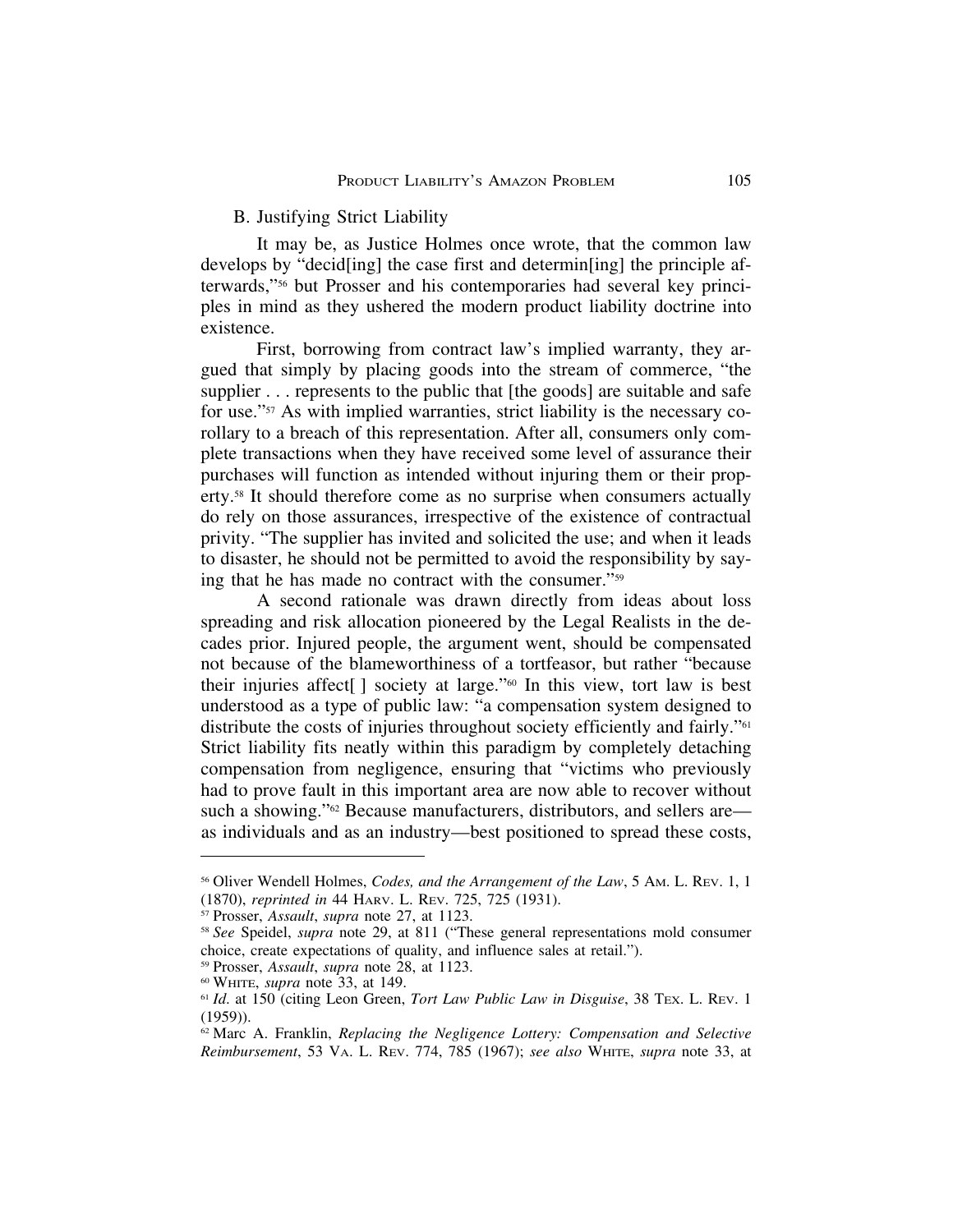they "should absorb the inevitable losses which must result in a complex civilization from the use of their products."63

Finally, strict product liability was grounded in appeals to public safety. "As handicrafts have been replaced by mass production," Justice Traynor wrote in his famous *Escola* concurrence, "[t]he consumer no longer has means or skill enough to investigate for himself the soundness of a product."64 For this reason, the public interest in protecting human life, safety, and health supports holding the product suppliers responsible for the harms they cause, regardless of any negligence on their part. $65$  As with the law's treatment of tainted food products a generation prior, this liability should not be "based on negligence, nor on a breach of the usual implied contractual warranty, but on the broad principle of the public policy to protect human health and life."<sup>66</sup> The seller "has undertaken and assumed a special responsibility toward any member of the consuming public," and so must be responsible for the costs of even accidental injuries.<sup>67</sup>

While these policy justifications helped propel strict liability into existence, they were quickly challenged by the rising Law and Economics movement of the 1970s. In his seminal work *The Cost of Accidents*, Guido Calabresi argued that "the principal function of accident law is to reduce the sum of the costs of accidents and the costs of avoiding accidents."68 In this view, loss spreading and victim compensation—ideas at the heart of product liability's recent expansion—were at most secondary goals of accident law better tackled using tools like social insurance programs.69 Instead, liability rules should seek to discourage "accident

<sup>150</sup>*.* ("Today one can muster substantial evidence of society's desire to shift the focus from the defendant and his conduct to the victim and his plight.").

<sup>63</sup> Prosser, *Assault*, *supra* note 27, at 1120.

<sup>64</sup> Escola v. Coca Cola Bottling Co. of Fresno, 150 P.2d 436, 467 (Cal. 1944) (Traynor, J., concurring).

<sup>65</sup> Prosser, *Assault*, *supra* note 27, at 1122.

<sup>66</sup> *Decker*, 164 S.W.2d at 829; *see also* Note, *Strict Products Liability and the Bystander*, 64 COLUM. L. REV. 916, 930 (1964) (noting how this language "implies a connection between the marketer's moral obligation and the consumability of his product").

<sup>67</sup> RESTATEMENT (SECOND), *supra* note 53, § 402A, cmt. c.

<sup>68</sup> GUIDO CALABRESI, THE COST OF ACCIDENTS: A LEGAL AND ECONOMIC ANALYSIS 26 (1970).

<sup>69</sup> *Id.* at 32, 46–47; *see also* Guido Calabresi, *Some Thoughts on Risk Distribution and the Law of Torts*, 70 YALE L.J. 499, 530 (1961) ("[I]f risk spreading is deemed crucial, enterprise liability could do only part of the job; the other part would have to be filled in by some social insurance scheme.").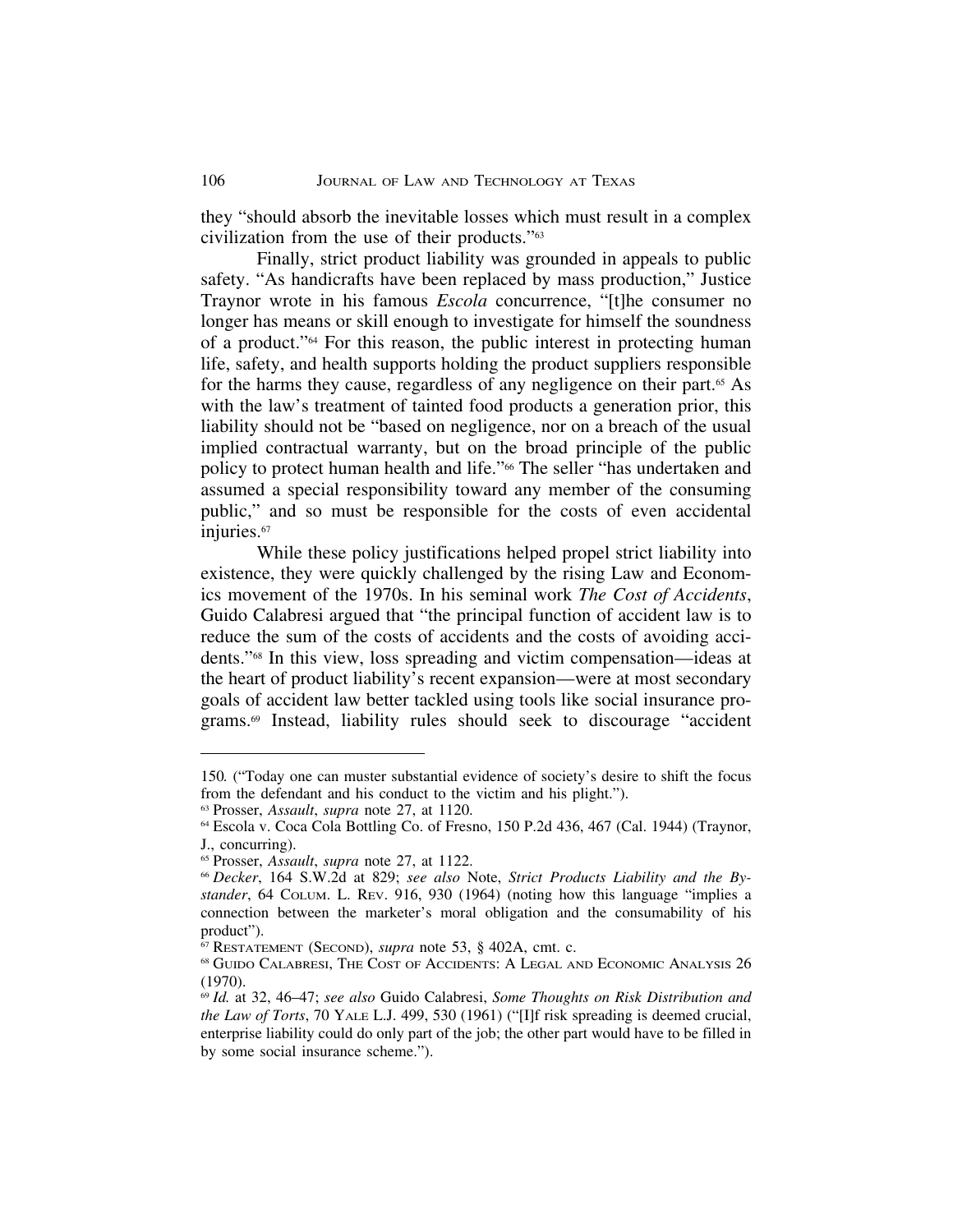prone" activities and encourage safer alternatives by allocating the costs of those accidents, "forc[ing] individuals to consider accident costs in choosing among activities."70 And consistent with Law and Economics' general market-based approach, these costs should be directed towards the lowest-cost accident avoider, ensuring the greatest benefits to the society with the fewest transaction costs for the parties.71

Still, even within this deterrence-centric vision of tort law, Calabresi nevertheless recognized a role for no-fault recovery.72 His reasoning centered on the question of efficiency. Rather than requiring judges and juries to make case-by-case determinations as to which party was the negligent lowest-cost avoider, strict liability permits ex ante determinations as to the nature of the injuring enterprise.73 This means that the issue is "not whether avoidance is worth it, but which of the parties is relatively more likely to find out whether avoidance is worth it."74 A far cry from "public law in disguise," this approach would have tort law filling a regulatory function by making decisions about loss allocation before the first case is even litigated.75 Still, even under this approach, the answer is the same for most defective products: the corporations within the products' supply chains are almost invariably better positioned to make this cost-benefit determination than the consumers, irrespective of their degree of fault for any eventual injuries.76

A final justification for strict product liability can be found in the civil recourse theory most prominently advanced by John Goldberg and Benjamin Zipursky. In their view, tort law's primary normative function is neither to advance public policy nor to act as a cost-allocation mechanism, but rather to provide victims of legally-recognized wrongs with the means to obtain redress from their wrongdoers.77 Product liability law is no different: the doctrine "allows victims who have been wrongfully injured by the seller of a defective product to invoke the legal system to

<sup>70</sup> CALABRESI, *supra* note 68, at 68–69.

<sup>71</sup> *Id.* at 135–36.

<sup>72</sup> Guido Calabresi & Jon T. Hirschoff, *Towards a Test for Strict Liability in Torts*, 81 YALE L.J. 1055, 1060 (1972).

<sup>73</sup> *Id.* at 1060.

<sup>74</sup> *Id.* at 1060–61.

<sup>75</sup> WHITE, *supra* note 33, at 221.

<sup>76</sup> Calabresi & Hirschoff, *supra* note 72, at 1064. *But see* Richard Posner, *Strict Liability: A Comment*, 2 J. LEGAL STUD. 205, 213-15 (1973) (describing Calabresi's view of strict liability as "inefficient" for failing to encourage safe behaviors by individual plaintiffs).

 $\frac{7}{7}$  John C.P. Goldberg & Benjamin C. Zipursky, Recognizing Wrongs 6 (2020).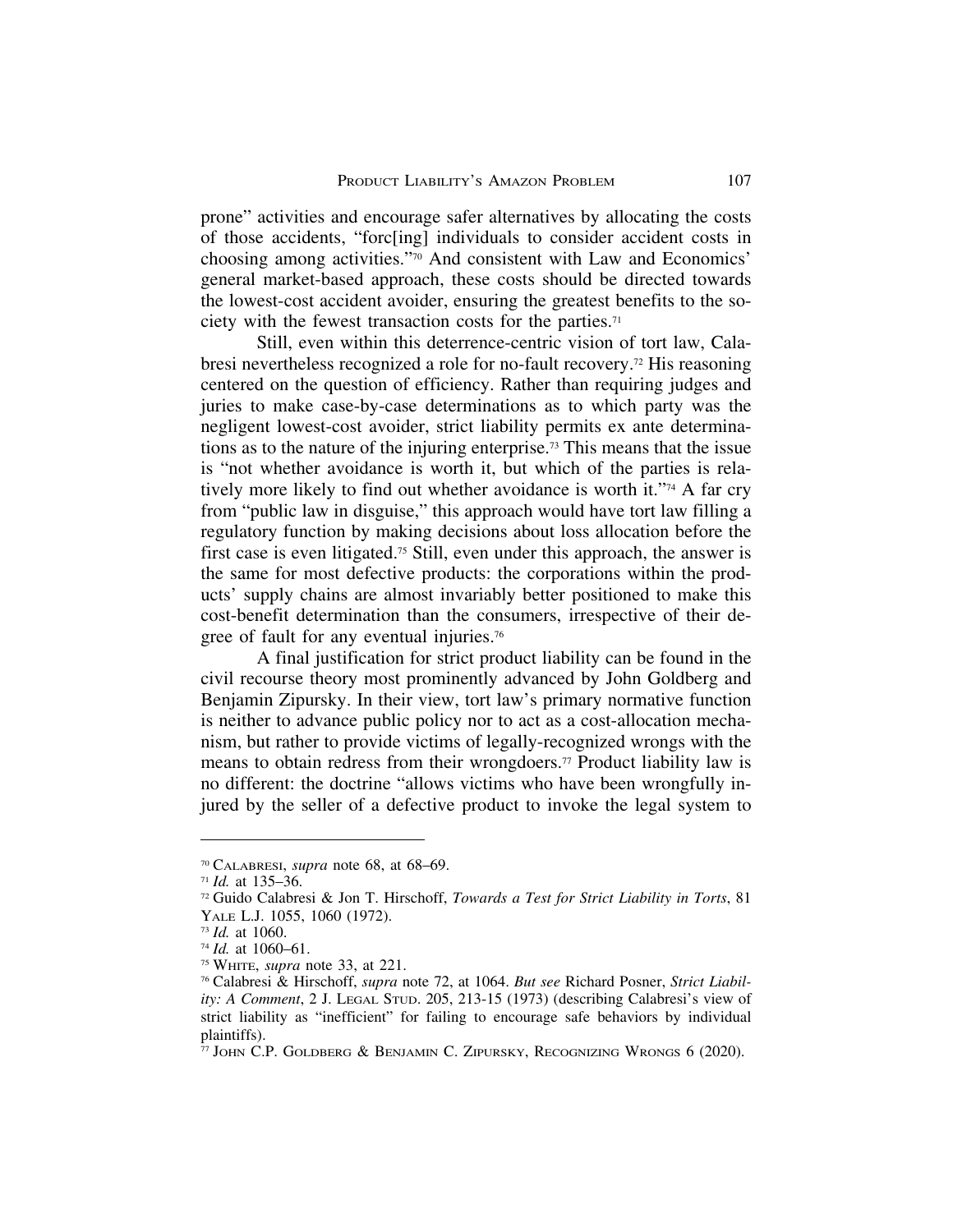hold the seller accountable."<sup>78</sup> As well as promoting greater civil accountability, Goldberg and Zipursky argue that strict liability acts to empower victims by allowing them to demand a judicial recognition that they have, in fact, been victimized.79 Its elimination, therefore, would disempower a broad swath of the citizenry, denying them a forum in which to demand that law take their individual interests seriously.80

## C. Retrenchment and Reform

Even as its strict liability formulation achieved widespread adoption, the *Restatement (Second)*'s application of this doctrine to nonmanufacturing retailers became a flashpoint for controversy. The sellers of defective products, critics argued, are often not the lowest-cost avoider in the retail chain, nor are they the party best situated to ensure that defective products do not reach the consumer.81 This is especially the case for complex or high-tech products shipped from manufacturers in sealed containers; in these cases, a retailer may be just as ill equipped as the consumer in identifying and mitigating harmful defects.82 Neither are the sellers of defective products necessarily the best cost-bearing party. Not every retailer has the resources of Walmart, and a large damages award could bankrupt many mom-and-pop stores.<sup>83</sup> And while it is certainly possible (as some courts have argued) for nonmanufacturers to add indemnification agreements to their sales contracts, legal fees and other transaction costs make this an especially inefficient way to spread losses.<sup>84</sup>

<sup>78</sup> John C.P. Goldberg & Benjamin C. Zipursky, *The Easy Case for Products Liability* Law: A Response to Professors Polinsky and Shavell, 123 HARV. L. REV. 1919, 1944 (2010).

<sup>79</sup> *Id.* at 1946.

<sup>80</sup> *Id.* at 1946–47.

<sup>81</sup> *See* Frank J. Cavico, Jr., *The Strict Tort Liability of Retailers, Wholesalers, and Distributors of Defective Products*, 12 NOVA L. REV. 213, 227 (1987).

<sup>&</sup>lt;sup>82</sup> *See id.* ("In the typical transaction, the retailer and wholesaler receive the goods in a sealed package and do nothing to contribute to the danger the goods may present to the consumer."); *see also* John G. Culhane, *Real and Imagined Effects of Statutes Restricting the Liability of Nonmanufacturing Sellers of Defective Products*, 95 DICK. L. REV. 287, 300–01 (1991) (noting that when retailers sell goods shipped in sealed containers, "the supplier is no more at fault than the consumer").

<sup>83</sup> *But see* Prosser, *Fall*, *supra* note 14, at 816 (noting that even in the mid-60s, the retailer of a defective product was far more likely to be "Safeway Stores, or some other nation-wide enterprise" than "the little corner grocery").

<sup>84</sup> *See* A. Mitchell Polinsky & Steven Shavell, *The Uneasy Case for Product Liability*, 123 HARV. L. REV. 1436, 1470 (2010) (discussing these costs and noting that, "[F]or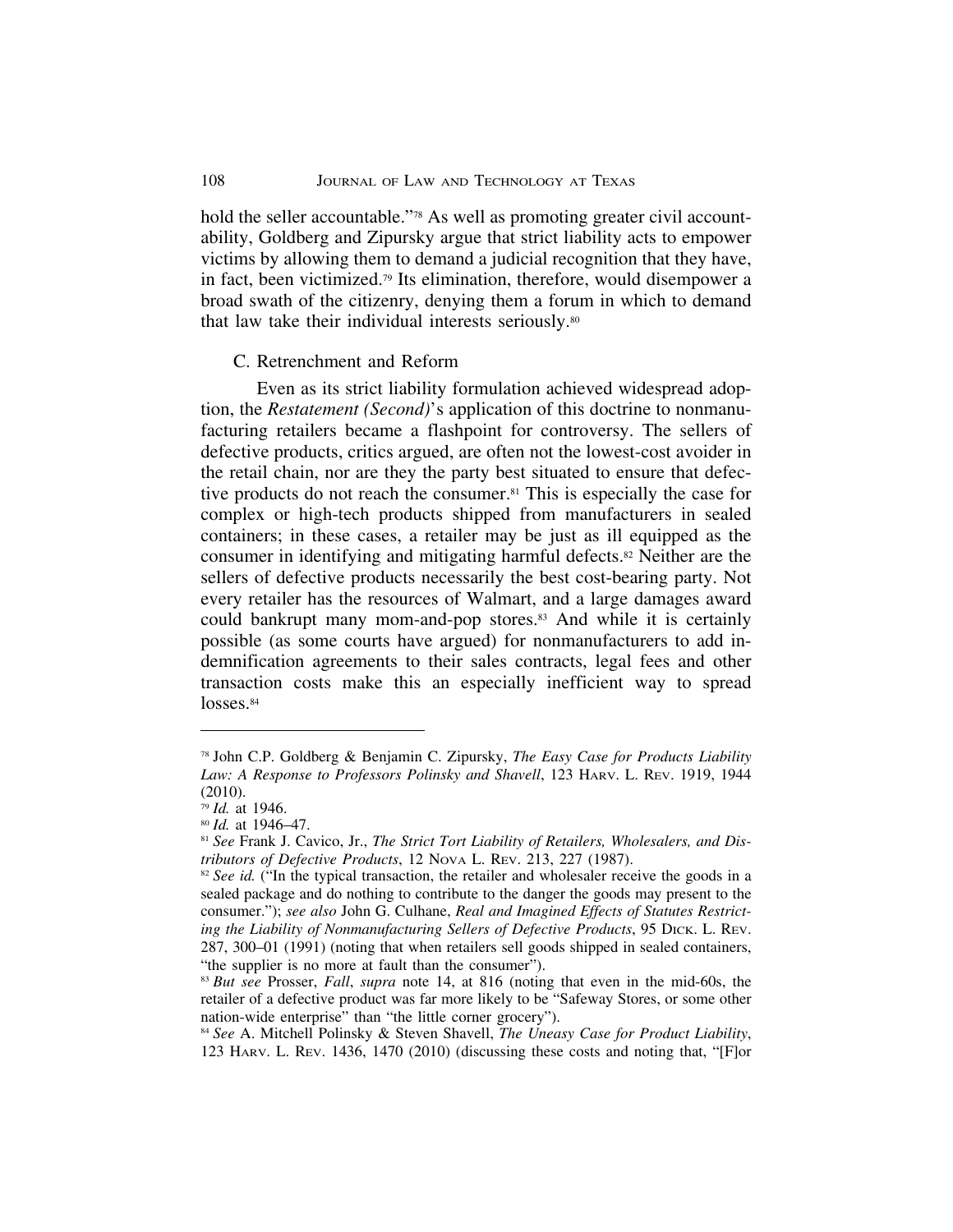Beginning in the Ford Administration, the federal government took an intense interest in strict product liability and chartered an interagency task force to study its effects.<sup>85</sup> In addition to recommending legislation that would preempt several state insurance regulations,<sup>86</sup> the task force also proposed a model Uniform Product Liability Act (UPLA) to harmonize product liability law among the states.<sup>87</sup> Unlike the *Restatement (Second)*, the UPLA largely rejected nonmanufacturer strict liability, stating that "product sellers shall not be subject to liability in circumstances in which they did not have a reasonable opportunity to inspect the product . . . [for] the existence of the defective condition."88 The only exceptions to this exclusion were for circumstances in which the manufacturer is effectively judgement-proof, either because it is not subject to service of process or is insolvent.<sup>89</sup>

With the UPLA serving "as model and incentive," many state legislatures have since acted to narrow strict liability's scope.<sup>90</sup> While these legislative enactments are varied and touch on a range of issues, they can generally be placed into four categories as they relate to nonmanufacturer liability.

First, a few states enacted absolute bars on holding nonmanufacturers strictly liable for product defects.<sup>91</sup> These laws contain no exceptions and have the practical effect of reversing decisions like *Vandermark v. Ford Motor Company*92 and shifting all liability for defective products onto the manufacturers.93 Thus, when consumers in these states are una-

each dollar that an accident victim receives in a settlement or judgment, it is reasonable to assume that a dollar of legal and administrative expenses is incurred.").

<sup>85</sup> Victor Schwartz & Mark Behrens, *The Road to Federal Product Liability Reform*, 55 MD. L. REV. 1363, 1365 (1996).

<sup>&</sup>lt;sup>86</sup> Many of these recommendations were ultimately enacted into law, including most significantly the Product Liability Risk Retention Act of 1981, Pub. L. No. 97–45, 95 Stat. 949 (codified as amended at 15 U.S.C. §§ 3901–3904).

<sup>87</sup> Schwartz & Behrens, *supra* note 85, at 1366.

<sup>88</sup> Model Uniform Product Liability Act, 44 Fed. Reg. 62,714, 62,726 (Oct. 31, 1979). <sup>89</sup> *Id.*

<sup>90</sup> Cavico, *supra* note 81, at 237.

<sup>91</sup> GA. CODE ANN. § 51-1-11.1 (1987); NEB. REV. STAT. § 25-221, 181 (1997); S.D. CODIFIED LAWS § 20-9-9 (1979); MISS. CODE ANN. § 11-1-63(h) (2014). Additionally, Louisiana's statute limits product liability to manufacturers unless "the seller is the alter ego of the alien manufacturer." LA. REV. STAT. ANN. § 9:2800.53 (1988).

 $92$  Vandermark v. Ford Motor Company, 391 P.2d 168, 171 (Cal. 1964).

<sup>93</sup> Adam Feeney, *In Search of a Remedy: Do State Laws Exempting Sellers from Strict Product Liability Adequately Protect Consumers Harmed by Defective Chinese-Manufactured Products?*, 34 J. CORP. L. 567, 573 (2009).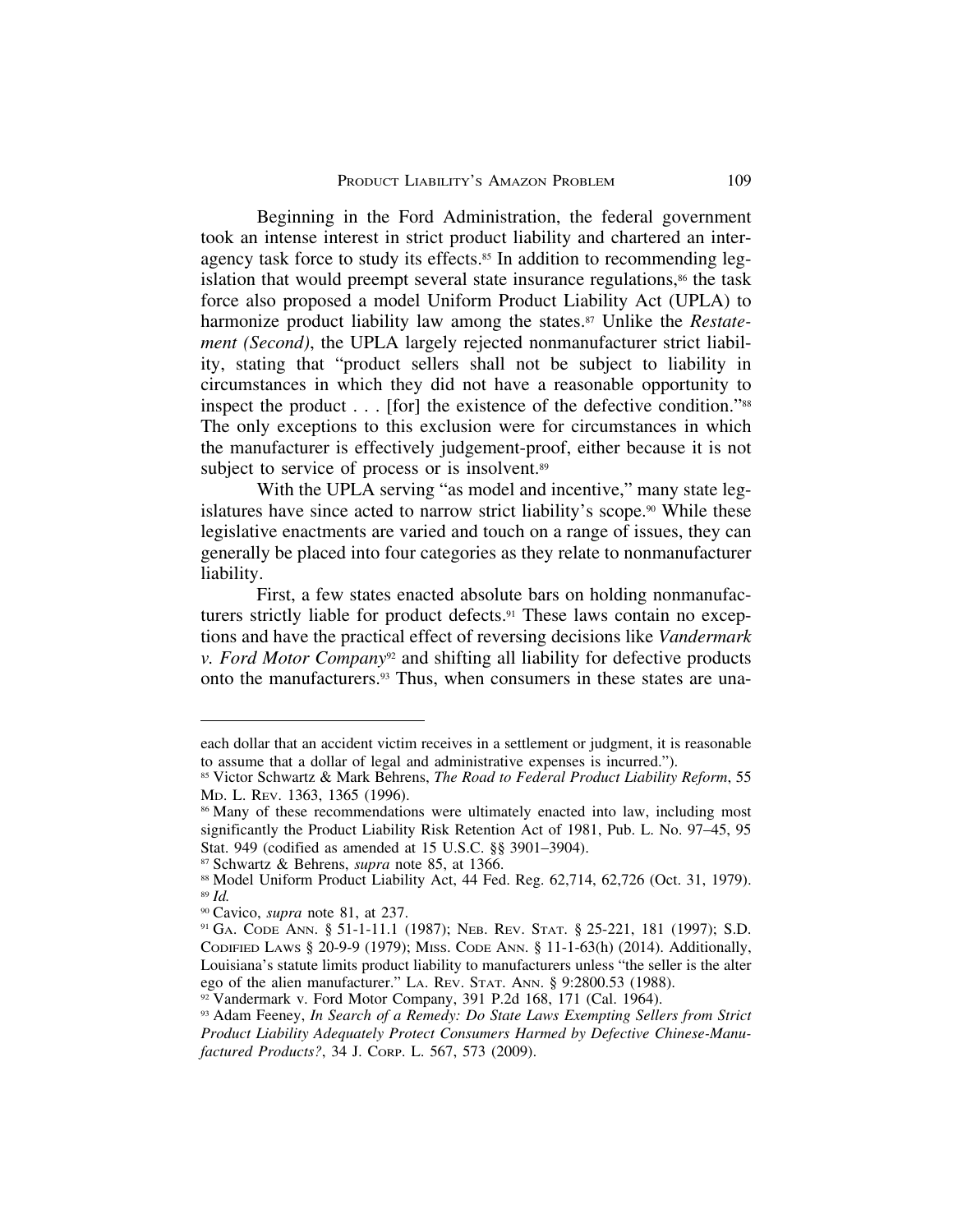ble to recover from a judgement-proof manufacturer, they are left with no tort law remedy for their injuries.

Second, at the opposite end of the spectrum, another group of states enacted statutes that largely retain the general presumption of nonmanufacturer strict liability with an exception carved out for cases in which the products are distributed by the manufacturers in sealed containers.94 Some of these statutes also require manufacturers to indemnify their retailers and distributors<sup>95</sup> (though this indemnification likely already existed at common law).<sup>96</sup> One state—North Carolina—has codified the sealed-container defense and also abolished strict liability as a theory of recovery against any defendant, whether manufacturer or seller.97

Third, another group of states adopted a presumption against permitting strict liability claims against nonmanufacturing sellers, though these suits are not barred outright. In these jurisdictions, plaintiffs are still permitted to hold sellers strictly liable in cases in which the manufacturer is either not subject to the jurisdiction of the state's courts or is insolvent (or both).98 A slight variation of this idea is found in Colorado and Indiana's statutes, which only permit strict liability claims against the product's "manufacturer," but define the term to include the principle in-state distributor of the defective product in cases where the state lacks jurisdiction over the actual manufacturer.<sup>99</sup>

Finally, a few states enacted what is effectively a burden-shifting framework for allocating product liability.100 In general, these statutes permit plaintiffs to sue retailers and distributors, who can then obtain

<sup>94</sup> KY. REV. STAT. ANN. § 411.340 (LexisNexis 1978); DEL. CODE ANN. tit. 18, § 7001(b) (1995); MD. CODE ANN., CTS. & JUD. PROC. §5-405(b) (LexisNexis 1997).

<sup>95</sup> ARIZ. REV. STAT. ANN. § 12-684A (1978); ARK. CODE ANN. § 16-116-207 (1979); OKLA. STAT. tit. 12, § 12-832.1(A) (2004); TEX. CIV. PRAC. CODE ANN. § 82.002(a) (1993).

<sup>96</sup> *See* Cavico, *supra* note 81, at 237 (describing these statutes as "merely codify[ing] basic common law indemnification principles").

<sup>97</sup> N.C. GEN. STAT. § 99B-1.1 (2020) ("There shall be no strict liability in tort in product liability actions.").

<sup>98</sup> IDAHO CODE ANN. § 6-1407 (2005); IOWA CODE § 613.18 (1986); KAN. STAT. ANN. § 60-3306 (2012); OHIO REV. CODE ANN. § 2307.78 (LexisNexis 2001); WASH. REV. CODE § 7.72.040 (1991); TENN. CODE ANN. § 29-28-106 (2011); WIS. STAT. § 895.047(2) (2019).

<sup>99</sup> COLO. REV. STAT. ANN. § 13-21-402(2) (2003); IND. CODE §34-20-2-4 (1998).

<sup>100</sup> 735 ILL. COMP. STAT. 5/2-621 (1995); MINN. STAT. § 544.41 (West 1980); MO. REV. STAT. § 537.762 (West 2019); N.J. STAT. ANN. § 2A:58C-9 (West 1995); N.D. CENT. CODE § 28-01.3-04 (West 1993).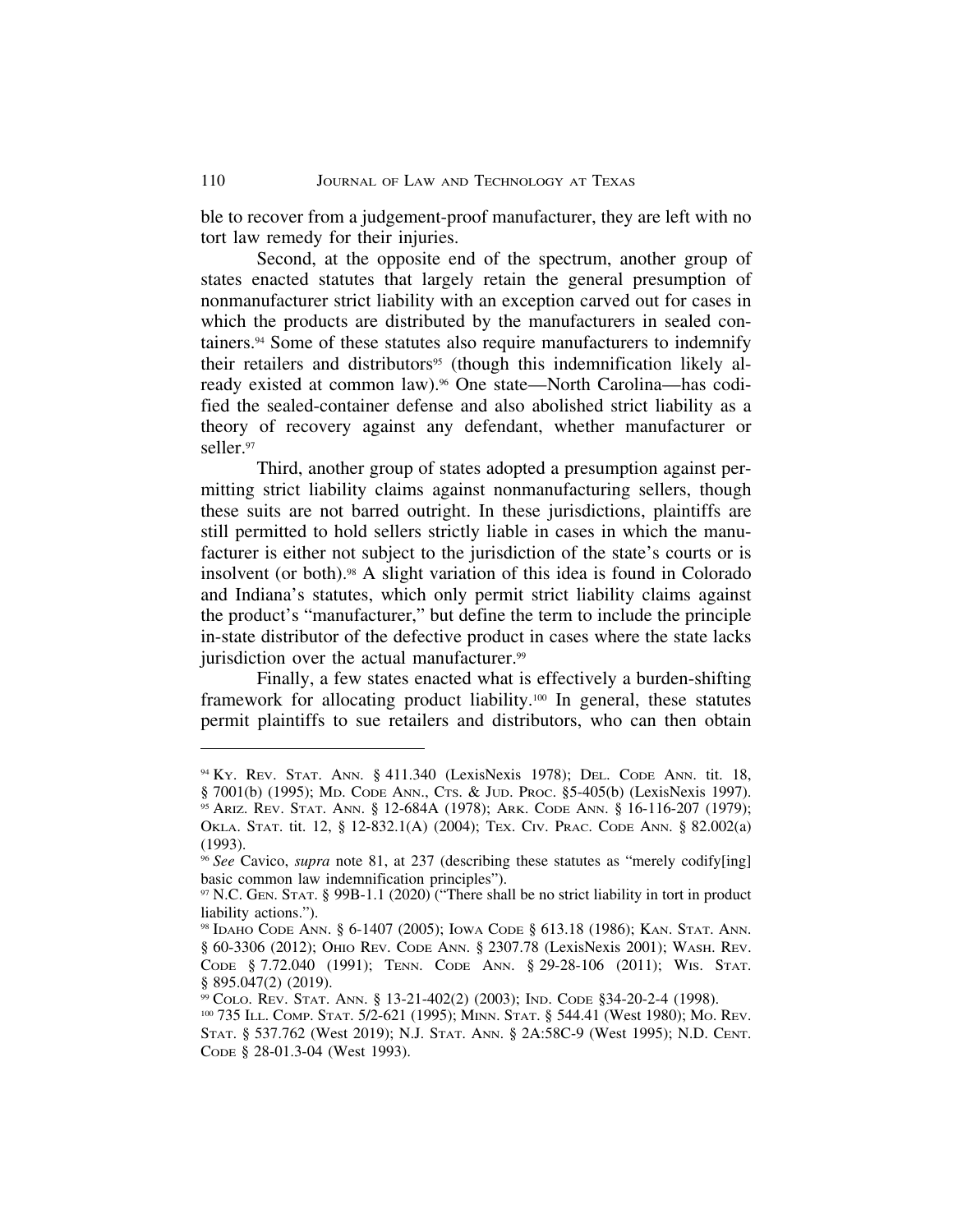dismissal of any strict liability claims by identifying the responsible manufacturer of the defective good. Once the manufacturer is identified, the burden shifts back to the plaintiff, who can stop this dismissal (or in some cases reinstate the nonmanufacturing seller) by demonstrating that the manufacturer's extraterritoriality or financial status makes recovery impossible.101

These and other "reform" statutes have transformed product liability law, signaling a retreat from the *Restatement (Second)*'s emphasis on risk-spreading and no-fault recovery. While a majority of jurisdictions continue to apply strict liability to the sellers of defective goods, $102$  it is no longer the universal rule. These statutes mark a shift from the preceding purely common law rulemaking, often to the detriment of injured consumers.<sup>103</sup> Still, regardless of their merits, these statutes have shaped the field of product liability law, playing significant roles in cases like those filed against Amazon.

# **II. Amazon And Not-So Strict Liability**

This Part turns from product liability generally to consider the doctrine's application to Amazon. After describing the company's history and structure, the article reviews six years of product liability litigation arising from third-party sales, noting the various arguments advanced by Amazon and the difficulties that consumers have faced in holding it liable. It then concludes with a case study of the typical progression of these lawsuits.

A. Building the "Unstore"

"[V]irtually all of us have some experience with Amazon,"104 but that experience is now quite different than it was in the website's earliest days. Amazon launched in 1995 as one of the first attempts to capitalize

<sup>101</sup> § 13-21-402(2); §34-20-2-4; 5/2-621; § 544.41; § 537.762; § 2A:58C-9; § 28-01.3- 04*.*

<sup>102</sup> RESTATEMENT (THIRD), *supra* note 16, at § 1, cmt. e.

<sup>103</sup> *See* GUIDO CALABRESI, A COMMON LAW FOR THE AGE OF STATUTES 243 (1982) (warning that these statutes "may be the start of a new and dominant (for me, undesirable) trend characterized by very low liability in tort conjoined with greater governmental compensation and regulation").

<sup>104</sup> Erie Ins. Co. v. Amazon.com, Inc., No. 8:16-CV-02679, 2018 WL 3046243, at \*1 (D. Md. Jan. 22, 2018).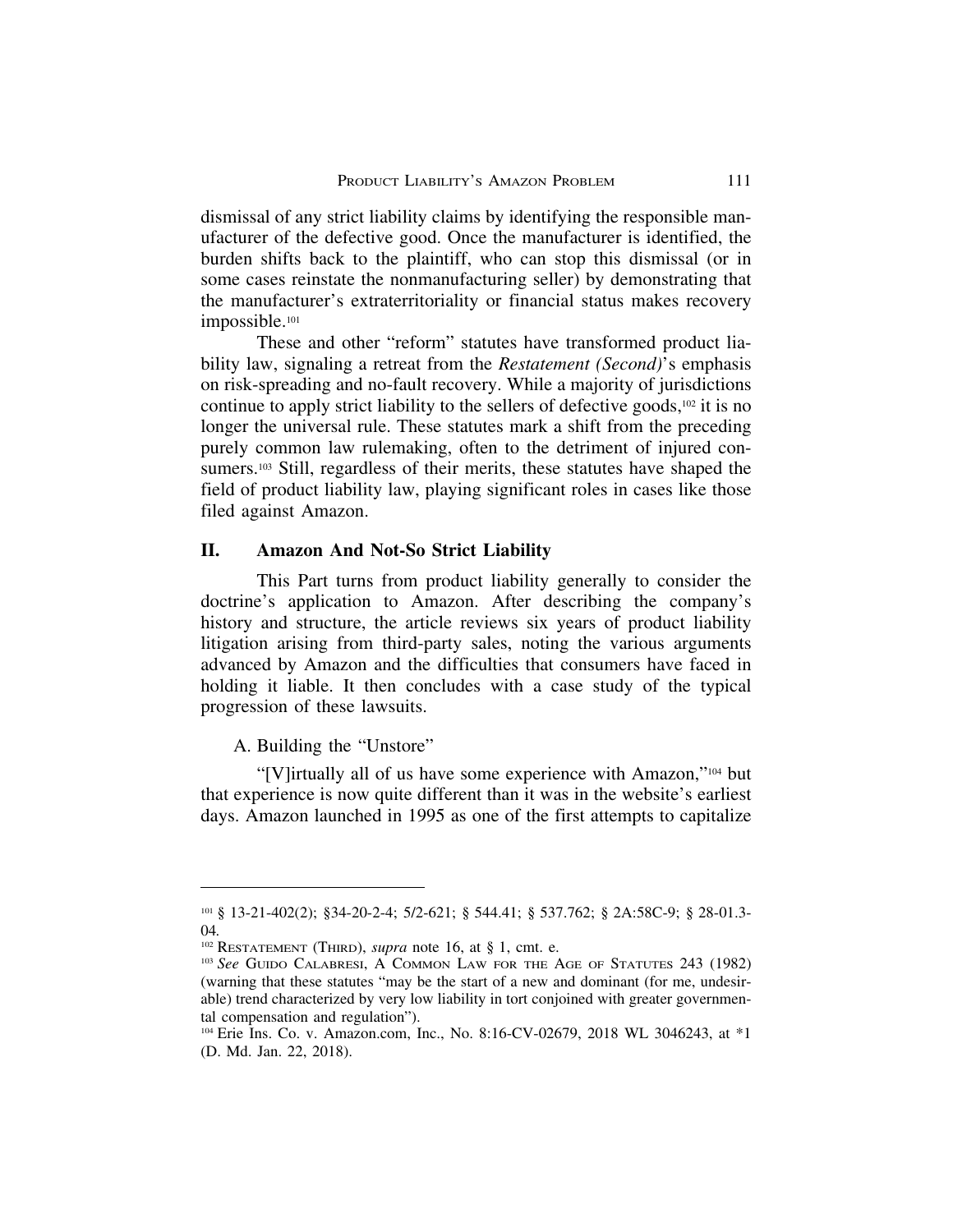on the explosive growth of the World Wide Web.105 Initially billing itself as "Earth's Biggest Bookstore," Amazon offered visitors a literary catalogue of more than one million titles coupled with advanced search capabilities and "consistently low prices."106 Then, one-by-one, new product categories were added to the website: first CDs and DVDs in 1998, then tools, electronics, and children's toys the following spring.107 But the company's ambitions were larger still—as Amazon's founder Jeff Bezos would tell senior executives, he viewed Amazon as not just a store but as an "unstore." And being the world's first "unstore" meant, in Bezos' view, "that Amazon was not bound by the traditional rules of retail."108

As its user base began to grow exponentially, Amazon was quickly forced to reassess its retail strategy. In its early days as a bookseller, the company maintained relatively little of its own inventory. Instead, when a customer ordered a book through its website, Amazon would purchase the book from one of the two national book distributors and then ship it to the customer.109 While this was an effective way to save money as the website got off the ground,<sup>110</sup> an inventory-free model proved almost impossible to scale up, and Amazon soon began keeping a supply of its most-ordered books on hand so that they were available for immediate shipment.<sup>111</sup> What started as just the "top ten bestselling books" quickly grew to a standing inventory of thousands, and by 1996 Amazon had leased a 93,000 square foot warehouse that became the company's first fulfillment center.<sup>112</sup>

Meanwhile, Amazon's leadership was warily watching the rise of the rival e-commerce platform—eBay. Like Amazon, the online auction house had also launched in 1995, but unlike Amazon, it was turning a

<sup>111</sup> SPECTOR, *supra* note 105, at 137.

<sup>112</sup> *Id.* at 138.

<sup>105</sup> ROBERT SPECTOR, AMAZON.COM: GET BIG FAST: INSIDE THE REVOLUTIONARY BUSI-NESS MODEL THAT CHANGED THE WORLD 30 (2002).

<sup>106</sup> *Id.* at 70–71.

<sup>107</sup> STONE, *supra* note 6, at 84–87.

<sup>108</sup> *Id.*

<sup>109</sup> SPECTOR, *supra* note 105, at 68.

<sup>110</sup> In addition to saving on overhead, Amazon's initial strategy was also motivated by the fact that before 2018 online sellers were only required to collect sales taxes on items sold to customers in states where the seller maintained a physical presence (e.g., a fulfillment center), giving Amazon an important advantage over its retail competition. *See* South Dakota v. Wayfair, Inc., 138 S. Ct. 2080, 2087-88 (2018) (discussing this dynamic). This is also why Bezos chose to headquarter Amazon in Washington state and not with most other 90s tech companies in the far more populous California. STONE, *supra* note 6, at 31.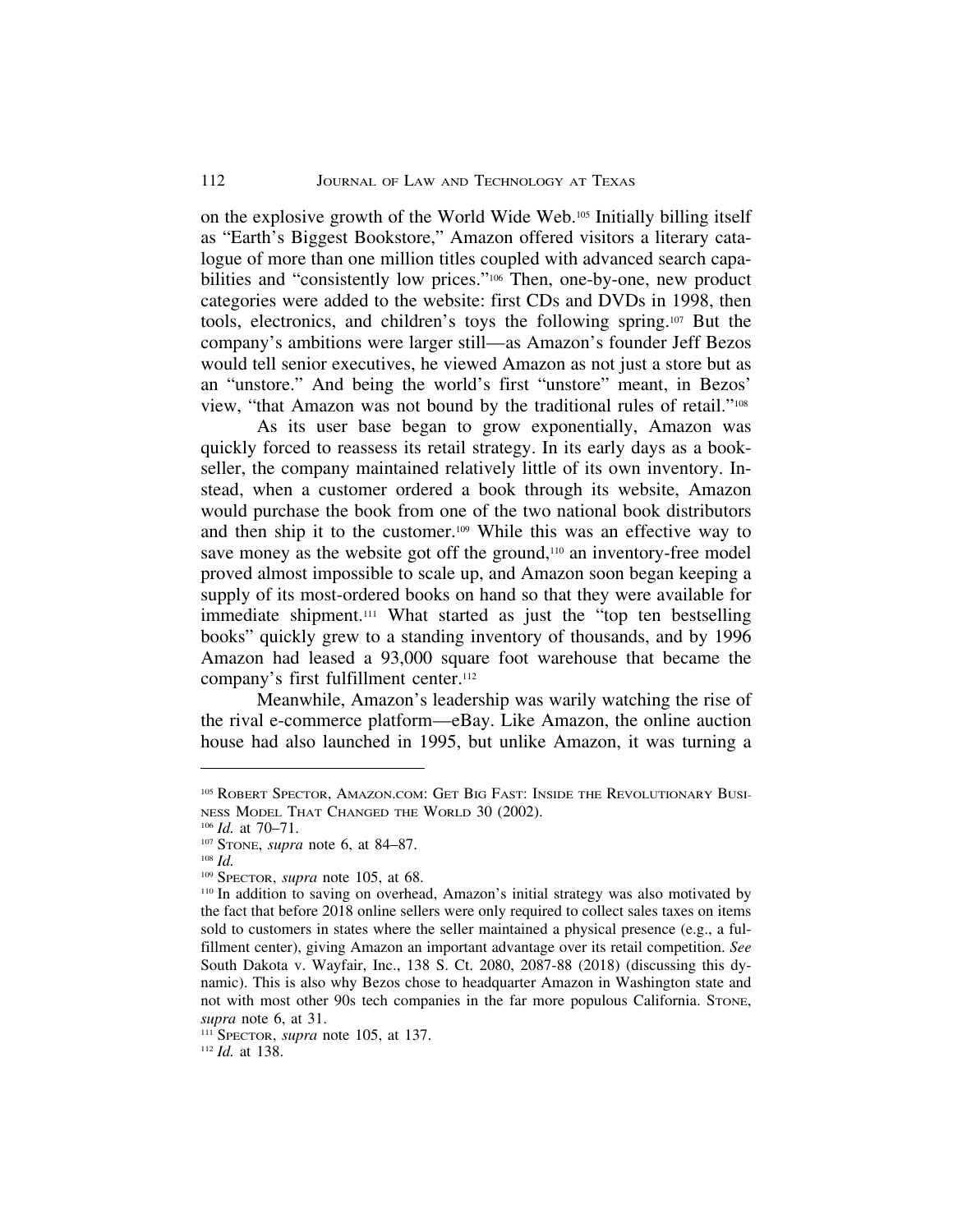steady profit with a business model that produced brisk sales with almost no overhead.113 It was after the acquisition efforts broke down that Amazon first tried to create its own platform for third-party sellers. In 1999, the company launched Auctions, an eBay clone which debuted that March, and then zShops, a fixed-price marketplace that opened its doors that September.114 Neither platform was initially successful, receiving little traffic and failing to lure small merchants away from eBay. Still, Bezos was undeterred, telling executives that his vision was for Amazon's revenue to one day be split equally between its own products and commissions collected from third-party sellers using its site.115

The turning point for Bezos' vision came in the fall of 2000 when Amazon's leadership realized that almost all traffic to its third-party vendors originated from links embedded within the site's established product catalogue.116 This, in turn, led to the realization that the best way to direct traffic to third-party sellers would be to immediately list their wares alongside Amazon's own inventory, thereby offering customers the choice of sellers.117 Relaunched that winter as Amazon Marketplace, this new platform generated controversy almost immediately, with book publishers complaining that it was driving buyers away from new books and towards used books. Even Amazon's own management worried that the company's sales would be cannibalized by now-embedded rivals.118 Still, Bezos held his ground, and Amazon Marketplace continued to expand every year since.119

While Amazon may have lost money in the short-term by listing its competitors' products directly alongside its own, it nevertheless gained three key benefits by operating its website as a fully integrated retail ecosystem. First, the addition of third-party sellers allowed Amazon to dramatically expand the scope of its offerings with little added

<sup>113</sup> *See* STONE, *supra* note 6, at 77 ("[eBay] had the perfect business model: it took a commission on each sale but had none of the costs of storing inventory and mailing packages.").

<sup>114</sup> Feng Zhu & Qihong Liu, *Competing with Complementors: An Empirical Look at Amazon.com*, 39 STRATEGIC MGMT. J. 2618, 2623–24 (2018).

<sup>115</sup> STONE, *supra* note 6, at 107.

<sup>116</sup> *Id.* at 115.

<sup>117</sup> *Id.*

<sup>118</sup> *Id.* at 116.

<sup>119</sup> *See* 2018 Shareholder Letter, *supra* note 5.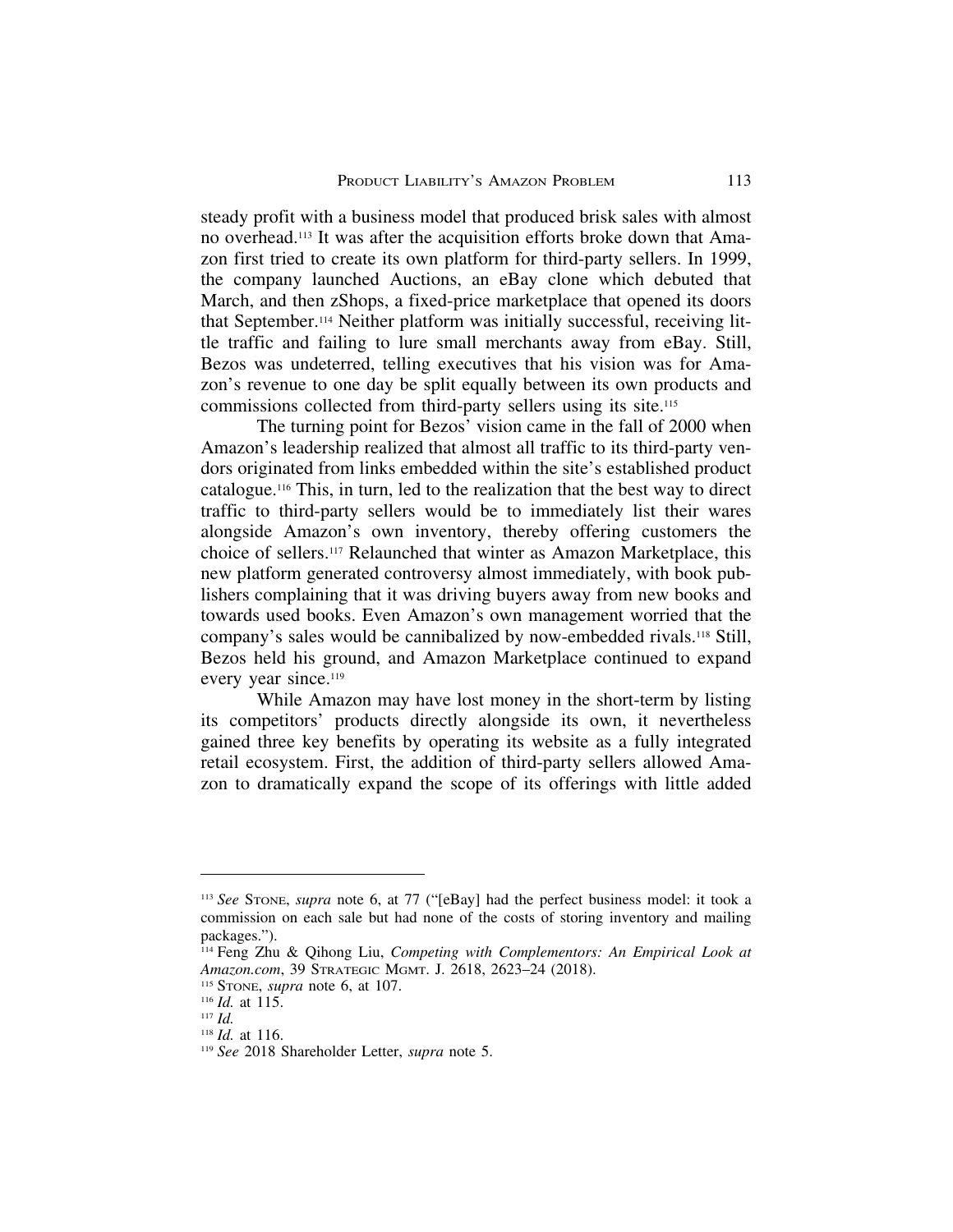expense.120 Bezos had long envisioned his company as a literal "everything store," and integrating the wares of thousands of independent merchants into the site's catalogue was key to achieving this goal. Second, increasing traffic to third-party sellers allowed Amazon to gather valuable data on sales trends and product popularity, informing the company's decisions about whether and how to enter a particular product market.121 Finally, and most importantly, any short-term losses from this internal competition have been more than offset by the benefits from the increased customer base of Amazon's third-party sellers, as the fees generated by these transactions now constitute one of the company's largest and most important revenue streams.122

Even as it maintains its ostensible independence from third-party sellers,<sup>123</sup> Amazon's involvement in these transactions is extensive. Sellers pay Amazon various fees, including a subscription fee (either \$39.99 per-month or \$0.99 per-item) and a per-transaction fee.124 Sellers then set their own prices and write their own product descriptions. But when multiple sellers offer the same product, Amazon displays the products on a single product detail page to "present customers with the best experience."125 For these combined listings, Amazon uses its proprietary ranking algorithms to determine which seller's product appears in the page's "Buy Box," a designation that leads to 82% of the site's sales.126 Amazon also serves as an intermediary for all communications between its cus-

<sup>120</sup> *See* SPECTOR, *supra* note 105, at 218 (describing third-party sellers as "a throwback to the original Amazon.com business model of selling merchandise on the Web without the hassle and expense of carrying inventory").

<sup>121</sup> *See* Zhu & Liu, *supra* note 114, at 2624–25. While beyond the scope of this Article, it should be noted that this data-collection process has raised significant antitrust concerns, as has Amazon's practice of using this data to develop and market its own private label brands. *See generally* Lina M. Khan, Note, *Amazon's Antitrust Paradox*, 126 YALE L.J. 710 (2017).

<sup>122</sup> *See Sellers on Amazon*, *supra* note 8; s*ee also* AMAZON'S ANNUAL REPORT, *supra* note 9.

<sup>123</sup> *See Amazon Services Business Solutions Agreement* ¶ 13, AMAZON.COM, https://seller central.amazon.com/gp/help/external/G1791?language=en\_US (last visited Jan. 13, 2021) ("[Y]ou and we are independent contractors, and nothing in this Agreement will create any partnership, joint venture, agency, franchise, sales representative, or employment relationship between us.").

<sup>124</sup> *Let's Talk Numbers*, AMAZON.COM, https://services.amazon.com/selling/pricing.html (last visited Jan. 13, 2021); Khan, *Separation*, *supra* note 6, at 987 n.42.

<sup>125</sup> The Beginner's Guide to Selling on Amazon, AMAZON.COM, https://sell.amazon.com/ beginners-guide.html (last visited Jan. 13, 2021).

<sup>126</sup> Khan, *Separation*, *supra* note 6, at 988.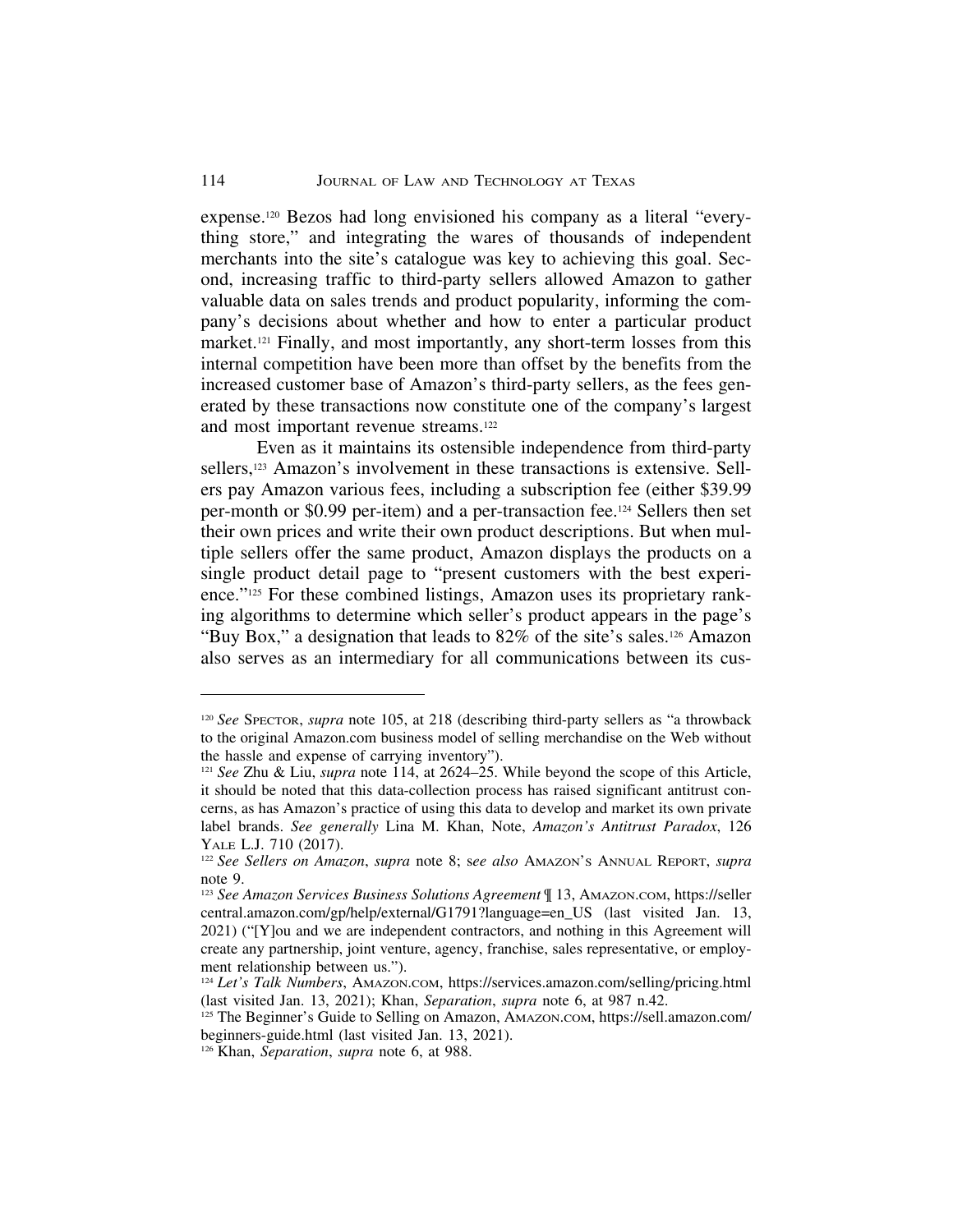tomers and sellers. It processes payments, communications, dispute adjudications, and refund requests.127 For over 80% of sellers,128 Amazon also acts as the logistics provider. Through its Fulfillment by Amazon program, the company stores third-party goods in its warehouses and handles all aspects of packaging, delivery, customer service, and returns.129

#### B. Prime and Punishment

It should come as no surprise that the world's largest retailer gets sued a lot. Bloomberg Law's Litigation Analytics tool lists 1665 lawsuits filed against Amazon between January 1, 2015, and December 31, 2020, while a Westlaw search shows more than 3000 cases within the same period. Filtering these searches by Case Type (Bloomberg) and Practice Area (Westlaw) produced lists of 88 and 101 product liability cases, respectively. These results were combined and then reviewed for relevance to create a dataset of 79 product liability lawsuits filed against Amazon involving third-party sales. Of these 79 suits, which are listed by filing date in Appendix, 22 remain pending, 35 were settled or otherwise voluntarily dismissed, and 22 were adjudicated through a case dispositive motion like a motion to dismiss or summary judgement.130 There are two reasons to think that this dataset may be underinclusive. First, commercial databases like Bloomberg and Westlaw are notoriously incomplete when it comes to state court records, especially at the trial court level. Second, the dataset excludes cases where the pleadings and other docket entries are unclear as to whether the defective product was sold by Amazon or a third-party merchant.131

<sup>127</sup> *About Ordering from a Third-Party Seller*, AMAZON.COM, https://www.amazon.com/ gp/help/customer/display.html/ref=hp\_left\_v4\_sib?ie=UTF8&nodeId=201889310 (last visited Jan. 13, 2021); About the Buyer-Seller Messaging Service, AMAZON.COM, https:/ /www.amazon.com/gp/help/customer/display.html?nodeId=201889440 (last visited Jan. 13, 2021).

<sup>128</sup> *FBA Usage Among Amazon Marketplace Sellers*, MARKETPLACE PULSE, https:// www.marketplacepulse.com/amazon/fulfillment-by-amazon-fba (last visited Jan. 13, 2021).

<sup>129</sup> Save Time and Help Grow Your Business with FBA, AMAZON.COM, https://sell.amazon.com/fulfillment-by-amazon.html?ref\_=sdus\_fulfill\_fba\_h (last visited Jan.13, 2021).

<sup>&</sup>lt;sup>130</sup> *See* Appendix (for lawsuits whose appeals have been adjudicated, the dataset reflects only the decision of the appellate court, not the trial court).

<sup>131</sup> For example, the dataset excludes cases like *Nenninger v. Amazon.com, LLC*, in which the complaint describes Amazon as the "seller" of the product in question. Complaint ¶ 6, Nenninger v. Amazon.com, No. 2:17-cv-00171 (E.D.N.Y dismissed Feb. 2,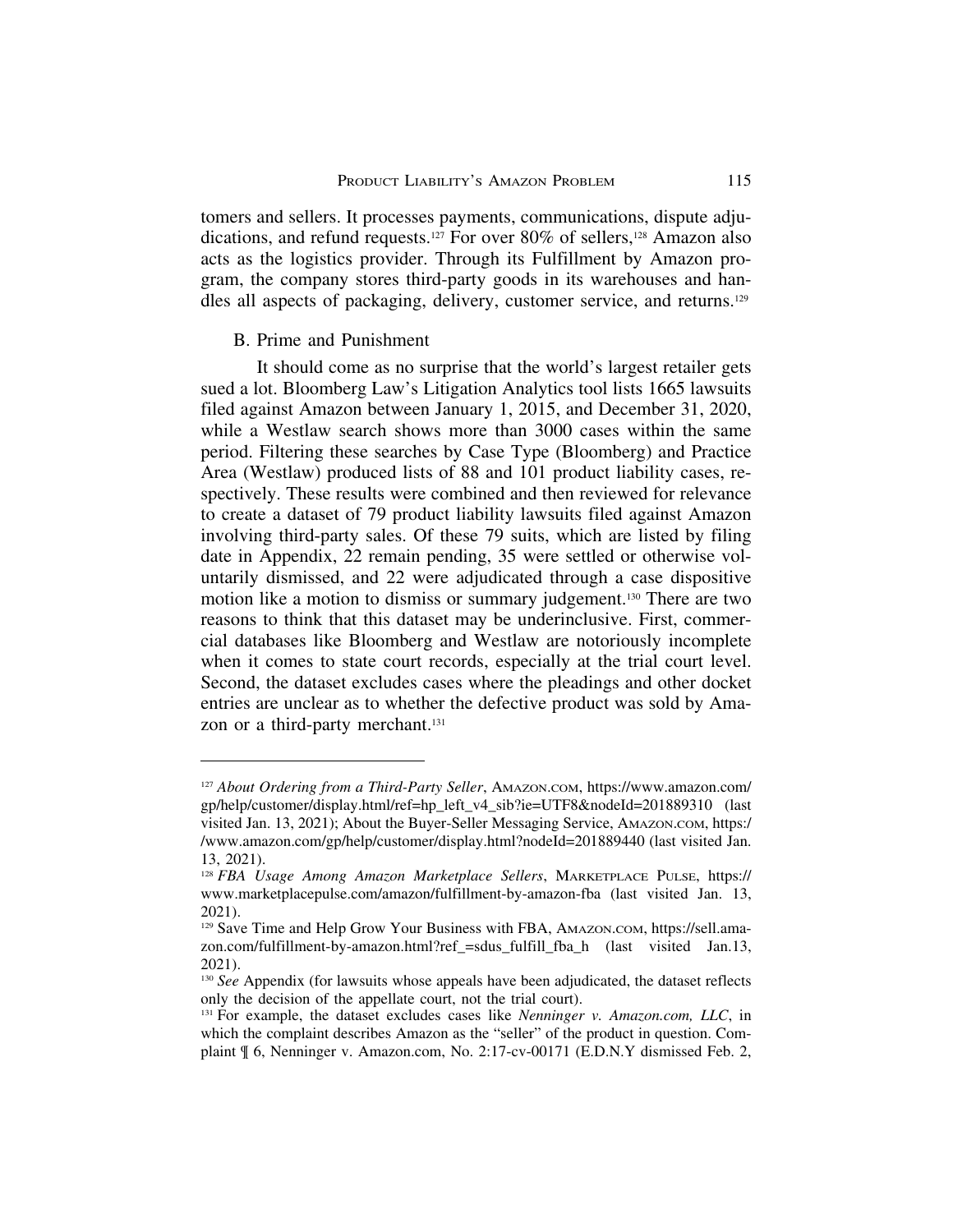Nevertheless, focusing on these 79 cases reveals several important trends. Most importantly, their outcomes challenge some scholars' optimistic predictions about the law's capability to extend liability to online platforms.132 Amazon has been spared in this aspect. Of the 22 lawsuits that have reached some form of adjudicative outcome, only  $\text{six}^{133}$ have resulted in opinions even suggesting that Amazon might be strictly liable in tort, several of which are still being appealed as of this writing.134 Even at a time when civil plaintiff success rates are approaching all-time lows,<sup>135</sup> winning just 7% of filed cases (and 27% of adjudicated cases) stands out as an especially dismal track record.

Additionally, these cases make clear that Amazon has a strong preference for litigating in federal courts. On the one hand, this is not so surprising, as it is a preference shared by many other well-resourced litigants.136 Yet the numbers are still striking, especially considering state courts' central role in developing product liability doctrines. Out of the 79 cases identified in this review, 67 ultimately ended up in a federal court—over half because of removals initiated by Amazon. (Additionally, three others were removed to federal court before ultimately being remanded back to the original forum). The cases that remained in state

<sup>2018),</sup> the answer denied this assertion, Answer at 8, and the case settled with no adjudication of this factual dispute.

<sup>132</sup> *See* Rory Van Loo, *The Revival of Respondeat Superior and Evolution of Gatekeeper Liability,* 109 GEO. L.J. 141, 161 (2020) (suggesting that "the doctrine of *respondeat superior* may be evolving" to recognize the degree of control exercised by online platforms over activities taking place on their websites).

<sup>133</sup> The decisions are Oberdorf v. Amazon, 930 F.3d 136 (3d Cir. 2019); Papataros v. Amazon, 2019 WL 4011502 (D.N.J. Aug. 26, 2019); State Farm v. Amazon, 390 F. Supp. 3d 964 (W.D. Wis. 2019); McMillan v. Amazon.com, Inc., 433 F. Supp. 3d 1034 (S.D. Tex. 2020); Bolger v. Amazon.com, LLC, 267 Cal. Rptr. 3d 601 (Cal. App. Aug. 13, 2020); and State Farm Fire & Cas. Co. v. Amazon.com Servs., Inc., No. 008550/ 2019, 2020 WL 7234265 (N.Y. Sup. Ct. Dec. 8, 2020).

Two additional cases involving third-party defective products have advanced past the pleading stage, but neither asserts a strict liability claim against Amazon. In the first, *State Farm v. Amazon.com*, the plaintiff alleges that Amazon was negligent in the operation of its online marketplace. 414 F. Supp. 3d 870, 875 (N.D. Miss. 2019). In the second, *Love v. WEECOO(TM)*, the plaintiff is suing for negligent failure-to-warn, alleging that Amazon failed to pass on information it learned prior to the sale about the product's dangerousness. 774 F. App'x 519 (11th Cir. 2019). <sup>134</sup> *Id.*

<sup>135</sup> See Alexandra D. Lahav & Peter Siegelman, *The Curious Incident of the Falling Win Rate: Individual vs System-Level Justification and the Rule of Law*, 52 U.C. DAVIS L. REV. 1371 (2019).

<sup>&</sup>lt;sup>136</sup> See infra notes 141-143 and accompanying text.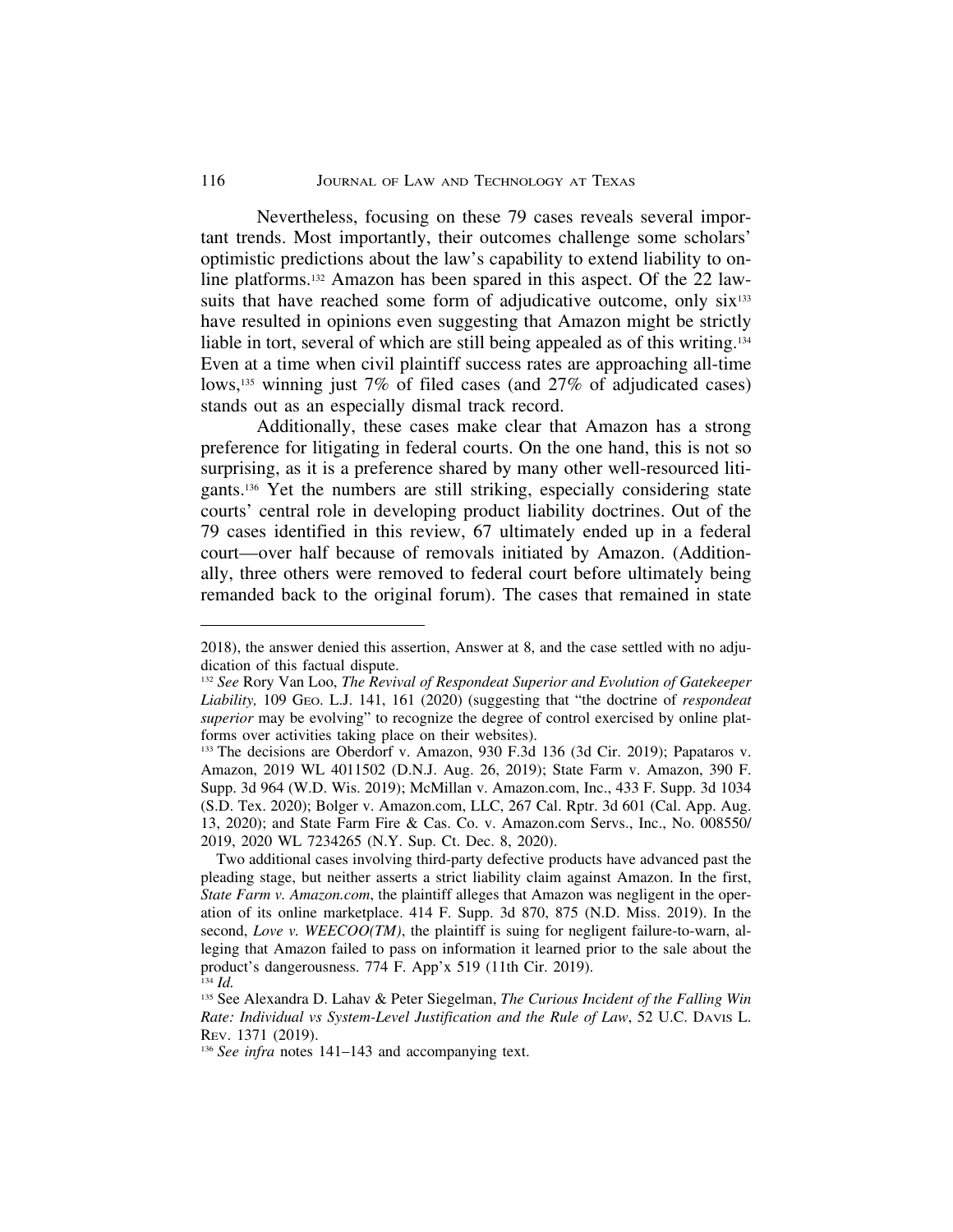courts appear to lack diversity jurisdiction, making removal impossible. In *Stiner v. Amazon.com*, for example, the plaintiffs were able to join another Ohio resident as a co-defendant alongside Amazon and the thirdparty merchant, thus destroying complete diversity.137 Others were filed in Amazon's home state, and thus could not be removed regardless of the parties' citizenship.138 But since most plaintiffs cannot properly join a home-state defendant or travel to Washington or Delaware to litigate their claims,139 Amazon is able to steer much of this litigation into federal courts.

This is not to say that Amazon is necessarily acting with some nefarious purpose when it removes these product liability suits. Defendants have a range of reasons to prefer federal fora over litigation in state court. Federal judges are often seen as more competent;140 they have more resources at their disposal and as a result generally draft more thorough opinions;141 and their lifetime appointments tend to immunize them from public pressure on hot-button issues, especially compared to state judges who might face periodic reelection.<sup>142</sup> For their part, Amazon's attorneys have argued that federal courts are appropriate venues because of Amazon's assertion of immunity under federal telecommunications statutes making these cases fully adjudicable on a federal level without having to reach any questions of state law.143 Still, whatever Amazon's motivations, its strategy has left state judges on the sidelines of these legal fights. And

<sup>137</sup> Stiner v. Amizon.com, Inc., 120 N.E.3d 885, 887 (Ohio Ct. App. 2019).

<sup>&</sup>lt;sup>138</sup> USAA General Indemnity Co. v. Amazon.com, Inc., No. 18-2-08310-4 (Wash. Super. Ct. filed May 24, 2018).

 $139$  Cf. 28 U.S.C. § 1441(b)(2) (2012) ("A civil action otherwise removable solely on the basis of the jurisdiction under section 1332(a) of this title may not be removed if any of the parties in interest properly joined and served as defendants is a citizen of the State in which such action is brought.").

<sup>140</sup> *See* Burt Neuborne, *The Myth of Parity*, 90 HARV. L. REV. 1105, 1121 (1977) ("Because it is relatively small, the federal trial bench maintains a level of competence in its pool of potential appointees which dwarfs the competence of the vastly larger pool from which state trial judges are selected.").

<sup>141</sup> *See* Benjamin C. Glassman, *Making State Law in Federal Court*, 41 GONZ. L. REV. 237, 277 (2005) (suggesting that federal courts are "institutionally advantaged" as compared to state courts); Neuborne, *supra* note 140, at 1122 ("[T]he caliber of judicial clerks exerts a substantial impact on the quality of judicial output.").

<sup>142</sup> *See* Neuborne, supra note 140, at 1127 ("Federal district judges, appointed for life and removable only by impeachment, are as insulated from majoritarian pressures as is functionally possible.").

<sup>143</sup> *See* Oral Argument at 16:20, Erie Insurance Co. v. Amazon.com, Inc., 925 F.3d 135 (4th Cir. 2019), https://www.ca4.uscourts.gov/OAarchive/mp3/18-1198-20190321.mp3.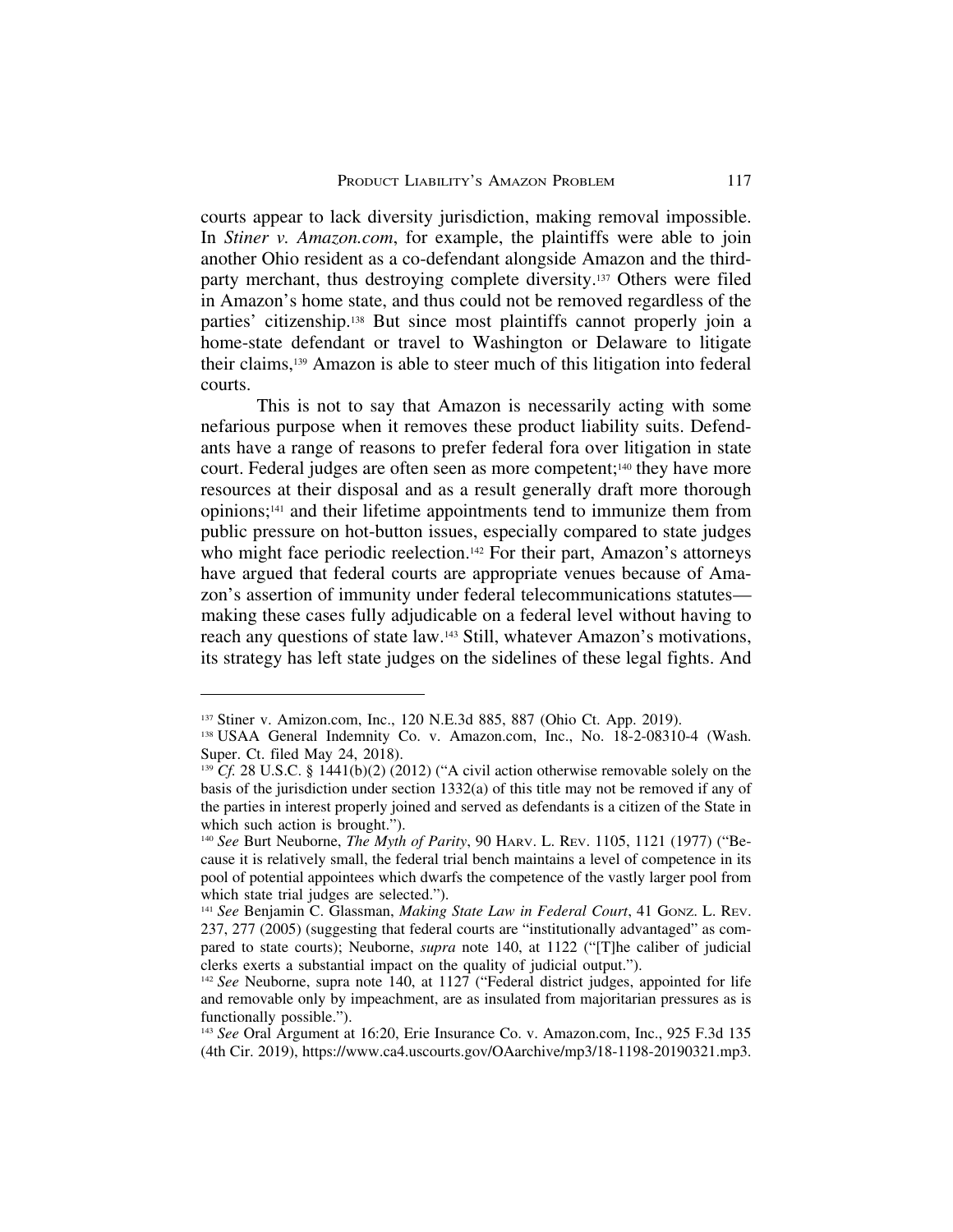this, as one judge put it, has "arguably stunted the development of state law," since federal courts sitting in diversity must proceed with caution in resolving questions of first impression.144

Once in federal court, Amazon deploys a two-fold defense strategy to avoid liability for the sale of the defective product. First, it asserts that it has immunity under Section 230 of the Communications Decency Act of 1996. By way of background, Section 230 was enacted in the mid-90s "to promote the continued development of the Internet and other interactive computer services and other interactive media . . . unfettered by Federal or State regulation."145 To that end, Congress directed that no provider of an "interactive computer service" can be treated as the publisher of any content originating from a third-party user of their platform.146 Thus, argues Amazon, courts need not reach the merits of the strict liability question all. Its role in third-party sales is merely allowing merchants to post their product offerings to its Marketplace, bringing it within the broad umbrella of Section 230's protections.<sup>147</sup>

While such a sweeping interpretation of Section 230 has its supporters,148 it has found little traction in the courts so far. To date, no judge has taken Amazon up on its suggestion that these cases should be resolved on Section 230 grounds, and only two have even suggested (albeit in dicta) that Amazon's interpretation of Section 230 is correct.149 The

<sup>144</sup> *Erie*, 925 F.3d at 145 (Motz, J., concurring); *see also infra* Part III.C.

<sup>145</sup> 47 U.S.C. § 230(b).

<sup>146</sup> *Id.* at § 230(c)(1); *see also* Kate Klonick, *The New Governors: The People, Rules, and Processes Governing Online Speech*, 131 HARV. L. REV. 1598, 1604–09 (2018) (discussing § 230's legislative and interpretive history).

<sup>&</sup>lt;sup>147</sup> *E.g.*, Brief for Appellee at 39-40, Fox v. Amazon.com, Inc., 930 F.3d 415 (6th Cir. 2019) (No. 18-5661), 2018 WL 5784393 ("Amazon's conduct that supposedly constituted 'selling' was allowing a third-party to post a product offer online. But the CDA bars any claim seeking to treat the provider of an interactive computing service (such as Amazon) as the speaker or publisher of content provided by a third party.").

<sup>&</sup>lt;sup>148</sup> *See* Shehan, *supra* note 12, at 1234 ("Amazon's argument that dismissal is mandated under § 230 of the CDA should prevail.").

<sup>149</sup> Eberhart v. Amazon.com, Inc., 325 F. Supp. 3d 393, 400 n.5 (S.D.N.Y. 2018) ("To the extent that Eberhart seeks to assert a claim that Amazon is liable, either directly or vicariously, for the content it permitted CoffeeGet to post on amazon.com, such a claim is preempted by § 230 of the Communications Decency Act."); Loomis v. Forrinx Tech. (USA) Inc., 2019 WL 2031430, at \*9 (Cal. Super. Ct. March 15, 2019) ("The court further finds that defendant has established entitlement to claim immunity under the Communications Decency Act as to the product liability causes of action and counts.").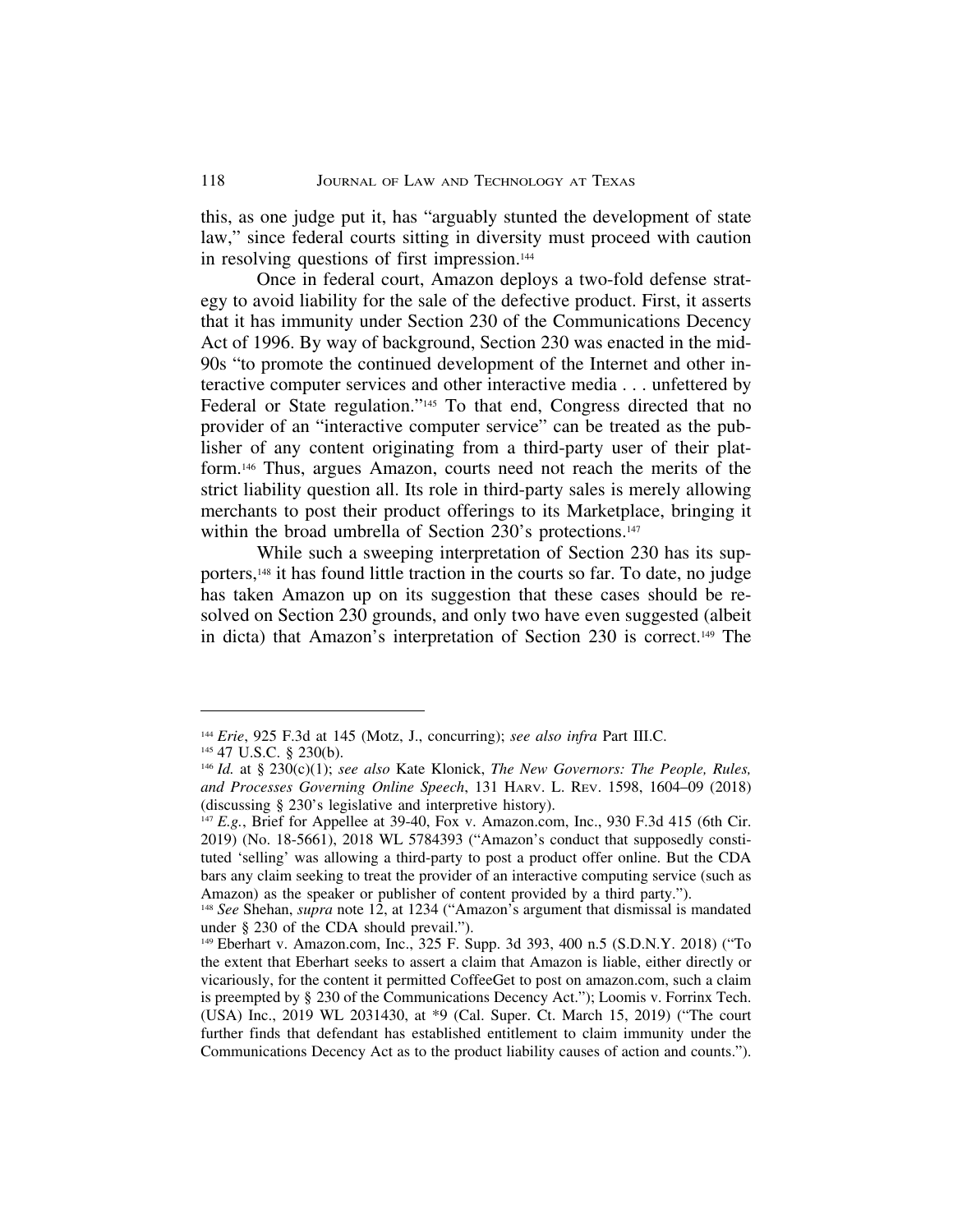rest have either rejected this argument outright,150 declined to weigh in on the question after resolving the case on different grounds,151 or adopted a narrower reading of Section 230 which only immunizes Amazon from liability for suits based on a failure to warn theory but not when there is an alleged design or manufacturing defect.152

What these cases really turn on, then, is the second prong of Amazon's defense: that nonmanufacturer strict liability only extends to the "sellers" and "distributors" of defective products. This, in Amazon's telling, does not describe its role in these transactions. In Amazon's view, when goods are sold through its Marketplace, it acts merely as the facilitator to a private transaction between a consumer and a third-party merchant.153 It does not create the product listing. It does not transfer title.154 It does not even set the prices at which the goods are sold.155 Its website merely acts as a platform to connect its third-party merchants to a base of customers, and after the sales are complete it provides those merchants with logistical support.<sup>156</sup> All this, Amazon has argued, means

<sup>150</sup> *See, e.g.*, *Erie*, 925 F.3d at 140 (rejecting Amazon's claim that Section 230 protects it "from liability as the seller of a defective product.").

<sup>&</sup>lt;sup>151</sup> *E.g.*, Garber v. Amazon.com, Inc., 380 F. Supp. 3d 766, 782 (N.D. Ill. 2019) ("Because Amazon is entitled to judgment as a matter of law on the Garbers' claims, the Court need not reach the immunity provision in the Communications Decency Act."). <sup>152</sup> *See* Oberdorf v. Amazon.com, Inc., 930 F.3d, 136 153 (3rd Cir. 2019) ("[T]o the extent that Oberdorf's negligence and strict liability claims rely on Amazon's role as an actor in the sales process, they are not barred by the CDA. However, to the extent that Oberdorf is alleging that Amazon failed to provide or to edit adequate warnings . . . these failure to warn claims are barred by the CDA.").

<sup>&</sup>lt;sup>153</sup> Brief for Appellee at 17, Fox v. Amazon.com, Inc., 930 F.3d 415 (6th Cir. 2019), (No. 18-5661), 2018 WL 5784393.

<sup>154</sup> *Id.*; *cf.* U.C.C. § 2-106(1) (AM. L. INST. & UNIF. L. COMM'N 2002) ("A 'sale' consists in the passing of title from the seller to the buyer for a price.").

<sup>155</sup> Brief for Appellee, *supra* note 155, at 17. Indeed, major brands have complained for years that Amazon does little to prevent third-party merchants from listing their goods below the manufacturer's minimum advertised price. *See* Alistair Barr, *Brands Cry Foul Over Unauthorized Sellers on Amazon*, REUTERS (Oct. 23, 2012, 1:10 PM), https:// www.reuters.com/article/us-amazon-sellers/brands-cry-foul-over-unauthorized-sellers-

on-amazon-idUSBRE89M1CT20121023 ("The problem on Amazon is that while the goods are authentic, sellers often get them from leaks in supply chains, and then sell the products online at below the minimum advertised price set by the label.").

<sup>156</sup> Brief for Appellee at 22, Erie Ins. Co. v. Amazon.com, Inc., 925 F.3d 135 (4th Cir. 2019) (No. 18-1198).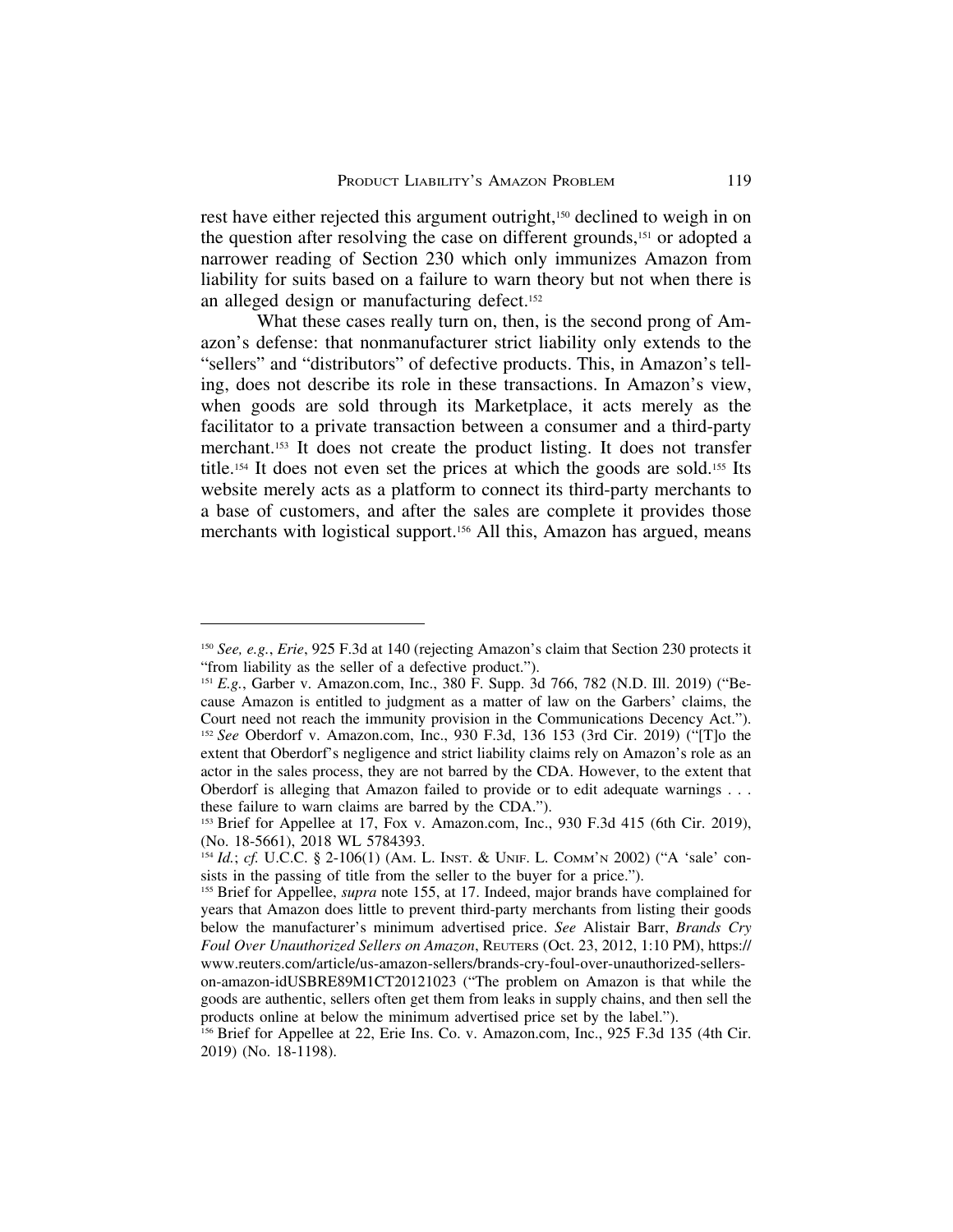that its role differs from that of a "seller" to whom state product liability laws apply.<sup>157</sup>

Unlike Amazon's claims about Section 230, its seller defense has been largely successful. Fourteen courts applying the substantive tort law of ten states have now agreed that Amazon's role in facilitating thirdparty transactions is insufficient to give rise to strict product liability.158 Notwithstanding differences in the underlying state laws, there are a few points of commonality in these decisions. First, many courts have given significant weight to the fact that "title flows directly from third-party vendors to consumers,"159 a fact that is held up as evidence of Amazon's peripheral role in these transactions. "[R]egardless of what attributes are necessary to place an entity within the chain of distribution," one court wrote, "the failure to take title to a product places that entity on the outside."160 Other courts, while giving the transfer of title somewhat less weight, have nevertheless pointed to it as a significant factor in their analyses.161 Only two courts appear to have explicitly rejected Amazon's claim that title transfer is a necessary condition for a classification as a "seller."162

But even when they reject Amazon's arguments about the necessity of title transfer, courts have largely accepted Amazon's claim that its role in third-party transactions is simply to "provide and online marketplace and storefront for sellers to offer and buyers to purchase products,"

<sup>157</sup> *See, e.g.*, Brief for Appellee at 10, Oberdorf v. Amazon.com, Inc., 930 F.3d 136 (3d Cir. 2019), (No. 18-1041), 2018 WL 2973856 ("Amazon is a marketplace provider, not a seller, and it therefore falls outside the scope of Pennsylvania product-liability law."). <sup>158</sup> Additionally, the Federal Circuit has held that "Amazon is not a seller . . . for the purposes of copyright infringement under 17 U.S.C. § 106." Milo & Gabby LLC v. Amazon.com, 693 F. App'x 879, 890 (Fed. Cir. 2017).

<sup>159</sup> State Farm v. Amazon.com, Inc., 407 F. Supp. 3d 848, 852 (D. Ariz. 2019).

<sup>160</sup> Eberhart v. Amazon.com, Inc., 325 F. Supp. 3d 393, 398 (S.D.N.Y. 2018); *see also Oberdorf*, 930 F.3d at 156–57 (Scirica, J., concurring in part and dissenting in part) ("'[S]elling' entails something Amazon does not do for Marketplace products: transferring ownership, or a different kind of legal right to possession, from the seller to the customer.").

<sup>161</sup> *E.g.*, *State Farm*, 407 F. Supp. 3d at 853 ("Whether title is transferred to an entity in the chain of production has never been a necessary prerequisite to holding that entity strictly liable . . . but it remains an important factor courts consider.").

<sup>162</sup> Garber v. Amazon.com, Inc., 380 F. Supp. 3d 766, 776 (N.D. Ill. 2019) ("[T]he Illinois Supreme Court has never limited its inquiry of whether a party is a 'seller' for strict liability purposes solely to the transfer of title."); Fox v. Amazon.com, Inc., 930 F.3d 415, 423 (6th Cir. 2019) ("[W]e are not persuaded that the Tennessee legislature intended such a limited construction [of the term 'seller']."). *See also infra* Part III.B.1.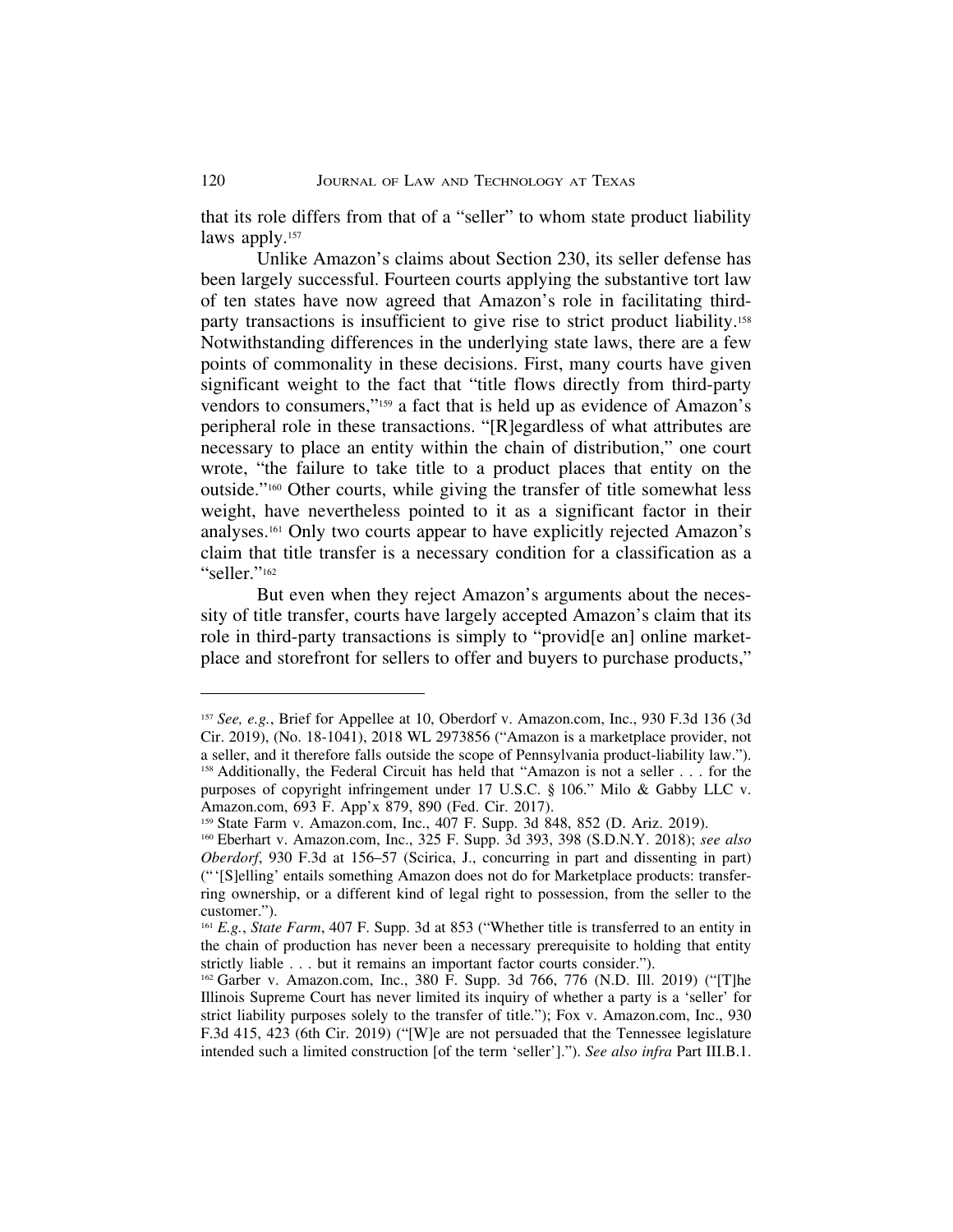similar to an auction house or flea market.163 Courts have articulated this holding in various ways. Some have focused on the fact that Amazon does not inspect third-party products which are shipped directly from the seller to the consumer when a transaction is not fulfilled by Amazon.<sup>164</sup> Others (particularly in cases that advance a failure-to-warn theory of liability) note that third-party sellers write their own product descriptions with no involvement from Amazon.<sup>165</sup> For one court, the question of liability turned on the fact that "Amazon's conduct was [not] a 'necessary factor' in bringing [the defective product] to the initial consumer market."166 At the end of the day, regardless of how these courts have structured their decisions, their conclusions have been the same: Amazon is not the "seller" or "distributor" of these defective products and as a result cannot be held strictly liable.

So, what about the handful of courts that have suggested that Amazon might be strictly liable? First, in these cases, the plaintiffs had the benefit of state court precedent explicitly disclaiming the requirement that a "seller" transfer title to the product. In *McMillan*, for example, the plaintiffs were able to cite to a decision from the Texas Supreme Court holding that "a seller does not need to actually sell the product" to incur product liability.167 Likewise, the district court in *State Farm* stated that Wisconsin's case law "lays to rest" the argument that "a formal transfer of ownership is required to hold an entity strictly liable for a defective product."168 This case law—together with Texas and Wisconsin's broadly-worded product liability statutes<sup>169</sup>—permitted the district courts

<sup>163</sup> Loomis v. Forrinx Tech.(USA) Inc., No. BC632830, 2019 WL 2031430, at \*3 (Cal. Super. Ct. Mar. 15, 2019).

<sup>164</sup> *E.g.*, Stiner v. Amazon.com, Inc., 120 N.E.3d 885, 891 (Ohio App. 2019) ("Amazon did not install, repair, or maintain any aspect of a product and, therefore, did not fit the definition of a supplier . . . ."); *State Farm*, 407 F. Supp. 3d at 852 ("Even after receiving products from third-party vendors, Amazon still exercises only minimal control over those products such that it has little meaningful ability to inspect them.").

<sup>165</sup> *E.g.*, *Fox*, 930 F.3d at 425 ("Defendant did not choose to offer the hoverboard for sale, did not set the price of the hoverboard, and did not make any representations about the safety or specifications of the hoverboard on its marketplace.").

<sup>&</sup>lt;sup>166</sup> Carpenter v. Amazon.com, Inc., 2019 WL 1259158, at \*5 (N.D. Cal. Mar. 19, 2019). <sup>167</sup> McMillan v. Amazon.com, Inc., 433 F. Supp. 3d 1034, 1041 (S.D. Tex. 2020) (citing Firestone Steel Prod. Co. v. Barajas, 927 S.W.2d 608, 613 (Tex. 1996)).

<sup>168</sup> State Farm v. Amazon.com, Inc., 390 F. Supp. 3d 964, 972 (W.D. Wisc. 2019) (citing Kemp v. Miller, 453 N.W.2d 872 (Wisc. 1990)).

<sup>169</sup> *See* TEX. CIV. PRAC. & REM. CODE § 82.001(3) (defining "seller" to mean "a person who is engaged in the business of distributing or otherwise placing, for any commercial purpose, in the stream of commerce for use or consumption a product or any component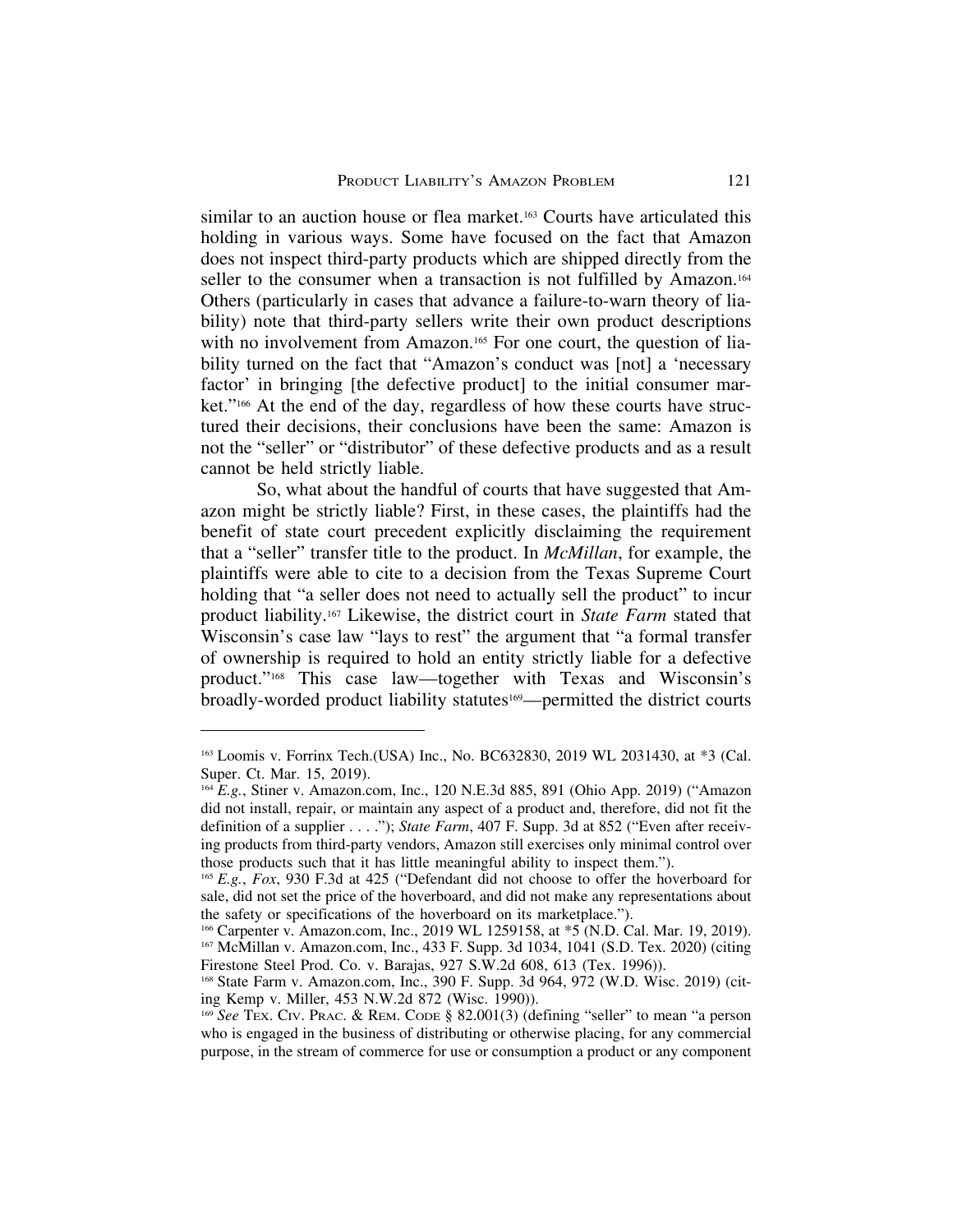to look more broadly at Amazon's relationships with its third-party merchants and conclude that its role "comported with the purposes of strict liability."<sup>170</sup>

In *Oberdorf* and *Bolger*, the Third Circuit and California Court of Appeal confronted a somewhat different situation. Neither Pennsylvania nor California has enacted a comprehensive product liability statute, and both states instead implement the *Restatement (Second)* as a matter of common law.<sup>171</sup> For the Third Circuit, this made its *Erie*-guess<sup>172</sup> significantly more challenging; for in the words of the state's Supreme Court: "language of an 'adopted' restatement provision is not 'considered controlling in the manner of a statute'" and must be "tested against the facts of each case."173 Likewise, Court of Appeal found itself with no on-point precedent and only a mandate to "give the rule of strict liability a broad application."174 Still, like in Texas and Wisconsin, both Pennsylvania and California's courts have applied the rule of strict liability to cases where there was no transfer of title.175 Thus, because the Third Circuit and Court of Appeal both recognized that the facts in their cases "weigh[ed] in favor of imposing strict liability on Amazon,"176 they did just that—hold-

part thereof"); *see also State Farm*, 390 F. Supp. 3d at 971 ("[N]othing in [Wisconsin law] restricts those liable for defective products to some narrow class of specially defined sellers or distributors.").

<sup>170</sup> *McMillan*, 433 F. Supp. 3d at 1044.

<sup>171</sup> Greenman v. Yuba Power Prods., Inc., 377 P.2d 897 (Cal. 1963); *see also* Webb v. Zern, 220 A.2d 853, 854 (Pa. 1966) (setting forth Section 402A of the RESTATEMENT (SECOND) OF TORTS and "adopt[ing] the foregoing language as the law of Pennsylvania").

<sup>&</sup>lt;sup>172</sup> *See infra* notes 271–274 and accompanying text.

<sup>173</sup> Tincher v. Omega Flex, Inc., 104 A.3d 328, 354 (Pa. 2014); *see also id.* at 355 ("[W]e underscore the importance of avoiding formulaic reading of common law principles and 'wooden application of abstract principles to circumstances in which different considerations may pertain.'") (quoting Scampone v. Highland Park Care Center, LLC, 57 A.3d 582, 605 (Pa. 2012)).

<sup>174</sup> Bolger v. Amazon.com, LLC, 267 Cal. Rptr. 3d 601, 612 (Cal. Ct. App. 2020) (cleaned up).

<sup>175</sup> *See, e.g.*, Hoffman v. Loos & Dilworth, Inc., 452 A.2d 1349, 1354 (Pa. Super. Ct. 1982) (holding that a "sales agent" who took a commission for accepting orders and arranging product shipment could be held liable as the "seller" of the product); Canifax v. Hercules Powder Co., 237 Cal. App. 2d 44 (Cal. Ct. App. 1965) (applying strict liability to a "jobber").

<sup>176</sup> Oberdorf v. Amazon.com, Inc., 930 F.3d 136, 147–48 (3d Cir. 2019).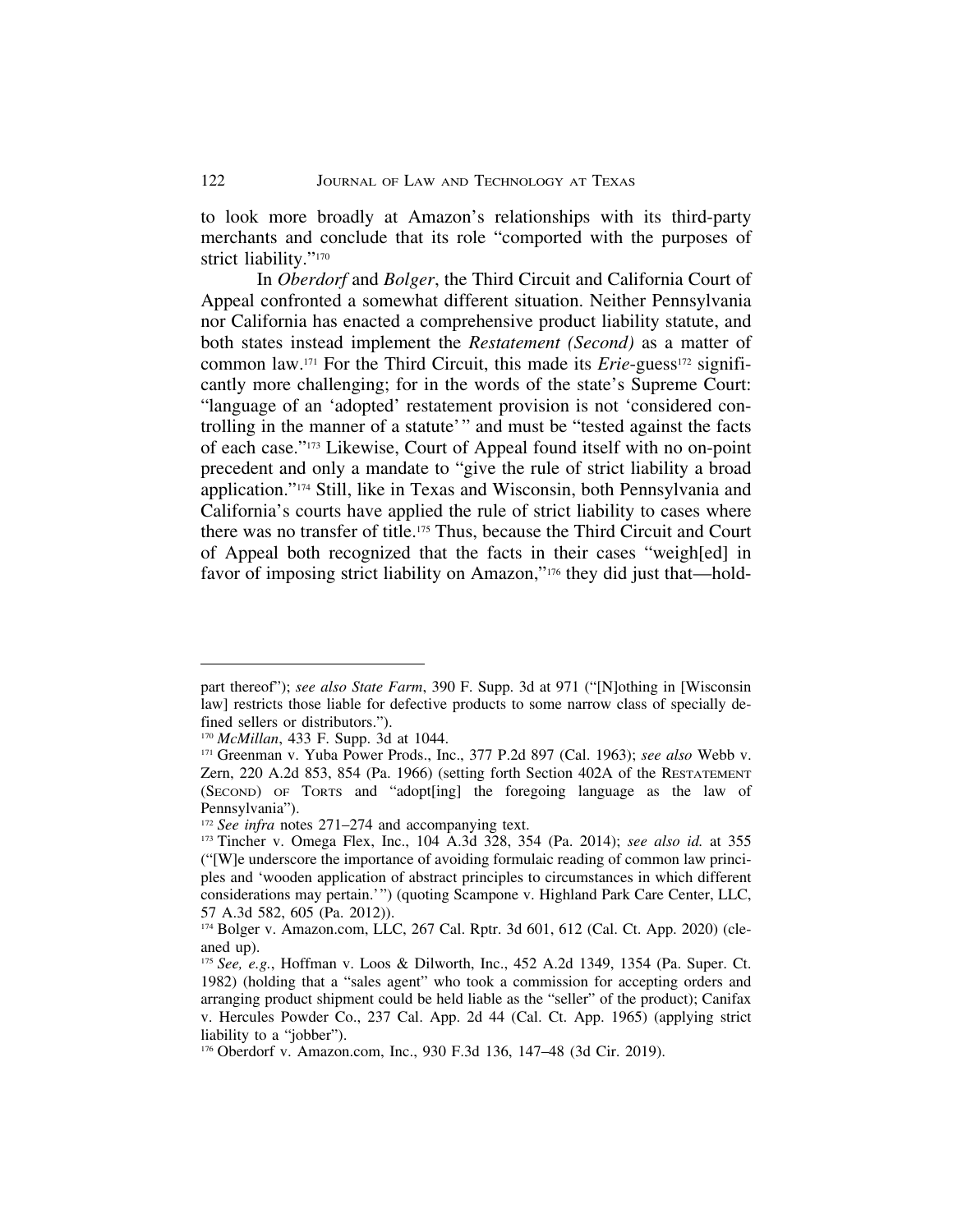ing that "Amazon is strictly liable for consumer injuries caused by defective goods purchased on Amazon.com."177

Although each of these decisions marked a setback for Amazon, it's unclear how lasting their consequences will be. As of this writing, the appeals for several of them remain pending, which creates some uncertainty as to the decisions' long-term status. And regardless, most plaintiffs suing Amazon won't be able to choose the law of states with such broad (or non-existent) product liability statutes. They also won't be able to rely on case law rejecting Amazon's title-based definition of "seller." Instead, without further action by state courts and legislatures, future litigation will likely play out much like the following case study, leaving the vast majority of the consumer class with no meaningful remedy.

## C. "The Flaming Headlamp Case"178

The case of *Erie Insurance v. Amazon.com* began in April 2014 when a fire broke out in Mihn and Ahn Nguyen's Burtonsville, Maryland, home. After containing the blaze, which caused extensive damage to the house and surrounding property, investigators were able to trace its origins to a defective LED headlamp that the Nguyens had borrowed from a friend several days prior. That friend, in turn, had originally purchased the headlamp from a company called Dream Light operating through Amazon's online Marketplace.179 The Nguyens' insurer paid out over \$300,000 to cover the repairs and other fire related expenses, after which it exercised its right to subrogation and filed suit in a Maryland state court to recover some of these costs.180

<sup>177</sup> *Id.* at 151; see also *Bolger*, 267 Cal. Rptr. 3d at 624 ("[T]he novelty of these issues does not prevent us from applying the doctrine where, as here, it is warranted.").

Shortly after the decision in *Oberdorf*, a district court in New Jersey reached the same conclusion in a separate suit against Amazon. Papataros v. Amazon.com, Inc., No. 2:17-CV-09836 (Dkt. 38), 2019 WL 4011502, at \*19 (D.N.J. Aug. 26, 2019). While this case nominally applied New Jersey's Product Liability Act, the opinion noted that its analysis was "fundamentally structured" by the *Oberdorf* decision. *Id.* at \*1. And indeed, proceedings were stayed once the Third Circuit announced that it would be reconsidering that case *en banc*. *See* No. 2:17-CV-09836 (Dkt. 42), 2019 WL 4740669, at \*1 (D.N.J. Sept. 3, 2019).

<sup>178</sup> Oral Argument at 0:20, Erie Insurance Co. v. Amazon.com, 925 F.3d 135 (4th Cir. 2019) (No. 18-1198), *available at* https://www.ca4.uscourts.gov/OAarchive/mp3/18- 1198-20190321.mp3.

<sup>179</sup> Complaint at 2, Erie Ins. Co. v. Amazon.com, Inc., No. 8:16-CV-02679 (D. Md. July 25, 2016).

<sup>180</sup> *Id.*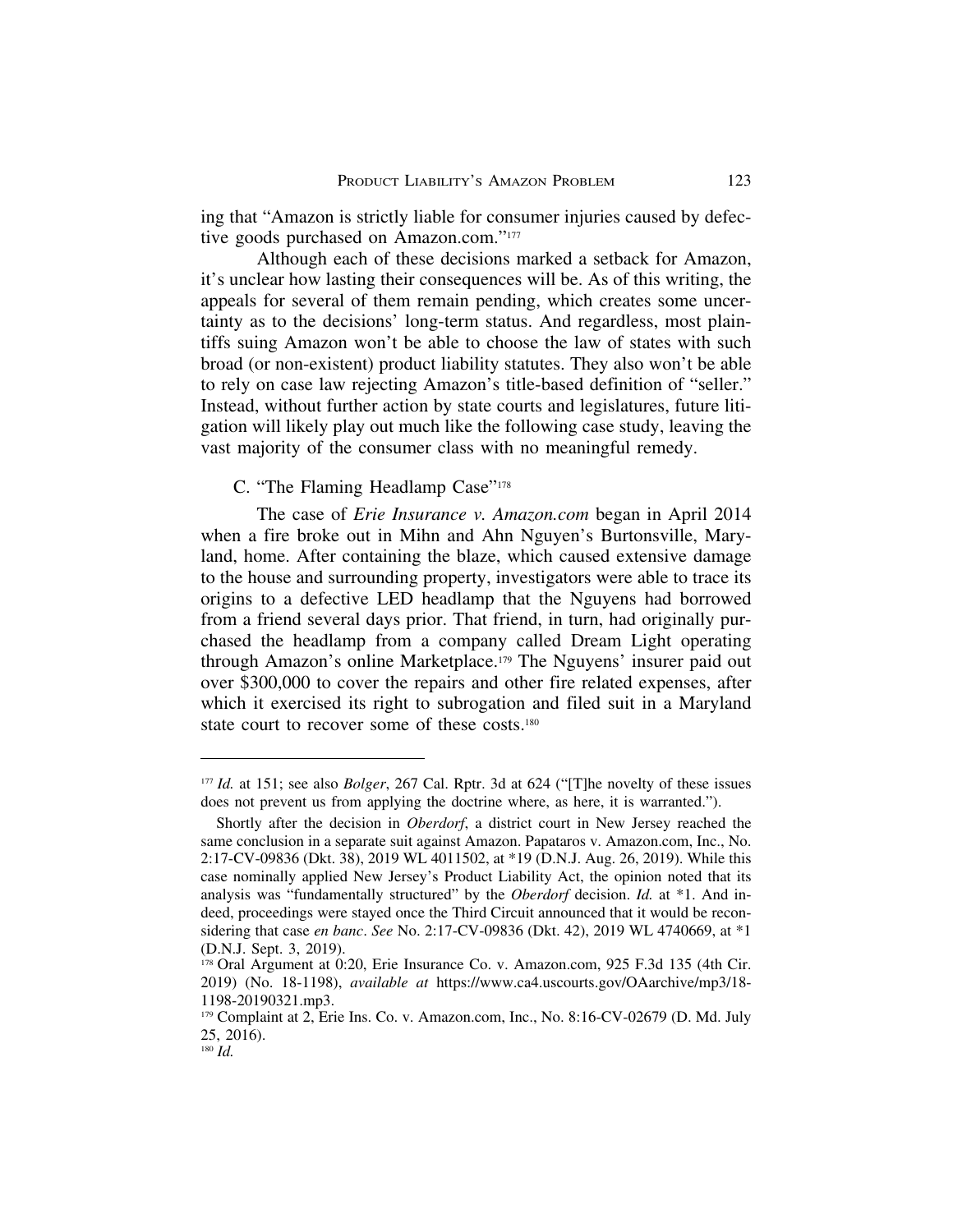From the start, *Erie Insurance* followed a familiar trajectory. Amazon first removed the case to a federal court.181 Then, after several months of discovery, it filed a motion for summary judgement that raised both of its standard defenses: 1) "Amazon simply provided . . . an online marketplace for a buyer and a seller to consummate their own sale," and 2) its actions were "protected by Section 230 of the Communications Decency Act."182 After several rounds of replies and sur-replies, the district judge issued a bench ruling that granted Amazon's motion on both grounds.183 Making almost no reference to Maryland law, the judge rejected the plaintiff's argument that Amazon was either a seller or a middle-man in the transaction, instead finding that it merely provided a sales platform.184 And "even if I am incorrect with respect to [Amazon's role]," the judge concluded, "[Section 230] would preclude the claims in any event."<sup>185</sup>

The insurer appealed to the Fourth Circuit, which affirmed the grant of summary judgement.186 The panel's opinion began by observing that Maryland courts view all product liability claims—whether sounding in negligence, strict liability, or warranty—as largely coterminous; and that the focus in each is directed towards "the liability of a *seller* for a defective product."187 The state's commercial code, for example, provides an implied warranty against the "seller" of goods,<sup>188</sup> and Maryland courts had fully adopted the *Restatement (Second)*'s formulation of strict liability as attaching to "one who *sells* any product in a defective condition. . . ."189 Moreover, these courts have never indicated that the term "seller" carries anything but its ordinary meaning, and that the ordinary meaning involves "the transfer of ownership of and the title to prop-

<sup>&</sup>lt;sup>181</sup> See Notice of Removal from Circuit Court for Montgomery County Maryland, Erie Ins. Co. v. Amazon.com, Inc., No. 8:16-CV-02679 (Dkt. 1) (D. Md. July 25, 2016). 182 Motion for Summary Judgement by Amazon.com, Inc., Erie Ins. Co. v. Amazon.com, Inc., No. 8:16-CV-02679 (Dkt. 45), 2017 WL 8793493, at \*6 (D. Md. Sept. 15, 2017).

<sup>183</sup> *See* Erie Ins. Co. v. Amazon.com, Inc., No. 8:16-CV-02679, 2018 WL 3046243, at \*3 (D. Md. Jan. 22, 2018).

<sup>184</sup> *Id.*

<sup>185</sup> *Id.*

<sup>186</sup> Erie Ins. Co. v. Amazon.com, Inc., 925 F.3d 135, 144 (4th Cir. 2019) ("At bottom, we conclude that Amazon was not, in this particular transaction, a seller.").

<sup>&</sup>lt;sup>187</sup> *Id.* at 141 (citing Miles Labs., Inc. v. Doe, 556 A.2d 1107, 1123 (Md. 1989)) (emphasis in original).

<sup>188</sup> MD. CODE ANN., COM. LAW § 2-315 (LexisNexis 2020).

<sup>189</sup> *Erie*, 925 F.3d at 141 (citing Phipps v. Gen. Motors Corp., 363 A.2d 955, 957 (Md. 1976)) (emphasis added).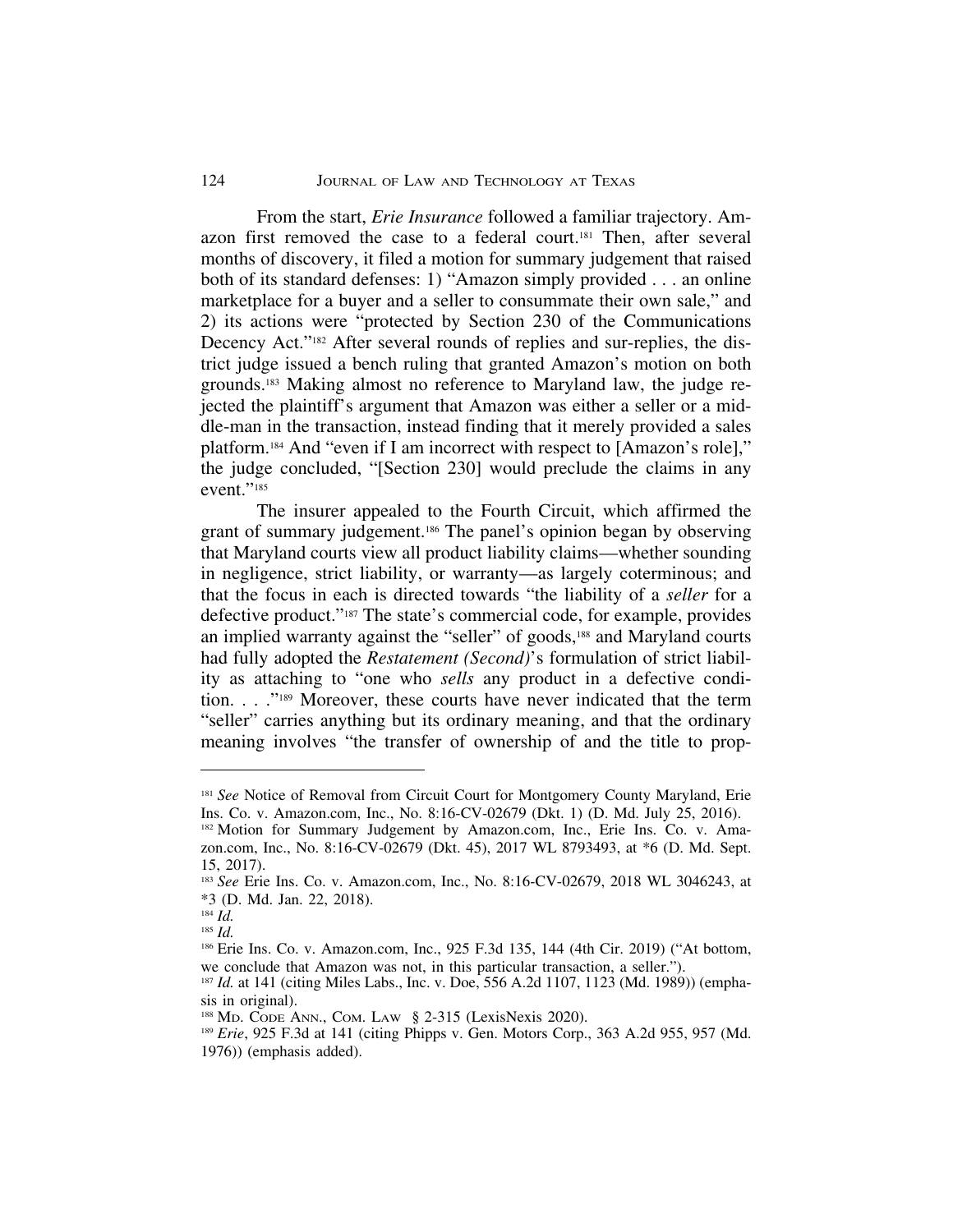erty. . . ."190 Thus, concluded the Fourth Circuit, while no case was directly on-point, Maryland courts would be unlikely to view Amazon as the "seller" of the defective headlamp and therefore subject to a product liability claim.<sup>191</sup>

However, the panel did reject the district court's conclusion about the scope of Section 230. It first held that by the law's own terms, its grant of immunity only applies in cases where the claim is "based on the interactive computer service provider's publication of a third party's speech."<sup>192</sup> Yet, this was not the basis of the plaintiff's claims; they were premised on the contention that Amazon was "liable as the seller of a defective product."193 The third-party merchant may have drafted a product description that appeared on Amazon's website, but the insurance company was not suing because that description was defamatory or misrepresented the product.194 Therefore, while Section 230 may protect companies like Amazon from liability as a publisher of speech, "it does not protect them from liability as a seller of a defective product."<sup>195</sup>

While the panel was unanimous in its opinion on the present state of Maryland law, Judge Motz wrote separately to express her view that "this may not always be so."196 After strongly implying that Amazon had deliberately structured its operations to avoid precisely the liability at issue in this case,197 she observed that much of product liability law was developed to match the then-existing retail model, which ensured that consumers would always have some legal recourse if they purchased an injurious product.198 Amazon's success, she noted, has come about pre-

<sup>190</sup> *Id.* (quoting MERRIAM-WEBSTER'S COLLEGIATE DICTIONARY 1129, 1097 (11th ed. 2007)).

 $191$  *Id.* at 144. The court also rejected the insurer's arguments that Amazon was an "entrustee" or "distributor" under Maryland law. The former form of liability, it held, only applies when "a rightful owner attempts to sue a buyer after the buyer purchases goods from a merchant." *Id.* at 143 (quoting Great Am. Ins. Co. v. Nextday Network Hardware Corp., 73 F. Supp. 3d 636, 640 (D. Md. 2014)). As to the latter, it held that Amazon's logistical support made it no more liable than UPS Ground, which had delivered the headlamp. *Id.* at 142.

<sup>192</sup> *Id.* at 139.

<sup>193</sup> *Id.*

<sup>194</sup> *Id.* at 140.

<sup>195</sup> *Id.*

<sup>&</sup>lt;sup>196</sup> *Id.* at 144 (Motz, J., concurring).

<sup>&</sup>lt;sup>197</sup> See id. at 145 (noting that "[it] is surely no accident" that Maryland law resolved this case in Amazon's favor).

<sup>&</sup>lt;sup>198</sup> *Id.* at 144 ("[S]ome entity in this linear supply chain is clearly a "seller" and available for service of process within the United States.").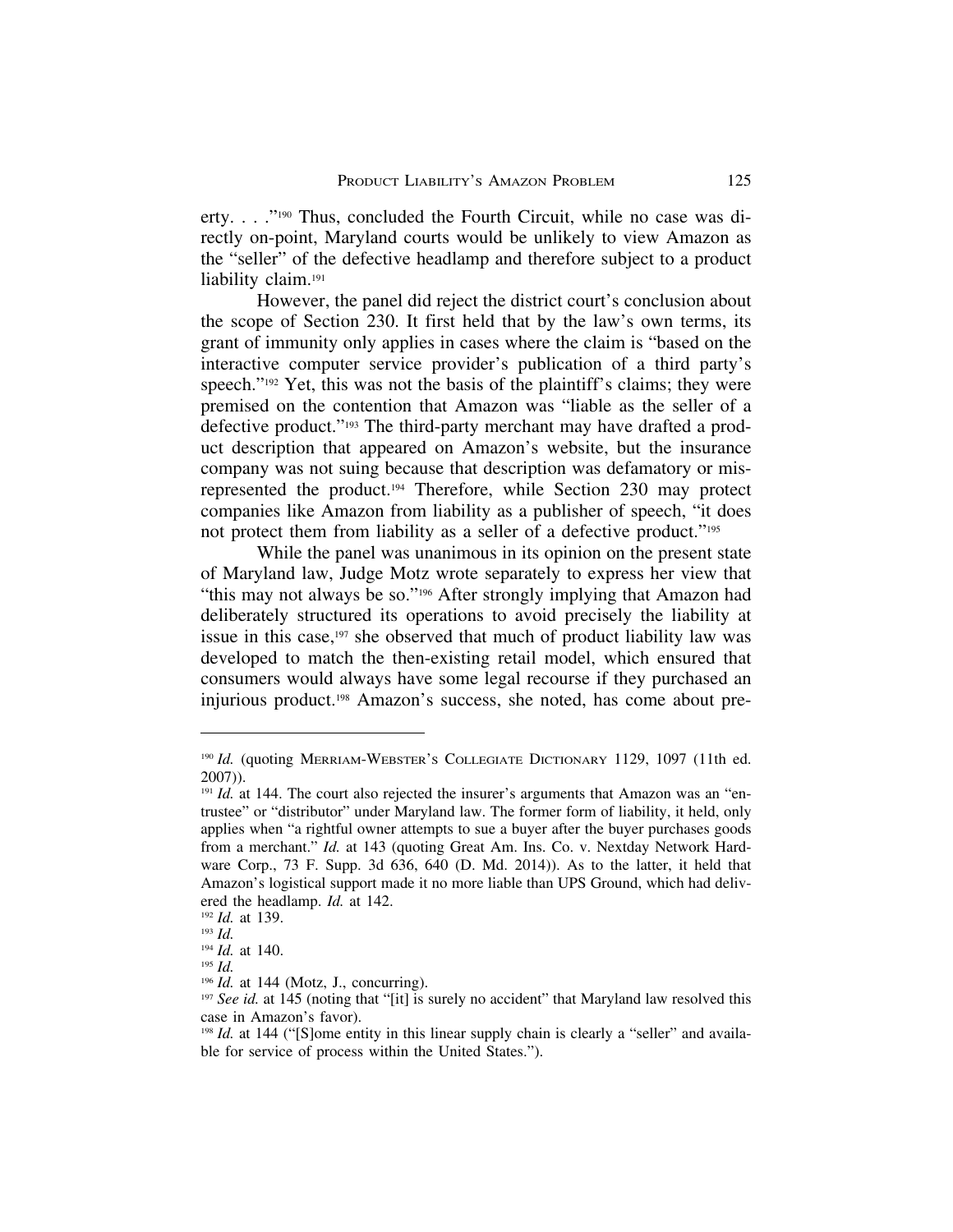cisely because it disrupted this traditional model by eliminating many of the logistical hurdles that once kept foreign or otherwise judgementproof manufacturers from placing dangerous goods into the stream of commerce.199 Still, while the common law can change, especially in light of public policy considerations, she concluded that this is the job of state courts. As such, absent a certification request from either party, all that federal courts can do is enforce the status quo, no matter how dated.200

### **III. Product Liability for an Age of Amazon**

The previous Parts have discussed the ways in which courts have struggled to fit the round peg of Amazon into the square hole of product liability doctrine. But as Robert Rabin has argued, "doctrinal analysis is essentially static—an organizing tool but little more—unless it is attentive to the policy concerns that channel discretion in one direction or another."201 This Part takes up those policy concerns, arguing that Amazon both can and should be liable for the defective products sold through its Marketplace. And as state courts are the best institutions to weigh these policy concerns and develop their common law, this Part argues for greater use of the certification process to ensure their involvement.

## A. The Costs of Accidental Immunity

The law of strict product liability has always been grounded in what James Hackney described as "pragmatic instrumentalism": a blend of policy considerations, institutional economics, and other Realist concerns about the social significance of legal outcomes.202 Even the doctrine's most vocal critics seem to accept this outcome-focused orientation, focusing their critiques on whether it is the most efficient or effective means to those ends.203 Thus, when considering whether Ama-

<sup>199</sup> *Id.*

<sup>200</sup> *Id.* at 145.

<sup>201</sup> Rabin, *supra* note 21, at 794.

<sup>202</sup> Hackney, *supra* note 40, at 444–45. Hackney, in turn, credits the term to Robert Summers, who used it to define the general legal theory that viewed law as "a body of practical tools for serving specific substantive goals." Robert S. Summers, *Pragmatic Instrumentalism in Twentieth Century American Legal Thought—A Synthesis and Critique of Our Dominant General Theory About Law and Its Use*, 66 CORNELL L. REV. 861, 863 (1981).

<sup>203</sup> *See* Polinsky & Shavell, *supra* note 84, at 1472–76 (concluding that for many commonly sold products, the burdens imposed by a system of no-fault recovery outweigh its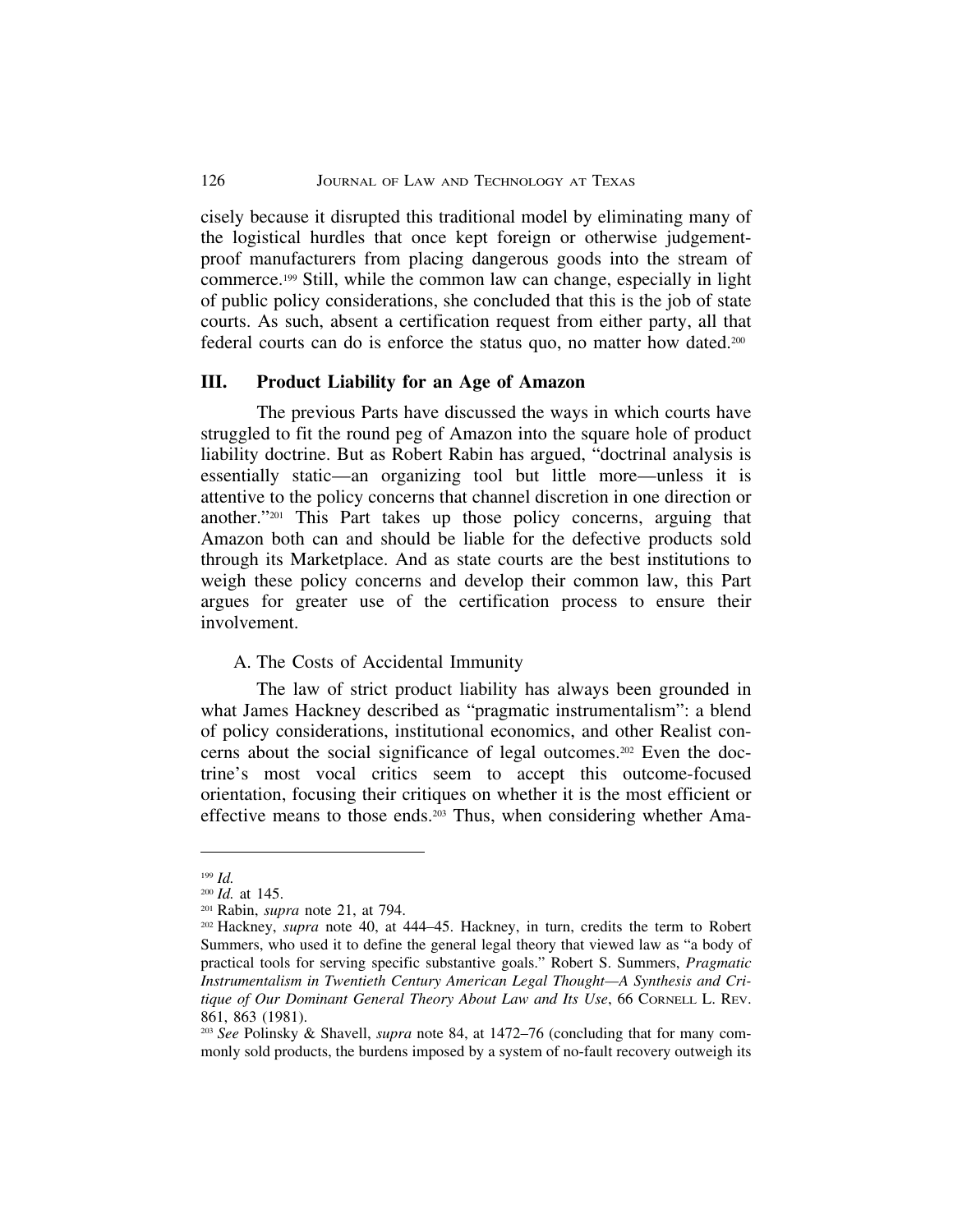zon *does* fall within the metes and bounds of product liability doctrine, courts ought to begin with the question of whether it *should*.

As discussed above, Prosser and his contemporaries relied on a trio of public policy arguments as they worked to usher strict liability into existence,204 and each of these arguments, when considered today, weighs heavily in favor of extending liability to Amazon. Take their first justification: that "the supplier, by placing the goods upon the market, represents to the public that they are suitable and safe for use."205 In Amazon's case, these representations aren't just implicit—the company expressly warrants the quality of third-party products as part of its A-to-Z Guarantee, promising consumers a full refund if they "received an order that is different than expected."206 And it is in no small part because of these representations—along with the general imprimatur that being sold through Amazon's website provides—that customers choose to transact with many of these third-party merchants at all. In recent years, Amazon has aggressively recruited foreign companies into its Marketplace, promising to cut out the middlemen and bypass the regulations that separate these companies from American consumers.207 The result of this growing cross-border e-commerce has been a breakdown in the layers of importers and inspections that once permitted greater policing of unsafe products entering the United States.208 Yet for Amazon's users, these products appear in search results as just one option among many, allowing them to

benefits); William M. Landes & Richard Posner, *A Positive Economic Analysis of Products Liability*, 14 J. LEGAL STUD. 535, 566 (1985) (arguing that for a "significant though unknown fraction" of goods, strict products liability is not economically rational). <sup>204</sup> *See supra* notes 57–67 and accompanying text.

<sup>205</sup> Prosser, *Assault*, *supra* note 27, at 1123.

<sup>206</sup> *About A-to-Z Guarantee*, AMAZON.COM, https://www.amazon.com/gp/help/customer/ display.html?nodeId=201889410 (last visited Jan. 13, 2021). While a few courts have pooh-poohed this policy as nothing more than "occasional distribution of refunds to consumers," Amazon's assurances that it will serve as a financial backstop against unscrupulous sellers must surely be at least one reason that so many consumers have been willing to pay for what are effectively credence goods. State Farm Fire and Casualty Co. v. Amazon.com, Inc., 407 F. Supp. 3d 848, 852 (D. Ariz. 2019).

<sup>207</sup> Jon Emont, *Amazon's Heavy Recruitment of Chinese Sellers Puts Consumers at Risk*, WALL ST. J. (Nov. 11, 2019), https://www.wsj.com/articles/amazons-heavy-recruitment-of-chinese-sellers-puts-consumers-at-risk-11573489075.

<sup>&</sup>lt;sup>208</sup> *Id.* ("It's not normal that a factory with 200 people manufacturing baby monitors in Dongguan can ship products directly to consumers in Minnesota.").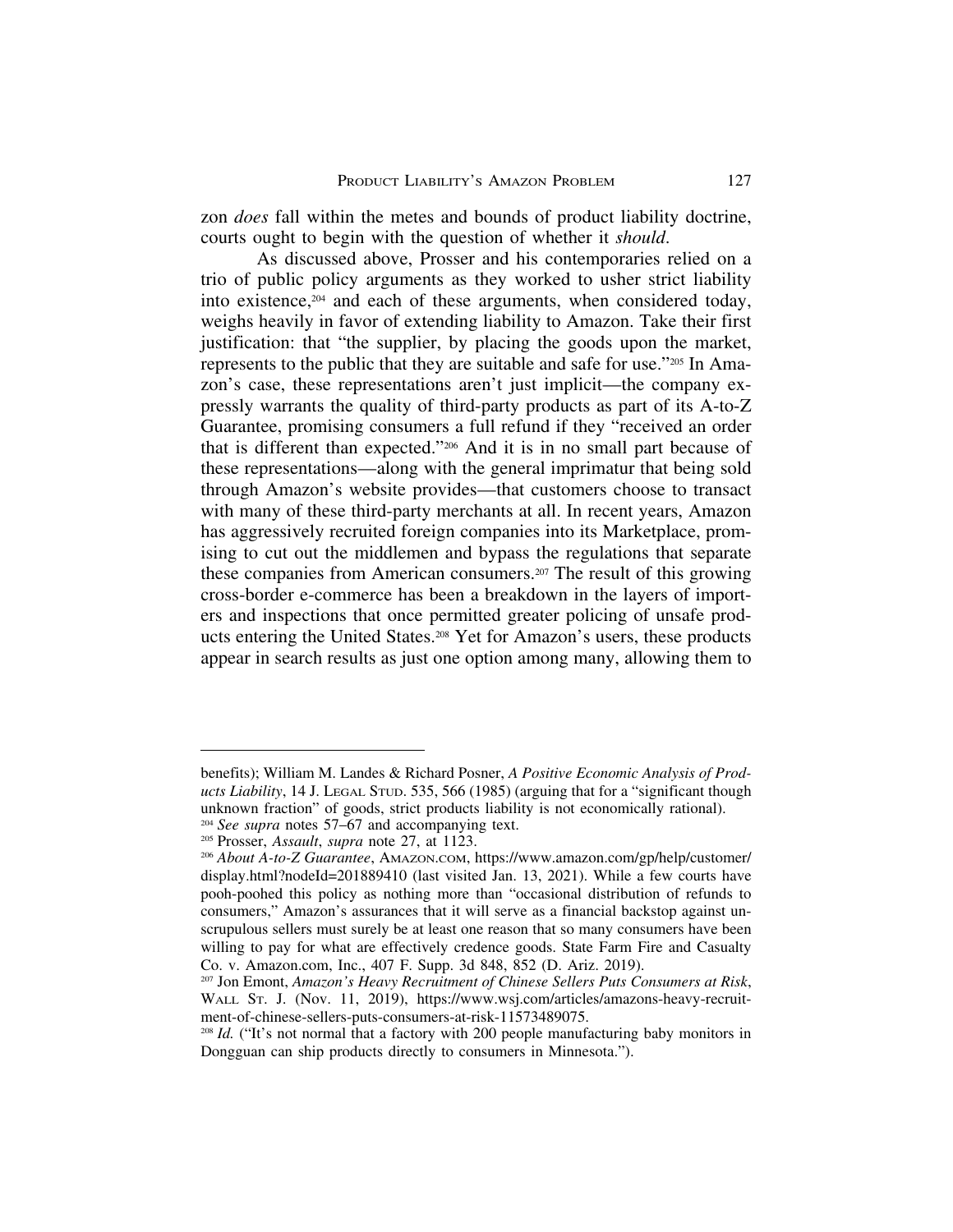purchase a defective headlamp from a company whose identity is later impossible to determine with just one click.209

All this is, of course, assuming that customers are even aware that they are making a purchase from a third-party seller. In contrast to other online marketplaces, Amazon's user interface makes the information about the seller somewhat difficult to discern.210 The site only displays the name of the actual seller "in small-type under the area indicating whether the item is in stock or not, buried in an information-dense area of the user-interface called the 'buy-box.'"211 Thus, many consumers likely do not notice this information at all, instead assuming that they are buying their goods "from Amazon."212 But even when the nature of the transaction is clear, Amazon does almost nothing to inform its customers about the actual identity of these companies or their trustworthiness. In many cases, the website provides users with just a seller's trade name, <sup>213</sup> making any research beyond the (not-infrequently fraudulent)<sup>214</sup> customer reviews posted to the site impossible.215 Additionally, Amazon's practice of commingling inventory at its warehouses means that "a product or-

<sup>209</sup> *Cf.* Erie Ins. v. Amazon Inc., 925 F.3d 135, 144 (4th Cir. 2019) (No. 18-1198), 2018 WL 3070080 (Motz, J., concurring) (noting that Amazon's business model "reduc[es] the friction that might keep foreign (or otherwise judgment-proof) manufacturers from putting dangerous products on the market").

<sup>210</sup> Ryan Bullard, *Out-Teching Products Liability: Reviving Strict Products Liability in an Age of Amazon*, 20 N.C. J.L. & TECH. ONLINE 181, 208 (2019), https://ncjolt.org/wpcontent/uploads/sites/4/2019/05/Bullard\_Final.pdf.

<sup>211</sup> *Id.*

<sup>212</sup> *See, e.g.*, Allstate N.J. Ins. Co. v. Amazon.com, Inc., No. 17-CV-2738 (FLW)(LHG), 2018 WL 3546197, at \*1 (D.N.J. July 24, 2018) (noting that the plaintiff, who purchased the defective product from a Hong Kong-based company through Amazon's Marketplace, was "under the impression that Amazon was the [ ] seller").

<sup>&</sup>lt;sup>213</sup> In *Erie Insurance*, for example, the defective headlamp was sold by a company identified as "Dream Light" in Amazon's Marketplace. It was only during discovery that the plaintiffs identified the seller as a Chinese national named XiaoCong Chen. Brief for Appellant at 4-5, Erie Ins. Co. v. Amazon.com, Inc., 925 F.3d 135 (4th Cir. 2019) (No. 18-1198), 2018 WL 3070080.

<sup>214</sup> *See, e.g.*, Complaint ¶¶ 12–16, Fed. Trade Comm'n v. Cure Encapsulations, Inc., No. 1:19-cv-00982 (Dkt. 1) (E.D.N.Y. Feb. 19, 2019) (alleging that an Amazon merchant violated the FTC Act by paying for fake product reviews).

<sup>215</sup> *See* Emont, *supra* note 207 ("It is often hard to tell that an Amazon seller is based in China . . . [The website] shows no indication the products are Chinese and gives no store address.").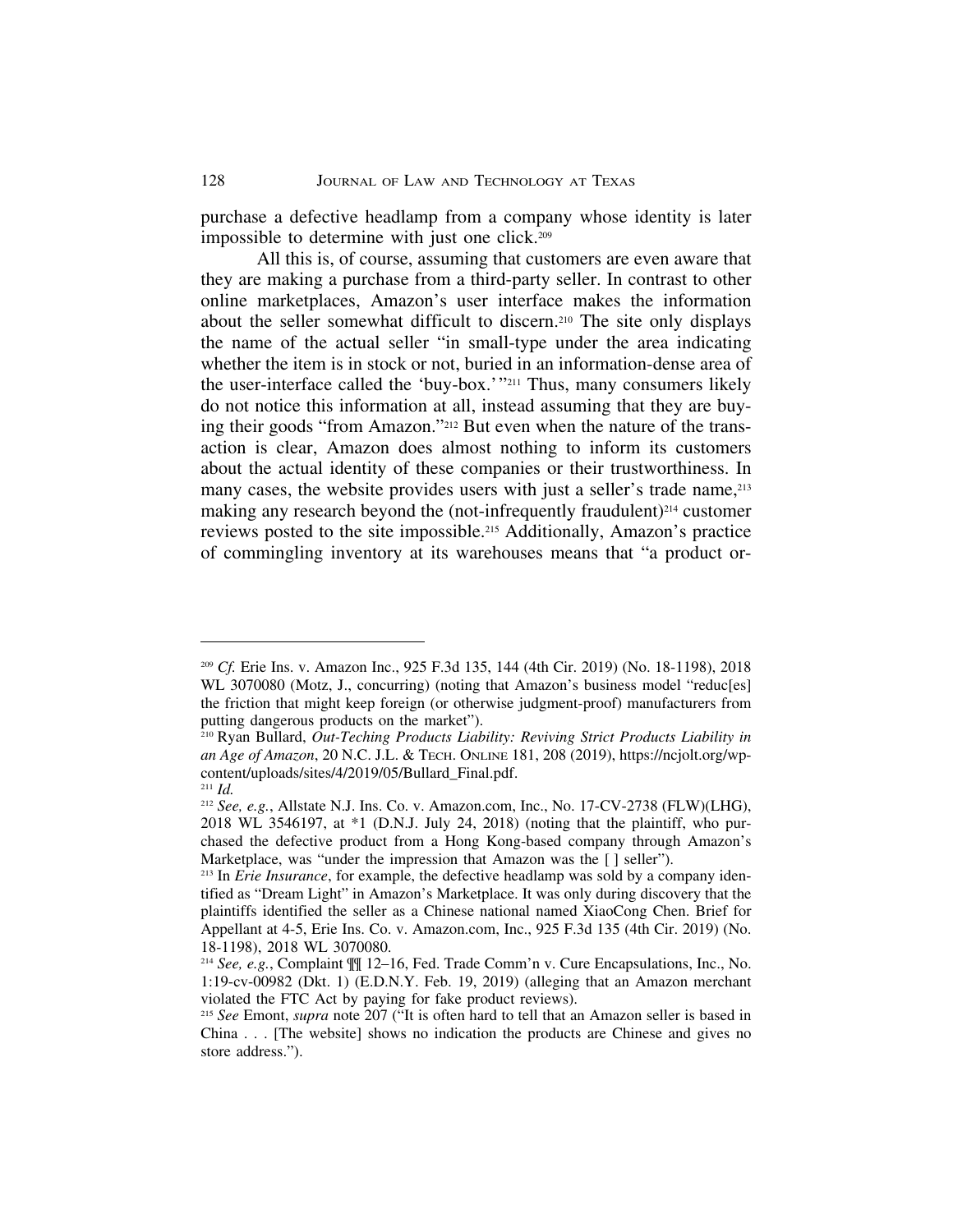dered from a third-party seller may not have originated from that particular seller."216

Amazon fares no better under Prosser's second justification for strict liability. To the extent that cost spreading remains a legitimate goal of tort law, it seems evident that Amazon should play at least some role when the victim of a defective product seeks legal redress.<sup>217</sup> Not only is the company almost always the best financed out of the pool of potential defendants, it is also uniquely positioned to spread the costs of these claims. True, Amazon does not directly set the prices of third-party goods, but it still has tremendous latitude in "charging predictable fees that allow the third-party vendors to set the overall product price after taking into account Amazon's share and the third-party's desired markup."<sup>218</sup> Alternatively, the company could simply purchase more comprehensive liability insurance, spreading the cost of its increased premiums by incrementally raising the fees it charges its third-party sellers.219 These sellers are, after all, already required to indemnify Amazon for the costs of product defect lawsuits.220

But the most persuasive of Prosser's policy rationales for applying strict liability to Amazon is his argument that "[t]he public interest in human life, health and safety demands the maximum possible protection that the law can give against dangerous defects in products  $\dots$  ."221 In 1964, this meant applying strict liability to include not only manufacturers but also retailers, who constituted "an integral part of the overall producing and marketing enterprise" that led to a product's arrival in a consumer's home.222 In 2020, this means applying the doctrine to Amazon. "It's not normal that a factory with 200 people manufacturing baby monitors in Dongguan[, China,] can ship products directly to consumers

<sup>216</sup> Serena Ng & Greg Bensinger, *Do You Know What's Going in Your Amazon Shopping Cart?*, WALL ST. J. (May 11, 2014, 8:31 PM), https://www.wsj.com/articles/onamazon-pooled-merchandise-opens-door-to-knockoffs-1399852852.

<sup>&</sup>lt;sup>217</sup> *Cf.* Edelman & Stemler, *supra* note 10, at 187 ("When objections to a marketplace are best addressed through a solution with large up-front costs but low marginal costs, it may be efficient to impose liability only on especially large marketplaces.").

<sup>218</sup> Bullard, *supra* note 210, at 221.

<sup>219</sup> *Id.* at 222–23.

<sup>220</sup> *See Amazon Services Business Solutions Agreement*, *supra* note 124, ¶ 6 (requiring third-party sellers to indemnify Amazon against any third-party claim or loss arising from the seller's products, including "any personal injury, death (to the extent the injury or death is not caused by Amazon), or property damage related thereto").

<sup>221</sup> Prosser, *Assault*, *supra* note 27, at 1122.

<sup>222</sup> Vandermark v. Ford Motor Co., 391 P.2d 168, 171 (Cal. 1964).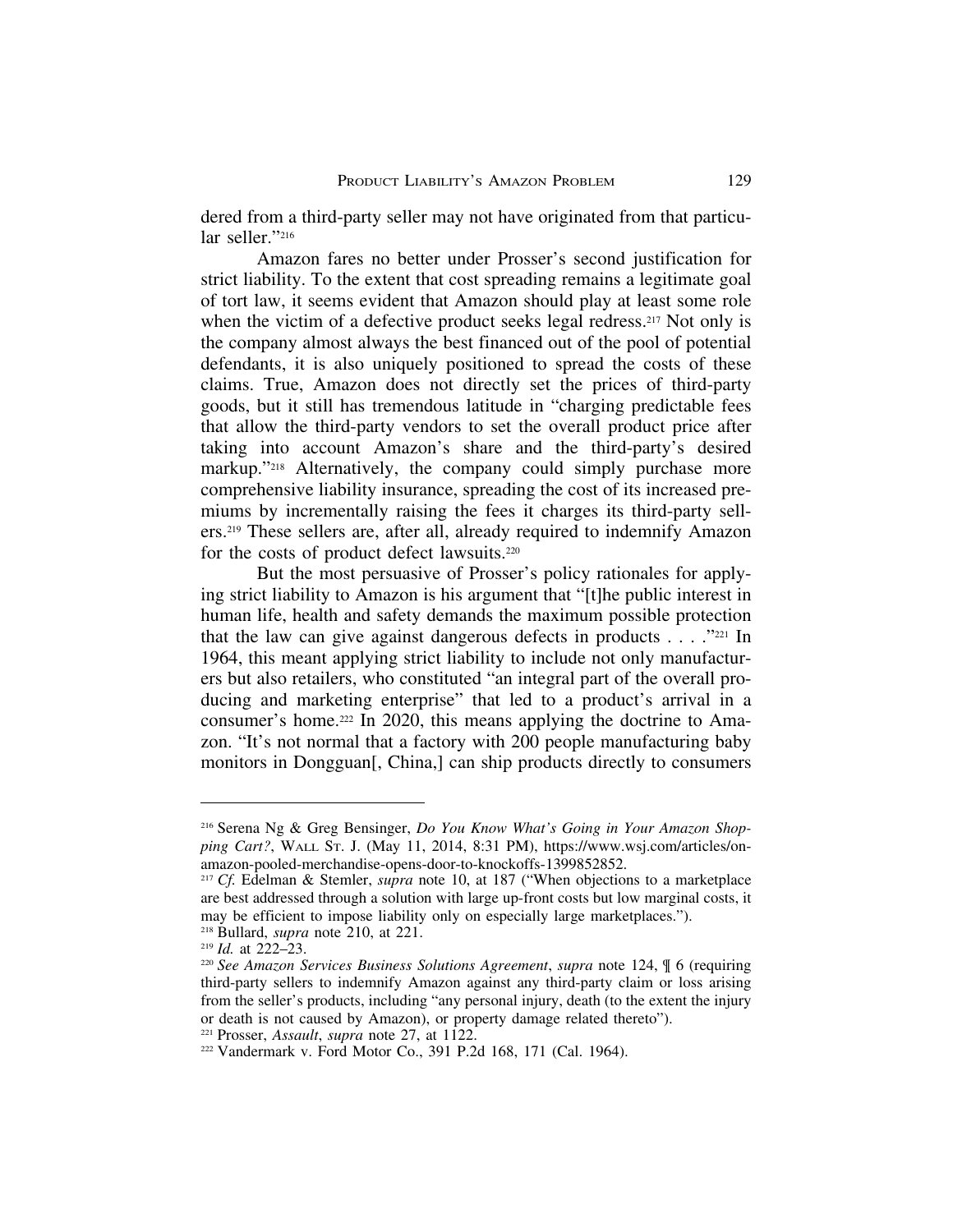in Minnesota," yet that is exactly what Amazon's platform allows.223 The result has been a Marketplace that contains thousands of defective, mislabeled, and occasionally outright illegal products, all just one click away from consumers who are unable to even guess at their quality.224 Liability may be "a pillar of the law,"<sup>225</sup> but it is one that plays little role in regulating one of Amazon's most profitable business lines.

To be clear, a Wild West is not the inevitable state of affairs for an online marketplace, and to the extent that tort law is about efficient deterrence, Amazon is well-positioned to spread the costs of any safety improvements. It could, for example, require all of its third-party merchants to obtain comprehensive liability insurance, a requirement it already imposes on its largest sellers.226 Alternatively, it could follow its rivals' lead and tighten the vetting process used to screen would-be sellers before they can access its platform.227 It could even simply redesign its user interface to more prominently display the identity of the thirdparty seller, ensuring that customers fully understand that they are not making a purchase "from Amazon."228 There is likely no silver bullet, and these or other changes to its Marketplace could well reduce its offerings or raise its prices while failing to deliver meaningful safety improvements. But Amazon is the best positioned actor to determine what solution could prove effective while weighing its costs-and-benefits; therefore, tort law should provide it with an incentive to do so.229

Finally, strict liability's application to Amazon finds strong support in Goldberg and Zipursky's civil recourse theory. For the vast ma-

<sup>223</sup> Emont, *supra* note 207.

<sup>224</sup> *See* Alexandra Berzon, Shane Shifflett, and Justin Scheck, *Amazon Has Ceded Control of Its Site. The Result: Thousands of Banned, Unsafe or Mislabeled Products.*, WALL ST. J. (Aug. 23, 2019, 9:56 AM), https://www.wsj.com/articles/amazon-hasceded-control-of-its-site-the-result-thousands-of-banned-unsafe-or-mislabeled-products-11566564990?mod=article\_inline.

<sup>225</sup> Van Loo, *supra* note 132, at 143.

<sup>226</sup> *See Amazon Services Business Solutions Agreement*, *supra* note 123, ¶ 9 (requiring sellers whose gross proceeds exceed \$10,000 per-month over any three consecutive months to obtain at least \$1 million of liability insurance).

<sup>227</sup> *See* Berzon, Shifflet & Scheck, *supra* note 224 (reporting that the application to become a seller on Walmart's platform "can take days for approval, and only a fraction of merchants applying make it through the vetting," while Target's platform is invitationonly).

<sup>&</sup>lt;sup>228</sup> *See supra* note 212 and accompanying text.

<sup>229</sup> *Cf.* Calabresi & Hirschoff, *supra* note 72, at 1060–61 ("The issue becomes not *whether* avoidance is worth it, but which of the parties is relatively more likely to find out whether avoidance is worth it.").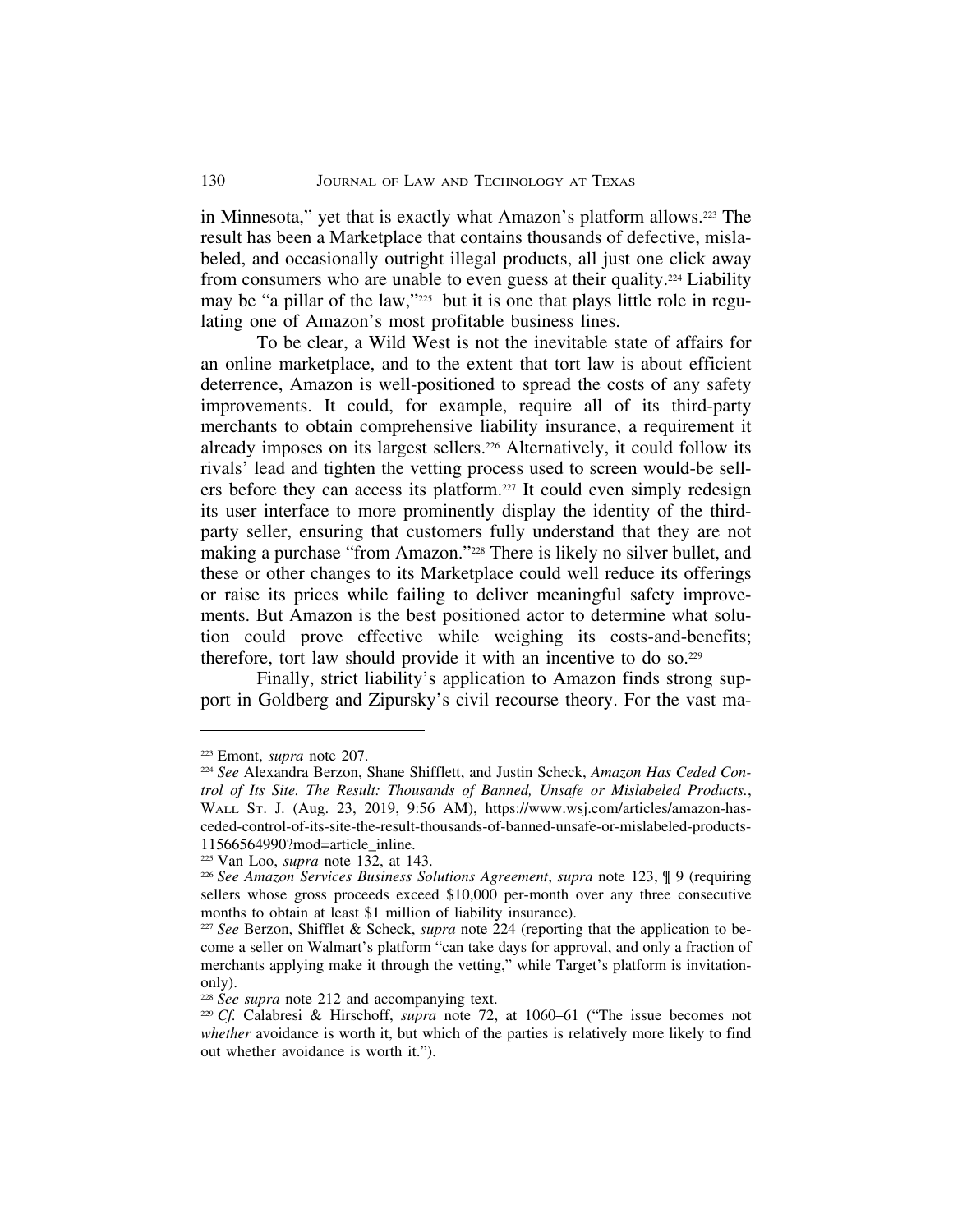jority of plaintiffs, a finding that Amazon cannot be held liable effectively ends their avenues for recovery. They cannot, as Amazon has repeatedly argued, simply redirect their claims towards the third-party seller, who in many cases are either extraterritorial, insolvent, or otherwise judgement-proof.<sup>230</sup> Nor can they sue the product's manufacturer, who—even assuming they can be identified<sup>231</sup>—is just as unlikely to be subject to service of process. For the victims of defective Marketplace products, a suit against Amazon is their only means of accessing tort law's grant of political power.<sup>232</sup>

# B. Re-Felling the Citadel

Notwithstanding these policy justifications, Amazon has largely avoided liability when third-parties on its platform sell defective products that go on to injure their purchasers.233 This section takes a more critical look at the company's legal arguments and offers several suggestions for how courts could once again re-fell the citadel whose downfall Prosser once celebrated.

### *1. On Sellers and Title*

Surprisingly few states have actually defined the term "seller" in their product liability statutes, and those that have almost all adopted some variant of the UPLA's vague and somewhat recursive definition.<sup>234</sup> Indiana, for example, rather unhelpfully defines "seller" as "a person engaged in the business of selling or leasing a product,"235 and this defini-

<sup>230</sup> *See, e.g.*, Oberdorf v. Amazon.com Inc., 930 F.3d 136, 142 (3rd Cir. 2019) ("Neither Amazon nor Oberdorf has been able to locate a representative of [the third-party seller], which has not had an active account on Amazon.com since May 2016.").

<sup>231</sup> *See* Allstate N.J. Ins. Co. v. Amazon.com, Inc., 2018 WL 3546197, at \*11 (D.N.J. July 24, 2018) (noting that in that case, "Amazon admits that it does not know the manufacturer's identity").

<sup>232</sup> *See* Goldberg & Zipursky, *supra* note 78, at 1946 ("By empowering victims to demand a determination whether they have been victimized and, should they prove their cases, by entitling them to recourse, tort law grants to citizens an important political power.").

<sup>&</sup>lt;sup>233</sup> See supra notes 132–134 and accompanying text.

<sup>234</sup> *See* Model Uniform Product Liability Act, 44 Fed. Reg. 62,714, 62,717 (1979) ("'Product seller' means any person or entity that is engaged in the business of selling products, whether the sale is for resale, or for use or consumption. The term includes a manufacturer, wholesaler, distributor, or retailer of the relevant product. The term also includes a party who is in the business of leasing or bailing such products.").

<sup>235</sup> IND. CODE ANN. § 34-6-2-136 (West).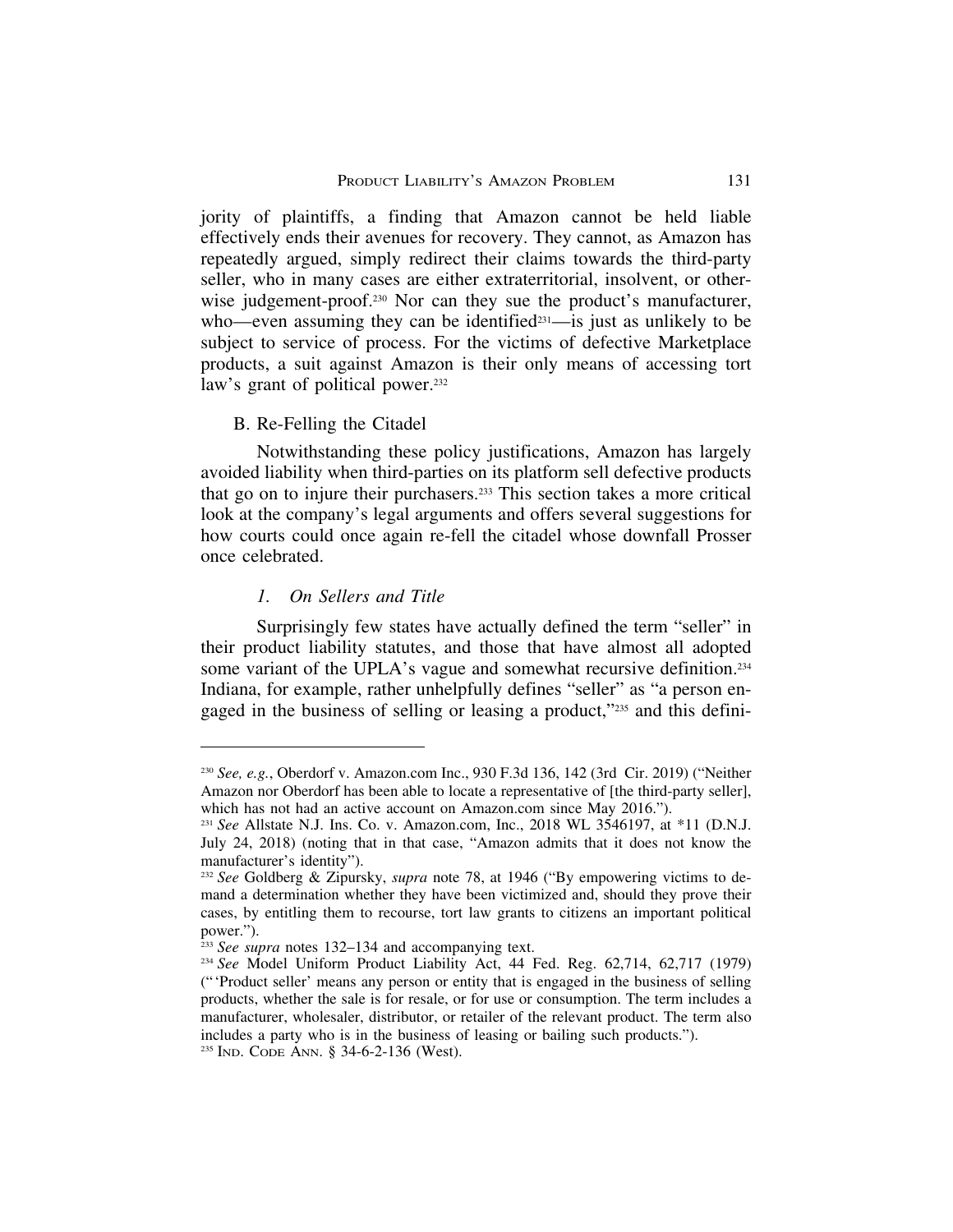tion is typical. Minor variations exist between jurisdictions, but none in any way ties the meaning of "seller" to the entity holding title to a defective product. Indeed, many states explicitly include bailors within the scope of the term "seller,"236 and bailments—by definition—do not involve a transfer of title.237 Only Texas appears to have meaningfully departed from the UPLA's model, but its definition of "seller" is even more capacious: "'Seller' means a person who is engaged in the business of distributing or otherwise placing, for any commercial purpose, in the stream of commerce for use or consumption a product or any component part thereof."238 Case law is similarly unilluminating; to the extent that title transfer is referenced, it is "merely one factor among many in determining whether strict liability is appropriate."<sup>239</sup>

Amazon's move, then, has been to point courts away from the definition of "seller" in states' product liability statutes and towards the definitions of "seller" and "sale" in their U.C.C. provisions.240 In *Erie Insurance*, for example, Amazon argued that "[u]nder Maryland law, a 'seller' is defined as 'a person who sells or contracts to sell goods,'" and that "a 'sale' consists in the passing of title from the seller to the buyer for a price."241 Likewise in *Fox*, it argued that "[t]he ordinary meaning of the word 'sell,' from which 'seller' and 'selling' are derived, involves transferring a thing that one owns to another in exchange for something

<sup>236</sup> *E.g.*, MD. CODE ANN., CTS. & JUD. PROC. §5-405(5) (LexisNexis 2020) ("'Seller' means a wholesaler, distributor, retailer, or other individual or entity other than a manufacturer that is regularly engaged in the selling of a product whether the sale is for resale by the purchaser or is for use or consumption by the ultimate consumer. 'Seller' includes a lessor or bailor regularly engaged in the business of the lease or bailment of the product.").

<sup>&</sup>lt;sup>237</sup> Bailment, BLACK's LAW DICTIONARY (11th ed. 2019).

<sup>238</sup> TEX. CIV. PRAC. & REM. CODE ANN. § 82.001(3) (West 2019).

<sup>&</sup>lt;sup>239</sup> Bullard, *supra* note 210, at 214. The Supreme Court has recently weighed in on what it means to directly sell a good, albeit in a very different context. *See* Apple Inc. v. Pepper, 139 S. Ct. 1514, 1519 (2019) (holding that when iPhone users purchase applications from third-party developers through Apple's App Store, they become Apple's "direct purchasers" for purposes of federal antitrust law).

<sup>&</sup>lt;sup>240</sup> See U.C.C. § 2-103(d) ("Seller' means a person who sells or contracts to sell goods."); § 2-106 ("A 'sale' consists in the passing of title from the seller to the buyer for a price.").

<sup>241</sup> Brief for Appellee at 12, Erie Ins. Co. v. Amazon.com, Inc., 925 F.3d 135 (4th Cir. 2019), 2018 WL 3618157 (quoting MD. CODE ANN., COM. LAW §§ 2-103(1)(d) and 2-  $106(1)$ ).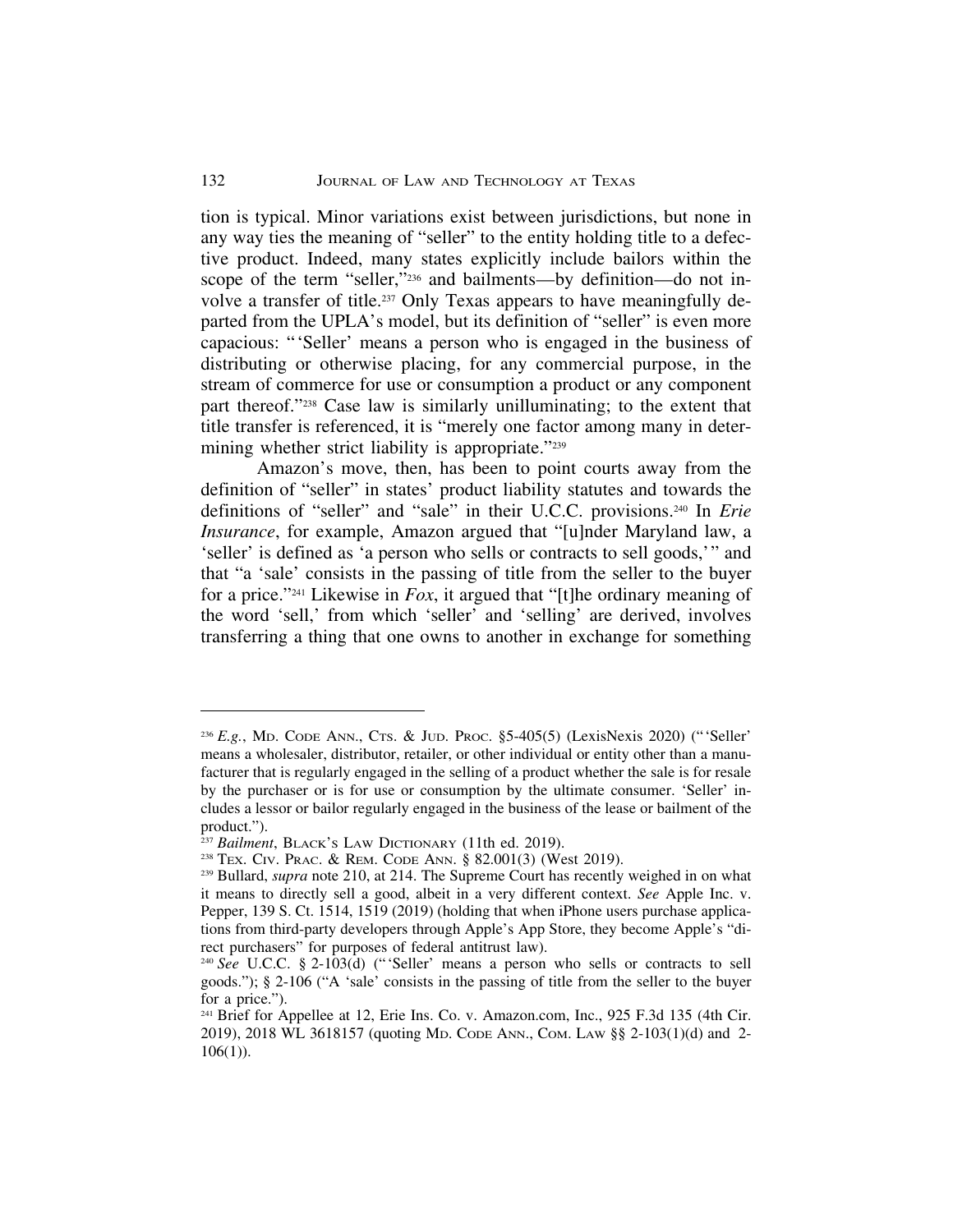of value," and that "[t]he legal meaning of the term is the same."242 As previously noted, most courts have either accepted this assertion as dispositive or at least as a significant factor weighing against finding Amazon liable.<sup>243</sup>

This argument might seem reasonable enough on its face; after all, looking to surrounding statutory provisions to discern the meaning of an ambiguous term is a well-trodden canon of statutory interpretation.244 The problem, though, is that the U.C.C. uses the term "seller" to define the scope of its implied warranty of merchantability—the promise that goods sold by a merchant are "fit for the ordinary purposes for which such goods are used."<sup>245</sup> Yet an implied warranty necessarily attaches to a smaller class of defendants than does strict product liability; indeed, as discussed above, the doctrine of strict liability was developed in part because of limitations to recovery under the law of sales.246 Thus, just because a defective product did not breach an implied warranty does not mean that the seller is off the hook. And by accepting Amazon's arguments to the contrary, courts disregard decades of precedent that undergird modern product liability doctrine.<sup>247</sup>

"Strict products liability," as the *Restatement (Third)* puts it, "is a term of art that reflects the judgment that products liability is a discrete area of tort law which borrows from both negligence and warranty. It is not fully congruent with classical tort or contract law."248 The more plausible reading of these product liability statutes is that they use the term "seller" to mean something broader than the parties who would be liable under the U.C.C. The UPLA itself suggests as much, stating that "[t]his Act is in lieu of and preempts all existing law governing matters within its coverage, including the 'Uniform Commercial Code' and similar laws."249 And it would go a long way towards explaining why the UPLA

<sup>&</sup>lt;sup>242</sup> Brief for Appellee at 16, Fox v. Amazon.com, Inc., 930 F.3d 415 (6th Cir. 2019), (No. 18-5661), 2018 WL 5784393 (citing TENN. CODE ANN. § 47-2-106(1)).

<sup>&</sup>lt;sup>243</sup> See supra notes 159–62 and accompanying text.

<sup>&</sup>lt;sup>244</sup> See ANTONIN SCALIA & BRYAN GARNER, READING LAW: THE INTERPRETATION OF LEGAL TEXTS (2012).

<sup>245</sup> MD. CODE ANN, COM. LAW § 2-314(2)(c) (LexisNexis 2020); *accord* TENN. CODE ANN. § 47-2-314(2)(c) (West).

<sup>246</sup> *See supra* notes 23–28 and accompanying text.

<sup>247</sup> *See* Bullard, *supra* note 210, at 211 ("Any requirement for a retailer or distributor to hold title in a defective product in order for it to be subject to strict liability is absent from products liability statutes, from the *Restatement* and from relevant case law."). <sup>248</sup> RESTATEMENT (THIRD), *supra* note 16, § 1, cmt. a.

<sup>249</sup> Model Uniform Product Liability Act, 44 Fed. Reg. 62,714, 62,720 (Oct. 31, 1979).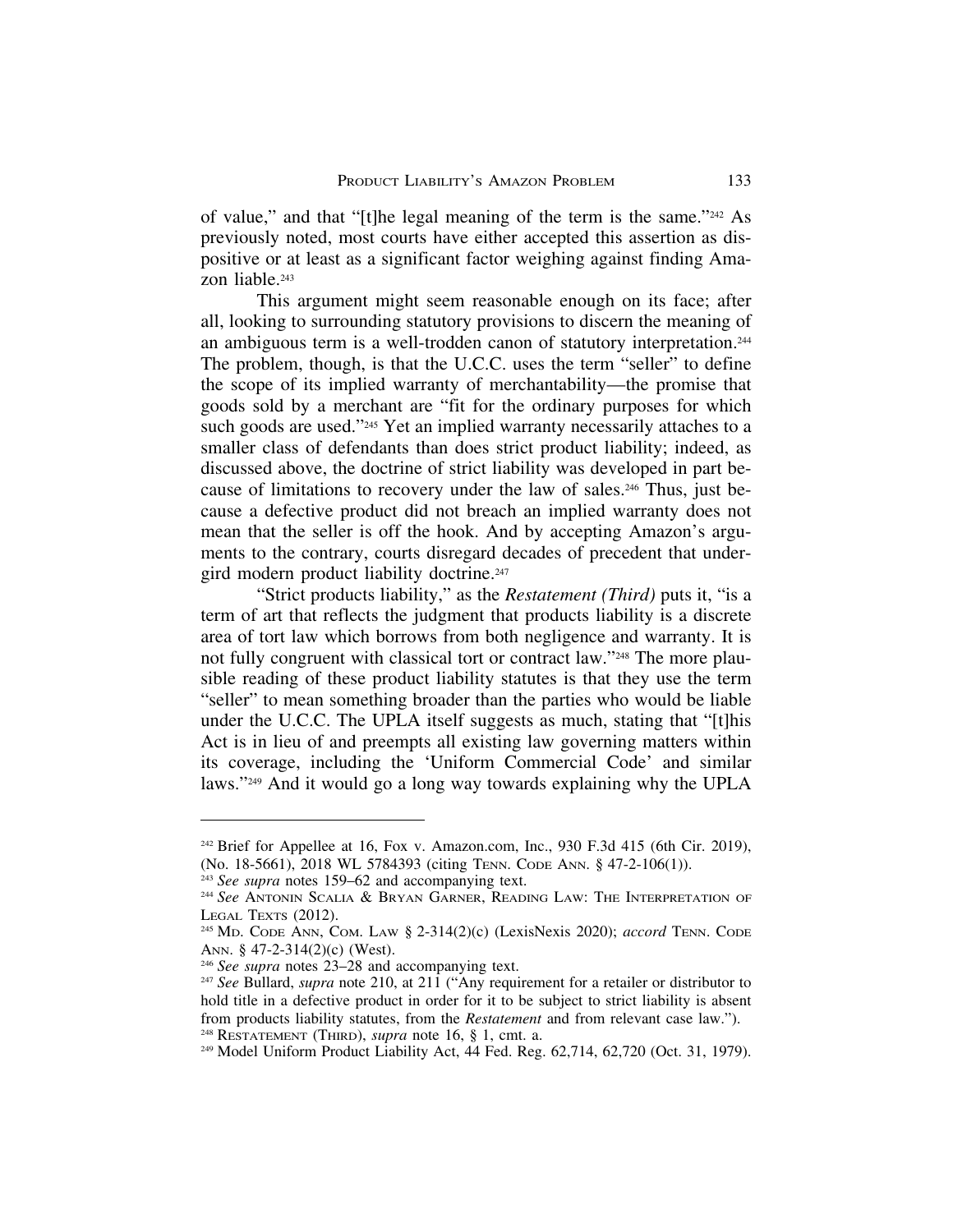or state product liability acts did not just directly incorporate the U.C.C.'s title-based definition, which was already several decades old when these statutes were being drafted. Courts considering Amazon's liability should recognize these differences and maintain the distinction between the law of sales and product liability doctrine.

### *2. Auction Houses and Other Analogies*

Precedent and analogy lie at the heart of legal reasoning, and courts have relied heavily on both as they have grappled with Amazon's place in the product liability doctrine. Amazon has been described in judicial opinions as an auctioneer, a flea market, a broker, and even a newspaper's classified-ads section.250 Courts have reasoned from product liability precedent involving sales agents,<sup>251</sup> asbestos importers,<sup>252</sup> and even Amazon's rival platform—eBay.253 Analogical reasoning can be a powerful tool, permitting "principled consistency" across a range of factual scenarios.254 But because no two cases are exactly alike, its utility requires that analogies be premised on meaningful similarities and irrelevant differences—what Frederick Schauer described as "rules of relevance."255 In the Amazon's case, this means that courts ought to tread carefully when they apply pre-internet precedent and remain attentive to the ways in which the digital revolution "has caused far-reaching systemic and structural change in the economy."256

Amazon is no auction house. True, the two share a few superficial similarities: both provide a marketplace for third-party sellers, both allow those sellers to set their own prices, and both leave those sellers with the profits of the transaction less some predetermined fee. For many judges,

<sup>250</sup> *See* Bullard, *supra* note 210, at 207.

<sup>251</sup> Oberdorf v. Amazon.com, Inc., 930 F.3d 136, 148 (3rd Cir. 2019) (citing Hoffman v. Loos & Dilworth, Inc., 452 A.2d 1349 (Pa. 1982)).

<sup>252</sup> Garber v. Amazon.com, Inc., 380 F. Supp. 3d 766, 776 (N.D. Ill. 2019) (citing Hammond v. N. Am. Asbestos Corp., 454 N.E.2d 210 (Ill. 1983)).

<sup>253</sup> Stiner v. Amazon.com, Inc., 120 N.E.3d 885, 891 (Ohio Ct. App. 2019), *aff'd* No. No. 2019-0488, 2020 WL 5822477 (Ohio Oct. 1, 2020) (citing Inman v. Technicolor USA, Inc., No. 11-666, 2011 WL 5829024, at \*5 (W.D. Pa. Nov. 18, 2011)).

<sup>254</sup> Cass R. Sunstein, Commentary, *On Analogical Reasoning*, 106 HARV. L. REV. 741, 746 (1993).

<sup>255</sup> Frederick Schauer, *Precedent*, 39 STAN. L. REV. 571, 577–79 (1987). Schauer illustrated this principle by noting that "[a] judgment finding tort liability based on the ownership of a black dog is precedent for a judgment regarding the owner of a brown dog, but not for a judgment regarding the owner of a black car." *Id.* at 577.

<sup>256</sup> Direct Marketing Ass'n v. Brohl, 575 U.S. 1, 18 (2015) (Kennedy, J., concurring).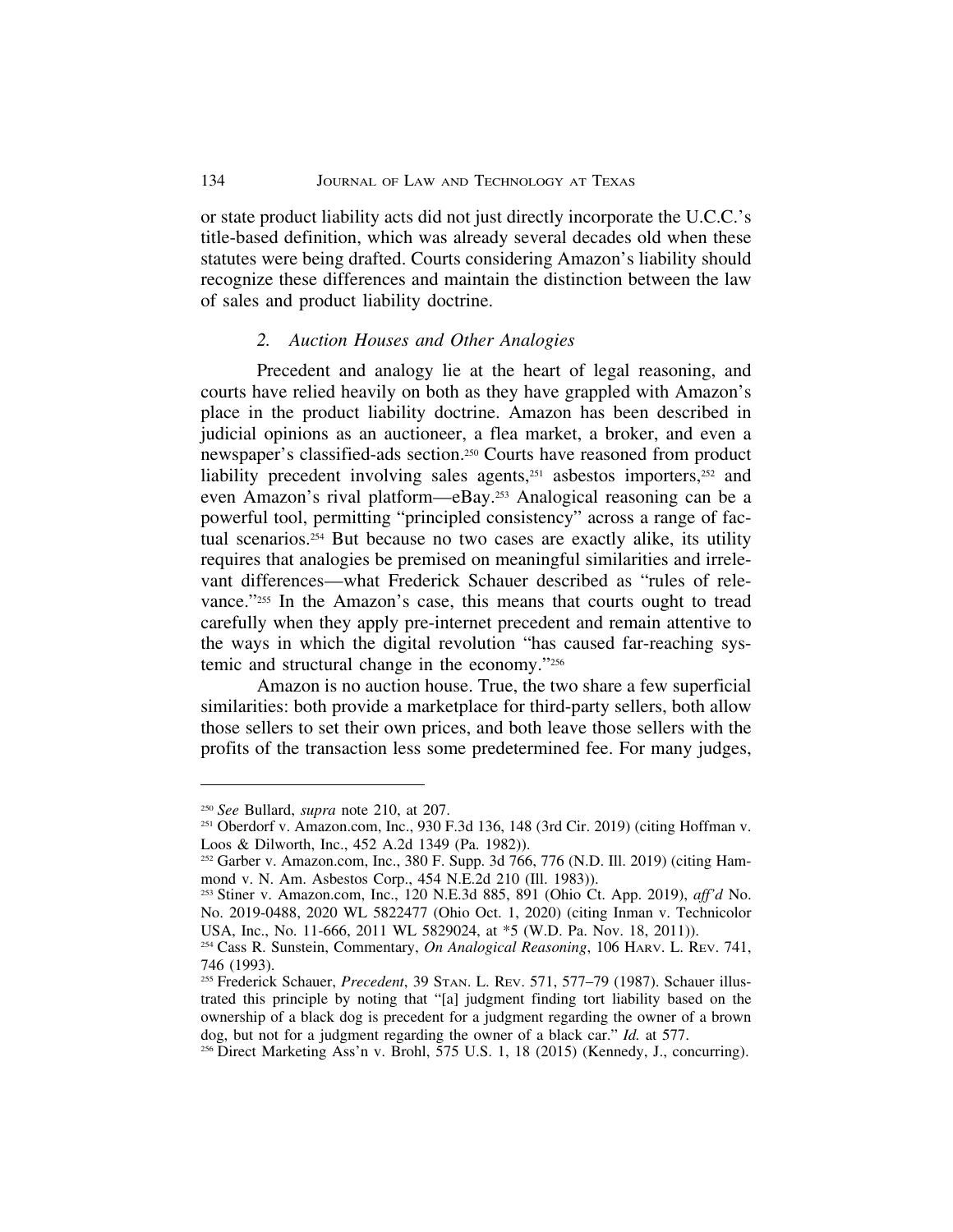these have been the relevant similarities, making their states' decades-old case law controlling.257 Yet there are also significant differences between them, especially when a seller takes part in the Fulfilled by Amazon program; as Judge Motz's concurrence in *Erie Insurance* points out, "[n]early the only thing Amazon [does] not do" in these transactions is hold title.<sup>258</sup> "Amazon even assume<sup>[s]</sup> the risk of credit card fraud, receive[s] payment, and remit[s] a portion of that payment to the manufacturer."259 And even when a third-party seller handles their own logistics, many of Amazon's other practices—in particular, its extensive data collection from both third-party sellers and consumers and its application of endorsements like "Amazon's Choice"<sup>260</sup>—make it distinct from any other member of a pre-internet distribution chain.

Even setting all of those differences aside and assuming that Amazon's third-party sales are nothing more than twentieth-century online auctions, its cyber nature constitutes a relevant difference that justifies departing from prior case law. The internet is a fundamentally different medium than its preceding analogues, a point that the Supreme Court has repeatedly made in a range of otherwise diverse contexts. For example, the Court recently permitted states to assess sales taxes against retailers who lack a physical presence in the consumer's state—in the process reversing more than a quarter-century of case law.261 It justified its departure from the principle of *stare decisis* by highlighting the ways in which "[t]he Internet's prevalence and power have changed the dynamics of the national economy."262 Likewise, the Court has repeatedly declined to expand its criminal procedure jurisprudence wholesale into the digital

<sup>257</sup> *E.g.*, Oberdorf v. Amazon.com, Inc., 930 F.3d 136, 157–58 (3rd Cir. 2019) (Scirica, J., concurring in part and dissenting in part); Erie Ins. Co. v. Amazon.com, 925 F.3d 135, 143 (4th Cir. 2019).

<sup>258</sup> *Erie*, 925 F.3d at 145 (Motz, J., concurring).

<sup>259</sup> *Id.*; *see also* Edelman & Stemler, *supra* note 10, at 188 ("These mechanisms of standardization and control may suggest that the putative online marketplace is not an intermediary between sellers and buyers at all, but the true seller.").

<sup>260</sup> Nicole Nguyen, *"Amazon's Choice" Does Not Necessarily Mean a Product is Good*, BUZZFEED NEWS (June 14, 2019, 2:54 PM), https://www.buzzfeednews.com/article/ nicolenguyen/amazons-choice-bad-products.

<sup>261</sup> South Dakota v. Wayfair, Inc., 138 S. Ct. 2080, 2097 (2018), *rev'g* Quill Corp. v. North Dakota, 504 U.S. 298 (1992).

<sup>262</sup> *Id.*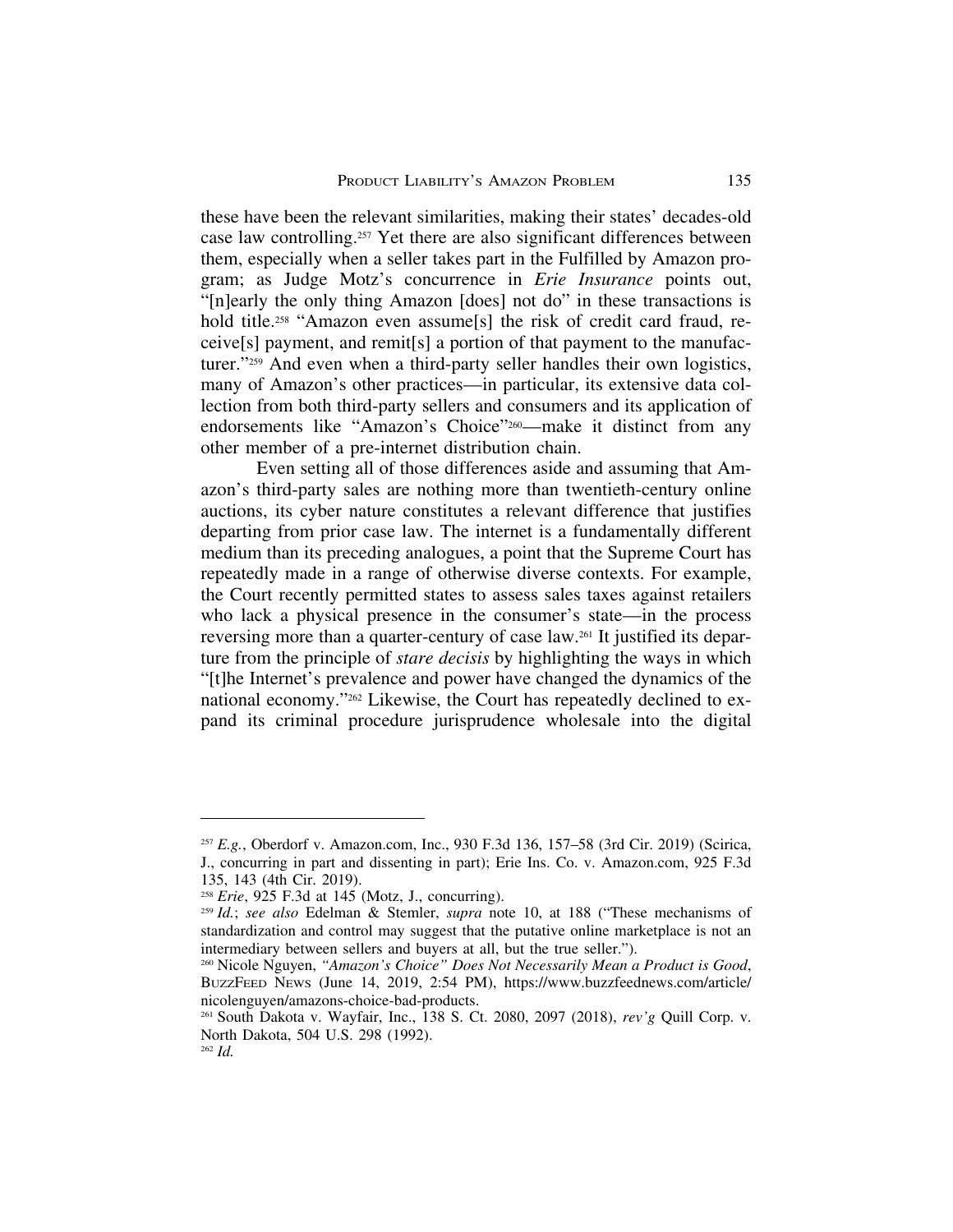world, rejecting analogies to older case law that minimize the constitutional novelty of technological progress.263

Amazon is a trillion dollar enterprise, capturing almost half of all online spending while employing over half a million workers.264 Its platform has revolutionized commerce, connecting buyers and sellers in ways that would not have been possible in the pre-internet world. All the while, it has become a pioneer in mining its user base for what Shoshana Zuboff has termed "behavior surplus": data scraped from its customers' searches and transactions that can be repackaged into valuable prediction products.265 Whatever the privacy and antitrust implications of these practices, their novelty belies the claim that Amazon's business practices can be neatly analogized to preceding models.<sup>266</sup>

Rules of relevance "are contingent upon both time and culture," and even factors once thought dispositive must be viewed in the context of a changing world.267 Whatever the precedential value of the twentiethcentury decisions, they can neither fully resolve Amazon's place within modern product liability doctrine, nor should they be mechanically applied to cases involving third-party merchants. The alternative—treating Amazon a flea market or an auction house—is an example of analogical reasoning gone awry, "an inadequate inquiry into the matter of relevant differences and governing principles."268

<sup>263</sup> *E.g.*, Carpenter v. United States, 138 S. Ct. 2206, 2223 (2018) (declining to extend the third-party doctrine to cell-site location information); Riley v. California, 573 U.S. 373, 403 (2014) (declining to extend the doctrine permitting warrantless searches incident to lawful arrest to include a suspect's cell phone). *See also* Orin Kerr, *Forward: Accounting for Technological Change*, 36 HARV. J.L. & PUB. POL'Y 403 (2013) ("Maintaining the function of old rules can require changing those rules to adapt to the new environment.").

<sup>264</sup> David Streitfeld, *Amazon Hits \$1,000,000,000,000 in Value, Following Apple*, NY TIMES (Sept. 4, 2018), https://www.nytimes.com/2018/09/04/technology/amazon-stockprice-1-trillion-value.html.

<sup>265</sup> SHOSHANA ZUBOFF, THE AGE OF SURVEILLANCE CAPITALISM 74–82 (2019); *see also id.* at 269 ("Amazon is on the hunt for behavioral surplus.").

<sup>266</sup> Genevieve Lakier has made a similar point when discussing the First Amendment's application to search engines. *See* Genevieve Lakier, *The Problem Isn't the Use of Analogies but the Analogies Courts Use*, KNIGHT FIRST AMEND. INST. (Feb. 26, 2018), https://knightcolumbia.org/content/problem-isnt-use-analogies-analogies-courts-use.

<sup>267</sup> Schauer, *supra* note 255, at 578.

<sup>268</sup> Sunstein, *supra* note 254, at 746.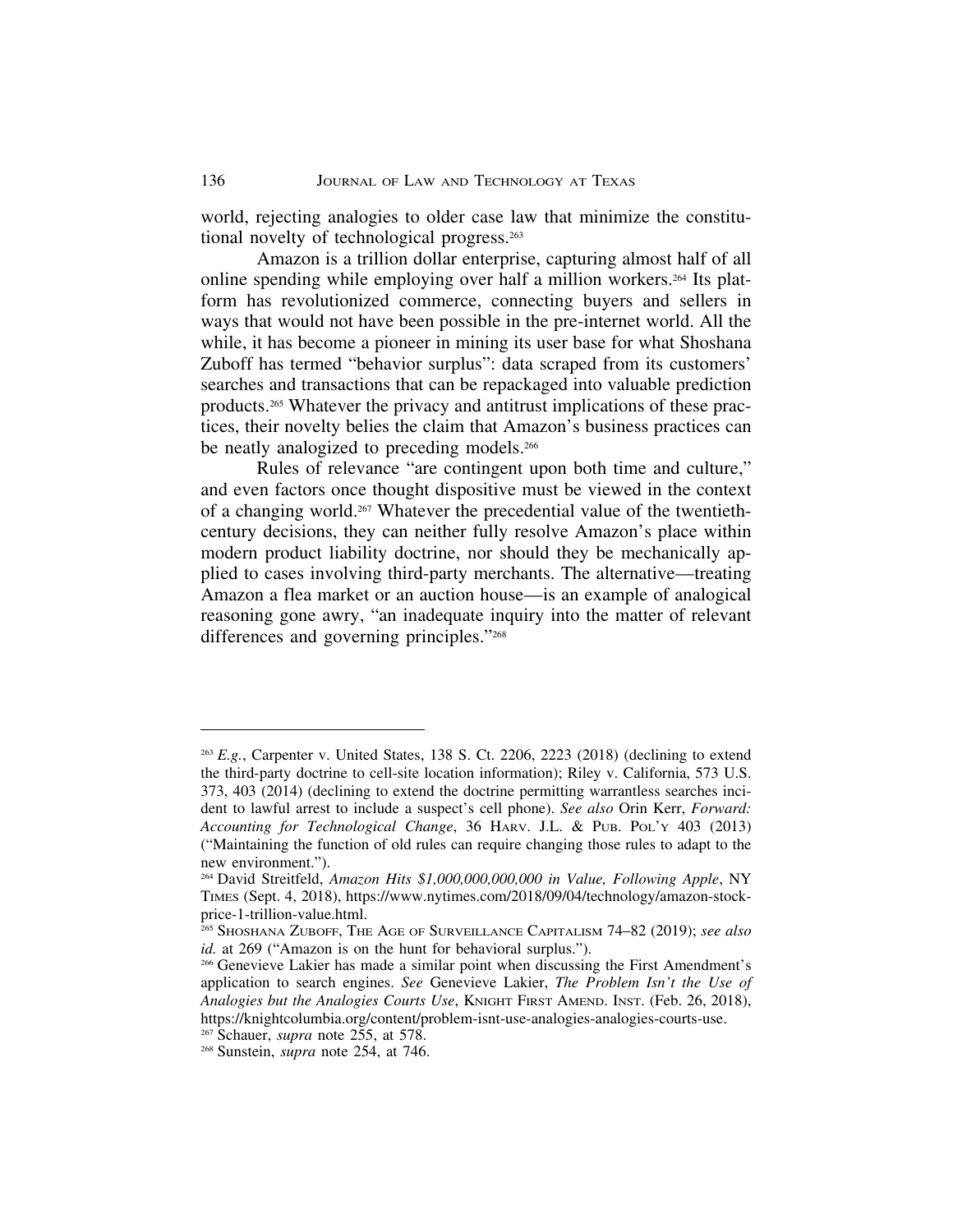# C. Certified Liability

If the policy rationale for extending liability to Amazon is so strong and most states' product liability statutes permit this interpretation, why have plaintiffs failed in nearly every attempt? One important reason appears to be Amazon's practice of removing product liability suits to federal court,<sup>269</sup> a forum that gives the company an important structural advantage as it litigates these questions.

Since *Erie*, federal courts have lacked the ability to create general common law and must instead resolve diversity suits by applying the laws of the forum state.270 Sometimes that law is clear and well-settled, making the federal court's job a straightforward exercise in applying precedent to facts. But in other cases, where that law is unsettled or where the suit presents a question of first impression, a task is much harder. The Supreme Court has held that even in these cases, state law provides an answer; and so the task of a court sitting in diversity is to "ascertain from all the available data what the state law is and apply it."271 This exercise, sometimes called an "*Erie* guess," is intended to produce vertical uniformity between federal and state courts, removing the incentive for the kind of forum-shopping that was endemic in pre-*Erie* litigation.272 "[F]or the same transaction," the Court has written, "the accident of a suit by a non-resident litigant in a federal court instead of in a State court a block away, should not lead to a substantially different result."273

In practice, however, these guesses about unsettled state law can and often do turn out to be inconsistent.<sup>274</sup> There is some debate as to why this is the case. It could be, as one federal judge noted, that the federal judiciary is just less attuned to "the nuances of that state's history, policies, and local issues" than are their state court counterparts.275 Alterna-

<sup>269</sup> *See supra* notes 136–39 and accompanying text.

 $270$  Erie R.R. Co. v. Thompkins, 304 U.S. 64, 78 (1938).

<sup>271</sup> West v. Am. Tel. & Tel. Co., 311 U.S. 223, 237 (1940).

<sup>272</sup> 19 CHARLES ALAN WRIGHT ET AL., FEDERAL PRAC. & PROC. § 4507 (3d ed. 1998).

<sup>273</sup> Guaranty Trust Co. v. York, 326 U.S. 99, 109 (1945).

<sup>274</sup> *See* John L. Watkins, Erie *Denied: How the Federal Courts Decide Insurance Coverage Cases Differently and What to Do About It*, 21 CONN. INS. L.J. 455, 459 (2015) ("A number of distinguished jurists have recognized that incorrect *Erie* guesses have plagued the federal judiciary for years in many different substantive areas of the law."); Dolores K. Sloviter, *A Federal Judge Views Diversity Jurisdiction Through the Lens of Federalism*, 78 VA. L. REV. 1671, 1679 (1992) ("Despite our best efforts to predict the future thinking of the state supreme courts," those courts "have found fault with a not insignificant number of past '*Erie* guesses' . . . .").

<sup>275</sup> Sloviter, *supra* note 274, at 1682.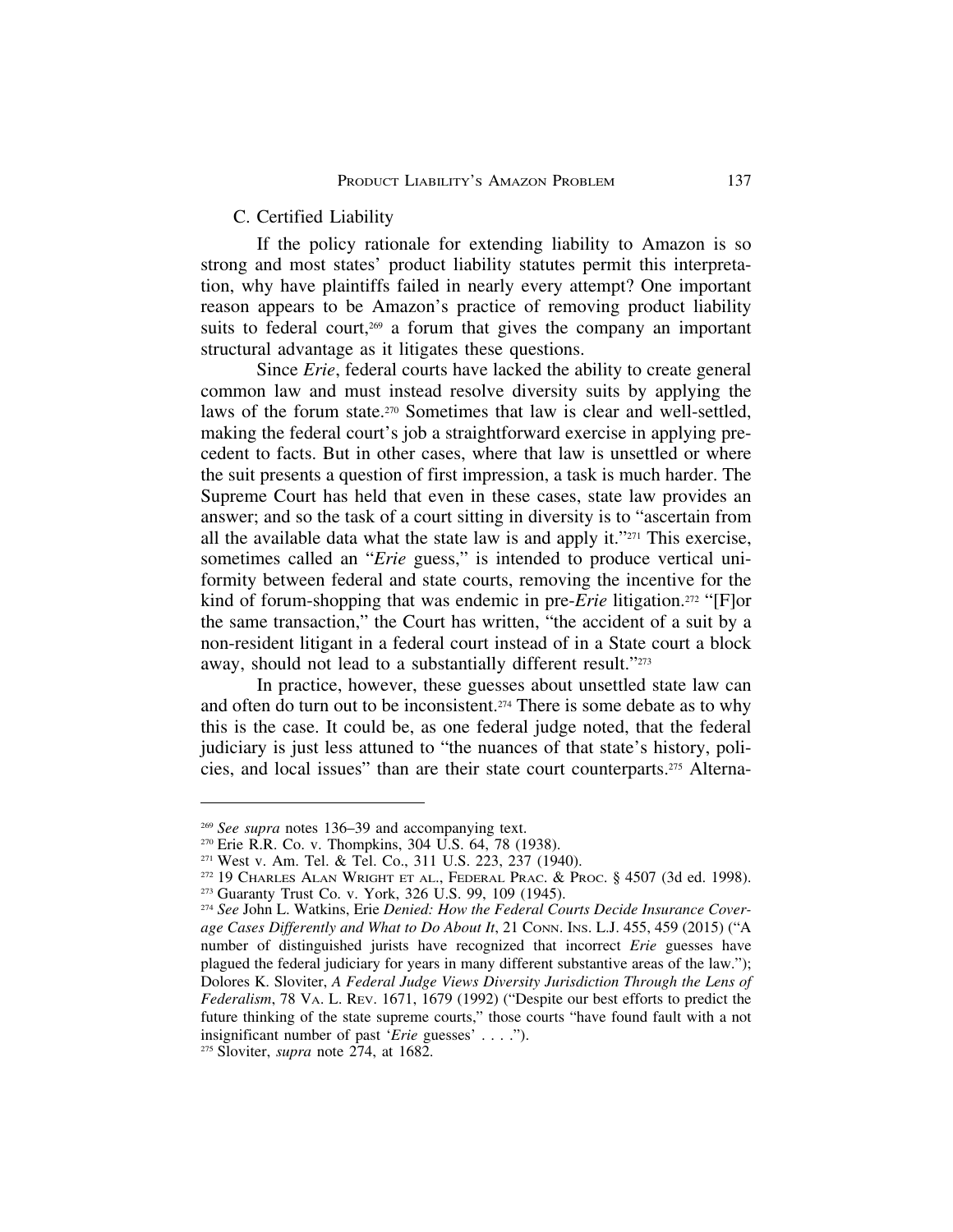tively, some scholars have more cynically suggested that *Erie* guesses are more a reflection of what federal judges think state law *should* be, rather than what state law actually *is*.276 Finally, it might just be that some cases present such difficult legal questions that any court—state or federal would struggle to arrive at consistent answers. As Judge Friendly once quipped, "Our principal task, in this diversity of citizenship case, is to determine what the New York courts would think the California courts would think on an issue about which neither has thought."277

But regardless of the reason, one thing that is clear is that an area where federal courts tend to be especially conservative in their *Erie* guesses is when they are asked to expand the scope of state law.278 That, they almost invariably hold, is the task of state tribunals, not federal diversity courts. And even where recent state court decisions might permit a reasonable guess as to the direction of state law, federal judges are still reticent to alter the status quo.<sup>279</sup> As one court recently put it, "we should perhaps—being out of the mainstream of [our state's] jurisprudential development—be more chary" of blazing a new trail "than should an inferior state tribunal," even where recent decisions allow the "predict[ion] with assurance where that law would be had it been declared."280

Whatever the merits of this judicial modesty, one of its consequences has been the rise of a new type of forum shopping.281 Where state law is unclear but liability depends on its extension to new and untested circumstances, defendants have a strong incentive to ensure cases are heard in a forum in which judges are institutionally hesitant to take precisely this step. Federal courts' skepticism towards accepting novel claims disrupts the horizontal uniformity that *Erie* guesses were intended to create.282 The result is a playing field tilted strongly towards maintain-

<sup>276</sup> Laura E. Little, *Erie's Unintended Consequence: Federal Courts Creating State Law*, 52 AKRON L. REV. 275, 283–84 (2015).

<sup>277</sup> Nolan v. Transocean Air Lines, 276 F.2d 280, 281 (2d Cir. 1960), *judgement set aside*, 365 U.S. 293 (1961).

<sup>278</sup> *See* 17A JAMES WM. MOORE ET AL., MOORE'S FEDERAL PRAC. – CIVIL ¶ 124.22(6), n.17 (3d ed. 1997) (collecting cases).

<sup>279</sup> *Id.*

<sup>280</sup> Meador v. Apple, Inc., 911 F.3d 260, 264 (5th Cir. 2018); *see also id.* ("If guidance from state cases is lacking, 'it is not for us to adopt innovative theories of recovery under state law.'") (quoting Mayo v. Hyatt Corp, 898 F.2d 47, 49 (5th Cir. 1990)). <sup>281</sup> Watkins, *supra* note 274, at 474–75.

<sup>282</sup> *See* Bradford R. Clark, *Ascertaining the Laws of the Several States: Positivism and Judicial Federalism After* Erie, 145 U. PA. L. REV. 1459, 1542 (1997) (noting that federal court rigidity leads to a situation where "parties benefited by the status quo will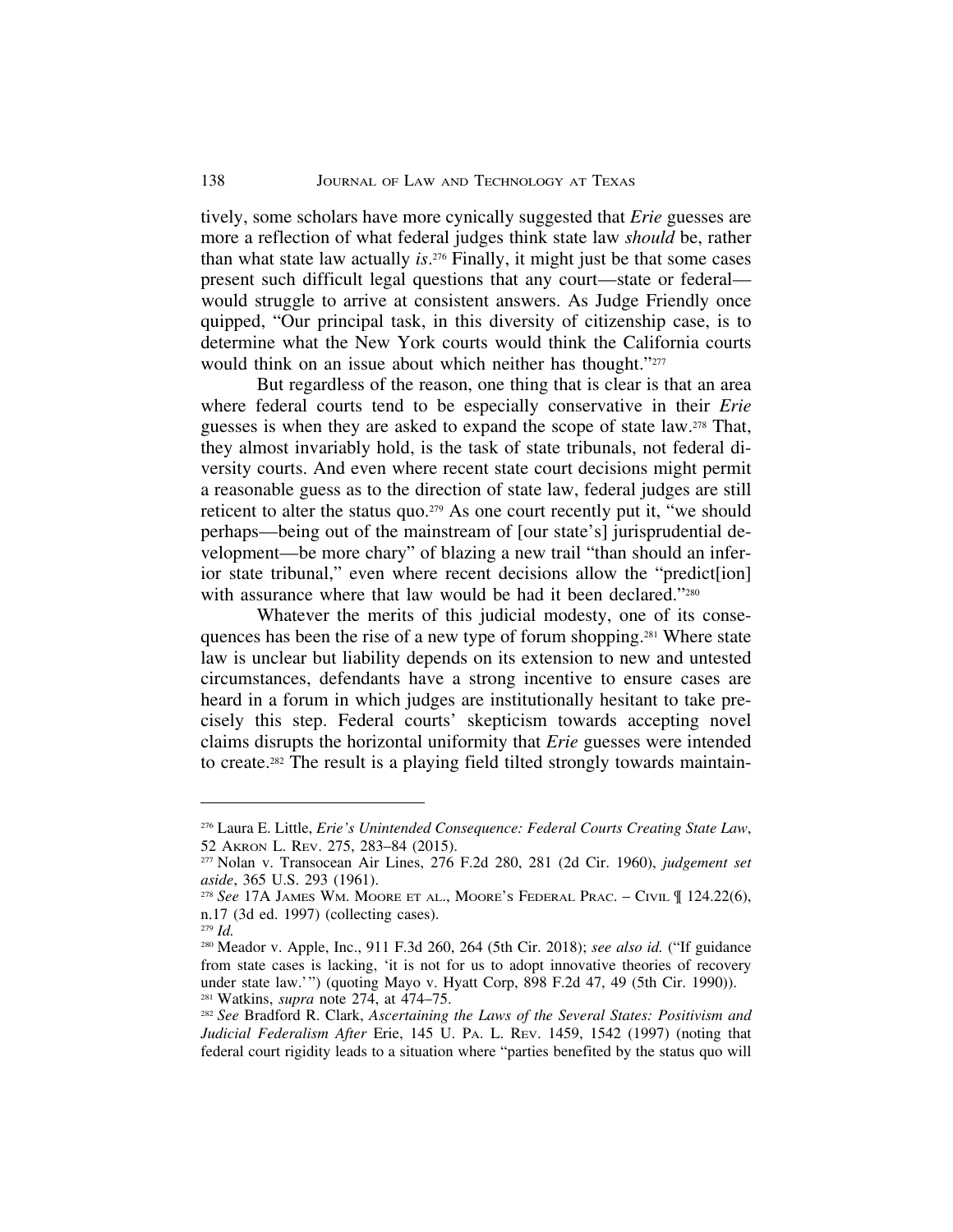ing the status quo, and as a result, the party favored by this status quo "will almost invariably seek federal jurisdiction . . . in order to prevent the state's highest court from reaching the issue."283

This is exactly the problem facing plaintiffs when Amazon removes their product liability lawsuits to federal courts. By design, Amazon has disrupted the twentieth-century retail model, literally transforming the way in which many Americans shop.284 It should come as no surprise, then, that its role doesn't fit neatly within the confines of existing product liability doctrine and that state law needs to evolve for the policy concerns outlined above to be effectuated. But this is just the sort of common lawmaking that federal courts are most hesitant to undertake. It may also explain why federal courts have instead largely just tried to apply definitions drawn from U.C.C. provisions and state court decisions involving auctioneers, flea markets, and other distinctly un-Amazon entities.285 The result has been a continuation of a status quo—a world in which Amazon almost never faces legal repercussions when third-party merchants peddle dangerous goods through its website.286

Yet even as a lack of state court precedent relating to Amazon's liability creates this situation, it also signals the path forward. Removal does not and should not signal the end of state court involvement, and the Supreme Court has long indicated a strong preference for state law questions to be answered in "courts equipped to rule authoritatively on them."287 For suits against Amazon, this probably doesn't mean a remand; with a few rare exceptions, federal judges cannot send properly removed cases back to a state court, even if a state court is the more appropriate

inevitably seek to litigate their cases in federal, rather than state, court," as federal courts will only adopt novel claim or defense if "the party can establish that it has been adopted by an appropriate organ of the state").

<sup>283</sup> McCarthy v. Olin Corp., 119 F.3d 148, 158 (2d Cir. 1997) (Calabresi, J., dissenting). <sup>284</sup> *See* Nick Statt, *How Amazon's Retail Revolution is Changing the Way We Shop*, VERGE (Oct. 23, 2018), https://www.theverge.com/2018/10/23/17970466/amazonprime-shopping-behavior-streaming-alexa-minimum-wage ("Amazon has already changed how we shop and, by extension, how we live our lives.").

<sup>285</sup> *See supra* Part III.B.2.

<sup>286</sup> *Id.* Indeed, Amazon has argued that federal courts not only *should* avoid expanding the scope of strict liability, but also that they *must* avoid doing so. Supplemental En Banc Brief for Appellee Amazon.com, Inc. at 14, Oberdorf v. Amazon.com, Inc., 930 F.3d 136 (3rd Cir. 2019) (No. 18-1041), 2019 WL 5304320.

<sup>287</sup> Arizonans for Official Eng. v. Ariz., 520 U.S. 43, 76 (1997).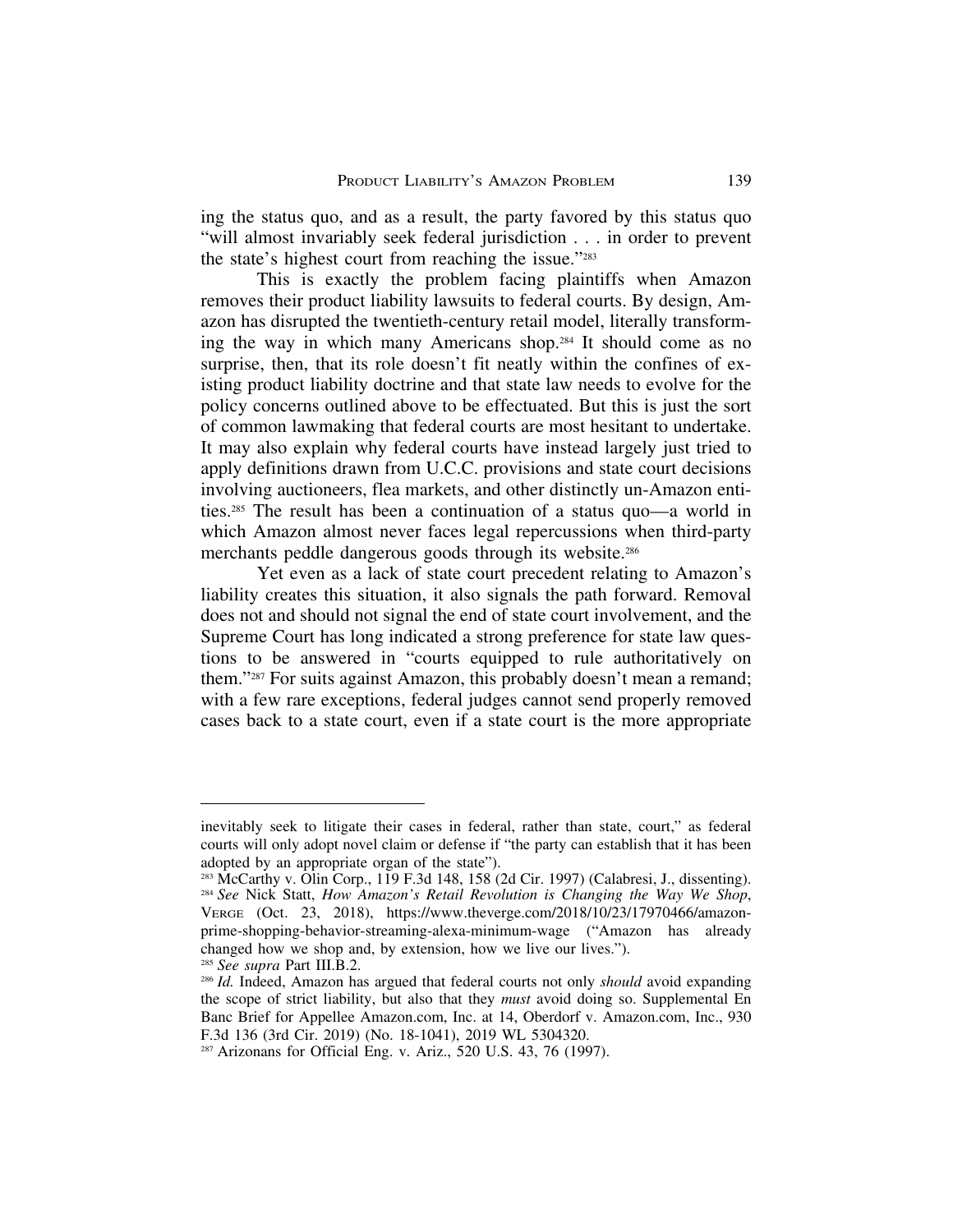forum.288 Nor does it require abstention, which under the Court's present doctrine is only appropriate in cases where a state's "sovereign prerogative" hangs in the balance.289 Instead, federal courts should turn to the procedure designed for precisely the situation they face with Amazon certification.

With the sole exception of North Carolina, every state and territory now permits federal courts sitting in diversity to submit questions of law to the forum's high court for authoritative resolution.<sup>290</sup> Originally developed as a more efficient alternative to a *Pullman* abstention, certification is now a widely available tool for federal courts, providing them with a valuable means of avoiding the difficult policy choices inherent in *Erie* guesses.<sup>291</sup> The Supreme Court has enthusiastically endorsed the practice, noting that "in the long run [it] save[s] time, energy, and resources and helps build a cooperative judicial federalism."<sup>292</sup> Its use has widespread support throughout all levels of the judiciary.<sup>293</sup> And academic commentators have been similarly effusive, describing certification as a way to promote comity, reduce the judicial guesswork that necessarily accompanies *Erie* guesses, and eliminate incentives for forum shopping by ensuring a uniform state law.294

<sup>288</sup> *See generally* 14C WRIGHT ET AL., *supra* note 272, § 3739; *see also* Lehmen Bros. v. Schein, 416 U.S. 386, 390 (1974) ("[T]he mere difficulty in ascertaining local law is no excuse for remitting the parties to a state tribunal for the start of another lawsuit."). <sup>289</sup> Louisiana Power & Light Co. v. City of Thibodaux, 360 U.S. 25, 28 (1959).

<sup>290</sup> Gregory L. Acquaviva, *The Certification of Unsettled Questions of State Law to State High Courts: The Third Circuit's Experience*, 115 PA. ST. L. REV. 377, 384–85 (2010); *see also id*. at 385, n.59 (listing the relevant statutes).

<sup>291</sup> Clark, supra note 282, at 1548–49; *see also* Jonathan Remy Nash, *Examining the Power of Federal Courts to Certify Questions of State Law*, 88 CORNELL L. REV. 1672, 1681 (2003) ("Today, certification is the primary method by which federal courts faced with undecided questions of state law are able to enlist the aid of state courts to resolve those questions.").

<sup>292</sup> *Lehmen Bros.*, 416 U.S. at 391; *see also Arizonans for English*, 520 U.S. at 79 ("Taking advantage of certification made available by a State may 'greatly simplify[y]' an ultimate adjudication in federal court.") (quoting Bellotti v. Baird, 428 U.S. 132, 151 (1976)).

<sup>293</sup> *See* Acquaviva, *supra* note 290, at 387 ("[V]oluminous empirical studies demonstrat[e] widespread approval of certification procedures among both state and federal judges.").

<sup>294</sup> *See* William G. Bassler & Michael Potenza, *Certification Granted: The Practical and Jurisprudential Reasons Why New Jersey Should Adopt a Certification Procedure*, 29 SETON HALL L. REV. 491, 498 (1998) ("Certification promotes comity and cooperative federalism by allowing the highest court of each state to develop governing principles of state substantive law."); *id.* at 499 ("Certification furthers the underlying principle of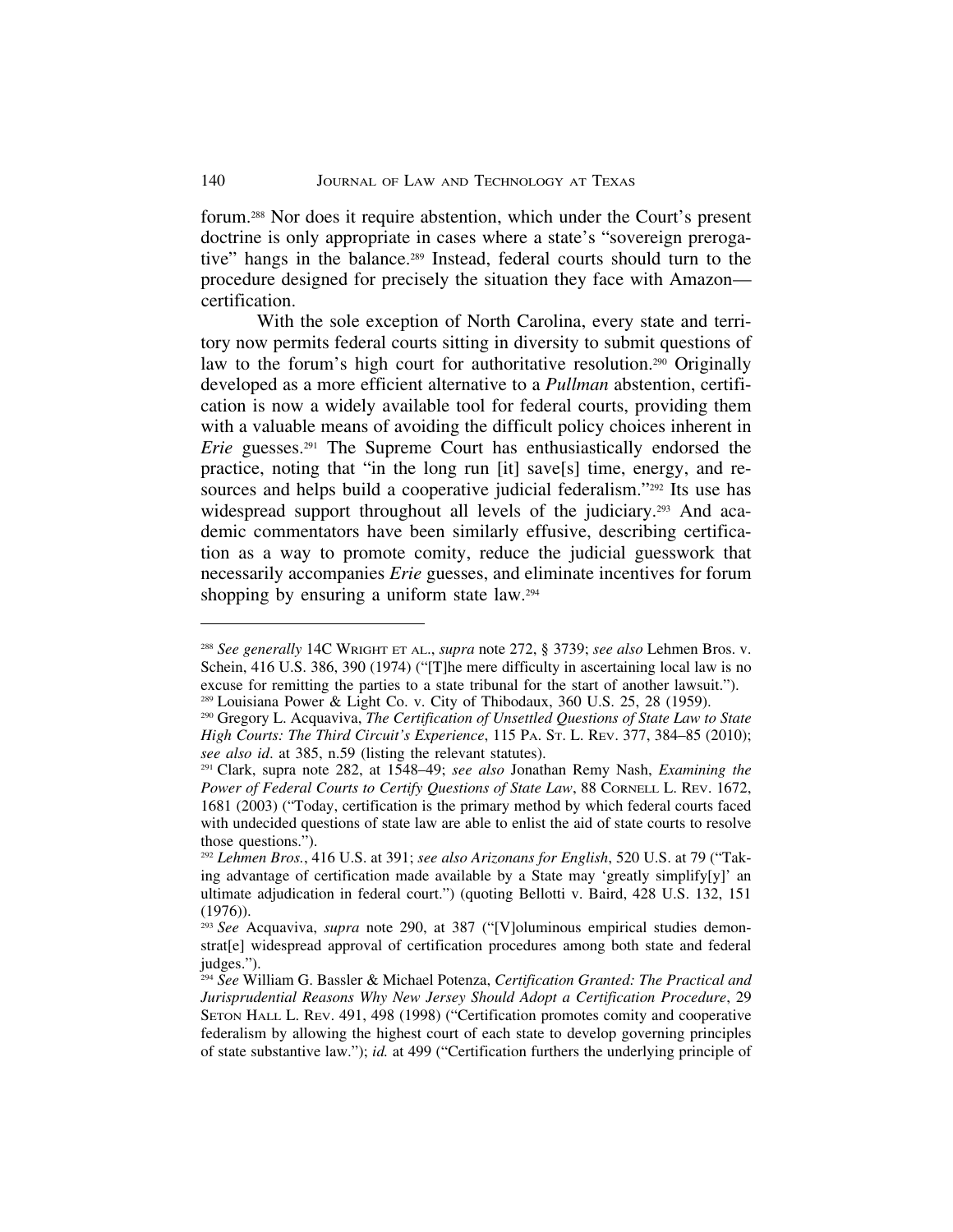Despite this favorable consensus, certifications remain quite rare, with "*Erie*-guesses . . . remain[ing] federal courts' preferred method of ascertaining the meaning of unclear state law."295 The reasons for this are complex and likely, at least in part, procedural; some states do not allow district judges to certify questions,<sup>296</sup> while others are so slow in responding that any efficiencies from the practice are lost.297 There is also a strong belief within some corners of the federal judiciary that resolving these state law cases is a key part of the federal judge's job and a rejection of arguments that certification produces an answer that is in any way "better."298 This predisposition against certification has been on full display in product liability suits against Amazon. Out of all the federal court opinions examined in this review, just three even mentioned certification as an option, one of which only did so to state that it would be inappropriate absent a request by either party.299

This cannot be correct. Certification has never required a request from the litigants, nor is their objection to it fatal. The only necessary condition for a federal court to certify is the presence of "[n]ovel, unsettled questions of state law."<sup>300</sup> Other factors are certainly relevant,<sup>301</sup> and clearly not every unsettled question can or should be certified. But "principles of federalism and comity favor giving a State's high court the op-

*Erie*—elimination of forum shopping—through the development of a single definitive statement of state substantive law."); Haley N. Schaffer & David F. Herr, *Why Guess? Certification and the Eighth Circuit*, 36 WM. MITCHELL L. REV. 1625, 1627 ("Certification allows [federal courts] to avoid *Erie* guesses and thus avoid errors while at the same time providing litigants with a correct and more efficient determination of their legal rights than abstention."). *But see* Justin R. Long, *Against Certification*, 78 GEO. WASH. L. REV. 114 (2009) (offering the rare dissenting view from this consensus).

<sup>295</sup> Frank Chang, Note, *You Have Not Because You Ask Not: Why Federal Courts Do Not Certify Questions of State Law to State Courts*, 85 GEO. WASH. L. REV. 251, 256 (2017).

<sup>296</sup> *E.g.*, PA. CODE § 29.451 (only permitting certification from "The United States Supreme Court; or [a]ny United States Court of Appeals").

<sup>297</sup> *See* JONA GOLDSCHMIDT, CERTIFICATION OF QUESTIONS OF LAW: FEDERALISM IN PRACTICE 54 (1995).

<sup>298</sup> *See* Chang, *supra* note 295, at 256; *see also* Bruce M. Selya, *Certified Madness: Ask a Silly Question . . .*, 29 SUFFOLK U. L. REV. 677, 687 (1995) ("I believe that it engenders more understanding, and a healthier respect for state courts and what they do, when federal courts tackle the complexities of state law head on.").

<sup>299</sup> Erie Ins. Co. v. Amazon.com, 925 F.3d 135, 145 (4th Cir. 2019) (Motz J., concurring).

<sup>300</sup> Arizonans for English v. Arizona, 520 U.S. 43, 79 (1997).

<sup>301</sup> *See* MOORE ET AL., *supra* note 278, ¶ 124.22(7)(c)(ii) (surveying cases and identifying seven factors that various courts have considered when deciding whether to certify).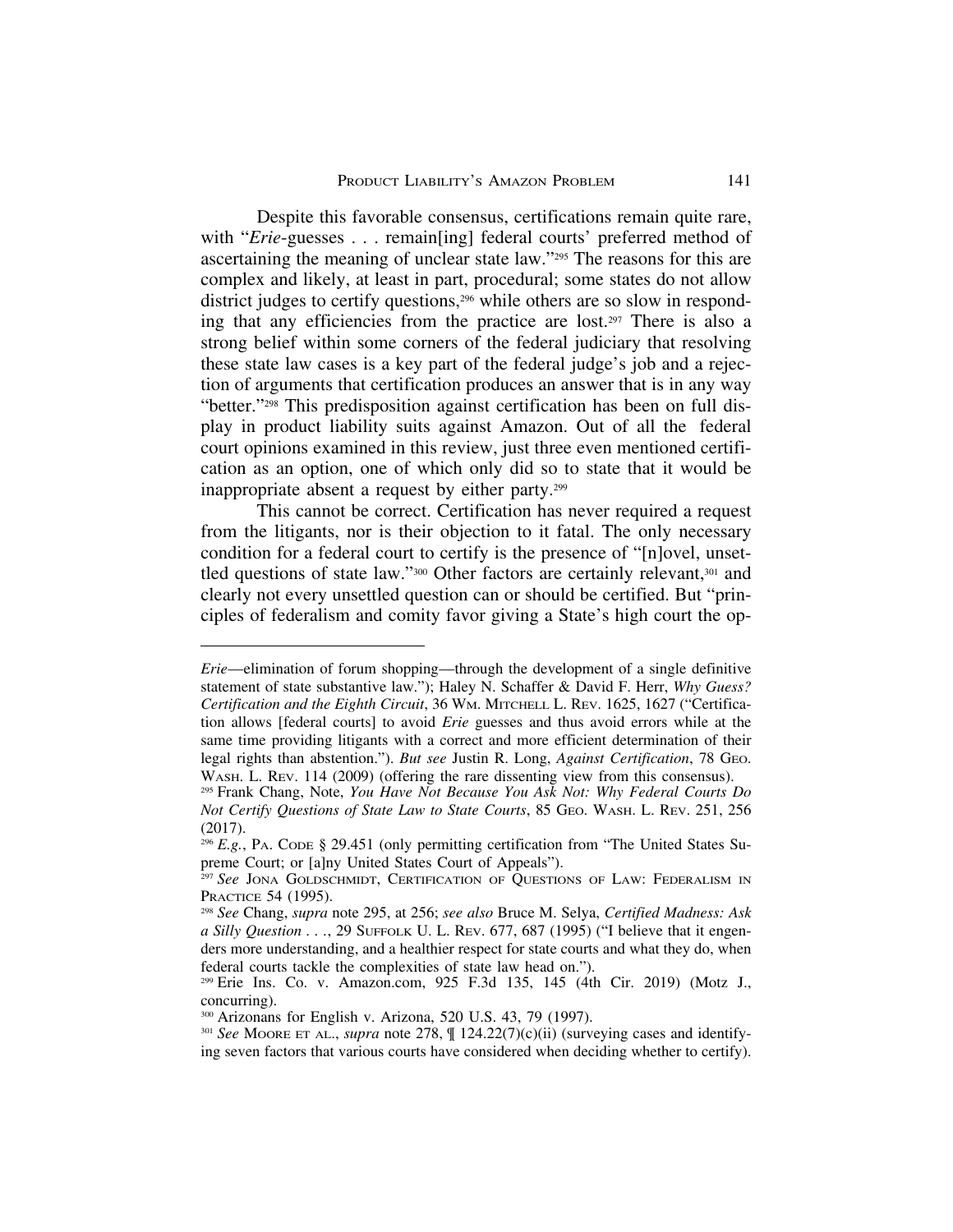portunity to answer important questions of state law," particularly where answering those questions "require[s] the weighing of policy considerations."302 This means that when a circuit court goes *en banc* to determine the meaning of state tort law, $303$  it is probably failing to give state courts their due. The better solution would be to let the state's high court answer the question that has so divided this group of federal jurists.

Federal courts do a disservice to the development of state law when they permit litigants to forum shop their way to a desired outcome. This was true pre-*Erie*, when federal courts explicitly made their own common law, and it is true post-*Erie,* when federal courts provide a forum for litigants who wish to maintain the status quo. Whatever Amazon's reasons for seeking removal,<sup>304</sup> the result of its litigation strategy has been a preservation of a status quo in which the world's largest online store often bears no liability for its customers' injuries. And it is only now—more than 20 years since zShops first launched—that the first state high court finally has the chance to weigh in.305

"When federal courts, in effect, prevent state courts from deciding unsettled issues of state law, they violate fundamental principles of federalism and comity."306 The federal judiciary ought to recognize this result as a consequence of Amazon's litigation strategy and use the tools at their disposal to respond in kind. Recently the Fifth Circuit did just that. In December 2020, the court certified the question of Amazon's liability in *McMillan* to Texas's Supreme Court, which agreed to hear the case several weeks later.307 Whatever decision Texas's nine justices ultimately reach, it will be an authoritative pronouncement on the Lone Star

<sup>302</sup> Town of Castle Rock, Colorado v. Gonzales, 545 U.S. 748, 777 (2005) (Stevens, J., dissenting).

<sup>303</sup> *Cf.* Oberdorf v. Amazon.com, Inc., 936 F.3d 182 (3rd Cir. 2019) (mem.) (granting petition for rehearing *en banc*).

<sup>304</sup> And to reiterate: Amazon's preference for a federal forum might well be motivated by considerations beyond perceived differences in outcome. *See supra* notes 140–43 and accompanying text.

<sup>305</sup> *Cf.* Stiner v. Amazon.com, Inc., 129 N.E.3d 461 (Ohio 2019).

<sup>306</sup> McCarthy v. Olin Corp., 119 F.3d 148, 158 (1997) (Calabresi, J., dissenting).

<sup>307</sup> *See* Orders on Cases Granted, Amazon.com, Inc. v. McMillan, No. 20-0979 (Tex. Jan. 8, 2021).

The Fifth Circuit is actually the second court to have certified the question of Amazon's liability to a state's high court. In June 2020—almost four months after *en banc* oral arguments—the Third Circuit certified the question in *Oberdorf* to the Pennsylvania's Supreme Court. *See* Order requesting Certification of Question of State Law to Pennsylvania Supreme Court pursuant to Third Circuit LAR Misc. 110, Oberdorf v. Amazon.com Inc., No. 18-01041, Dkt. 114 (3d Cir. June 2, 2020). Shortly thereafter the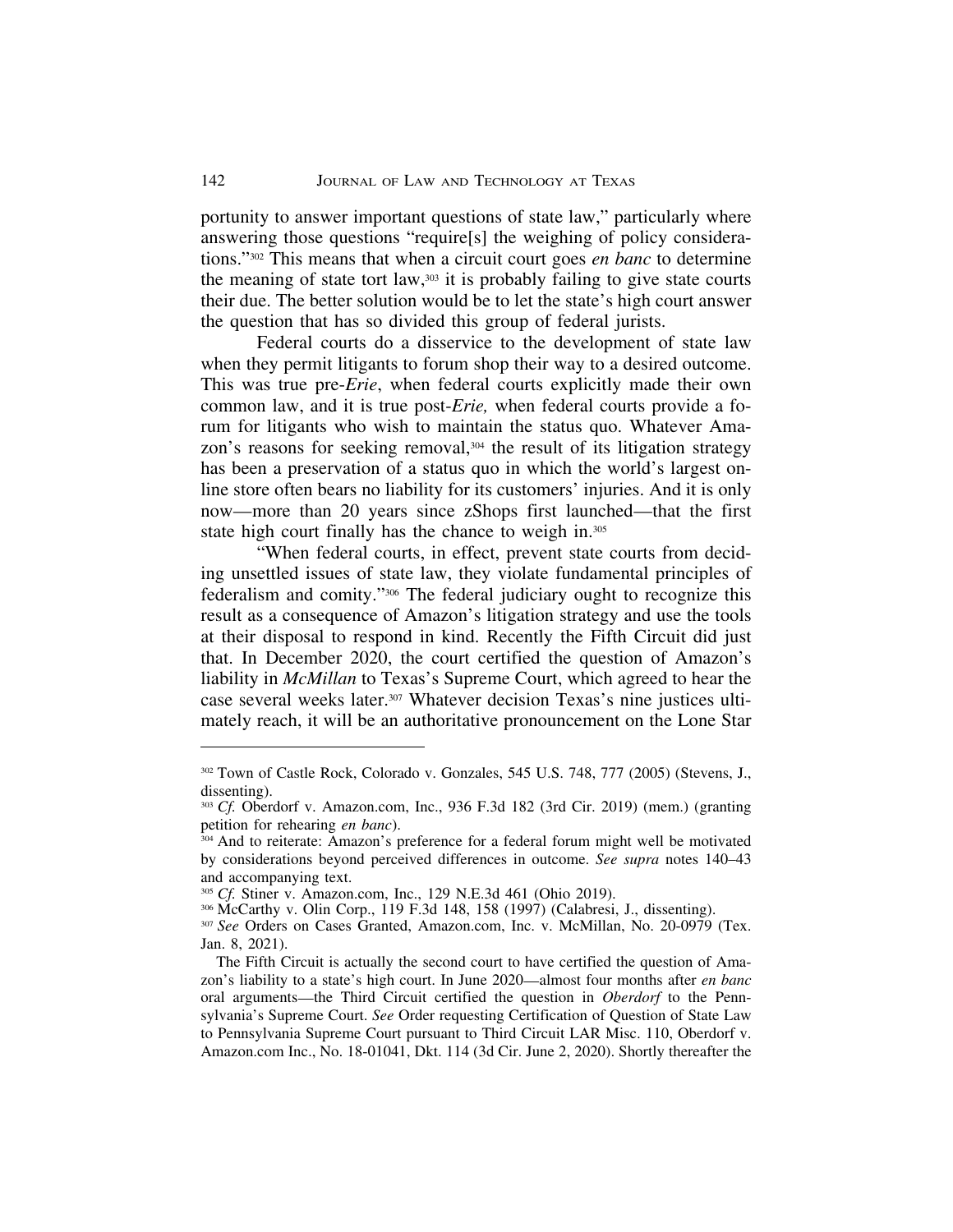State's law, not just a guess. It will also be a decision by a court able to directly grapple with the competing policy concerns central to this case. For a question with such sweeping implications that some scholars have warned it could mark the "end of online marketplaces,"<sup>308</sup> that seems indisputably the better outcome.

#### **Conclusion**

After a 2019 investigation by the *Wall Street Journal* identified thousands of unsafe, mislabeled, and recalled products for sale on Amazon's Marketplace,<sup>309</sup> a group of senators wrote to Jeff Bezos to express their "grave concerns."310 "Unquestionably," the lawmakers wrote, "Amazon is falling short of its commitment to keeping safe those consumers who use its massive platform," warning the company that reacting to negative publicity did not show a real commitment to consumer protection.311 In response, Amazon promised reforms, describing an "industryleading safety and compliance program" while touting a \$400 million investment in machine learning tools for identifying suspicious products.312 Yet over a year later, little seems to have changed. In March 2020—as the nation was entering into its first coronavirus lockdown—a follow-up investigation by the *Journal* found hundreds of mislabeled, counterfeit, and potentially ineffective masks and respirators for sale through its Marketplace, many sold by sellers who were also engaged in illegal price gouging.313

parties settled, and the case was dismissed as moot. *See* Order dismissing case pursuant to Fed. R. App. P. 42(b), No. 18-01041, Dkt. 119 (3d Cir. Sept. 23, 2020).

<sup>308</sup> Eric Goldman, *Amazon May Be Liable for Marketplace Items*–*Oberdorf v. Amazon*, TECH. & MKTG. L. BLOG. (July 8, 2019), https://blog.ericgoldman.org/archives/2019/07 /amazon-may-be-liable-for-marketplace-items-oberdorf-v-amazon.htm.

<sup>309</sup> *See* Berzon, Shifflett, and Scheck, *supra* note 224.

<sup>310</sup> Letter from Richard Blumenthal, Robert Menendez, and Edward Markey, United States Senators, to Jeff Bezos, CEO and Chairman, Amazon.com, Inc. (Aug. 29, 2019), available at https://www.blumenthal.senate.gov/imo/media/doc/2019.08.29%20Letter %20to%20Amazon%20re%20Defective%20Products%20FINAL%20pdf. pdf?mod=article\_inline.

<sup>311</sup> *Id.*

<sup>&</sup>lt;sup>312</sup> Product Safety and Compliance in Our Store, DAY ONE: THE AMAZON BLOG (Aug. 23, 2019), https://blog.aboutamazon.com/company-news/product-safety-and-compliance-in-our-store?mod=article\_inline.

<sup>313</sup> Alexandra Berzon and Daniela Hernandez, *Amazon Battles Counterfeit Masks, \$400 Hand Sanitizer Amid Virus Panic*, WALL ST. J. (Mar. 11, 2020), https://www.wsj.com/ articles/amazon-battles-counterfeit-masks-400-hand-sanitizer-amid-virus-panic-11583 880384.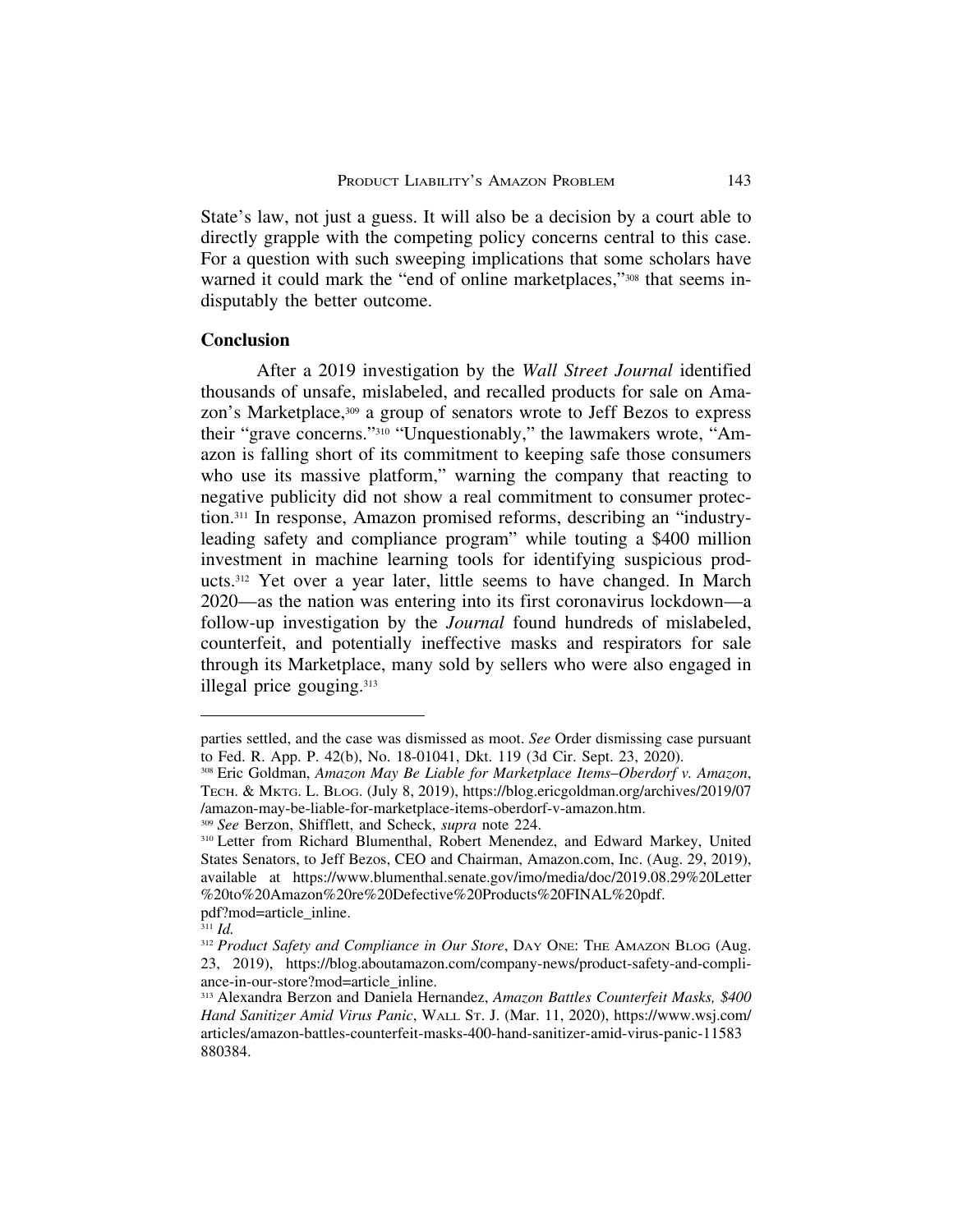#### 144 JOURNAL OF LAW AND TECHNOLOGY AT TEXAS

Even product liability's critics have conceded that "market forces usually will be less effective for products that are not widely sold and the companies that sell these products will tend to have weaker incentives to increase their safety."314 For many of Amazon's third-party sellers, the effect of those market forces appears to be nil. The platform's vast scale and its sellers' relative anonymity mean that many listings on its Marketplace are effectively credence goods, and even ex post investigations are frequently unable to identify the actual manufacturer.<sup>315</sup> Thus, courts should permit plaintiffs to sue Amazon for defective products sold through its Marketplace, evolving the scope of product liability doctrine to match the realities of a twenty-first century world. And when this litigation takes place in federal fora, courts should follow the lead of the Fifth Circuit, using the tools at their disposal to ensure that state judges shape the future of state law.

\*\*\*

<sup>314</sup> Polinsky & Shavell, *supra* note 84, at 1449; *see also id.* at 1476 ("This observation strengthens the case for product liability for products that are not widely sold . . . ."). <sup>315</sup> Alexandra Berzon, *How Amazon Dodges Responsibility for Unsafe Products: The Case of the Hoverboard*, WALL ST. J. (Dec. 5, 2019), https://www.wsj.com/articles/ how-amazon-dodges-responsibility-for-unsafe-products-the-case-of-the-hoverboard-11575563270.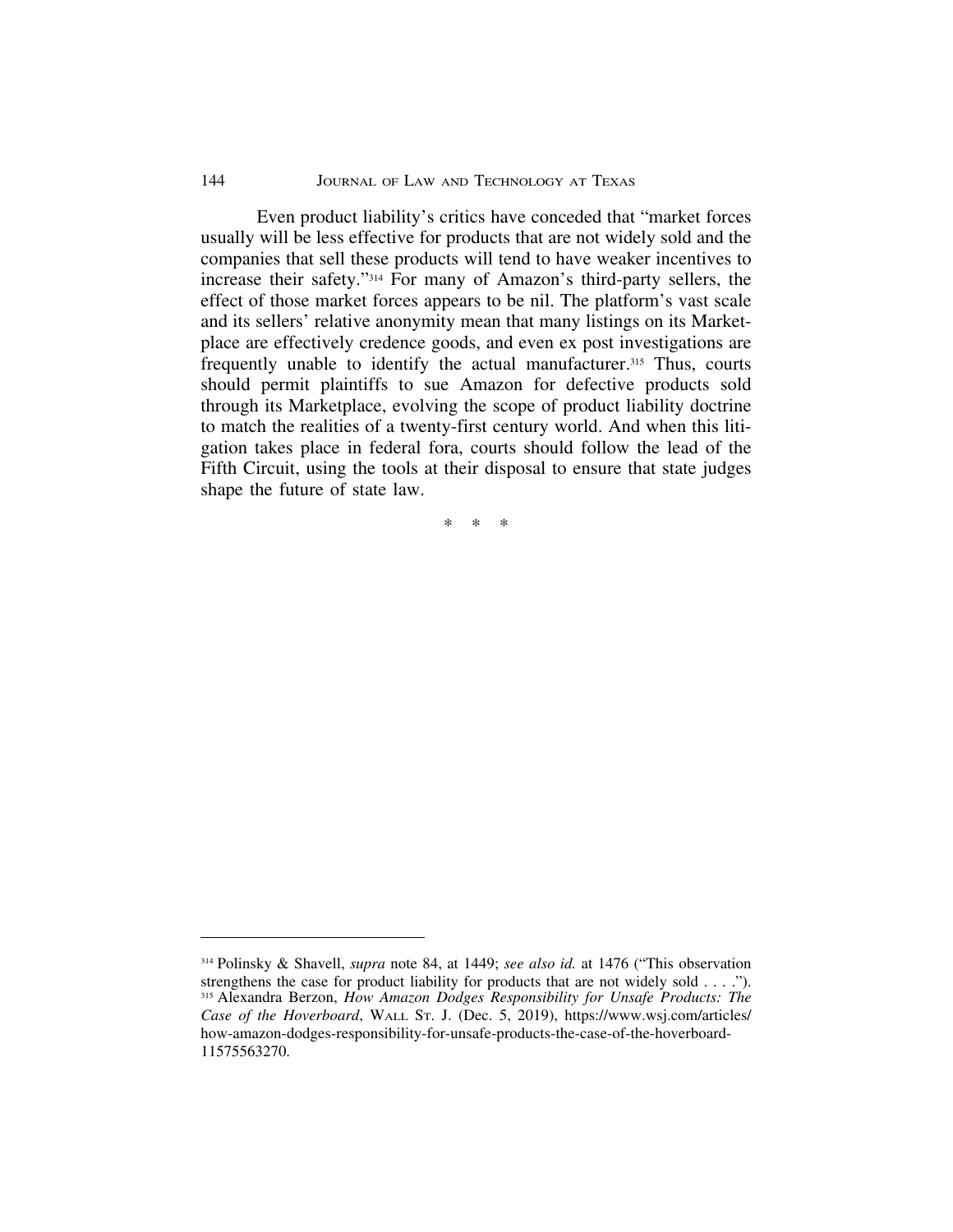## **Appendix**

Product liability lawsuits filed against Amazon from January 1, 2015, through December 31, 2020, involving goods sold by third-party merchants. Cases marked with a "+" symbol indicate those successfully removed to federal court. Cases marked with a ++ symbol indicate those removed to federal court but ultimately remanded back to state court.

*Litigated Through a Case Dispositive Motion*

- *State Farm Fire & Cas. Co. v. Amazom.com Servs., Inc.*, No. 008550/ 2019, 2020 WL 7234265 (N.Y. Sup. Ct. Dec. 8, 2020)
- *Indiana Farm Bureau Ins. v. Amazon.com, Inc.*, No. 1:19-cv-01568, 2020 WL 6400808 (S.D. Ind. Oct. 3, 2020)
- *Wright v. Amazon.com, Inc.*, No. 2:19-cv-00086, 2020 WL 6204401 (D. Utah Oct. 22, 2020)+
- *Wallace v. Tri-State Assembly, LLC*, No. 155741/2017, 2020 WL 3104357 (N.Y. Sup. Ct. June 11, 2020)
- *McMillan v. Amazon.com, Inc.*, 433 F. Supp. 3d 1034 (S.D. Tex. 2020), *question certified*, 983 F.3d 194 (5th Cir. 2020)+ *Philadelphia Indemnity Ins. Co. v. Amazon.com, Inc.*, 425 F. Supp. 3d 158 (E.D.N.Y. 2019)+
- *State Farm Fire & Casualty Co. v. Amazon.com, Inc.*, 414 F. Supp. 3d 870 (N.D. Miss. 2019)
- *State Farm Fire & Casualty Co. v. Amazon*, 407 F. Supp. 3d 848 (D. Ariz. 2019), *aff'd* 2020 WL 6746745 (9th Cir. 2020)+
- *Papataros v. Amazon*, 2019 WL 4011502 (D.N.J. Aug. 26, 2019), *order stayed* 2019 WL 4740669 (D.N.J. Sept. 3, 2019)+
- *State Farm Fire & Casualty Co. v. Amazon*, 390 F. Supp. 3d 964 (W.D. Wis. 2019)
- *Garber v. Amazon.com, Inc.*, 380 F. Supp. 3d 766 (N.D. Ill. 2019)+
- *Loomis v. Forrinx Tech. (USA), Inc.*, No. BC632830, 2019 WL 2031426 (Cal. Super. Ct. Apr. 2, 2019), *appeal filed* No. B297995 (Cal. Ct. App. May 6, 2019)
- *Carpenter v. Amazon*, 2019 WL 1259158 (N.D. Cal. March 19, 2019), *appeal filed*, No. 19-15695 (9th Cir. 2019)
- *Bolger v. Herocell, Inc.,* No. 37-2017-00003009-CU-PL-CTL (Cal. Super. Ct. Mar. 6, 2019), *rev'd sub nom., Bolger v. Amazon.com, LLC*, 267 Cal. Rptr. 3d 601 (Cal. Ct. App. 2019)
- *Love v. WEECCO(TM)*, 2018 WL 5044639 (N.D. Ga. Oct. 17, 2018), *rev'd and remanded*, 774 F. App'x 519 (11th Cir. 2019)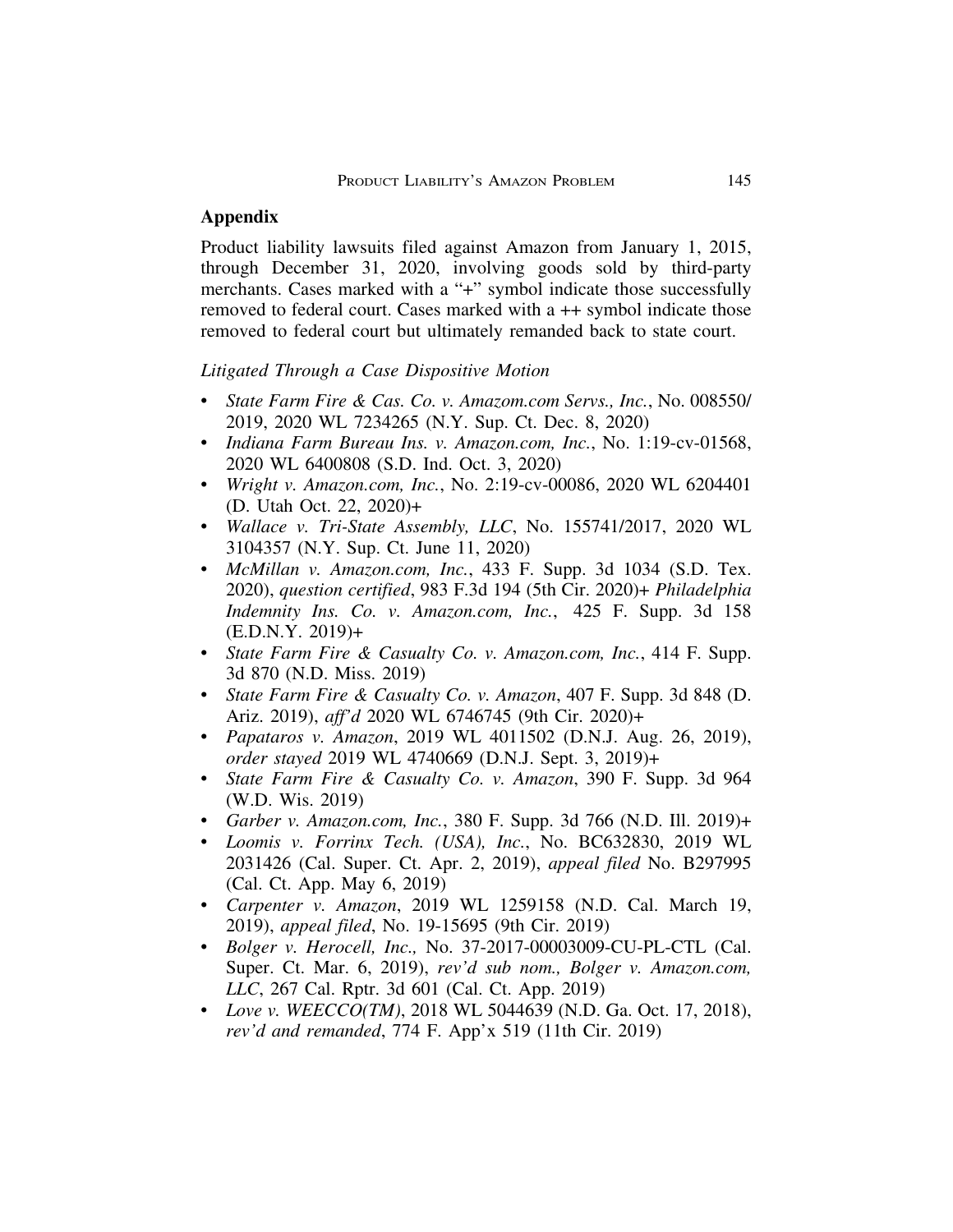- *Eberhart v. Amazon.com, Inc.*, 325 F. Supp. 3d 393 (S.D.N.Y. 2018)
- *Allstate New Jersey v. Amazon.com, Inc.*, 2018 WL 3546197 (D.N.J. July 24, 2018)+
- *Fox v. Amazon.com, Inc.*, 2018 WL 2431628 (M.D. Tenn. May 30, 2018), *aff'd in part, rev'd in part*, 930 F.3d 415 (6th Cir. 2019)+
- *Erie Insurance Co. v. Amazon.com, Inc.*, 2018 WL 3046243 (D. Md. Jan. 22, 2018), *aff'd in part, rev'd in part,* 925 F.3d 135 (4th Cir.  $2019+$
- *Stiner v. Amazon.com, Inc.*, 2017 WL 9751163 (Ohio Com. Pl. Sept. 20, 2017), *aff'd* 120 N.E.3d 885 (Ohio Ct. App. 2019), *aff'd* No. 2019-0488, 2020 WL 5822477 (Ohio Oct. 1, 2020)
- *Oberdorf v. Amazon.com, Inc.*, 295 F. Supp. 3d 496 (M.D. Pa 2017), *aff'd in part, vacated in part*, 930 F.3d 136 (3d Cir. 2019), *reh'g en banc granted*, 936 F.3d 182 (3d Cir. 2019), *question certified*, 237 A.3d 394 (Pa. 2020), *dismissed* (3d Cir. Sept. 23, 2020)*McDonald v. LG Electronics USA, Inc.*, 219 F. Supp. 3d 533 (D. Md. 2016)+

#### *Pending*

- *Lorentson v. Amazon.com, Inc.*, No. 2:20-cv-01832 (W.D. Wash. filed Dec. 21, 2020)
- *Scott v. Global Vision, Inc.*, No. 3:20-cv-01287 (S.D. Ill. filed Dec. 1, 2020)
- *Carrilo v. Amazon.com, Inc.*, No. 3:20-cv-02347 (S.D. Cal. filed Dec. 1, 2020)
- *Phy v. Instant Brands Inc.*, No. 6:20-cv-01325 (D. Kan. filed Nov. 20, 2020)
- *Kimmel v. Samsung SDI Co. Ltd.*, No. 2:20-cv-01998 (D. Ariz. filed Oct. 15, 2020)
- *Burnett v. Amazon.com, Inc.*, No. 1:20-cv-03959 (N.D. Ga. filed Sept. 24, 2020)
- *Walker v. Honest Industries, Inc.* No. 4:20-cv-02289 (S.D. Tex. filed June 29, 2020)
- *Garza v. Altaire Pharmaceuticals Inc.*, No. 3:20-cv-01524 (N.D. Tex. filed June 10, 2020)+
- *Hubacki v. Classic Brands, LLC*, No. 20STCV15094 (Cal. Super. Ct. filed Apr. 20, 2020)++
- *Harrison-Wood v. Amazon.com, Inc.*, No. 20-2-05905-1 (Wash. Super. Ct. filed Apr. 16, 2020)
- *Sgherza v. Kozyar*, No. 3:30-cv-03649 (D.N.J. filed Apr. 3, 2020)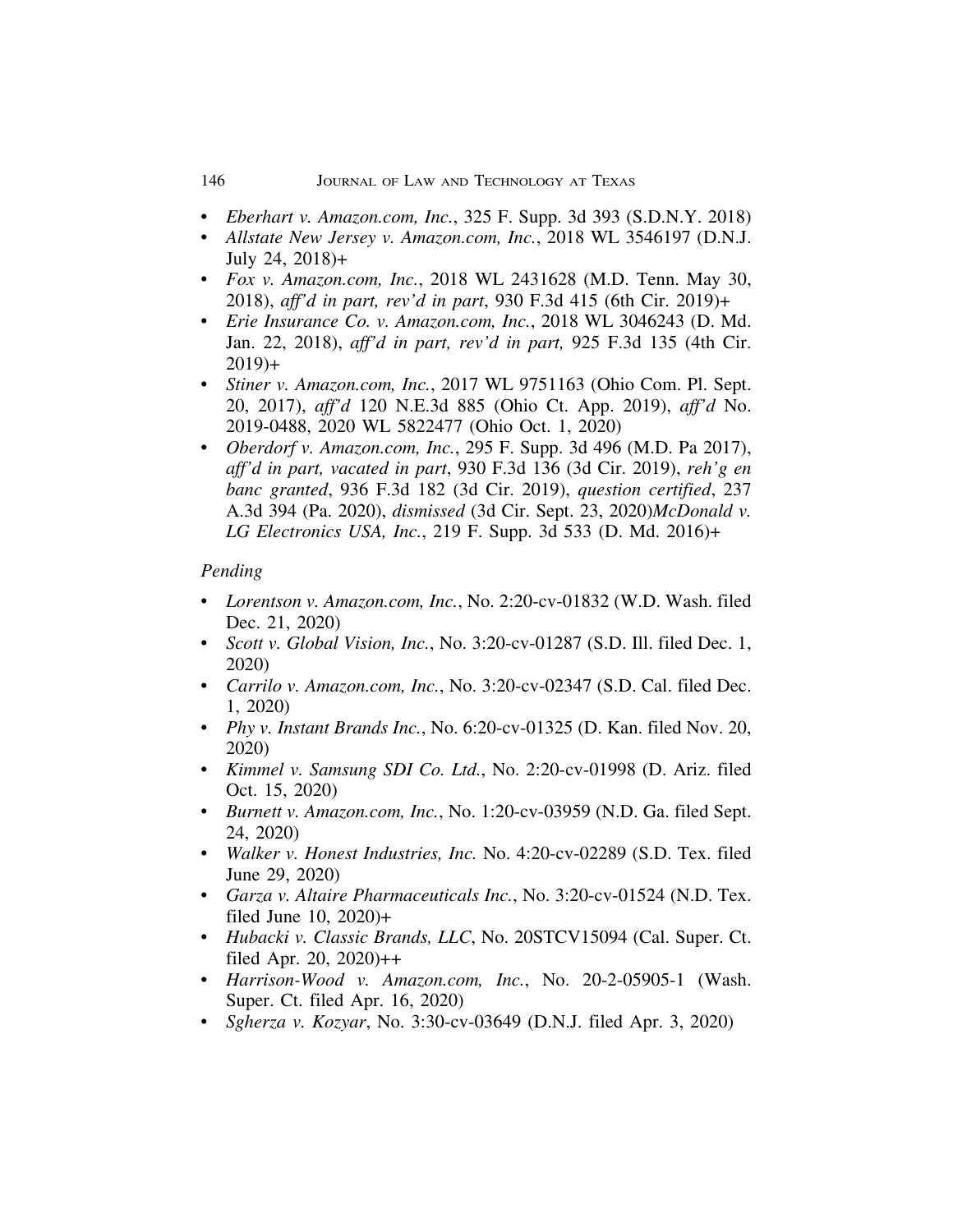- *Hanafy v. Bodum Holdings AG*, No. 4:20-cv-01110 (S.D. Tex. filed Apr. 1, 2020)
- *Great Northern Insurance Co. v. Amazon.com, Inc.*, No. 1:19-cv-00684 (N.D. Ill. filed Feb. 1, 2020)+
- *Williams ex rel. K.W.B. v. Amazon.com, Inc.*, No. 2:20-cv-00408 (E.D. Pa. filed Jan. 24, 2020)
- *Vasile v. Amazon.com, Inc.*, No. 2:19-cv-20477 (D.N.J. filed Nov. 19,  $2019$ <sup>+</sup>
- *Warnshuis v. Amazon.com, Inc.*, No. 1:19-cv-01454 (E.D. Cal. filed Oct. 15, 2019)+
- *Huber v. Sunbeam Products, Inc.*, No. 2:19-cv-01776 (E.D. Cal. filed Sept. 06, 2019)+
- *USAA Gen. Indemnity Co. v. Amazon.com, Inc.*, No. 18-2-08310-4 (Wash. Super. Ct. filed May 24, 2018).
- *N.J. Mfrs. Ins. Grp. v. Dauhatsu Industria e Comercio de Moveis e Aparelhos Electricos LTDA*, No. 2:18-cv-09038-KM-CLW (D.N.J. filed May 10, 2018)
- *Buonavolanto v. LG Electronics U.S.A., Inc.*, No. 1:18-CV-02802 (N.D. Ill. filed Apr. 19, 2018)+
- *Jarrett v. Amazon.com, Inc.*, No. 1:17-cv-06357 (D.N.J. filed Aug. 23, 2017)
- *Bradley v. EasyACC.com, Inc.*, No. 2:17-CV-01587 (E.D. Pa. filed Apr. 7, 2017)+

*Settled or Otherwise Voluntarily Dismissed*

- *Farm Bureau Prop. & Cas. Ins. Co. v. Amazon.com, Inc.*, No. 0:20 cv-00756 (D. Minn. dismissed Oct. 22, 2020)
- *Cooper v. Instant Brands Inc.*, No. 1:18-cv-02611 (D. Colo. dismissed Aug. 28, 2020)+
- *State Farm Gen. Ins. Co. v. Anker Innovations Ltd.*, No. 2:20-cv-00606 (E.D. Cal. dismissed Aug. 27, 2020)+
- *Rosario v. Joovy Holding Co.*, No. 1:19-cv-24356 (S.D. Fla. dismissed Aug. 20, 2020)+
- *Hacala v. Amazon.com, Inc.*, No. 5:19-cv-05131 (W.D. Ark. dismissed July 22, 2020)+
- *Allsop v. Amazon Svcs. Inc.*, No. HHD-CV19-6117350-S (Conn. Super. dismissed May  $14$ ,  $2020$ )++
- *Nelson v. Amazon Fulfillment Services, Inc.*, No. 2:19-cv-02518 (E.D.N.Y. dismissed Apr. 30, 2020)+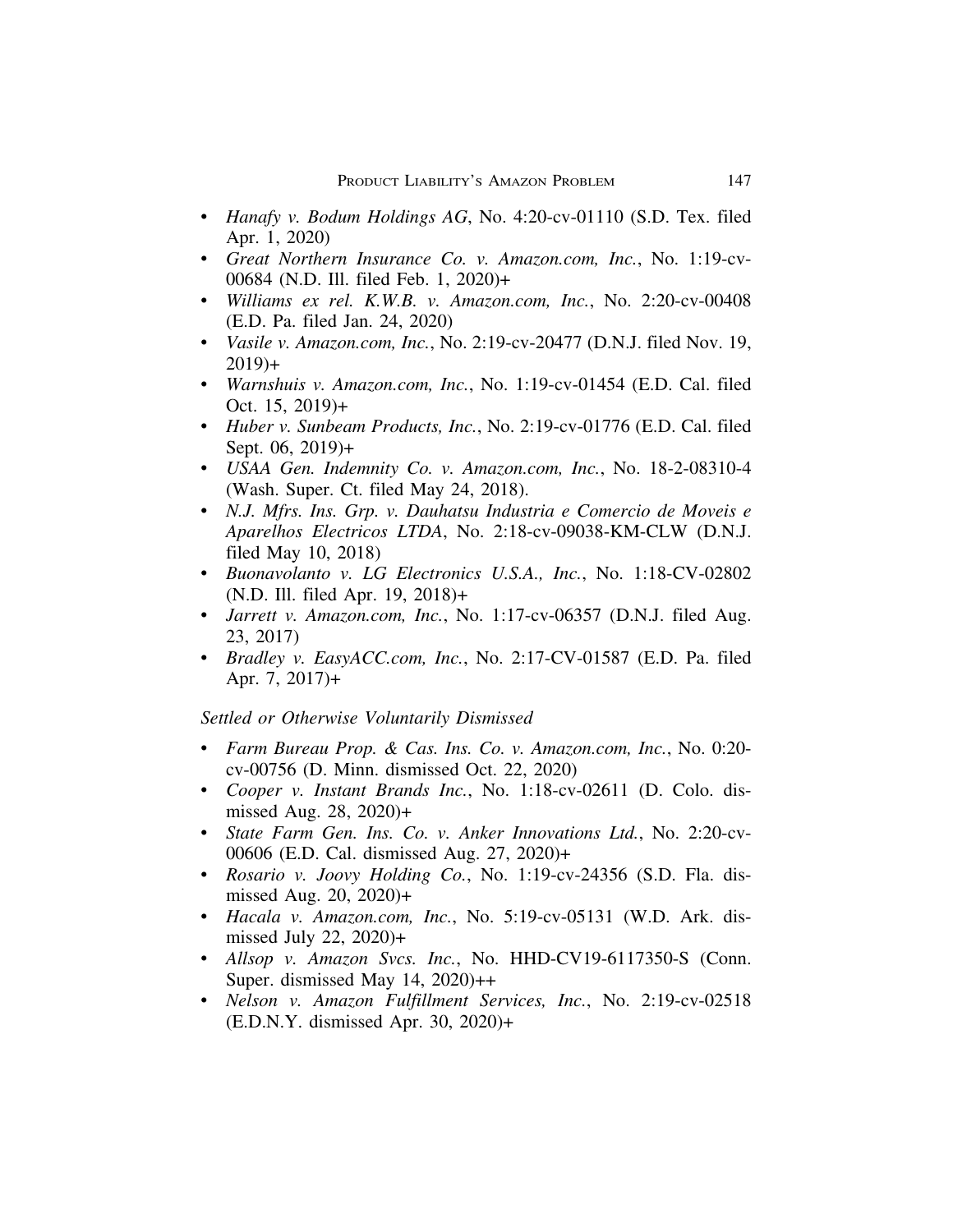- *Cannon v. Amazon.com, Inc*, No. 3:20-cv-00216 (N.D. Tex. dismissed Feb. 18, 2020)
- *Maisel v. Hoverboard LLC*, No. 0708441/2017 (N.Y. Sup. Ct., dismissed Mar. 12, 2020)
- *Fulkerson v. ASDM Beverly Hills, Inc.*, No. 1:19-cv-04095 (S.D. Ind. dismissed Feb. 27, 2020)+
- *Tanner v. Elive Limited*, No. 2:19-cv-00336 (D. Nev. dismissed Oct.  $4, 2019$ <sup>+</sup>
- *CSAA Insurance Exchange v. Siker Power Inc.*, No. 3:19-cv-01652 (N.D. Cal. dismissed Aug. 6, 2019)+
- *Kenny v. LC Holdings, LLC*, No. 1:18-cv-00472 (S.D. Ohio dismissed July 22, 2019)+
- *Hughes v. Medical Depot Inc.*, No. 2:18-cv-02187 (D.S.C. dismissed July 3, 2019)
- *General Ins. Co. of Am. v. Amazon.Com Services, Inc.*, No. 5:18-cv-02072 (N.D. Cal. dismissed May 28, 2019)+
- *Schaffner-Wilson v. Amazon.com Inc.*, No. 2:19-cv-00034 (N.D. Ind. dismissed Apr. 17, 2019)
- *Arellano v. Allwin Powersports Corp.*, No 2:19-cv-00462 (C.D. Cal. dismissed Apr. 8, 2019)+
- *Sarvis v. Expo International Inc.*, No. 4:18-cv-01270 (D.S.C. dismissed Feb. 15, 2019)
- *Kijewski v. Amazon.com LLC*, No. 3:18-cv-00440 (E.D. Va. dismissed Jan. 3, 2019)+
- *Georgiou v. Louisville Ladder, Inc.*, No. 4:17-cv-06588 (N.D. Cal. dismissed Dec. 10, 2018)+
- *Silin v. Instant Brands, Inc.*, No. 5:18-cv-00781 (N.D. Cal. dismissed Nov. 16, 2018)
- *Triolo v. Amazon.com, Inc.*, No. 2:17-cv-06661 (E.D.N.Y. dismissed Oct. 17, 2018)
- *Stokes v. Amazon.com, LLC*, No. 6:17-cv-03269 (W.D. Mo. dismissed Aug. 29, 2018)+
- *Taylor v. Amazon.com, Inc.*, No. 2:17-cv-08046 (C.D. Cal. dismissed June 26, 2018)+
- *Riley v. Amazon.com, Inc.*, No. 7:17-cv-00223 (S.D. Tex. dismissed Apr. 18, 2018)+
- *Apeldoorn v. Amazon.com, Inc.*, No. 4:17-cv-01954 (N.D. Ala. dismissed Mar. 2, 2018)
- *Ballinger v. Amazon.com, Inc.*, No. 17-CI-00450 (Ky. Cir. Ct. dismissed Jan. 1, 2018)++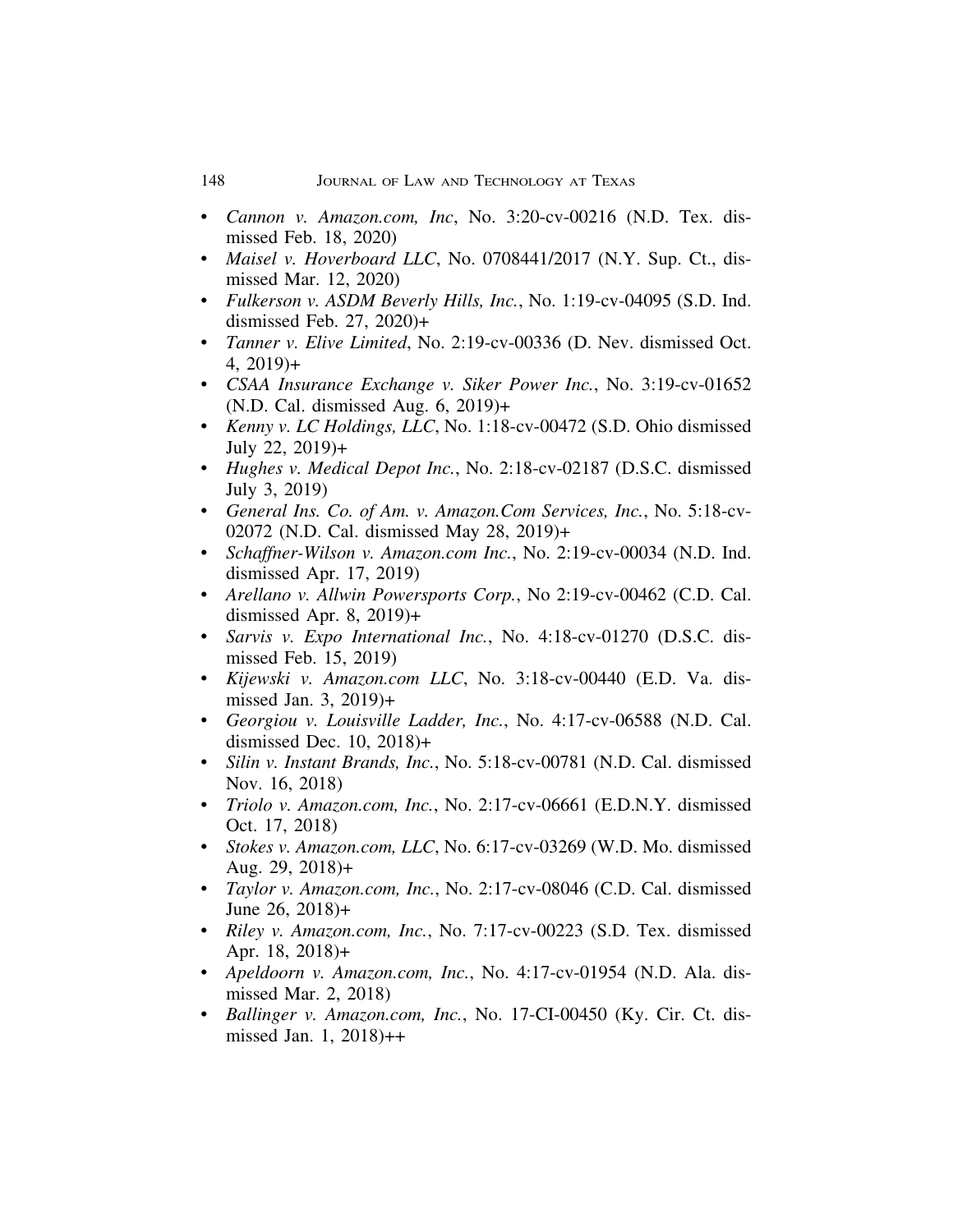- *Sweatt v. Amazon.com, Inc.*, No. 2:16-cv-00179-RWS (N.D. Ga. dismissed Dec. 14, 2017)+
- *Lambert v. SIYA Inc.*, No. 5:16-cv-01605 (S.D. W.Va. dismissed June  $15, 2017+$
- *Kross v. Leray Group LTD*, No. BC606676 (Cal. Super. Ct. dismissed May 22, 2017)
- *Tomcik v. Amazon.com LLC*, No. 3:16-cv-01704 (N.D. Cal. dismissed May 11, 2017)
- *State Farm Fire v. Horizon Hobby, LLC*, No. 6:16-cv-00691 (D. Or. dismissed Jan. 22, 2017)+
- *Brown v. VSHZ Inc.*, No. 4:15-cv-04684 (D.S.C. dismissed Dec. 13, 2016)
- *Merrill v. Amazon.com, Inc.*, No. 2:16-cv-00063 (D. Wyo. dismissed Dec. 13, 2016)
- *Cox v. Brand 44, LLC*, No. 1:15-cv-11903 (D. Mass. dismissed Oct. 7, 2016)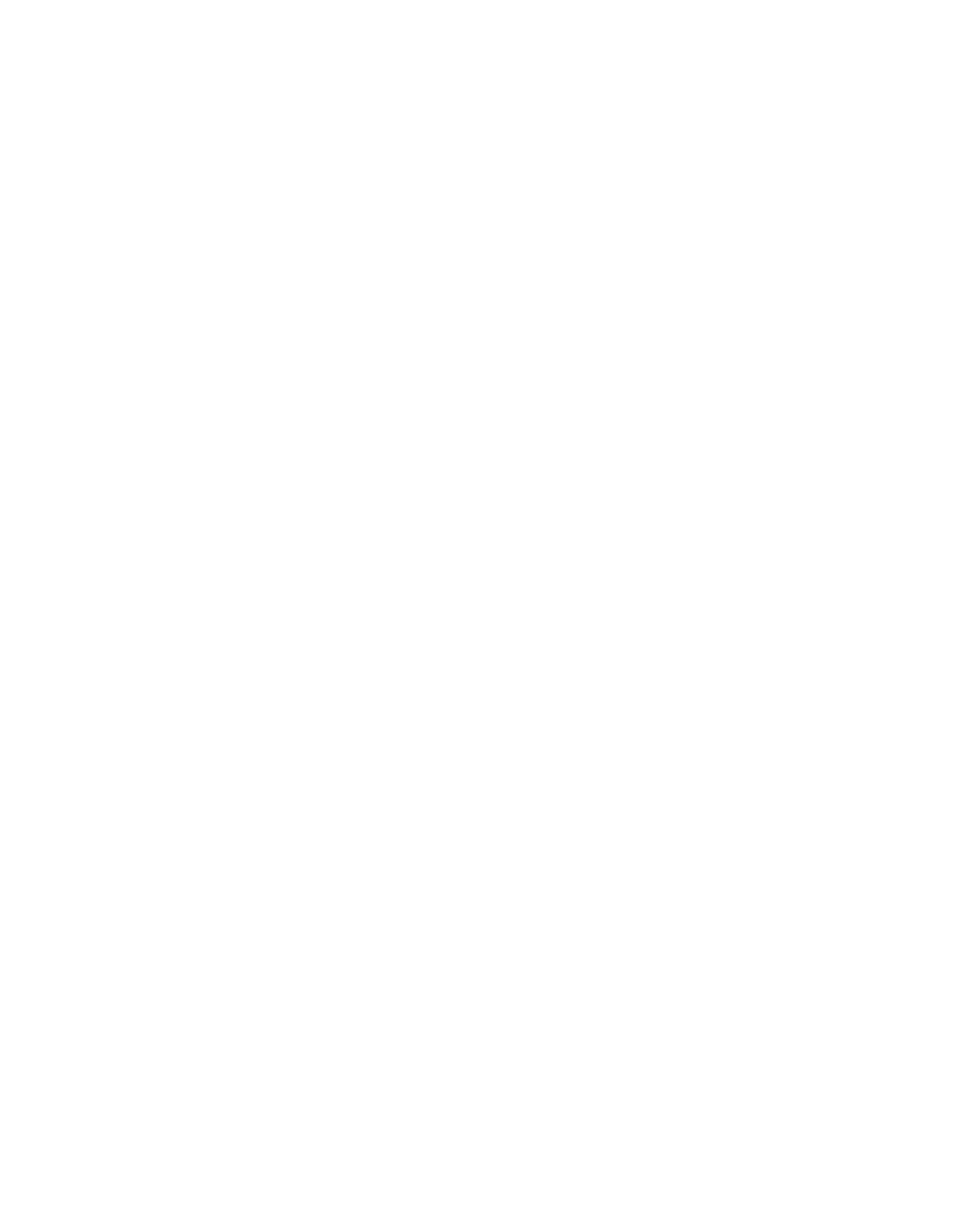# **THE MORAL CASE FOR ADOPTING A U.S. RIGHT TO BE FORGOTTEN**

## Lindsay Holcomb\*

## **Introduction**

In 1940, British poet W.H. Auden wrote of an "Unknown Citizen" who was identified only by fragments of the data collected about him over the course of his life.<sup>1</sup> Hospitals, psychologists, schools, journalists, employers, and government organizations told of his good health, military service, education level, and the propriety of his opinions.2 The poem's last two lines, however, underscore the shallowness and inadequacy of such information in forming a nuanced picture of the man's life. "Was he free? Was he happy?" Auden writes. "The question is absurd: Had anything been wrong, we should certainly have heard."3

Today, far more so than in the time of Auden, individuals are both unknown and all too knowable—the details of their lives available with just a few strokes of a keyboard, but largely devoid of context or character. Brief moments of a person's life can become defining features of his public self by virtue of the internet's infinite memory and an increasing feeling that with the right data, a person can be "known" without ever having met him. Around 80 percent of employers,4 30 percent of universities, $5$  and 40 percent of law schools search applicants online. $6$ "Slut shaming" and "revenge porn" sites dedicated to humiliating women by showing them in sexually vulnerable positions are visited each day,

<sup>\*</sup> J.D. Candidate, University of Pennsylvania Law School, Class of 2021.

<sup>1</sup> W.H. AUDEN, *The Unknown Citizen, in* ANOTHER TIME (1940).

<sup>2</sup> *Id.* <sup>3</sup> *Id.*

<sup>4</sup> CROSS-TAB, ONLINE REPUTATION IN A CONNECTED WORLD 6–8 (2010).

<sup>5</sup> Natasha Singer, *They Loved Your G.P.A. Then They Saw Your Tweets*, N.Y. TIMES (Nov. 9, 2013), http://www.nytimes.com/2013/11/10/business/they-loved-your-gpathen-they-saw-your-tweets.html? r=0.

<sup>6</sup> Paulina Firozi, *Law School Admissions Use Facebook, Google to Screen Applicants, Study Finds,* DAILY NW. (Oct. 30, 2011), https://dailynorthwestern.com/2011/10/30/ campus/campusarchived/law-school-admissions-use-facebook-google-to-screen-applicants-study-finds/.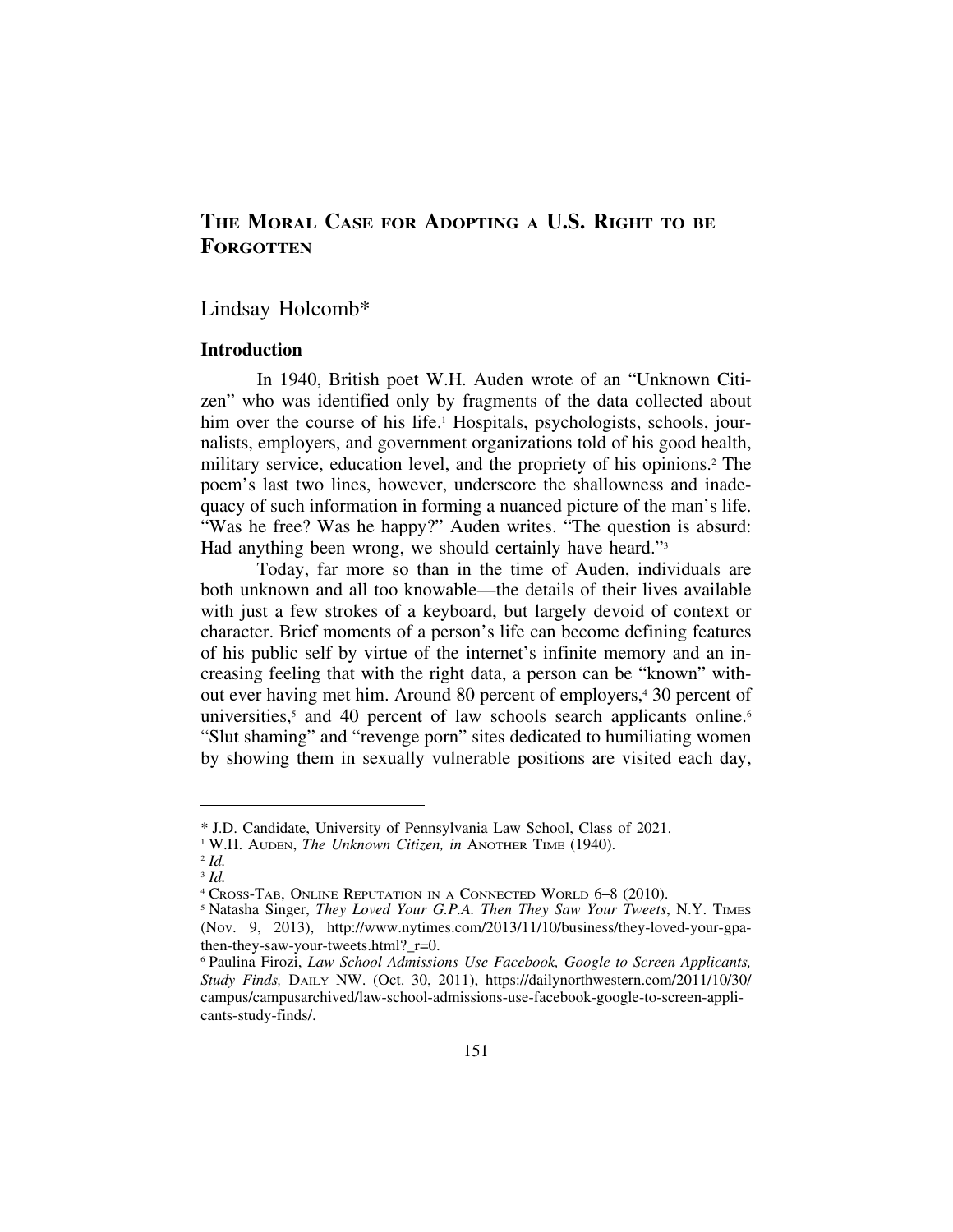some garnering over 350,000 unique visitors.7 Local newspapers, and sites like mugshotsonline.com, that compile booking photos from law enforcement agencies and display them to a broader public, profit off of the humiliation of others and leave a discoverable record of a person's brushes with the law.8 As Internet Law scholar Viktor Mayer-Schönberger has written, the digital disclosure of the personal details of our lives, "will forever tether us to all our past actions, making it impossible, in practice, to escape them."9

The implications of a knowing society, fueled by a digital cultural memory, are complex and far-reaching. People lose their jobs because of social media posts;<sup>10</sup> they are denied degrees because of embarrassing information posted about them online;<sup>11</sup> they are prevented from coaching their kids' sports teams because of articles describing decades-old misdemeanors;12 and they are haunted by cyberbullying and revenge porn when intimate or embarrassing images and facts make their way to the broader public. In essence, they are shamed, vilified, and othered, both online and in person, because the digital amalgam of their lives makes them appear wholly knowable and therefore, condemnable. Such information is, to quote Judge Barbara Lenk of the Massachusetts Supreme Court, a "virtual sword of Damocles," available instantaneously, around the clock, and anywhere in the world.13

<sup>7</sup> *See* Alex Morris, *Hunter Moore: The Most Hated Man on the Internet*, ROLLING STONE (Oct. 11, 2012, 9:10PM), http://www.rollingstone.com/culture/news/the-mosthated-man-on-the-Internet-20121113. (Most examples of victims used in the article were of women whose compromised photos were uploaded in the revenge-porn website).

<sup>8</sup> Ingrid Rojas & Natasha Del Toro, *Should Newspapers Make Money Off of Mugshot Galleries?,* FUSION (Mar. 9, 2016, 3:32 PM), https://fusion.tv/story/278341/naked-truthnewspapers-mugshot-galleries.

<sup>&</sup>lt;sup>9</sup> VIKTOR MAYER-SCHÖNBERGER, DELETE: THE VIRTUE OF FORGETTING IN THE DIGITAL AGE 125 (2009).

<sup>10</sup> *See* Sam Hananel, *Woman Fired Over Facebook Rant; Suit Follows*, NBCNEWS.COM (Nov 9, 2010, 5:08 PM), http://www.nbcnews.com/id/40097443/ns/business-careers/t/ woman-fired-over-facebook-rant-suit-follows/#.XgAs9hdKh0s (exploring an instance of firing due to social media).

<sup>&</sup>lt;sup>11</sup> MAYER-SCHÖNBERGER, *supra* note 9, at 1.

<sup>&</sup>lt;sup>12</sup> Tom Jackman, *Successful Basketball Coach with 15-Year-Old Drug Conviction Challenges NCAA's 'No Felons' Rule*, WASH. POST (Jan. 23, 2017, 2:50 AM), https:// www.washingtonpost.com/news/true-crime/wp/2017/01/23/successful-basketball-

coach-with-15-year-old-drug-conviction-challenges-ncaas-no-felons-rule.

<sup>13</sup> *Doe v. Sex Offender Registry Bd.*, 41 N.E.3d 1058, 1067 (2015).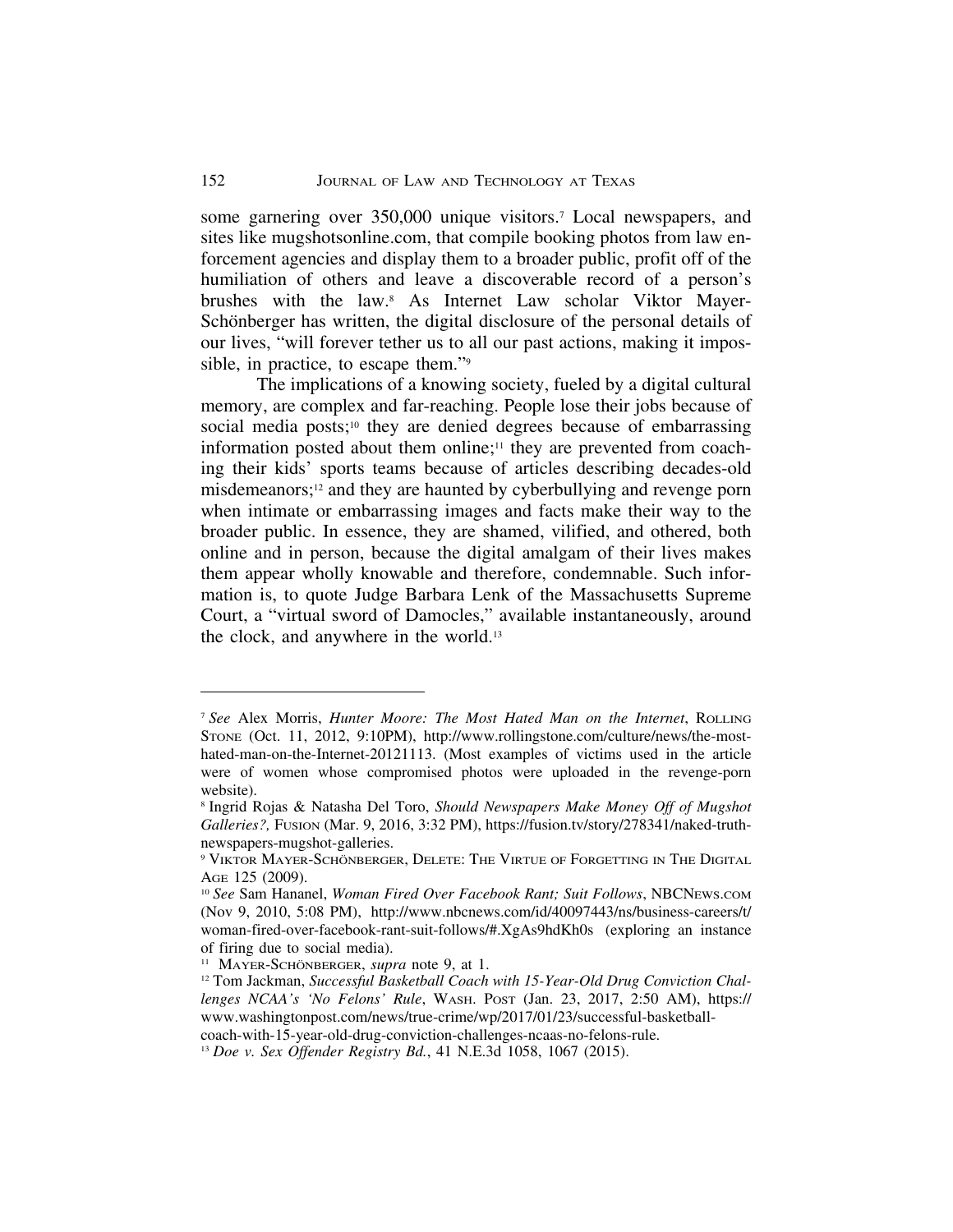In the European Union, as of May 2014, this threat of digital memory has been countered with a new right to be forgotten, enabling individuals to request that search engines delist links to sensitive information about them.14 The right is premised on the potential for rehabilitation—the idea that privacy allows us to fully evolve as individuals because it prevents others from digging up the digital memory of our past transgressions. As Mayer-Schönberger writes, "[w]e forgive through forgetting, but the digital tools that surround us no longer let us do that and instead brutally remind us again and again, long into our future of the mistakes we've made in our past."15 Years after a person has erred or offended in some way, details of an unfortunate incident can continue to haunt him as he endeavors to rebuild his life, stultifying his personal growth.

In the U.S., the right to be forgotten has generated ample criticism.16 Many proclaim that the new right is a violation of free speech that in essence allows individuals to rewrite the past, undermining the work of journalists who understand themselves as writing the first drafts of history.<sup>17</sup> In the immediate aftermath of the European Court of Justice's ruling on the right to be forgotten, The New York Times Editorial Board argued that "lawmakers should not create a right so powerful that it could limit press freedoms or allow individuals to demand that lawful information in a news archive be hidden."18 The Washington Post Editorial Board stated that the right was "not looking too wise."19 An editor for the Chi-

<sup>14</sup> Case C-131/12, *Google, Inc. v. Mario Costeja*, ECLI:EU:C:2014:317, ¶ 2 (May 13, 2014).

<sup>&</sup>lt;sup>15</sup> MAYER-SCHÖNBERGER, *supra* note 9, at 202.

<sup>16</sup> *See e.g.*, Eugene Volokh, *Freedom of Speech and Information Privacy: The Troubling Implications of a Right to Stop People from Speaking About You*, 52 STAN. L. REV. 1049 (2000); Jens-Henrik Jeppesen & Emma Llans´o, *EU 'Right to be Forgotten' Sets Bad Precedent for Free Expression Worldwide,* CTR. FOR DEMOCRACY & TECH. (Feb. 11, 2016) https://cdt.org/insights/eus-right-to-be-forgotten-policy-sets-bad-precedentfor-free-expression-worldwide; Victor Luckerson, *Americans Will Never Have the Right to Be Forgotten*, TIME (May 14, 2014, 8:46 AM), https://time.com/98554/right-tobe-forgotten.

<sup>17</sup> *See e.g.*, Volokh *supra* note 16, at 1122-23; Jeppesen *supra* note 16; Luckerson *supra* note 16.

<sup>18</sup> THE EDITORIAL BOARD, *Ordering Google to Forget*, N.Y. TIMES (May 13, 2014) https://www.nytimes.com/2014/05/14/opinion/ordering-google-to-forget.html.

<sup>19</sup> Editorial, *UnGoogled: The Disastrous Results of the 'Right to be Forgotten' Ruling*, WASH. POST (Jul. 12, 2014), https://www.washingtonpost.com/opinions/ungoogled-thedisastrous-results-of-the-right-to-be-forgotten-ruling/2014/07/12/91663268-07a8-11e4 bbf1-cc51275e7f8f\_story.html.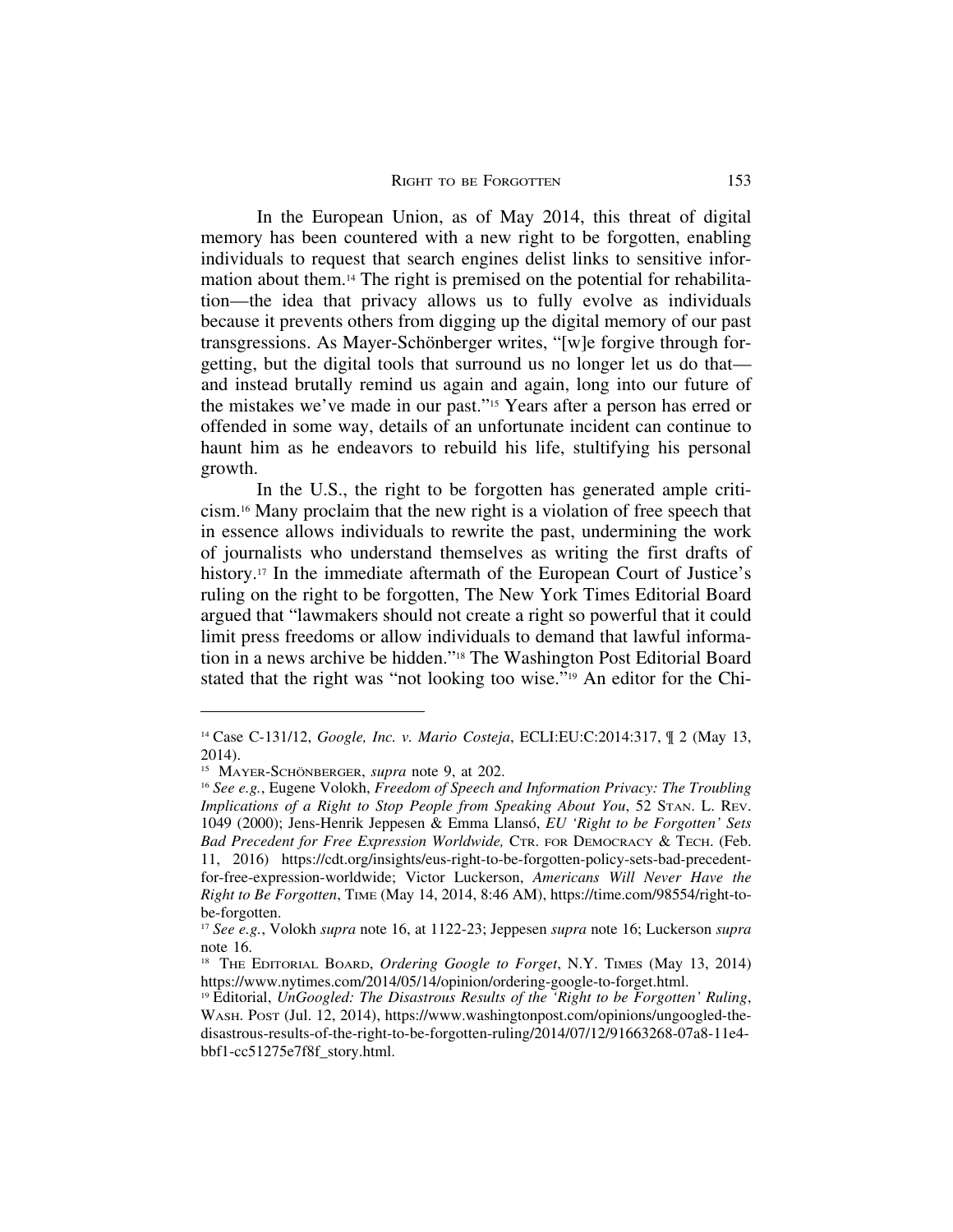cago Tribune wrote of the right, "Once you turn censors loose, they seldom know where to stop,"20 and an article in the Philadelphia Inquirer explained that it was highly unlikely that a right to be forgotten would ever cross the Atlantic.21

But is it so unlikely that such a right could ever be adopted in the U.S.? Is the right as harmful to the press as its critics insist? This article challenges the notion that the right to be forgotten is in direct opposition to the American values of free expression and the public's right to know by arguing that such a right has roots in American moral culture as well as jurisprudence in the right to rehabilitation, and ultimately, suggests adopting a form of the right to privacy in the U.S. Part I reviews the origins of the European right to be forgotten, focusing on the *Google Spain* decision and relevant articles of the General Data Protection Regulation (GDPR). Part II argues that the U.S. has long supported a rehabilitative notion of privacy, which provides sturdy ground on which the right to be forgotten could stand in the U.S. Part III addresses First Amendment criticisms of the right. Part IV assesses how the right to be forgotten might be operationalized in the U.S. This article concludes with a discussion of the moral benefits of a right to be forgotten, particularly in how a more forgiving society can in fact increase speech and democratic participation.

## **I. European Right to be Forgotten**

This section will provide a historical overview of the right to be forgotten from the European Court of Justice's (ECJ) decision that established the right to the implementation of the right on Google, and finally, to the codification of the right in the GDPR. The purpose of outlining this four-year period in European privacy jurisprudence is not only to better understand the right to be forgotten and what sorts of content removal and delisting it permits, but also to recognize the strong through line of a commitment to second chances, fresh starts, and individual rehabilitation that undoubtedly motivates the right.

<sup>&</sup>lt;sup>20</sup> Clarence Page, Opinion, *Google and the 'Right to be Forgotten*,' CHI. TRIB. (May 21, 2014), https://www.chicagotribune.com/opinion/ct-xpm-2014-05-21-ct-google-forgotten-right-europe-clarence-page-ope-20140521-story.html.

<sup>21</sup> John Timpane, *Can the Internet Learn to Forget?*, PHILA. INQUIRER (Jun 28, 2014, 3:01 AM), https://www.inquirer.com/philly/news/nation\_world/20140628\_Can\_the\_Internet\_learn\_to\_forget\_.html.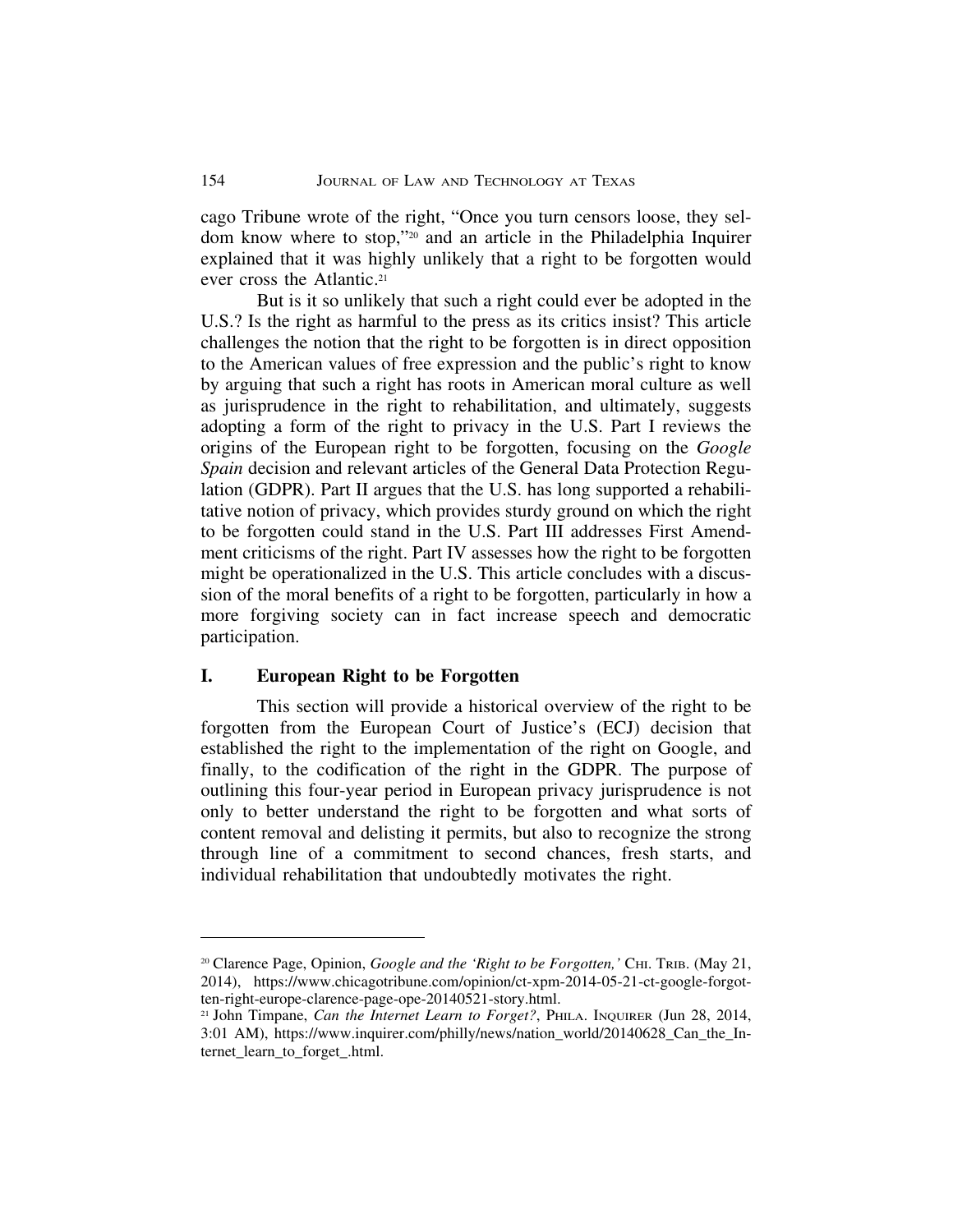#### A. Birth of the Right to be Forgotten

The right to be forgotten was first formally established in 2014 when Mario Costeja Gonzalez, a Spaniard, lodged a complaint with the Agencia Española de Protección de Datos (AEPD)—the Spanish Data Protection Agency—against Spain's *La Vanguardia* newspaper, Google Spain, and Google Inc.22 In 1998, *La Vanguardia* had published two articles announcing real estate auctions connected with the recovery of Costeja's social security debts, and years later, when people googled Costeja, links to the articles appeared on the first page of results.23 By 2014, the attachment proceedings described in the articles had been resolved years before, and they were no longer relevant to his life. Thus, Costeja wanted the articles removed, either by the newspaper deleting the content or by Google delisting links to the content, so that the information about him would no longer be discoverable by others.<sup>24</sup>

While the AEPD determined that *La Vanguardia* did not have to comply with Costeja's request because its editors were mandated by the Spanish government to publish sales arising from social security debts, the AEPD ordered Google Spain and Google Inc. to delist the articles from their search results.25 As the Agency argued, because search engines are data processors, they can be compelled to preclude access to information published on the internet in order to safeguard individuals' fundamental rights.26 Google appealed the case to Spain's highest court, which in turn, referred the matter to the ECJ.<sup>27</sup> At this point, Costeja's claim had distilled into the weighty question of whether on the basis of the fundamental rights envisioned by European Data Protection Directive of 1995, operators of Internet search engines are obliged to remove or erase personal information published by third party websites, even when the information is true and the initial publishing of such information was lawful.<sup>28</sup>

Article 12(b) of the 1995 Directive provided that every data subject has the right to obtain from a data controller "the rectification, erasure, or blocking of data processing . . . in particular because of the incomplete or inaccurate nature of the data," while Article 14(a) granted the data subject the right to "object at any time . . . to the processing of

<sup>22</sup> Case C-131/12, *Google, Inc.*, ¶ 2.

<sup>23</sup> *Id.* ¶ 14.

<sup>24</sup> *Id.* ¶ 15. <sup>25</sup> *Id.* ¶ 17.

<sup>26</sup> *Id.*

<sup>27</sup> *Id.* ¶¶ 18, 20.

<sup>28</sup> *Id.* ¶¶ 19–20.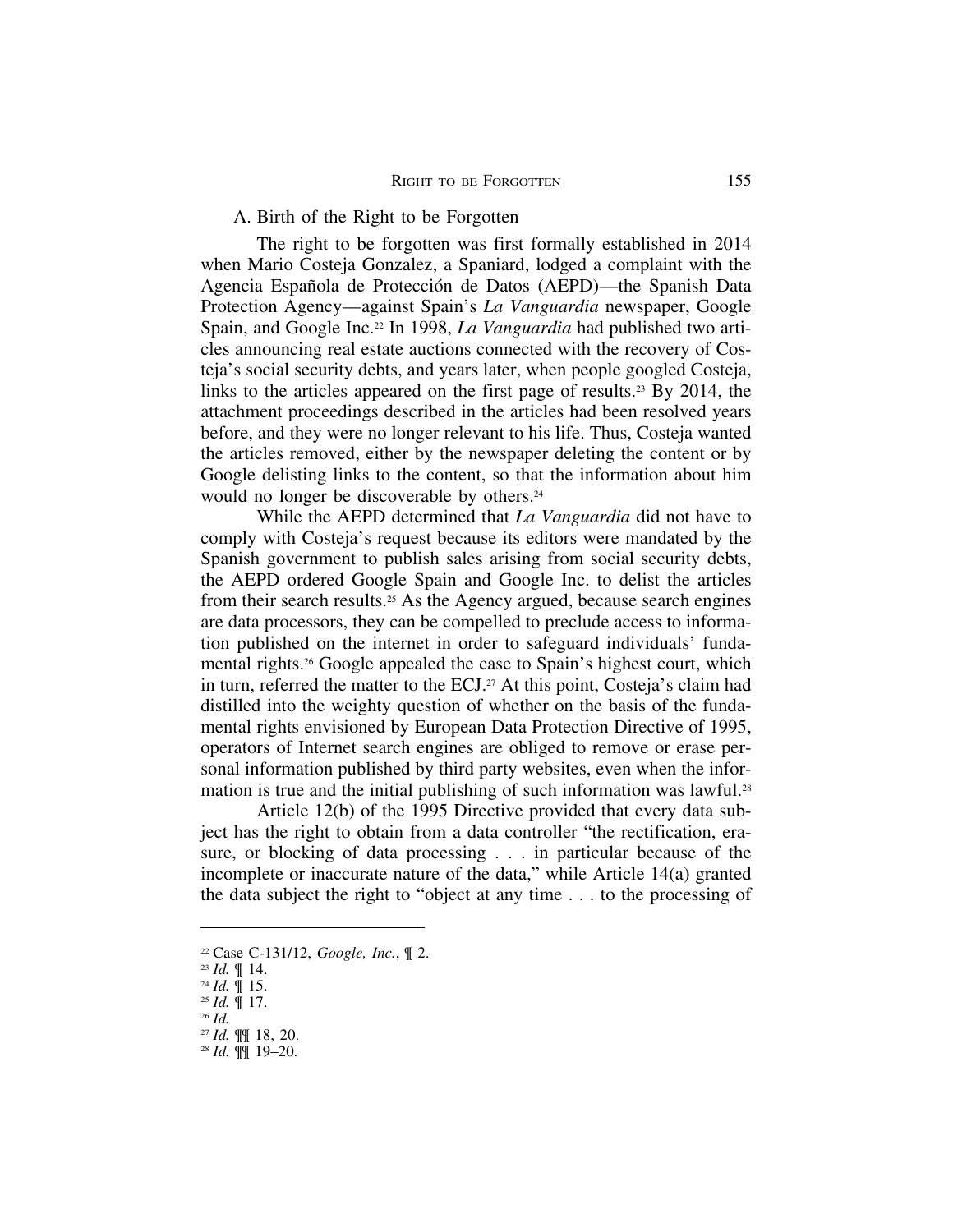data relating to him."29 The court considered these positions in tandem with the data privacy protections laid out in Article 8 of the EU Charter of Fundamental Rights,30 ultimately determining that search engines are subject to "affect significantly the fundamental rights to privacy and to the protection of personal data when the search by means of that engine is carried out on the basis of an individual's name."31 That is, by facilitating the investigation and disclosure of a subject's sensitive data, on the basis of a search of his name, Google affected individual privacy rights.<sup>32</sup>

From this conclusion, the court ruled that individuals whose personal data is accessible through search engine results may request that their information no longer be made available to the general public via inclusion in a list of results.33 If, in a balancing test between the individual's privacy and the public's right to know, privacy is deemed a weightier concern, the individual may "invoke[e] his wish that such information should not be known to internet users when he considers that it might be prejudicial to him or he wishes it to be consigned to oblivion."34 Individuals' rights of privacy override "not only the economic interest of the operator of the search engine but also the interest of the general public in having access to that information upon a search relating to the data subject's name."35 In sum, the ECJ established what has come to be known as "the right to be forgotten"—a legal privilege based on the idea that the fundamental right to privacy includes a right to request that certain data, particularly data that is no longer necessary to fulfill the purposes for which it was collected, be removed from the internet. Where data is not "adequate, relevant, and not excessive," as provided in the directive, and it is no longer in the public interest, it should be deleted.36

Implicit in this ruling is an understanding of the individual as a product of the data made available about him. Submerged under a mountain of publicly accessible data, an individual might find it difficult to differentiate himself or break free from what is already known about him.

<sup>29</sup> Directive 95/46, of the European Parliament and of the Council of 24 October 1995 on the protection of individuals with regard to the processing of personal data and on the free movement of such data, 1995 O.J. (L 281) 38, 31 (EC).

<sup>30</sup> Charter of Fundamental Rights of the European Union, 2000 O.J. (C 364) 10, https:// www.europarl.europa.eu/charter/pdf/text\_en.pdf.

<sup>31</sup> Case C-131/12, *Google, Inc.*, ¶ 80.

<sup>32</sup> *Id.*

<sup>33</sup> *Id.* ¶ 82.

<sup>34</sup> *Id.* at 3.

<sup>35</sup> *Id.* at 97.

<sup>36</sup> *Id.*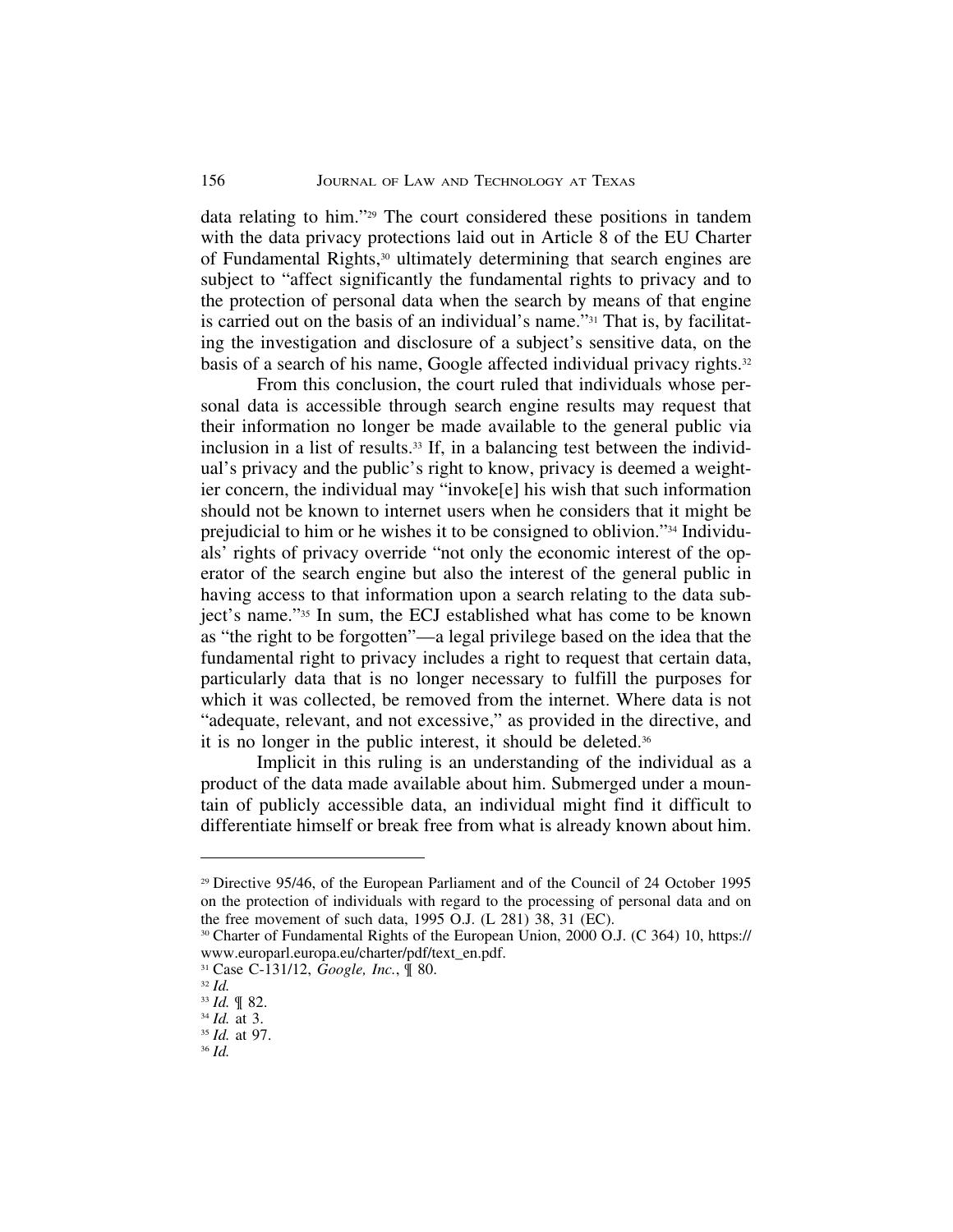A person who went bankrupt decades ago might feel that he can never be seen as anything but a debtor because news of his financial troubles form the bulk of the publicly available information about him. As Mayer-Schönberger has written, comprehensive digital memory represents a "pernicious version of the digital panopticon," which shapes individual behavior and causes people to see themselves as they are seen by those watching them.37 The ability for individuals to rid themselves of this digital record of their lives, and to be seen by others as different from whatever information a search engine might show about them, allows for the development of more free and self-actualized citizens. As Costeja told The Guardian newspaper the day after the ruling, "I was fighting for the elimination of data that adversely affects people's honour, dignity and exposes their private lives. Everything that undermines human beings, that's not freedom of expression."38 The ECJ's decision ultimately reflected an acknowledgement that the representation of an individual's persona online produces tangible effects in his real life as well, undermining his ability to escape his past, even when he desperately wants to.

## B. Implementing the *Google Spain* Decision

After the Google Spain decision, the independent European advisory body on data protection and privacy, also named the Article 29 Data Protection Working Party, published guidelines outlining how member states and search engines alike should implement the "right to be forgotten" pursuant to the ECJ decision.39 The Working Party established a list of common criteria for delisting requests to assist agencies in their assessment of the complaints.<sup>40</sup> The criteria include whether: the data subject plays a role in public life, the subject is a minor, the data is accurate, the data is relevant and not excessive, the information is sensitive, the data is being made available for longer than necessary for the purposes of

<sup>&</sup>lt;sup>37</sup> MAYER-SCHÖNBERGER, *supra* note 9, at 6.

<sup>38</sup> Ashifa Kassam, *Spain's Everyday Internet Warrior Who Cut Free from Google's Tentacles,* GUARDIAN (May 13, 2014), https://www.theguardian.com/technology/2014/ may/13/spain-everyman-google-mario-costeja-gonzalez.

<sup>39</sup> Guidelines on the Implementation of the Court of Justice of the European Union Judgment on "Google Spain and Inc v. Agencia Española de Protección de Datos (AEPD) and Mario Costeja González" C-131/121, Article 29 Data Protection Working Party, WP225 (Nov. 26, 2014).

<sup>40</sup> *Id.* at 13–20.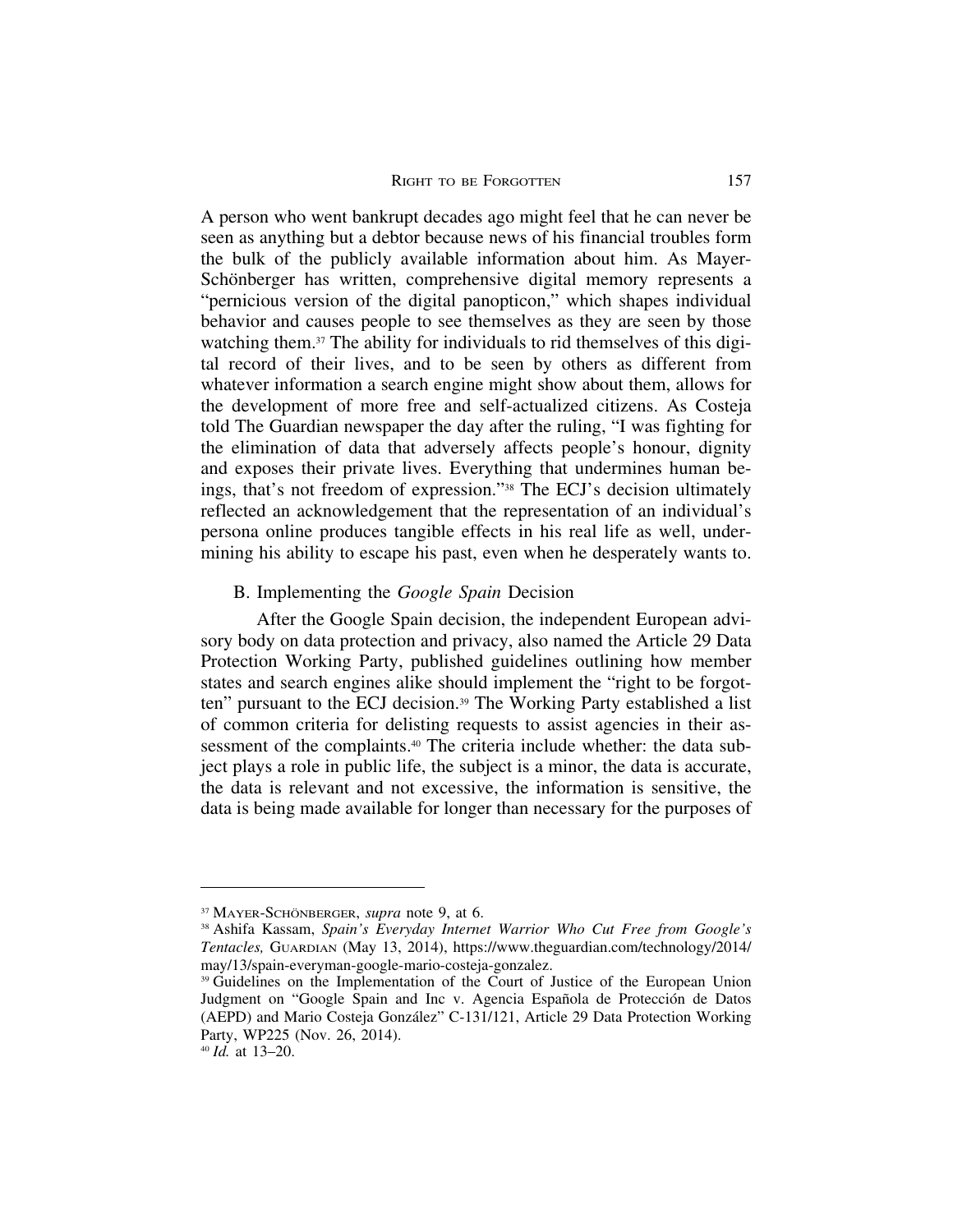processing, the processing is causing prejudice to the subject, and the search result links to information that puts the subject at risk.<sup>41</sup>

The most contentious of these criteria were, and remain, the subject's role in public life and the data's relevance, as both matters concern somewhat subjective evaluations. To that end, the Working Party posited that those who have a role in public life might include politicians, senior public officials, and business-people; and recommended that if the applicant has a role in public life and the information in question does not constitute genuinely private information, DPAs and search engines should be more hesitant to permit delisting results.<sup>42</sup>

Relevance, the Working Party explained, was in large part a factor of temporal pertinence.43 If the information was published decades ago, it is almost certainly less relevant than data published within the last few years. Similarly, information that relates to the personal life of the applicant will be considered less relevant than information that relates to the professional life of the applicant, taking into account the individual's line of work and the public's interest in having information related to the individual's professional life based on his name.<sup>44</sup> One can imagine, for example, an article about a medical malpractice suit against a doctor, or bar sanctions levied against a lawyer, being of particularly high public interest in cases where a potential patient or client is searching for those professionals by name.

A strong motivation for the Working Party's efforts at better explaining the right was to provide intermediaries with the tools necessary to make their delisting decisions.45 Google, for one, has explicitly stated that it evaluates requests in accordance with "carefully developed criteria in alignment with the Article 29 Working Party's guidelines."46 As of November 2019, Google has received delisting requests for nearly 3.5 million URLs in the EU, 45 percent of which have been successful. Most controversial among critics of the right are the roughly 350,000 URL delisting requests that pertain to news articles covering crime, professional wrongdoing, or political involvement.<sup>47</sup> Examples of the content

<sup>45</sup> *Id.* at 5.

<sup>41</sup> *Id.*

<sup>42</sup> *Id.* at 13–14.

<sup>43</sup> *Id.* at 15–16.

<sup>44</sup> *Id.* at 16.

<sup>&</sup>lt;sup>46</sup> Requests to delist content under European privacy law, GOOGLE: TRANSPARENCY RE-PORT, https://transparencyreport.google.com/eu-privacy/overview (last visited Dec. 31, 2020) [hereinafter TRANSPARENCY REPORT]. <sup>47</sup> *Id.*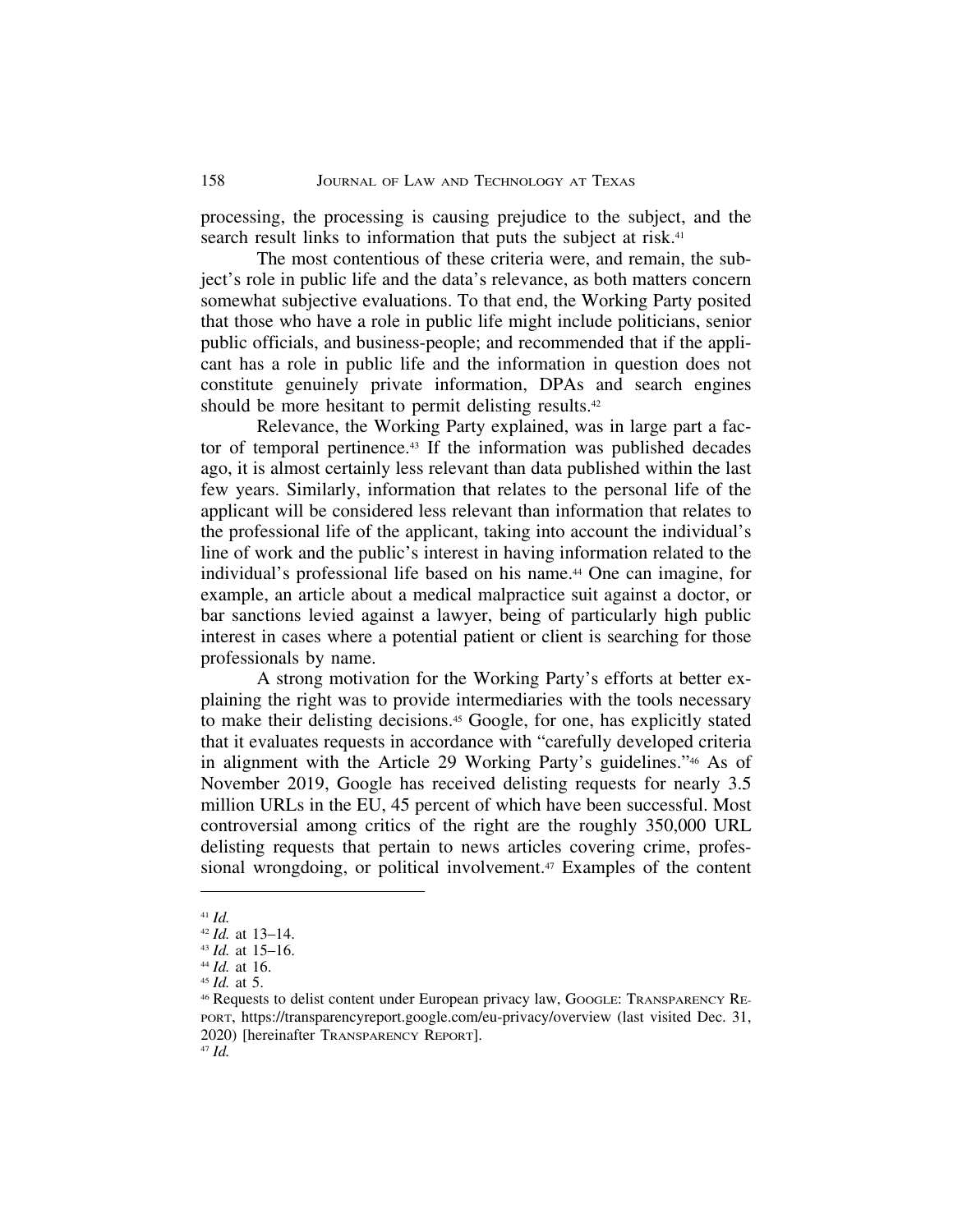successfully delisted ranged from a Bulgarian news article containing accusations about an individual sexually abusing his child, to a Spanish news article describing a businessman's involvement in an offshore tax avoidance scheme, to a British news article reporting that a person had been sentenced to 30 weeks in prison for causing grievous bodily harm to that individual's partner.<sup>48</sup>

From the little that Google discloses about the rationale behind its decisions, it seems clear that Google's reviewers make an effort to focus on the criterion of the data's relevance, respecting the data subject's efforts to rebuild his life after hardship. Often, in the limited decisions that Google makes publicly available, the reviewer justified her delisting choice in a successful deletion claim by explaining that the person had been acquitted of a criminal charge or had served his sentence. Thus, even in the nascent stages of the right to be forgotten in Europe, intermediaries were wary of the stultifying effects of reputationally damaging information online as the subjects of delisting requests attempted to rebuild their lives.49

C. Right to be Forgotten and the GDPR

In 2012, EU Justice Commissioner Viviane Reding delivered a speech titled "Making Europe the Standard Setter for Modern Data Protection Rules in the Digital Age" to a conference in Munich.50 In the speech, she argued that one of the most important ways "to give people control over their data" was to establish the right to be forgotten, and that Europeans would certainly have that right in the coming years.51 "I want to explicitly clarify that people shall have the right—and not only the 'possibility'—to withdraw their consent to the processing of the personal data they have given out themselves," Reding told the audience.<sup>52</sup> "The Internet has an almost unlimited search and memory capacity. So even tiny scraps of personal information can have a huge impact, even years

<sup>48</sup> *Id.*

<sup>49</sup> *Id.*

<sup>50</sup> Viviane Reding, Vice President of the European Comm'n and European Comm'r for Justice, Fundamental Rights and Citizenship, The EU Data Protection Reform 2012: Making Europe the Standard Setter for Modern Data Protection Rules in the Digital Age (Jan. 22, 2012) (transcript available at https://ec.europa.eu/com mission/presscorner/detail/en/SPEECH\_12\_26).

<sup>51</sup> *Id.*

<sup>52</sup> *Id.*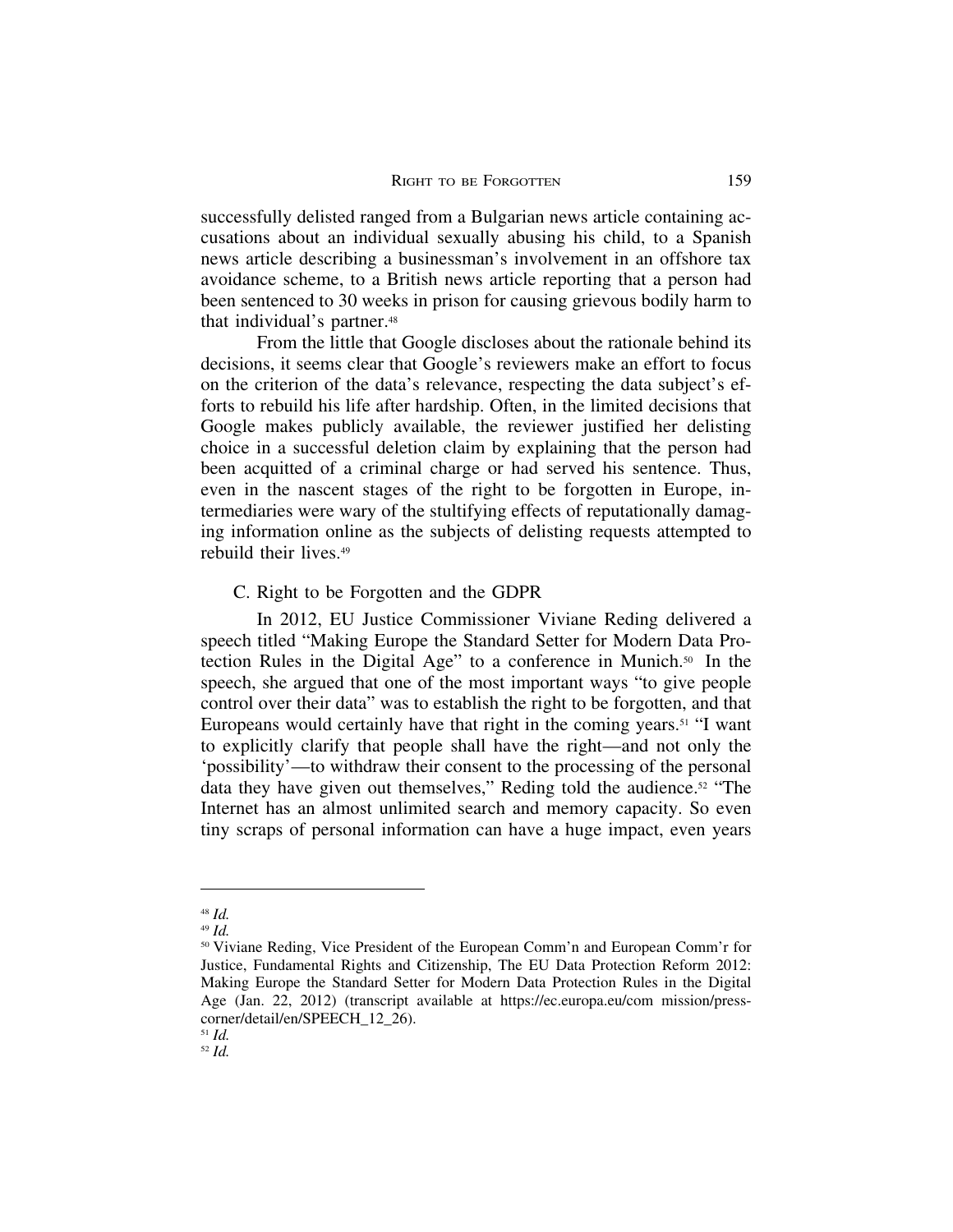after they were shared or made public."53 Reding's comments were largely well-received in Europe insofar as they seemed to establish what was already a widely-held ideological commitment on the continent that people should have control over the representation of their online personas.54 To that end, the proposal was merely illuminating laws and customs in existence at the time.

Still, when the right to be forgotten was solidified firmly into European law with the implementation of the GDPR in May 2018, it certainly went beyond the ECJ's conception of the right in both reach and strength.<sup>55</sup> This expansion recognized the increasing need for an instrument allowing individuals to retain more than a modicum of personal control over their data. In that sense, the right to be forgotten expanded on the existing right to erasure<sup>56</sup> in order to accommodate a changing digital environment in which personal data is generated, made public, and shared on a massive scale.

Article 17 of the GDPR, which provides the official codification of the right to be forgotten, states, "The data subject shall have the right to obtain from the controller the erasure of personal data concerning him or her without undue delay" if certain circumstances apply.57 These circumstances, which are provided for in Article 17(1)(a-f) include that the personal data is no longer necessary for the purpose an organization originally collected or processed it; that an organization is relying on an individual's consent as the lawful basis for processing the data and the

<sup>53</sup> *Id.*

<sup>54</sup> *See* MEG LETA JONES, CTRL + Z: THE RIGHT TO BE FORGOTTEN 166 (2016) (quoting "Any company operating in the E.U. market or any online product that is targeted at E.U. consumers must comply with E.U. rules").

<sup>55</sup> *See* Adam Satariano, *'Right to Be Forgotten' Privacy Rule Is Limited by Europe's Top Court*, N.Y. TIMES, Sept. 24, 2019, https://www.nytimes.com/2019/09/24/technology/europe-google-right-to-be-forgotten.html (stating "Europe's highest court limited the reach of the landmark online privacy law known as 'right to be forgotten' on Tuesday, restricting people's ability to control what information is available about them on the internet").

<sup>56</sup> *Communication from the Commission to the European Parliament and the Council: Stronger Protection, New Opportunities - Commission Guidance on the Direct Application of the General Data Protection Regulation*, at 2-3, COM (2018) 043 final (May 25, 2018), https://eur-lex.europa.eu/legal-content/EN/TXT/PDF/?uri =CELEX:52018DC0043&from=en.

<sup>57</sup> Regulation 2016/679 of the European Parliament and of the Council of 27 April 2016 on the protection of natural persons with regard to the processing of personal data and on the free movement of such data, and repealing directive 95/46/EC (General Data Protection Regulation), (GDPR) art. 17, 2016 O.J. (L 119) 1, 43.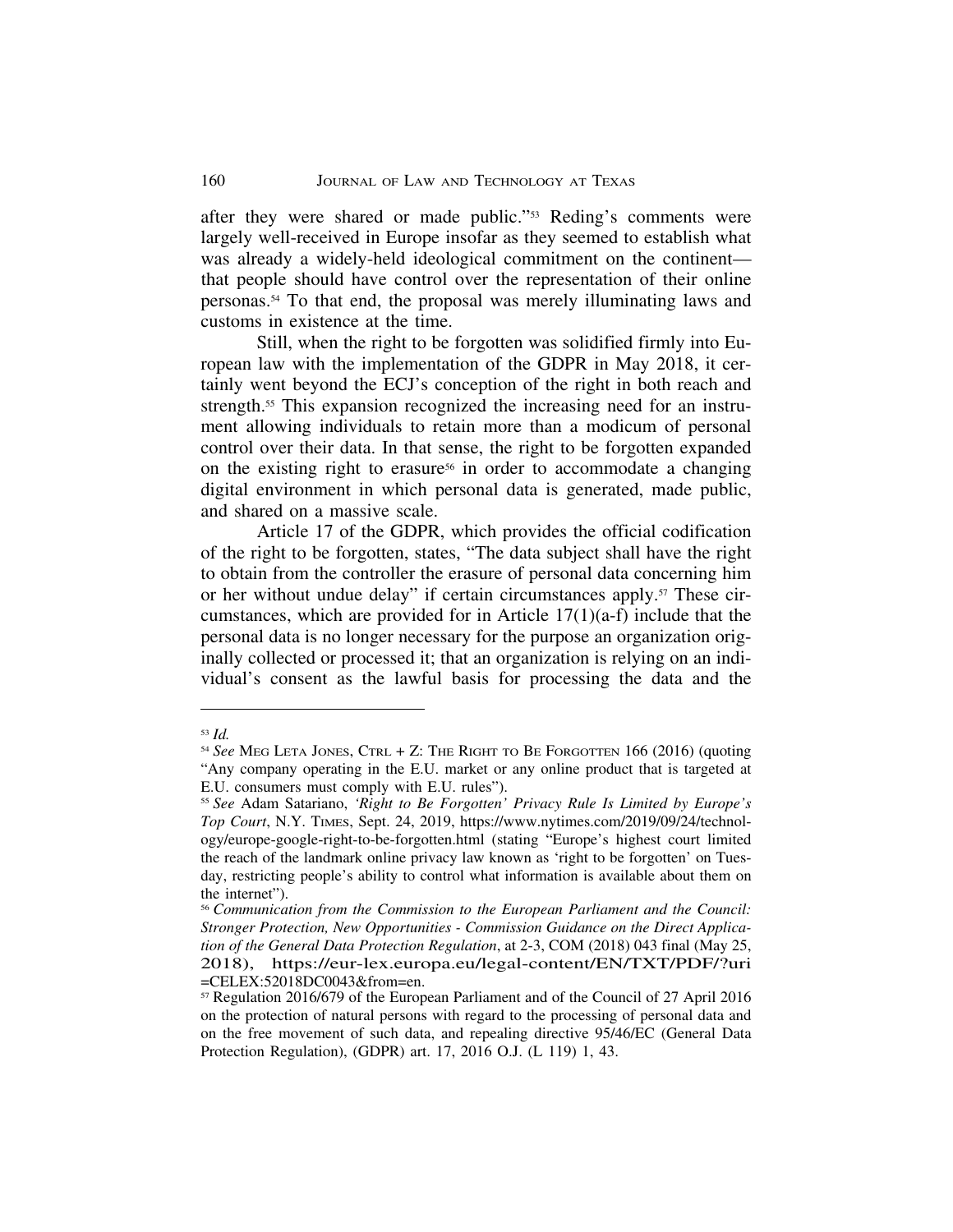individual withdraws his consent; or that there is no overriding legitimate interest for the organization to continue with the processing.58 To this last point, Article  $17(1)(c)$  allows for the right to erasure following any successful invocation of the right to object in Article 21 of the GDPR.59 That is, in any case in which a subject objects to processing under Article 21, and the controller cannot demonstrate "compelling legitimate grounds for the processing which override the interests, rights and freedoms of the data subject," the subject is eligible not only for a cessation of processing by the particular processor in question, but also for all of the rights and privileges established in Article 17.60

As this last point demonstrates, Article 17 flips the burden of proof such that the data controller, rather than the data subject, must show why its interest in processing the data supersedes the data subject's interest in preventing further processing. "Compelling legitimate grounds for processing" are to be determined by the processor based on Article 6 of the GDPR, which provides the circumstances in which processing is necessary to accomplish some pertinent interest or obligation.61 If the controller fails to establish the existence of such compelling circumstances, the controller must erase the data in question. Importantly, Article 17 can be invoked against any controller who processes personal data provided that one of the above circumstances applies. $62$ 

Article 17(3) constrains the right to be forgotten, providing that an organization's right to process an individual's data might trump an individual's right to be forgotten if, for example, the data is being used to exercise the right of freedom of expression, or the data represents important information that serves the public interest.63 The scope of this exception depends on member state law pursuant to Article 85 of the GDPR, which requires member states to reconcile the protection of personal data with freedom of expression and information.<sup>64</sup> Though freedom of expression is a fundamental right in European Law, the decision of the drafters of the GDPR to defer to member states in considering the balance between privacy and free expression indicates an understanding that

<sup>58</sup> *Id.* at 43–44.

<sup>59</sup> *Id.* at 44.

<sup>60</sup> *Id.* at 45.

<sup>61</sup> *Id.* at 36.

<sup>62</sup> *Id.* at 43–44. <sup>63</sup> *Id.* at 44.

<sup>64</sup> *Id.* at 83–84.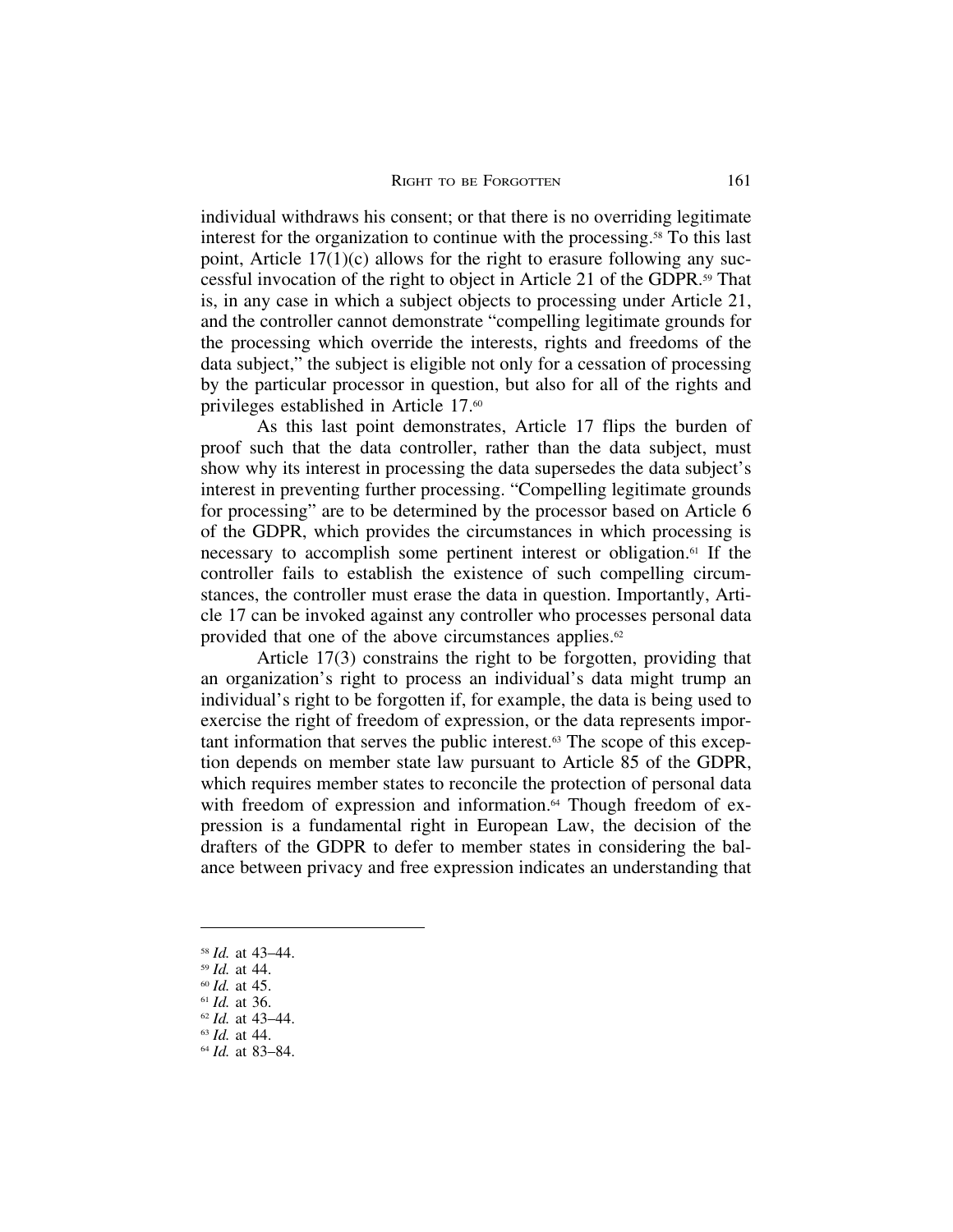there are vastly different approaches to journalism among member states within the EU.

## D. Varying Interpretations of the Balancing Test

In their duty under Article 85 to provide for exemptions to reconcile the protection of personal data with the freedom of expression, the various member states have taken significantly individualized approaches as it pertains to Article 17. A 2019 ruling in Germany, for example, enabled a man convicted of murder in 1982 to have links to news articles reporting on his crime delisted from Google's search results.<sup>65</sup> The court did not allow for the deletion of any of the material from the news organization's archive, however. The man argued that links to the newspaper's internet archive constituted a violation of his privacy rights and his "ability to develop his personality." Germany's Constitutional Court agreed, explaining that delisting the results was wholly in line with its duty to protect the constitutional rights of German citizens. As the man's attorney explained to a German newspaper after the successful ruling, "Even with spectacular cases and serious crimes like murder, perpetrators have a right to be forgotten and a new chance in society . . . . It's only by making it possible for past records to recede that individuals have a chance to start anew in freedom."66 The ruling was heralded by press freedom and privacy advocates alike because it explicitly refused to fundamentally sacrifice press freedom in favor of personal rights, while protecting a German individual's ability to obtain a fresh start.

In Italy meanwhile, courts have on several occasions ordered the complete deletion of news stories from their host sites. One particularly notable example involved the publication of a story in 2008 about two brothers who got into a fight at a restaurant in Positano, which culminated in one stabbing the other.67 One of the brothers sued the publication citing the right to be forgotten and arguing that his privacy had been violated by the reporting. Any Google search of his name led to the

<sup>65</sup> 1 BvR 16/13 (Recht auf Vergessen I) Federal Constitutional Court (Nov. 6, 2019) (available at https://www.bundesverfassungsgericht.de/SharedDocs/Entscheidungen/ DE/2019/11/rs20191106\_1bvr001613.html).

<sup>66</sup> Ben Knight, *Germany's Top Court Upholds Murderer's Right to be Forgotten*, DW, (Nov. 27, 2019), https://www.dw.com/en/germanys-top-court-upholds-murderers-rightto-be-forgotten/a-51436980.

<sup>67</sup> Adam Satariano and Emma Bubola, *One Brother Stabbed the Other. The Journalist Who Wrote About it Paid a Price*, N.Y. TIMES (Sep. 23, 2019), https:// www.nytimes.com/2019/09/23/technology/right-to-be-forgotten-law-europe.html.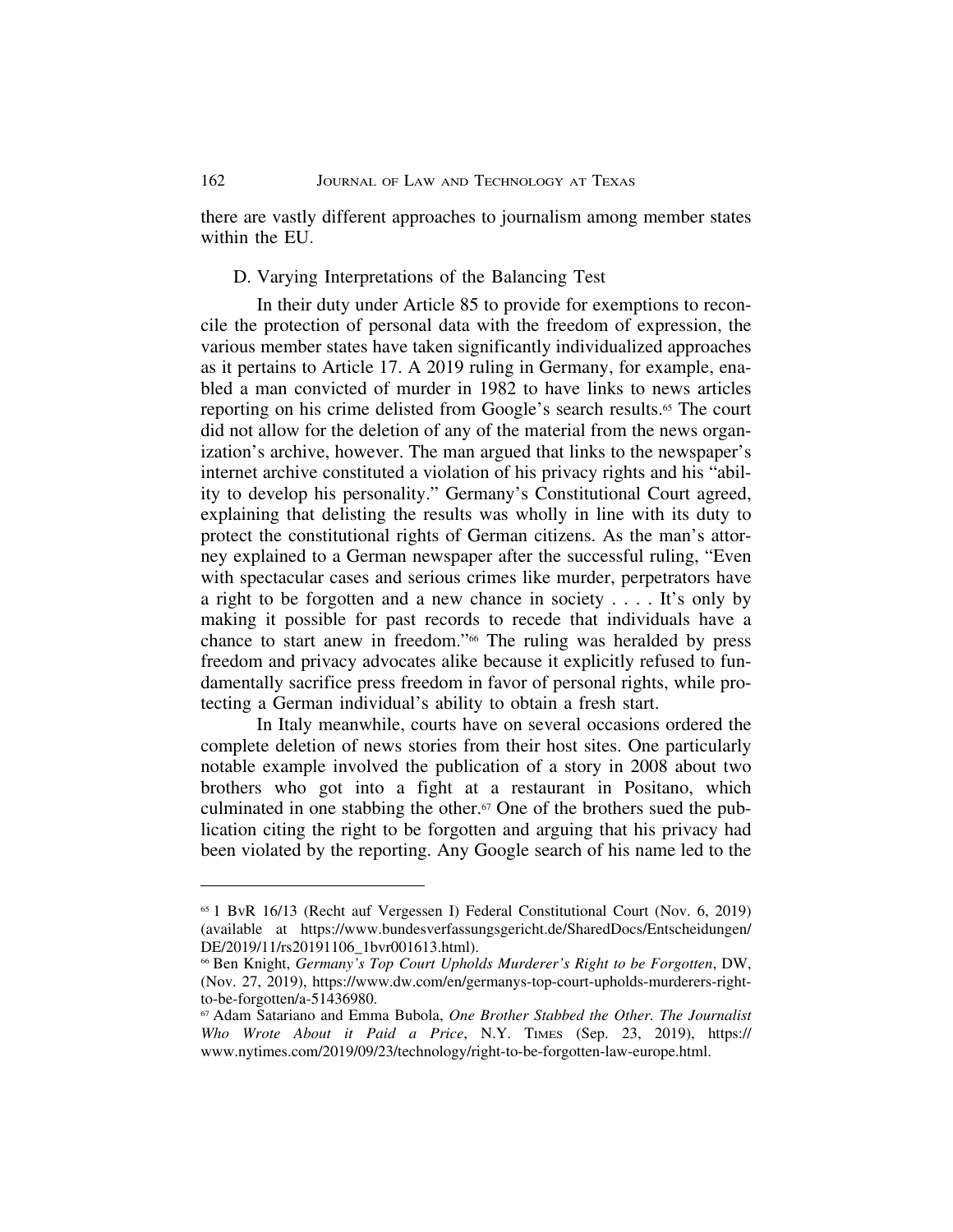article, which reported the details of a humiliating family argument, which the man desperately wanted to forget. In 2018, the Italian Supreme Court ruled that the publication had to delete the story of the stabbing, explaining that it was dated and no longer of public interest.<sup>68</sup> Many journalists on the continent were surprised by the court's suggestion that news stories should have an expiration date "just like milk, yoghurt or a pint of ice-cream" after a period of two years and publishers who kept stories around longer should be fined.<sup>69</sup> This ruling is also a significant departure from the application of the right found in *Google Spain* in that the court chose to blame the source of the information rather than the intermediary providing that information.70

The difference between these recent decisions in Germany and Italy underscores the significant differences among various member states in interpreting Article 17. As both cases show, however, when claims of reputational damage and privacy infringement are advanced under the auspices of the right to be forgotten, courts will be sympathetic to an individual's desire to rebuild his life free from easily available, stigmatizing information about his past. Where the existence of dated information strongly hinders an individual's attempts to reinvent himself in the wake of a shameful event, courts are motivated to rule in favor of the data subject as a means of affirming the widely held conception that every person is deserving of a second chance. As will be discussed below, this sentiment is one that is echoed quite strongly in the American legal tradition as well.

#### **II. America's Rehabilitative Notion of Privacy**

This section presents a cultural and legal overview of the profoundly American notion of second chances, fresh starts, and the ability to overcome the mistakes of one's past. It moves from a discussion of the cultural history of forgetting to a discussion of the legal history of protecting individuals' efforts at rehabilitation. Finally, it addresses some of the criticisms of the right to be forgotten from

<sup>68</sup> La Corte Suprema Di Cassazione [Cass.][Supreme Court of Cassation], Nov. 4, 2015, n. 13161.

<sup>69</sup> Athalie Matthews, *How Italian Courts Used the Right to be Forgotten to Put an Expiry Date on the News*, GUARDIAN (Sep. 20, 2016, 4:12 AM), https:// www.theguardian.com/media/2016/sep/20/how-italian-courts-used-the-right-to-be-forgotten-to-put-an-expiry-date-on-news.

<sup>70</sup> *Id.*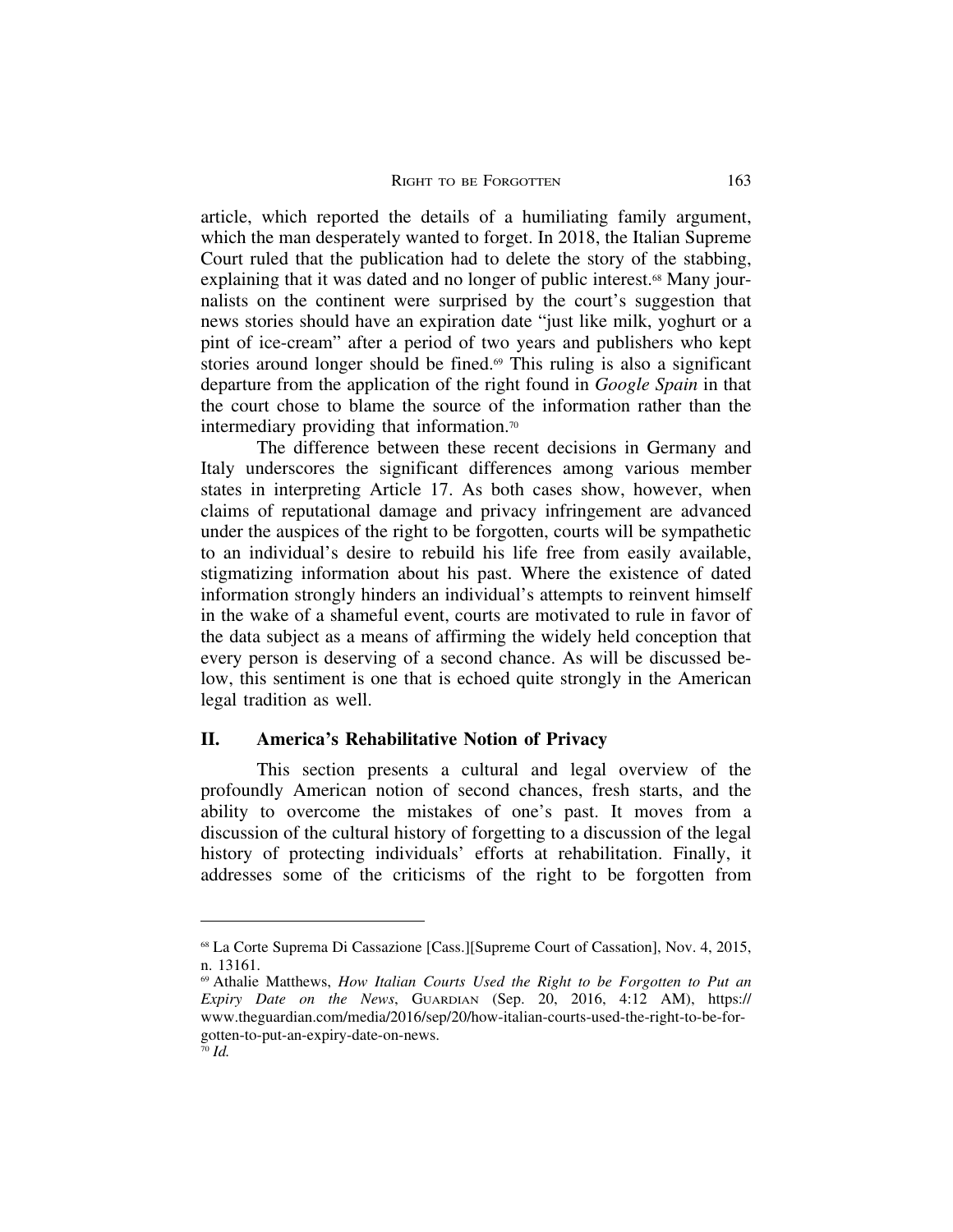American scholars. The goal of this section is to demonstrate that like the European right to be forgotten, which is premised on the idea that individuals should have control over their identity online, American jurisprudence is laced with discrete commitments to the sanctity of individuals' zones of privacy, which provide reason to restrict speech in certain circumstances.

#### A. Conceptual Grounding of the Right in the U.S.

Deeply embedded in American culture is the notion that on U.S. soil, individuals are entitled to a second chance. The country's immigrant history, pioneer spirit, and commitment to reform support the widespread idea that everyone is able to start anew regardless of what might have occurred in their past. As Alan Westin and Michael Baker noted in the 1970s, "[m]any citizens assume, out of a variety of religious, humanistic, and psychiatric orientations, that it is socially beneficial to encourage individuals to reform their lives, a process that is impeded when individuals know (or feel) that they will automatically be barred by their past 'mistakes' at each of the later 'gate-keeping' points of social and economic life."71

This conception of each individual's capacity for improvement has been facilitated by the fact that for much of modern history, the vast majority of individual actions were not recorded, and if they were recorded, the reach of such reports was curbed by the geographic limits of circulation as well as the attention span of gossips and the difficulty of accessing a newspaper's archives by the general public.72 The fallibility of human memory allowed individuals to err and subsequently recover their reputations without significant effort. Free from the creeping omnipresence of their past, individuals were able to craft an ever-evolving self, change their beliefs, and pursue whatever goals they desired without being constrained by the views they once held, or the decisions they once made. Support of this principle did not come at the cost of accountability, it simply understood that long after a person had offended his community in some way, he should be allowed the opportunity to rebuild his life without fear of shame or derision from those who wished to dwell on his past. Because the past could be forgotten, it could be final.

Forgetfulness in that sense is a powerful social good in that it allows individuals to experiment and take risks without fear that every

<sup>71</sup> A.F. WESTIN & M.A. BAKER, DATABANKS IN A FREE SOCIETY 267 (1972).

<sup>&</sup>lt;sup>72</sup> MAYER-SCHÖNBERGER, *supra* note 9, at 125.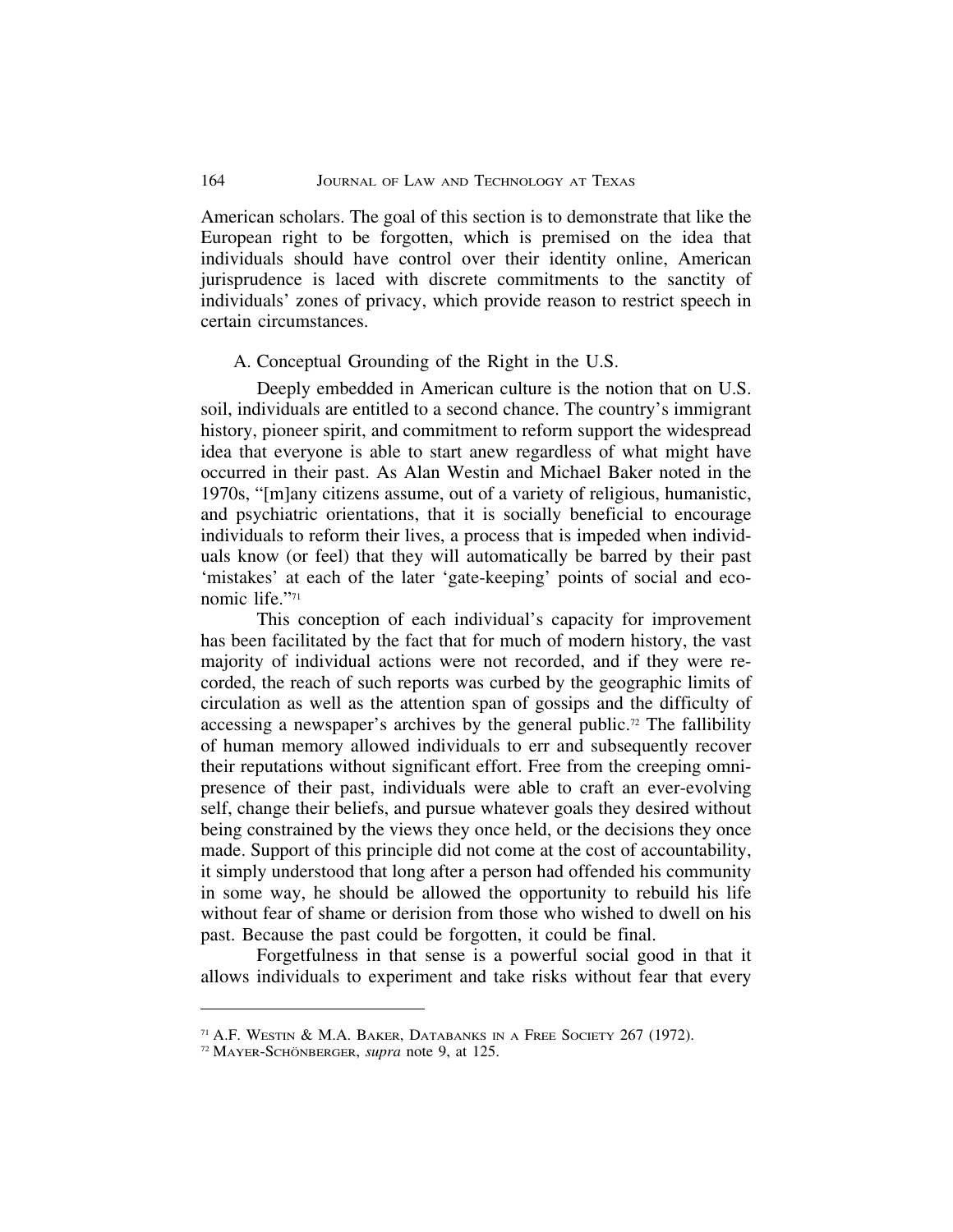act has permanence and will come back to haunt them years later. In environments where people believe they are constantly under surveillance, people begin to act more conservatively and spend more energy on conforming to social norms than they would otherwise.73 Privacy provides an antidote to this problem of persistent and insurmountable data collection because it encourages forgetfulness. If data is not constantly available for access, it is harder to remember and assess years later. As Westin and Baker write, societies that choose "forgive and forget" over "preserve and evaluate" tend to be more democratic and more free, namely because the nature of the self that develops in a surveillance society is different.74 Beginning one's life again as a means of escaping a difficult past is perfectly in line with the notions of autonomy advanced by much of American political and cultural lore.

B. Case Law Supporting an American Right to be Forgotten

Common law principles, premised on the conviction that each individual can improve himself, have long been the means through which Americans have established themselves as autonomous individuals, curtailed the longevity of public embarrassment, and shrouded their pasts from an unwanted audience.75 In spite of the constitutional protections for the publication of truthful information, elements of a right to be forgotten have existed in U.S. case law for centuries. Several early holdings support that individuals have a right to privacy in embarrassing past information and that those who publish such information should be held accountable.76 The right-to-be-forgotten-like language used by these courts suggests a long-standing compatibility between intentional forgetting and freedom of expression, particularly where a private individual's psychological well-being and ability to rehabilitate herself are in jeopardy. Surveying a number of these cases provides valuable insight into the ways in which the First Amendment and the right to be forgotten might be able to peacefully coexist online in the U.S. today.

To that end, in 1845, the U.S. Supreme Court decided a case involving a published letter to the editor in which a reader expressed criti-

<sup>&</sup>lt;sup>73</sup> Jean-François Blanchette & Deborah G. Johnson, *Data Retention and the Panoptic Society: The Social Benefits of Forgetfulness*, 18 INFO. SOC'Y 33, 36 (2002).

<sup>74</sup> WESTIN & BAKER, *supra* note 70, at 268.

<sup>75</sup> *See infra* note 93–94.

<sup>76</sup> White v. Nicholls, 44 U.S. 266, 285 (1845); Morton v. State, 3 Tex. App. 510, 515 (1878); State v. Bienvenu, 36 La. Ann. 378, 383 (La. 1884); Melvin v. Reid, 297 P. 91, 91 (Cal. Dist. Ct. App. 1931).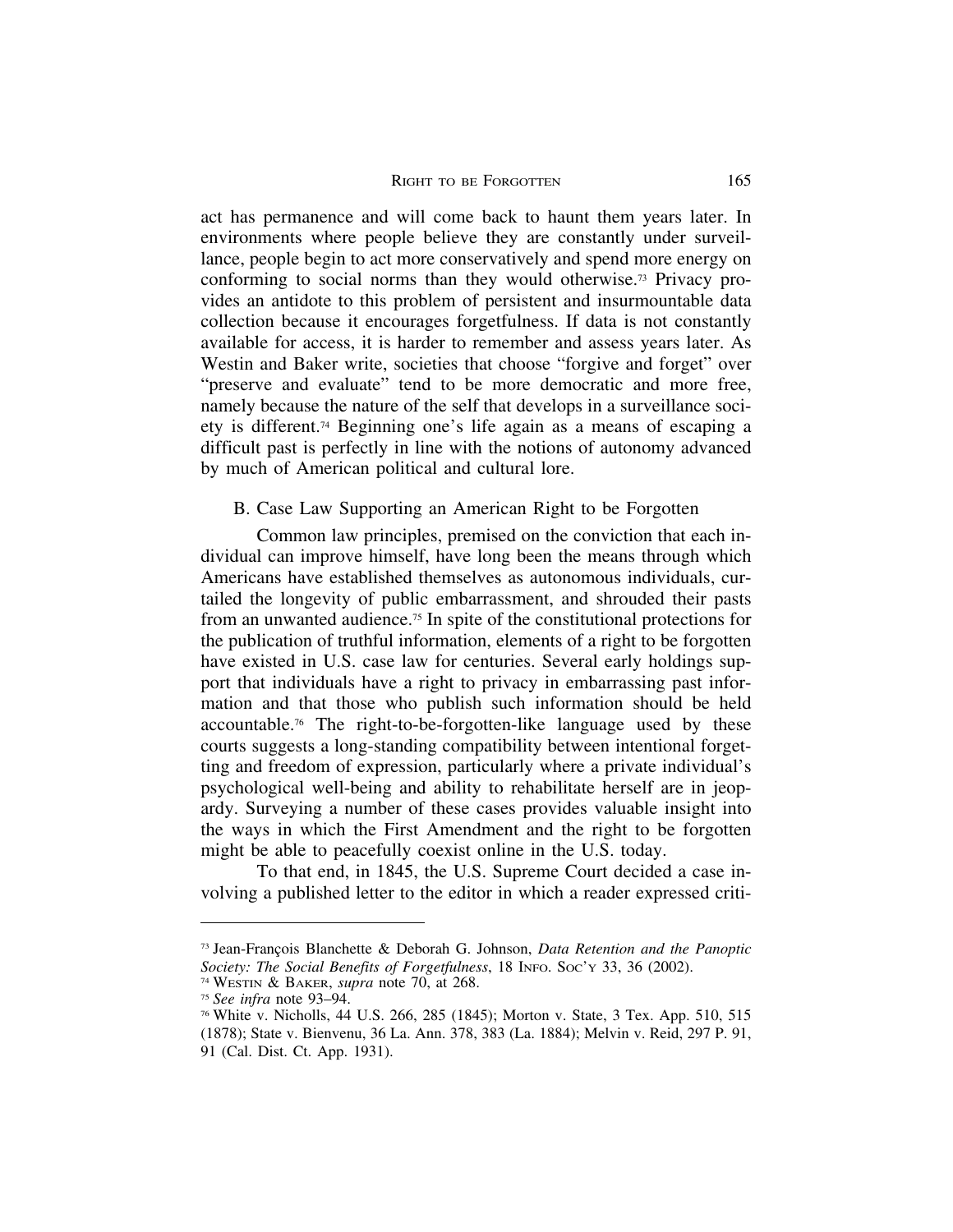cism of a retired public servant's past work.<sup>77</sup> The publisher of such a piece, the court wrote, would properly face liability because the article had impaired personal happiness and social order.<sup>78</sup> "[P]ublications that harm a man's 'sympathetic and social' nature could rightly be the subjects of litigation," the court held.79 Anyone might "have had a cause of action against the publisher of truthful information as long as that information was 'calculated to make [an individual] infamous, odious, or ridiculous.'"80 Tied up in the court's assessment was a pronounced appreciation for individual honor and legacy. If the subject of the piece was no longer serving in any official capacity, he should not be forced to endure the reputational damage the publication of such a letter would cause, even if the criticisms were warranted and the facts were true.81 Ultimately, matters of the private domain should not be broadcast offensively for the world to see.

Thirty years later, a Texas court reiterated these ideas in the context of a local newspaper's publication of a letter to the editor explaining that a former alderman in the city of Galveston was dishonest while he was in office.<sup>82</sup> The court upheld the conviction of the publisher,<sup>83</sup> indicating that the former alderman was now a private individual, and his personal advancement should not be hindered by whatever wrongs he was alleged to have committed in his past. "A man may be allowed to keep poisons in his closet, but not publicly vend them about as cordials," the court explained.84 Interfering with the man's privacy and continuing to harp on his wrongs long after they occurred offends the dignity of all concerned.85

In 1884, the Louisiana Supreme Court upheld the conviction of a publisher for distributing a pamphlet, which suggested that a priest had had numerous affairs with nuns, students, and others over the course of more than two decades.<sup>86</sup> "[T]hat would be a barbarous doctrine which would grant to the evil-disposed the liberty of ransacking the lives of

 $77$  White v. Nicholls, 44 U.S. 266, 285 (1845).

<sup>78</sup> Amy Gajda, *Privacy, Press, and the Right to Be Forgotten in the United States*, 93 WASH. L. REV. 201, 209 (2018) (referencing *White*, 44 U.S. 266).

<sup>79</sup> *Id.* at 209–10 (referencing *White*, 44 U.S. 266).

<sup>80</sup> *White*, 44 U.S. at 285.

<sup>81</sup> *Id.* at 290.

<sup>82</sup> Morton v. State, 3 Tex. App. 510, 515 (1878).

<sup>83</sup> *Id.* at 519.

<sup>84</sup> *Id.* at 516.

<sup>85</sup> *Id.*

<sup>86</sup> State v. Bienvenu, 36 La. Ann. 378, 383 (La. 1884).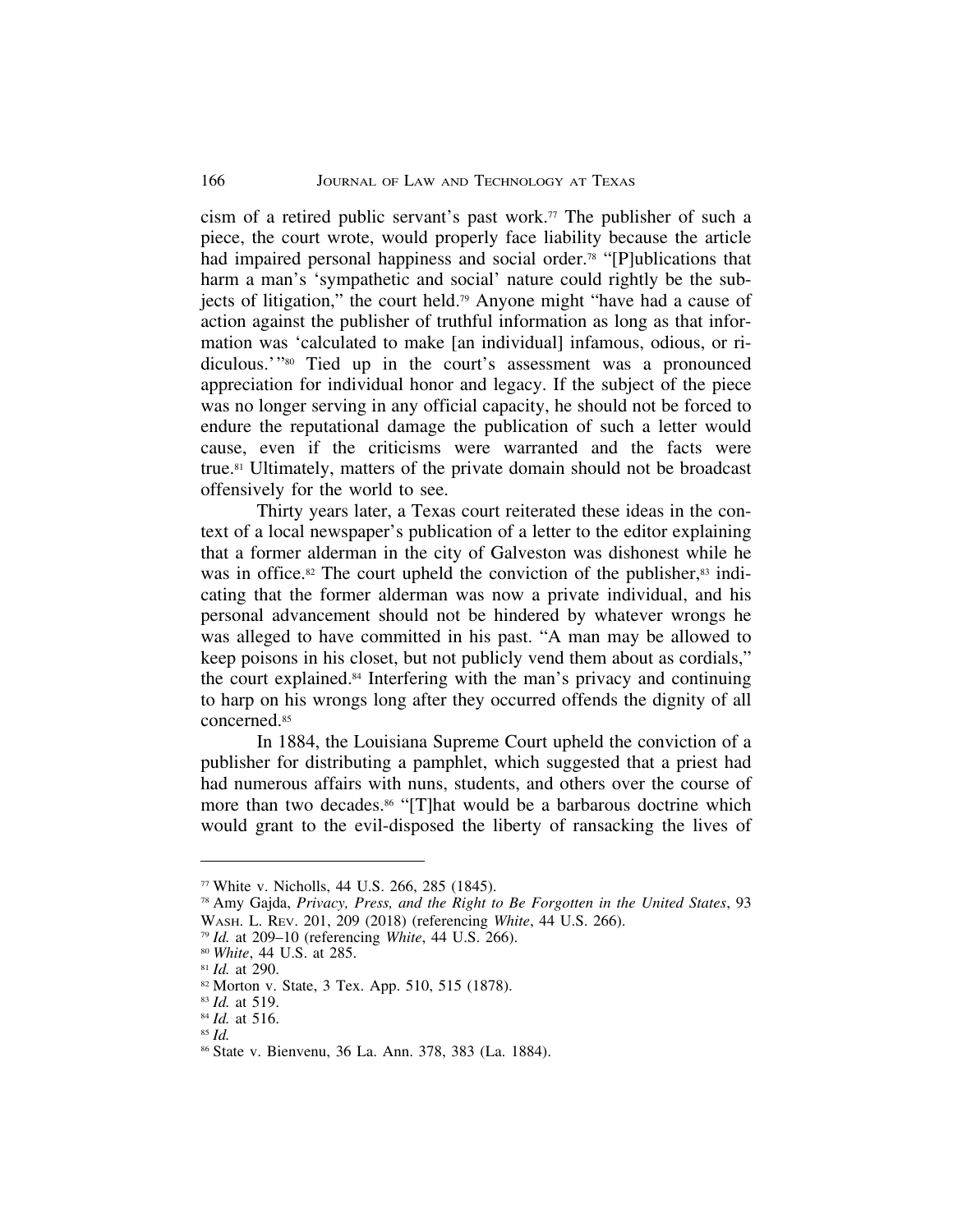others to drag forth and expose follies, faults or crimes long since forgotten and perhaps expiated by years of remorse and sincere reform," the court wrote.<sup>87</sup> "[T]ruth of the libel does not serve to rebut the presumption of malice flowing from its publication." Underlying the court's holding was a clear conclusion that the damage caused by dredging up unsavory facts about others' lives was not worth the public's interest in the information unearthed, even if that information was scandalous and entirely true. The publication of facts of private life long after they were relevant threatened the social order by undoing years of good citizenship after a brief dalliance with impropriety.

The culmination of this century of jurisprudence, teasing out the areas in which privacy interests might supersede freedom of expression, was a 1931 case, *Melvin v. Reid*, involving a documentary film about a woman who had been a prostitute decades earlier.<sup>88</sup> The film was shown in several states, causing many of Melvin's friends to learn of her past and scorn and abandon her, so Melvin sued to prevent further spread of the film and to collect damages for grievous mental and physical suffering.89 The California Court of Appeals held that because the filmmaker had exposed her past transgressions long after she had changed her life to be "exemplary, virtuous, honorable, and righteous," he had invaded her privacy.90 "She should have been permitted to continue [her life] without her reputation and social standing destroyed by the publication of the story of her former depravity with no other excuse than the expectation of private gain by the publishers," the court held.91 Revealing her past "transgressions" was inappropriate in light of the years she had spent "rehabilitating" herself.

The *Melvin* court provided a definition of privacy with clear bearings on the right to be forgotten, providing, "[t]he right of privacy may be defined as the right to live one's life in seclusion, without being subjected to unwarranted and undesired publicity. In short, it is the right to be let alone."92 The court was particularly concerned with the way that facts about Melvin's past life might come back to haunt her and impact her ability to "pursue and obtain happiness."<sup>93</sup> In a progressive stance,

<sup>87</sup> *Id.* at 382.

<sup>88</sup> Melvin v. Reid, 297 P. 91, 91 (Cal. Dist. Ct. App. 1931).

<sup>89</sup> *Id.*

<sup>90</sup> *Id.* at 91, 93.

<sup>91</sup> *Id.* at 93.

<sup>&</sup>lt;sup>92</sup> *Id.* at 92 (quoting 21 R.C.L. 1197, 1198).

<sup>93</sup> *Id.* at 93.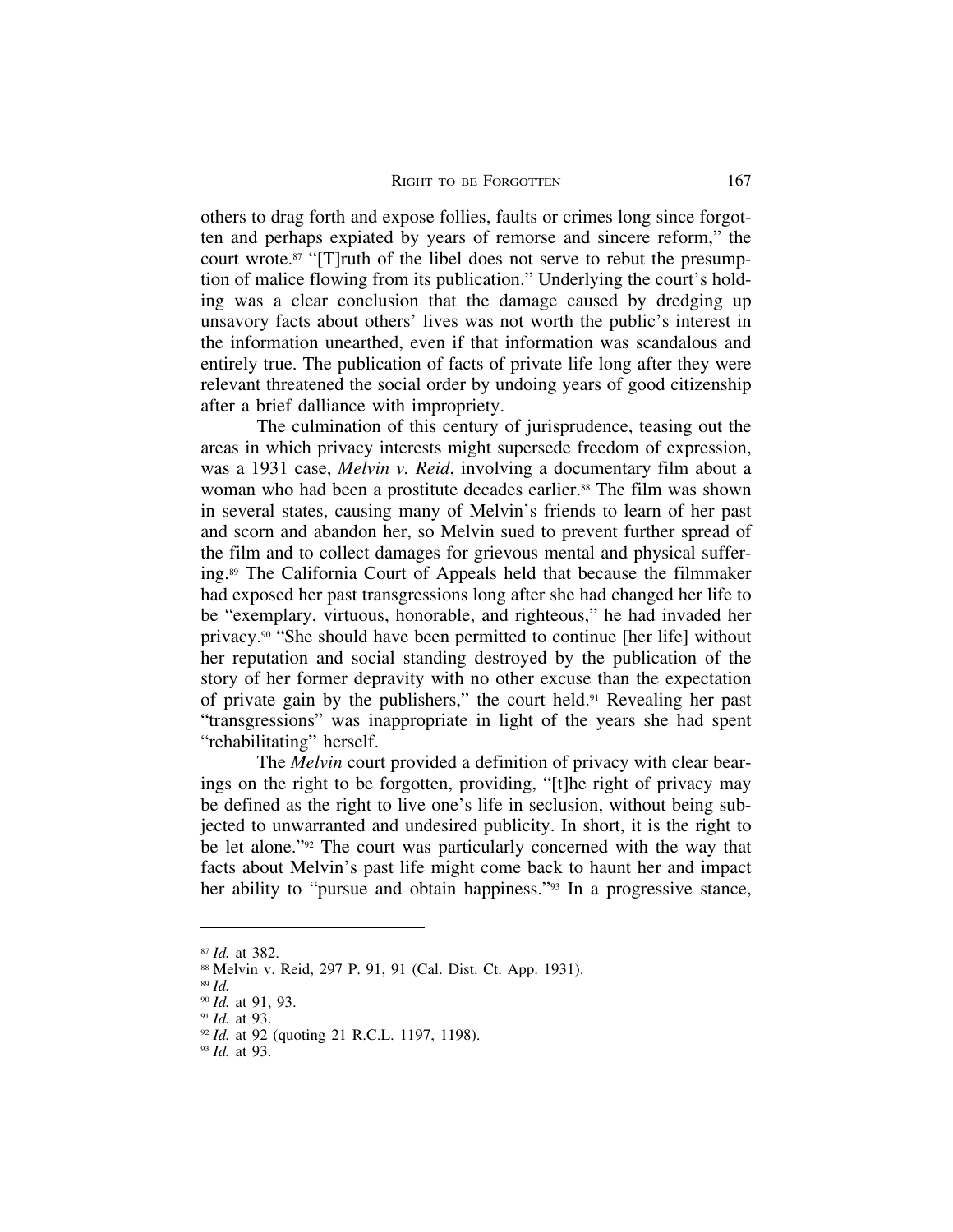echoing their European counterparts, the California court explained, "whether we call this a right of privacy or give it any other name is immaterial, because it is a right guaranteed by our Constitution that must not be ruthlessly and needlessly invaded by others."94

This last line emphasizes the conceptual framework from which a right to be forgotten might be organized in the U.S. A right to privacy, or a right to avoid "ruthless and needless invasion by others," seems to reflect our moral intuitions. Where an individual has experienced hardship or committed some offense, these instances are not definitive of his entire life absent the continuous harping of publications critical of his past. "One of the major objectives of society as it is now constituted . . . is the rehabilitation of the fallen and the reformation of the criminal," the *Melvin* court wrote.<sup>95</sup> Journalistic pieces that retrieve the unsavory details of a person's life to make them publicly known prevent such rehabilitation and reformation by serving as false talismans for an individual's entire body of lived experience.

A 1971 case of a similar ilk, *Briscoe v. Reader's Digest Ass'n, Inc.*, involved an article describing the 1956 armed hijacking of a truck by a man, Briscoe, who had since "abandoned his life of shame and became entirely rehabilitated," thereafter living "an exemplary, virtuous and honorable life."96 As a result of the publication, Briscoe's 11-year-old daughter, as well as his friends, learned of his criminal past for the first time and afterwards rejected him.<sup>97</sup> As the court explained, the plaintiff's claim "is not so much one of total secrecy as it is of the right to define one's circle of intimacy—to choose who shall see beneath the quotidian mask."98 Without the ability to control his reputation and determine the audience for his transgressions, Briscoe likely felt alienated and without agency. As the court wrote, "Loss of control over which 'face' one puts on may result in literal loss of self-identity, and is humiliating beneath the gaze of those whose curiosity treats a human being as an object."99

The court determined that while Reader's Digest undoubtedly had the right to report the facts of the past crime, the identification of the

<sup>94</sup> *Id.* at 93–94.

<sup>95</sup> *Id.* at 93.

<sup>96</sup> Briscoe v. Reader's Digest Ass'n, Inc., 483 P.2d 34, 36 (Cal. 1971)*, overruled by* Gates v. Discovery Commc'ns, Inc., 101 P.3d 552 (2004).

<sup>97</sup> *Id.* <sup>98</sup> *Id.* at 37.

<sup>99</sup> *Id.* (internal citations omitted).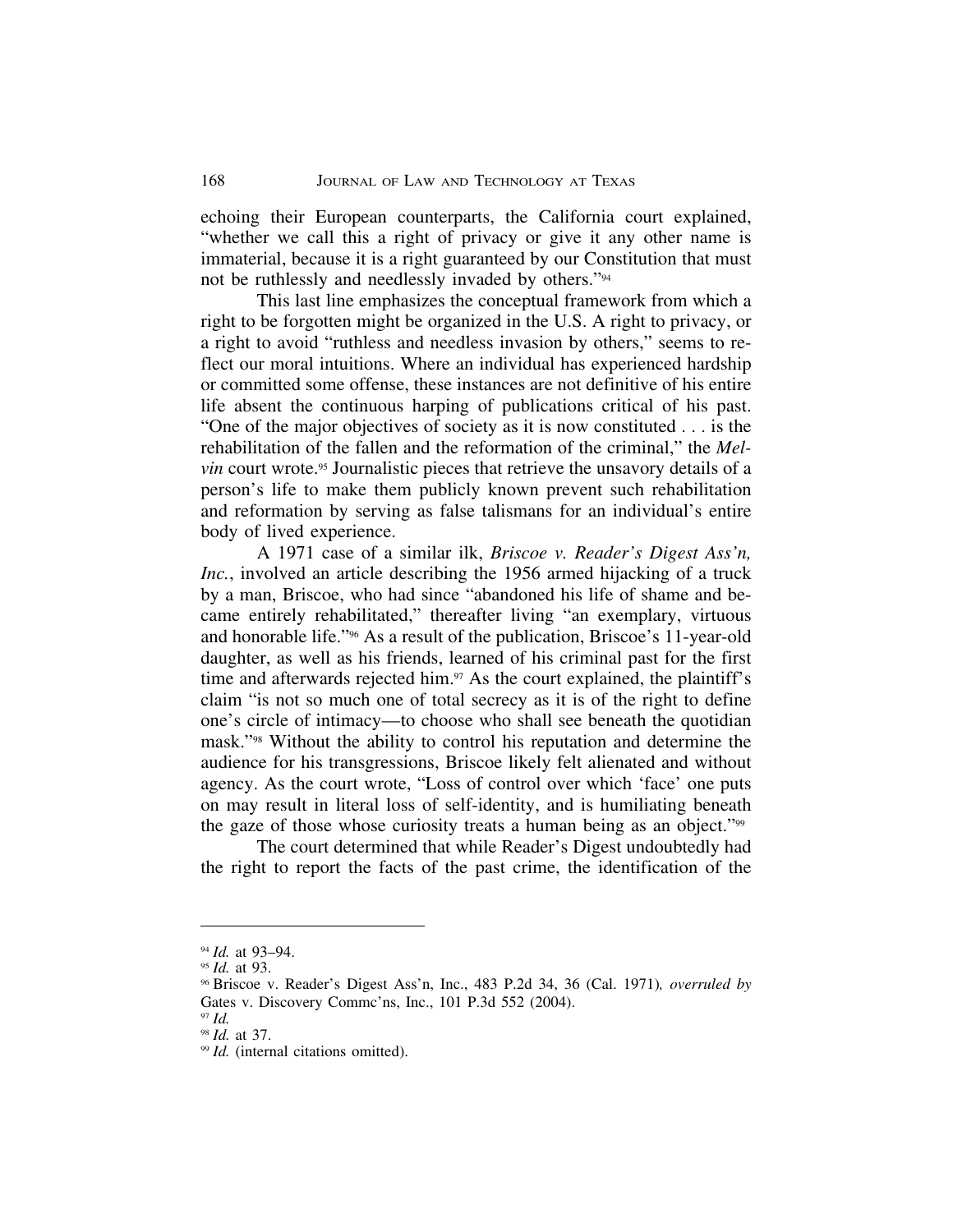plaintiff served "little independent public purpose" other than curiosity.100 Newsworthiness, the court explained, was to be determined by assessing the social value of the facts published, the extent to which the party voluntarily acceded to a position of public notoriety, and the depth of the article's intrusion into private affairs, such that the more intimate the facts the less the public should know.101 Disclosing such private matters was counter to the rehabilitative interests of the state, namely that "the rehabilitated offender can rejoin that great bulk of the community from which he has been ostracized for his anti-social acts. In return for becoming a 'new man,' he is allowed to melt into the shadows of obscurity."102

In *Briscoe*, the emphasis on the plaintiff's having distanced himself from the original offense indicates a clear acknowledgement of the idea that individual character is fundamentally mutable and revisable. It also correctly assumes that people treat those with criminal records differently, particularly those charged with violent felonies. The shaming and stigmatizing mechanisms of the criminal justice system undoubtedly play into our relations with others, even after people have shown themselves to be rehabilitated for several years. Ultimately, where most people do not know the information that the plaintiff seeks to hide, and where the plaintiff has developed an expectation of privacy, the dissemination of long-hidden information by would-be truth-tellers causes shame and unwanted attention for which publications can be held liable.

Importantly, these cases represent something different from the tort of disclosure. The tort of disclosure has three elements: first, the disclosure must be public; second, the facts involved must be of a private, confidential nature; and third, the subject matter of the disclosure must be one that a reasonable person of ordinary sensibilities would find offensive and objectionable.103 Disclosure, conceptualized as such, harkens back to the 1890 law review article by Samuel Warren and Louis Brandeis titled, "The Right to Privacy."104 Here, the two men sounded the alarm about the damage caused when "what is whispered in the closet [is] proclaimed from the house-tops,"<sup>105</sup> after a Boston gossip rag published a series of exposés, which broadcast secrets disclosed at one of

<sup>100</sup> *Id.* at 40.

<sup>101</sup> *Id.* at 43.

<sup>102</sup> *Id.* at 41.

<sup>103</sup> Samuel D. Warren & Louis D. Brandeis, *The Right to Privacy*, 4 HARV. L. REV. 193, 196 (1890).

<sup>104</sup> *Id.* at 193.

<sup>105</sup> *Id.* at 195.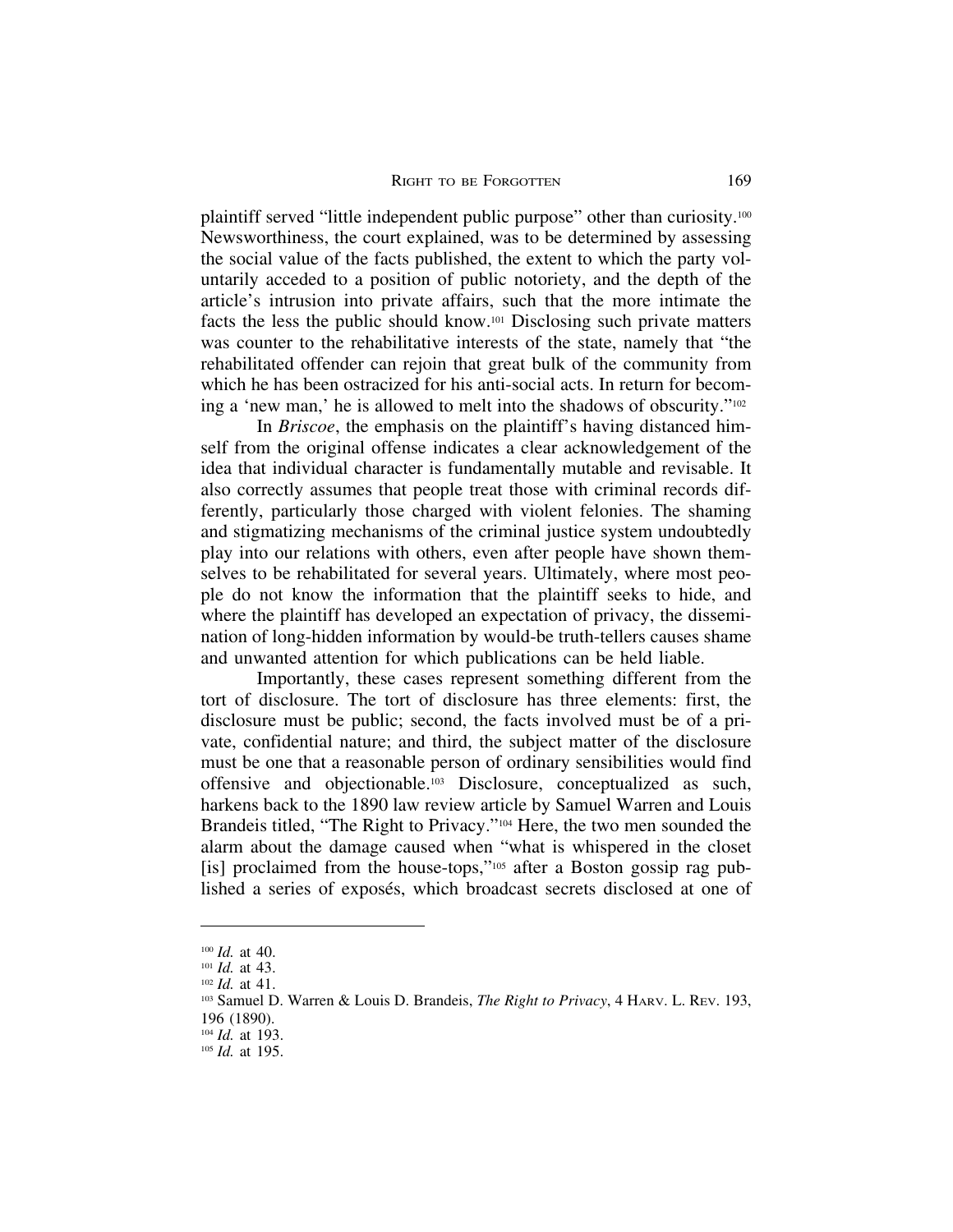Warren's gilded dinner parties.<sup>106</sup> "To occupy the indolent, column upon column is filled with idle gossip, which can only be procured by intrusion upon the domestic circle," Warren and Brandeis wrote.107 Disclosure, conceptualized as such, is premised on the protection of private, confidential information from being spread to the public.

*Melvin* and *Briscoe* are of an entirely different character in that they are concerned with publications revisiting facts that have long been public but have also long been forgotten. The documentarian making the film on Melvin's life drew inspiration from a series of articles that had been written about Melvin after she was accused of murder and ultimately acquitted, twenty years earlier.108 Since then, she had changed her name, moved, and accepted a new job, such that no one in her immediate circle knew of her earlier life. The same is true of Briscoe, whose violent hijacking the press covered when it occurred but were not discussed at all in the decades that followed between the incident and the decision by Reader's Digest to publish a new story on Briscoe's crime.109 For the publications in both cases, their offensive action was re-attracting attention to the sordid affairs of individuals who had since been rehabilitated, *not* exposing individuals' previously-concealed or publicly-unknown secrets. As a result this unique privacy tort could likely form the conceptual basis of an American right to be forgotten.

## C. Statutes Approximating the Right

The same privacy ideals underlying the European right to be forgotten are present in myriad legislative materials throughout the U.S. The most protective of such acts tend to concern minors who have been involved in the criminal justice system. Several states possess statutes that order the sealing or allow for the expungement of juvenile criminal records when the individual turns eighteen.<sup>110</sup> Meanwhile, Minnesota<sup>111</sup> and North Dakota<sup>112</sup> mandate the destruction of photos and fingerprints

<sup>106</sup> LETA JONES, *supra* note 47, at 62; *see* Danielle Keats Citron, *The Roots of Sexual Privacy: Warren and Brandeis & the Privacy of Intimate Life*, 42 COLUM. J.L. & ARTS 383, 385 (2019).

<sup>107</sup> Warren & Brandeis, *supra* note 102, at 196.

<sup>108</sup> Melvin v. Reid, 297 P. 91, 91 (Cal. Dist. Ct. App. 1931).

<sup>109</sup> *Briscoe v. Reader's Digest Ass'n*, Inc., 483 P.2d 34, 35 (Cal. 1971) *overruled by* Gates v. Discovery Commc'ns, Inc., 101 P.3d 552 (2004).

<sup>110</sup> *See, e.g.* MONT. CODE ANN. § 41-5-216(1) (2019); N.C. GEN. STAT. § 7B-2901 (2020); TENN. CODE. ANN. § 10-7-504 (2020).

<sup>111</sup> MINN. STAT. § 626.556 Subd. 11c (2019).

<sup>112</sup> N.D. CENT. CODE § 27-20-53(4)(2019).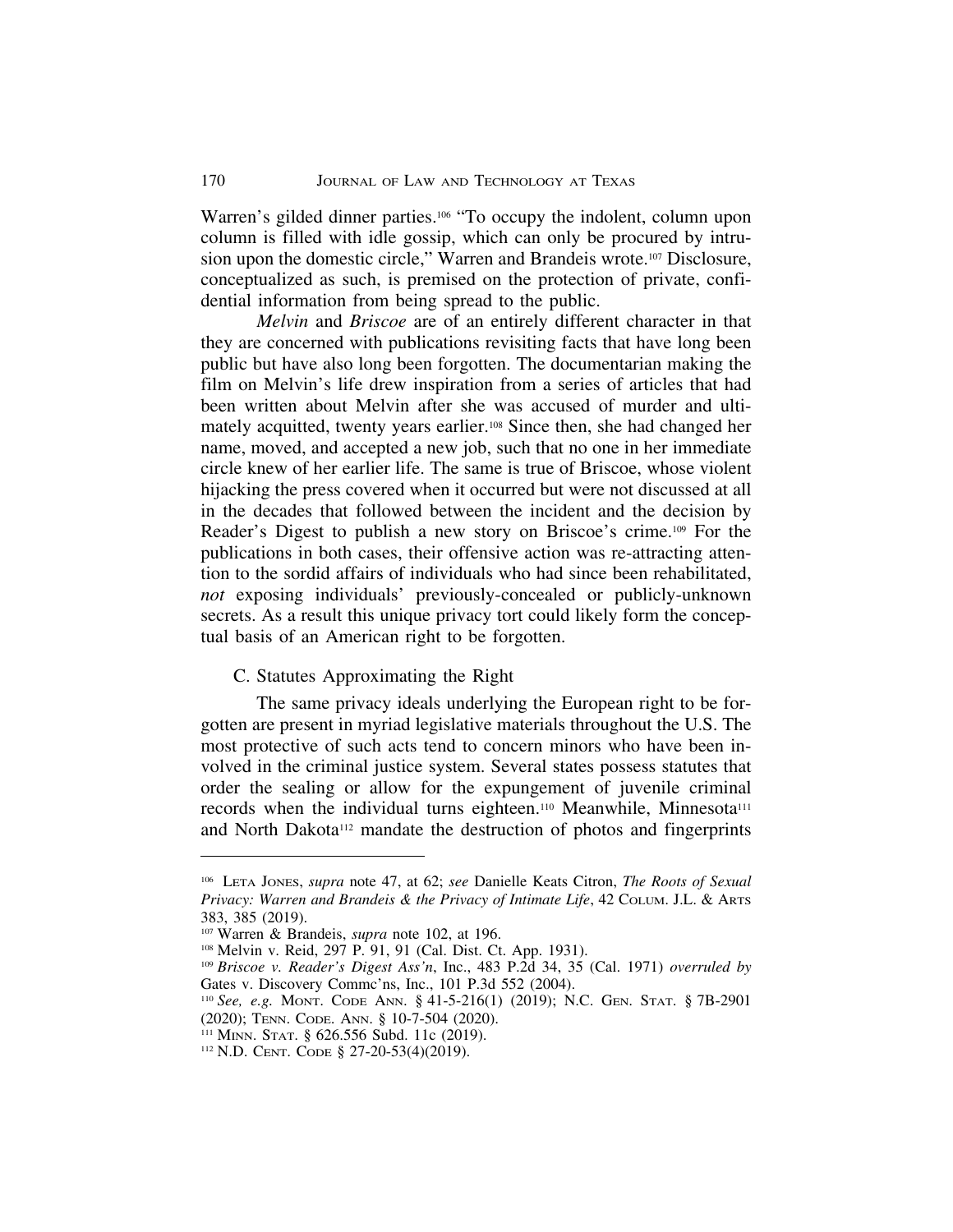associated with juvenile criminal records. The language of this latter statute provides, "Upon the final destruction of a file or record, the proceeding must be treated as if it never occurred . . . . Upon inquiry in any matter the child, the court, and representatives of agencies . . . shall properly reply that no record exists with respect to the child."113 A legislatively-mandated process of forgetting enables young people to obtain a second chance, legitimizing widely-held intuitions that a person's entire life should not be marred by a youthful mistake.

Similarly, in January 2015, California implemented its "Eraser Law," which provides California minors with a narrowly-defined approximation of the right to be forgotten.<sup>114</sup> The Eraser Law allows these young people to remove or request and obtain removal of content or information they posted on an operator's website, application, or online service, provided that the minor is a registered user of the resource.115 The statute was motivated by concern that digital natives would be uniquely harmed as they endeavor to pursue higher education or employment opportunities because of the sheer volume of content available about them on the internet. State Senator Darrell Steinberg, who introduced the bill argued, "Children should be allowed to erase that which they post because mistakes can follow a young person for a long time and impact their chances of getting into college and landing a job . . . . This bill would ensure the continued ability to delete information that a minor realizes could be harmful to his or her future endeavors."<sup>116</sup> Of course, the Eraser Law does not provide the same protections afforded by the European right to be forgotten, in that the deletion requests only pertain to content the subject posted himself; however, it still extends beyond any other U.S. digitalprivacy law to formally acknowledge that an individual's personal development might be hindered by the resurgence of embarrassing online materials years after they were posted.

Finally, in 2017, New York State Assemblyman David Weprin introduced a bill that essentially mimicked the right to be forgotten, requiring "search engines, indexers, publishers and any other persons or entities which make available, on or through the internet or other widely used computer-based network, program or service, information about an

<sup>113</sup> *Id.* § 27-20-54(2).

<sup>114</sup> S.B. 568, 2013 Leg., 2013–14 Sess. (Cal. 2013), available at http:// leginfo.legislature.ca.gov/faces/billNavClient.xhtml?bill\_id=201320140SB568.  $^{115}$ *Id.* § 22581.

<sup>116</sup> *Remarks on SB 568 Privacy: Internet: Minors, Hearing Before the Sen. Judiciary Comm.*, 113th Cong. 7 (Apr. 23, 2013) (statement of Senator Darrell Steinberg).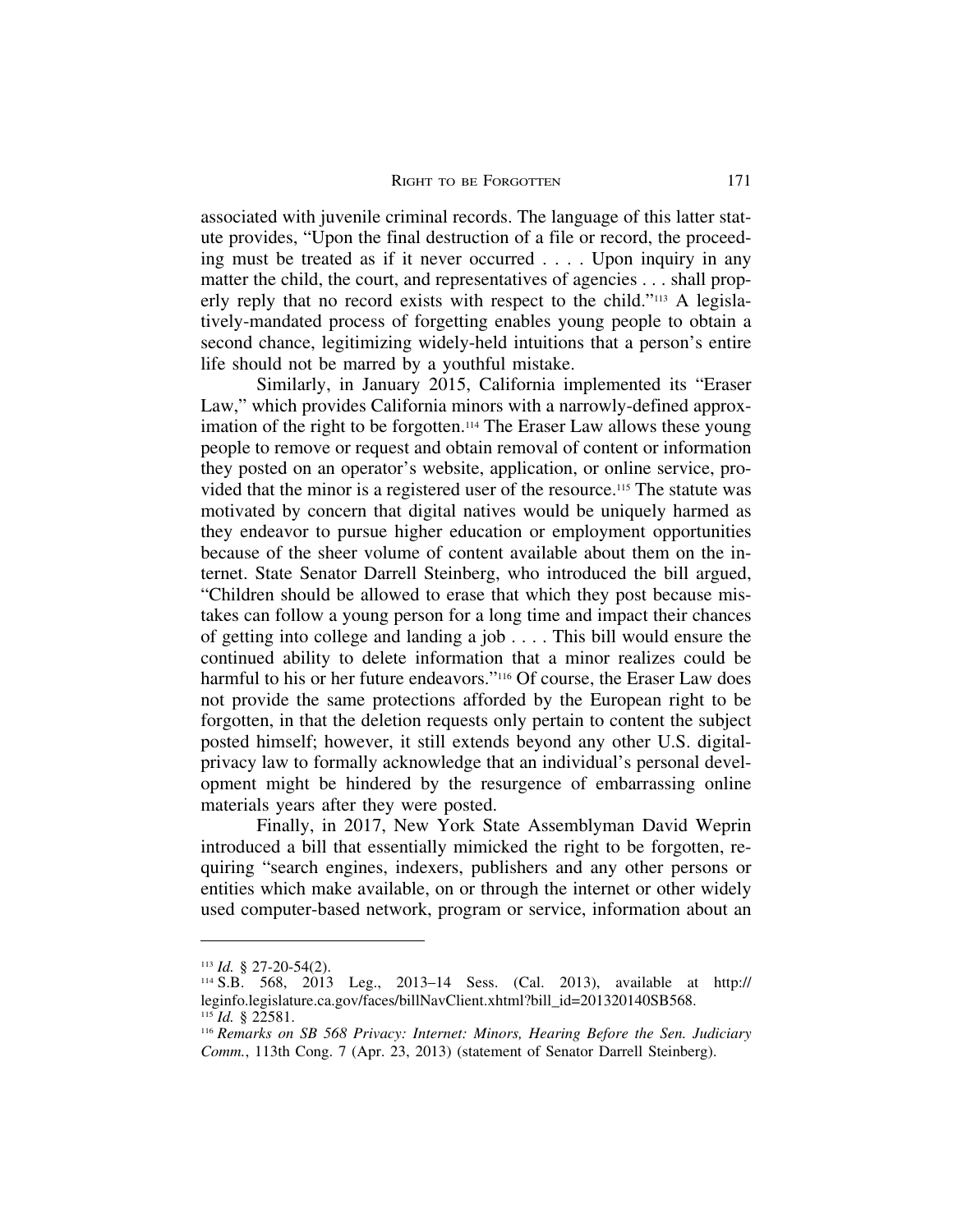individual to remove such information, upon the request of the individual, within thirty days of such request."<sup>117</sup> Assemblyman Weprin was inspired by one of his constituents who had sued Google, Yahoo, and Bing to no avail, requesting that the sites "remove [the plaintiff's] full name from their search engines" after the plaintiff's ex-boyfriend had posted a series of sexually explicit videos of her on various pornography sites.<sup>118</sup> The uniqueness of the woman's four-word, West-African name made it virtually impossible for any potential searcher to avoid encountering the videos when searching her name.119 According to the complaint, the woman could not obtain employment as a result of the video and sought relief as such.120 Weprin, who was moved by the woman's experience, introduced a somewhat-hasty approximation of delisting rights, which, as of this writing, has yet to be voted on in the state senate.

On the federal level, the U.S. government has instituted myriad legislation attempting to protect records of personal financial difficulties from resurgence later in a person's life. The stated aim of the 1971 Fair Credit Reporting Act, for example, was to protect individuals from the potentially-damaging effects of the modernizing data collection and aggregation policies of credit bureaus.121 The act prohibited the reporting of "any other adverse item of information" that occurred more than seven years before the publication of the report,<sup>122</sup> substantially limiting the memories of credit bureaus and intentionally obscuring information such bureaus would undoubtedly like to possess. In effect, a credit agency might be forced to forget about the historical fact of a bankruptcy to the benefit of an individual who has turned around his formerly financiallytroubled life. The FCRA, as well as statutes involving juvenile crime records and the limited ability to request data erasure, speak to a larger philosophy of individual rehabilitation that allows people to unburden

<sup>117</sup> Assemb. B. A05323, 202nd N.Y. Assemb., Reg. Sess. (N.Y. 2017).

<sup>118</sup> Julia Marsh, *Revenge Porn Victim to Google: Make Me Disappear*, N.Y. POST (Jan. 3, 2017, 6:48 PM), https://nypost.com/2017/01/03/revenge-porn-victim-wants-hername-deleted-from-google/.

<sup>119</sup> Julia Marsh, *Revenge Porn Victim Wants US to Adopt "Right to be Forgotten" Law*, N.Y. POST (Jan. 4, 2017, 7:34 PM), https://nypost.com/2017/01/04/revenge-porn-victim -wants-us-to-adopt-right-to-be-forgotten-law/.

<sup>&</sup>lt;sup>120</sup> Verified Complaint for Declaratory Judgment and Injunction Relief, Angele Brilihon Bolou Abodo v. Google, Yahoo, & Bing, (N.Y. Jan. 2, 2017), Index No. 150005/2017 (available at https://digitalcommons.law.scu.edu/cgi/viewcontent.cgi?article=2376 &context=historical).

<sup>121</sup> 15 U.S.C. § 1681 (1970).

 $122$  *Id.* § 605(a)(5).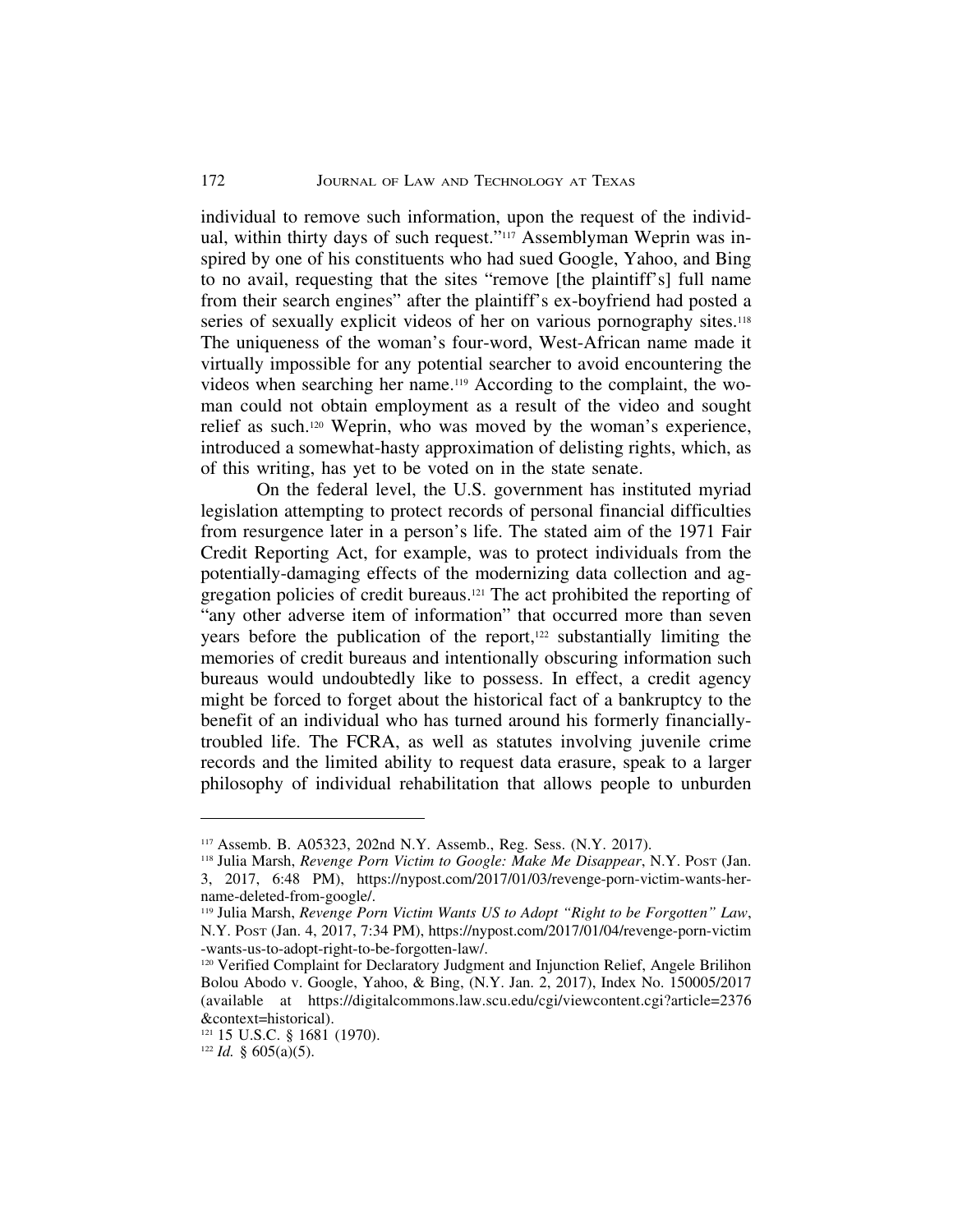themselves from their pasts and start their lives anew. Such legislation constitutes a government-mandated program of social forgetfulness that mirrors the conceptual justifications of the right to be forgotten in Europe.

#### D. Responding to First Amendment Criticisms

Criticism of the right to be forgotten in the U.S. has been based largely on the idea that the right is fundamentally in conflict with the First Amendment. Those against the adoption of the right on American soil tend to posit a somewhat draconian understanding of First Amendment jurisprudence, wherein privacy is categorically sacrificed at the altar of free expression. One example is a 2011 blog post written by Google's Chief Privacy Counsel, Peter Fleischer, which suggests that the right to be forgotten might be a clever form of censorship. "More and more, privacy is being used to justify censorship," Fleischer writes.123 "And in a world where ever more content is coming online, and where ever more content is findable and shareable, it's also natural that the privacy counter-movement is gathering strength. Privacy is the new black in censorship fashions."124 Ultimately, Fleischer argued that no law can or should provide a right to remove all references to an individual from the internet.

Responding to Fleischer's post, Professor Jefferey Rosen wrote that the right represents "the biggest threat to free speech on the Internet in the coming decade" because removal of someone else's content is outright unconstitutional.125 Professor Dawinder Sidhu responded similarly stating, "In American society . . . we allow the relative significance of a piece of information to be debated in the marketplace of ideas, not removed from public consideration altogether. . ..."<sup>126</sup> Professor Eugene Volokh, probably the harshest critic of the right to be forgotten, added that free speech considerations always outweigh privacy considerations in the U.S. because "a good deal of speech that reveals information about people, including speech that some describe as being of merely 'private

<sup>&</sup>lt;sup>123</sup> Peter Fleischer, *Foggy Thinking About the Right to Oblivion*, PETER FLEISCHER: PRI-VACY. . .?, (Mar. 9, 2011), http://peterfleischer.blogspot.com/2011/03/foggy-thinkingabout-right-to-oblivion.html.

<sup>124</sup> *Id.*

<sup>&</sup>lt;sup>125</sup> Jeffrey Rosen, *The Right to be Forgotten*, 64 STAN. L. REV. 3, 88 (2012).

<sup>126</sup> Dawinder Sidhu, *We Don't Need a "Right to be Forgotten." We Need a Right to Evolve,* NEW REPUBLIC (Nov. 7, 2014), https://newrepublic.com/article/120181/ america-shouldnt-even-need-right-be-forgotten.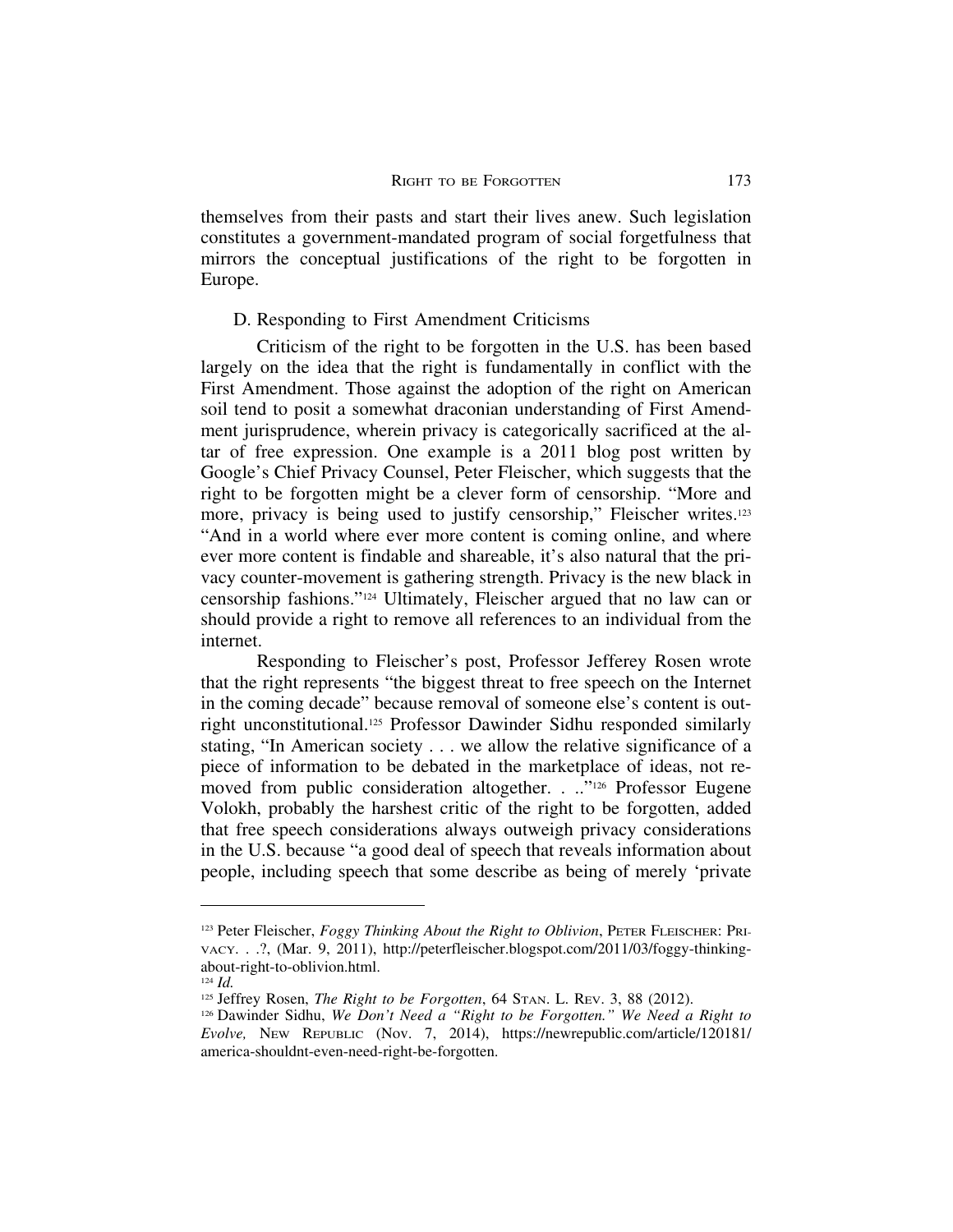concern,' is actually of eminently legitimate interest . . . . to people deciding how to behave in their daily lives, whether daily business or daily personal lives."127 The underlying theme of these arguments is that when privacy comes into conflict with the First Amendment, privacy loses, thereby pre-empting the adoption of any sort privacy-based speech limitation.

Critics of the right to be forgotten typically cite two cases—*Cox Broadcasting v. Cohn* and *Florida Star v. B.J.F.—*as vanquishing any possibility of the right to be forgotten in the U.S. because they allegedly stand for the proposition that under the First Amendment, states cannot pass laws restricting the media from disseminating truthful but embarrassing information. Neither of these cases, however, explicitly prevent a right to be forgotten.

In *Cox Broadcasting,* where a television station reported the name of a rape victim who had been murdered, despite a Georgia statute at the time that made the identification of a rape victim a misdemeanor, the court held that "the First and Fourteenth Amendments will not allow exposing the press to liability for truthfully publishing information released to the public in official court records."128 In that sense, the *Cox Broadcasting* holding is actually quite narrow, limited by whether the information was (1) recently released to the public and (2) released through official public records.129 Thus, the case would not apply where these two features of information dissemination were not present.

*Cox Broadcasting* also seems to support strong protections for privacy given the court's articulation of a "zone of privacy surrounding every individual, a zone within which the state may protect him from intrusion by the press, with all its attendant publicity."130 Surely, then, for particularly sensitive areas of private life that might fall into this zone of privacy, a state might be able to enforce a right to be forgotten that passes First Amendment muster. Finally, the justices explicitly reject Volokh's contention that free speech concerns always trump privacy concerns, stating, "In this sphere of collision between claims of privacy and those of the free press, the interests on both sides are plainly rooted in the

<sup>&</sup>lt;sup>127</sup> Eugene Volokh, *Freedom of Speech and Information Privacy: The Troubling Implications of a Right to Stop People from Speaking About You*, 52 STAN. L. REV. 1049, 1115 (2000).

<sup>128</sup> Cox Broad. Corp. v. Cohn, 420 U.S. 469, 496 (1975).

<sup>129</sup> *Id.* at 471.

<sup>130</sup> *Id.* at 487.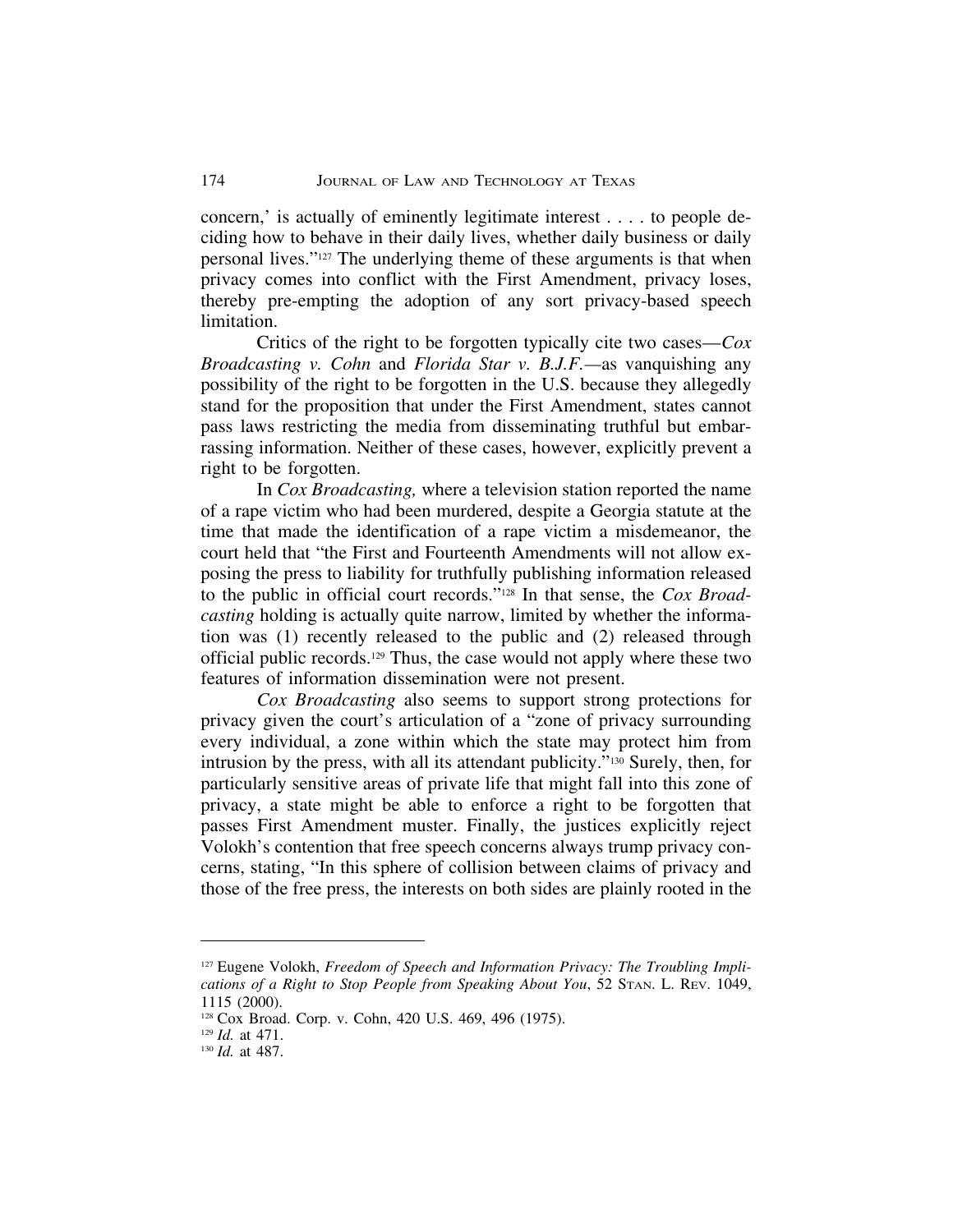traditions and concerns of our society."131 *Cox Broadcasting* clearly recognizes that media liability can be appropriate in those circumstances when the press discloses certain private facts.

In *Florida Star*, decided a decade later, a rape victim sued a newspaper after the newspaper published her name, and again the court refused to hold the media liable because the government itself had already released the victim's name to the media.132 Again, the court deliberately limited its holding with privacy considerations in mind, explaining, "We do not hold that truthful publication is automatically constitutionally protected, or that there is no zone of personal privacy within which the state may protect the individual from intrusion by the press, or even that a state may never punish publication of the name of a victim of a sexual offense."133 The *Florida Star* holding seems to leave room for liability for the press in similar instances, including where the publication of certain information might otherwise be constitutional. As Professor Daniel Solove has written, "*Florida Star* can be construed to suggest that a law adopting a less categorical approach—by addressing the use of identifying data more contextually—might not be subject to strict scrutiny under the First Amendment."134 That is, instead of looking at the content of the information in question, the court could examine whether the information touches upon a protected zone of privacy such that any information revealed about this particular area would be protected.

As these archetypally pro-media rulings show, there is significant flexibility within the justices' opinions such that a right to be forgotten might still be freely advanced. In both cases, the court specifically refused to grant the publication's request for protections for *all* truthful information and declined to expressly suggest that publishers *always* have the right to reveal true information about a person's past. In fact, in *Cox Broadcasting*, the court referenced a statement by the *Briscoe* court that "the rights guaranteed by the First Amendment do not require total abrogation of the right to privacy."135

Because both cases narrow their holdings to protect only publicly available information, it is entirely conceivable that a right to be forgotten might exist for older non-public records. For example, if a newspaper

<sup>131</sup> *Id.* at 491.

<sup>132</sup> Fla. Star v. B. J. F., 491 U.S. 524, 528, (1989).

<sup>133</sup> *Id.* at 541.

<sup>134</sup> Daniel J. Solove, *The Virtues of Knowing Less: Justifying Privacy Protections Against Disclosure,* 53 DUKE. L. J. 967, 1022–23 (2003).

<sup>135</sup> *Cox Broad*., 420 U.S. at 475.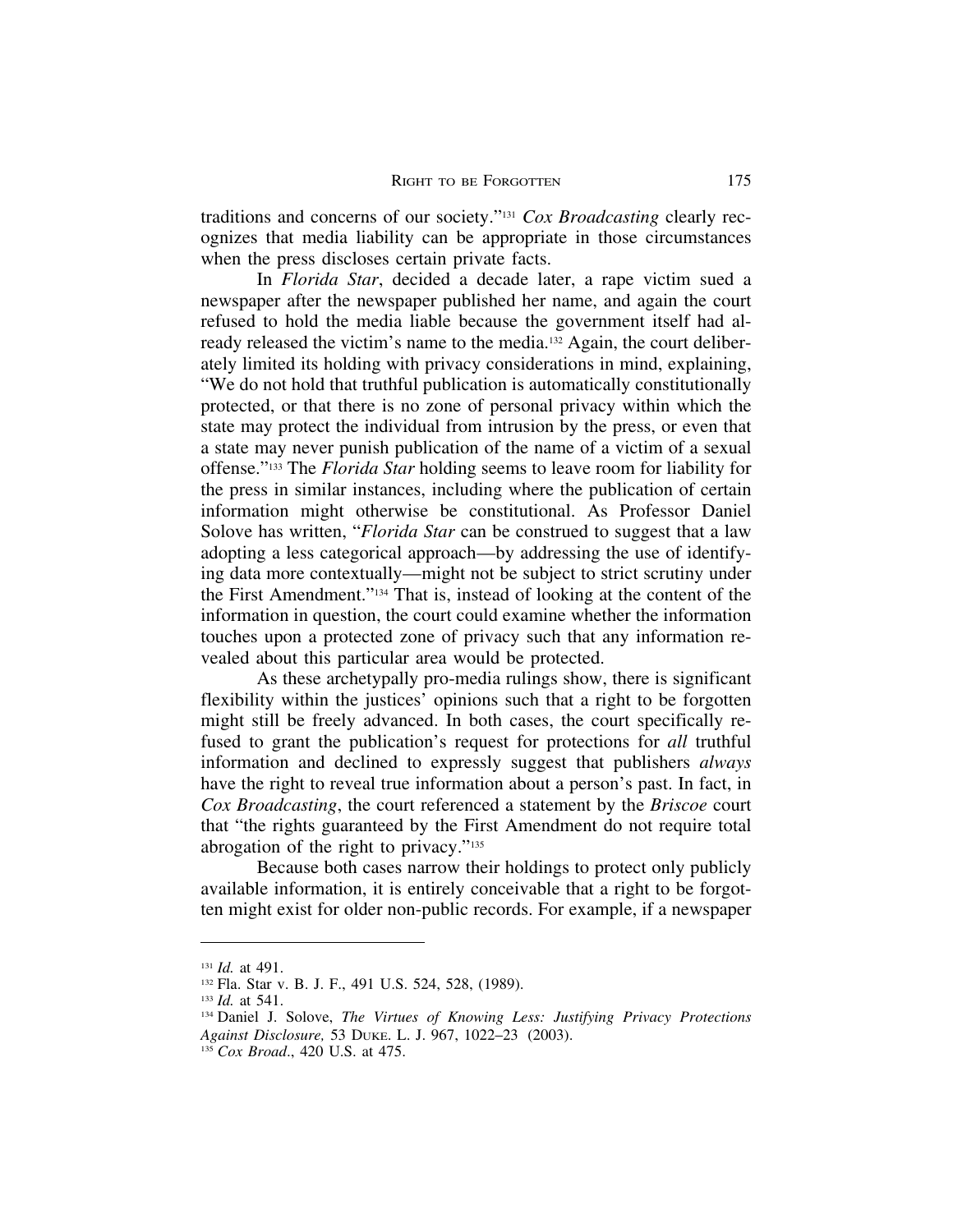published an article that contained information about an adult's juvenile criminal record, and that record had since been expunged, the individual might have a right-to-be-forgotten-like privacy right regarding that information since it was no longer publicly available. Similarly, since neither case discusses whether a person might have such a right to protect information that has never appeared in any government record at all, a right to be forgotten might also exist in sensitive information about a person's past unearthed to the press via any non-official means. Ultimately, Supreme Court jurisprudence does not serve as a hard ban on any sort of right like the right to be forgotten, but rather limits the liability of publications in cases where information about the matter in question was already publicly available.

## **III. Operationalizing a Right to be Forgotten in the U.S.**

This section outlines the means through which a right to be forgotten might be institutionalized in the U.S. It argues that journalistic entities, broadly defined, should be compelled to utilize expiration and anonymization in order to respond to compelling requests for the removal of articles. It provides examples of news organizations that are already participating in these activities, and it concludes with a discussion of how government-mandated anonymization and expiration might be able to survive a First Amendment challenge if there were a compelling governmental interest in each individual's right to self-actualization, rehabilitation, and ability to have a second chance.

#### A. Anonymization and Expiration

As is established in the myriad cases and statutes cited above, a right-to-be-forgotten-like privacy right carries enormous social benefits. This is especially true in the information age as digital memory seems poised to alter social memory in significant ways. Because more of our activities are taking place online—from shopping to communicating to mapping directions—individuals are more easily reduced to a vast quantity of data points than ever before. Once these data are collected, it is easily aggregated and correlated with other kinds of data, which can be utilized to provide a clearer understanding of each individual user than any individual data point can alone. Such data has an alarming degree of predictive power in that when it is combined in the right way, it leads to the possibility of discovering new information about the data subject in question. More than ever before, a legislatively-enforced program of so-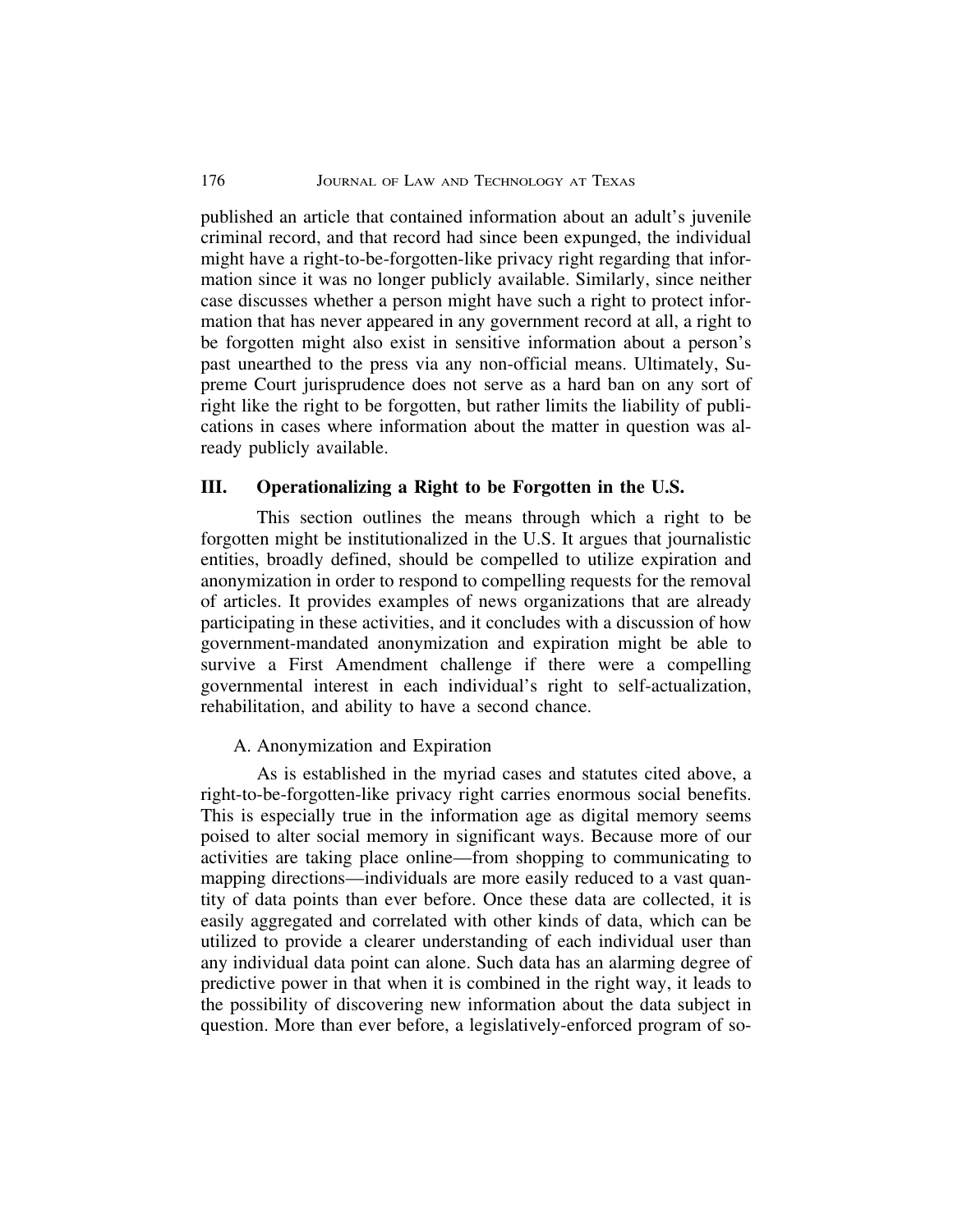cial forgetfulness is needed to combat the creeping ability to be wholly knowable based off of a few fragments of online information.

Were such a program to be introduced it would likely hinge on two strategies of obscuring information—expiration and anonymization—both of which should be carried out by news organizations themselves. Arguably the foremost means of instituting a policy of widespread forgetting is establishing expiration dates for links to articles. As Mayer-Schönberger has suggested, "meta-information tags" might allow webpage authors to define how long search engines keep the link to a particular web page in their index.136 This, of course, speaks to the relevance of the information in question—a quality that is important both for news sites as well as for the subjects of news articles. As the newsworthiness of the information declines over time, media organizations will have progressively less interest in protecting the information. For example, it is highly unlikely that a decades-old piece on a local crime would be visited by many users, and the ad revenue from the piece would likely be negligible. At the same time, the longer the piece is online, the more likely it is that the subject of the piece would want it removed, particularly if he is applying to college, trying to get a job, using a dating app, or undertaking any of the other myriad activities that might inspire others to google his name. Surely there must be a point at the intersection of the declining profitability and journalistic value of the article for the news organization, and the increasing nuisance of the article for the data subject in question, at which the expiration of the link to the article could be agreed upon. The French Data Protection Authority, the CNIL, for example, has specified the maximum duration for which data may be kept, taking into account the purposes of the collection and the public interest served by its retention.<sup>137</sup> It seems conceivable that a similar legislative move could be made in the U.S.

Several local newspapers' editorial boards already participate in their own versions of forced expiry. The Tampa Bay Times, for example, formed a committee of four editors in 2016 to adjudicate requests for the

<sup>136</sup> MAYER-SCHÖNBERGER, *supra* note 9, at 179–180.

<sup>137</sup> *Sheet n*°*14: Define a Data Retention Period*, COMM'N NATIONALE DE L'INFORMATIQUE ET DES LIBERTES´ (June 11, 2020), https://www.cnil.fr/en/sheet-ndeg14 -define-data-retention-period#:~:text=the%20data%20relating%20to%20payroll,be %20kept%20for%205%20years.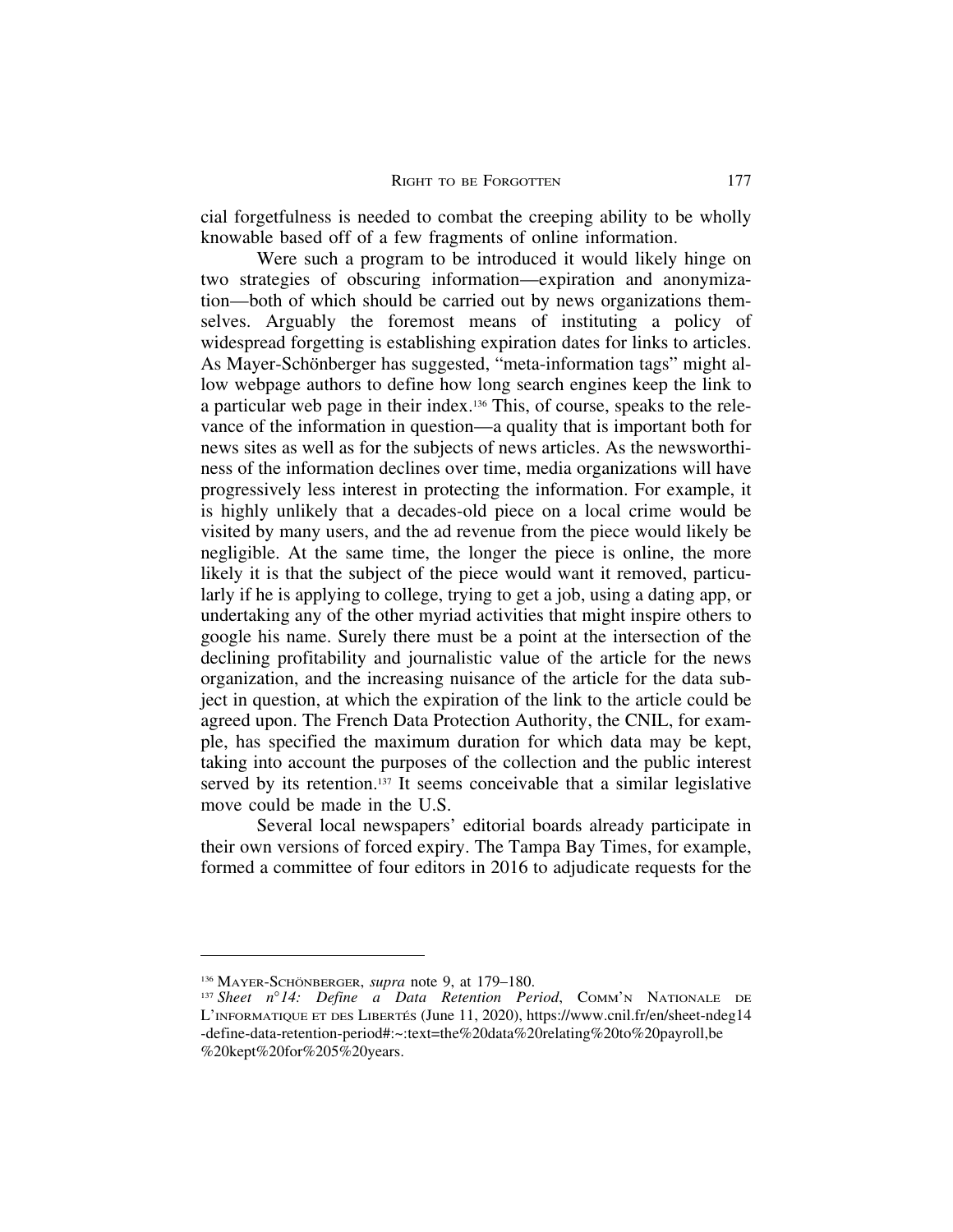removal or alteration of stories in their archive.138 While the paper's editors admitted they never would have entertained such a request in a preinternet era, they knew that in an age where an obscure story from decades ago might appear on the first page of results after a search of someone's name, retention is not always the best policy. In one of the committee's first meetings, the editors granted a request to delete a story from years earlier in which a woman had been identified as having worked with a "naked maids" cleaning service when she was 19 years old.139 The woman was now older, farther removed from the story, and felt the story was embarrassing and unfairly defined her life. In deleting the post, the newspaper likely weighed the balance between the journalistic and financial value of the piece and the individual shame and hardship caused by its mentioning that particular individual and voted that the latter was far more serious.140 Though journalists no doubt stand by the importance of their craft, they recognize when the hardships faced by certain subjects outweigh the value of their work and they have no qualms limiting access to their work online. As the Society for Professional Journalists Code of Ethics provides, "Balance the public's need for information against potential harm or discomfort. Pursuit of the news is not a license for arrogance . . . ."141 These harm-minimization principles seem to indicate quite clearly that it is only when the balance weighs in favor of publication over individual privacy that journalism ethics would support the story.

The second strategy of obscuring information that might support a right to be forgotten is the anonymization of news stories. Here, editors of online publications might be compelled to anonymize the subject of dated news stories if the subject is a private individual, the incident in question is not particularly grave, and the subject's identification contributes nothing journalistically to the piece. If public and institutional memory is skewed towards preservation and evaluation, as opposed to deletion and forgetting, altering online data beyond immediate recogniz-

<sup>138</sup> Terry Carter, *Erasing the News: Should Some Stories Be Forgotten?* A.B.A. J. (Jan. 1, 2017, 12:10 AM), http://www.abajournal.com/magazine/article/right\_to\_be\_ forgotten\_US\_law.

<sup>139</sup> *Id.*

<sup>140</sup> *See id.* (stating "the paper's managing editor, Jennifer Orsi, thought it wasn't fair for that instance in her life to define her now").

<sup>141</sup> *Code of Ethics*, SOC'Y PROF. JOURNALISTS (Sep. 6, 2014), https://www.spj.org/pdf/ spj-code-of-ethics.pdf [https://web.archive.org/web/20201010022256/https://www.spj. org/pdf/spj-code-of-ethics.pdf].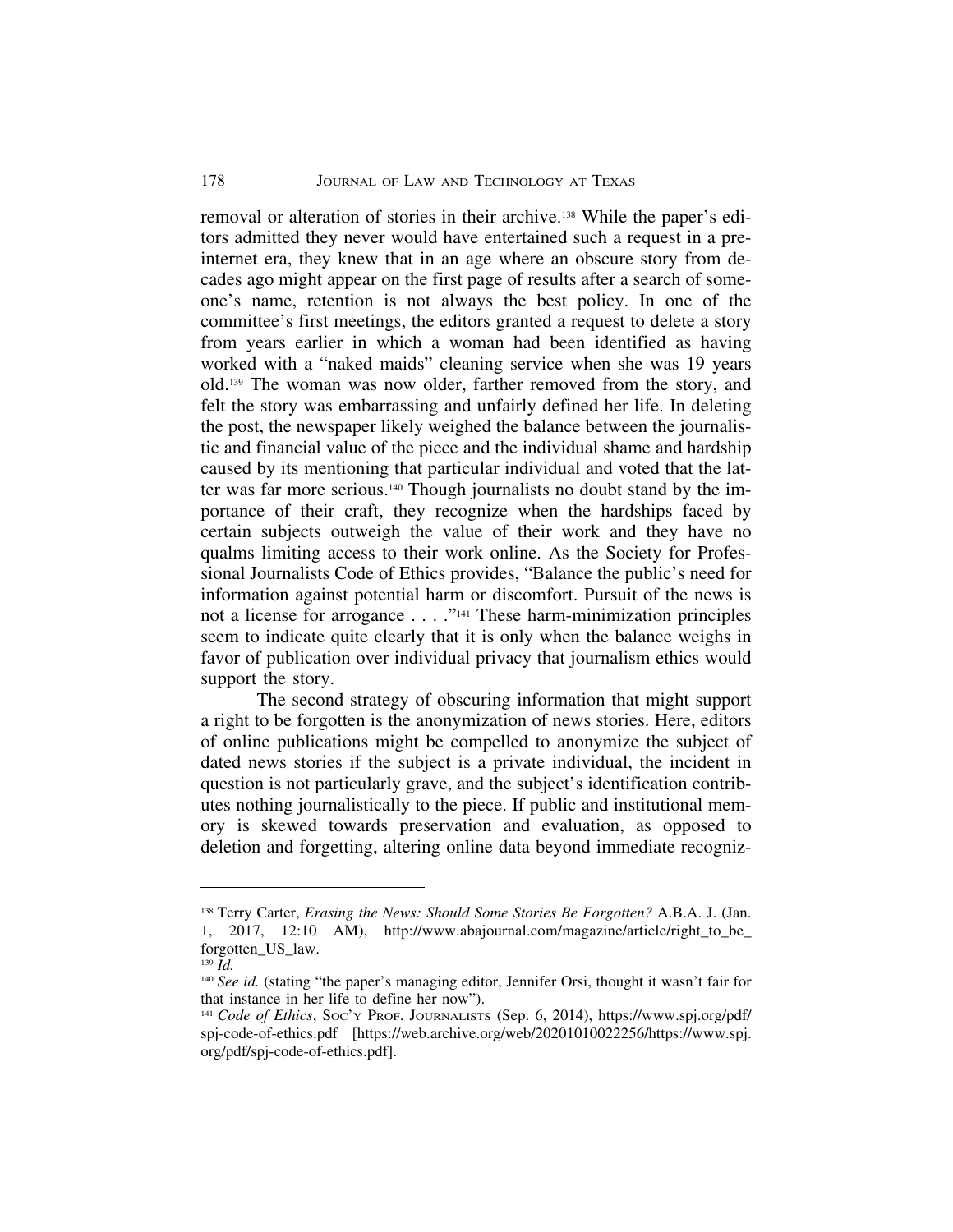ability may prove more feasible than outright removal. Newspapers could perhaps issue a note, in the form of current corrections notices, explaining that the article had been altered as a result of a right to be forgotten request, thereby maintaining full transparency for readers. Anonymizing articles allows for a replication of the unidentified, innominate world of the pre-internet era in which private individuals were able to make mistakes and subsequently rebuild their lives free from scrutiny. In this earlier time, Americans had far less control over what they knew of others and far more control over how they allowed themselves to be known because they were sheltered by their compatriots' inability to use technology to peer into their private life whenever they wanted.142 The crux of anonymization in this sense is simply the de-identification of shameful or embarrassing acts or speech from the individuals who produced them such that the story remains the same, but the actor is unrecognizable by others.

Several papers in the U.S. already utilize anonymization policies to accommodate the privacy demands of subjects of their reporting. Cleveland.com, the paper of record for northeast Ohio, instituted such a policy in 2019, enabling those whose names have been mentioned in past articles to request that their names be removed from old stories.143 As the editor of cleveland.com, Chris Quinn wrote when he announced the policy, "Not a week goes by anymore, it seems, that several of us in the newsroom don't hear from people who are blocked from improving their lives by the prominence of cleveland.com stories about their mistakes in Google searches of their names. They don't get jobs, or their children find the content, or new friends see it and make judgments."144 Cleveland.com does not alter articles about elected officials, celebrities, or other persons, nor does it obscure information related to violent or sex crimes, but it does allow individuals who have committed misdemeanors to disassociate themselves with the transgressions of their past. As the newspaper recognized, the news value of local crime stories is rarely in the name of the perpetrator involved, but rather, the details of the incident itself.145 For example, removing the name of a drunken teenager who drove into a storefront from a story about underaged drinking being on

<sup>142</sup> SARAH E. IGO, THE KNOWN CITIZEN: A HISTORY OF PRIVACY IN MODERN AMERICA 33 (2018)

<sup>143</sup> Chris Quinn, *Right to be Forgotten*, CLEVELAND.COM (Jun. 12, 2019), https:// www.cleveland.com/opinion/2018/07/right\_to\_be\_forgotten\_clevelan.html.

<sup>144</sup> *Id.*

<sup>145</sup> *Id.*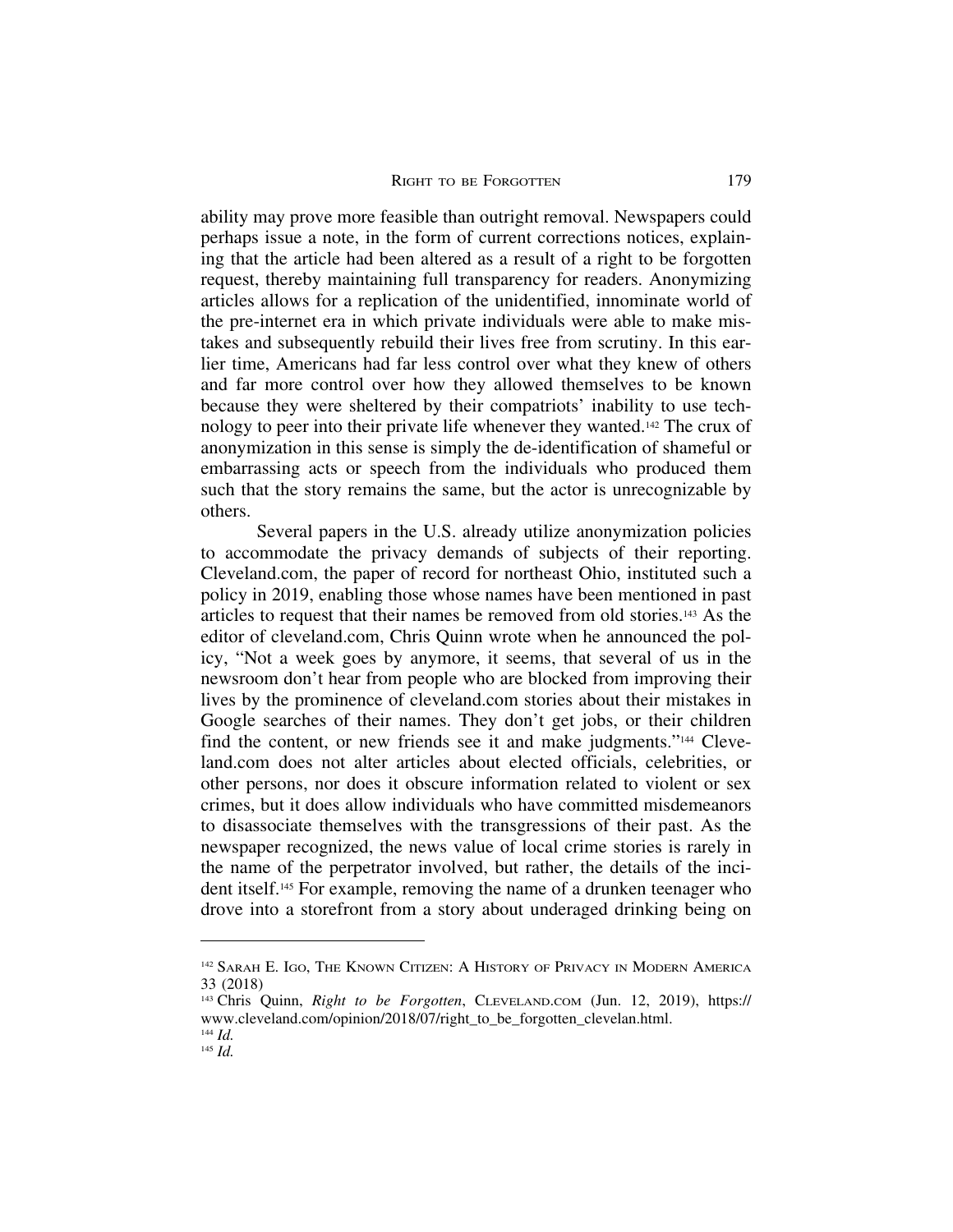the rise makes no difference in accomplishing the goals of journalism, namely seeking truth and reporting it. But if the teenager's name is included, it may cause enormous personal embarrassment and hardship for him for decades to come. Such a use of personal information seems wholly counteractive to the Society of Professional Journalists' mandate to minimize harm and "avoid pandering to lurid curiosity."146

Both expiration and anonymization would require a significant balancing test to evaluate the newsworthiness of the piece versus the privacy rights of the person implicated. The criteria used should follow from the recommendations of Working Party 29 as well as the best practices of the newspapers mentioned above, which are already involved in their own form of balancing test to remove certain dated articles. Factors that should be considered in this balancing test include the length of time between the offense and the request for removal, the public notoriety of the subject, the sensitivity of the material in question, the age of the subject at the time of the article's publication, and the extent to which the identification of the subject contributes to the newsworthiness of the piece. Underlying all of these inquiries should be the question posed by the cleveland.com editor in his initial defense of the paper's right-to-beforgotten-esque program: how long should someone have to pay for a mistake?147 Do we want to face a future that is forever unforgiving because we are unable to forget our past?

These are complex questions, but there is every indication that news organizations are able to think carefully and thoughtfully about them. More so than a search engine, whose conception of newsworthiness is based on the number of page visits and search algorithm rather than journalistic standards,148 or an independent body charged with handling requests from individuals for all publications, news organizations are best equipped to evaluate when an article is no longer of service to their own particular aims—journalistic, financial, or otherwise.149 This is

<sup>146</sup> SOC'Y PROF. JOURNALISTS, *supra* note 140.

<sup>147</sup> Quinn, *supra* note 142.

<sup>&</sup>lt;sup>148</sup> Danny Sullivan, *Under the Hood: Google News & Ranking Stories*, SEARCH ENGINE LAND (Nov. 24, 2009, 9:00 AM), https://searchengineland.com/google-news-rankingstories-30424 [https://web.archive.org/web/20201010044347/https://searchengine land.com/google-news-ranking-stories-30424].

<sup>149</sup> *What is Newsworthy?* (Dec. 22, 2019) https://www.pbs.org/newshour/extra/app/ uploads/2013/11/What-is-Newsworthy-Worksheet.pdf [https://web.archive.org/web/ 20200115183518/https://www.pbs.org/newshour/extra/app/uploads/2013/11/What-is-Newsworthy-Worksheet.pdf].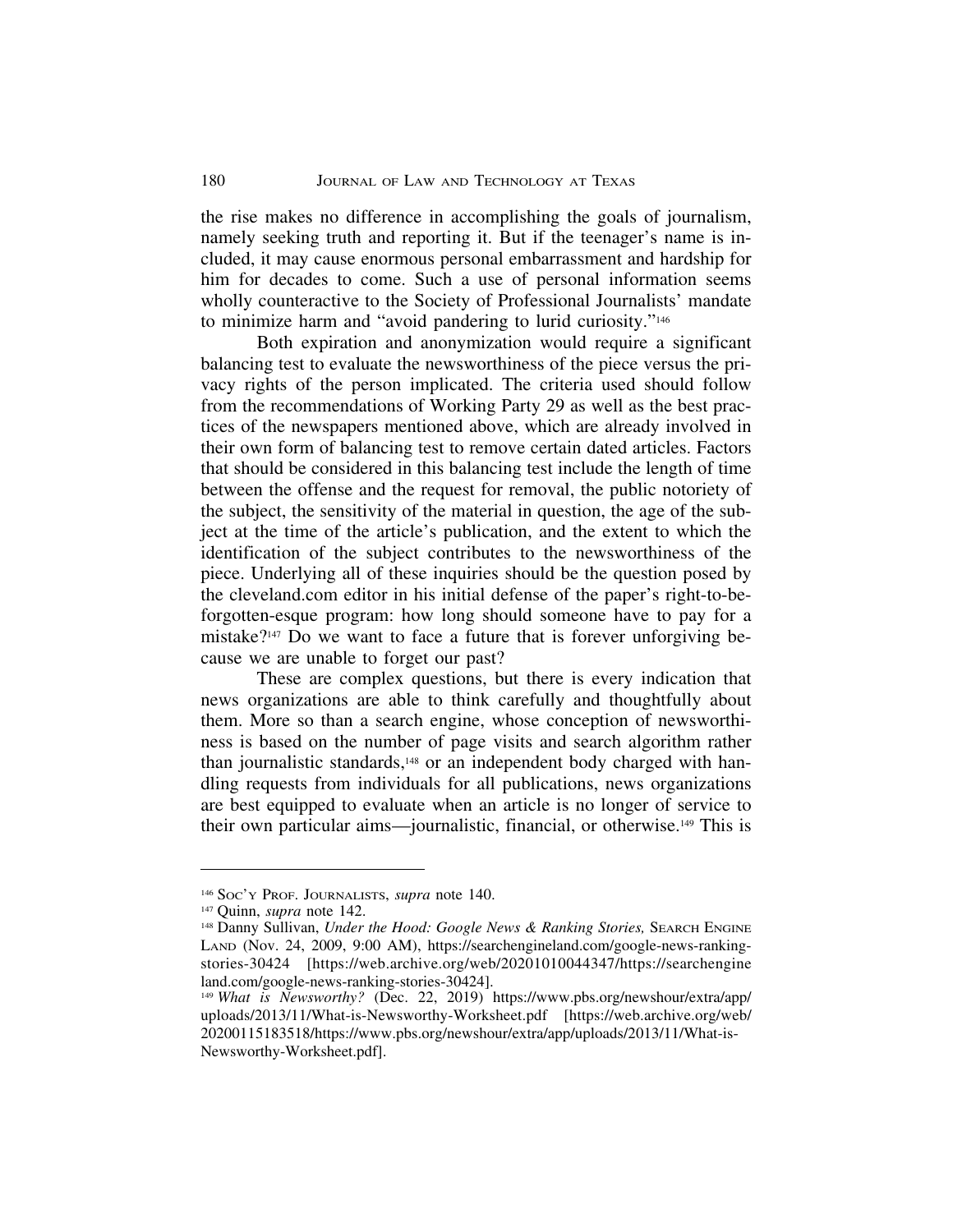because editors and publishers know their standards of reporting, understand their audience, and use data analytics platforms, which provide them with detailed information about user engagement on a particular article.150 As the producers of the content in question, they should be afforded the ultimate say on whether an article stays or goes. The right would thus be conceptualized as a means for journalists to take moral agency over their work and alter it when the information they have written and reported becomes inappropriately harmful.

To some extent, news organizations might take their cues from the justice system just as Cleveland.com has committed to doing.151 In judicial bodies across the nation, officials make daily assessments as to whether individuals with troubled or embarrassing pasts have changed from who they once were. Parole boards, for example, determine whether an individual should be released from prison by looking at the length of time that has passed since the crime, evaluating the offender's accomplishments while incarcerated, and reviewing his prior criminal record.152 Family court judges assess whether biological parents who have lost custody of their children have changed their ways enough to regain custody once again.153 Judges in criminal cases can be inclined to mitigate a defendant's sentence if they are persuaded that the defendant is remorseful.154 The Department of Justice often offers amnesty to corporations that voluntarily disclose their past wrongdoings and commit to bolstering their compliance department and changing company policies.155

<sup>150</sup> Elizabeth Hansen & Emily Goligoski, *Guide to Audience Revenue and Engagement* COLUM. JOURNALISM REV. (Feb. 8, 2018) (available at https://www.cjr.org/tow\_center\_ reports/guide-to-audience-revenue-and-engagement.php).

<sup>151</sup> *See* Chris Quinn, *We Want to Expand Our Right to be Forgotten and This Time Its About Fairness and Equity* CLEVELAND.COM (Oct. 3, 2020) https://www.cleveland.com/ news/2020/10/we-want-to-expand-our-right-to-be-forgotten-and-this-time-its-about-

fairness-and-equity-letter-from-the-editor.html (explaining the newspaper's intention to work with the courts to determine cases where people have successfully had their criminal records sealed).

<sup>152</sup> U.S. Parole Comm'n, *What Happens at a Parole Hearing,* U.S. DEPT. OF JUSTICE (Dec. 23, 2019). (available at https://www.justice.gov/uspc/frequently-asked-questions #q2).

<sup>153</sup> Robert H. Mnookin, *Child Custody Adjudication: Judicial Functions in the Face of Indeterminacy,* 39 L. & CONTEMP. PROBLEMS 226, 280 (Summer 1975).

<sup>&</sup>lt;sup>154</sup> Rocksheng Zhong, *So You're Sorry? The Role of Remorse in Criminal Law*, YALE MED. THESIS DIGITAL LIB. 1 (Jan. 2013) (available at https://elischolar.library.yale.edu/ cgi/viewcontent.cgi?article=1852&context=ymtdl).

<sup>155</sup> DOJ Manual 9-28.900 – Voluntary Disclosures.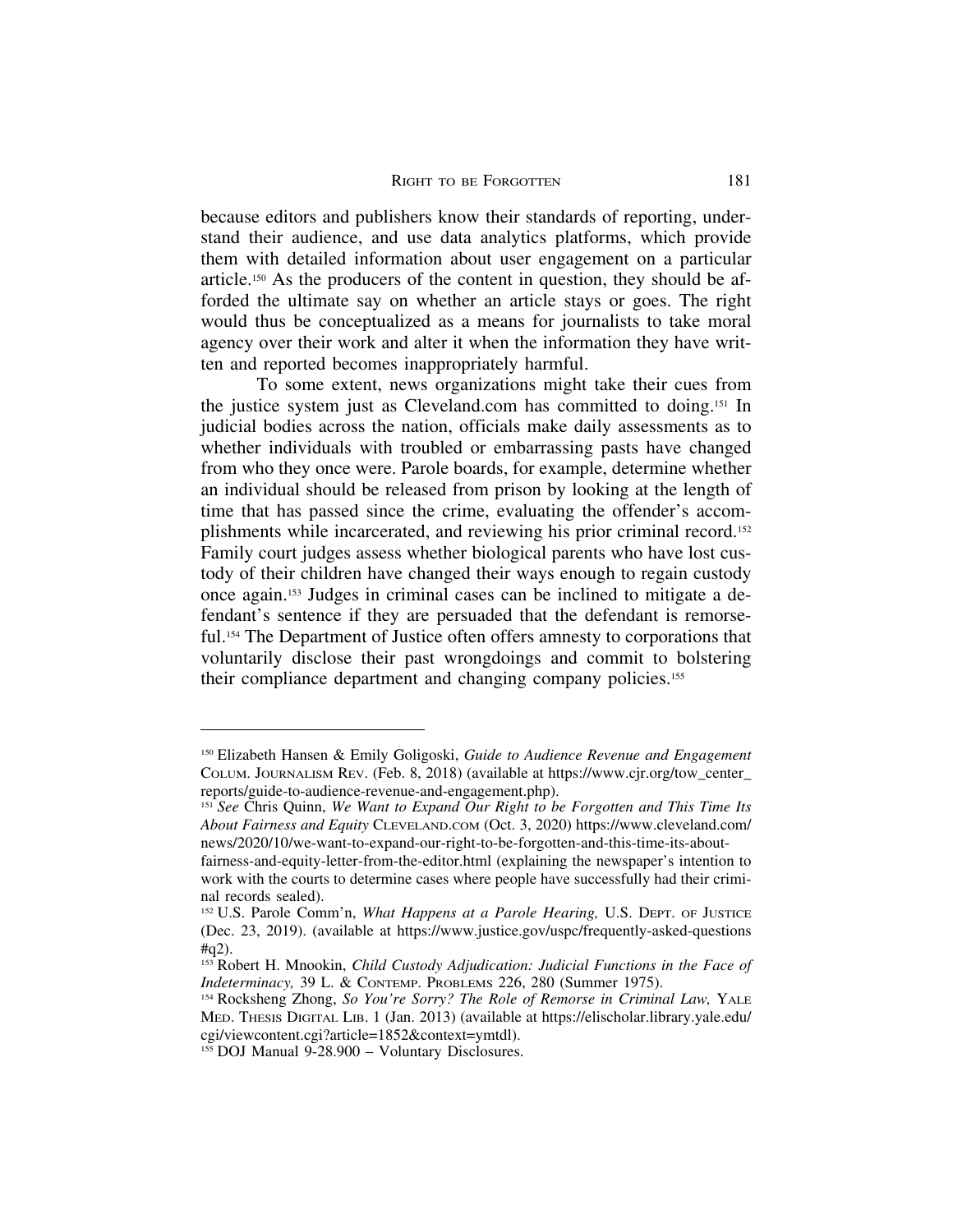## 182 JOURNAL OF LAW AND TECHNOLOGY AT TEXAS

Ultimately, the legal system is already well-disposed to determine whether an individual has changed his ways enough such that the current version of himself is meaningfully different than the person he was before. Surely news organizations could adopt some of these standards as they devise guidelines determining whether information published about a person's past was irrelevant or excessive. Formally acknowledging that people have changed is, as Leta Jones writes, demonstrative of "a larger cultural willingness to allow individuals to move beyond their personal pasts, a societal capacity to offer forgiveness, provide second chances, and recognize the value of reinvention."156 The value of such forgiveness is enormous in a world in which individuals can no longer rely on the fallibility of memory to support their efforts at self-reflection and reinvention.

## B. Overcoming First Amendment Challenges

Both expiration and anonymization would likely be in tension with the First Amendment insofar as they constitute a government-imposed restriction on speech;157 however, such tension might be mitigated if it is determined that there is a compelling government interest in allowing individuals the freedom to evolve and to have second chances.<sup>158</sup> As shown through credit reporting regulations and juvenile crime record laws, both state and federal legislatures seem genuinely invested in the idea that in some circumstances, an individual's past follies should not burden his future goals. If juvenile criminal records can be hidden from employers' background checks, and bankruptcy filings can be hidden from credit reporting agencies, why should reports of such events be allowed to remain in online news archives? The retention of such a record only serves to undermine the goal of these statutes explicitly aimed at ensuring public and institutional forgetfulness. If society has decided to give an individual a second chance, the internet should do the same by "forgetting" information that is no longer relevant to who that person is today.

<sup>156</sup> LETA JONEs, *supra* note 53, at 11.

<sup>157</sup> *See generally* Eugene Volokh, *Freedom of Speech, Permissible Tailoring and Transcending Strict Scrutiny,* 144 U. PA. L. REV. 2417 (1996) (discussing when First Amendment values are transcended by other governmental interests).

<sup>158</sup> *See supra* Part II (explaining that there is a long history of case law and legislation in the U.S. endorsing an apparent government interest in allowing individuals the freedom to have a second chance).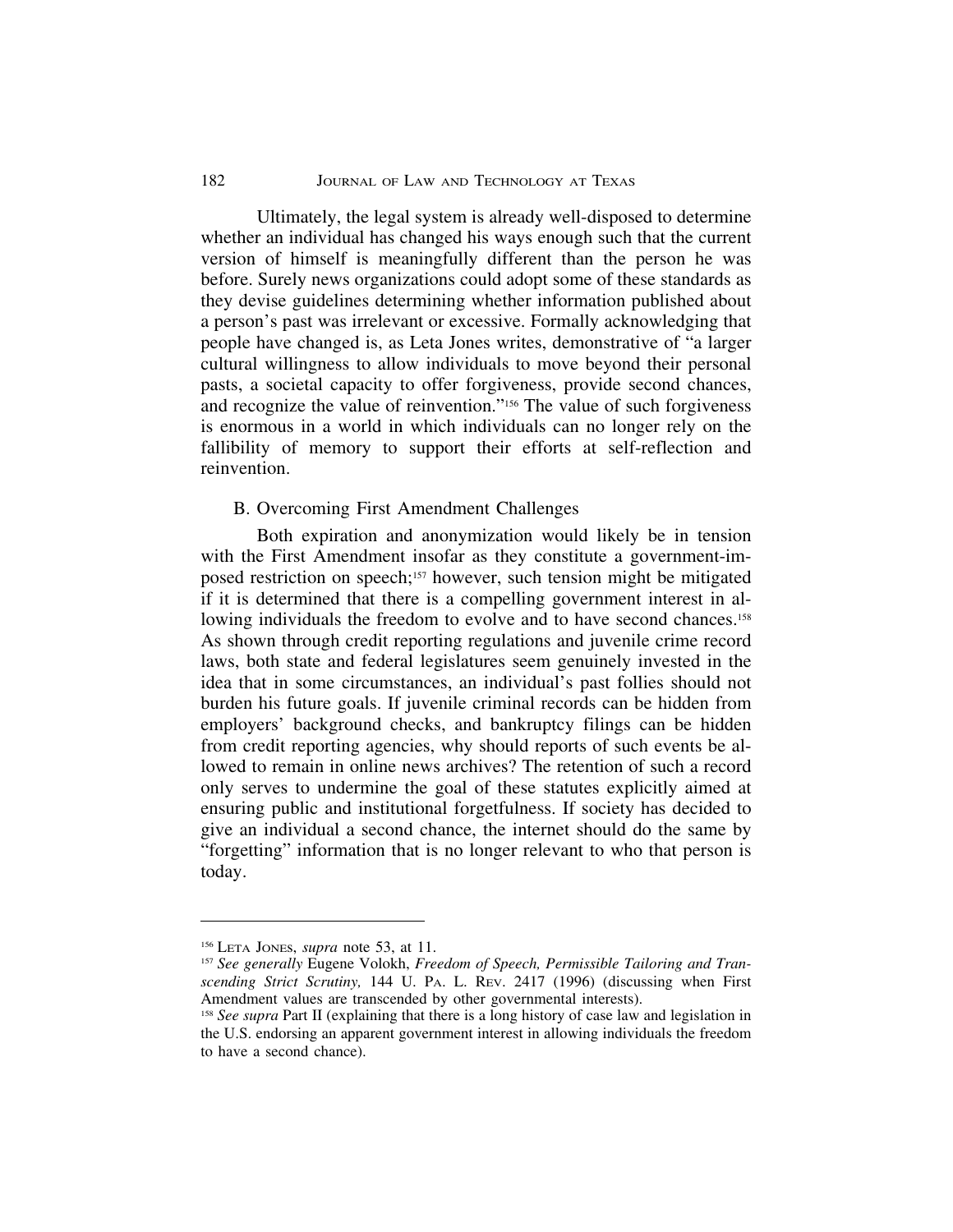Most restrictions on speech are reviewed starting with an assessment of whether the restriction in question is content-based or contentneutral.159 The difference between content-based and content-neutral speech restrictions has been defined by the Court as the difference between restrictions which discriminate based on viewpoint and restrictions which discriminate based on factors external to semantic content such as the time, place, and manner of speech.160 While content-based restrictions on speech receive strict scrutiny—a more rigorous and speech-protective test of constitutionality—content-neutral restrictions do not.161 Thus, a speech regulation such as the right to be forgotten has a much greater chance of passing constitutional muster if it is deemed to be contentneutral.162

<sup>159</sup> *See* Volokh *supra* note 151 at 2419.

<sup>160</sup> *See*, *e.g.,* Police Dept. of Chi. V. Mosley 408 U.S. 92, 101 (1972) (A Chicago ordinance prohibiting picketing within 150 feet of a school, except for labor picketing, was deemed unconstitutional. Writing for the Court, Justice Thurgood Marshall explained that the ordinance "describes impermissible picketing not in terms of time, place, and manner, but in terms of subject matter. The regulation thus slips from the neutrality of time, place, and circumstance into a concern about content. This is never permitted."); Ward v. Rock Against Racism, 491 U.S. 781, 799 (1989) (A New York City ordinance mandating the use of city-provided sound systems for concerts in Central Park was upheld, giving broad deference to the City's interest in "maintaining order." As long as "the means chosen are not substantially broader than necessary to achieve the government's interest," a regulation will not be invalidated because a court concludes that the government's interest "could be adequately served by some less-speech-restrictive alternative."). R.A.V. v. City of St. Paul, 505 U.S. 377, 382 (1992) ("Content-based regulations are presumptively invalid."); Carey v. Brown, 447 U.S. 455, 462 n.6 (1980) ("It is, of course, no answer to assert that the Illinois statute does not discriminate on the basis of the speaker's viewpoint, but only on the basis of the subject matter of his message. The First Amendment's hostility to content-based regulation extends not only to restrictions on particular viewpoints, but also to prohibition of public discussion of an entire topic.").

<sup>161</sup> *See* Volokh *supra* note 151 at 2421 n.29; David L. Hudson Jr., *Content Neutral*, FIRST AMEND. ENCYC., https://www.mtsu.edu/first-amendment/article/937/content-neutral (last visited Jan. 10, 2021); Turner Broad. Sys., Inc. v. FCC, 512 U.S. 622, 642 (1994) ("Regulations that are unrelated to the content of speech are subject to an intermediate level of scrutiny."); United States v. Alvarez, 132 S. Ct. 2537, 2548 (2012) (referring to the scrutiny applied to content-based speech regulations as "the most exacting scrutiny"). *See*, *e.g.*, Brown v. Entm't Merchs. Ass'n., 131 S. Ct. 2729, 2738 (2011); United States v. Playboy Entm't Grp., 529 U.S. 803, 813 (2000); Sable Commc'ns of Cal., Inc. v. FCC 492 U.S. 115, 126 (1989).

<sup>162</sup> Leslie Gielow Jacobs, *Clarifying the Content-Based / Content Neutral and Content / Viewpoint Determinations* 34 MCGEORGE L. REV. 595, 596 (2003) ("A content-based government speech restriction receives the most rigorous scrutiny, which is almost al-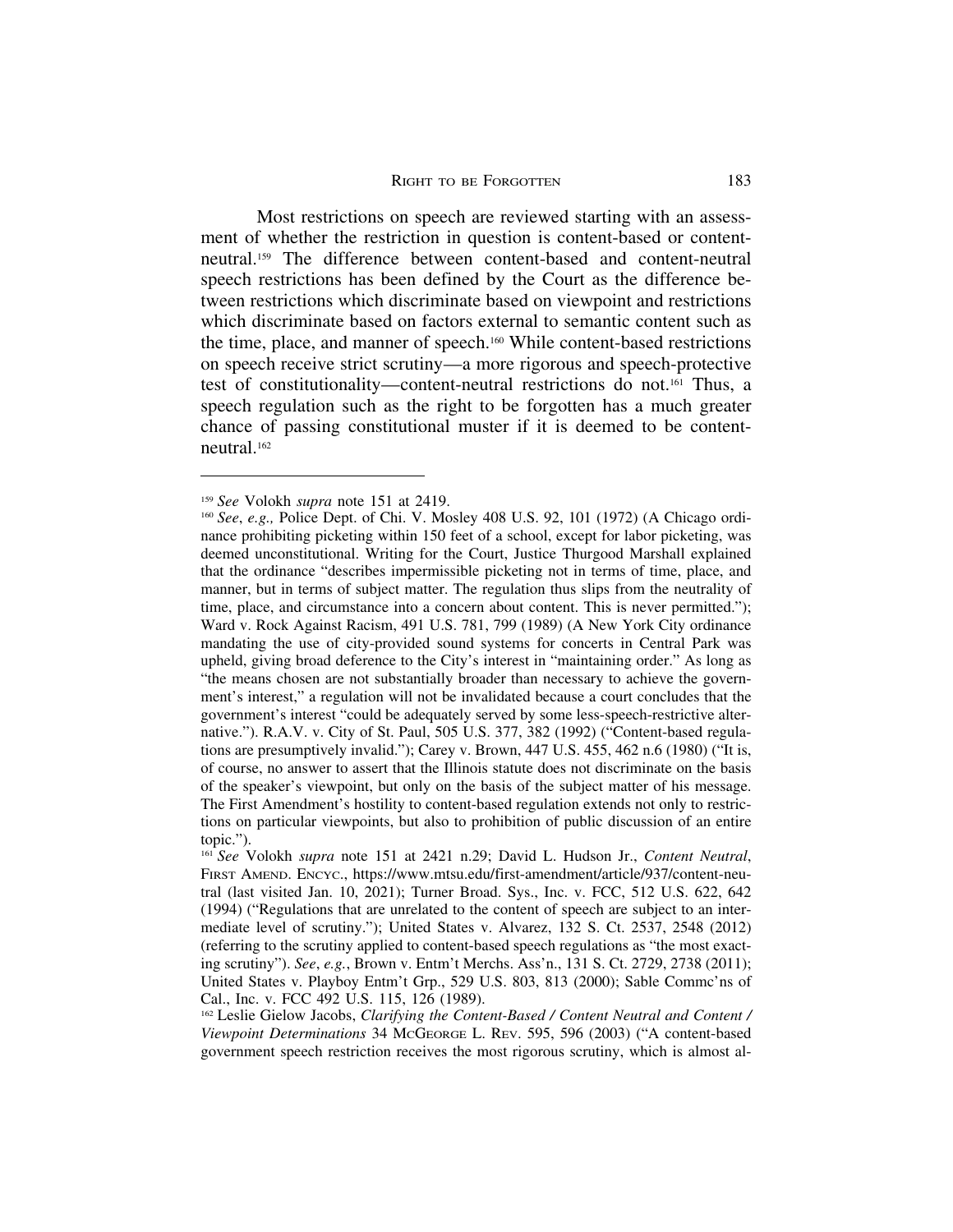#### *i. Restriction Is Content Neutral*

While the right to be forgotten may appear to be a solely contentbased restriction, insofar as it would be invoked only where specific speech content was objected to by a particular requester; in fact, from the perspective of the government, the restriction would be content-neutral. In establishing a right to be forgotten, Congress would not be aiming to curtail the expression of a particular idea, but rather setting guideposts on the forms which internet speech may take and the lifespan for which it may exist. In that sense, telling search engine providers to delist dated URLs is closer to telling concert promotors they cannot exceed a particular volume in their shows, or telling protesters they may not assemble after 8pm on weeknights, than it is to criminalizing indecent phone messages or imposing financial burdens on literary works by former felon mentioning past crimes.163 That is, it is not the semantic content of the speech that is subject to restriction, but rather the time, place, or manner of the expression—namely its existence in cyberspace and its ease of availability to the public in perpetuity.164

There are a number of tests which can be used to establish whether a restriction is content-neutral, but the thrust of the focus in any of these formulations involves "whether the government has adopted a regulation of speech because of disagreement with the message it conveys."165 In the case of the right to be forgotten, the government is not disagreeing with *what* the message conveys, but rather, disagreeing with *how* it is conveyed. For example, if an individual wanted to enforce her right to be forgotten to delist a photo posted by another person on Facebook, the restriction on the poster's speech would not be responding to the content of the photo, but rather the photo's being publicly available on the internet. Two variations on this example help to clarify the con-

ways fatal. By contrast a content neutral speech restriction receives much more lenient intermediate review.").

<sup>163</sup> Sable Communications of Cal. v. F.C.C., 492 U.S. 115 (1989); Simon & Schuster, Inc. v. Members of N.Y. State Crime Victims Board, 502 U.S. 105 (1991).

<sup>164</sup> *See* Wilson Huhn, *Assessing the Constitutionality of Laws That Are Both Content-Based and Content-Neutral: The Emerging Constitutional Calculus* 79 IND. L. J. 801, 806 (explaining "it is not always possible to classify a law as purely content-based or purely content-neutral. Many laws regulating expression—perhaps most such laws—are *both* content-based *and* content neutral").

<sup>165</sup> *Ward*, 491 U.S. at 791; *see also* Renton v. Playtime Theatres, Inc. 475 U.S. 41, 48 (1986) (holding that content-neutral "speech regulations are those that are justified without reference to the content of the regulated speech").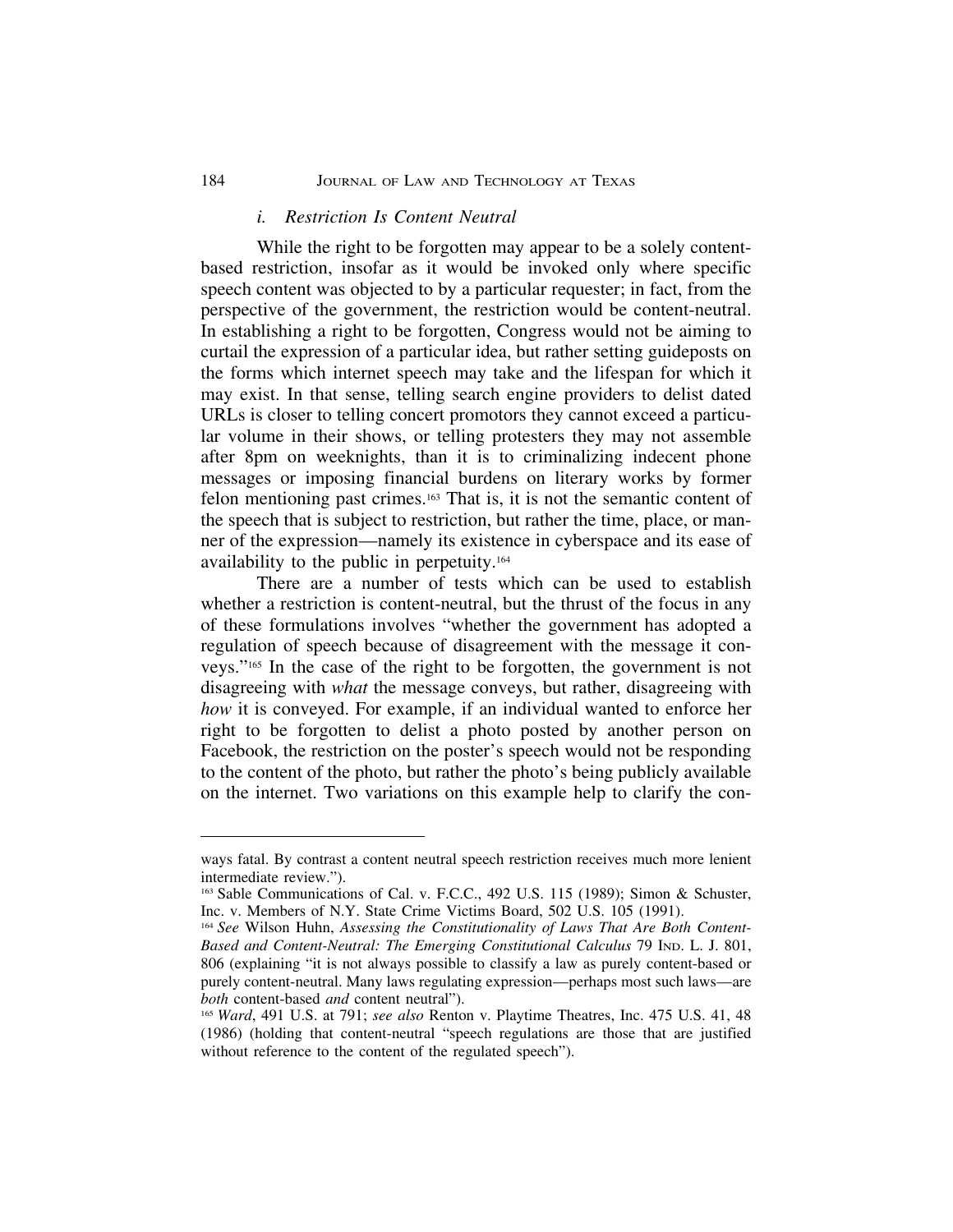tent-neutral nature of the right. First, if the photo existed only in print form and was kept in the photographer's home, the subject of the photo would not be able to exercise the right because the speech would not have the spatial or temporal properties of an internet URL and thus would not warrant delisting. Second, regardless of the content of the photo—whether it depicted its subject drinking underage, attending a protest, or reading studiously—so long as it was posted publicly online, and the subject was not a public figure, the subject of the photo could try to invoke the right. In either event, the restriction would treat the content of the speech the individual seeks to have delisted impartially and instead focus solely on the nature of its publication.

There are many similarities between restrictions on the listing of URLs and other speech restrictions the Court has deemed to be contentneutral. Consider, for example, the case of *Ward v. Rock Against Racism*, in which New York City mandated the use of city-provided sound systems for public concerts in Central Park in order to reduce the maximum amount of noise produced by such an event.166 The ordinance was enacted in response to several complaints from individuals living near the concert venue who were disturbed by the noise level, but the sponsors of a rock concert complained that the ordinance interfered with their First Amendment rights.167 The Court upheld the ordinance, explaining that it was narrowly tailored to the content-neutral "desire to control noise levels at bandshell events, in order to retain the character of the [park] and its more sedate activities, and to avoid undue intrusion into residential areas and other areas of the park."168 The city's aim—namely preserving public space so that all could enjoy it and so that no other activities such as "reclining, walking, and reading"169 were dissuaded—was endorsed by the Court as a compelling interest.170

There are many parallels between the City's ordinance and a right to be forgotten in that both are concerned primarily with regulating a certain manner of speech rather than the content of the speech. Both endeavor to protect public space for the enjoyment of the many rather the few, and both recognize that allowing the volume of certain speech to be too high can have a chilling effect on other activities that people enjoy in public space. Just as a New Yorker might choose not to read or nap in

<sup>166</sup> *Id*. at 784.

<sup>167</sup> *Id*.

<sup>168</sup> *Id*. at 792.

<sup>169</sup> *Id*. at 784.

<sup>170</sup> *Id*. at 796.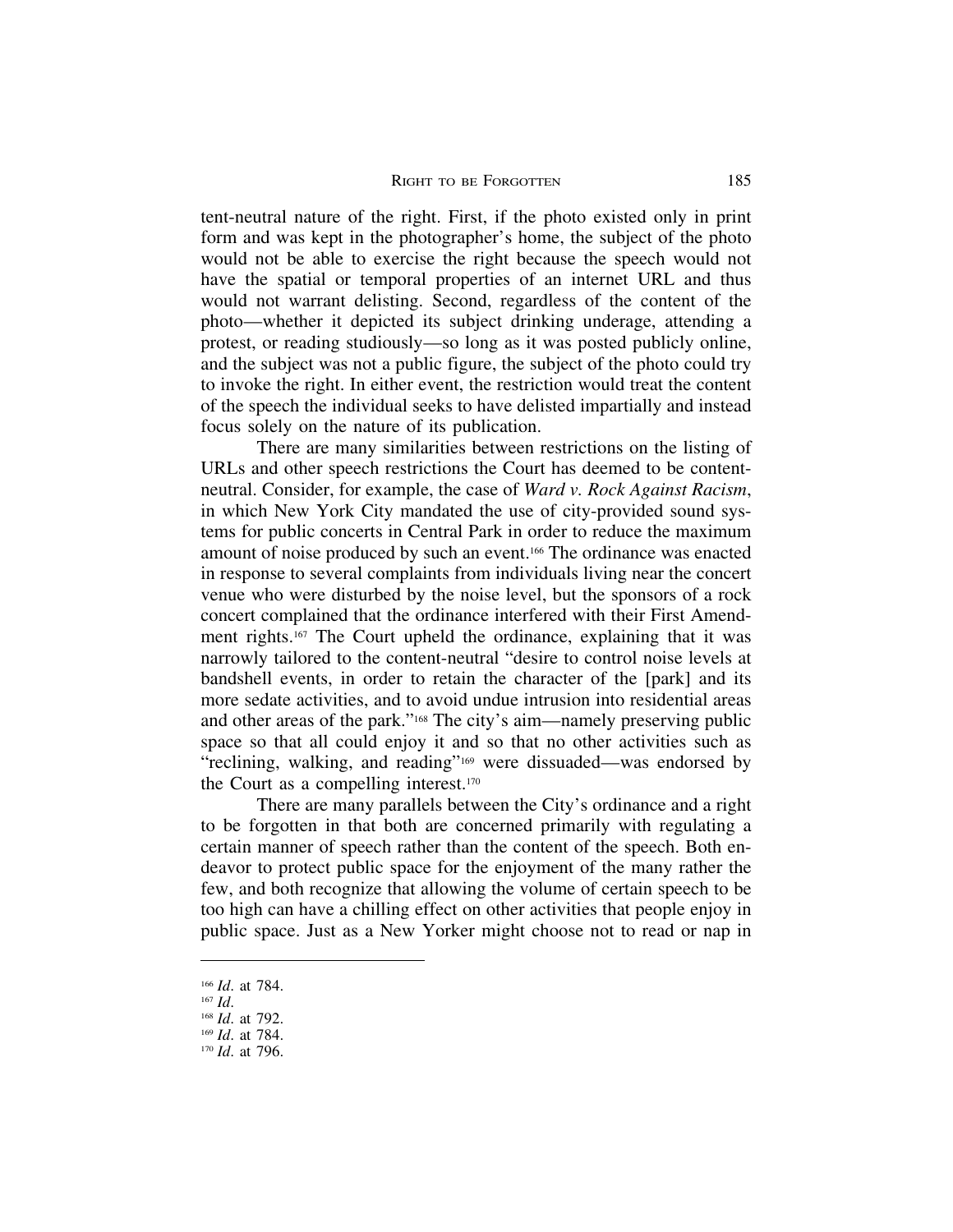#### 186 JOURNAL OF LAW AND TECHNOLOGY AT TEXAS

Central Park when rock music is blasting at 120 decibels, a person might be dissuaded from posting a selfie to social media or write a blog post if she believes that those artifacts of her digital existence will be broadcast to the public for eternity. Neither advocate for removing a particular type of speech from the public forum entirely, just limiting its reach. Just as the concert can still be heard by those close to the stage, an article containing a particular nugget of unseemly private information can still be accessed by those who look for it directly through the host site rather than via a search engine listing. Thus, while a city can adopt an ordinance, limiting the allowable level of noise created by public concerts in light of a spate of complaints, Congress seems capable of adopting an ordinance limiting the widespread accessibility of blog posts reporting on the intimate details of a private person's life after she requests them to be removed.171 In the first case it is the excessive quantity of sound that is objected to, and in the second it is the excessive quantity of digital space that the speech takes up. In both cases, however, it is clear that the government's interest is on restricting the volume of speech, rather than in restricting its content.

## *ii. Compelling Government Interest*

Having determined that a right to be forgotten is a content-neutral restriction, its constitutionality may be determined according to whether or not the restriction serves a compelling government interest.172 Many government interests could be deduced from the right to be forgotten, but foremost among these would be an interest in tranquility, acknowledging the deeply human desire to be left alone by bothersome, loud speech. Such a government interest is nearly identical to that identified by the Court in numerous other content-neutral speech restrictions, which emphasize the "tranquility interests" of private individuals.173 In *Frisby v. Schultz*, for example, the Court held that a town ordinance preventing picketing on quiet, residential streets was not a First Amendment violation because the ordinance served the compelling government interest of protecting residential privacy.174 In *Kovacs v. Cooper*, the Court held that a city ordinance banning sound trucks was constitutional because the city

<sup>171</sup> *Id*. at 799.

<sup>172</sup> *Id*.; McCullen v. Coakley, 134 S. Ct. 2518, 2529 (2014); *Clark*, 468 U.S. 288, 293 *supra* note 159.

<sup>173</sup> *See Ward* v. 491 U.S. 781, 791-792 *supra* note 154; Frisby v. Schultz, 487 U.S. 474, 477 (1988); Kovacs v. Cooper, 336 U.S. 77, 97-97 (1949) (Frankfurter, J. concurring). <sup>174</sup> *Frisby*, 487 U.S. 474, 484.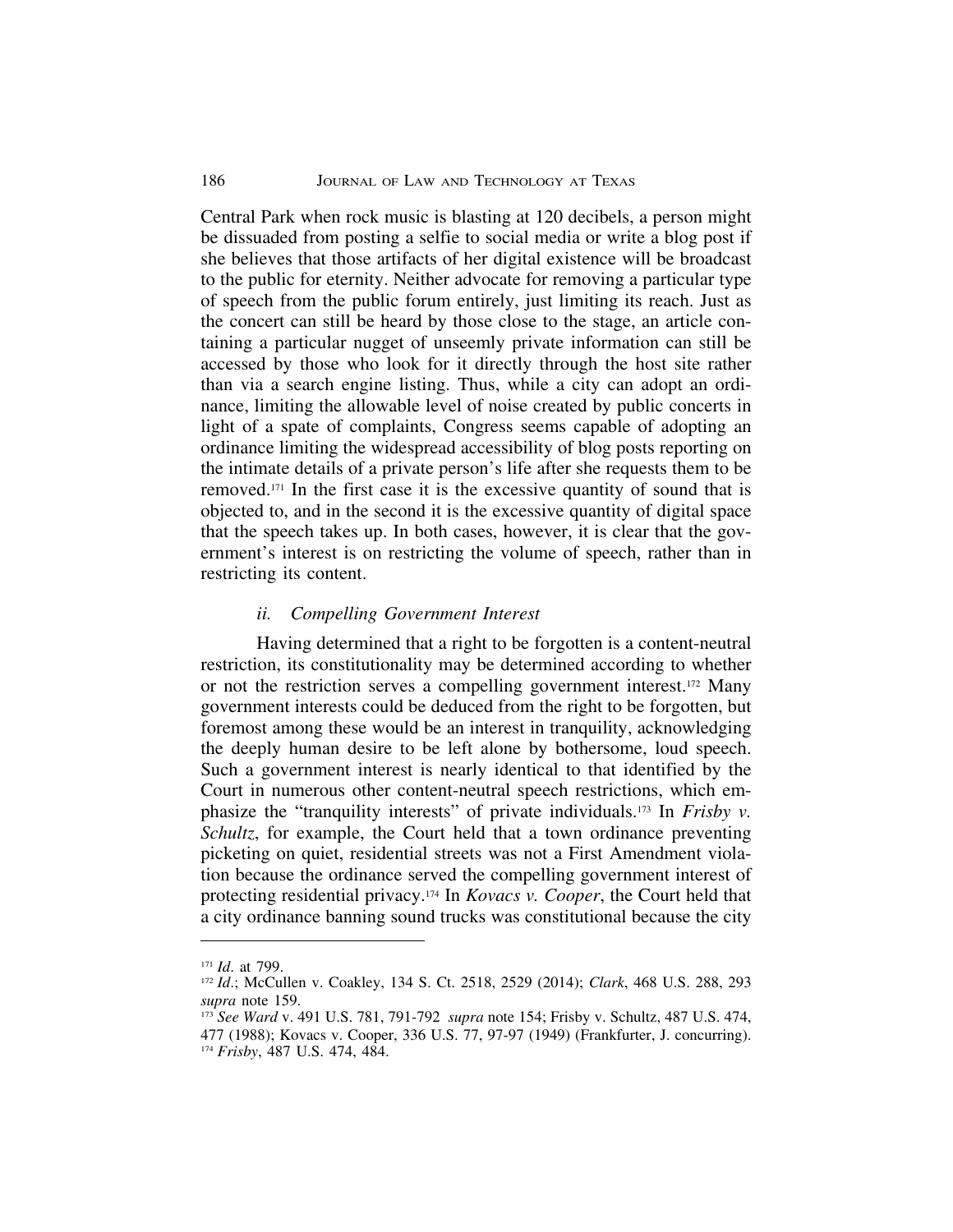had a compelling government interest in preventing "inroads upon the public peace" and "safeguarding the steadily narrowing opportunities for serenity and reflection."<sup>175</sup>

The Supreme Court has also identified a right to tranquility in one's thoughts and private life, in a personal, emotional sense.176 In *National Archives v. Favish*, for example, the Court refused a request from a reporter for death scene records of the complainant family's relative, drawing a zone of privacy around intimate memories and the emotional well-being of decedents.<sup>177</sup> The justices worried that widespread publication could extend the lifespan of invasive and troubling information long past its relevance, such that the "peace of mind and tranquility" of family members would be threatened far into the future by "a sensation-seeking culture."178 The Court recognized that in areas of particular sensitivity, long-held privacy customs—even those with little judicial precedent such as grieving—are a valid basis for justifying the shaping and reshaping of a protected zone of privacy.179 Freedom to pursue peace of mind, tranquility, memory, and happiness can be conceptualized as fundamental rights protected within zones of privacy from intrusions by public speech.

The same case could surely be made in the context of the right to be forgotten. Given the significant support afforded to individual growth reflected in 19th and early 20th century caselaw, as well as the Court's clear recognition of a compelling government interest in protecting tranquility and public peace, it seems possible that a restriction on speech intending to shield private persons from perpetual reminders of their past might be upheld. After all, the Court has deemed restrictions on loudspeakers, sound trucks, protests, and the publication of death scene photos to be constitutional insofar as they protect against unwanted intrusions into interior life. In many of these cases, what is complained of is the effect of technology—be it a sound system, bull horn, news site, or

<sup>175</sup> *Kovacs*, 336 U.S. 77, 97.

<sup>176</sup> *See* Palko v. Connecticut, 58 S. Ct. 149, 152 (1937) (noting the existence of zones of privacy in many places in which "fundamental rights" which are "implicit in the concept of ordered liberty" are threatened by outside intrusion). The phrase "implicit in the concept of ordered liberty" used here refers to those unenumerated rights people may experience subliminally and feel a deep connection to such as the right to be left alone.  $177$  Nat'l Archives & Records Admin. v. Favish, 541 U.S. 157, 157 (2004) ("It is the right of privacy of the living which it is sought to enforce here . . . to protect their feelings, and to prevent a violation of their own rights in the character and memory of the deceased.").

<sup>178</sup> *Id.* at 158.

<sup>179</sup> *Id.*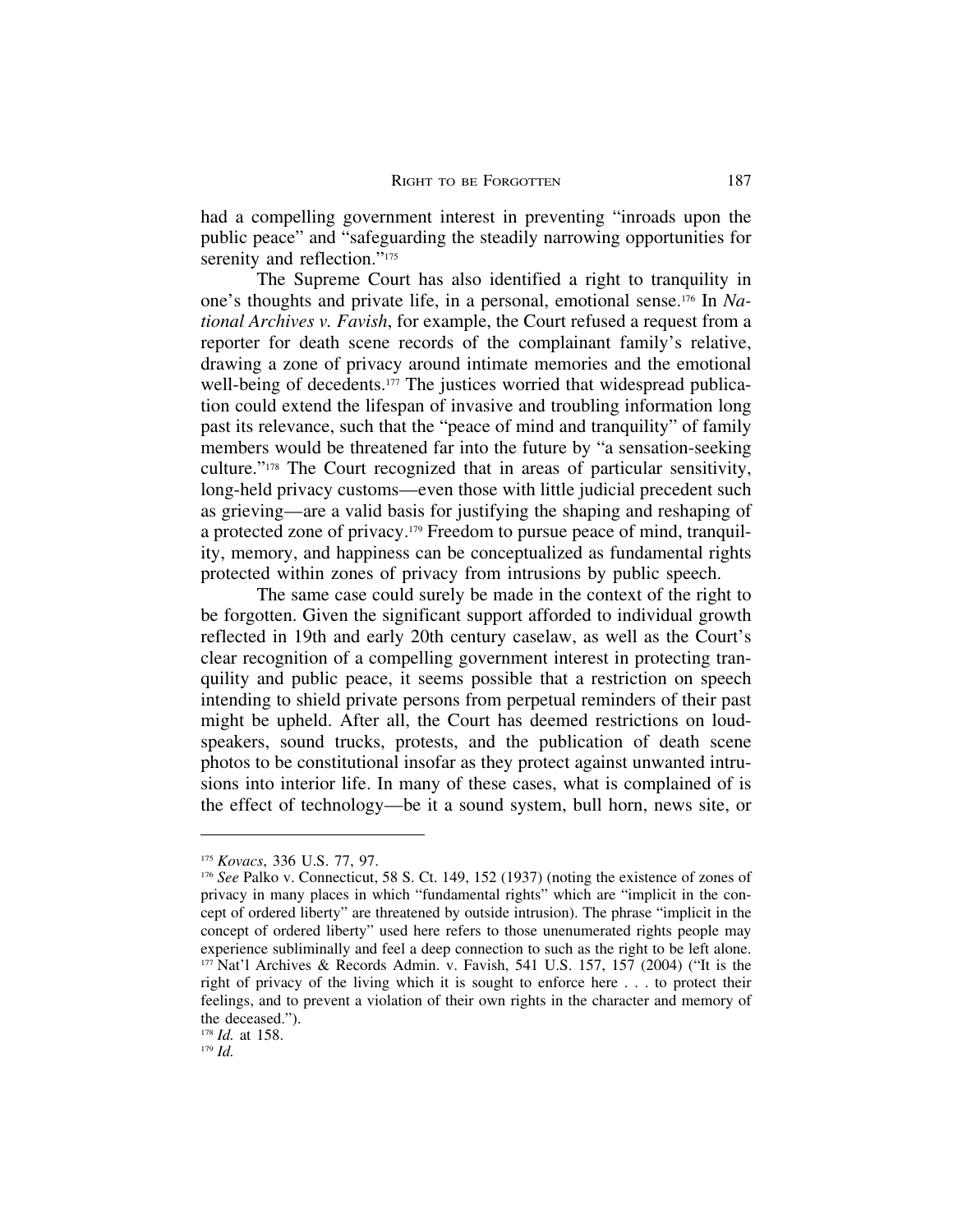search engine—capable of broadcasting speech in a certain undesirable way, impinging on a certain government interest. In that sense, it is the technology or the manner of speech that threatens the government interest rather than the fact of speaking itself. As Justice Frankfurter explained in *Kovacs*, "Only a disregard of vital differences between natural speech, even of the loudest spellbinders, and the noise of sound trucks would give sound trucks the constitutional rights accorded to the unaided human voice."<sup>180</sup> Thus, if the Court were to find that the government has a significant interest in protecting the privacy and tranquility of private individuals, in "safeguarding the steadily narrowing opportunities for serenity and reflection,"181 and thereby allowing for freedom for personal growth, the right to be forgotten might overcome First Amendment challenges.

## **Conclusion—The Moral Value of the Right to be Forgotten**

Ultimately, the right to be forgotten is an issue of extraordinary urgency and significance. As an ever-growing amount of information is available about each person online, the importance of the ability to revise one's past increases dramatically. While the human mind is naturally predisposed to forgiving by forgetting, digital memory does not allow us the same convenience. Instead, it reminds us again and again of our past transgressions, forming an easily discoverable log of our lives and leaving us exposed to prying eyes far into the future. The harmful effect of the internet's inability to forget is the erasure of a line between the person someone once was and the person he is now as a result of reforming himself. As Daniel Solove writes, "We may find it increasingly difficult to have a fresh start, a second chance, or a clean slate. We might find it harder to engage in self-exploration if every false step and foolish act is chronicled forever in a permanent record. This record will affect our ability to define our identities, to obtain jobs, to participate in public life, and more. Ironically, the unconstrained flow of information on the internet might impede our freedom."182

Instead of trapping people in the mistakes of their past and forcing them into stagnancy, the right to be forgotten allows individuals to adjust their opinions, rejoin society after criminal involvement, evade the

<sup>180</sup> *Kovacs*, 336 U.S. 77, 97.

<sup>181</sup> *Id*.

<sup>&</sup>lt;sup>182</sup> DANIEL SOLOVE, THE FUTURE OF REPUTATION: GOSSIP, RUMOR, AND PRIVACY ON THE INTERNET 17 (2007).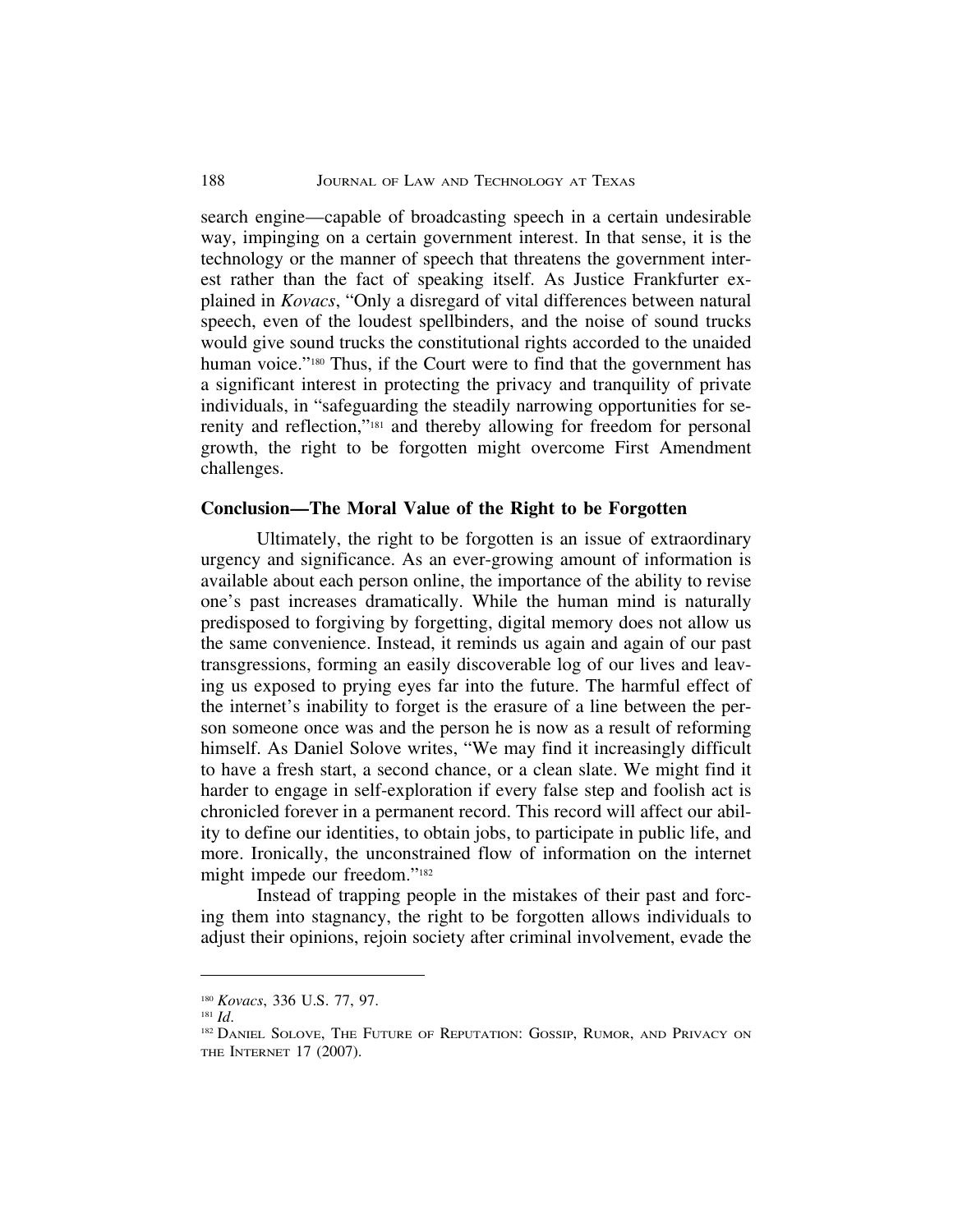scrutiny of personal and professional connections, and freely change their identities. To draw on some examples from Europe, the right to be forgotten can allow an individual who sued her former employer for discrimination to obscure articles about the lawsuit when she is applying for a new job.183 It can allow someone with schizophrenia to obscure an article discussing his escape from a mental hospital, and it can allow someone charged with fraud to obscure an article connecting him with the alleged crimes once he is acquitted.184 The right to be forgotten can also hide an article describing an individual's struggles with addiction, a blog post containing an individual's address and phone number, and an actress profile on a pornography site.<sup>185</sup> The right acknowledges the messiness of life by mitigating the internet's ceaseless storage of readily accessible personal information, and making it harder, but not impossible, for others to access this sensitive data. In doing so, the right effectively re-creates the limitations on information gathering that existed in the pre-internet era.

<sup>183</sup> *See* TRANSPARENCY REPORT *supra* note 45 (stating "[Google] received a request by a former high-ranking employee of a large business to delist one URL from Google search, a news article reporting about the individual suing their former employer for unfair dismissal" that was subsequently delisted).

<sup>184</sup> TRANSPARENCY REPORT *supra* note 45.

<sup>&</sup>lt;sup>185</sup> See Id. (stating "[Google] received a request from the Italian Data Protection Authority to delist 19 URLs recounting phone conversations in which an individual participated, related to the bankruptcy of one of Italy's largest banks. The phone conversations had been illegally wiretapped. We deleted all 19 URLs in question, considering the unlawful source of the information and the lack of very strong public interest in relation to the individual's name otherwise"); *see also* Woodrow Hartzog & Evan Selinger, *Google Action on Revenge Porn Opens the Door on Right to be Forgotten in the US* GUARDIAN (Jun. 25, 2015) https://www.theguardian.com/technology/2015/jun/25/googles-revenge-porn-opens-right-forgotten-us (explaining that a "category-based approach" to the right to be forgotten has numerous advantages; "different solutions, ranging from expunging a minor's criminal record to deleting stale credit history, can be worked out independently of one another"); *see also* Chris Quinn, *We're Expanding Our Right-tobe-Forgotten Experiment* CLEVELAND.COM (Sept. 12, 2018) https:// www.cleveland.com/metro/2018/09/were\_expanding\_our\_right-to-be.html (explaining that one of the posts removed by Cleveland.com involved "someone who had been in the health field and stole some drugs from her employer"); *see also Do We Always Have to Delete Personal Data if a Person Asks?* EURO. COMM. (last accessed Jan. 19, 2021) https://ec.europa.eu/info/law/law-topic/data-protection/reform/rules-businessand-organisations/dealing-citizens/do-we-always-have-delete-personal-data-if-personasks\_en#examples (explaining that a company that runs a social media organization is obliged to delete photos of a minor if he decides that said photos are harming his career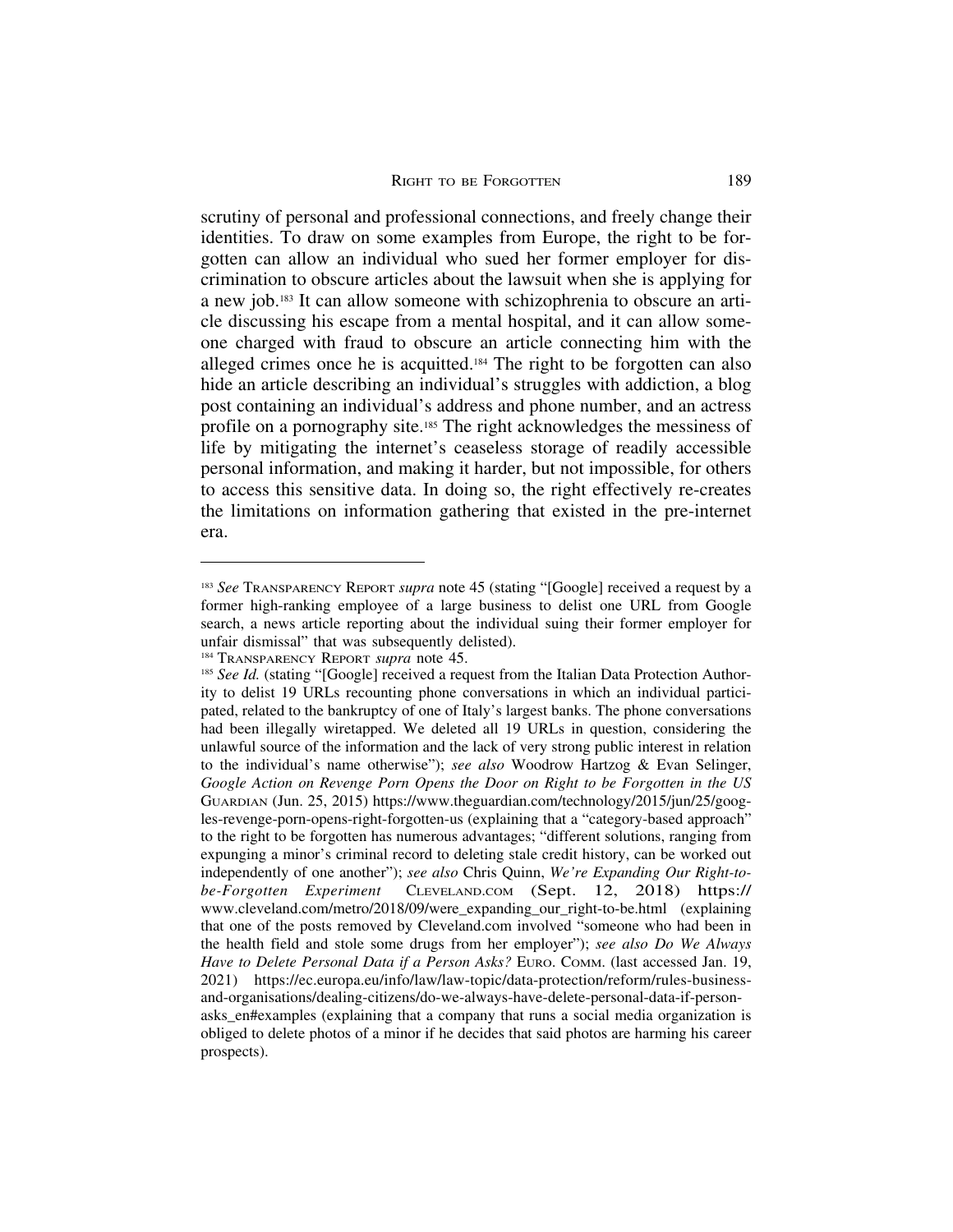# 190 JOURNAL OF LAW AND TECHNOLOGY AT TEXAS

A general recognition that individuals have the right to avoid lifelong stigmatization and ostracism as a result of their mistakes in the past has many positive consequences. It encourages individuals to present themselves authentically to their peers now, without fear of reprisal in the future should unsavory aspects of their character be unearthed decades later. This revisability leads to uninhibited, robust forms of communication and action. Freed from the specter of future judgment, people can experiment and take risks. They can engage in passionate debate and advocate unconventional positions without worry that if they change their mind down the road, their earlier views will be held against them; they can attend protests free from fear that a college admissions officer might negatively view their political involvement in the decision-making process; and they can receive gender-confirming surgery without concern that old articles misgendering them or using their dead name might be easily accessible.

The ability to hide indicia that one has at one time held an opinion with which he now disagrees or has been a person with whom he no longer identifies allows one to expand the expressive choices available to him and lessens the time and energy costs involved in making a decision. Freedom and privacy are inextricably interdependent, and if individuals do not have the ability to keep some parts of their lives private, and forget some of the troubling moments of their past, they will lose the liberty to develop as multifaceted, self-actualized beings. Ultimately, implementing the right to be forgotten can mitigate the demise of second chances in American life.